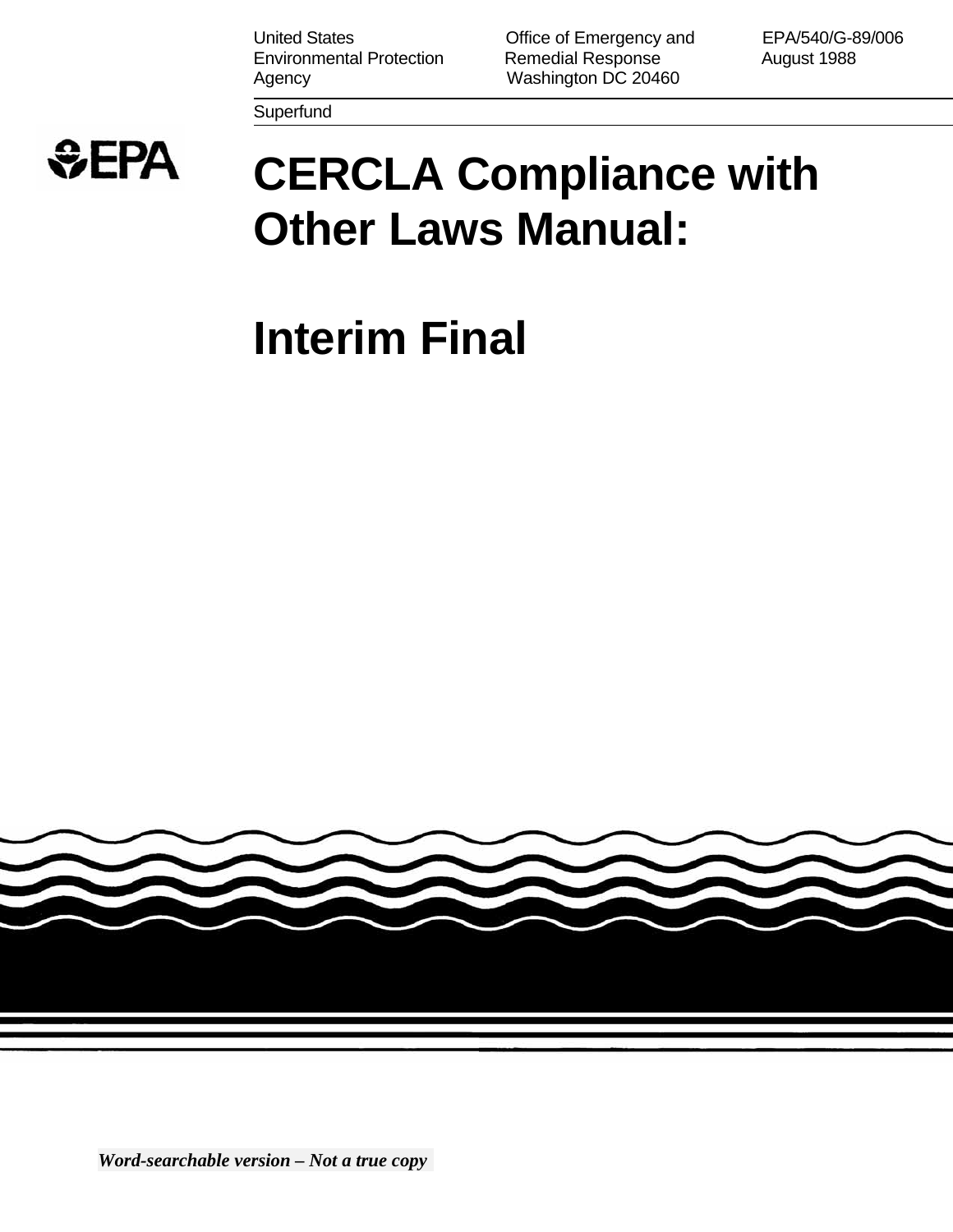EPA/540/G-89/006 August 1988

# CERCLA COMPLIANCE WITH OTHER LAWS MANUAL

DRAFT GUIDANCE

August 8, 1988

United States Environmental Protection Agency Office of Emergency and Remedial Response Washington, D. C. 20460

 $\boldsymbol{\wedge}$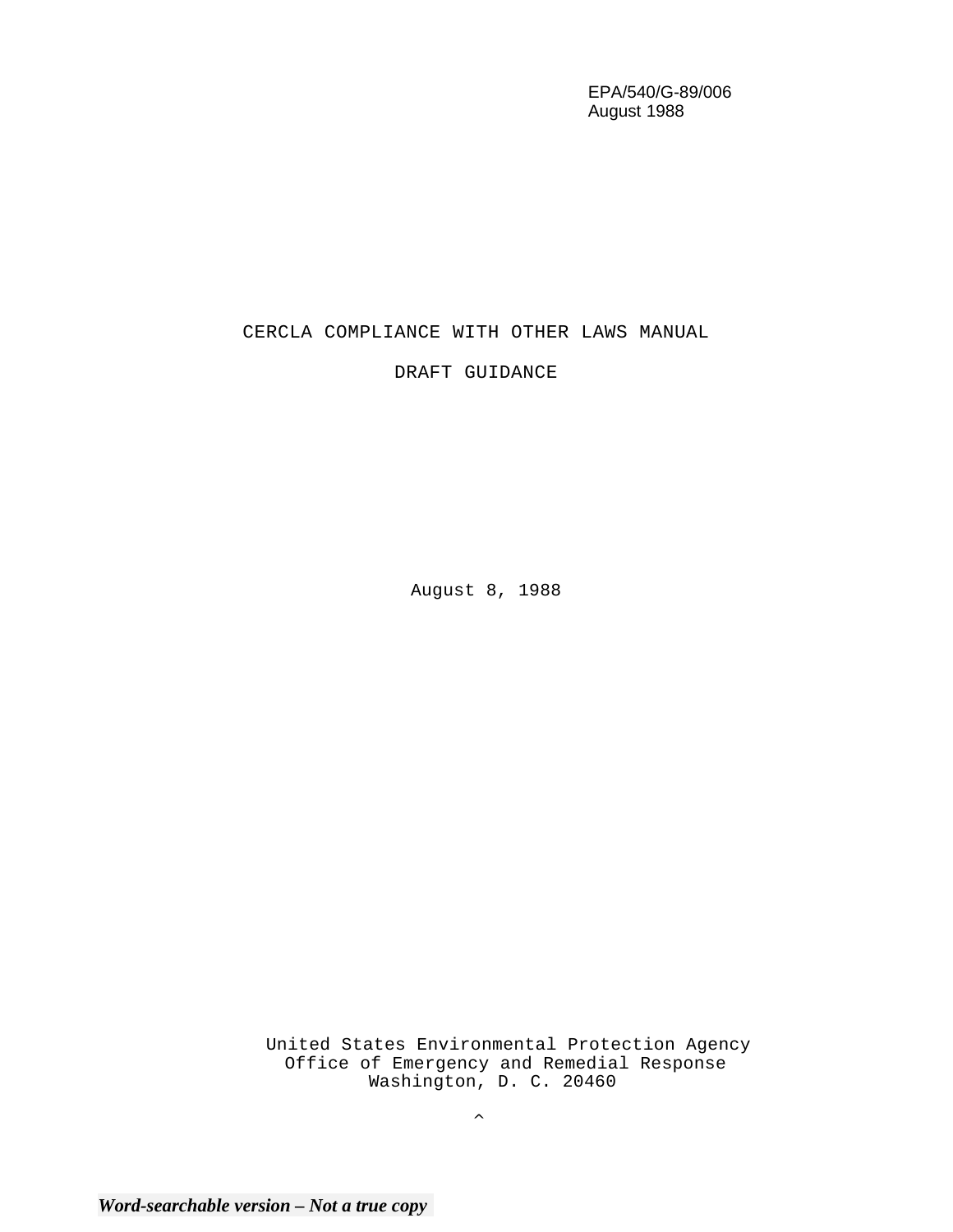#### NOTICE

Development of this document was funded, wholly or in part, by the United States Environmental Protection Agency under contract No. 68-01-7090 to ICF, Incorporated.

The policies and procedures set out in this document are intended solely for the guidance of Government personnel. They are not intended, nor can they be relied upon, to create any rights, substantive or procedural, enforceable by any party in litigation with the United States. The Agency reserves the right to act at variance with these policies and procedures and to change them at any time without public notice.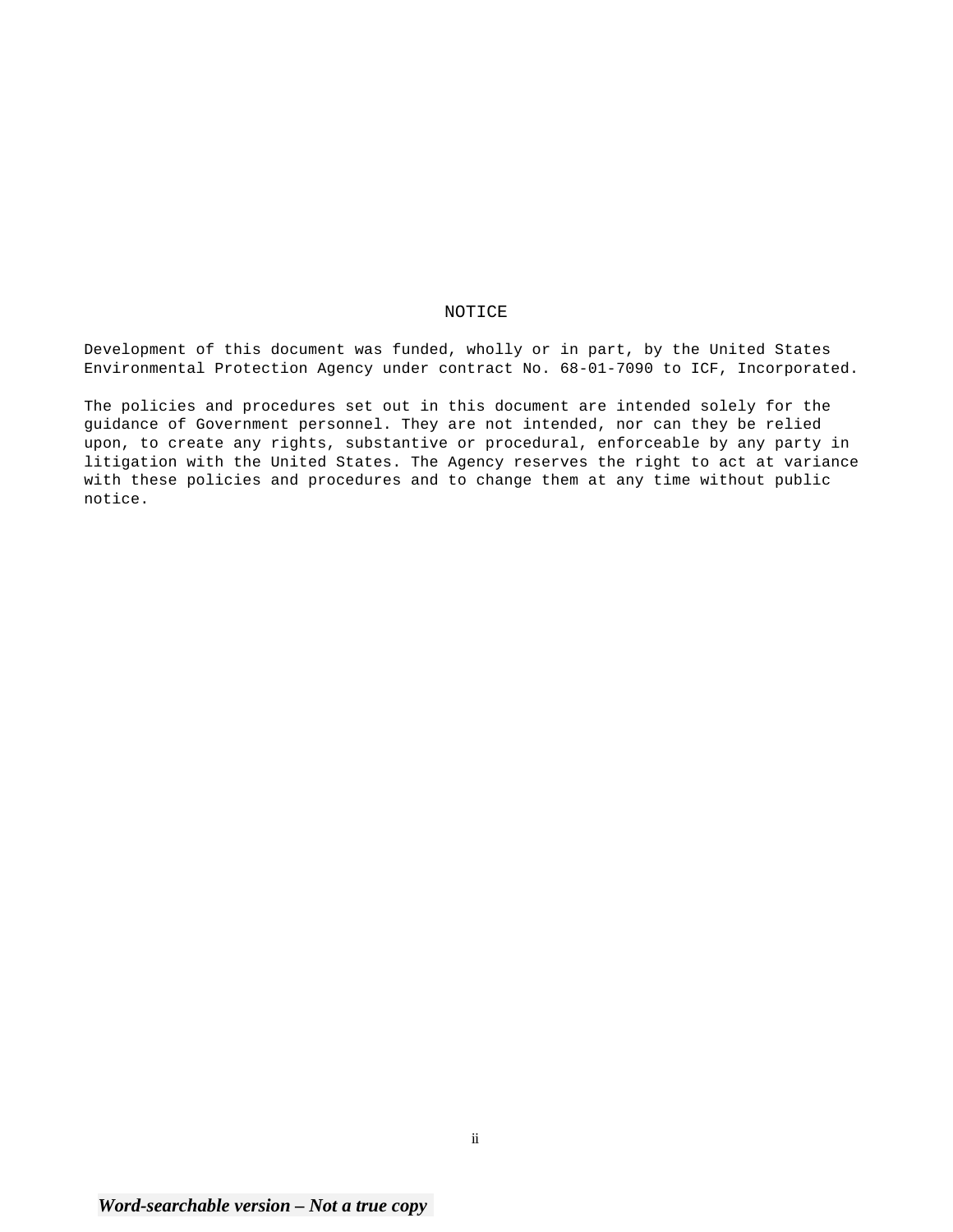# **TABLE OF CONTENTS**

| 1.  | GENERAL PROCEDURES FOR CERCLA COMPLIANCE WITH                                                                 |
|-----|---------------------------------------------------------------------------------------------------------------|
| 1.0 | $1 - 1$                                                                                                       |
|     | 1.1 OVERVIEW OF REQUIREMENTS CONCERNING CERCLA COMPLIANCE                                                     |
|     | 1.2 GENERAL PROCEDURES FOR DETERMINING IF REQUIREMENT IS<br>APPLICABLE OR RELEVANT AND APPROPRIATE (ARAR) 1-5 |
|     | COORDINATION BETWEEN CERCLA (SUPERFUND) AND OTHER PROGRAM                                                     |
|     | DIAGRAM OF CRITICAL POINTS FOR IDENTIFICATION AND                                                             |
|     | 1.2.1 WHERE AND WHEN ARARS SHOULD BE ATTAINED<br>$1 - 8$                                                      |
|     | 1.2.1.1 Requirements for Handling of Investigation-<br>Derived Laboratory Wastes 1-9                          |
|     | 1.2.2<br>DEFINITIONS OF APPLICABLE AND RELEVANT AND                                                           |
|     | 1.2.2.1 Definitions of Substantive and Administrative                                                         |
|     | 1.2.3 TYPES OF ARARS                                                                                          |
|     | Chemical-Specific Requirements 1-13<br>1.2.3.1                                                                |
|     | Location-Specific Requirements 1-25<br>1.2.3.2                                                                |
|     | 1.2.3.3 Action-Specific Requirements 1-29                                                                     |
|     | 1.2.4 GENERAL PROCEDURE FOR IDENTIFICATION AND                                                                |
|     | 1.2.4.1 Procedure for Identifying ARARs 1-59                                                                  |
|     | 1.2.4.2 General Procedure for Determining if a<br>Requirement is Applicable 1-60                              |

\* \* \* AUGUST 8, 1988 DRAFT \* \* \*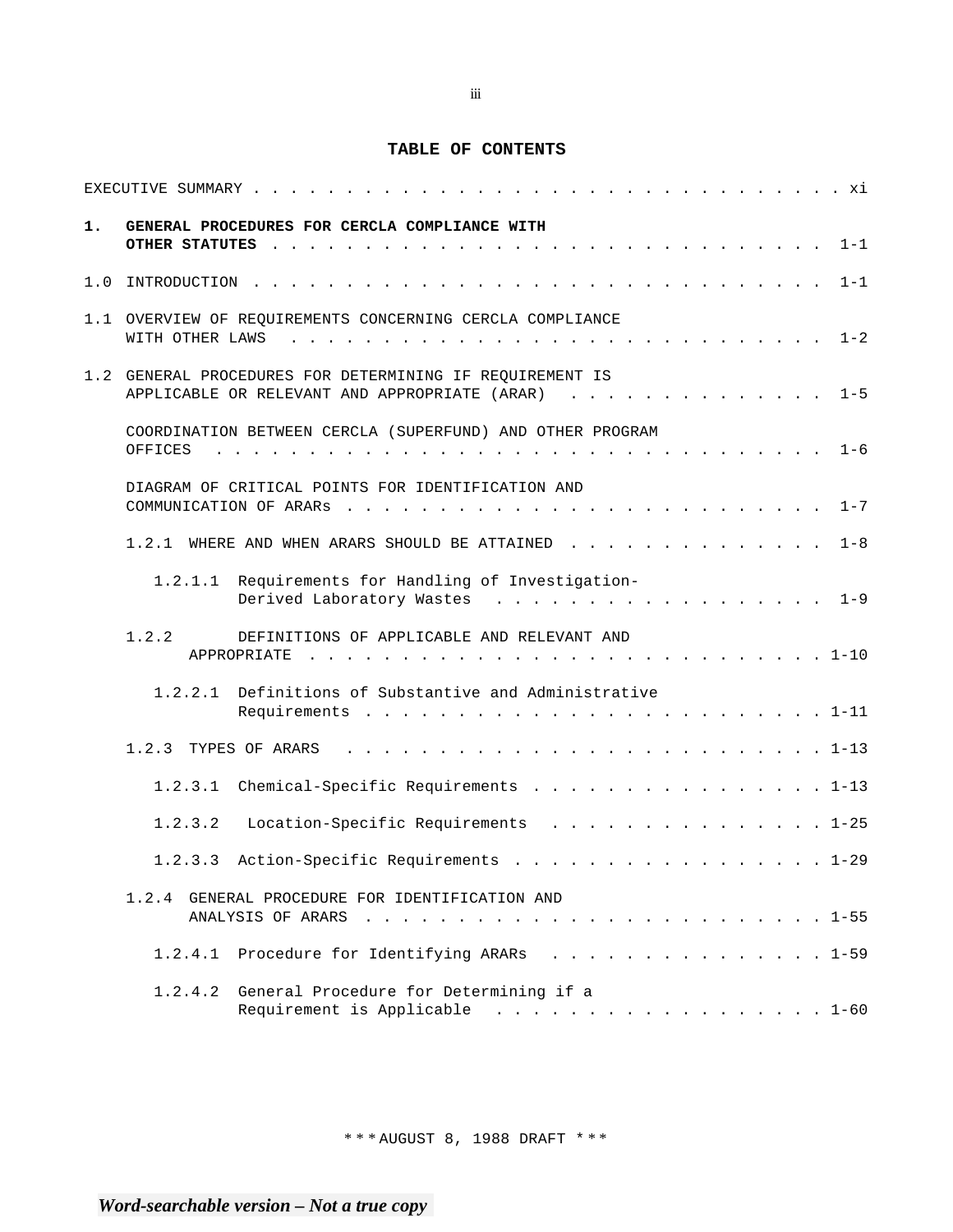|     | General Procedure for Determining if a<br>1, 2, 4, 3<br>Requirement is Relevant and Appropriate 1-65                                                                                                                                                                                                      |
|-----|-----------------------------------------------------------------------------------------------------------------------------------------------------------------------------------------------------------------------------------------------------------------------------------------------------------|
| 1.3 |                                                                                                                                                                                                                                                                                                           |
|     | 1.4 OTHER CRITERIA OR GUIDELINES TO BE CONSIDERED 1-76                                                                                                                                                                                                                                                    |
|     |                                                                                                                                                                                                                                                                                                           |
| 2.  | GUIDANCE FOR CERCLA COMPLIANCE WITH RCRA<br>$2 - 1$                                                                                                                                                                                                                                                       |
|     | $2 - 1$<br>2.0 INTRODUCTION                                                                                                                                                                                                                                                                               |
| 2.1 | $2 - 2$<br>COORDINATION BETWEEN CERCLA (SUPERFUND) AND RCRA OFFICES                                                                                                                                                                                                                                       |
| 2.2 | $2 - 2$<br>OVERVIEW OF RESOURCE CONSERVATION AND RECOVERY ACT (RCRA)                                                                                                                                                                                                                                      |
|     | $2 - 4$<br>2.3 JURISDICTIONAL REQUIREMENTS FOR SUBTITLE C APPLICABILITY                                                                                                                                                                                                                                   |
|     | $2 - 7$                                                                                                                                                                                                                                                                                                   |
|     | 2.3.2<br>TREATMENT, STORAGE, AND DISPOSAL OF HAZARDOUS<br>WASTE<br>$2-8$<br>and the companion of the companion of the companion of the companion of the companion of the companion of the companion of the companion of the companion of the companion of the companion of the companion of the companion |
|     | 2.3.3 ADDITIONAL CONSIDERATIONS IN DETERMINING<br>SUBTITLE C ARARS                                                                                                                                                                                                                                        |
| 2.4 | FEDERAL AND STATE RCRA REQUIREMENTS 2-11                                                                                                                                                                                                                                                                  |
| 2.5 |                                                                                                                                                                                                                                                                                                           |
| 2.6 | RCRA TREATMENT REQUIREMENTS                                                                                                                                                                                                                                                                               |
| 2.7 | RCRA REQUIREMENTS TRIGGERED BY DISPOSAL 2-15                                                                                                                                                                                                                                                              |
|     | 2.7.1 DESIGN AND OPERATING REQUIREMENTS TRIGGERED                                                                                                                                                                                                                                                         |
|     |                                                                                                                                                                                                                                                                                                           |
|     | 2.7.3 SPECIAL RESTRICTIONS APPLICABLE TO LAND<br>DISPOSAL                                                                                                                                                                                                                                                 |
|     | 2.7.4 CORRECTIVE ACTION AND GROUND-WATER PROTECTION<br>REQUIREMENTS                                                                                                                                                                                                                                       |
|     | 2.7.4.1 Ground-water Monitoring Requirements under<br>Subpart F                                                                                                                                                                                                                                           |
|     | 2.7.4.2 Ground-water Protection Standards under<br>Subpart F                                                                                                                                                                                                                                              |

iv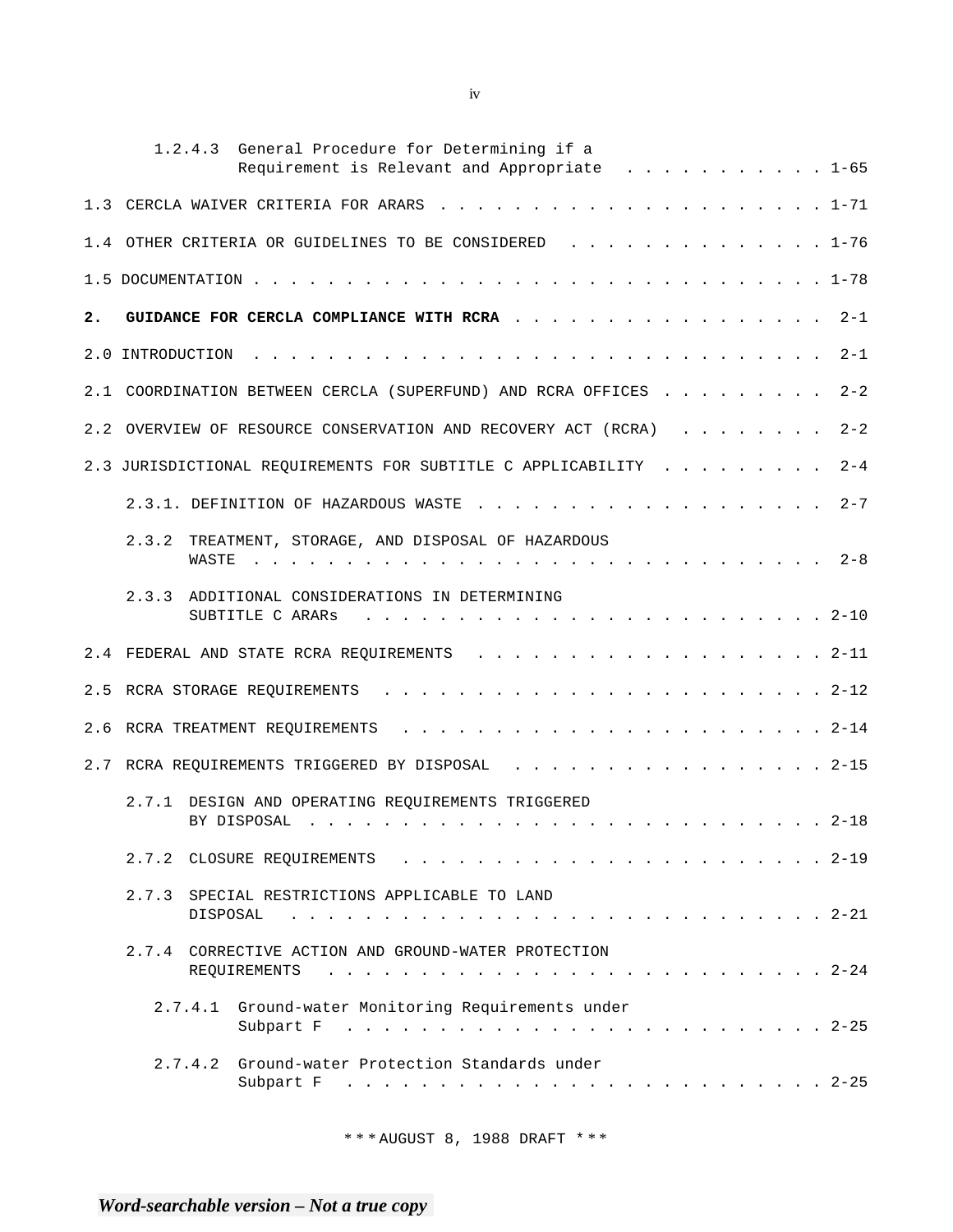| з. |                  |              | GUIDANCE FOR COMPLIANCE WITH CLEAN WATER ACT REQUIREMENTS                                      |  |                                                                                                                                                             |                                                                                                                                                                                               |              |  |                                                                                         |  |                                        |  |  | $3 - 1$ |
|----|------------------|--------------|------------------------------------------------------------------------------------------------|--|-------------------------------------------------------------------------------------------------------------------------------------------------------------|-----------------------------------------------------------------------------------------------------------------------------------------------------------------------------------------------|--------------|--|-----------------------------------------------------------------------------------------|--|----------------------------------------|--|--|---------|
|    | 3.0 INTRODUCTION |              |                                                                                                |  |                                                                                                                                                             |                                                                                                                                                                                               |              |  |                                                                                         |  |                                        |  |  | $3 - 1$ |
|    | 3.0.1            | REOUIREMENTS | ON-SITE ACTIONS: COMPLIANCE WITH SUBSTANTIVE                                                   |  |                                                                                                                                                             |                                                                                                                                                                                               |              |  |                                                                                         |  |                                        |  |  | $3 - 2$ |
|    |                  |              | 3.0.2 OFF-SITE ACTIONS; COMPLIANCE WITH SUBSTANTIVE AND<br>ADMINISTRATIVE REQUIREMENTS         |  | $\mathbf{r} = \mathbf{r} - \mathbf{r} = \mathbf{r} - \mathbf{r} - \mathbf{r} = \mathbf{r} - \mathbf{r} - \mathbf{r} - \mathbf{r} = \mathbf{r} - \mathbf{r}$ |                                                                                                                                                                                               |              |  |                                                                                         |  |                                        |  |  | $3 - 2$ |
|    |                  |              | 3.1 OVERVIEW OF THE CLEAN WATER ACT                                                            |  |                                                                                                                                                             | $\frac{1}{2}$ , $\frac{1}{2}$ , $\frac{1}{2}$ , $\frac{1}{2}$ , $\frac{1}{2}$ , $\frac{1}{2}$ , $\frac{1}{2}$ , $\frac{1}{2}$ , $\frac{1}{2}$ , $\frac{1}{2}$ , $\frac{1}{2}$ , $\frac{1}{2}$ |              |  |                                                                                         |  |                                        |  |  | $3 - 3$ |
|    |                  |              | 3.1.1 REGULATED SOURCES AND POLLUTANTS                                                         |  |                                                                                                                                                             |                                                                                                                                                                                               |              |  |                                                                                         |  |                                        |  |  | $3 - 3$ |
|    |                  |              |                                                                                                |  |                                                                                                                                                             |                                                                                                                                                                                               |              |  |                                                                                         |  |                                        |  |  | $3 - 4$ |
|    |                  |              | 3.2 GUIDANCE FOR COMPLIANCE WITH DIRECT DISCHARGE REQUIREMENTS                                 |  |                                                                                                                                                             |                                                                                                                                                                                               |              |  |                                                                                         |  | $\mathbf{r}$ . The set of $\mathbf{r}$ |  |  | $3 - 6$ |
|    | 3.2.1            |              | TYPES OF DIRECT DISCHARGES                                                                     |  |                                                                                                                                                             | $\frac{1}{2}$ , $\frac{1}{2}$ , $\frac{1}{2}$ , $\frac{1}{2}$ , $\frac{1}{2}$ , $\frac{1}{2}$ , $\frac{1}{2}$ , $\frac{1}{2}$ , $\frac{1}{2}$ , $\frac{1}{2}$ , $\frac{1}{2}$ , $\frac{1}{2}$ |              |  |                                                                                         |  |                                        |  |  | $3 - 6$ |
|    | 3.2.2            |              | OVERVIEW OF NPDES PERMITS                                                                      |  |                                                                                                                                                             | $\mathbf{r}$ , $\mathbf{r}$ , $\mathbf{r}$ , $\mathbf{r}$ , $\mathbf{r}$ , $\mathbf{r}$ , $\mathbf{r}$ , $\mathbf{r}$ , $\mathbf{r}$ , $\mathbf{r}$ , $\mathbf{r}$                            |              |  |                                                                                         |  |                                        |  |  | $3 - 7$ |
|    | 3.2.3            | REQUIREMENTS | GUIDELINES FOR DETERMINING SUBSTANTIVE                                                         |  |                                                                                                                                                             |                                                                                                                                                                                               | $\mathbf{r}$ |  | $\mathbf{r}$ , $\mathbf{r}$ , $\mathbf{r}$ , $\mathbf{r}$ , $\mathbf{r}$ , $\mathbf{r}$ |  |                                        |  |  | $3 - 7$ |
|    |                  | 3.2.3.1      | Technology-Based Standards                                                                     |  |                                                                                                                                                             |                                                                                                                                                                                               |              |  |                                                                                         |  |                                        |  |  | $3 - 7$ |
|    |                  | 3.2.3.2      | Water Quality Criteria                                                                         |  |                                                                                                                                                             |                                                                                                                                                                                               |              |  |                                                                                         |  |                                        |  |  | $3 - 9$ |
|    |                  | 3.2.3.3      | Water Quality Standards                                                                        |  |                                                                                                                                                             | . 3-11                                                                                                                                                                                        |              |  |                                                                                         |  |                                        |  |  |         |
|    |                  | 3.2.3.4      |                                                                                                |  |                                                                                                                                                             |                                                                                                                                                                                               |              |  |                                                                                         |  |                                        |  |  |         |
|    |                  | 3.2.3.5      | Requirements Regarding Water Quality<br>Standards Imposed by the 1987 Amendments to<br>the CWA |  |                                                                                                                                                             |                                                                                                                                                                                               |              |  |                                                                                         |  |                                        |  |  | . 3-14  |
|    |                  |              | $3.2.3.6$ Ocean Discharge Standards 3-15                                                       |  |                                                                                                                                                             |                                                                                                                                                                                               |              |  |                                                                                         |  |                                        |  |  |         |
|    |                  |              | 3.2.3.7 Other Substantive Requirements 3-17                                                    |  |                                                                                                                                                             |                                                                                                                                                                                               |              |  |                                                                                         |  |                                        |  |  |         |
|    |                  |              | 3.2.4 COORDINATION BETWEEN CERCLA (SUPERFUND) AND WATER                                        |  |                                                                                                                                                             |                                                                                                                                                                                               |              |  |                                                                                         |  |                                        |  |  |         |
|    |                  |              | 3.2.5 ADMINISTRATIVE REQUIREMENTS OF THE NPDES PROGRAM 3-20                                    |  |                                                                                                                                                             |                                                                                                                                                                                               |              |  |                                                                                         |  |                                        |  |  |         |
|    |                  |              | 3.3 GUIDANCE FOR COMPLIANCE WITH INDIRECT DISCHARGE                                            |  |                                                                                                                                                             |                                                                                                                                                                                               |              |  |                                                                                         |  |                                        |  |  |         |
|    |                  |              |                                                                                                |  |                                                                                                                                                             |                                                                                                                                                                                               |              |  |                                                                                         |  |                                        |  |  |         |

*Word-searchable version – Not a true copy* 

v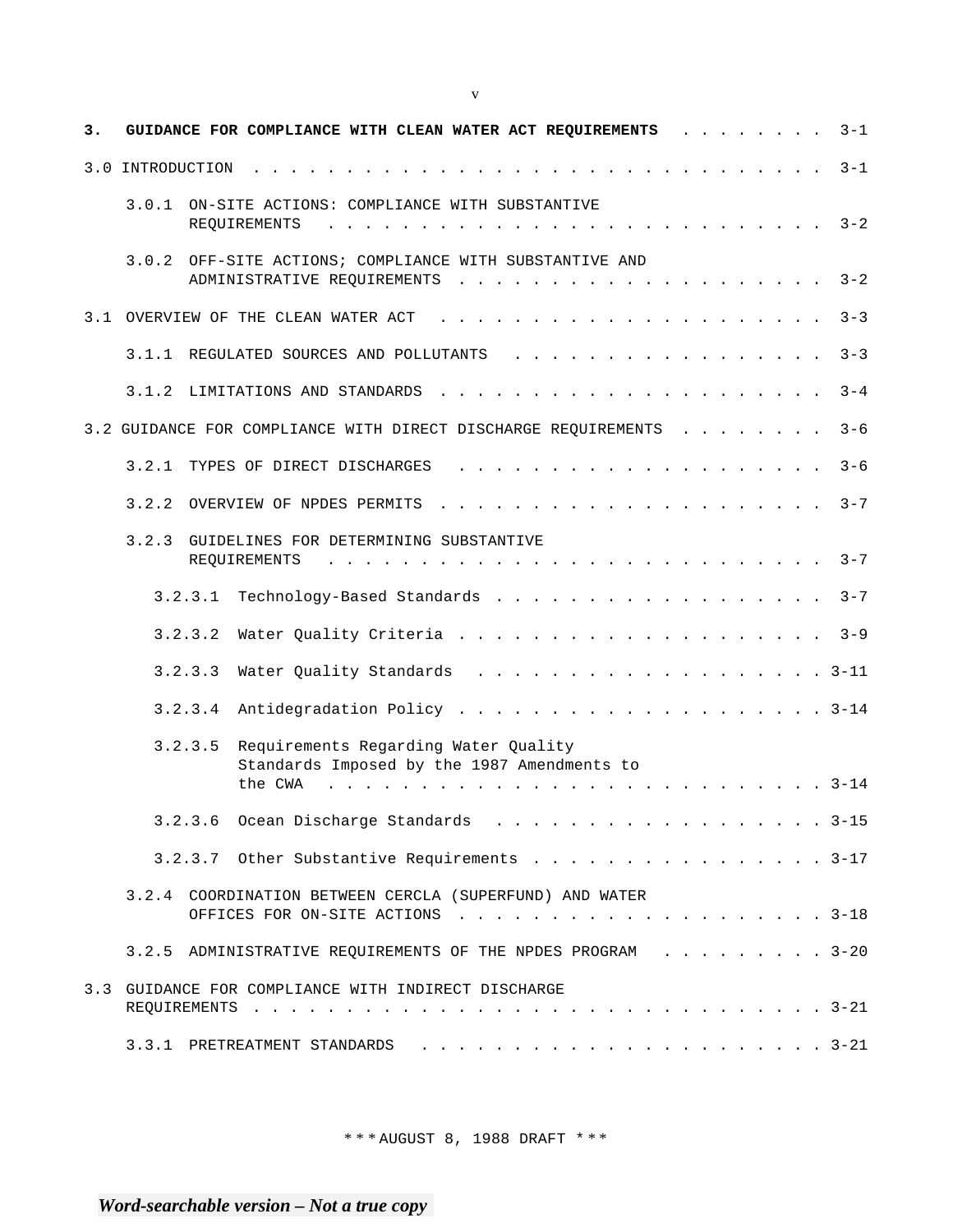|     | 3.3.2 GUIDANCE FOR DETERMINING WHETHER TO DISCHARGE                                               |
|-----|---------------------------------------------------------------------------------------------------|
|     |                                                                                                   |
|     | 3.4 COMPLIANCE WITH DREDGE AND FILL REQUIREMENTS 3-28                                             |
|     |                                                                                                   |
|     | 3.4.2 AUTHORITIES FOR REGULATING DREDGE AND FILL<br>ACTIVITIES                                    |
|     | 3.4.3 THE ARMY CORPS OF ENGINEERS/EPA PERMIT PROGRAM 3-29                                         |
|     |                                                                                                   |
|     | 3.4.4.1 Dredged and Fill Material Disposal Under CWA<br>Section 404 and Rivers and Harbors Act    |
|     | 3.4.4.2 Dredged Material Disposal under Section 103,<br><b>MPRSA</b>                              |
|     | 3.4.4.3 Dredged and Fill Material Disposal Under<br>40 CFR Part 6, Appendix 3-35                  |
|     | 3.4.5 COORDINATION BETWEEN SUPERFUND AND THE 404/<br>WETLANDS PROTECTION PROGRAM OFFICES OR OCEAN |
| 4.  | GUIDANCE FOR COMPLIANCE WITH REQUIREMENTS OF THE SAFE                                             |
| 4.0 | $4 - 1$                                                                                           |
|     | 4.1 OVERVIEW OF THE SAFE DRINKING WATER ACT<br>$4 - 1$                                            |
| 4.2 | SUMMARY OF SDWA ARARS FOR CERCLA ACTIONS 4-2                                                      |
|     | $4 - 3$<br>4.2.1                                                                                  |
|     | $4 - 9$<br>4.2.2 UNDERGROUND INJECTION CONTROL (UIC) PROGRAM                                      |
|     | 4.2.2.1 Guidance for Determining Substantive                                                      |
|     | Administrative Requirements of the UIC<br>4.2.2.2<br>Program                                      |
|     | 4.2.2.3 Coordination Between CERCLA Program and UIC                                               |

vi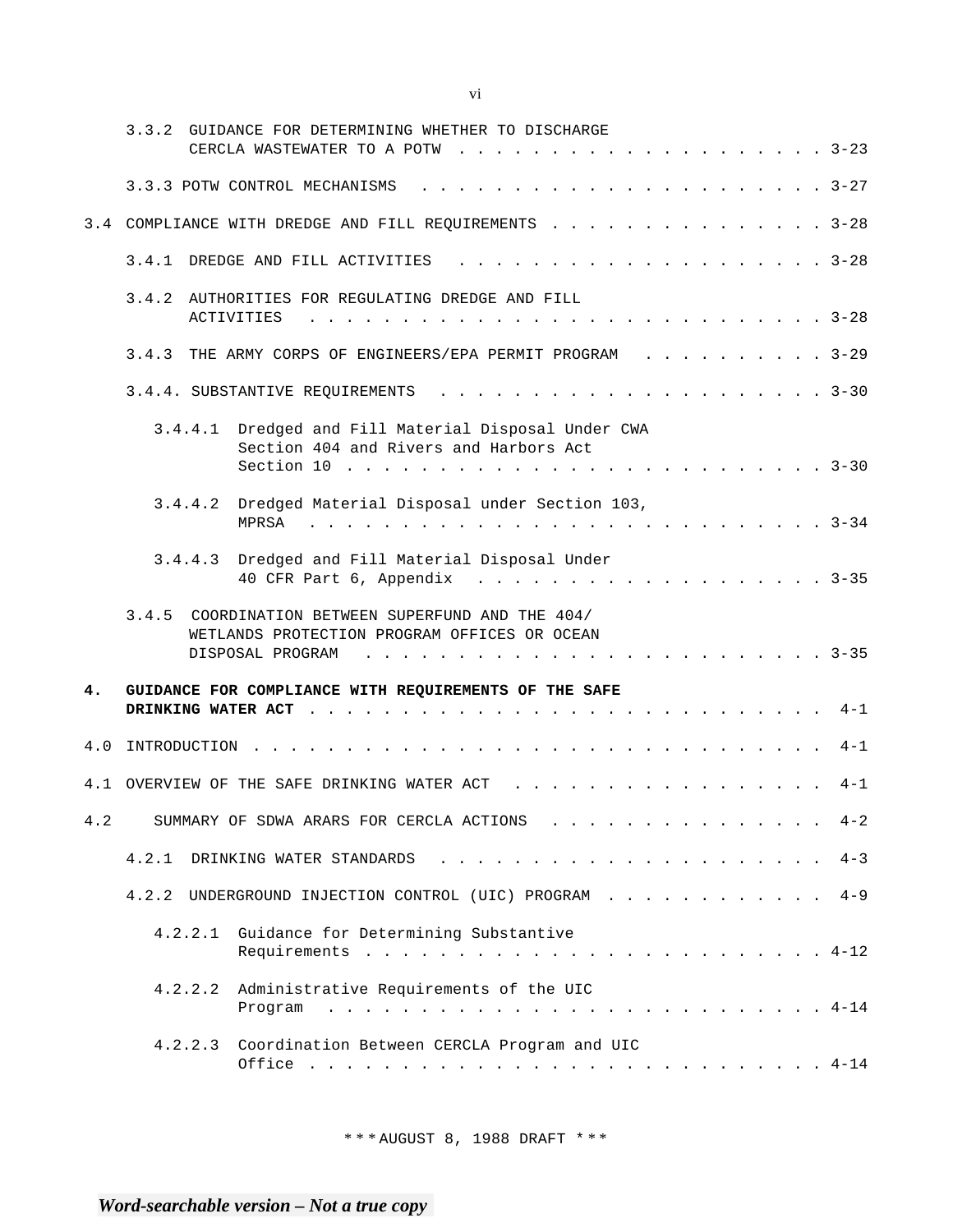|       | 4.2.3 SOLE SOURCE AQUIFER (SSA) PROGRAM 4-16                                                                                  |
|-------|-------------------------------------------------------------------------------------------------------------------------------|
|       |                                                                                                                               |
| 5.    | $5 - 1$                                                                                                                       |
|       | $5 - 1$<br>5.0 OVERVIEW OF THE GROUND-WATER PROTECTION STRATEGY                                                               |
|       | $5 - 1$<br>5.1 OGWP GROUND-WATER CLASSIFICATION GUIDELINES                                                                    |
|       | $5 - 2$<br>5.2 SUPERFUND APPROACH TO GROUND-WATER PROTECTION                                                                  |
|       | HYPOTHETICAL SCENARIO FOR ILLUSTRATING HOW APPLICABLE OR<br>RELEVANT AND APPROPRIATE REQUIREMENTS ARE IDENTIFIED AND USED H-1 |
|       |                                                                                                                               |
|       | IDENTIFICATION AND ANALYSIS OF CHEMICAL-SPECIFIC                                                                              |
|       | IDENTIFICATION AND ANALYSIS OF LOCATION-SPECIFIC                                                                              |
|       | IDENTIFICATION AND ANALYSIS OF ACTION-SPECIFIC                                                                                |
|       | APPENDIX - OVERVIEW OF MAJOR ENVIRONMENTAL STATUTES AND                                                                       |
|       | 1. OVERVIEW OF RESOURCE CONSERVATION AND RECOVERY ACT A-1                                                                     |
|       | A-1                                                                                                                           |
|       |                                                                                                                               |
|       | 1.3 REGULATIONS PERTAINING TO HAZARDOUS WASTE (etc. attaining) and a series of the series of the series of the<br>$A - 3$     |
|       | 1.4 OTHER RCRA REGULATIONS<br>$\cdots$ A-12                                                                                   |
| $2$ . | OVERVIEW OF CLEAN WATER ACT AND THE WATER QUALITY ACT A-13                                                                    |
| 2.1   |                                                                                                                               |
|       | 2.2 CWA REQUIREMENTS PERTAINING TO CERCLA DISCHARGES A-14                                                                     |
| 3.    |                                                                                                                               |
|       |                                                                                                                               |
| 3.2   | SDWA REGULATIONS PERTAINING TO CERCLA ACTIVITIES A- 18                                                                        |
|       | LIST OF ACRYONMS USED IN MANUAL                                                                                               |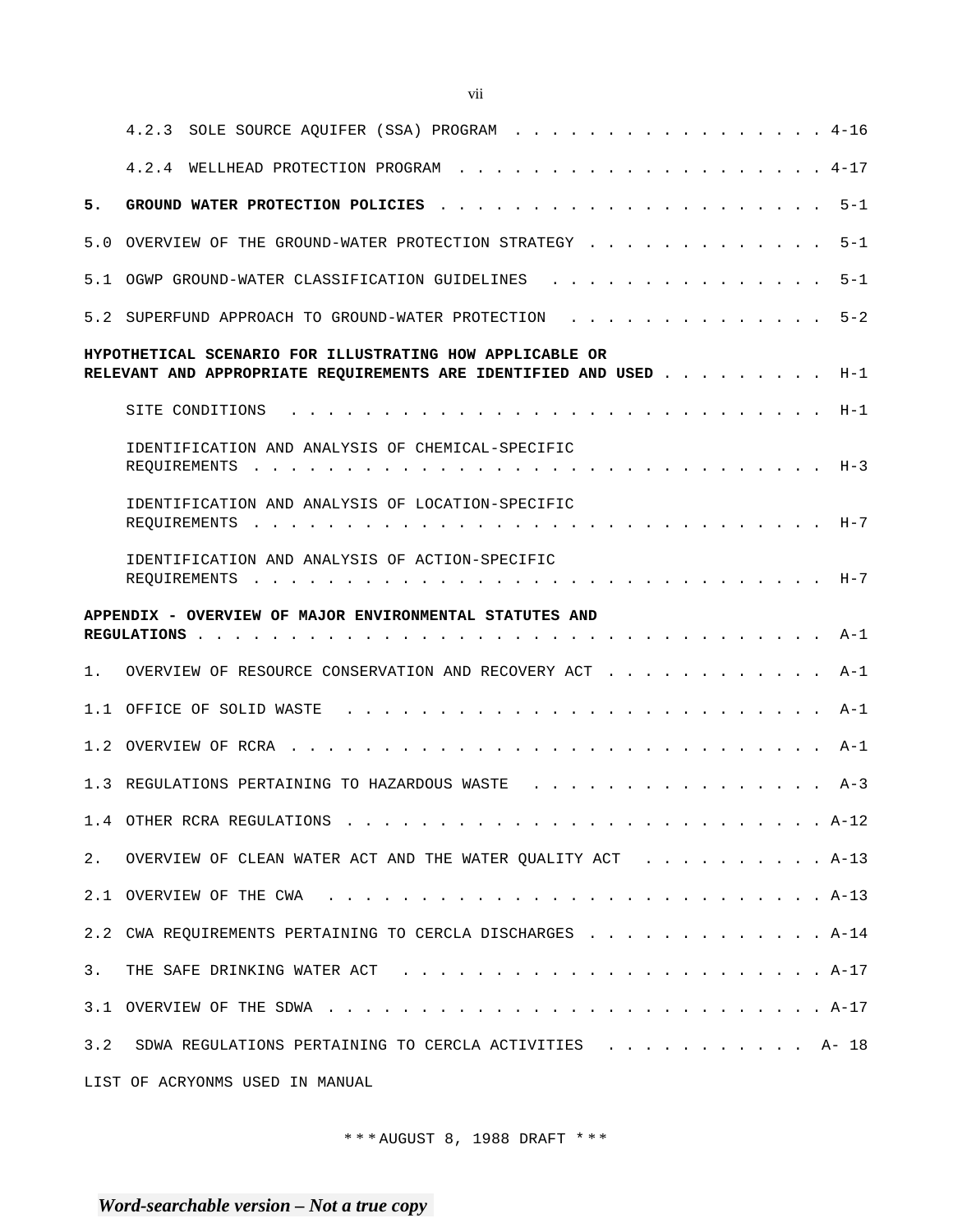**Preceding page blank** 

**TABLE OF EXHIBITS** 

| Exhibit<br>Number |                                                                                                                                                                                                                                                                                                                                  | Exhibit       | Page<br>Number |
|-------------------|----------------------------------------------------------------------------------------------------------------------------------------------------------------------------------------------------------------------------------------------------------------------------------------------------------------------------------|---------------|----------------|
|                   | DIAGRAM OF CRITICAL POINTS FOR IDENTIFICATION<br>AND COMMUNICATION OF ARARS                                                                                                                                                                                                                                                      | . 1-7         |                |
| $1 - 1$           | SELECTED CHEMICAL-SPECIFIC POTENTIAL APPLICABLE OR<br>RELEVANT AND APPROPRIATE REQUIREMENTS<br>$\mathbf{r}$ . The contract of the contract of the contract of the contract of the contract of the contract of the contract of the contract of the contract of the contract of the contract of the contract of the contract of th | . 1-16        |                |
|                   | 1-2 SELECTED LOCATION-SPECIFIC POTENTIAL APPLICABLE OR<br>RELEVANT AND APPROPRIATE REQUIREMENTS 1-27                                                                                                                                                                                                                             |               |                |
|                   | 1-3 SELECTED ACTION-SPECIFIC POTENTIAL APPLICABLE OR<br>RELEVANT AND APPROPRIATE REQUIREMENTS                                                                                                                                                                                                                                    | . 1-31        |                |
|                   | 1-4 PROCEDURE FOR IDENTIFYING ARARS                                                                                                                                                                                                                                                                                              | . 1-57        |                |
|                   | 1-5 GENERAL PROCEDURE FOR DETERMINING IF REQUIREMENT IS<br>APPLICABLE                                                                                                                                                                                                                                                            | . 1-62        |                |
|                   | 1-6 ARAR JURISDICTIONAL PREREOUISITES                                                                                                                                                                                                                                                                                            |               |                |
|                   | 1-7 GENERAL PROCEDURE FOR DETERMINING IF REQUIREMENT IS<br>RELEVANT AND APPROPRIATE                                                                                                                                                                                                                                              | . 1-66        |                |
|                   | 1-8 GENERAL PROCEDURE FOR DETERMINING IF GUIDANCE OR<br>CRITERIA SHOULD BE CONSIDERED<br>and a straightful and a straight and                                                                                                                                                                                                    | $\cdots$ 1-77 |                |
| $1 - 9$           | UNIVERSE OF APPLICABLE OR RELEVANT AND APPROPRIATE                                                                                                                                                                                                                                                                               | . 1-80        |                |
|                   | 1-10 OTHER FEDERAL AND STATE CRITERIA, ADVISORIES, AND<br>GUIDANCE TO BE CONSIDERED<br>and a strain and a strain and a strain and                                                                                                                                                                                                | . 1-85        |                |
|                   | 2-1 CERCLA ACTIONS CONSTITUTING DISPOSAL                                                                                                                                                                                                                                                                                         | . 2-17        |                |
|                   | 3-1 CLEAN WATER ACT EFFLUENT GUIDELINES DEVELOPMENT<br>DOCUMENTS                                                                                                                                                                                                                                                                 | . 3-36        |                |
|                   | 4-1 PROPOSED MAXIMUM CONTAMINANT LEVEL GOALS (MCLGs) UNDER                                                                                                                                                                                                                                                                       |               |                |
|                   | 4-2 LIST OF 83 CONTAMINANTS FOR WHICH MCLs MUST BE                                                                                                                                                                                                                                                                               |               |                |
|                   | 4-3 SECONDARY MAXIMUM CONTAMINANT LEVELS (SMCLs) UNDER THE                                                                                                                                                                                                                                                                       |               |                |

# **Preceding page blank**

\* \* \* AUGUST 8, 1988 DRAFT \* \* \*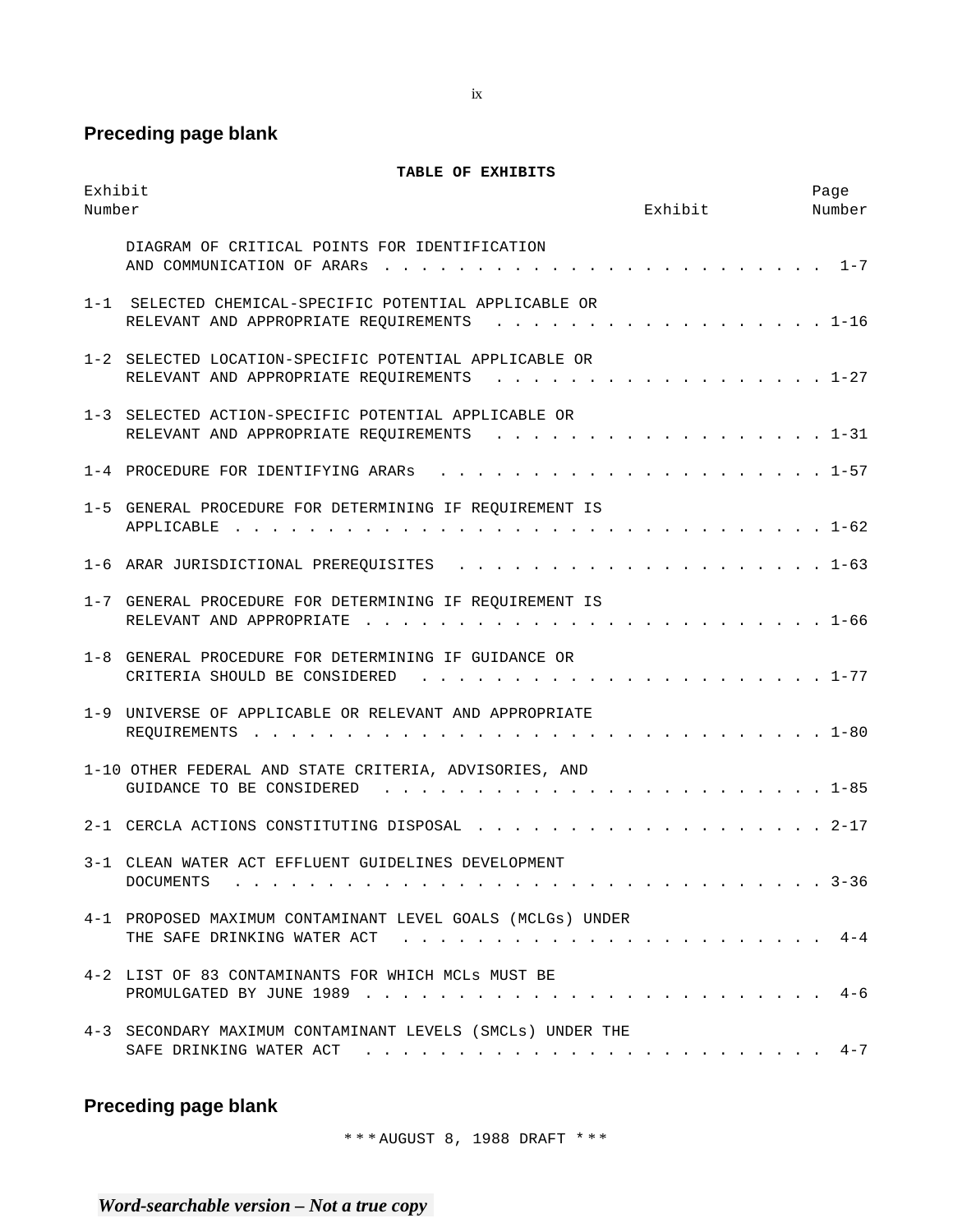#### EXECUTIVE SUMMARY

#### PURPOSE

The CERCLA Compliance with Other Environmental Laws Manual has been developed to provide guidance to Remedial Project Managers (RPMs), State personnel at State-lead Superfund sites, On-Scene Coordinators (OSCs), and other persons responsible for planning response actions under §§104, 106, and 122 of the Comprehensive Environmental Response, Compensation, and Liability Act (CERCLA). The guidance is intended to assist in the selection of on-site remedial actions that meet the applicable, or relevant and appropriate requirements (ARARs) of the Resource Conservation and Recovery Act (RCRA), Clean Water Act (CWA), Safe Drinking Water Act (SDWA), Clean Air Act (CAA), and other Federal and State environmental laws, as required by CERCLA §§121.<sup>1</sup>

The manual has been developed for use by lead or support agencies for remedial actions. The lead agency may be either EPA or a State. For timely identification and to ensure compliance with ARARs, it is important to provide for early and continuous coordination between lead and support agencies throughout the remedy selection process.2

This manual will also be used by potentially responsible parties (PRPs) whenever they have the lead for identifying potential ARARs. In cases where potential ARARs are identified by the PRP, the actual ARARs will be decided by the lead agency. Further information concerning PRP involvement in the remedial investigation/feasibility study may be obtained from the "Interim Guidance on Potentially Responsible Party Participation in Remedial Investigations and Feasibility Studies." (April, 1988, OSWER Directive 9835.1A) or from the lead agency.

\* \* \* AUGUST 8, 1988 DRAFT \* \* \*

Preceding page blank

xi

<sup>&</sup>lt;sup>1</sup> This volume covers requirements of RCRA, CWA, SDWA and ground-water protection policies. Another volume under development (Volume 3) will add requirements under the Clean Air Act and other environmental statutes.

 $^2$  Specific EPA and State roles will be specified either in a Superfund Memorandum of Agreement (SMOA) or Cooperative Agreement (CA). The SMOA is a procedural agreement that outlines cooperative efforts between States and EPA Regions and defines the roles and responsibilities of each party in the conduct of a Superfund program in a State. For more information, see Draft Guidance on Preparing a Superfund Memorandum of Agreement (SMOA) (OSWER #9375.0-01). A Cooperative Agreement is a contractual agreement between the EPA and a State, in which the EPA provides money from the Fund to a State to conduct remedial action in compliance with the NCP.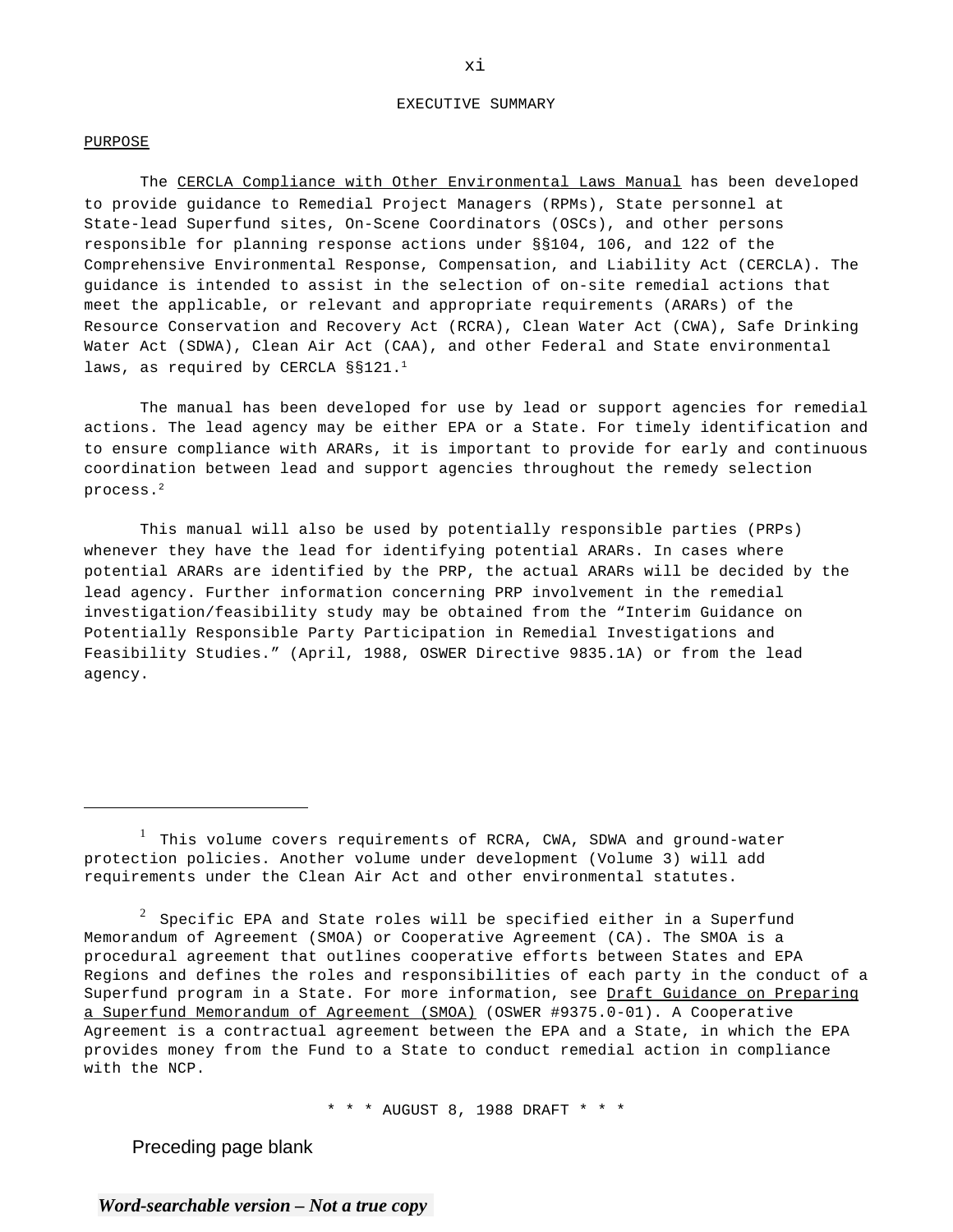#### SCOPE

The requirements of §121 generally apply as a matter of law only to remedial actions. However, as a matter of policy, EPA will attain ARARs to the greatest extent practicable considering the exigencies of the situation at the site when carrying out removal actions. This manual may be used to assist OSCs in identifying potential ARARs for removal sites.

CERCLA §121 also requires on-site remedial actions to attain promulgated State ARARs that are more stringent than Federal ARARS. Specific issues related to identifying State ARARs will be addressed in a separate chapter at a later date.

Requirements for off-site actions are discussed to some extent in this manual. For a more detailed discussion of off-site requirements, the reader should consult "Revised Procedures for Planning and Implementing Off-Site Response Actions" (issued November 13, 1987, EPA Directive 9834.11).

CERCLA defines situations in which the use of ARARs may be waived in particular circumstances. Waivers are described in this manual. Further guidance on the use of waivers may be added at a later date.

The manual is intended to be used in conjunction with other EPA guidance documents, including the following:

- Draft Guidance for Conducting Remedial Investigations and Feasibility Studies under CERCLA (May 1988, OSWER Directive 9335.3-01);
- " Superfund Public Health Evaluation Manual (October 1986, OSWER Directive 9285.4-1);
- " Draft Guidance on Preparing Superfund Decision Documents: The Proposed Plan and Record of Decision (March 1988, OSWER Directive 9355.3-02);
- " Draft Guidance the Administrative Record for SARA Response Actions (November 1986, OSWER Directive 9833.1A);
- " Interim Guidance on Potentially Responsible Party Participation in Remedial Investigations and Feasibility Studies (April 1988, OSWER Directive 9835.1A); and
- " Draft Guidance on Remedial Actions for Contaminated Ground Water at Superfund sites. (No date, OSWER Directive 9283.1-02).

\* \* \* AUGUST 8, 1988 DRAFT \* \* \*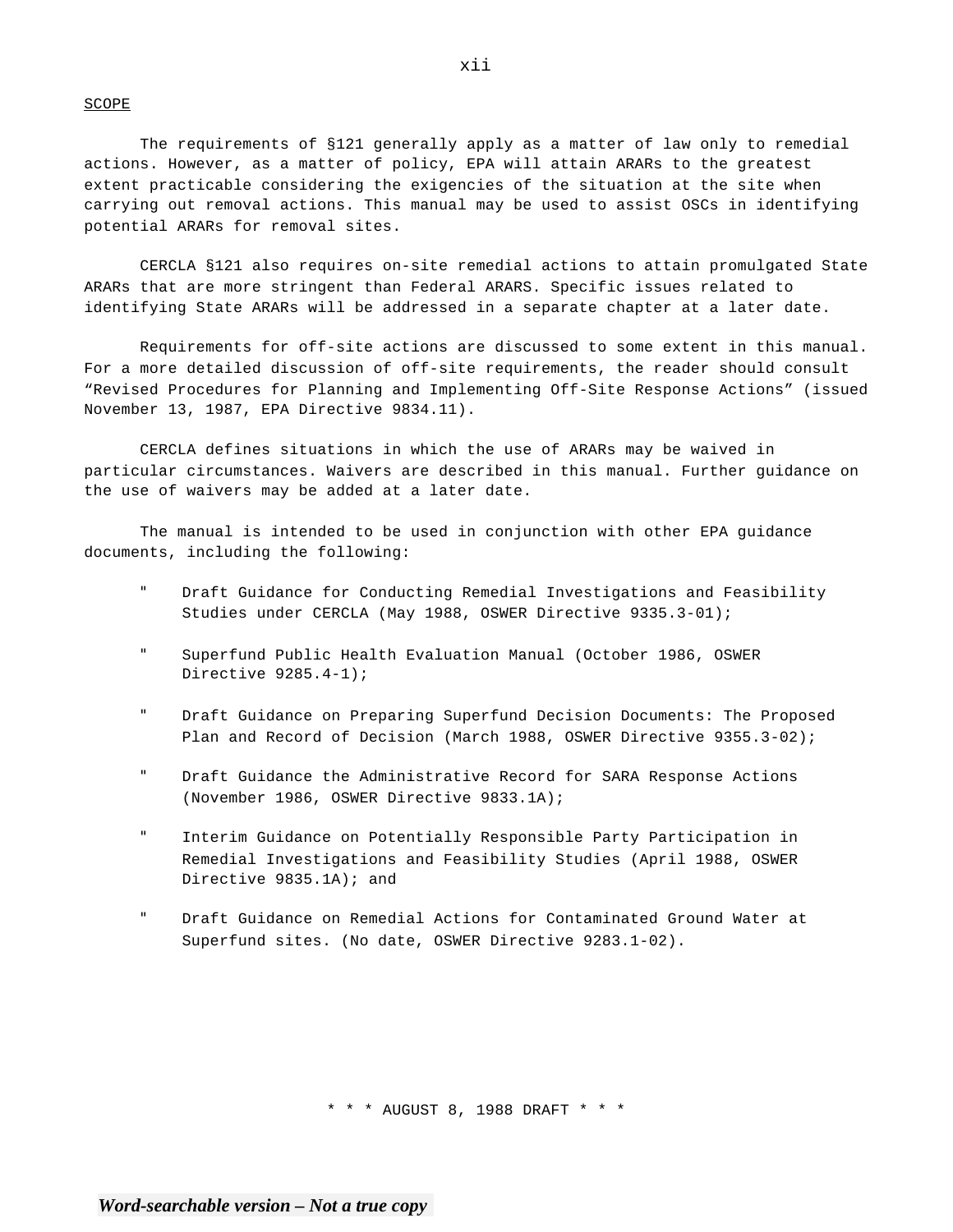#### **Contents**

Chapters 1 and 2 of the manual discuss the overall procedures for identifying ARARs and provide guidance on the interpretation and analysis of RCRA requirements. Chapter 1 defines "applicable" and "relevant and appropriate," provides matrices listing potential chemical-specific, location-specific, and action-specific requirements from RCRA, the Clean Water Act, and the Safe Drinking Water Act, and provides general procedures for identifying and analyzing requirements. Chapter 2 discusses special issues of interpretation and analysis involving RCRA requirements, and provides guidance on when RCRA requirements will be ARARs for CERCLA remedial actions. Chapter 3 provides guidance for compliance with Clean Water Act substantive (for on-site and off-site actions) and administrative (for off-site actions) requirements for direct discharges, indirect discharges, and dredge and fill activities. Chapter 4 provides guidance for compliance with requirements of the Safe Drinking Water Act that may be applicable or relevant and appropriate to CERCLA sites. Chapter 5 provides guidance on consistency with policies for ground-water protection. The manual also contains a hypothetical scenario illustrating how applicable or relevant and appropriate requirements are identified and used, and an appendix summarizing the provisions of RCRA, the CWA and SDWA.

#### KEY POINTS

#### Definition of ARARs

A requirement under other environmental laws may be either "applicable" or "relevant and appropriate," but not both. Identification of ARARs must be done on a site-specific basis and involves a two-part analysis: first, a determination whether a given requirement is applicable; then, if it is not applicable, a determination whether it is nevertheless both relevant and appropriate.

Applicable requirements are those cleanup standards, standards of control, and other substantive environmental protection requirements, criteria, or limitations promulgated under Federal or State law that specifically address a hazardous substance, pollutant, contaminant, remedial action, location, or other circumstance at a CERCLA site.

Relevant and appropriate requirements are those cleanup standards, standards of control, and other substantive environmental protection requirements, criteria, or limitations promulgated under Federal or State law that, while not "applicable" to a hazardous substance, pollutant, contaminant, remedial action, location, or other circumstance at a CERCLA site, address problems or situations sufficiently similar to those encountered at the CERCLA site that their use is well suited to the particular site.

The determination that a requirement is relevant and appropriate is a two-step process: (1) determination if a requirement is relevant and (2) determination if a requirement is appropriate. In general, this involves

\* \* \* AUGUST 8, 1988 DRAFT \* \* \*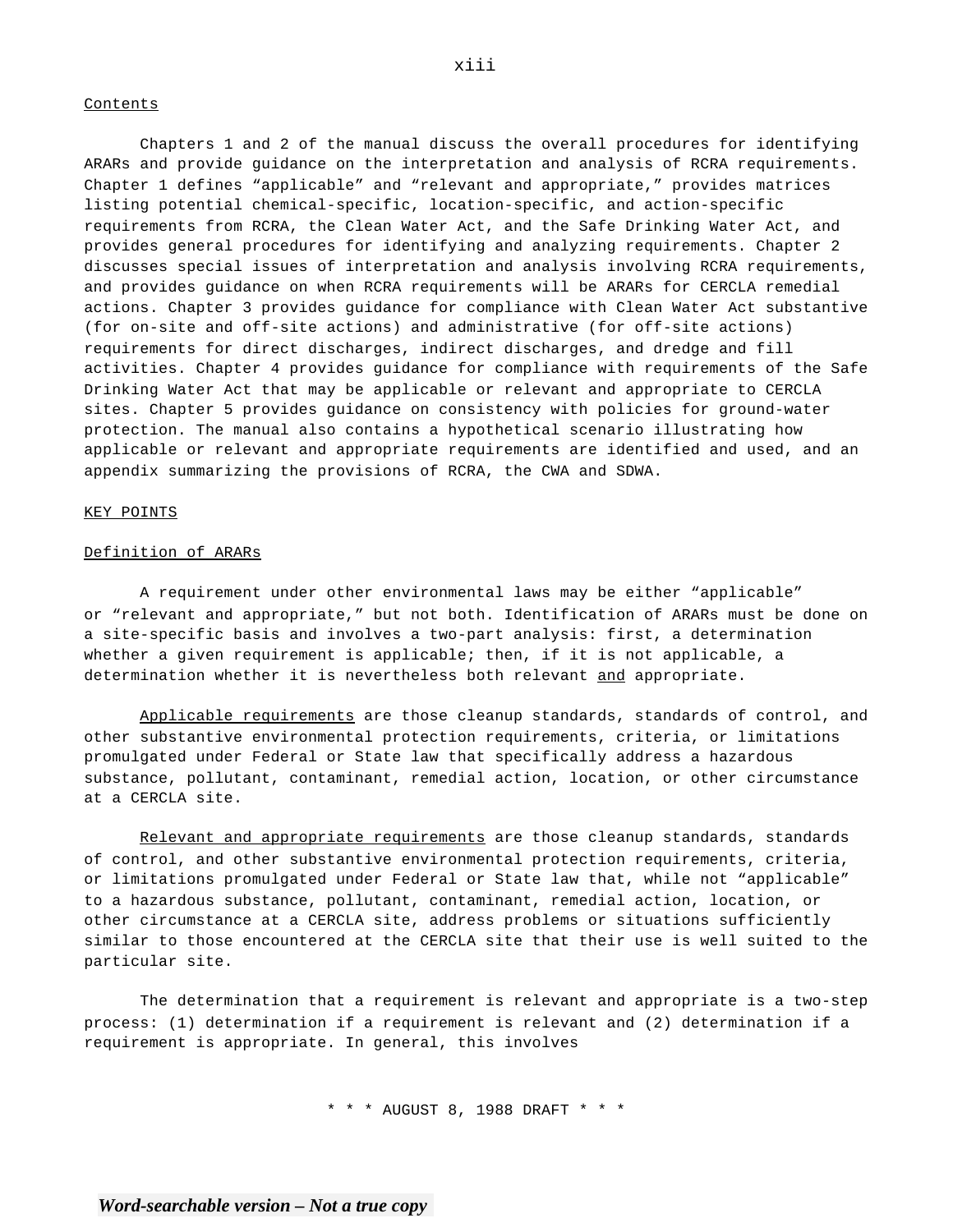a comparison of a number of site-specific factors, including the characteristics of the remedial action, the hazardous substances present at the site, or the physical circumstances of the site, with those addressed in the statutory or regulatory requirement. In some cases, a requirement may be relevant, but not appropriate, given site-specific circumstances; such a requirement would not be ARAR for the site. In addition, there is more discretion in the determination of relevant and appropriate; it is possible for only part of a requirement to be considered relevant and appropriate in a given case. When the analysis results in a determination that a requirement is both relevant and appropriate, such a requirement must be complied with to the same degree as if it were applicable.

To-be-Considered Material (TBCs) are non-promulgated advisories or guidance issued by Federal or State government that are not legally binding and do not have the status of potential ARARs. However, as described below, in many circumstances TBCs will be considered along with ARARs as part of the site risk assessment and may be used in determining the necessary level of cleanup for protection of health or the environment.

#### Types of ARARs

There are several different types of requirements that CERCLA actions may have to comply with. The classification of ARARs below was developed to provide guidance on how to identify and comply with ARARs; however, some requirements may not fall neatly into this classification system.

- " Ambient or chemical-specific requirements are usually health- or risk-based numerical values or methodologies which, when applied to site-specific conditions, result in the establishment of numerical values. These values establish the acceptable amount or concentration of a chemical that may be found in, or discharged to, the ambient environment.
- " Performance, design, or other action-specific requirements are usually technology- or activity-based requirements or limitations on actions taken with respect to hazardous wastes.
- " Location-specific requirements are restrictions placed on the concentration of hazardous substances or the conduct of activities solely because they occur in special locations.

#### Developing Protective Remedies Using Risk Assessment, ARARs, and TBCs

CERCLA §121 requires selection of a remedial action that is protective of human health and the environment. EPA's approach to determining protectiveness involves risk assessment, considering both ARARs and to-be-considered materials (TBCs). The risk assessment includes consideration of site-specific factors such as types of hazardous substances present, potential for exposure, and presence of sensitive populations. Acceptable exposure levels are generally determined by applicable or relevant and appropriate

\* \* \* AUGUST 8, 1988 DRAFT \* \* \*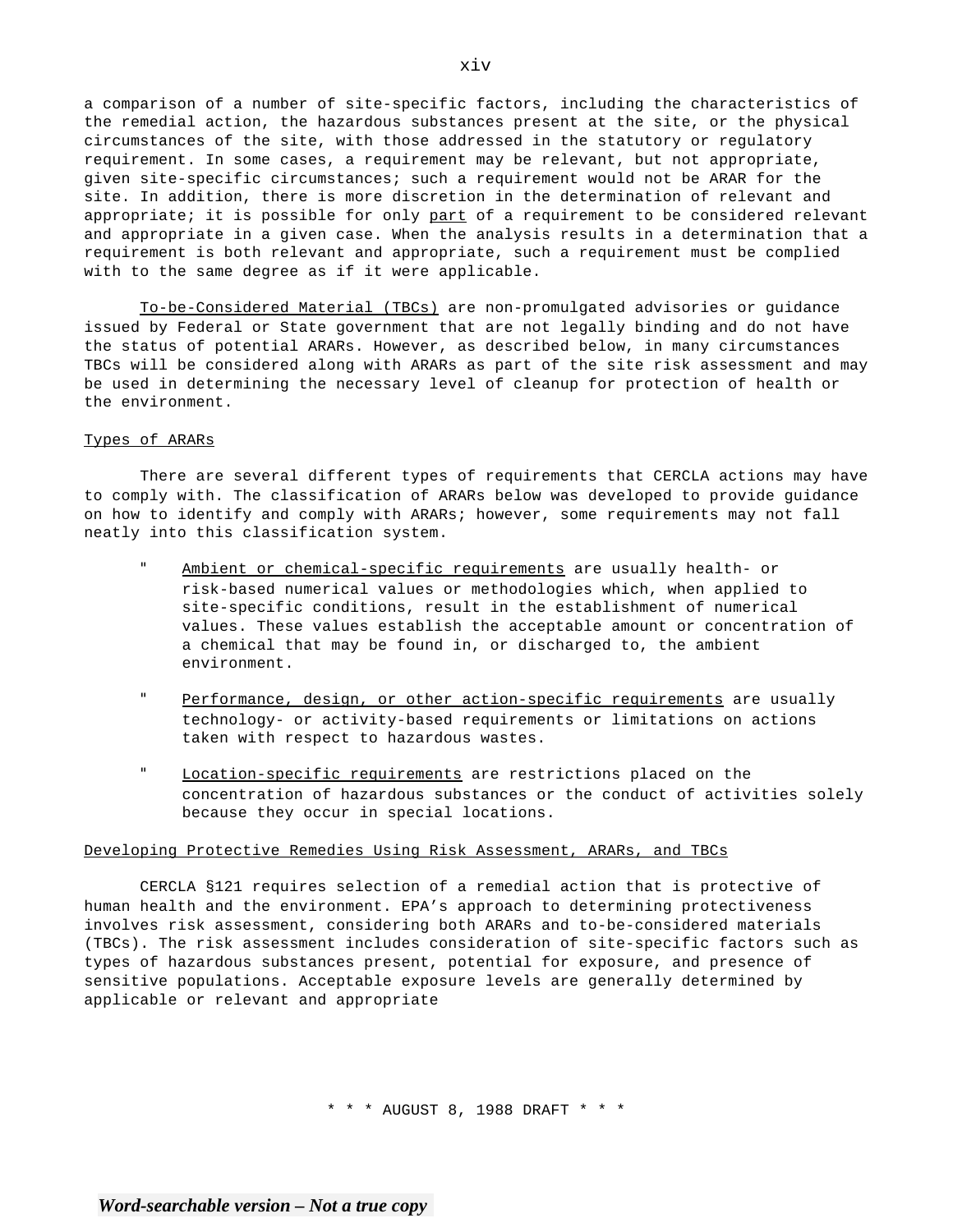Federal and State environmental requirements, if available, and the following factors: (1) for systemic toxicants, concentration levels to which the human population (including sensitive subgroups) could be exposed on a daily basis without appreciable risk of significant adverse effects during a lifetime; (2) for known or suspected carcinogens, concentration levels that represent an excess upperbound lifetime cancer risk to an individual of between  $10^{-4}$  and  $10^{-7}$ ; (3) other factors related to exposure (such as multiple contaminants at a site or multiple exposure pathways) or to technical limitations (such as detection/quantification limits for contaminants). The Superfund Public Health Evaluation Manual provides guidance on determining acceptable levels.<sup>3</sup>

ARARs will define the cleanup goals when they set an acceptable level with respect to site-specific factors. For example, MCLs under the Safe Drinking Water Act are normally acceptable levels for specific contaminants. However, cleanup goals for some substances may have to be based on non promulgated criteria and advisories (for example, health advisories such as reference doses (RfD)) rather than on ARARs because ARARs do not exist for those substances or because an ARAR alone would not be sufficiently protective in the given circumstances, e.g., where additive effects from several chemicals are involved. In these situations, the cleanup requirements, in order to meet the cleanup goals, will not be based on ARARs alone but also on TBCs. Similarly, State criteria, advisories, and guidance should also be considered for the State in which a site is located.

#### Using ARARs

Different ARARs that may apply to a site and its remedial action should be identified at multiple points in the remedy selection process. During the scoping of the RI/FS and the site characterization phase, the lists of potential ARARs in Exhibits 1-1, 1-2, and 1-9 and the appropriate Regional or State program office should be consulted to determine what ARARs may apply to the site. At this stage potential chemical- and location-specific ARARs should be identified. Exhibits 1-3 and 1-9 and the appropriate Regional or State program office should be consulted in identifying action-specific ARARs for each proposed alternative during the development of remedial alternatives in the Feasibility Study. During the detailed design the technical specifications must ensure attainment of ARARs.

#### When and Where Protectiveness Must Be Attained

ARARs (and TBCs necessary for protection) must be attained for hazardous substances, pollutants, or contaminants remaining on-site at the completion of the remedial action, unless waiver of an ARAR is justified. In addition, EPA intends that the implementation of remedial actions should also comply with ARARs (and TBCs as appropriate) to protect public health and the environment.

 $3$  Superfund Public Health Evaluation Manual, OSWER Directive 9285.4-1, October, 1986.

\* \* \* AUGUST 8, 1988 DRAFT \* \* \*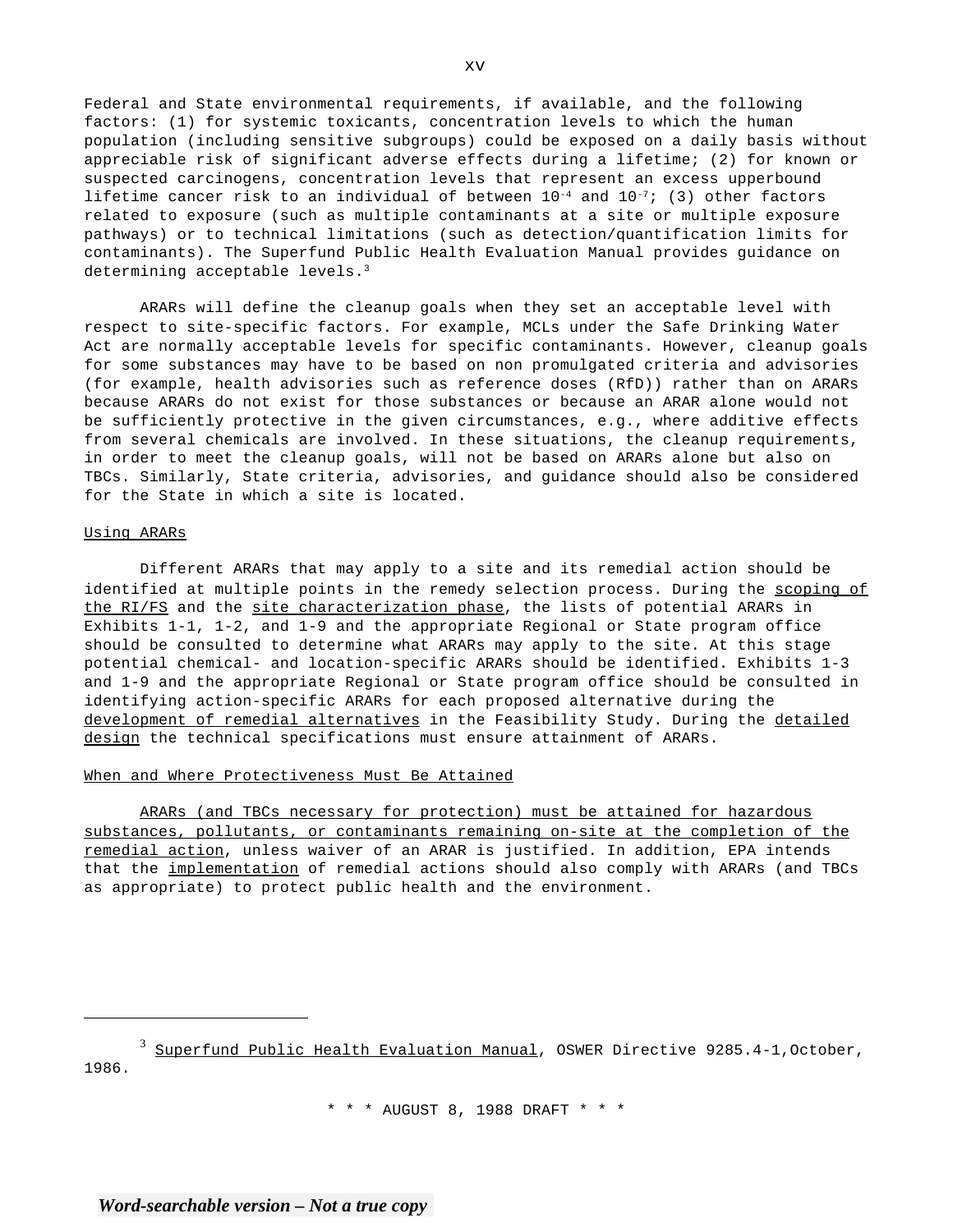ARARs (and TBCs necessary for protection), pertaining both to contaminant levels and to performance or design standards, should generally be attained at all points of potential exposure, or at the point specified by the ARAR itself. CERCLA requires, to the maximum extent practicable, the use of permanent solutions and alternative treatment technologies. Any waste left in place should either be brought to health-based levels or managed according to performance or design specifications. At sites where a TBC value is used to set a protective level of cleanup or where the ARAR does not specify the point of compliance, there is discretion to determine where the requirement shall be attained to ensure protectiveness. At each potential point of exposure, a reasonable maximum exposure scenario should be assumed, and cleanup goals set accordingly to ensure protectiveness, using best professional judgment. Restrictions on use or access should not be a substitute for remediation to appropriate protective health-based or design levels. If active measures are not practicable (or cost-effective), exposure to the waste must be controlled through legally enforceable institutional means. "Non-engineered" or "exposure" controls may be used in certain circumstances in combination with "engineered" controls and/or treatment in the management and cleanup of the site where it is determined that such controls are necessary to be protective. In such circumstances, where exposure controls are used, restrictions should be employed to ensure that the controls remain in place, that they remain protective, and that they are effective in preventing exposure to hazardous substances for as long as the substances at the site remain hazardous.

In ground water, cleanup goals should generally be attained throughout the contaminated plume, or at the edge of the waste management area when waste is left in place. However, if the waste is left on-site under a hybrid-type closure scenario (see p. 2-20 for discussion of hybrid closure), where the waste does not threaten ground water, the goal should be to reach health-based levels underneath the waste as well.

In surface water, cleanup goals should generally be attained at the point or points where the release enters the surface water. In air, cleanup goals should generally be achieved at the maximum exposed individual, considering the reasonably expected uses of the site and surrounding area. For soils, cleanup goals should generally be attained wherever direct contact might reasonably occur.

#### Compliance with Substantive and Administrative Requirements

CERCLA §121(e) exempts any response action conducted entirely on-site from having to obtain a Federal, State, or local permit, where the action is carried out in compliance with §121.

In general, on-site actions need comply only with the substantive aspects of ARARs, not with the corresponding administrative requirements. That is, permit applications and other administrative procedures, such as administrative reviews and reporting and recordkeeping requirements, are not considered ARARs for actions conducted entirely on-site. However, the

\* \* \* AUGUST 8, 1988 DRAFT \* \* \*

xvi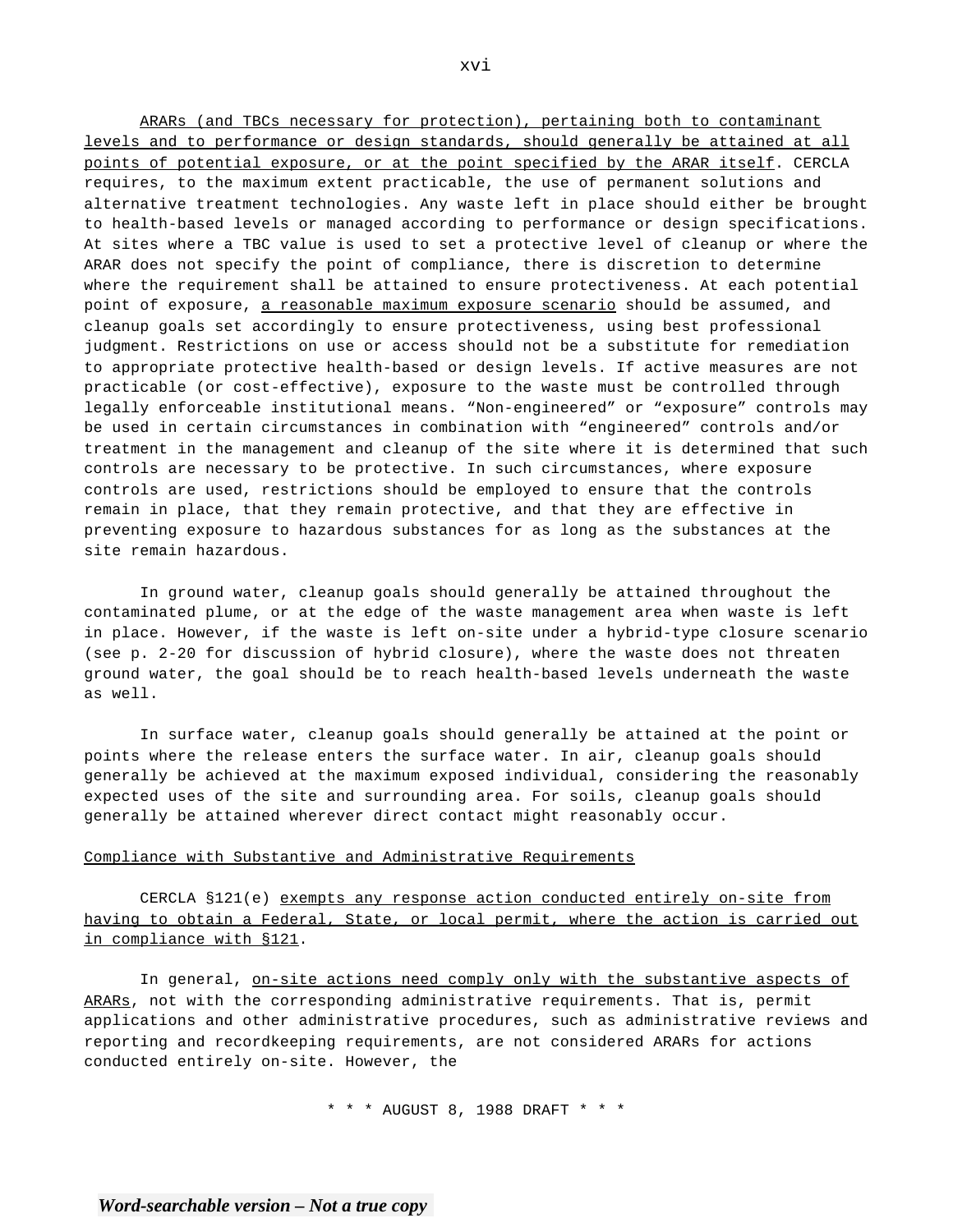Feasibility Study, the Proposed Plan, the Record of Decision, the Community Relations Plan, and the Administrative Record should demonstrate full compliance with all substantive requirements that are ARARs, unless a waiver is used.

Off-site actions must comply with all legally applicable requirements, both substantive and administrative. The concept of "relevant and appropriate" is not available for off-site actions.

#### Coordination/Consultation With Other Federal and State Programs

Sources of potential ARARs include other Federal environmental laws administered by EPA and authorized States and by other Federal agencies, and more stringent State environmental or facility siting laws. Therefore, to ensure that remedies comply with substantive aspects of identified ARARs, other Federal and State program offices should be consulted as appropriate, particularly for on-site actions where no permit will be obtained.

#### RCRA Requirements

#### Prerequisites for Applicability of RCRA Hazardous Waste Management Regulations

RCRA requirements for treatment, storage, or disposal of hazardous wastes apply to a Superfund site if the site contains RCRA listed or characteristic hazardous waste that was treated or disposed of after the effective date of the RCRA regulations that are under consideration as potential ARARs for the site, or if the CERCLA activity at the site constitutes current treatment, storage, or disposal of RCRA hazardous waste. In some cases, it may not be possible to determine whether a CERCLA hazardous substance at a site is a hazardous waste under RCRA, or whether it was disposed at the site after the effective date; these prerequisites should not be assumed. In such cases, RCRA requirements will not be applicable, but may nevertheless be relevant and appropriate, if the CERCLA action involves treatment, storage, or disposal and if the wastes are similar or identical to RCRA hazardous waste.

#### Definition of Disposal

EPA has concluded that moving RCRA hazardous waste (including hazardous waste that was originally disposed before the requirements' effective date) constitutes land disposal when that waste is placed into a land disposal unit. At CERCLA sites, there are areas of contamination with differing levels of concentration of hazardous substances, pollutants, or contaminants. In such cases, when RCRA hazardous waste is moved into an area of contamination, RCRA disposal requirements (such as for closure) are applicable to the area where the waste is received. In addition, EPA has determined that disposal and placement are synonymous for purposes of determining the applicability of the land disposal restrictions under RCRA.

\* \* \* AUGUST 8, 1988 DRAFT \* \* \*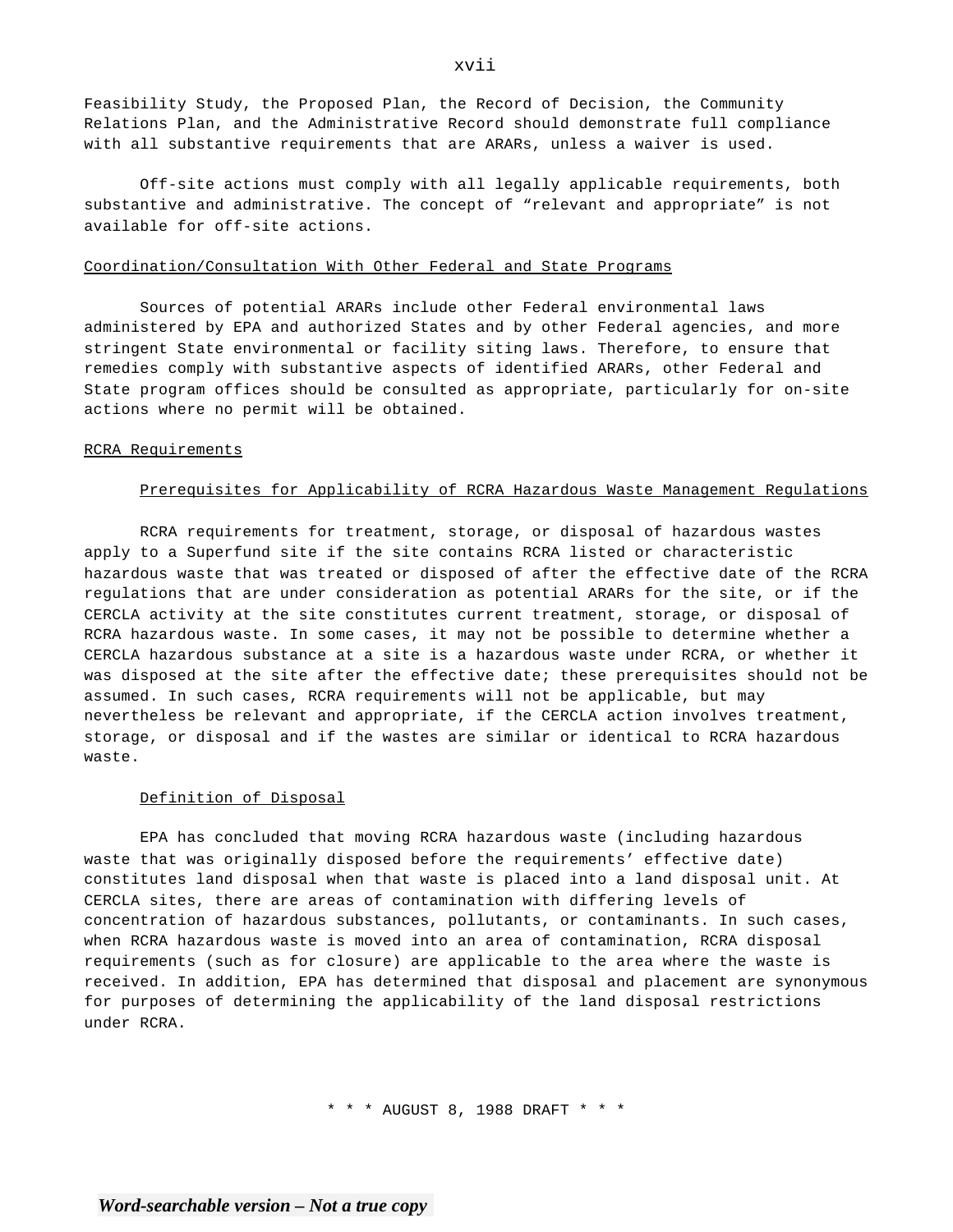#### Corrective Action

RCRA contains several authorities under which corrective action requirements will be promulgated.<sup>4</sup> Because of the similarity of corrective action under RCRA to CERCLA cleanup, these requirements are likely to be applicable or relevant and appropriate in many remedial action situations. This manual will be updated to include RCRA corrective action requirements and their bearing on CERCLA remedial activities.

#### Ground-water Protection

RCRA currently contains ground-water monitoring and protection standards. In general, EPA will use MCLs as protection levels for ground water that is currently or potentially used for drinking. The Agency may establish site-specific exposure-based ACLs at particular sites where the ground water cannot be used for drinking because of high salinity or naturally occurring widespread contamination, or where cleanup is not practicable or cost-effective and where the circumstances fulfill the conditions of CERCLA §121(d)(B)(ii).

The Superfund Program's goal is to restore ground water to its beneficial uses based in large part on their vulnerability, use, and value. The Ground-Water Protection Strategy and draft Office of Ground-Water Protection Classification Guidelines serve as useful guidance. The program uses the classification scheme on a site-specific basis to assist in the characterization of a ground water's vulnerability, use, and value. Ground-water classifications performed at Superfund sites are limited in scope to the Superfund action that will be taken and do not apply to the geographical area in general. More stringent promulgated State requirements will be used as standards when they exist. Additional guidance on Clean Water Act, Safe Drinking Water Act, and other water-related requirements is presented in Chapters 3, 4, and 5 of this manual.

#### Clean Water Act Requirements

#### Direct Discharge to Surface Waters

Both on-site and off-site direct discharges from CERCLA sites to surface waters are required to meet the substantive requirements of the National Pollutant Discharge Elimination System (NPDES) program. These substantive requirements include discharge limitations (both technology and water quality based), certain monitoring requirements, and best management practices. These requirements will be contained in an NPDES permit for off-site CERCLA

\* \* \* AUGUST 8, 1988 DRAFT \* \* \*

<sup>&</sup>lt;sup>4</sup> Corrective action requirements for regulated units have been promulgated in 40 CFR Part 264, Subpart F. Additional requirements for corrective action for solid waste management units (SWMUs) at RCRA facilities seeking permits are currently being developed for promulgation in 40 CFR Part 264 Subpart S.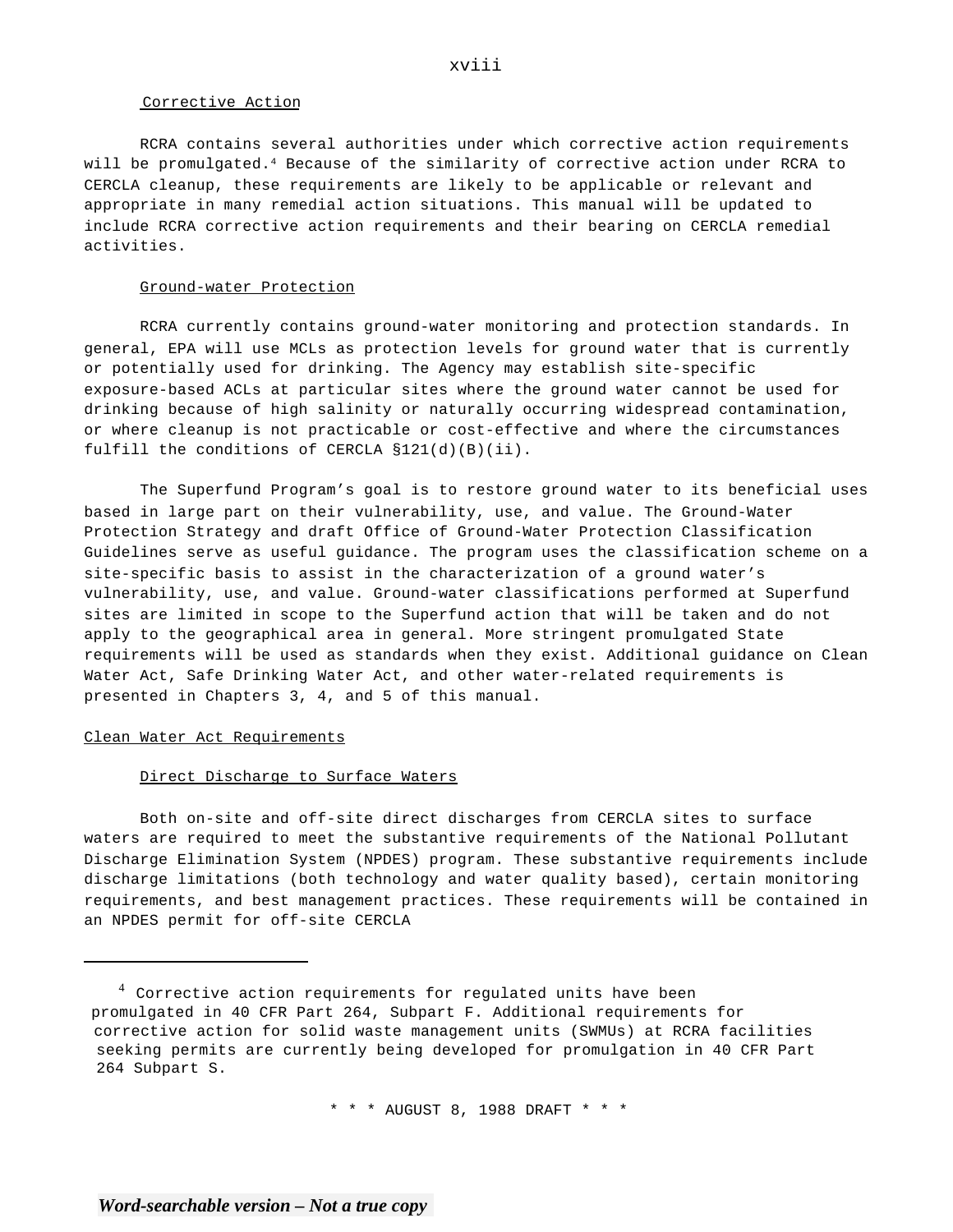discharges. For on-site direct discharges from a CERCLA site, these substantive requirements must be identified and complied with even though on-site discharges are not required to have an NPDES permit. For purposes of this guidance, a direct discharge of CERCLA wastewaters would be "on-site" if the receiving water body is in the area of contamination or is in very close proximity to the site and necessary for implementation of the response action (even if the water body flows off-site).

#### Indirect Discharge to POTWs

In general, the discharge of CERCLA wastewaters to publicly owned treatment works (POTWs) is considered an off-site activity. Therefore, CERCLA responses required to comply with all applicable (both substantive and administrative) requirements of the national pretreatment program including the general and specific discharge prohibitions. Further, all local pretreatment regulations must be complied with before discharging wastewater to a POTW. These local pretreatment regulations include local discharge limitations and prohibitions. When considering discharge of CERCLA wastewater to a POTW, the POTW's record of compliance with the NPDES permit and pretreatment program requirements should be assessed.

#### Discharge of Dredged or Fill Material

Under CERCLA §121(e), no Federal, State, or local permit is required for response actions conducted entirely on-site; however, consultation with the Corps remains important in developing the CERCLA response. Under the CWA §404 guidelines, no discharge of dredged or fill material will be allowed unless appropriate and practicable steps are taken that minimize potential adverse impacts of the discharge on the aquatic ecosystem.

#### Safe Drinking Water Act Requirements

#### Use of MCLs

For cleaning up ground water or surface water that is or may be used for drinking, the Maximum Contaminant Levels (MCLs) set under the Safe Drinking Water Act are generally the applicable or relevant and appropriate standard. MCLs are applicable where the water will be provided directly to 25 or more people or will be supplied to 15 or more service connections. When MCLs are applicable they should at least be met at the tap. MCLs are relevant and appropriate in other cases where surface water or ground water is or may be directly used for drinking water, and in such cases, the MCLs should be met in the surface water or groundwater itself.

#### Use of MCLGs

A standard for drinking water more stringent than an MCL may be needed in special circumstances, such as where multiple contaminants in groundwater or multiple pathways of exposure present extraordinary risks (i.e., individual lifetime cancer risk above  $10^{-4}$ ). In setting a level more stringent than the

\* \* \* AUGUST 8, 1988 DRAFT \* \* \*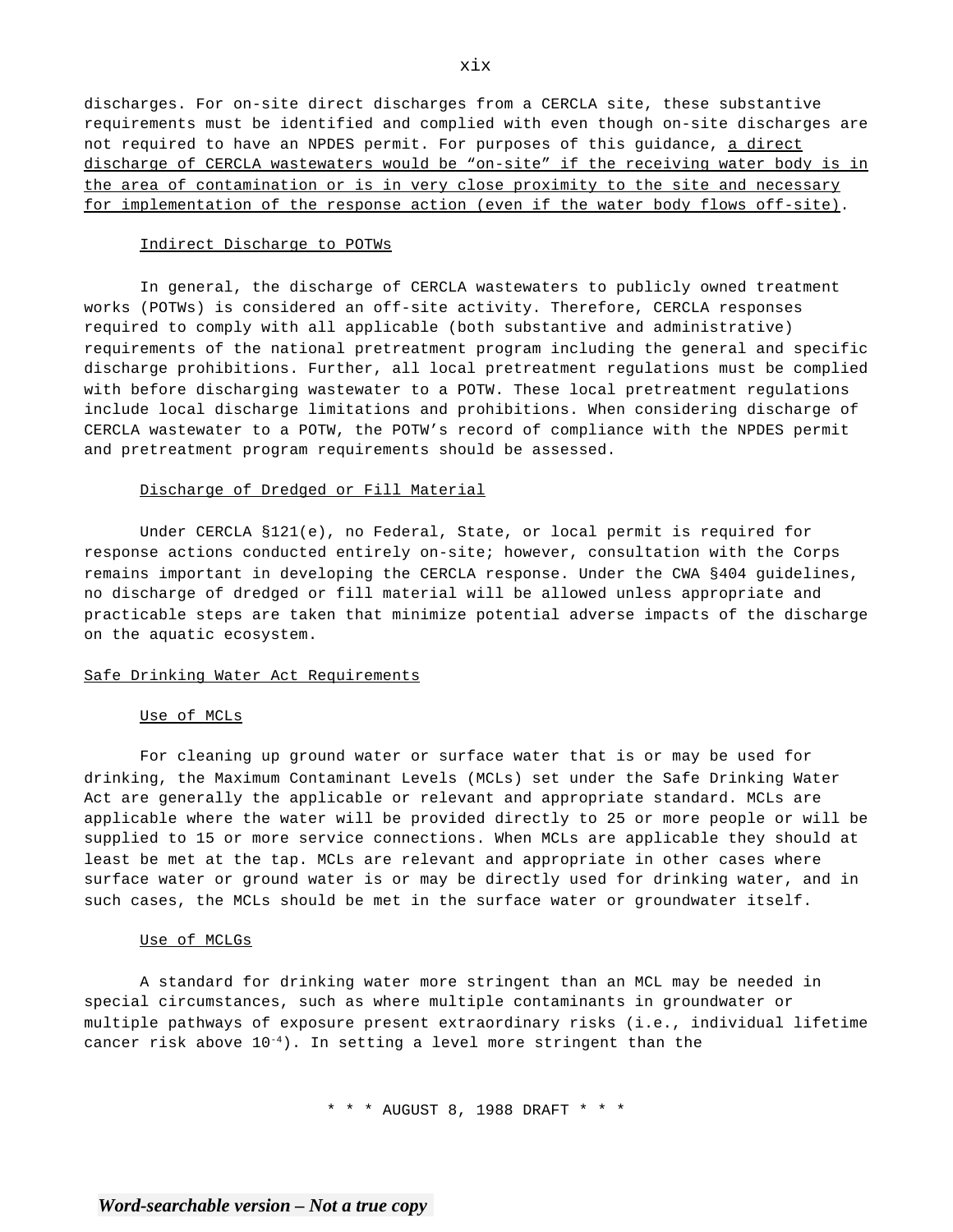MCL in such cases, a site-specific determination should be made by considering Maximum Contaminant Level Goals (MCLGs), the Agency's policy on the use of appropriate risk ranges for carcinogens, levels of quantification, and other pertinent guidelines. Prior consultation with Headquarters contacts in the Office of Emergency and Remedial Response or the Office of Waste Programs Enforcement, as appropriate, is encouraged in such cases.

#### Underground Injection Control Program

CERCLA sites where underground injection wells are constructed on-site are not required to comply with the administrative requirements of the UIC program. However, they must meet the substantive requirements that are determined to be applicable or relevant and appropriate to the CERCLA remedial action. Examples of substantive UIC program requirements include RCRA manifest and corrective action requirements for the underground injection of hazardous wastes, well construction requirements, well operating requirements, and well closure requirements. Other information should also be reported to the Region UIC program regarding the operation of an injection well. (This information in described in Chapter 4).

\* \* \* AUGUST 8, 1988 DRAFT \* \* \*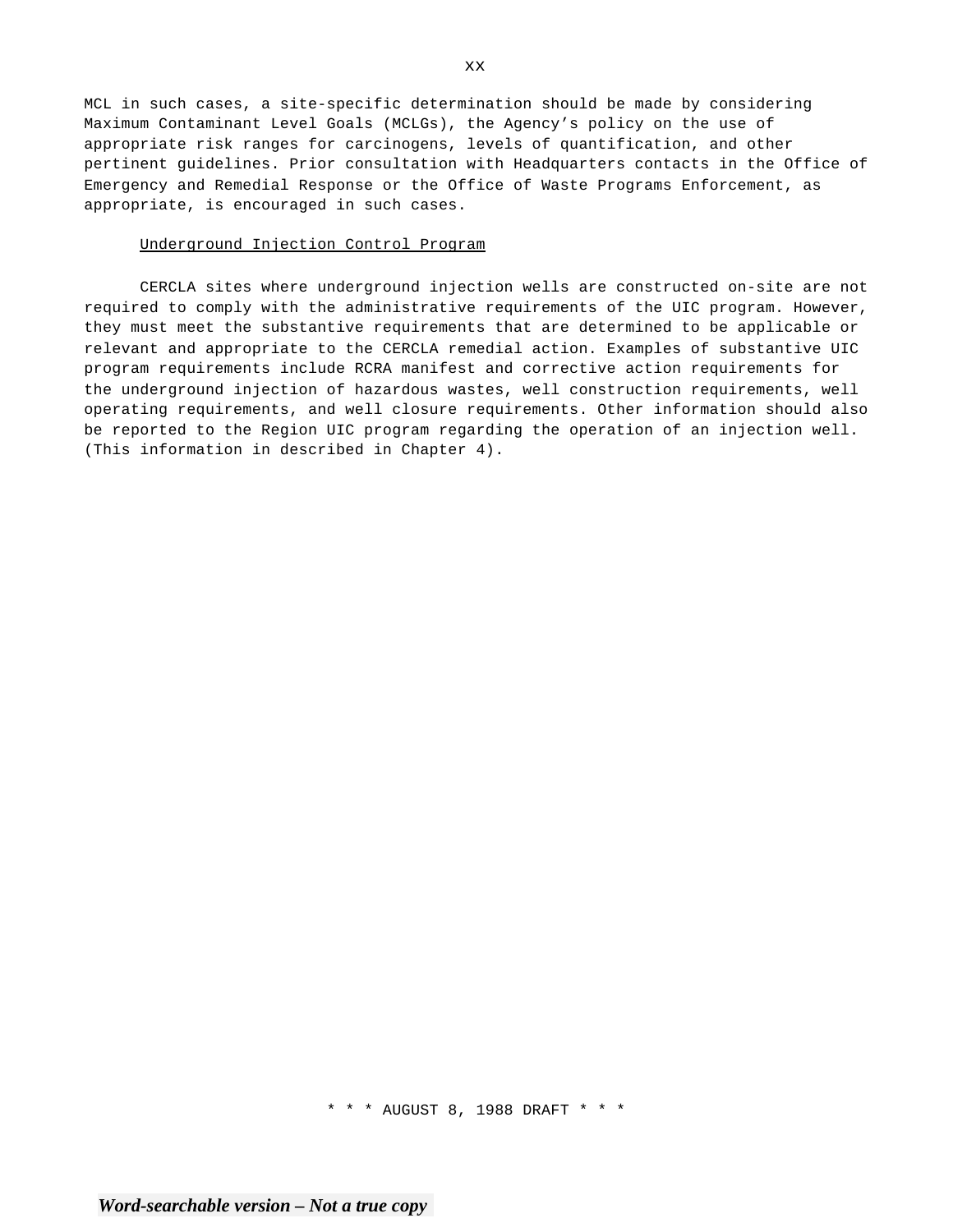#### **GENERAL PROCEDURES FOR CERCLA COMPLIANCE WITH OTHER STATUTES**

#### **1.0 INTRODUCTION**

This chapter describes general procedures for Superfund compliance with applicable or relevant and appropriate requirements (ARARs) of other environmental and public health statutes when conducting remedial actions. Currently, the most important requirements for compliance are set by the Comprehensive Environmental Response, Compensation, and Liability Act of 1980 (CERCLA) itself, as amended by the Superfund Amendments and Reauthorization Act of 1986 (SARA), particularly §121. The current National Contingency Plan  $(NCP)^1$  and the "Memorandum on CERCLA Compliance with Other Environmental Laws" (the Compliance Policy), which was published as an appendix to the November 1985 NCP Preamble, remain in effect regarding cleanup standards except when superceded by the new CERCLA requirements. However, because the NCP is being revised, it is generally not described in this chapter, which is organized as follows:

Section 1.1 provides an overview of the statutory requirements concerning CERCLA compliance with other laws.

Section 1.2 describes general procedures for identifying particular requirements in other laws that may be applicable or relevant and appropriate requirements (ARARs) for a CERCLA remedial action. In order to facilitate identification of ARARs, Section 1.2 provides matrices of chemical-specific, location-specific, and action-specific potential ARARs from several different laws. Finally, Section 1.2 provides a procedure for analyzing the probable ARARs to determine whether they are, in fact, applicable or relevant and appropriate requirements for the particular site in question.

Section 1.3 provides a short description of the situations listed in CERCLA that may justify waiving particular requirements that have been determined to be ARARs. More detailed guidance on waivers will be provided at a later date.

Section 1.4 describes how materials that are not potential ARARs, but which do provide useful guidance or information, should be considered, analyzed, and used.

Section 1.5 provides guidance on documenting the consideration of ARARs in developing remedial actions.

\* \* \* AUGUST 8, 1988 DRAFT \* \* \*

 $1$  See 40 CFR Part 300.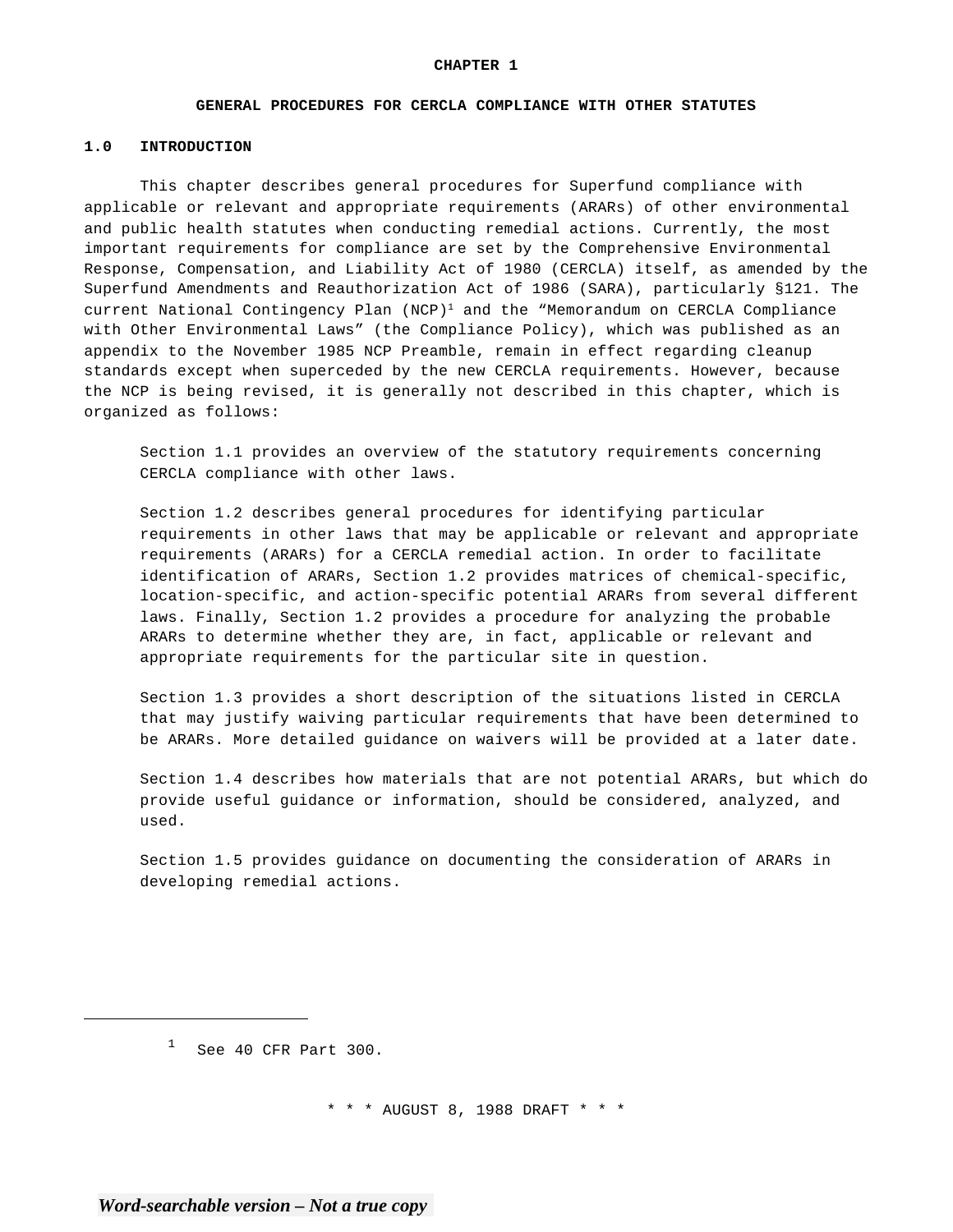#### **1.1 OVERVIEW OF REQUIREMENTS CONCERNING CERCLA COMPLIANCE WITH OTHER LAWS**

CERCLA, as it was passed in 1980, did not contain a specific requirement pertaining to the compliance of on-site CERCLA actions with other laws. CERCLA §105, which authorizes EPA to prepare the National Contingency Plan (NCP) for Hazardous substance response, says only that the NCP shall include "methods and criteria for determining the appropriate extent of removal, remedy, and other measures." EPA, however, stated in the NCP (as revised in  $1985$ )<sup>2</sup> and in its policy memorandum on CERCLA compliance with other environmental statutes, which was attached to the preamble to the 1985 NCP, that it would attain or exceed applicable or relevant and appropriate Federal environmental and public health standards in CERCLA response actions unless one of five specifically enumerated situations was present.

CERCLA §121, added by Congress in SARA in 1986, in effect codifies EPA's existing approach to compliance with other laws. Section 121 establishes cleanup standards for remedial actions under §§104 and 106 of CERCLA. Remedial actions must attain a general standard of cleanup that assures protection of human health and the environment, must be cost effective, and must use permanent solutions and alternative treatment technologies or resource recovery technologies to the maximum extent practicable. In addition, for any material remaining on-site,<sup>3</sup> the level or standard of control that must be met for the hazardous substance, pollutant, or contaminant is at least that of any applicable or relevant and appropriate standard, requirement, criteria, or limitation under any Federal environmental law, or any more stringent standard, requirement, criteria, or limitation promulgated pursuant to a State environmental statute.<sup>4</sup>

 $2$  40 CFR §300.68 (50 FR 47969, November 20, 1985).

 $3$  CERCLA  $$121(c)(3)(B)$  requires off-site storage, destruction, treatment, or secure disposition of hazardous substances from Superfund sites to be carried out only at hazardous waste disposal facilities that are in compliance with Subtitle C of RCRA. CERCLA  $$121(d)(3)$  requires that transfer of hazardous substances be made only to facilities that are operating in compliance with §§3004 and 3005 of the Solid Waste Disposal Act (or, where applicable, in compliance with the Toxic Substances Control Act or other applicable Federal law) and all applicable State requirements. Requirements for off-site actions are discussed to some extent in this manual. For more detailed discussion of off-site requirements, the reader should consult "Revised Procedures for Planning and Implementing Off-site Response Actions (issued November 13, 1987, EPA Directive 9834.11).

 $4$  Applicable or relevant and appropriate requirements include more stringent currently promulgated State requirements (See CERCLA §121 (d)(2)(A)(ii)). The proposed NCP will define "promulgated" State requirements as those laws or regulations that are of general applicability and are legally enforceable. Coordination with State governments to identify State ARARs will be addressed at a later date.

\* \* \* AUGUST 8, 1988 DRAFT \* \* \*

 $1 - 2$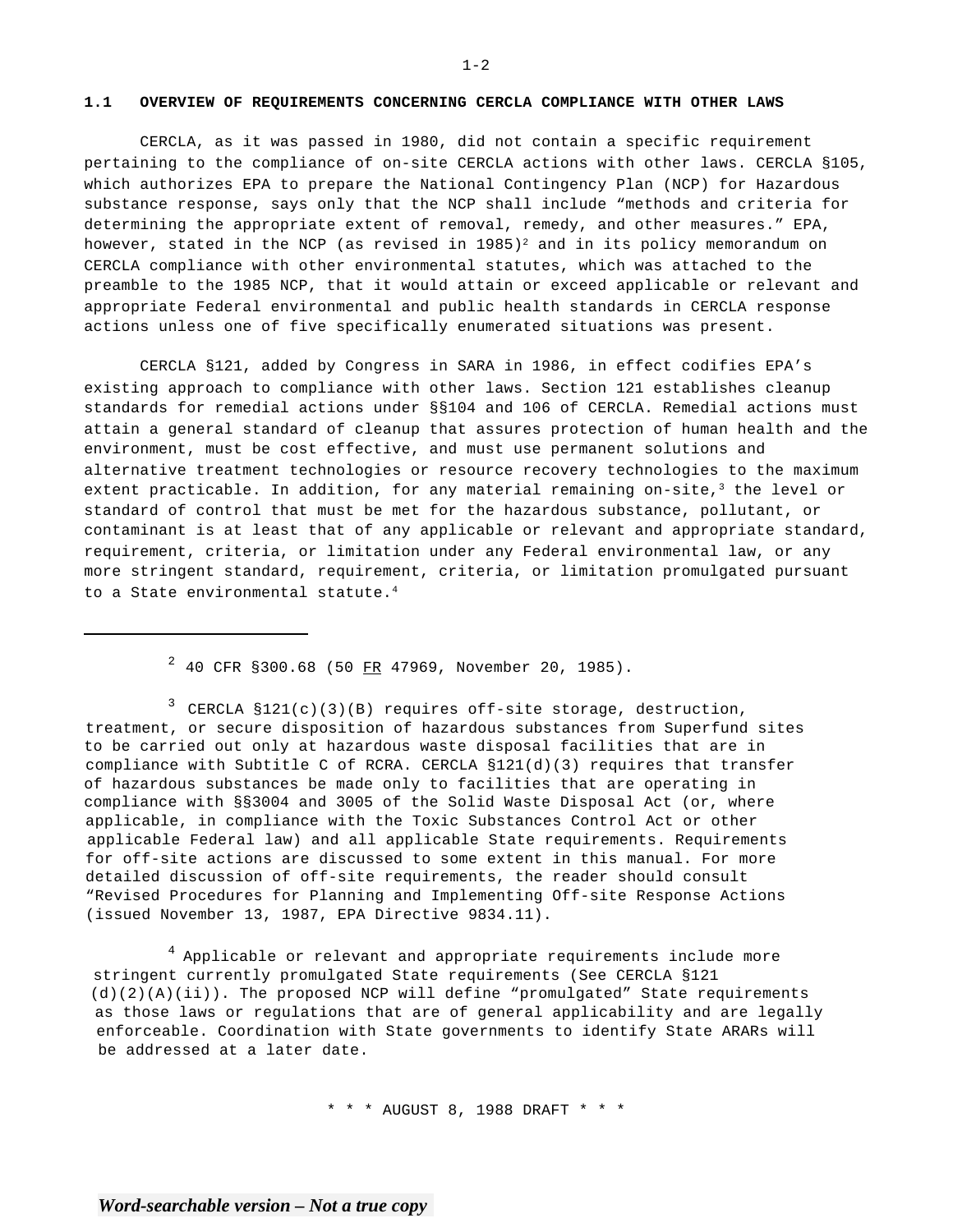Congress added several new categories of potential ARARs, particularly State standards, which the NCP had previously included in the category of requirements to be considered, but not necessarily attained. In addition, remedial actions are now required by §121 to at least attain levels or standards of control established by Maximum Contaminant Level Goals under the Safe Drinking Water Act and Federal Water Quality Criteria under the Clean Water Act, when those standards or goals are relevant and appropriate under the circumstances of the release.<sup>5</sup> Section 121 also establishes special requirements for the use of alternate concentration limits.

CERCLA §121(e) provides that no Federal, State, or local permit shall be required "for the portion of any removal or remedial action conducted entirely on site," when the action is selected and carried out in compliance with the cleanup standards requirements in §121. EPA interprets "on-site" to include the "areal extent of contamination and all suitable areas in very close proximity to the contamination necessary for implementation of the response action." As a matter of policy, this definition would be implemented with certain limitations. Generally, best professional judgment should be used to determine that the area is within "very close proximity" to the contamination and is necessary for implementation of the portion of the response action addressing the nearby contamination.<sup>6</sup>

Finally, §121(d)(4) provides that under six specific circumstances, described below, legally applicable or relevant and appropriate requirements can be waived. However, the requirement that the remedy be protective of human health and the environment cannot be waived.

#### ARARs and Removal Actions

The requirements of CERCLA §121 generally apply as a matter of law only to remedial actions. EPA's policy for removal actions, however, is that ARARs will be identified and attained to the extent practicable. This manual may be used as a reference by On-Scene Coordinators (OSCs) to assist in identifying potential ARARs for removal sites. Three factors will be applied to determine whether the identification and attainment of ARARs is practicable in a particular removal situation: (1) the exigencies of the situation; (2) the scope of the removal action to be taken; and (3) the effect of ARAR attainment on the statutory limits for removal action duration and cost. These factors are outlined below.

\* \* \* AUGUST 8, 1988 DRAFT \* \* \*

 $1 - 3$ 

<sup>5</sup> Details concerning these categories of standards are provided in section 1.2.3.1 below. CERCLA §121(d)(2)(B)(i) lists four factors that must be considered in determining whether or not any water quality criteria under the Clean Water Act are relevant and appropriate.

<sup>&</sup>lt;sup>6</sup> Federal, State, or potentially responsible parties undertaking removal or remedial actions under CERCLA §§104, 106, or 122 are covered by the §121(e) permit exemption.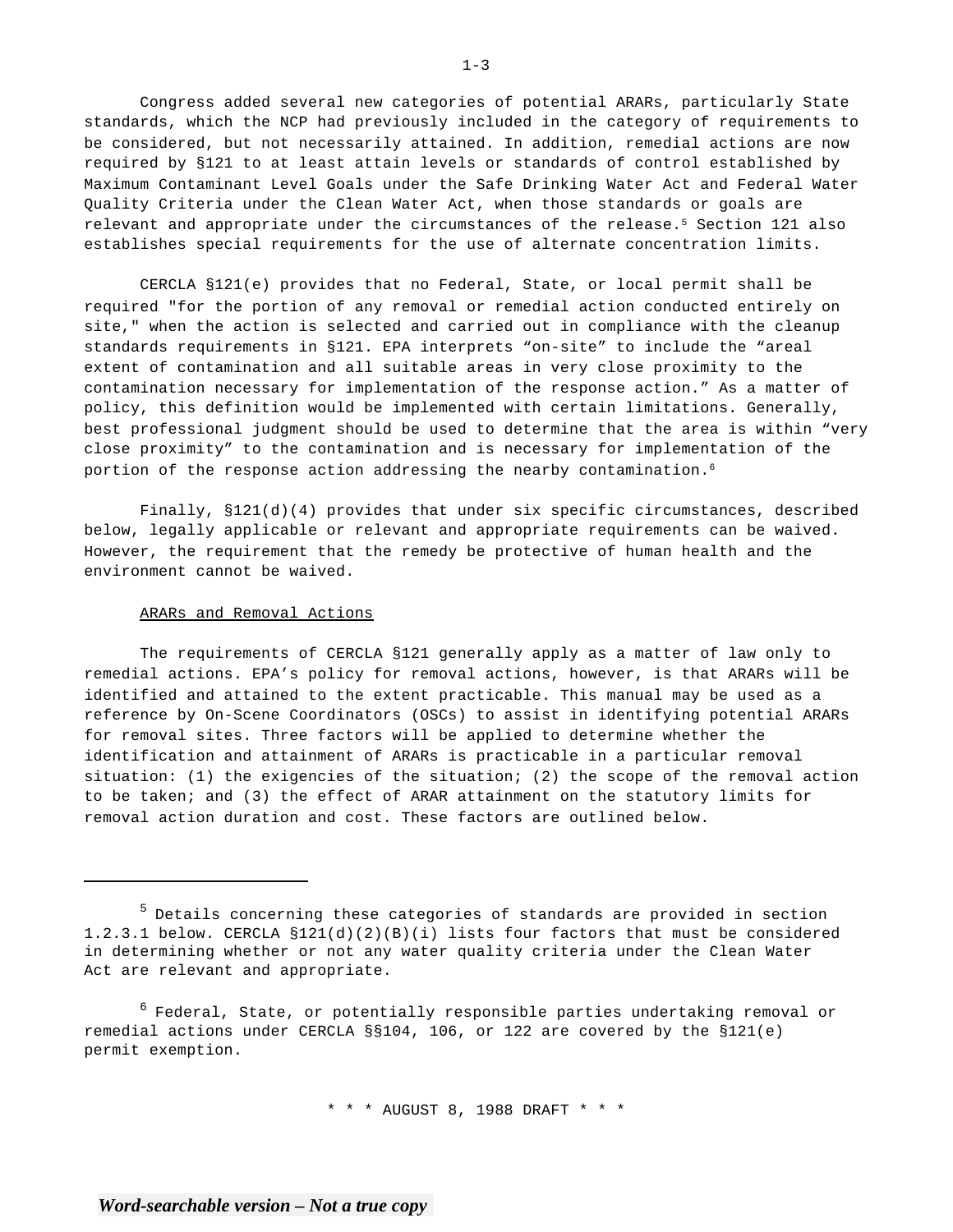Exigencies of the situation. OSCs must often act quickly to provide protection of public health and the environment and any delay would compromise this objective of the removal action. Where urgent conditions constrain or preclude efforts to identify and attain ARARs, the OSC's documentation of these conditions will be considered sufficient as justification for not attaining all ARARs. To illustrate, a site may contain leaking drums that pose a danger of fire or explosion in a residential area. The drums should be removed or stabilized imediately, without attempting to identify and comply with all potential ARARs. The OSC's documentation should describe the time critical nature of the situation and the remedial action taken.

Scope of the removal action. Removal actions generally focus on the stabilization of a release or threat of release and mitigation of near-term threats. ARARs that are within the scope of such removal actions, therefore, are only those ARARs that must be attained in order to eliminate the near-term threats. For example, a removal action may be conducted to remove large numbers of leaking drums and associated contaminated soil. In this situation, because the removal focuses only on partial control, chemical-specific ARARS for groundwater restoration would not be considered.

Statutory limits. CERCLA sets time and money limitations on a removal action. Attainment of all ARARs for a removal response may not be possible within the 12 months or \$2 million limits set in the statute. For instance, a removal action may be undertaken at a site where there is widespread soil and ground water contamination. This response might involve removal of surface debris and excavation of highly-contaminated soil necessary to reduce the direct contact threat and further deterioration of the ground water. If the statutory limits were reached or approached as a result of the debris removal and limited excavation, more extensive excavation of low-level soil contamination as part of the removal action may not be warranted. Although the statutory limits may preclude removals from attaining all identified ARARs, OSCs will give greater emphasis to those ARARs that are most crucial to the proper stabilization of the site and protection of public health and the environment. (Exemptions to the \$2 million/12 month statutory limits may be granted where sites meet the criteria for approving the "emergency" or "consistency" exemptions.)

In addition to the three factors for determining whether it is practicable to identify and attain ARARs for removal actions, the statutory waivers in CERCLA §121(d)(4) would apply to removal as well as to remedial actions. For example, State ARARs do not have to be attained where the State standard, requirement, criterion, or limitation has not been consistently applied in circumstances similar to the response in question. If a State standard is identified as an ARAR for a removal action, attainment of that ARAR may be waived if the State has inconsistently applied it in similar circumstances. The ARARs waivers generally may be used as they are used for remedial activities.

\* \* \* AUGUST 8, 1988 DRAFT \* \* \*

 $1 - 4$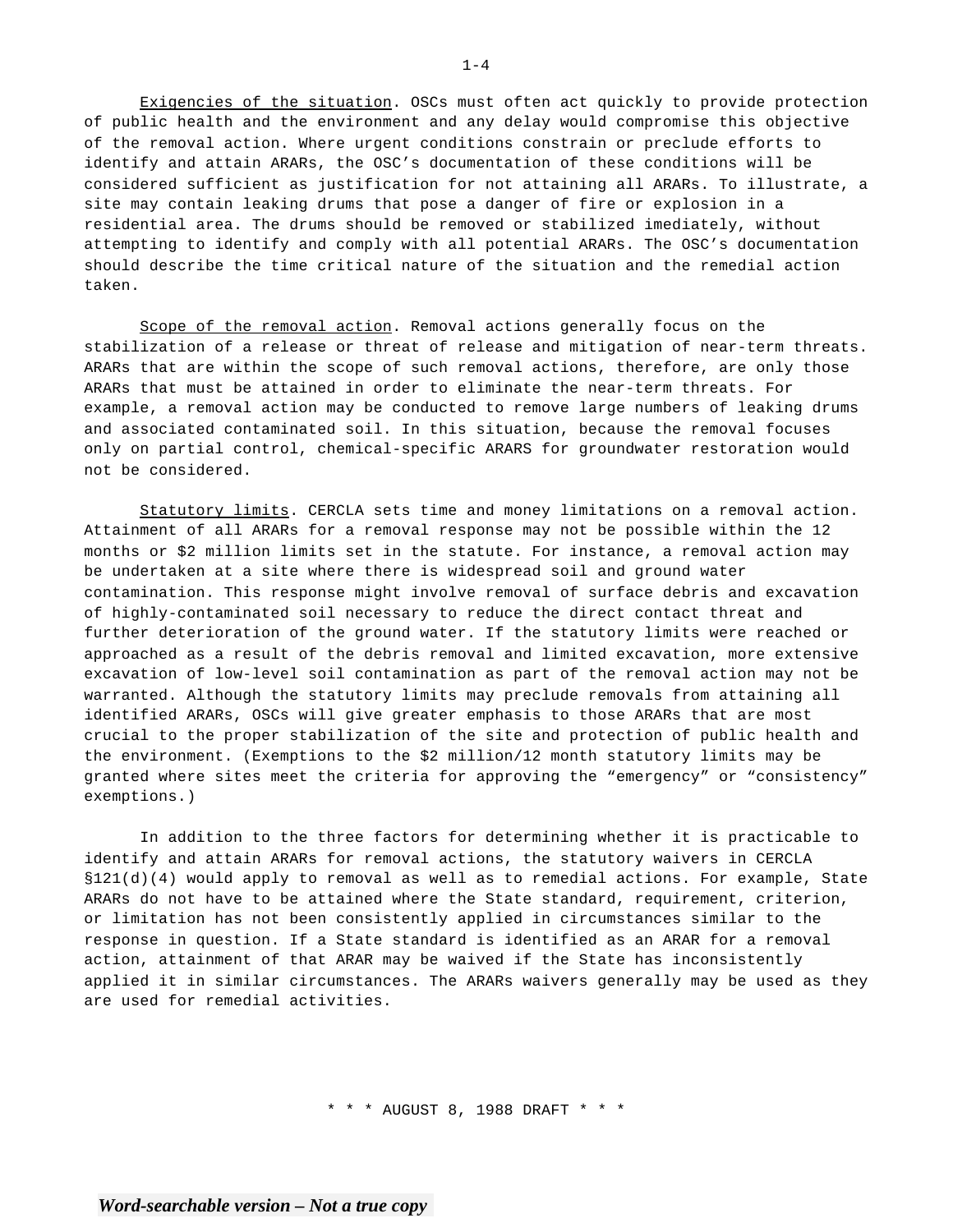#### Developing Protective Remedies Using Risk Assessment, ARARs, and TBCs

CERCLA §121 requires selection of a remedial action that is protective of human health and the environment. EPA's approach to determining protectiveness involves assessment, considering both ARARs and to-be-considered materials (TBCs). The risk assessment includes consideration of site-specific factors such as types of hazardous substances present, potential for exposure, and presence of sensitive populations. Acceptable exposure levels are generally determined by applicable or relevant and appropriate Federal and State environmental requirements, if available, and the following factors: (1) for systemic toxicants, concentration levels to which the human population (including sensitive subgroups) could be exposed on a daily basis without appreciable risk of significant adverse effects during a lifetime; (2) for known or suspected carcinogens, concentration levels that represent an excess upperbound lifetime cancer risk to an individual of between  $10^{-4}$  and  $10^{-7}$ ; (3) other factors related to exposure (such as multiple contaminants at a site or multiple exposure pathways) or to technical limitations (such as detection/quantiiication limits for contaminants). The Superfund Public Health Evaluation Manual provides guidance on determining acceptable levels.<sup>7</sup>

# **1.2 GENERAL PROCEDURES FOR DETERMINING IF REQUIREMENT IS APPLICABLE OR RELEVANT AND APPROPRIATE**

CERCLA §121 requires, for hazardous substances left on-site at the conclusion of remedial actions, that the action require a level or standard of control which at least attains applicable or relevant and appropriate Federal or State environmental or public health requirements, except in certain limited circumstances. A requirement in applicable if the specific terms (or "jurisdictional prerequisites") of the law or regulation directly address the circumstances at a site. If not applicable, a requirement may nevertheless be relevant and appropriate if circumstances at the site are, based on best professional judgment (BPJ), sufficiently similar to the problems or situations regulated by the requirement.

Exhibit 1-9 to this chapter lists the universe of ARARs, $8$  without reference to particular situations where they may apply. Exhibits 1-1, 1-2, and 1-3 of this chapter list potential chemical-specific, location-specific, and action-specific ARARs, respectively; these potential ARARs should be analyzed to determine ARARs for a specific CERCLA site.

<sup>7</sup> Superfund Public Health Evaluation Manual, OSWER Directive 9285.4-1, October, 1986.

 $8$  EPA has identified a comprehensive list of statutory and regulatory requirements from which potential ARARs for a particular CERCLA site may be drawn. While every effort has been made to develop a complete list, some requirements, such as those recently promulgated, may not be included.

\* \* \* AUGUST 8, 1988 DRAFT \* \* \*

 $1 - 5$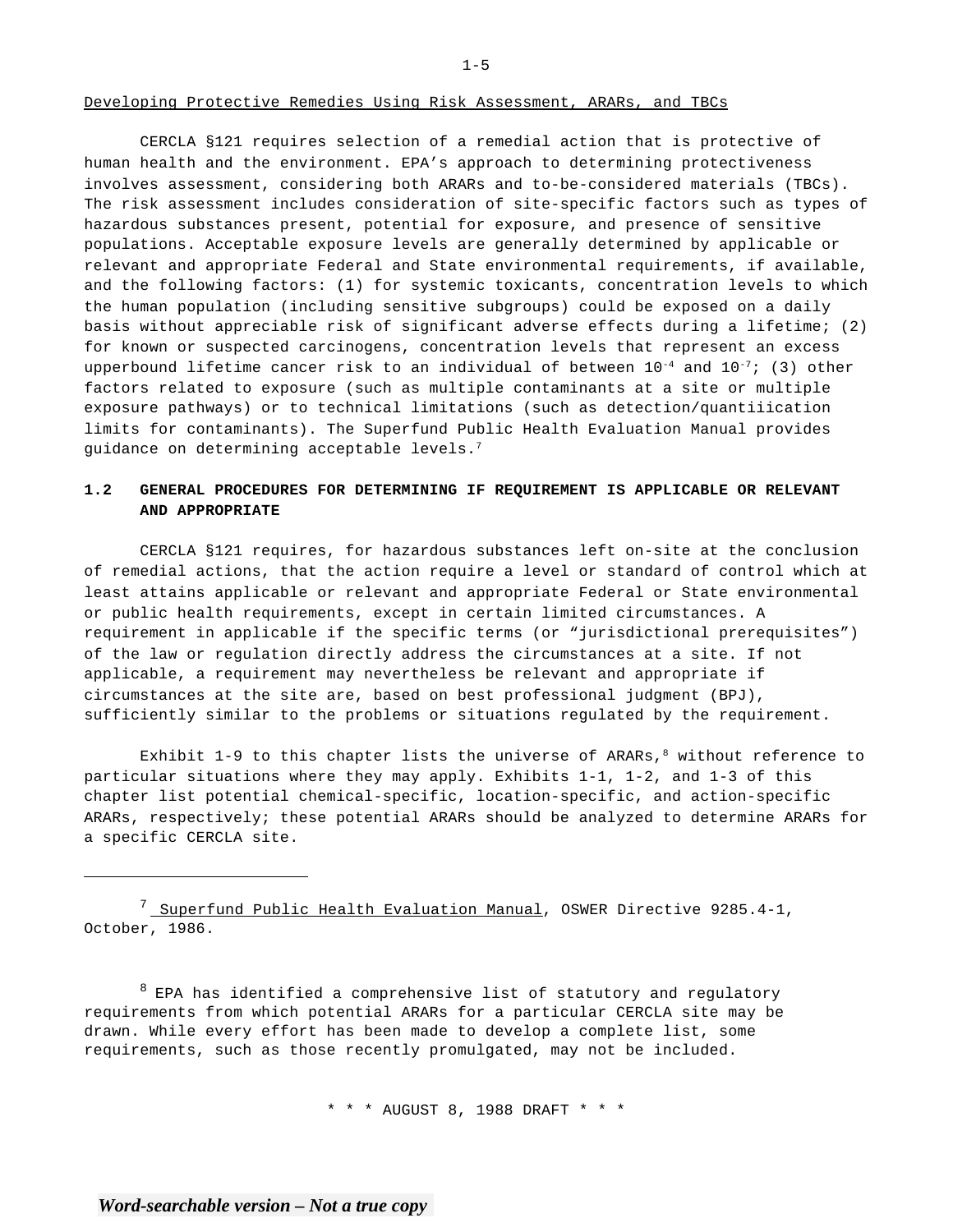Because of the varied and unpredictable situations at CERCLA sites, EPA cannot specify in advance which requirements will be ARAR for each site. Applicable or relevant and appropriate requirements must be identified in connection with the characteristics of the particular site, the substances at the site, and the remedial action alternatives that are suggested by the circumstances of the site. In order to identify ARARs correctly and in a timely manner for on-site actions where permits are not required, each EPA Region should establish procedures, protocols, or memoranda of understanding to ensure early and continuous cooperation and coordination with Regional Superfund staff, appropriate Regional and State offices and other Federal arencies. These procedures should not recreate the administrative and procedural aspects of the permit process, but should ensure that all substantive requirements are attained. Section 3.2.4 of this Compliance Manual addresses key areas for recommended coordination between Superfund and Water Offices, and includes a detailed discussion that may be adopted as needed for other environmental laws.

The diagram on p. 1-7 provides an overview of critical points for identification of ARARs and for communication/coordination with other EPA offices, States, and other Federal agencies as appropriate to identify and ensure compliance with ARARs. Superfund staff should also consider Federal and State environmental and public health criteria, advisories, guidance, and proposed standards ("to-be-considered" materials, or TBCs). TBCs will be evaluated along with ARARs as part of the risk assessment conducted for each CERCLA site, and may be used to set protective cleanup level targets.

#### **Coordination between CERCLA (Superfund) and other Program Offices**

In order to identify ARARs correctly and in a timely manner, each EPA Region should establish procedures, protocols or memoranda of understanding that, while not recreating the administrative aspects of a permit, ensure early and continuous cooperation and coordination between the Regional Superfund and other program offices. In addition, State Superfund and other program offices may be involved where there is a State-lead action or where the State has been delegated authority under the Clean Water Act or under the Resource Conservation and Recovery Act. Other Federal agencies may assist in ARARs determination for laws which they administer, e.g., the Endangered Species Act. Coordination among all appropriate offices should be established. Such coordination will be particularly important for on-site actions where no Federal, State, or local permit is required.

The process of identifying ARARs for remedial actions essentially begins after the site characterization (during the remedial investigation) and may continue through the remedial design phase. ARARs are identified in increments of increasing certainty as more information regarding the site is developed. The appropriate scope and extent of each Region's coordination procedures for identifying ARARs should be determined by the Region. It is recommended that the description of roles and responsibilities should identify those steps in the Superfund remedy selection process where coordination will occur and the level of involvement anticipated for each of these stops (e.g., written comments at certain stages, routing procedures, and agreement as

\* \* \* AUGUST 8, 1988 DRAFT \* \* \*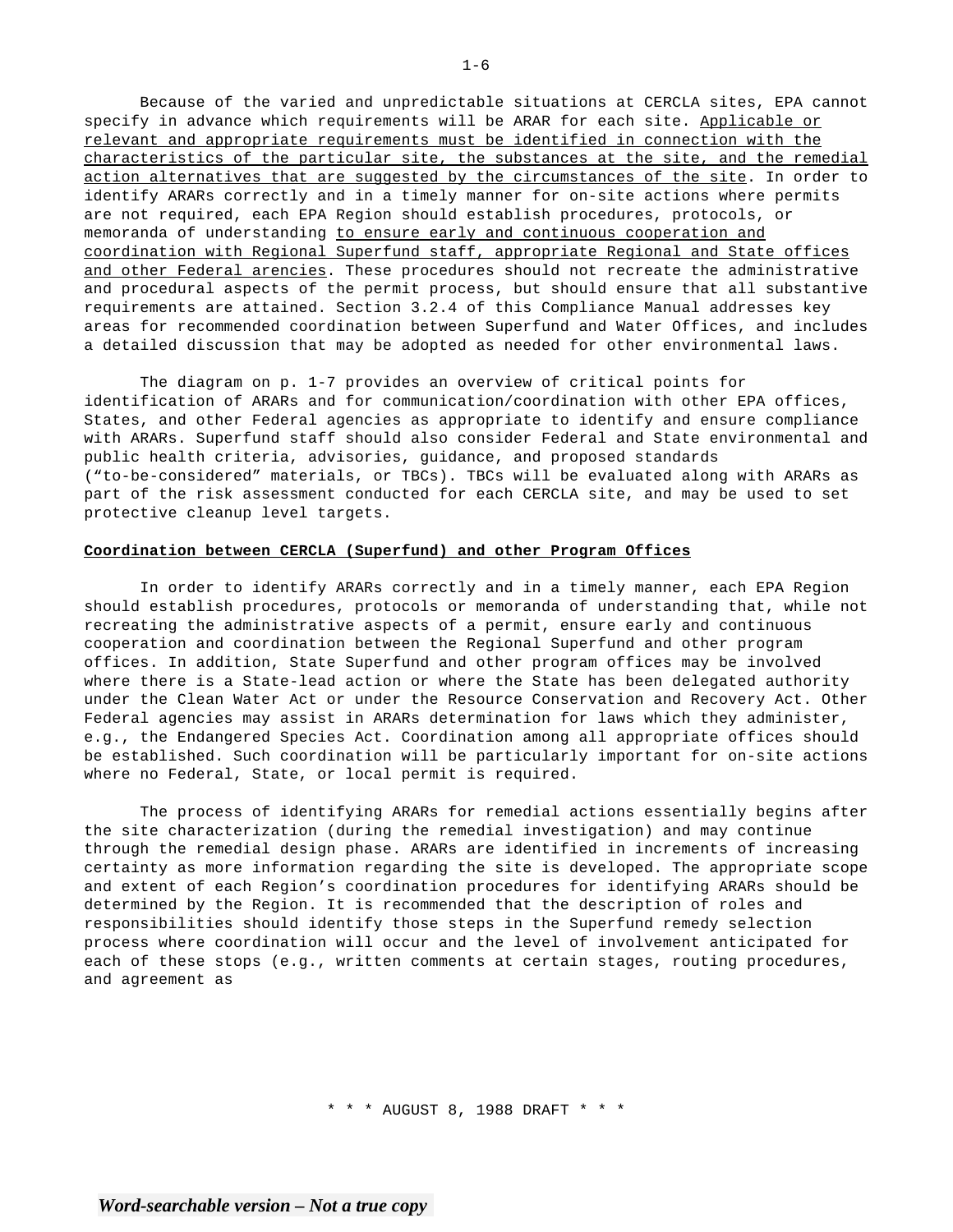# **Points Where ARARs are Identified and Communicated**

# **Remedial Investigation:**



# **Feasibility Study:**

- I This chart highlights critical points for communication between lead and support agencies in identifying ARARs and TBCs. As noted, EPA and the State should provide<br>I This chart highlights critical points for communicatio This chart highlights critical points for communication between lead and support agencies in identifying ANAS una room in identification of ARARs.<br>The opportunities for consultation with other Federal/State program offices opportunities for consultation with other Federal/State program offices, and with other rederationale agencies as appropriate to assist the species or other Federal agencies.<br>The Region or State may determine that the RIIF The Region or State may determine that the RIIFS report, Proposed Plan, or ROD should be shared with other Erristate program offices and other agencies in developing<br>In general, Federal and State agencies should assume res In general, Federal and State agencies should assume responsibility for coordinating the involvement of their respective program offices and built was included in any respective in the rederal and State programs/agencies i respectively.
- <sup>2</sup> Copies of draft and final RIIFS workplan sent to other EPAIState offices as appropriate.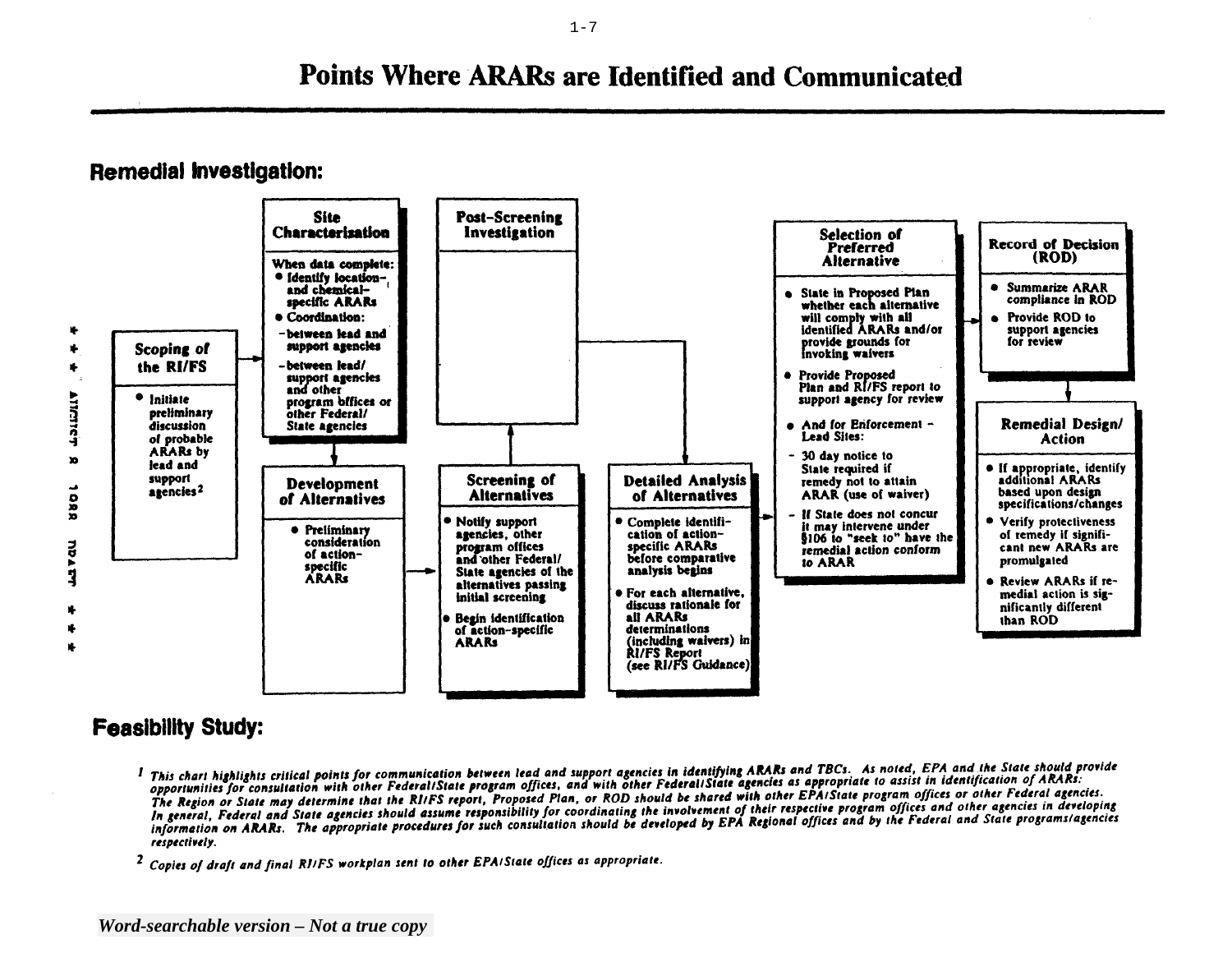to what constitutes timely notification and timely response between Superfund and other Regional and State program offices, and other Federal agencies).

#### **1.2.1 WHERE AND WHEN ARARs SHOULD BE ATTAINED**

ARARs (and materials "to be considered" for protectiveness -- TBCs) must be attained for hazardous substances remaining on-site at the completion of the remedial action. In addition, EPA intends that the implementation of remedial actions should also comply with ARARs (and TBCs as appropriate) to protect public health and the environment. All remedial actions should attain action-specific requirements that have been identified as ARAR while the remedial action is being conducted, unless a waiver is justified. However, if ARARs are not being met before the commencement of a remedial action, it is not necessary to invoke a waiver to justify their non-attainment during the action.

Generally, EPA's policy is to attain ARARs (and TBCs necessary for protection) pertaining either to contaminant levels or to performance or design standards to ensure protection at all points of potential exposure. At sites where a TBC value is used to set a protective level of cleanup or where the ARAR does not specify the point of compliance, there is discretion to determine where the requirement shall be attained to ensure protectiveness. At each potential point of exposure, a reasonable maximum exposure scenario should be assumed, and cleanup goals set accordingly to ensure protectiveness, using best professional judgment. Restrictions on use or access should not be a substitute for remediation to appropriate protective health-based or design levels. If active measures are not practicable (or cost-effective), exposure to the waste must be controlled through legally enforceable institutional means. "Non-engineered" or "exposure" controls may be used in certain circumstances in combination with "engineered" controls and/or treatment in the management and cleanup of the site where it is determined that such controls are necessary to be protective. In such circumstances, where exposure controls are used, restrictions should be employed to ensure that the controls remain in place, that they remain protective, and that they are effective in preventing exposure to hazardous substances for as long as the substances at the site remain hazardous. Any waste left in place should either be brought to health-based levels or managed according to performance or design specifications.

For ground water, remediation levels should generally be attained throughout the contaminated plume, or at and beyond the edge of the waste management area when waste is left in place. For air, the selected level(s) should be established for the maximum exposed individual, considering reasonably expected use of the site and surrounding area. For surface waters, the selected level(s) should be attained at the point or points where the release enters the surface waters.

\* \* \* AUGUST 8, 1988 DRAFT \* \* \*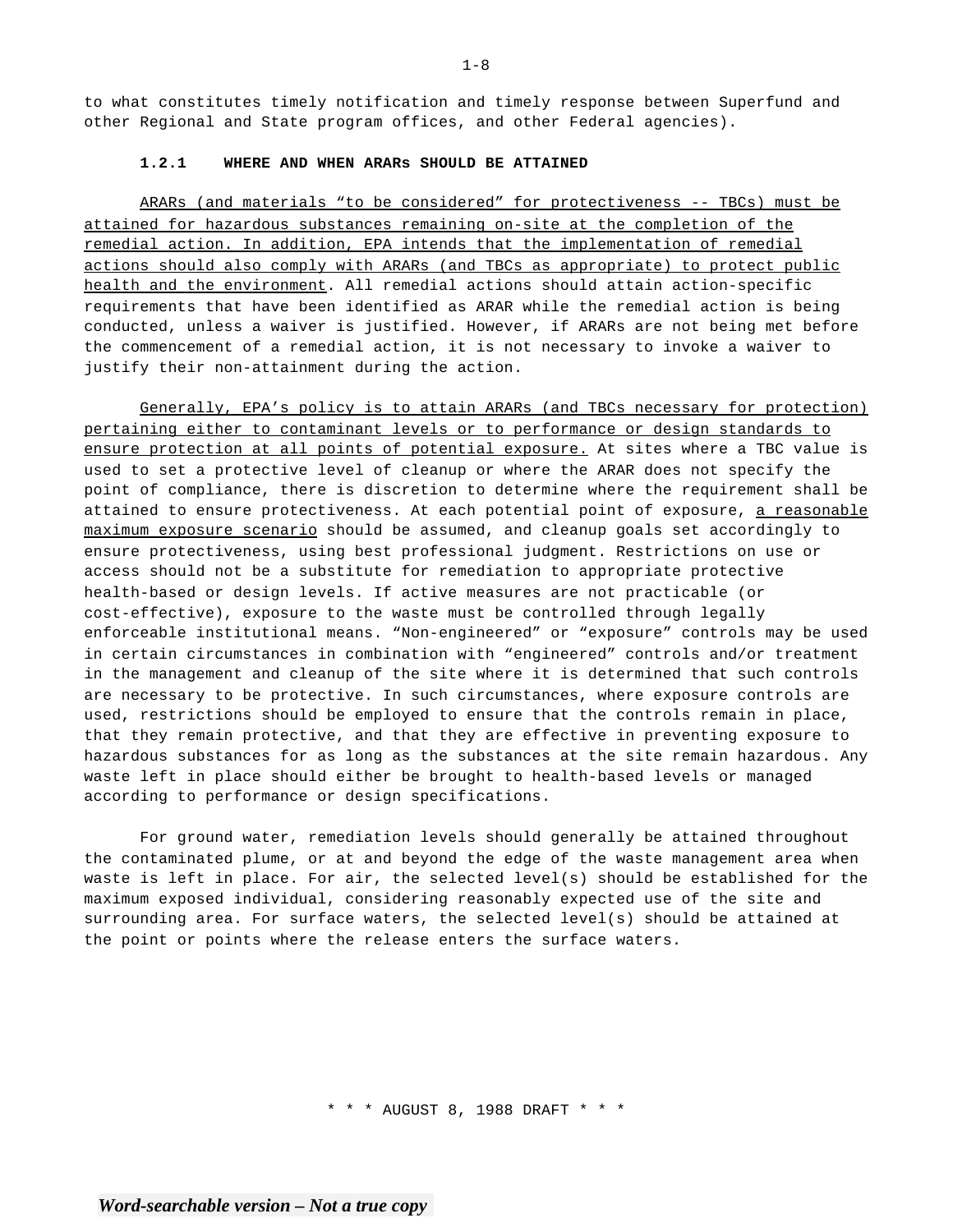## **1.2.1.1 Requirements for Handling of Investigation-Derived or Laboratory Wastes**

The handling, treatment, or disposal of investigation-derived wastes produced during remedial activities such as the Site Investigation (SI) or Remedial Investigation/Feasibility Study (RI/FS) must be carried out in compliance with Federal and State ARARs. Field investigation teams should use best professional judgment in determining when investigation-derived wastes may contain hazardous wastes in hazardous amounts, and should handle such wastes in accordance with all Federal and State ARARs.<sup>9</sup> Similarly, if the hazards of investigation-derived wastes are not known, EPA expects that field investigation teams will make a reasonable effort to comply with all requirements that may be relevant and appropriate, as necessary to protect public health and the environment.<sup>10</sup>

 $9$  Specifically, there are several ways that investigation-derived wastes may result from such remedial activities: (1) ground water or surface water samples that must be disposed of after analysis; (2) drill cuttings or core samples from soil boring or monitoring well installations; (3) purge water removed from sampling wells before ground water samples are collected; move (4) water, solvents, or other fluids used to decontaminate field equipment such as backhoes, drilling rigs, and pipes; (5) condensation from pipes used for gas sampling in landfills; and (6) waste produced by on-site pilot-scale facilities constructed to test technologies best suited for remediation of the site. Note that the activities conducted as part of the Superfund Innovative Technologies Evaluation (SITE) program under CERCLA §311(b) are not response actions and therefore are not required to comply with ARARs. Nonetheless, in order to ensure protection of human health and the environment, SITE demonstration projects taking place at Superfund sites should comply with the substantive requirements of all applicable or relevant and appropriate Federal and State environmental laws unless a waiver is justified.

 $10$  The handling, treatment, or disposal of any such investigation-derived wastes must satisfy Federal and State requirements that are applicable or relevant and appropriate to the site location and the amount and concentration of the hazardous substances, pollutants, or contaminants involved. For example, if ground water samples containing hazardous substances are to be disposed of by discharge into surface water, they may require treatment before disposal so that water quality standards are not violated. Also, if it is known or suspected that purge waters are drawn from an area with significant dioxin contamination, such investigation-derived wastes should be containerized, tested, and disposed of in accordance with all ARARs. (Consistent with established practice, investigation-derived materials may remain on-site until the remedial action commences.) In contrast, the routine placement in containers of large volumes of drilling muds and purge waters which are not suspected to contain hazardous substances may be unnecessary because they result only in delays to investigation with no attendant public health or environmental benefit.

\* \* \* AUGUST 8, 1988 DRAFT \* \* \*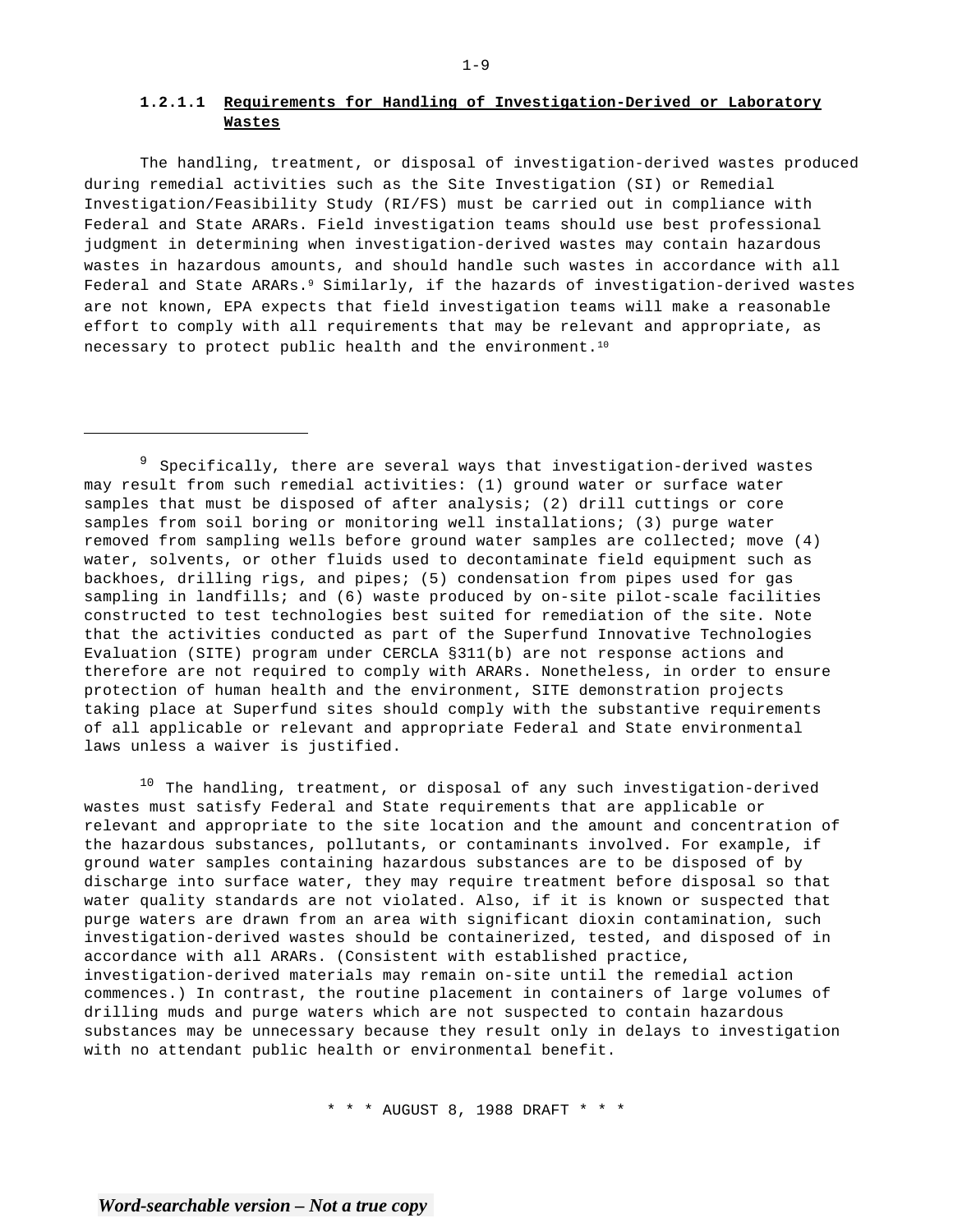#### **1.2.2 DEFINITIONS OF APPLICABLE AND RELEVANT AND APPROPRIATE**

The following definitions of "applicable" and "relevant and appropriate" will be proposed in the new NCP and retain the essential features of definitions in the current NCP:

> Applicable requirements means those cleanup standards, standards of control, and other substantive environmental protection requirements, criteria, or limitations promulgated under Federal or State law that specifically address a hazardous substance, pollutant, contaminant, remedial action, location, or other circumstance at a CERCLA site.

"Applicability" implies that the remedial action or the circumstances at the site satisfy all of the jurisdictional prerequisites of a requirement. For example, the minimum technology requirement for landfills under RCRA would apply if a new hazardous waste landfill unit or a lateral expansion of an existing unit as  $defined<sup>11</sup>$  were to be built on a CERCLA site.

If a requirement is not applicable, one must consider whether it is both relevant and appropriate.

> Relevant and appropriate requirements means those cleanup standards, standards of control, and other substantive environmental protection requirements, criteria, or limitations promulgated under Federal or State law that, while not "applicable" to a hazardous substance, pollutant, contaminant, remedial action, location, or other circumstance at a CERCLA site, address problems or situations sufficiently similar to those encountered at the CERCLA site that their use is well suited to the particular site. However, in some circumstances, a requirement may be relevant but not appropriate for the site-specific situation.

The determination that a requirement is relevant and appropriate is a two-step process: (1) determination if a requirement is relevant and (2) determination if a requirement is appropriate. In general, this involves a comparison of a number of site-specific factors, including the characteristics of the remedial action, the hazardous substances present at the site, or the physical circumstances of the site, with those addressed in the statutory or regulatory requirement. In some cases, a requirement may be relevant, but not appropriate, given site-specific circumstances; such a requirement would not be ARAR for the site. In addition, there is more discretion in the determination of relevant and appropriate; it is possible for only part of a requirement to be considered relevant and appropriate in a given case.

<sup>11</sup> Defined in RCRA §3015(b) and 40 CFR 264.301(c) and 265.301(a).

\* \* \* AUGUST 8, 1988 DRAFT \* \* \*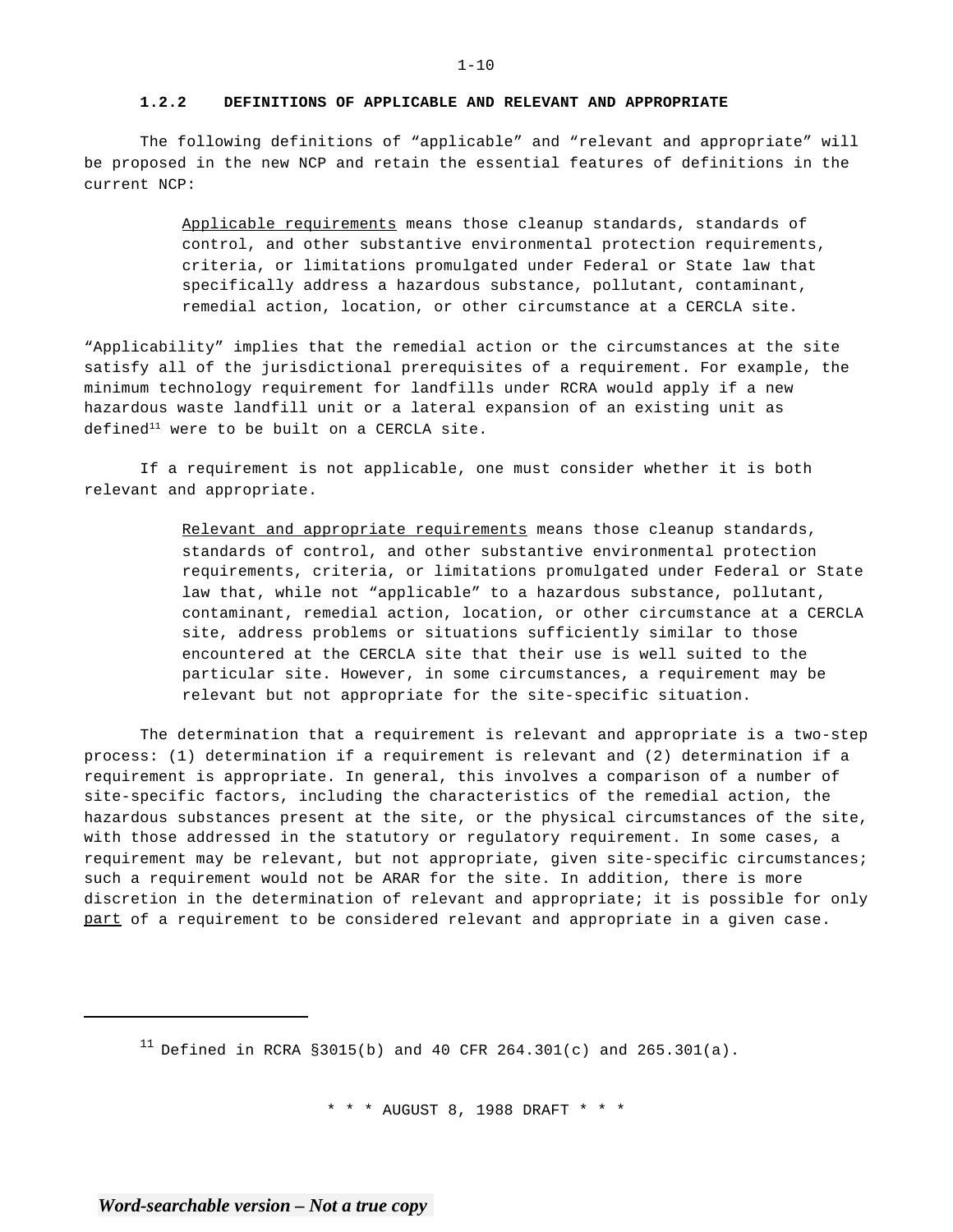The first step of this determination is a screen of the requirements based on the factors listed in Exhibit 1-7 to determine if the requirement is potentially relevant at the site. If the requirement is relevant, then the comparison should be further refined to determine if the requirement is appropriate, focusing on the characteristics of the site and the proposed remedial action. The determination that a requirement is relevant and appropriate is site-specific and must rely on best professional judgment.

When the analysis results in a determination that a requirement is both relevant and appropriate, such a requirement must be complied with to the same degree as if it were applicable.

More detailed discussion of the determination of relevance and appropriateness is provided in section 1.2.4.3 following.

#### **1.2.2.1 Definitions of Substantive and Administrative Requirements**

Section 121(e) of CERCLA codifies EPA's earlier policy that on-site response actions may proceed without obtaining permits. This permit exemption allows the response action to proceed in an expeditious manner, free from potential lengthy delays of approval by administrative bodies. This permit exemption applies to all administrative requirements, whether or not they are actually styled as "permits." Thus, in determining the extent to which on-site CERCLA response actions must comply with other environmental and public health laws, one should distinguish between substantive requirements, which may be applicable or relevant and appropriate and administrative requirements, which are not. The determination of whether a requirement is substantive need not be documented.

Substantive requirements are those requirements that pertain directly to actions or conditions in the environment. Examples of substantive requirements include quantitative health- or risk-based restrictions upon exposure to types of hazardous substances (e.g. MCLs establishing drinking water standards for particular contaminants), technology-based requirements for actions taken upon hazardous substances (e.g. incinerator standards requiring particular destruction and removal efficiency), and restrictions upon activities in certain special locations (e.g. standards prohibiting certain types of facilities in floodplains).

Administrative requirements are those mechanisms that facilitate the implementation of the substantive requirements of a statute or regulation. Administrative requirements include the approval of, or consultation with administrative bodies, consultation, issuance of permits, documentation, reporting, $12$  recordkeeping, and enforcement. In general, administrative requirements prescribe methods and procedures by which substantive requirements are made effective for purposes of a particular environmental or

\* \* \* AUGUST 8, 1988 DRAFT \* \* \*

1-11

<sup>&</sup>lt;sup>12</sup> Note that some requirements may be written to contain substantive requirements in sections which primarily address administrative requirements such as reporting.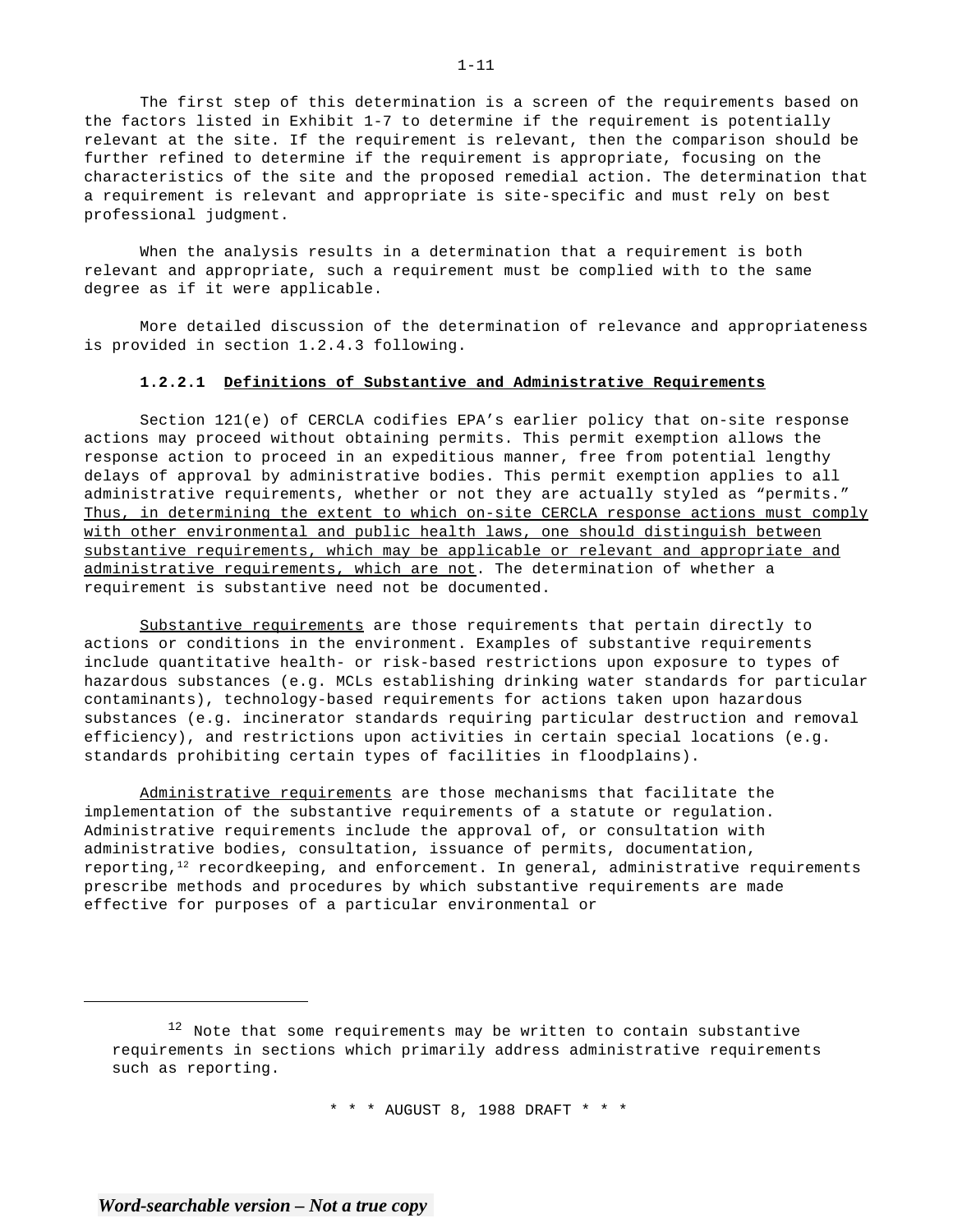public health program. For example, the requirement of the Fish and Wildlife Coordination Act to consult with the U.S. Fish and Wildlife service, Department of the Interior, and appropriate State agency before controlling or modifying any stream or other water body is administrative.

This distinction is important because while off-site remedies must obtain all necessary permits and fulfill all administrative procedures, cleanup activities that remain on-site are statutorily exempted by CERCLA §121(e) from obtaining permits. While Superfund cleanups will comply with all the substantive requirements that permits enforce, on-site CERCLA cleanups are not required to obtain the actual permit papers, or to obtain the approval of State or local administrative boards. Instead, the Feasibility Study, the Proposed Plan, the ROD, the Community Relations Plan, and the Administrative Record will document that the substantive requirements of other Federal and State laws have been identified and will be complied with.

The CERCLA program has its own set of administrative procedures which assure proper implementation of CERCLA. The application of additional or conflicting administrative requirements could result in delay or confusion.

In most cases, the classification of a particular requirement as substantive or administrative will be clear, but some requirements may fall in the area between provisions related primarily to program administration and those concerned primarily with environmental and human health goals. The following considerations may be balanced in determining whether such requirements are substantive or administrative:

- The basic purpose of the requirement;
- � Any adverse effect on the ability of the action to protect human health and the environment if the requirement were not met;
- � The existence of other requirements (e.g., CERCLA procedures) at the site that would provide functionally equivalent compliance;
- � Classification of similar or identical requirements as substantive or administrative in other CERCLA situations.

\* \* \* AUGUST 8, 1988 DRAFT \* \* \*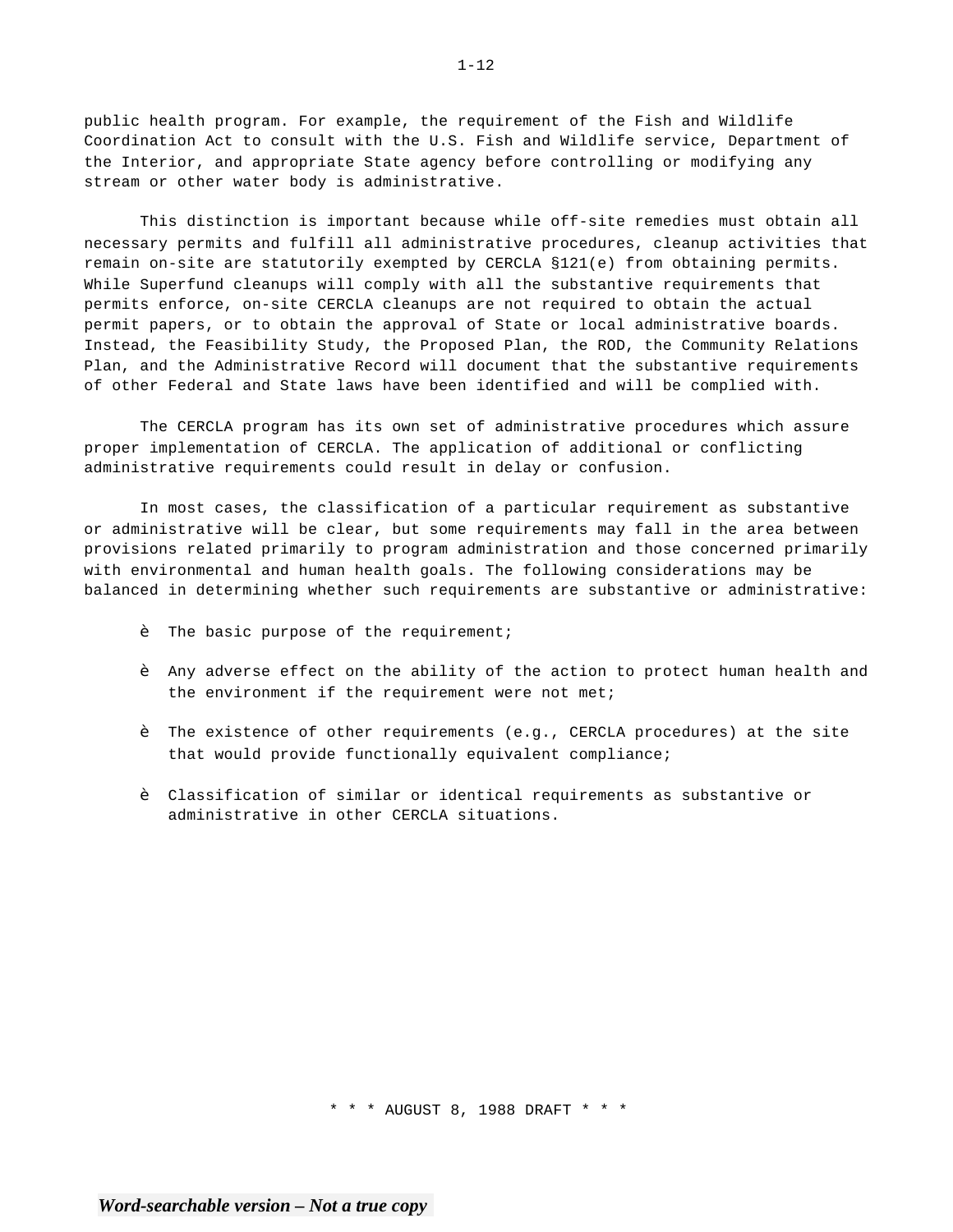#### **1.2.3 TYPES OF ARARs**

The laws and regulations that establish the universe of applicable or relevant and appropriate requirements are listed in Exhibit 1-9 at the end of this chapter. Exhibit 1-9 offers an overview of ARARs and is provided for reference purposes. Exhibits 1-1, 1-2, and 1-3 present potential chemical-, location-, and action-specific ARARs respectively, and must be examined in light of site-specific circumstances to determine the actual ARARs for each site. These exhibits will be expanded or revised as necessary to reflect changes in the laws or in regulations. An automated Federal ARARs database will be developed.

The manual also includes in Exhibit 1-10 other Federal (and selected State) criteria, advisories, and guidance to be considered (TBCs). TBCs are not ARARs, but chemical-specific TBC values such as health advisories and reference doses will be used in the absence of ARARs or where ARARs are not sufficiently protective to develop cleanup goals (see discussion of risk assessment in Section 1.2.3.1 below). In addition, other TBC materials such as guidance or policy documents developed to implement regulations may be considered and used as appropriate, where necessary to ensure protectiveness.

#### **1.2.3.1 Chemical-Specific Requirements**

Chemical-specific ARARs are usually health- or risk-based numerical values or methodologies which, when applied to site-specific conditions, result in the establishment of numerical values. These values establish the acceptable amount or concentration of a chemical that may be found in, or discharged to, the ambient environment.<sup>13</sup> If a chemical has more than one such requirement that is ARAR, the most stringent generally should be complied with. There are, at present, only a limited number of chemical-specific requirements.

The results of a risk assessment, following the procedures in the Superfund Public Health Evaluation Manual (SPHEM), are used in setting cleanup goals that are protective. As described in the SPHEM, the total carcinogenic risk or hazard index for all chemicals of concern in a medium in calculated in this risk assessment. As a starting point for setting cleanup goals, the risk calculations are developed using chemical-specific requirements. If there are no chemical-specific ARARs, then specified Federal or State TBC values are used in the calculations.

In general, chemical-specific requirements are set for a single chemical or closely-related group of chemicals. Those requirements typically do not consider the mixtures of chemicals that may be found at Superfund sites. Therefore, due to site-specific factors, cleanup goals set at the levels of

<sup>&</sup>lt;sup>13</sup> Some Federal or State statutes, such as the Clean Water Act, may establish a methodology for setting site-specific discharge limitations. Such requirements may also be ARARs, depending on site-specific considerations.

<sup>\* \* \*</sup> AUGUST 8, 1988 DRAFT \* \* \*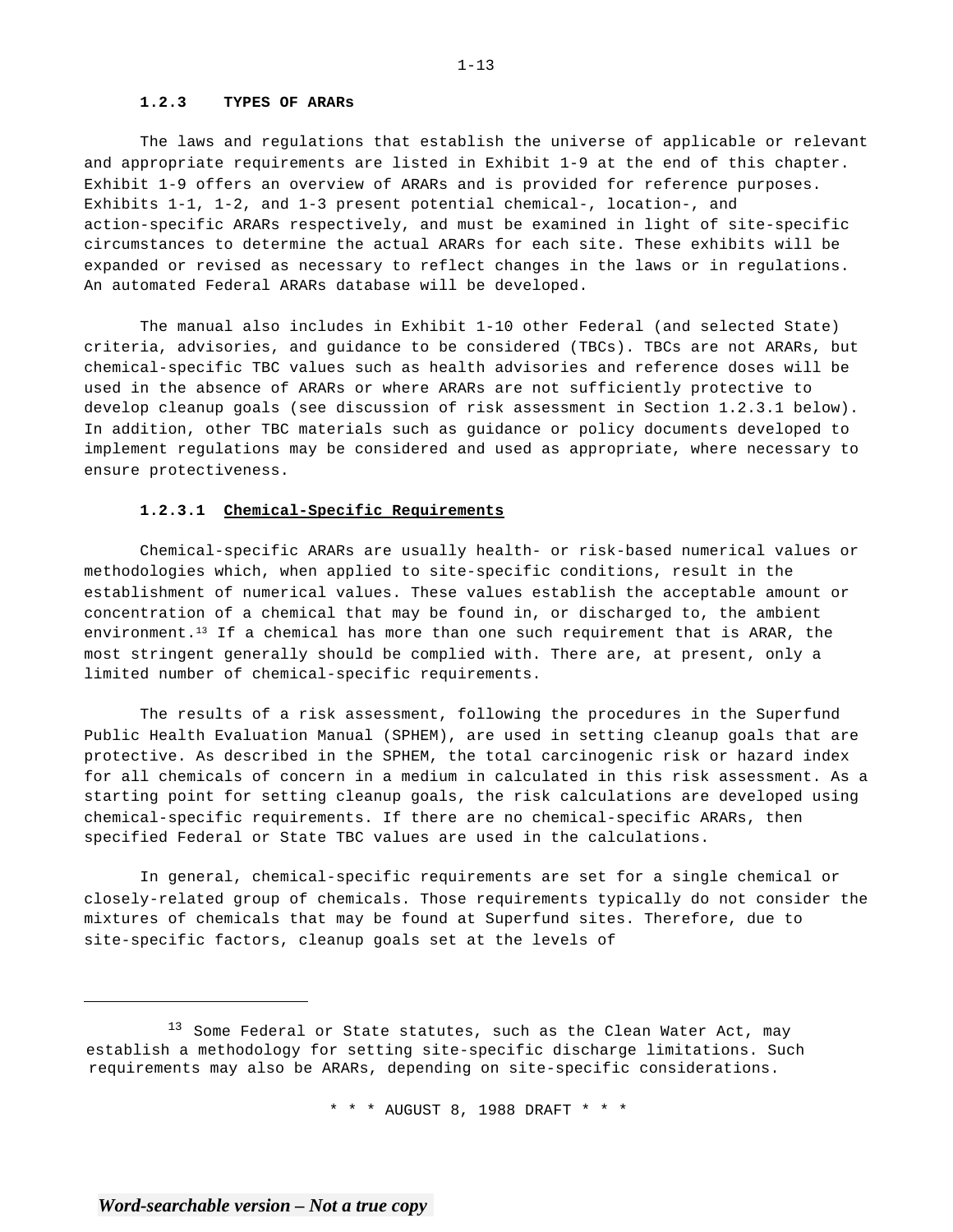single chemical-specific requirements may not adequately protect human health or the environment at that site. In these instances, cleanup goals would be set below the chemical-specific requirements (i.e., at more stringent levels). Similarly, cleanup goals at a site may also be set below the TBC value in order to protect human health and the environment.

Exhibit 1-1 provides a matrix of chemical-specific standards established under several statutes. These chemical-specific requirements will generally be more likely to be relevant and appropriate rather than applicable to CERCLA actions. Chapters 2 through 4 provide detailed guidance in evaluating these potential ARARs. It will be necessary to examine these standards in light of site-specific circumstances to determine actual ARARs for each site. At present, Exhibit 1-1 contains standards developed under the Resource Conservation and Recovery Act (RCRA), the Safe Drinking Water Act (SDWA), and the Clean Water Act (CWA), but does not include standards developed under other environmental laws, such as programs for the protection of air quality (e.g., National Ambient Air Quality Standards). As additional statutes are analyzed, the matrix will be expanded to include any standards established under those statutes that are potential ARARs.

The following chemical-specific standards are included in the matrix:

RCRA Maximum Concentration Limits. Standards (abbreviated as RCRA MCLs) for 14 toxic compounds, primarily toxic metals and pesticides, have been adopted as a part of RCRA ground-water protection standards (40 CFR §264.94). These ground-water protection standards are equal to MCLs established under the National Primary Drinking Water Standards, based on the 1962 Public Health Service Regulations under the Safe Drinking Water Act (SDWA). The basic jurisdictional prerequisites for RCRA MCLs are part of the RCRA ground-water monitoring and response requirements, which apply to RCRA regulated units subject to permitting (landfills, surface impoundments, waste piles, and land treatment units) that received RCRA hazardous waste after July 26, 1982. If a comparison of indicator concentrations from background and downgradient wells shows a statistically significant increase, a ground-water protection standard is established for all hazardous constituents. The baseline protection standard is the background level of the constituent, or one of the 14 RCRA MCLs, whichever is higher. Alternatively, an alternate concentration limit (ACL) may be applied for and granted on a site-specific basis, if the constituent (in the quantity specified in the ACL) will not pose a substantial present or potential hazard to human health and the environment.

SDWA Maximum Contaminant Levels. Standards (also abbreviated as MCLs) for 30 toxic compounds, including the 14 compounds adopted as RCRA MCLs, have been adopted as enforceable standards for public drinking water systems (40 CFR §§141.11-141.16). MCLs for non-carcinogens are based in part on the allowable lifetime exposure to the contaminant for a 70 kg (154 pound) adult who is presumed to consume 2 liters (0.53 gallons) of water per day. In addition to

\* \* \* AUGUST 8, 1988 DRAFT \* \* \*

1-14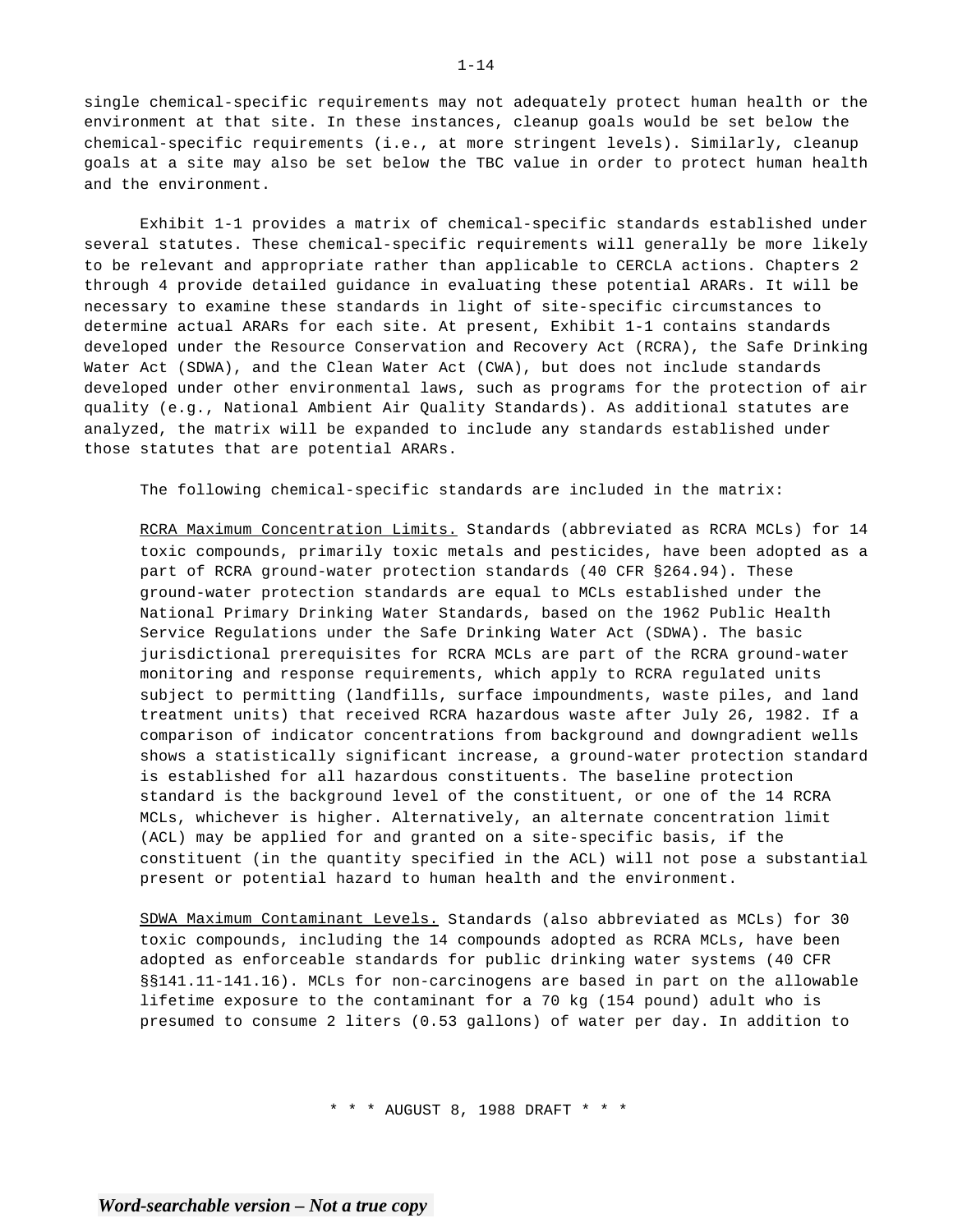health factors, an MCL is required to reflect the technical and economic feasibility of removing the contaminant from the water supply. MCLs for each contaminant regulated must be set as close as feasible to the MCL Goal for that contaminant, given the best available technology and treatment techniques. The basic jurisdictional prerequisite for MCLs is that they apply to "public water systems," defined as systems for the provision of piped water for human consumption with at least 15 service connections or serving at least 25 persons. The SDWA Amendments of 1986 require EPA to promulgate National Primary Drinking Water Standards for 83 contaminants within three years. Thereafter, EPA is required to promulgate standards for 25 more contaminants every three years.

SDWA MCL Goals. MCL Goals (MCLGs) (formerly known as recommended MCLs or RMCLs) are non-enforceable health goals for public water systems. EPA has promulgated MCLGs for 9 contaminants (40 CFR §§141.50-141.51), and has proposed MCLGs for 40 others (50 FR 46936). MCLGs are set at levels that would result in no known or anticipated adverse health effects with an adequate margin of safety. MCLGs for substances considered to be probable human carcinogens are set at the zero level, and MCLGs for substances that are not probable human carcinogens are set based upon chronic toxicity or other data. MCLGs are potentially relevant and appropriate standards under CERCLA §121.

Water Quality Criteria (WOC). CERCLA §121 states that remedial actions shall attain Federal water quality criteria where they are relevant and appropriate under the circumstances of the release or threatened release. This determination is to be based on the designated or potential use of the water, the media affected, the purposes of the criteria, and current information. Water quality criteria are non-enforceable guidance developed under Clean Water Act (CWA) §304 and are used by the State, in conjunction with a designated use for a stream segment, to establish water quality standards under §303. In determining the applicability or relevance and appropriateness of water quality criteria, the most important factors to consider are the designated uses of the water and the purposes for which the potential requirements are intended. A water quality criteria component for aquatic life may be found relevant and appropriate when there are environmental factors that are being considered at a site, such as protection of aquatic organisms. With respect to the use of water quality criteria for protection of human health, levels are provided for exposure both from drinking the water and from consuming aquatic organisms (primarily fish) and from fish consumption alone. Whether a water quality criterion is relevant and appropriate and which form of the criterion is appropriate depends on the likely route(s) of exposure. A summary of water quality criteria may be found in Quality Criteria for Water 1986, EPA 44/5-86-001, May 1, 1986 (51 Federal Register 43665) - commonly referred to as the "Gold Book."

\* \* \* AUGUST 8, 1988 DRAFT \* \* \*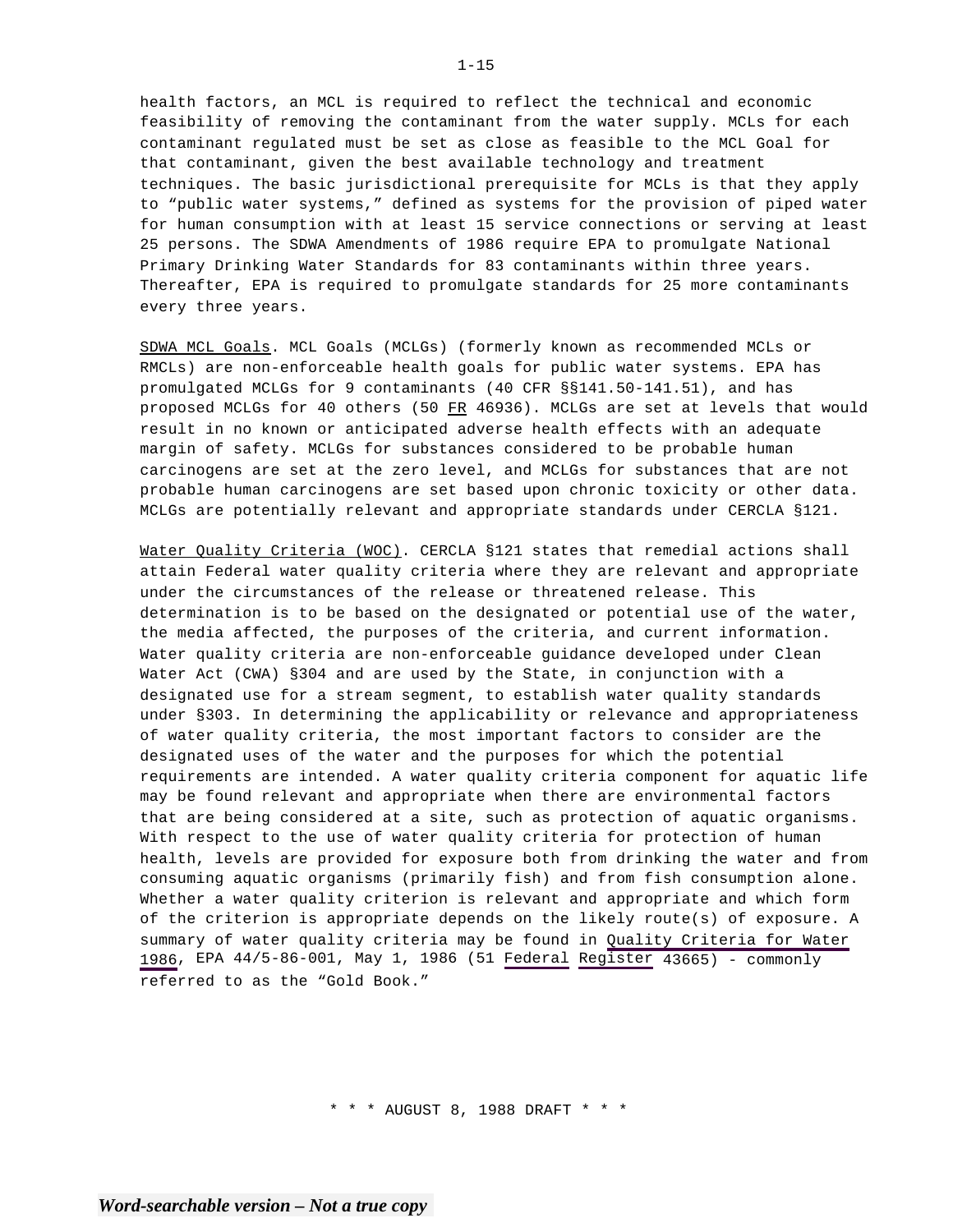# 1-16

# EXHIBIT 1-1

# SELECTED CHEMICAL-SPECIFIC POTENTIAL APPLICABLE OR RELEVANT AND APPROPRIATE REQUIREMENTS  $\underline{a}^j$

#### RCRA AND SDWA MCLS

#### Potential ARARs b/

| <b>Chemical Name</b>                         | <b>RCRA</b> Maximum<br>Concentration<br>Limits<br>(mg/l) | SDWA Maximum<br>Contaminant<br>Levels<br>(mg/l) |  |
|----------------------------------------------|----------------------------------------------------------|-------------------------------------------------|--|
| Arsenic                                      | $5.0 \times 10^{-2}$                                     | $5.0 \times 10^{-2}$                            |  |
| Barium                                       | 1.0                                                      | 1.0                                             |  |
| Benzene                                      |                                                          | $5.0 \times 10^{-3}$                            |  |
| Beta Particle Photon Radioactivity           |                                                          | 4 millirems                                     |  |
| Cadmium                                      | $1.0 \times 10^{-2}$                                     | $1.0 \times 10^{-2}$                            |  |
| Carbon Tetrachloride                         |                                                          | $5.0 \times 10^{-3}$                            |  |
| Chromium                                     | $5.0 \times 10^{-2}$                                     | $5.0 \times 10^{-2}$                            |  |
| Coliform Bacteria                            |                                                          | 1 per 100 ml                                    |  |
| p-Dichlorobenzene                            |                                                          | $7.5 \times 10^{-2}$                            |  |
| 1,2-Dichloroethane                           |                                                          | $5.0 \times 10^{-3}$                            |  |
| 1,1-Dichloroethylene                         |                                                          | $7.0 \times 10^{-3}$                            |  |
| 2-4-Dichlorophenoxyacetic Acid (2,4-D)       | $1.0 \times 10^{-1}$                                     | $1.0 \times 10^{-1}$                            |  |
| Endrin                                       | $2.0 \times 10^{-4}$                                     | $2.0 \times 10^{-4}$                            |  |
| Fluoride                                     |                                                          | 4.0                                             |  |
| Lead                                         | $5.0 \times 10^{-2}$                                     | $5.0 \times 10^{-2}$                            |  |
| Lindane                                      | $4.0 \times 10^{-3}$                                     | $4.0 \times 10^{-3}$                            |  |
| <b>Total Mercury</b>                         | $2.0 \times 10^{-3}$                                     | $2.0 \times 10^{-3}$                            |  |
| Methoxychlor                                 | $1.0 \times 10^{-1}$                                     | $1.0 \times 10^{-1}$                            |  |
| Nitrate (as N)                               |                                                          | 10                                              |  |
| Radionuclides, gross alpha particle activity |                                                          | $15$ pCi/l                                      |  |
| Radium-226 + Radium-226                      |                                                          | $5$ pCi/l                                       |  |
| Selenium                                     | $1.0 \times 10^{-2}$                                     | $1.0 \times 10^{-2}$                            |  |
| Silver                                       | $5.0 \times 10^{-2}$                                     | $5.0 \times 10^{-2}$                            |  |
| Toxaphene                                    | $5.0 \times 10^{-3}$                                     | $5.0 \times 10^{-3}$                            |  |
| 2,4,5-TP Silvex                              | $1.0 \times 10^{-2}$                                     | $1.0 \times 10^{-2}$                            |  |
| 1,1,1-Trichloroethane                        |                                                          | $2.0 \times 10^{-1}$                            |  |
| Trichloroethylene                            |                                                          | $5.0 \times 10^{-3}$                            |  |
| <b>Total Trihalomethanes</b>                 |                                                          | $1.0 \times 10^{-1}$                            |  |
| Turbidity                                    |                                                          | $1$ Tu                                          |  |
| Vinyl Chloride                               |                                                          | $2.0 \times 10^{-3}$                            |  |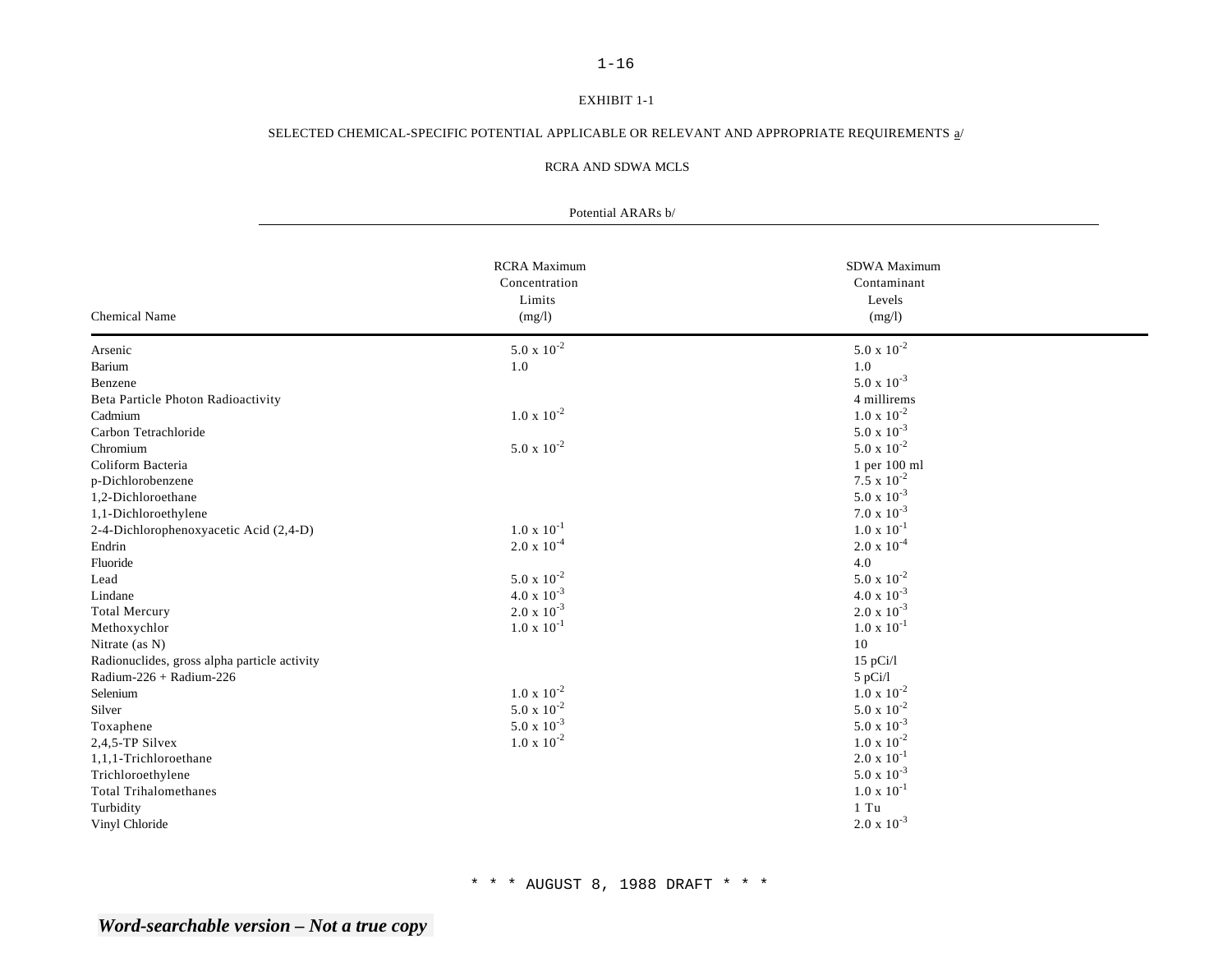#### EXHIBIT 1-1 (continued)

## SELECTED CHEMICAL-SPECIFIC POTENTIAL APPLICABLE OR RELEVANT AND APPROPRIATE REQUIREMENTS  $\underline{a}^j$

|                                                          |                                       |                                                              | Potential ARARs b/                                                      |                                         | For Use In Special<br>Circumstances       |  |  |  |  |
|----------------------------------------------------------|---------------------------------------|--------------------------------------------------------------|-------------------------------------------------------------------------|-----------------------------------------|-------------------------------------------|--|--|--|--|
|                                                          |                                       | CWA Water Quality Criteria<br>for Protection of Human Health | CWA Ambient Water Quality Criteria for<br>Protection of Aquatic Life c/ |                                         |                                           |  |  |  |  |
| <b>Chemical Name</b>                                     | Water and<br>Fish Ingestion<br>(mg/l) | <b>Fish Consumption</b><br>Only<br>(mg/l)                    | Freshwater<br>Acute/Chronic<br>(mg/l)                                   | Marine<br>Acute/Chronic<br>(mg/l)       | SDWA/MCL Goal<br>$(mg/l)$ $\underline{d}$ |  |  |  |  |
| Acenapthene                                              |                                       |                                                              | $1.7*/0.5*$                                                             | $0.9*/0.7*$                             |                                           |  |  |  |  |
| Acenaphthylene                                           |                                       |                                                              |                                                                         | $3.0x10-01*$                            |                                           |  |  |  |  |
| Acrolein                                                 | $3.2x10-01$                           | 7.8x10-01                                                    | $6.8x10-02*/2.1x10-02*$                                                 | $5.5x10-02*$                            |                                           |  |  |  |  |
| Acrylonitrile                                            | 5.8x10-05                             | $6.5x10-04$                                                  | $7.5*/2.6*$                                                             |                                         |                                           |  |  |  |  |
| Aldrin                                                   | 7.4x10-08                             | 7.9x10-08                                                    | $3.0x10-03$                                                             | $1.3x10-03$                             |                                           |  |  |  |  |
| Anthracene                                               |                                       |                                                              |                                                                         |                                         |                                           |  |  |  |  |
| Antimony and Compounds                                   | $1.5x10-01$                           | 45                                                           | 9.0/1.6                                                                 |                                         |                                           |  |  |  |  |
| Arsenic and Compounds                                    | $2.2x10-06$                           | 1.8x10-05                                                    |                                                                         |                                         |                                           |  |  |  |  |
| Arsenic (V) and Compounds<br>Arsenic (III) and Compounds |                                       |                                                              | $0.8*/4.8x10-02*$<br>0.3/0.1                                            | $2.3*/1.3x10-02$<br>6.9x10-02/3.6x10-02 |                                           |  |  |  |  |
| Asbestos                                                 |                                       |                                                              |                                                                         |                                         |                                           |  |  |  |  |
| <b>Barium and Compounds</b>                              |                                       |                                                              |                                                                         |                                         |                                           |  |  |  |  |
| Benz(a)anthracene                                        |                                       |                                                              |                                                                         |                                         | $\boldsymbol{0}$                          |  |  |  |  |
| Benz(c)acridine                                          |                                       |                                                              |                                                                         |                                         |                                           |  |  |  |  |
| Benzene                                                  | $6.6x10-04$                           | $4.0x10-02$                                                  | $5.3*$                                                                  | $5.1*/0.7*$                             |                                           |  |  |  |  |
| Benzidine                                                | $1.2x10-04$                           | 5.3x10-04                                                    | $2.5*$                                                                  |                                         |                                           |  |  |  |  |
| Benzo(a)pyrene                                           |                                       |                                                              |                                                                         |                                         |                                           |  |  |  |  |
| Benzo(b)fluoranthene                                     |                                       |                                                              |                                                                         |                                         |                                           |  |  |  |  |
| Benzo(ghi)perylene                                       |                                       |                                                              |                                                                         |                                         |                                           |  |  |  |  |
| Benzo (k) fluorantene                                    |                                       |                                                              |                                                                         |                                         |                                           |  |  |  |  |
| Beryllium and Compounds                                  | 6.8x10-06                             | $1.2x10-04$                                                  | $0.1*/5.3x10-03*$                                                       |                                         |                                           |  |  |  |  |
| Bis(2-chloroethyl)ether                                  |                                       |                                                              |                                                                         |                                         |                                           |  |  |  |  |
| Bis(2-chloroisopropyl)ether                              |                                       |                                                              |                                                                         |                                         |                                           |  |  |  |  |
| Bis(chloromethyl)ether                                   |                                       |                                                              |                                                                         |                                         |                                           |  |  |  |  |
|                                                          |                                       |                                                              |                                                                         |                                         |                                           |  |  |  |  |

\* \* \* AUGUST 8, 1988 DRAFT \* \* \*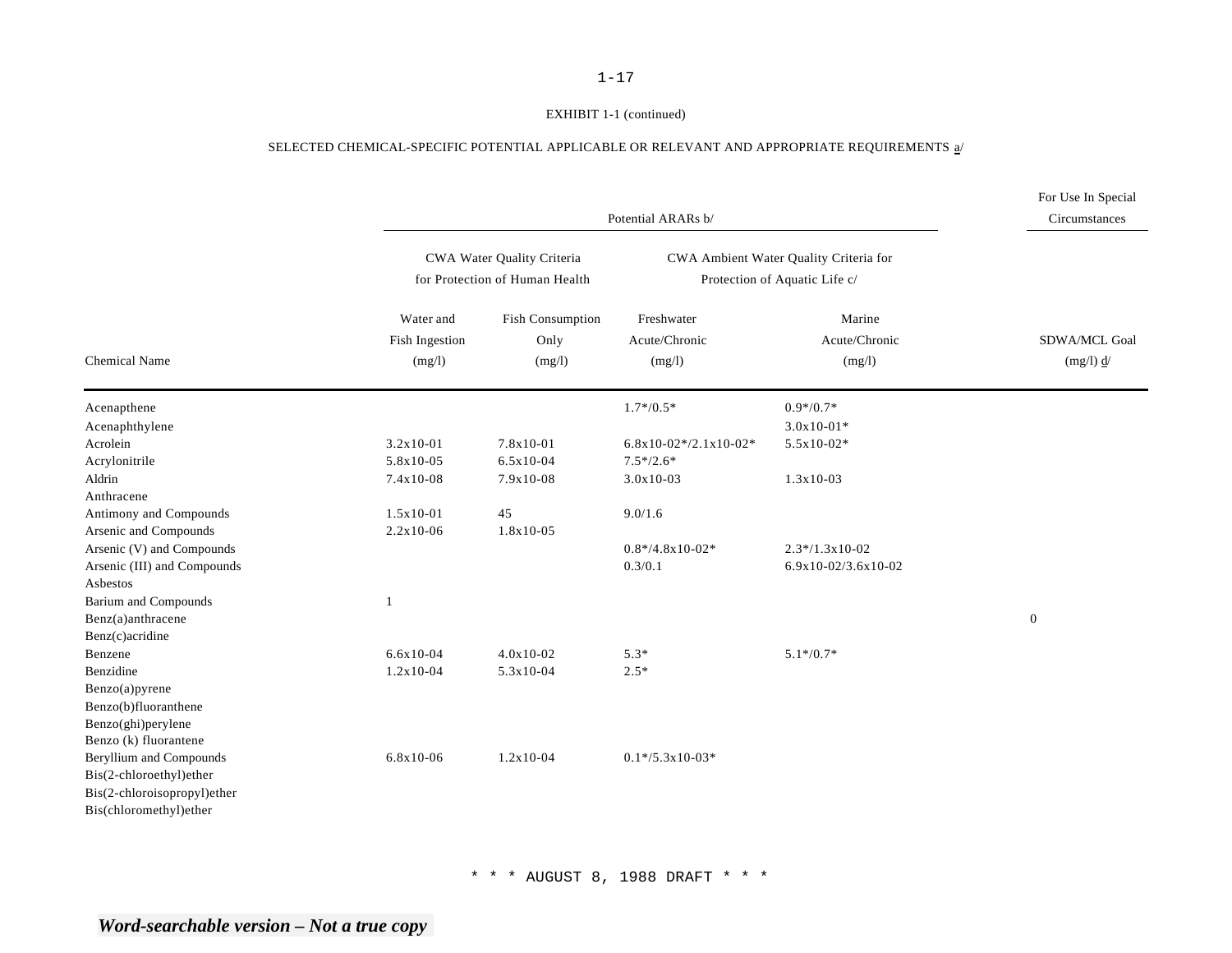# EXHIBIT 1-1 (continued)

# SELECTED CHEMICAL-SPECIFIC POTENTIAL APPLICABLE OR RELEVANT AND APPROPRIATE REQUIREMENTS  $\underline{a}^j$

| Potential ARARs b/                                                                                                                                  |                                                      |                                                                                                                                         |                                                                                                                       |                                                                                                         | For Use In Special<br>Circumstances       |  |
|-----------------------------------------------------------------------------------------------------------------------------------------------------|------------------------------------------------------|-----------------------------------------------------------------------------------------------------------------------------------------|-----------------------------------------------------------------------------------------------------------------------|---------------------------------------------------------------------------------------------------------|-------------------------------------------|--|
|                                                                                                                                                     |                                                      | CWA Ambient Water Quality Criteria for<br>CWA Water Quality Criteria<br>for Protection of Human Health<br>Protection of Aquatic Life c/ |                                                                                                                       |                                                                                                         |                                           |  |
| <b>Chemical Name</b>                                                                                                                                | Water and<br>Fish Ingestion<br>(mg/l)                | <b>Fish Consumption</b><br>Only<br>(mg/l)                                                                                               | Freshwater<br>Acute/Chronic<br>(mg/l)                                                                                 | Marine<br>Acute/Chronic<br>(mg/l)                                                                       | SDWA/MCL Goal<br>$(mg/l)$ $\underline{d}$ |  |
| Cadmium and Compounds<br>Carbon Tetrachloride<br>Chlordene<br><b>Chlorinated Benzenes</b><br><b>Chlorinated Napththalenes</b><br>Chloroalkyl Ethers | $1.0x10-02$<br>$4.0x10-04$<br>$4.6x10-07$            | $6.9x10-03$<br>$4.8x10-07$                                                                                                              | $3.9x10-03+/1.1x10-03+$<br>$3.5x10+01$<br>$2.4x10-03/4.3x10-06$<br>$2.5x10-01*/5.0x10-02*$<br>$1.6*$<br>$2.3x10+02*$  | 4.3x10-02/9.3x10-02<br>$5.0x10+01$<br>$9.0x10-05/4.0x10-06$<br>$1.6x10-01*/1.2x10-01*$<br>$7.5x10-03*$  | $\boldsymbol{0}$                          |  |
| Chlorobenzene (Mono)<br>Chlorodibromomethane<br>Chloroform<br>2-Chlorophenol                                                                        | 1.9x10-04                                            | 1.8x10-02                                                                                                                               | $2.8x10+01*/1.2*$<br>$4.3*/2.0*$                                                                                      |                                                                                                         |                                           |  |
| Chromium III and Compounds<br>Chromium VI and Compounds<br>Copper and Compounds<br>Cyanides<br><b>DDT</b><br>Dibutyl Phthalate                      | 170<br>$5.0x10-02$<br>$2x10-01$<br>$2.4x10-08$<br>35 | 3433<br>$2.4x10-08$<br>154                                                                                                              | $1.7 + / 0.2 +$<br>$1.6x10-02/1.1x10-03$<br>$1.8x10-02+/1.2x10-02+$<br>$2.2x10-02/5.2x10-03$<br>$1.1x10-03/1.0x10-06$ | $1.0x10+01$<br>$1.1/5.0x10-02$<br>2.9x10-03/2.9x10-03<br>$1.0x10-03/1.0x10-03$<br>$1.3x10-04/1.0x10-06$ |                                           |  |
| Dichlorobenzenes<br>1.2-Dichlorobenzene<br>1,3-Dichlorobenzene<br>1,4-Dichlorobenzene<br>3.3'-Dichlorobenzidine                                     | $4x10-01$<br>$1x10-04$                               | 2.6<br>$2x10-05$                                                                                                                        | $1.1*/7.6x10-01*$                                                                                                     | $1.9*$                                                                                                  | $7.5x10-01$                               |  |
| 1,2-Dichloroethane (EDC)<br>Dichloroethylenes                                                                                                       | $9.4x10-04$<br>$3.3x10-05$                           | $2.4x10-01$<br>$1.9x10-03$                                                                                                              | $1.1x10+02*/2.0x10+01*$<br>$1.1x10+1*$                                                                                | $1.1x10+02*$<br>$2.2 + 02*$                                                                             | $\boldsymbol{0}$                          |  |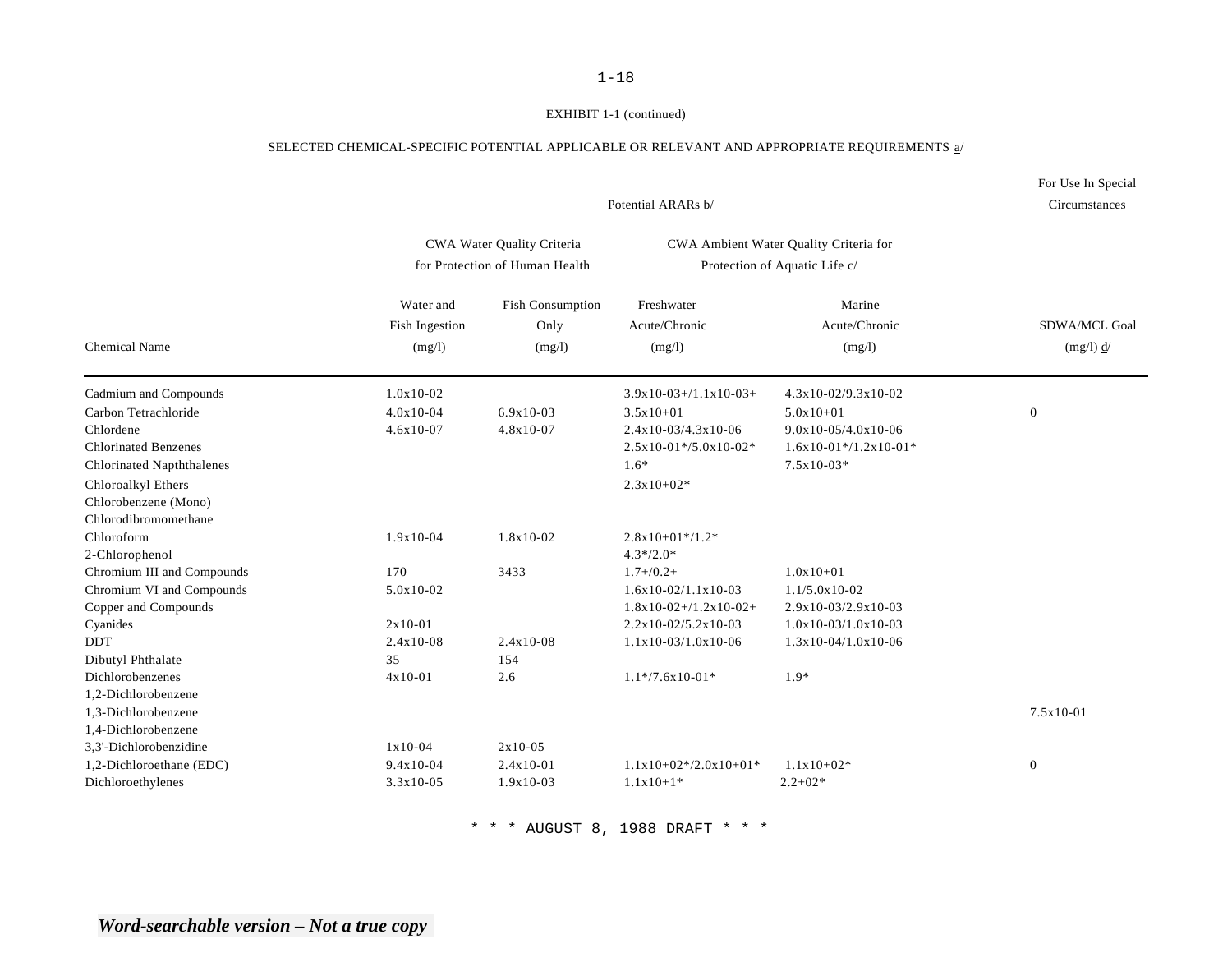### EXHBIT 1-1 (continued)

# SELECTED CHEMICAL-SPECIFIC POTENTIAL APPLICABLE OR RELEVANT AND APPROPRIATE REQURIEMENTS  $\underline{a}^j$

|                                                                                                                                                                                                                  |                                                | Potential ARARs b/                                           |                                                                         |                                                                                         | For Use In Special<br>Circumstances     |
|------------------------------------------------------------------------------------------------------------------------------------------------------------------------------------------------------------------|------------------------------------------------|--------------------------------------------------------------|-------------------------------------------------------------------------|-----------------------------------------------------------------------------------------|-----------------------------------------|
|                                                                                                                                                                                                                  |                                                | CWA Water Quality Criteria<br>for Protection of Human Health |                                                                         | CWA Ambient Water Quality Criteria for<br>Protection of Aquatic Life c/                 |                                         |
| <b>Chemical Name</b>                                                                                                                                                                                             | Water and<br>Fish Ingestion<br>(mg/l)          | <b>Fish Consumption</b><br>Only<br>(mg/l)                    | Freshwater<br>Acute/Chronic<br>(mg/l)                                   | Marine<br>Acute/Chronic<br>(mg/l)                                                       | SDWA/MCL Goal<br>$(mg/l)$ $\frac{d}{ }$ |
| 1,1-Dichloroethylene<br>2,4-Dichlorophenol<br>2,6-Dichlorophenol<br>3,4-Dichlorophenol<br>2,3-Dichlorophenol                                                                                                     | 3.1                                            |                                                              | $1.1x10+01*$<br>$2.0*/0.3*$                                             | $2.2x10+02*$                                                                            | $7.0x10-03$                             |
| 2,5-Dichlorophenol<br>2,4-Dichlorophenoxyacetic Acid (2,4-D)<br>1,3-Dichloropropene<br>Dieldrin<br>Diethylphthalate<br>Bis(2-ethylhexyl)phthalate (DEHP)<br>Diethylnitrosamine<br>7,12-Dimethylbenz(a)anthracene | 8.7x10-02<br>$7.1x10-08$<br>350                | 14.1<br>$7.6x10-08$<br>1800                                  | $6.0*/0.2*$<br>2.5x10-03/1.9x10-06                                      | $0.7*$<br>$0.7x10-03/1.9x10-06$                                                         | $7.0x10-03$                             |
| Dimethylnitrosamine<br>2,4-Dimethylphenol<br>Dimethylphthalate<br>4,6-Dinitro-o-cresol<br>2,4-Dinitrophenol<br>1,2-Diphenylhydrazine                                                                             | 313                                            | 2900                                                         | $2.1*$                                                                  |                                                                                         |                                         |
| Endosulfan<br>Endrin<br>Ethylbenzene<br>Fluoranthene<br>Fluorides                                                                                                                                                | $7.4x10-02$<br>$1x10-03$<br>1.4<br>$4.2x10-02$ | $1.6x10-01$<br>3.3<br>5.4x10-02<br>4.0                       | $2.2x10-04/5.6x10-05$<br>$1.8x10-04/2.3x10-06$<br>$3.2x10+01$<br>$3.9*$ | 3.4x10-05/8.7x10-06<br>$3.7x10-05/2.3x10-06$<br>$4.3x10-01*$<br>$4.0x10-02*/1.6x10-02*$ |                                         |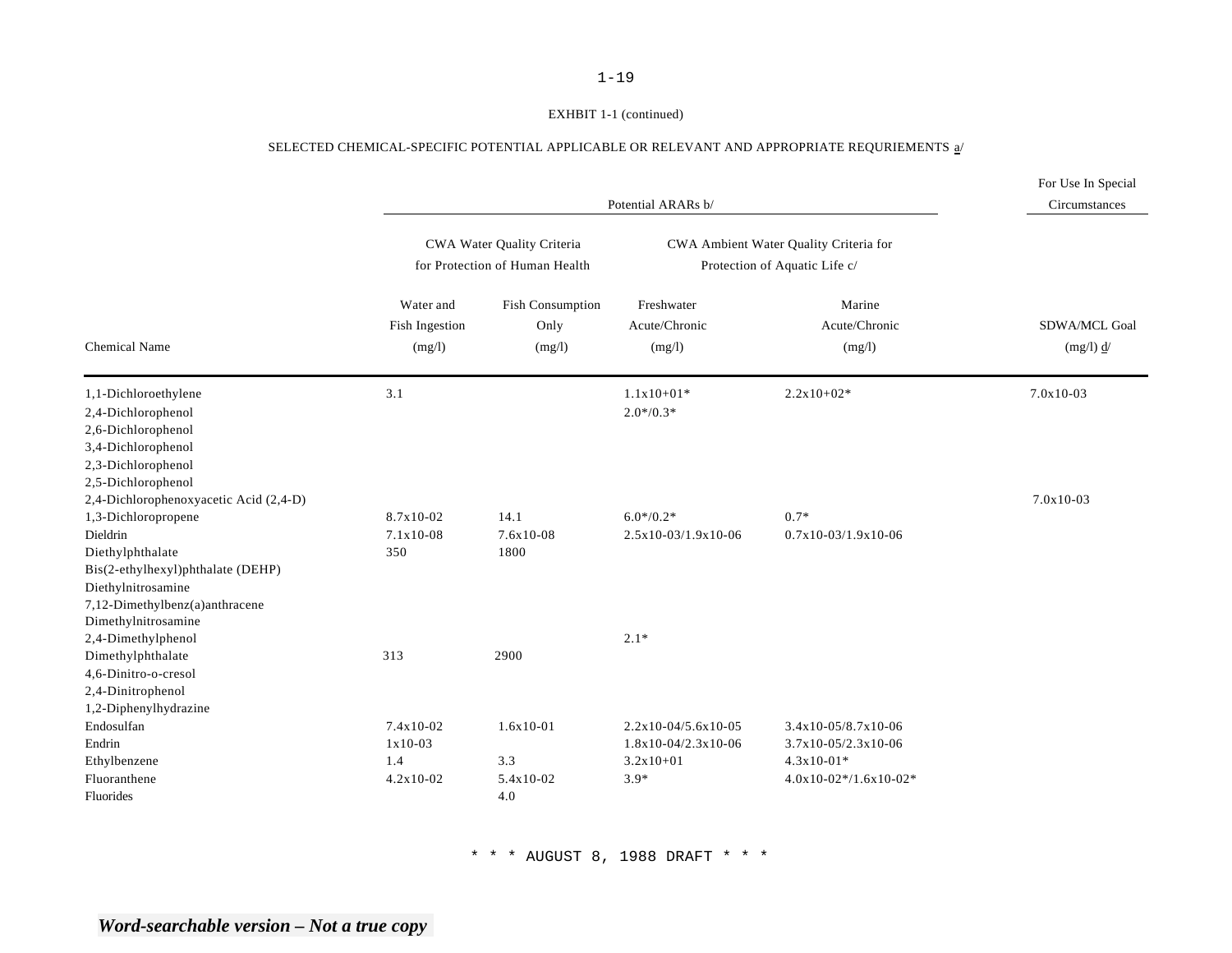#### EXHIBIT 1-1 (continued)

# SELECTED CHEMICAL-SPECIFIC POTENTIAL APPLICABLE OR RELEVANT AND APPROPRIATE REQUIREMENTS  $\underline{a}^j$

| CWA Water Quality Criteria<br>CWA Ambient Water Quality Criteria for<br>for Protection of Human Health<br>Protection of Aquatic Life c/<br><b>Fish Consumption</b><br>Freshwater<br>Marine<br>Water and<br>Acute/Chronic<br>Fish Ingestion<br>Acute/Chronic<br>Only<br><b>Chemical Name</b><br>(mg/l)<br>(mg/l)<br>(mg/l)<br>(mg/l)<br>$2.8x10-07$<br>Heptachlor<br>$2.9x10-07$<br>5.2x10-04/3.8x10-06<br>5.3x10-05/3.6x10-06<br>Hexachlorobenzene<br>$7.2x10-07$<br>$7.4x10-07$<br>Hexacalorobutadiene<br>$4.5x10-04$<br>$5x10-02$<br>9.0x10-02/9.3x10-03*<br>$3.2x10-02*$<br>alpha-Hexachlorocyclohexane (HCCH)<br>9.2x10-06<br>$3.1x10-05$<br>gamma-HCCH (Lindane) |                                      |
|-----------------------------------------------------------------------------------------------------------------------------------------------------------------------------------------------------------------------------------------------------------------------------------------------------------------------------------------------------------------------------------------------------------------------------------------------------------------------------------------------------------------------------------------------------------------------------------------------------------------------------------------------------------------------|--------------------------------------|
|                                                                                                                                                                                                                                                                                                                                                                                                                                                                                                                                                                                                                                                                       |                                      |
|                                                                                                                                                                                                                                                                                                                                                                                                                                                                                                                                                                                                                                                                       | SDWA/MCL Goal<br>$(mg/l)$ <u>d</u> / |
|                                                                                                                                                                                                                                                                                                                                                                                                                                                                                                                                                                                                                                                                       |                                      |
|                                                                                                                                                                                                                                                                                                                                                                                                                                                                                                                                                                                                                                                                       |                                      |
|                                                                                                                                                                                                                                                                                                                                                                                                                                                                                                                                                                                                                                                                       |                                      |
|                                                                                                                                                                                                                                                                                                                                                                                                                                                                                                                                                                                                                                                                       |                                      |
|                                                                                                                                                                                                                                                                                                                                                                                                                                                                                                                                                                                                                                                                       |                                      |
| Technical-HCCH<br>$1.2x10-05$<br>$4.1x10-05$                                                                                                                                                                                                                                                                                                                                                                                                                                                                                                                                                                                                                          |                                      |
| Hexachlorocyclopentadiene<br>$2.1x10-01$<br>$7.0x10-03*/5.2x10-03*$<br>$7.0x10-03*$                                                                                                                                                                                                                                                                                                                                                                                                                                                                                                                                                                                   |                                      |
| Hexachloroethane<br>$1.9x10-03$<br>8.74x10-03<br>$9.8x10-01*/5.4x10-01*$<br>$9.4x10-01*$                                                                                                                                                                                                                                                                                                                                                                                                                                                                                                                                                                              |                                      |
| Iodomethane                                                                                                                                                                                                                                                                                                                                                                                                                                                                                                                                                                                                                                                           |                                      |
| Isophorone<br>$1.17x10+02*$<br>$1.2x10+01*$                                                                                                                                                                                                                                                                                                                                                                                                                                                                                                                                                                                                                           |                                      |
| Lead and Compounds (Inorganic)<br>5x10-02<br>$8.0x10-02/3.2x10-03*$<br>$0.1/5.6x10-03$                                                                                                                                                                                                                                                                                                                                                                                                                                                                                                                                                                                |                                      |
| Mercury and Compounds (Alkyl)<br>$2.4x10-03/1.2x10-05$<br>2.14x10-03/2.5x10-05                                                                                                                                                                                                                                                                                                                                                                                                                                                                                                                                                                                        |                                      |
| Mercury and Compounds (Inorganic)<br>$1.4x10-04$<br>$1.5x10-04$<br>$2.4x10-03/1.2x10-05$<br>$2.1x10-03/2.5x10-05$                                                                                                                                                                                                                                                                                                                                                                                                                                                                                                                                                     |                                      |
| Methoxychlor<br>$1x10-01$<br>$0.3x10-04*$<br>$0.3x10-04*$                                                                                                                                                                                                                                                                                                                                                                                                                                                                                                                                                                                                             |                                      |
| Methyl Chloride                                                                                                                                                                                                                                                                                                                                                                                                                                                                                                                                                                                                                                                       |                                      |
| 2-Methyl-4-chlorophenol                                                                                                                                                                                                                                                                                                                                                                                                                                                                                                                                                                                                                                               |                                      |
| 3-Methyl-4-chlorophenol                                                                                                                                                                                                                                                                                                                                                                                                                                                                                                                                                                                                                                               |                                      |
| 3-Methyl-6-chlorophenol                                                                                                                                                                                                                                                                                                                                                                                                                                                                                                                                                                                                                                               |                                      |
| 3-Monochlorophenol                                                                                                                                                                                                                                                                                                                                                                                                                                                                                                                                                                                                                                                    |                                      |
| 4-Monochlorophenol                                                                                                                                                                                                                                                                                                                                                                                                                                                                                                                                                                                                                                                    |                                      |
| Nickel and Compounds<br>$1.3x10-10$<br>$1x10-01$<br>$1.4+/1.6x10-01+$<br>$7.5x10-02/8.3x10-03$                                                                                                                                                                                                                                                                                                                                                                                                                                                                                                                                                                        |                                      |
| Nitrate (as N)<br>10                                                                                                                                                                                                                                                                                                                                                                                                                                                                                                                                                                                                                                                  |                                      |
| Nitrobenzene<br>$2.7x10+01*$<br>20<br>6.6                                                                                                                                                                                                                                                                                                                                                                                                                                                                                                                                                                                                                             |                                      |
| Nitrophenols<br>$2.3x10-01*/1.5x10-01*$<br>$4.8*$                                                                                                                                                                                                                                                                                                                                                                                                                                                                                                                                                                                                                     |                                      |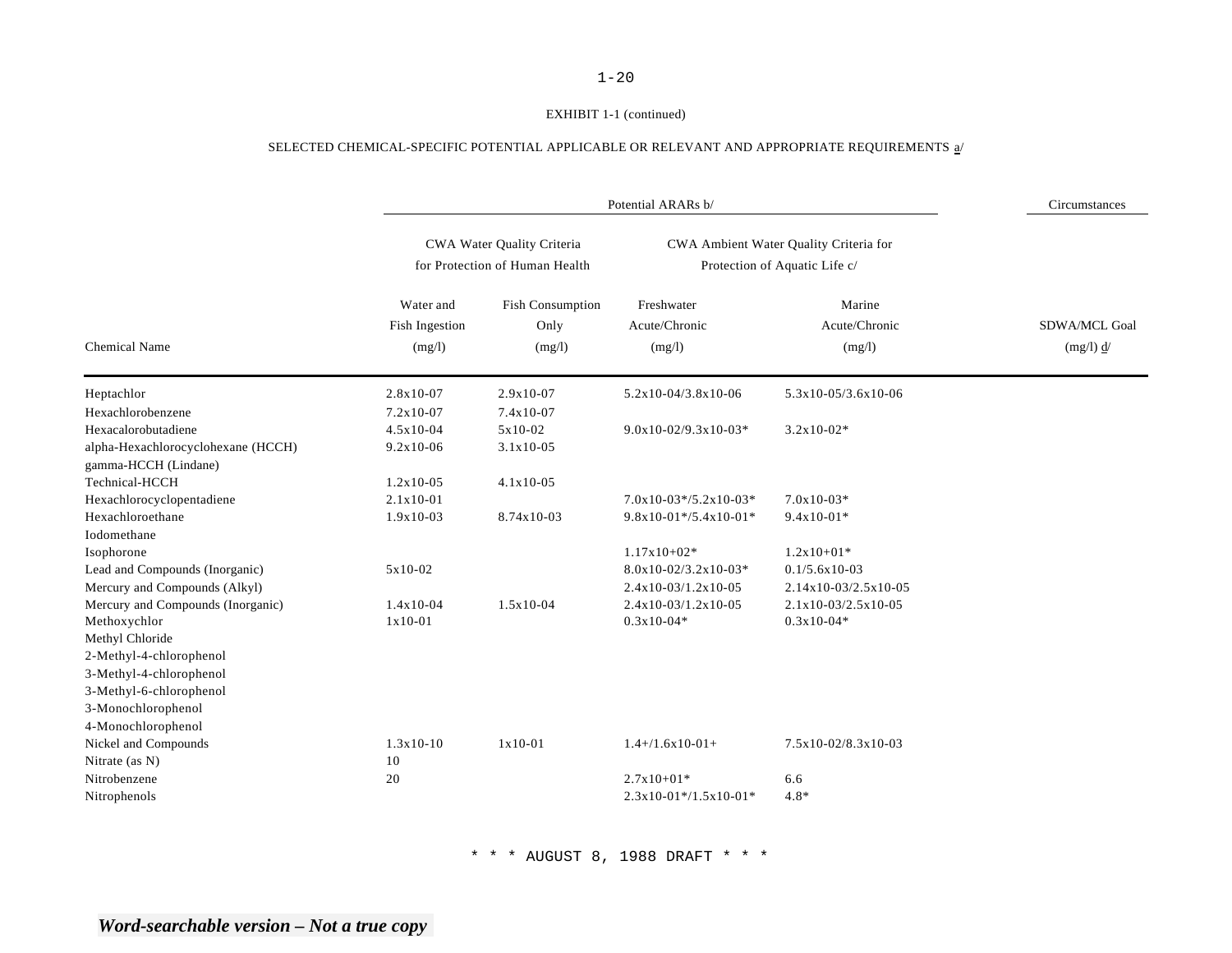#### EXHBIT 1-1 (continued)

# SELECTED CHEMICAL-SPECIFIC POTENTIAL APPLICABLE OR RELEVANT AND APPROPRIATE REQUIREMENTS  $\underline{a} /$

|                                     |                                              | Potential ARARs b/                                           |                                       |                                                                         | For Use In Special<br>Circumstances |
|-------------------------------------|----------------------------------------------|--------------------------------------------------------------|---------------------------------------|-------------------------------------------------------------------------|-------------------------------------|
|                                     |                                              | CWA Water Quality Criteria<br>for Protection of Human Health |                                       | CWA Ambient Water Quality Criteria for<br>Protection of Aquatic Life c/ |                                     |
| <b>Chemical Name</b>                | Water and<br><b>Fish Ingestion</b><br>(mg/l) | Fish Consumption<br>Only<br>(mg/l)                           | Freshwater<br>Acute/Chronic<br>(mg/l) | Marine<br>Acute/Chronic<br>(mg/l)                                       | SDWA/MCL Goal<br>$(mg/l)$ $d/$      |
| <b>Nitrosamines</b>                 |                                              |                                                              | $5.8*$                                | $3.3x10+03*$                                                            |                                     |
| n-Nitrosodiphenylamine              | $4.9x10-03$                                  | $1.6x10-02$                                                  |                                       |                                                                         |                                     |
| N-Nitrosopyrrolidine                | $1.6x10-05$                                  | $9.2x10-02$                                                  |                                       |                                                                         |                                     |
| Para Dichorobenzene                 |                                              |                                                              |                                       |                                                                         |                                     |
| <b>Pentachlorinated Ethanes</b>     |                                              |                                                              | $7.2*/1.1*$                           | $3.9x10-01*/2.8x10-01*$                                                 |                                     |
| Pentachlorobenzene                  | 7.4x10-02                                    | 8.5x10-02                                                    |                                       |                                                                         |                                     |
| Pentachlorophenol                   |                                              |                                                              | $2.0x10-02/1.3x10-02$                 | $1.3x10-02/7.9x10-03$                                                   |                                     |
| Phenanthrene                        |                                              |                                                              |                                       |                                                                         |                                     |
| Phenol                              | 3.5                                          |                                                              | $1.0x10+01/2.5$                       | 5.8                                                                     |                                     |
| <b>Phthalate Esters</b>             |                                              |                                                              | $9.4x10-01*/3.0x10-03*$               | $2.9*/3.4x10-03*$                                                       |                                     |
| Polychlorinated Biphenyls (PCBs)    | 7.9x10-08                                    | $7.9x10-08$                                                  | $2.0x10-03/1.4x10-05$                 | $1.0x10-02/3.0x10-05$                                                   |                                     |
| Radionuclides, Gross alpha activity |                                              | 15 pCil                                                      |                                       |                                                                         |                                     |
| Radium 226 and 228                  |                                              | $5$ pCi/l $\,$                                               |                                       |                                                                         |                                     |
| Selenium and Compounds              | $1.0x10-02$                                  | $1.0x10-02$                                                  | 2.6x10-01/3.5x10-02                   | 4.1x10-01/5.4x10-02                                                     |                                     |
| Silver and Compounds                | $5.0x10-02$                                  | $5.0x10-02$                                                  | $4.1x10-03+/1.2x10-04$                | $2.3x10-03$                                                             |                                     |
| Strontium-90                        |                                              | 8 pCi/l                                                      |                                       |                                                                         |                                     |
| 2,3,7,8-TCDD (Dioxin)               |                                              |                                                              | $<1.0x10-05*/<1.0x10-08$              |                                                                         |                                     |
| <b>Tetrachlorinated Ethanes</b>     |                                              |                                                              | $9.3*$                                |                                                                         |                                     |
| 1,2,4,5-Tetrachlorobenzene          | $3.8x10-02$                                  | $4.8x10-02$                                                  |                                       |                                                                         |                                     |
| 1,1,2,2-Tetrachlorethane            | $1.7x10-04$                                  | $1.1x10-02$                                                  | $2.4*$                                | $9.0*$                                                                  |                                     |
| Tetrachloroethanes                  |                                              |                                                              | $9.3*$                                |                                                                         |                                     |
| Tetrchloroethylene                  | $8x10-04$                                    | 8.9x10-03                                                    | $5.2*/8.4x10-01*$                     | $1.0x10+01*/4.5x10-01*$                                                 |                                     |
| 2,3,4,6-Tetrachlorophenol           |                                              |                                                              |                                       | 4.4x10-01                                                               |                                     |
| <b>Thallium Compounds</b>           | $1.3x10-02$                                  | 4.8x10-02                                                    | $1.4*/4.0x10-02*$                     | $2.1x10-03*$                                                            |                                     |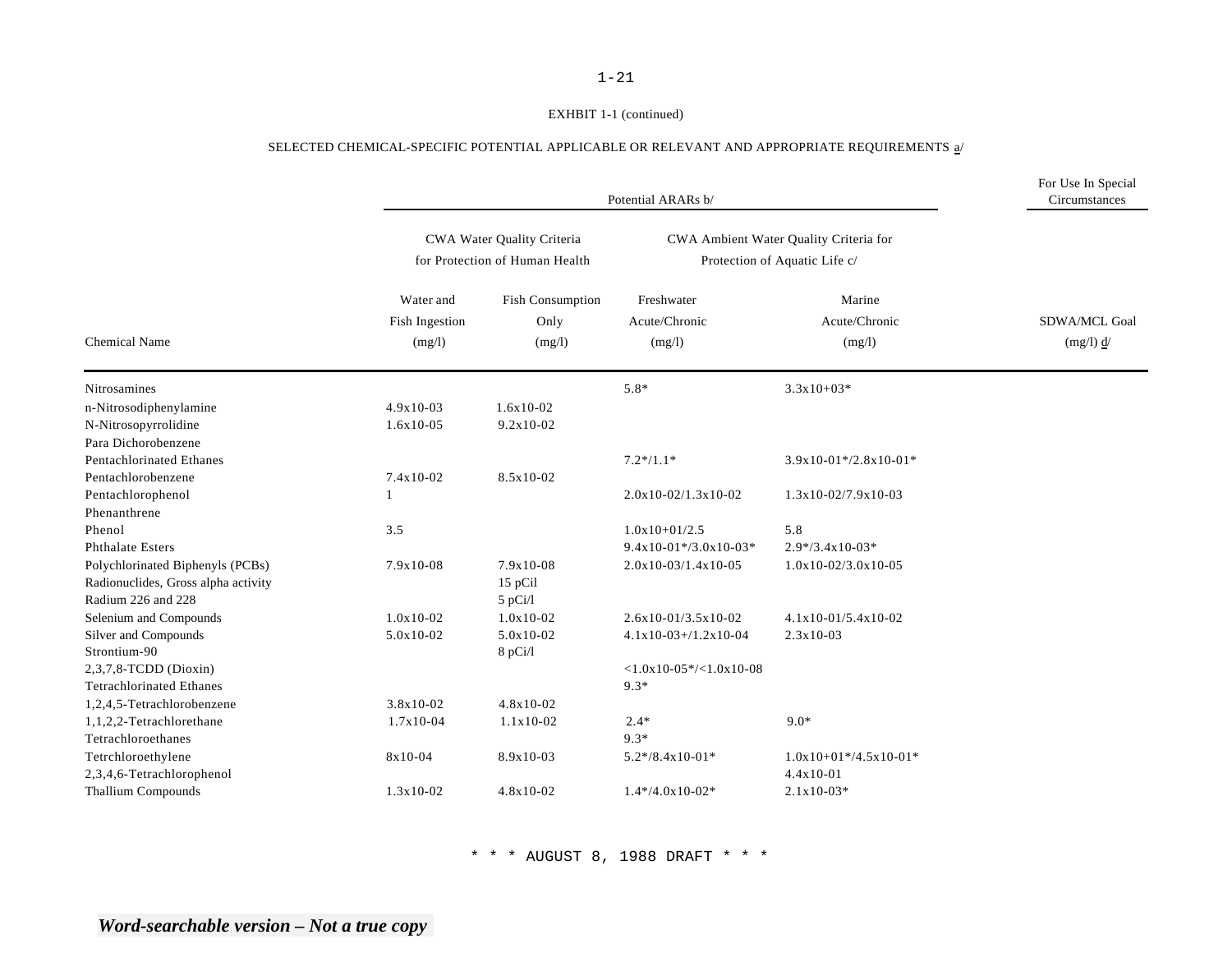# 1-22 EXHIBIT 1-1 (continued)

#### SELECTED CHEMICAL-SPECIFIC POTENTIAL APPLICABLE OR RELEVANT AND APPROPRIATE REQUIREMENTS a/

|                                      |                          |                                                              |                         |                                                                         | For Use In Special     |  |
|--------------------------------------|--------------------------|--------------------------------------------------------------|-------------------------|-------------------------------------------------------------------------|------------------------|--|
|                                      |                          | Potential ARARs b/                                           |                         |                                                                         |                        |  |
|                                      |                          | CWA Water Quality Criteria<br>for Protection of Human Health |                         | CWA Ambient Water Quality Criteria for<br>Protection of Aquatic Life c/ |                        |  |
|                                      | Water and                | <b>Fish Consumption</b>                                      | Freshwater              | Marine                                                                  |                        |  |
|                                      | Fish Ingestion<br>(mg/l) | Only<br>(mg/l)                                               | Acute/Chronic<br>(mg/l) | Acute/Chronic                                                           | SDWA/MCL Goal          |  |
| <b>Chemical Name</b>                 |                          |                                                              |                         | (mg/l)                                                                  | $(mg/l)$ $\frac{d}{l}$ |  |
| Toluene                              | 14                       | 420                                                          | $1.7x10+01*$            | $6.3*/5.0*$                                                             |                        |  |
| Toxaphene                            | $7.1x10-07$              | $7.3x10-07$                                                  | $7.3x10-04/2.0x10-07$   | $2.1x10-04/2x10-7$                                                      |                        |  |
| Tribromomethane (Bromoform)          |                          |                                                              |                         |                                                                         |                        |  |
| <b>Trichlorinated Ethanes</b>        |                          |                                                              | $1.8x10+01*$            |                                                                         |                        |  |
| 1,1,1-Trichloroethane                | 18                       | 1000                                                         |                         | $3.1x10+01*$                                                            | $2.0x10-01$            |  |
| 1,1,2-Trichloroethane                | $6x10-04$                | $4.2x10-02$                                                  | $9.4*$                  |                                                                         |                        |  |
| Trichloroethylene                    | $2.7x10-03$              | 8.1x10-02                                                    | $4.5x10+01*/2.1x10+01*$ | $2.0*$                                                                  | $\overline{0}$         |  |
| Trichloromonofluoromethane           |                          |                                                              |                         |                                                                         |                        |  |
| 2,4,5-Trichlorophenol                | 2.8                      |                                                              |                         |                                                                         |                        |  |
| 2,4,6-Trichlorophenol                | $1.2x10-03$              | $3.6x10-03$                                                  | $9.7x10-01*$            |                                                                         |                        |  |
| 2,4,5-Trichlorophenoxypropionic Acid |                          |                                                              |                         |                                                                         |                        |  |
| Trihalomethanes (Total) b            |                          |                                                              |                         |                                                                         |                        |  |
| Tritium                              |                          |                                                              |                         |                                                                         |                        |  |
| Vinyl Chloride                       | $2x10-03$                | 5.3x10-01                                                    |                         |                                                                         | $\mathbf{0}$           |  |
| Zinc and Compounds                   |                          |                                                              | $1.3x10-01/1.1x10-01$   | $9.6x10-02/8.6x10-02$                                                   |                        |  |

a/ Additional chemical-specific requirements will be added (e.g. National Ambient Air Quality Criteria) after analysis of additional statutes.

b/ When two or more values conflict, the lower value generally should be used.

 $c/$  Federal water quality criteria (FWQC) are not legally enforceable standards, but are potentially relevant and appropriate to CERCLA actions. CERCLA §121(d)(2)(B)(i) requires consideration of four factors when determining whether FWQC are relevant and appropriate: 1 the designated or potential use of the surface or groundwater, 2) the environmental media affected, 3) the purposes for which such criteria were developed, and 4) the latest information available.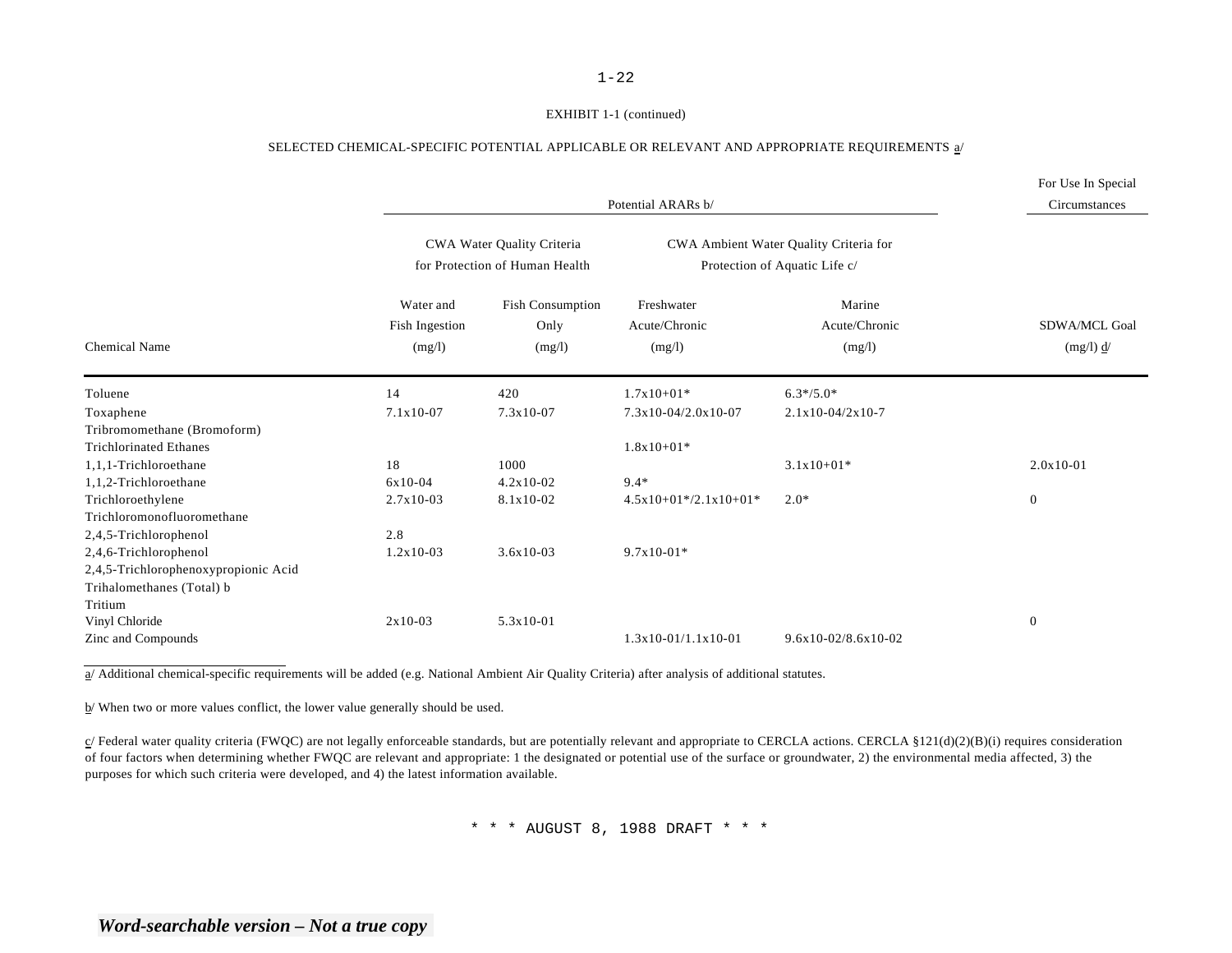$\frac{d}{d}$  For water that is to be used for drinking, the MCLs set under the SDWA are generally the applicable or relevant and appropriate standards. A standard for drinking water more stringent than an MCL may be needed in special circumstances, such as where multiple contaminants in ground water or multiple pathways of exposure present extraordinary risks. In setting a level more stringent than the MCL in such cases, a site-specific determination should be made by considering MCLGs, the Agency's policy on the use of appropriate risk ranges for carcinogens (10-04 to 10-7 individual lifetime risk), levels of quantification, and other pertinent guidelines. Prior consultation with Headquarters is encouraged in such cases.

#### \* Lowest Observed Effect level.

+ Hardness dependent criteria (100 mg/l used); refer to specific criteria documents for equations to calculate criteria based on other water hardness values.

Sources: U.S. EPA, Superfund Public Health Evaluation Manual. EPA 540/1-86/060 (OSWER Directive 9285.4-1) October 1986 and U.S. EPA, Quality Criteria for Water 1986, EPA 440/5-86-001, May 1986 (51 Federal Register 43665).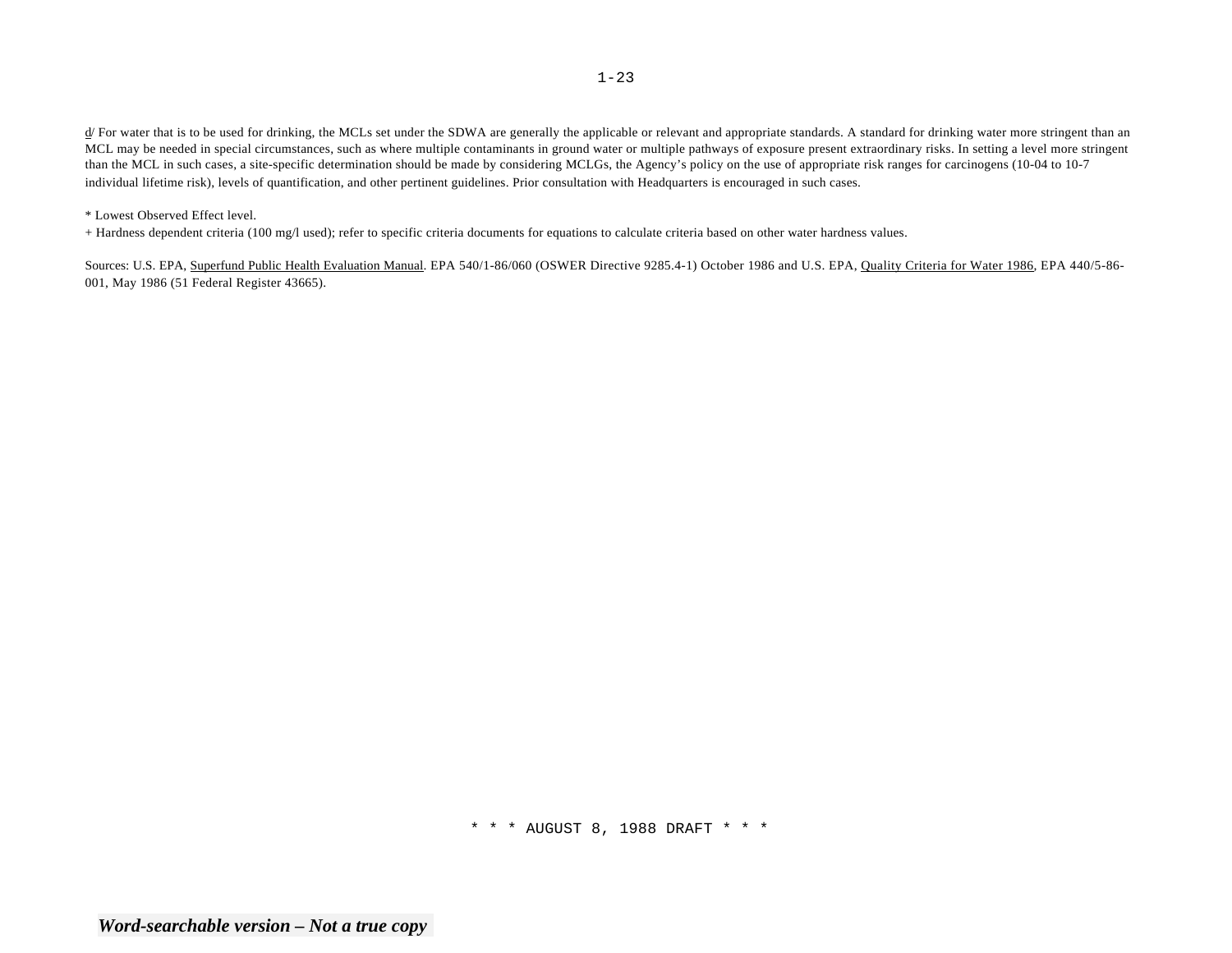### **1.2.3.2 Location-Specific Requirements**

A site's location is a fundamental determinant of its impact on human health and the environment. Location-specific ARARs are restrictions placed on the concentration of hazardous substances or the conduct of activities solely because they are in specific locations. Some examples of special locations include floodplains, wetlands, historic places, and sensitive ecosystems or habitats. An example of a location-specific requirement is the substantive CWA §404 prohibitions of the unrestricted discharge of dredged or fill material into wetlands.

Exhibit 1-2 provides a matrix of location-specific requirements, established under several statutes, that are potential ARARs. At present, the matrix contains requirements established under a number of different environmental statutes. As additional statutes are analyzed, the matrix will be expanded to include their location-specific requirements.

The following location-specific requirements are included in the matrix:

RCRA Location Requirements. RCRA contains a number of explicit limitations on where on-site storage, treatment, or disposal of hazardous waste may occur. In addition to the location criteria already contained in RCRA regulations, the Hazardous and Solid Waste Amendments of 1984 (HSWA) also mandate the development of location requirements concerning vulnerable hydrogeology (see RCRA §3004(o)(7)). When those regulations are promulgated, they will be added to the matrix. It should be emphasized that quidance issued under RCRA also should be considered when necessary to achieve protectiveness, but is not binding (i.e., is not ARAR) for determining what actions should be taken at a particular location.<sup>14</sup> HSWA land disposal restrictions also prohibit placement of hazardous wastes in certain formations (salt domes, salt bad formations, and underground mines or caves) and list certain wastes, which will be evaluated for prohibition by EPA under RCRA by August 8, 1988, June 8, 1989, and May 8, 1990 (40 CFR §265.18, 40 CPR Part 268)

National Historic Preservation Act of 1966 (NHPA)\*. Requires action to take into account effects on properties included in or eligible for the National Register of Historic Places and to minimize harm to National Historic Landmarks.

<sup>&</sup>lt;sup>14</sup> RCRA guidance which may be considered includes: Permit Writers' Guidance Manual for the Location of Hazardous Waste Land Storage and Disposal Facilities: Phase I, Criteria for Location Acceptability and Existing Requlations for Evaluating Locations (final draft), February 1985; Permit Applicants' Guidance Manual for the General Facility Standards of 40 CFR 264 SW-968, October 1983; and Guidelines for Ground-Water Classification Under the EPA Ground-Water Protection Strategy , (final draft), December 1986.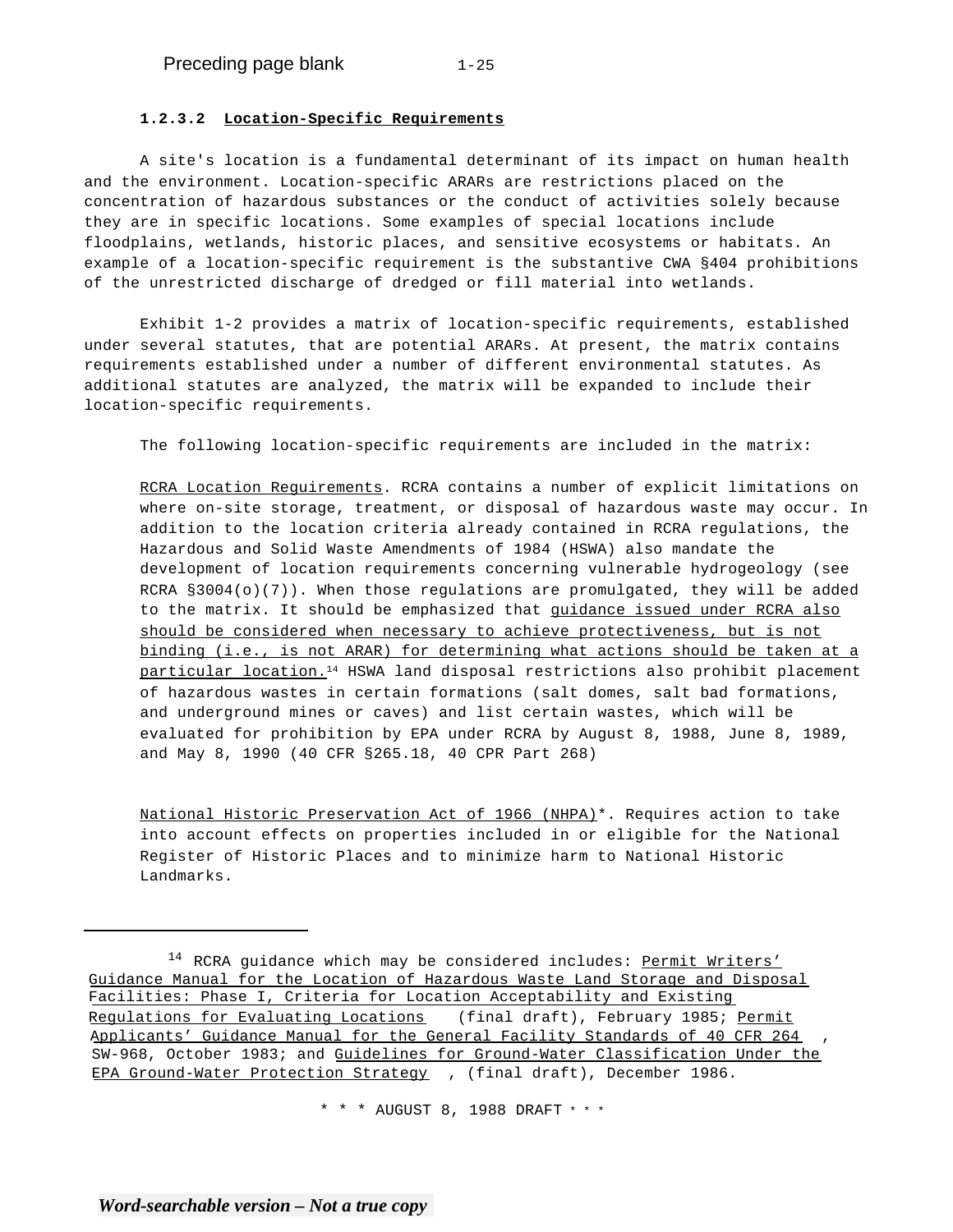\*Endangered Species Act. Requires action to avoid jeopardizing the continued existence of listed endangered or threatened species or modification of their habitat.

\*Wilderness Act. Establishes nondegradation, maximum restoration, and protection of wilderness areas as primary management principles.

\*Fish and Wildlife Coordination Act. Requires action to protect fish and wildlife from actions modifying streams or areas affecting streams.

\*Wild and Scenic Rivers Act. Requires action to avoid adverse effects on designated wild or scenic rivers.

\*Coastal Zone Management Act. Requires activities affecting land or water uses in a coastal zone to certify noninterference with coastal zone management.

Clean Water Act. Section 404 prohibits discharge of dredged or fill material into navigable waters without a permit. CERCLA on-site actions do not require a permit, but the substantive requirements of §404 regarding such a discharge would be ARAR.15

40 CFR Part 6 Appendix A. Sets forth EPA policy for carrying out the provisions of Executive Orders 11988 (Floodplain Management) and 11990 (Protection of Wetlands).16

\*These and other statutes will be addressed in a later addition to this manual.

16 Executive orders are binding on the section of the government for which they are issued.

\* \* \* AUGUST 8, 1988 DRAFT \* \* \*

*Word-searchable version – Not a true copy* 

Note that Section  $118(a)(1)$  of the CWA as amended by the Water Quality Act (WQA) of 1987 specifically provides that the United States should seek to attain the goals of the Great Lakes Water Quality Agreement (GLWQA), with particular emphasis on the goals related to toxic pollutants. Section 118(a)(1) also provides that EPA should take the lead in the effort to meet the GLWQA goals. Accordingly, the GLWQA will be very pertinent to sites having discharges to the Great Lake drainage basin.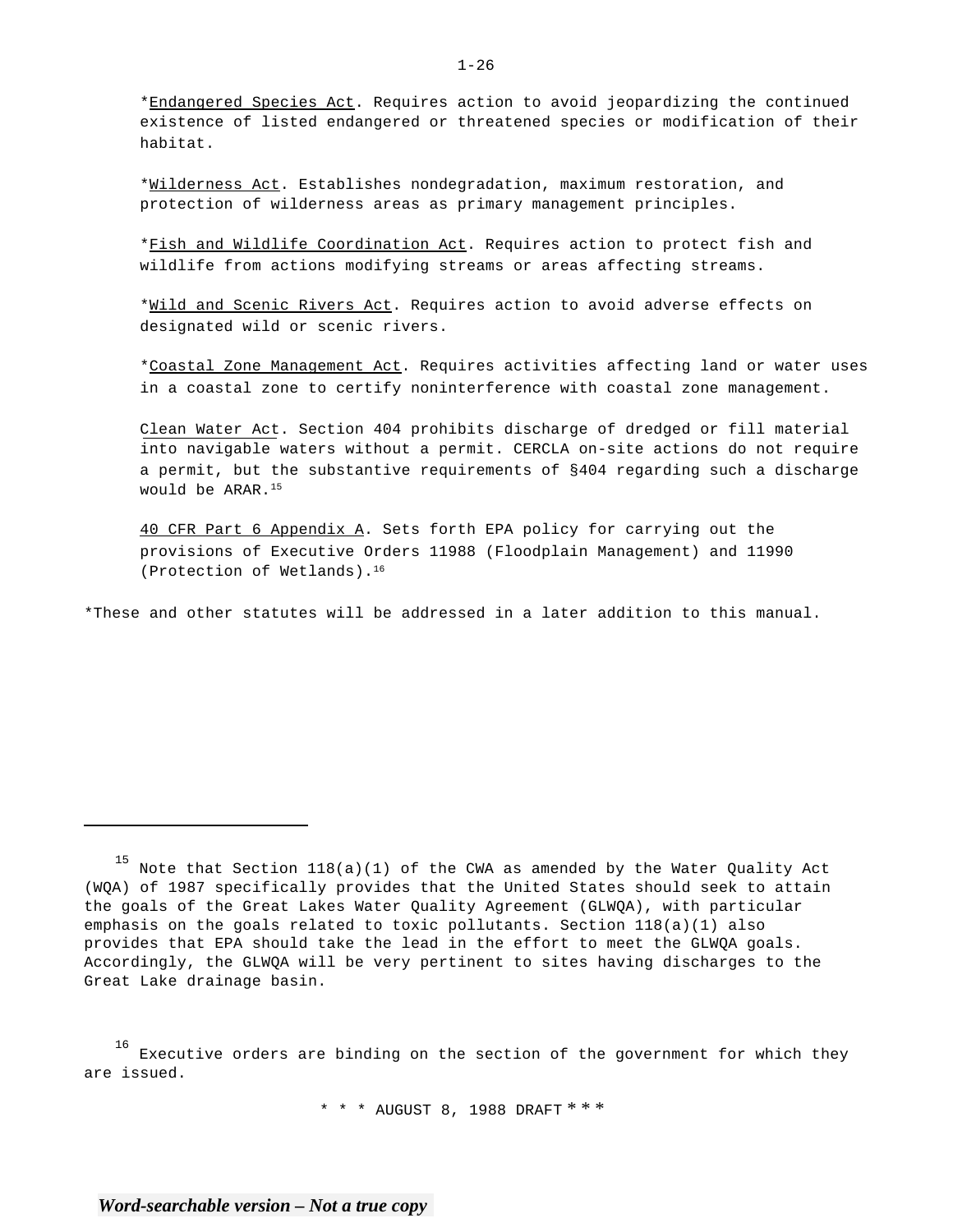#### EXHIBIT 1-2

# SELECTED LOCATION-SPECIFIC POTENTIAL APPLICABLE OR RELEVANT AND APPROPRIATE REQUIREMENTS  $\underline{a}^j$

| Location                                                                                                 | Requirement                                                                                                               | Prerequisite                                                                                                                                                       | Citation                                                                                                                                                                        |
|----------------------------------------------------------------------------------------------------------|---------------------------------------------------------------------------------------------------------------------------|--------------------------------------------------------------------------------------------------------------------------------------------------------------------|---------------------------------------------------------------------------------------------------------------------------------------------------------------------------------|
| Within 61 meters (200 feet) of a fault<br>displaced in Honocene time                                     | New treatment, storage, or disposal of<br>hazardous waste prohibited                                                      | RCRA hazardous waste; treatment, storage,<br>or disposal                                                                                                           | 40 CFR 264.18(a)                                                                                                                                                                |
| Within 100-year floodplain                                                                               | Facility must be designed, constructed,<br>operated, and maintained to avoid washout                                      | RCRA hazardous waste; treatment, storage,<br>or disposal                                                                                                           | 40 CFR 264.18(b)                                                                                                                                                                |
| Within floodplain b/                                                                                     | Action to avoid adverse effects, minimize<br>potential harm, restore and preserve natural<br>and beneficial values        | Action that will occur in a floodplain, <i>i.e.</i> ,<br>lowlands, and relatively flat areas adjoining<br>inland and coastal waters and other flood<br>prone areas | Protection of floodplains, b/ (40 CFR 6,<br>Appendix A); Fish and Wildlife Coordination<br>Act (16 USC 661 et seq.); 40 CFR 6.302                                               |
| Within salt dome formation, underground<br>mine, or cave                                                 | Placement of non-containerized or bulk<br>liquid hazardous waste prohibited                                               | RCRA hazardous waste; placement                                                                                                                                    | 40 CFR 264.18(c)                                                                                                                                                                |
| Within area where action may cause<br>irreparable harm, loss, or destruction of<br>significant artifacts | Action to recover and preserve artifacts                                                                                  | Alteration of terrain that threatens significant<br>scientific, prehistorical, historical or<br>archaeological data                                                | National Historical Preservation Act (16 USC)<br>Section 469); 36 CFR Part 65                                                                                                   |
| Historic project owned or controlled by<br>Federal agency                                                | Action to preserve historic properties;<br>planning of action to minimize harm to<br>National Historic Landmarks          | Property included in or eligible for the<br>National Register of Historic Places                                                                                   | National Historic Preservation Act, Section<br>106 (16 USC 470 et seq.); 36 CFR Part 800                                                                                        |
| Critical habitat upon which endangered<br>species or threatened species depends                          | Action to conserve endangered species or<br>threatened species, including consultation<br>with the Department of Interior | Determination of presence of endangered or<br>threatened species                                                                                                   | Endangered Species Act of 1973 (16 USC)<br>1531 et seq.) 50 CFR Part 200, 50 CFR part<br>402 Fish and Wildlife Coordination Act (16)<br>USC 661 et seq.(; 33 CFR Parts 320-330. |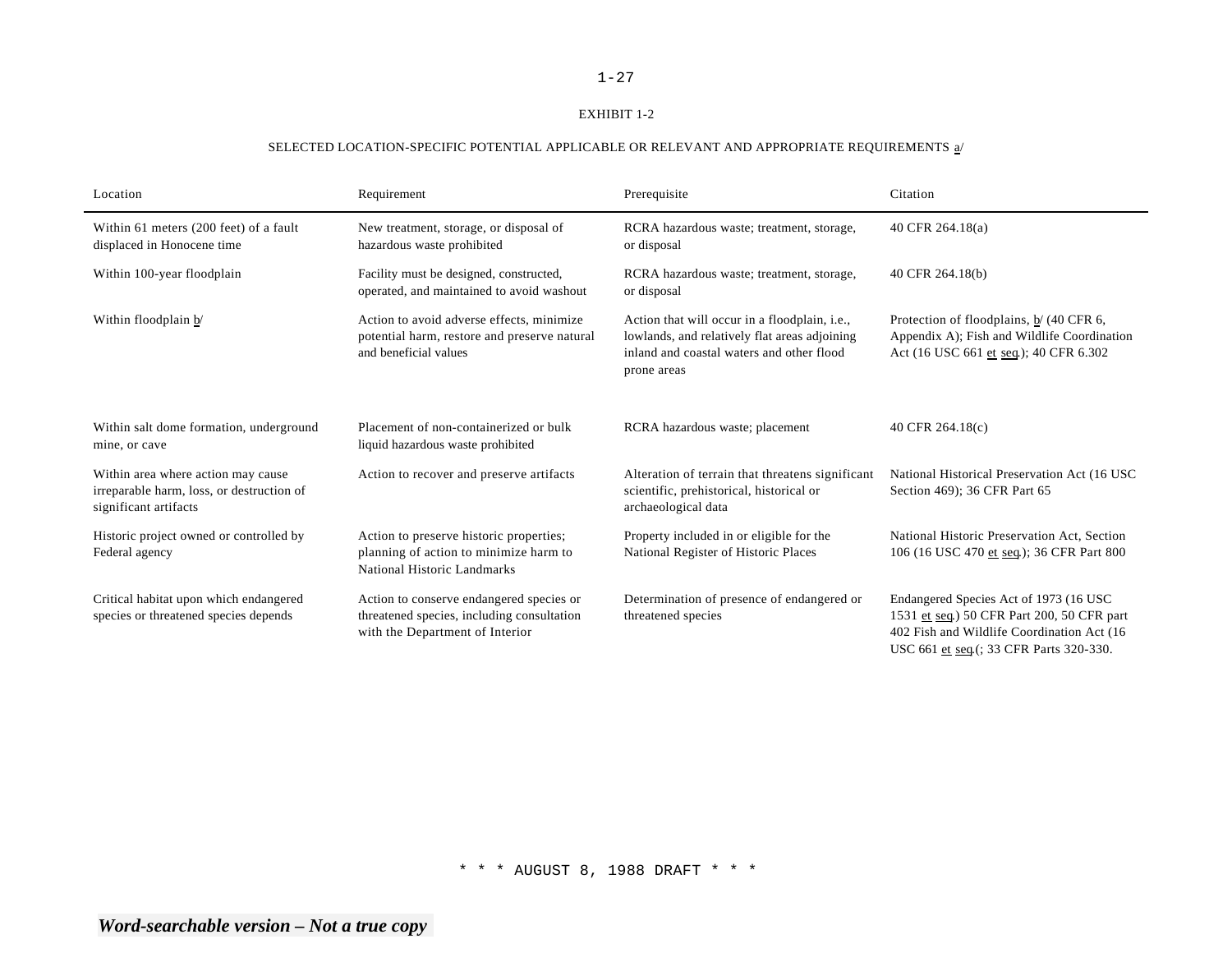#### EXHIBIT 1-2 (Continued)

#### SELECTED LOCATION-SPECIFIC POTENTIAL APPLICABLE OR RELEVANT AND APPROPRIATE REQUIREMENTS

| Location                                                              | Requirement                                                                                                                                                         | Prerequisite                                                                                                                                        | Citation                                                                             |
|-----------------------------------------------------------------------|---------------------------------------------------------------------------------------------------------------------------------------------------------------------|-----------------------------------------------------------------------------------------------------------------------------------------------------|--------------------------------------------------------------------------------------|
| Wetlands b/                                                           | Action to prohibit discharge of dredged or<br>fill material into wetlands without permit                                                                            | Wetland as defined in U.S. Army Corps of<br>Engineers regulations                                                                                   | Clean Water Act section 404; 40 CFR Parts<br>230, 33 CFR Parts 320-330.              |
|                                                                       | Action to avoid adverse effects, minimize<br>potential harm, and preserve and enhance<br>wetlands, to the extent possible (see<br>discussion in section $3.4.4.1$ ) | Action involving construction of facilities or<br>management of property in wetlands, as<br>defined by 40 CFR Part 6, Appendix A,<br>section $4(j)$ | 40 CFR Part 6, Appendix A                                                            |
| Wilderness area                                                       | Areas must be administered in such manner<br>as will leave it unimpaired as wilderness and<br>to preserve its wilderness                                            | Federally-owned area designated as<br>wilderness area                                                                                               | Wilderness Act $(16$ USC 1131 et seq.); 50<br>CFR $35.1$ st seq.                     |
| Wildlife refuge                                                       | Only actions allowed under the provisions of<br>16 USC Section 668 dd(c) may be<br>undertaken in areas that are part of the<br>National Wildlife Refuge System      | Area designated as part of National Wildlife<br>Refuge System                                                                                       | 16 USC 668dd et seq.; 50 CFR Part 27                                                 |
| Area affecting stream or river                                        | Action to protect fish or wildlife                                                                                                                                  | Diversion, channeling or other activity that<br>modifies a stream or river and affects fish or<br>wildlife                                          | Fish and Wildlife Coordination Act (16 USC)<br>661 et seq.); 40 CFR 6.302            |
| Within area affecting national wild, scenic, or<br>recreational river | Avoid taking or assisting in action that will<br>have direct adverse effect on scenic river                                                                         | Activities that affect or may affect any of the<br>rivers specified in section $1276(a)$                                                            | Wild and Scenic Rivers Act (16 USC 1271 et<br>seq. section 7 (a)); 40 CFR $6.302(e)$ |
| Within coastal zone                                                   | Conduct activities in manner consistent with<br>approved State management programs                                                                                  | Activities affecting the coastal zone including<br>lands therein and thereunder and adjacent<br>shorelands                                          | Coastal Zone Management Act (16 USC<br>Section 1451 et seq.)                         |
| Within designated coastal barrier                                     | Prohibits any new Federal expenditure within<br>the Coastal Barrier Resource System                                                                                 | Activity within the Coastal Barrier Resource<br>System                                                                                              | Coastal Barrier Resources Act (16 USC 3501<br>$et$ seq.)                             |

a/ Additional location-specific requirements will be added after analysis of additional sources and will be included in a subsequent draft of this manual.

b/ 40 CFR Part 6 Subpart A sets forth EPA policy for carrying out the provisions of Executive Order 11988 (Floodplain Management) and 11990 (Protection of Wetlands). Executive orders are binding on the level (e.g., Federal, State) or government for which they are issued.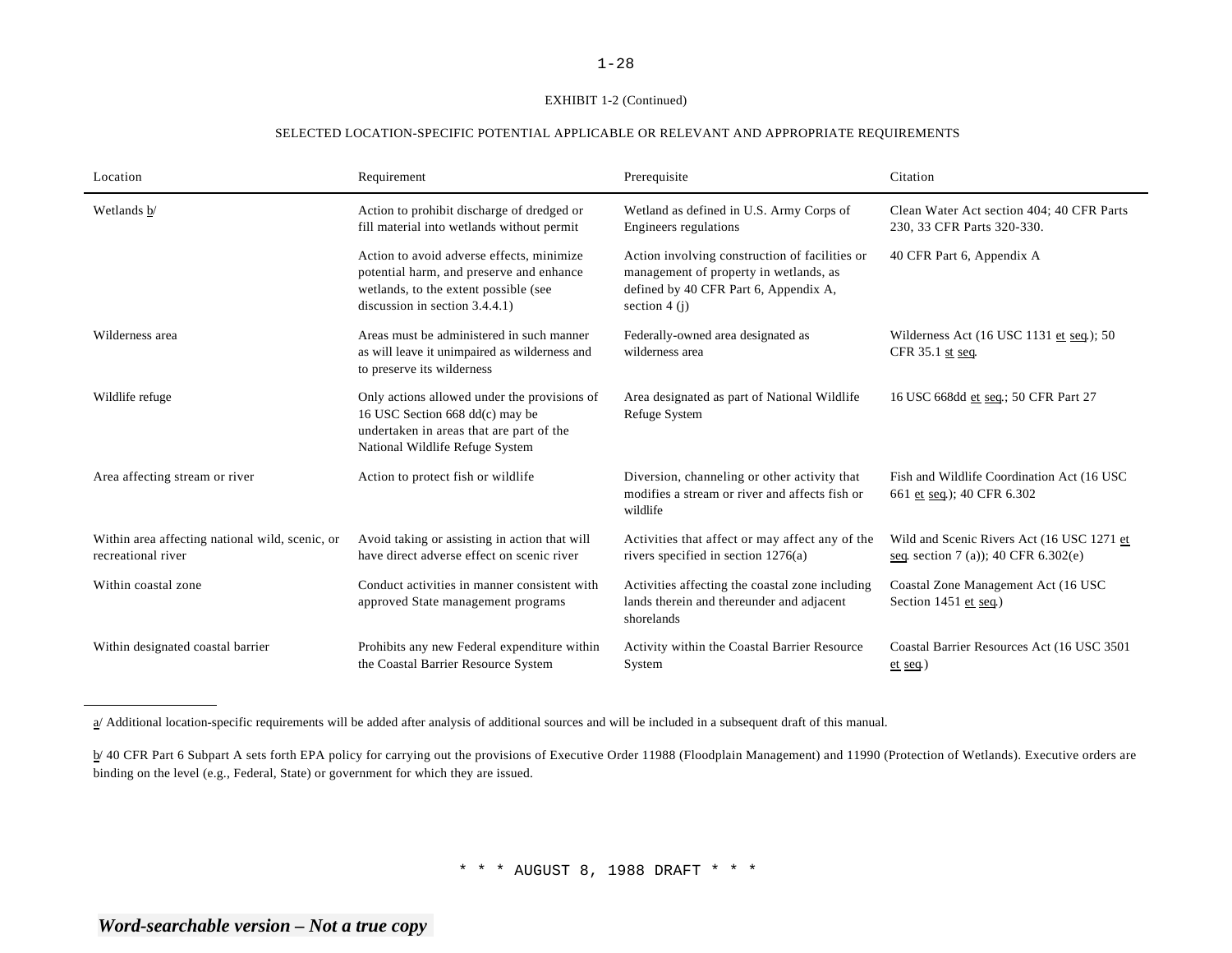#### **1.2.3.3 Action-Specific Requirements**

Action-specific ARARs are usually technology- or activity-based requirements or limitations on actions taken with respect to hazardous wastes. These requirements are triggered by the particular remedial activities that are selected to accomplish a remedy. Since there are usually several alternative actions for any remedial site, very different requirements can come into play. These action-specific requirements do not in themselves determine the remedial alternative; rather, they indicate how a selected alternative must be achieved.

Exhibit 1-3 provides a matrix of action-specific requirements established under the Resource Conservation and Recovery Act (RCRA) and the Clean Water Act. As the statute that is directed toward the management of hazardous waste, RCRA provides the largest number of pertinent action-specific requirements. However, detailed corrective action requirements, which would provide action-specific requirements for the types of actions most similar to CERCLA remedies, have not yet been promulgated. RCRA corrective action requirements and other action-specific requirements in other statutes will be added to subsequent drafts of this matrix as requirements are promulgated or as the other statutes are analyzed.

The actions described in Exhibit 1-3 were identified as potential CERCLA remedial alternatives from past Records of Decision (RODs). The terms used below to describe remedial actions are explained more fully in later chapters. They include the following:

Air Stripping Capping Closure with No Post-Closure Care (e.g., Clean Closure - removal or decontamination of all residuals such that health-based standards are met) Closure with Waste In Place (i.e., capping or disposal closure) Closure of Land Treatment Units Consolidation within Unit Consolidation between Units Container Storage Construction of New Landfill On-Site Construction of New Surface Impoundment On-Site Dike Stabilization Discharge of Treatment System Effluent Direct Discharge to Ocean Discharge to Publicly Owned Treatment Works (POTW) Discharge of Dredge and Fill Material to Waters of the U.S. or Ocean Waters Dredging Excavation Gas Collection Ground-Water Diversion

\* \* \* AUGUST 8, 1988 DRAFT \* \* \*

*Word-searchable version – Not a true copy*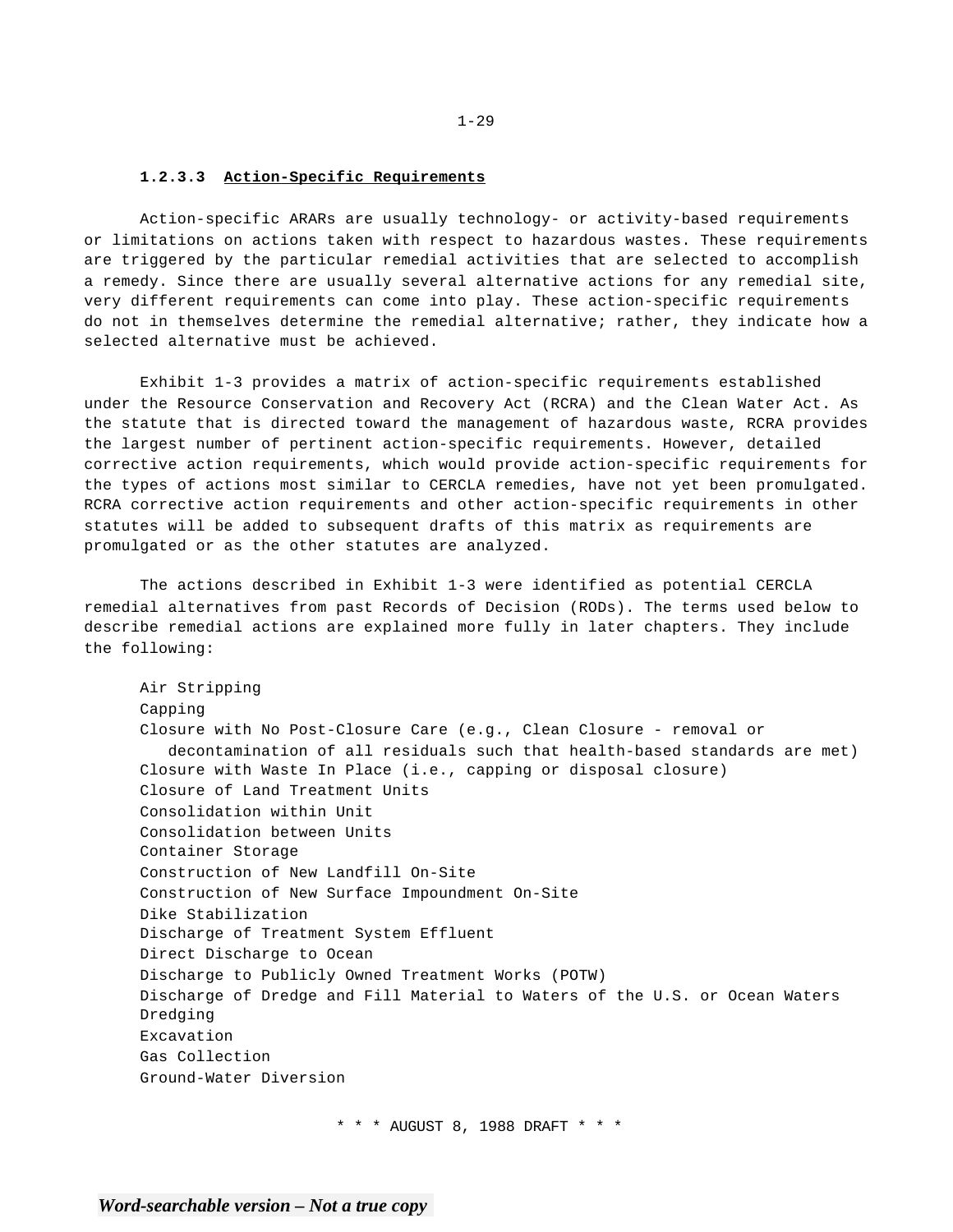Incineration (on-site) Land Treatment Operation and Maintenance (O&M) (post-closure care) Placement of Liquid Waste in Landfill Placement of Waste in Land Disposal Unit Slurry Wall Surface Water Control Tank Storage (on-site) Treatment (in a unit) Treatment (when waste will be land disposed) Underground Injection of Wastes and Treated Ground Water Waste Pile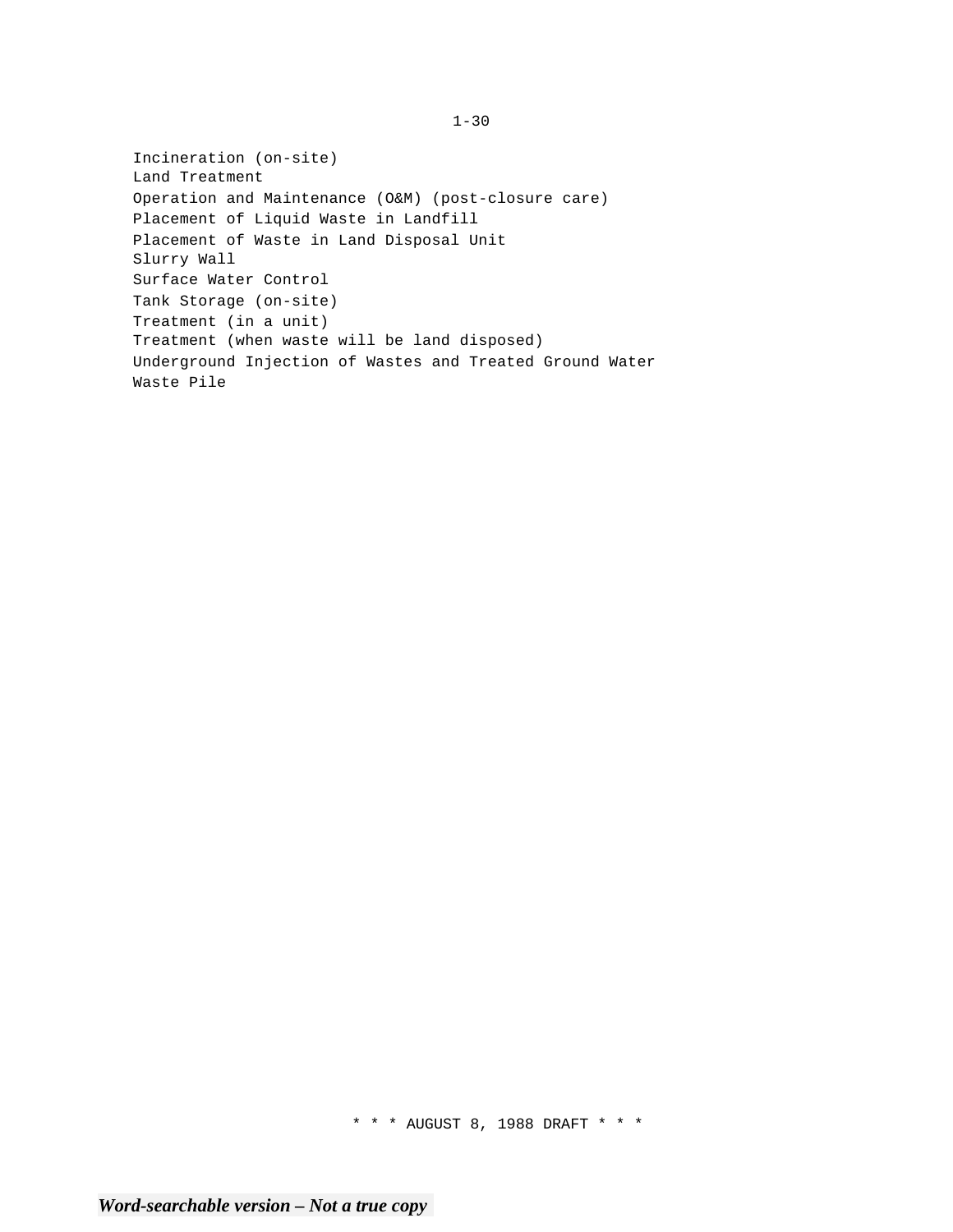#### **EXHIBIT 1-3**

| Actions b/                                                                                      | Requirements                                                                                                                                                                                                                                                                                       | /d/ Prerequisites for Applicability c/, d                                                                                                                                                                                                                                                                                                                                                       | Citation                                                                                                                |
|-------------------------------------------------------------------------------------------------|----------------------------------------------------------------------------------------------------------------------------------------------------------------------------------------------------------------------------------------------------------------------------------------------------|-------------------------------------------------------------------------------------------------------------------------------------------------------------------------------------------------------------------------------------------------------------------------------------------------------------------------------------------------------------------------------------------------|-------------------------------------------------------------------------------------------------------------------------|
| <b>Air Stripping</b>                                                                            | [CAA requirements to be provided.]                                                                                                                                                                                                                                                                 |                                                                                                                                                                                                                                                                                                                                                                                                 |                                                                                                                         |
| Capping<br>(See also Closure with Waste)<br>in Place for additional<br>associated requirements) | Placement of a cap over waste (e.g., closing a<br>landfill, or closing a surface impoundment or<br>waste pile as a landfill, or similar action)<br>requires a cover designed and constructed to:<br><b>B</b> Provide long-term minimization of<br>migration of liquids through the capped<br>area; | RCRA hazardous waste placed at site after the<br>effective date of the requirements, or placement of<br>hazardous waste into another unit will make<br>requirements applicable when the waste is being<br>covered with a cap for the purpose of leaving it<br>behind after the remedy is completed. Capping<br>without such placement will not make requirements<br>applicable. $\underline{d}$ | 40 CFR 264.288(a)<br>(Surface Impoundments)<br>40 CFR 264.258(b) (Waste<br>Piles)<br>40 CFR $264.310(a)$<br>(Landfills) |
|                                                                                                 | <b>B</b> Function with minimum maintenance;<br>Promote drainage and minimize erosion or<br>abrasion of the cover;                                                                                                                                                                                  |                                                                                                                                                                                                                                                                                                                                                                                                 |                                                                                                                         |
|                                                                                                 | <b>B</b> Accommodate settling and subsidence so<br>that the cover's integrity is maintained; and                                                                                                                                                                                                   |                                                                                                                                                                                                                                                                                                                                                                                                 |                                                                                                                         |
|                                                                                                 | <b>B</b> Have a permeability less than or equal to the<br>permeability of any bottom liner system or<br>natural sub-soils present.                                                                                                                                                                 |                                                                                                                                                                                                                                                                                                                                                                                                 |                                                                                                                         |

a/ Currently only RCRA, CWA, and SDWA requirements are included. Additional action-specific requirements will be added as additional statutes are analyzed.

b/ Action alternatives from ROD keyword index, FY1986 Record of Decision Annual Report, January 1987, Hazardous Site Control Division, EPA.

 $c/$  Requirements have been proposed but not promulgated for air stripping, hybrid closure, gas collection and miscellaneous unit treatment. When these regulations are promulgated, they will be included in the matrix.

 $d$  Some action-specific requirements listed may be relevant and appropriate even if RCRA definitions of storage, disposal, or hazardous waste are not met, or if the waste at the site is similar to but not identifiable as a RCRA hazardous waste. See Chapter 2 for information on relevant and appropriate RCRA requirements.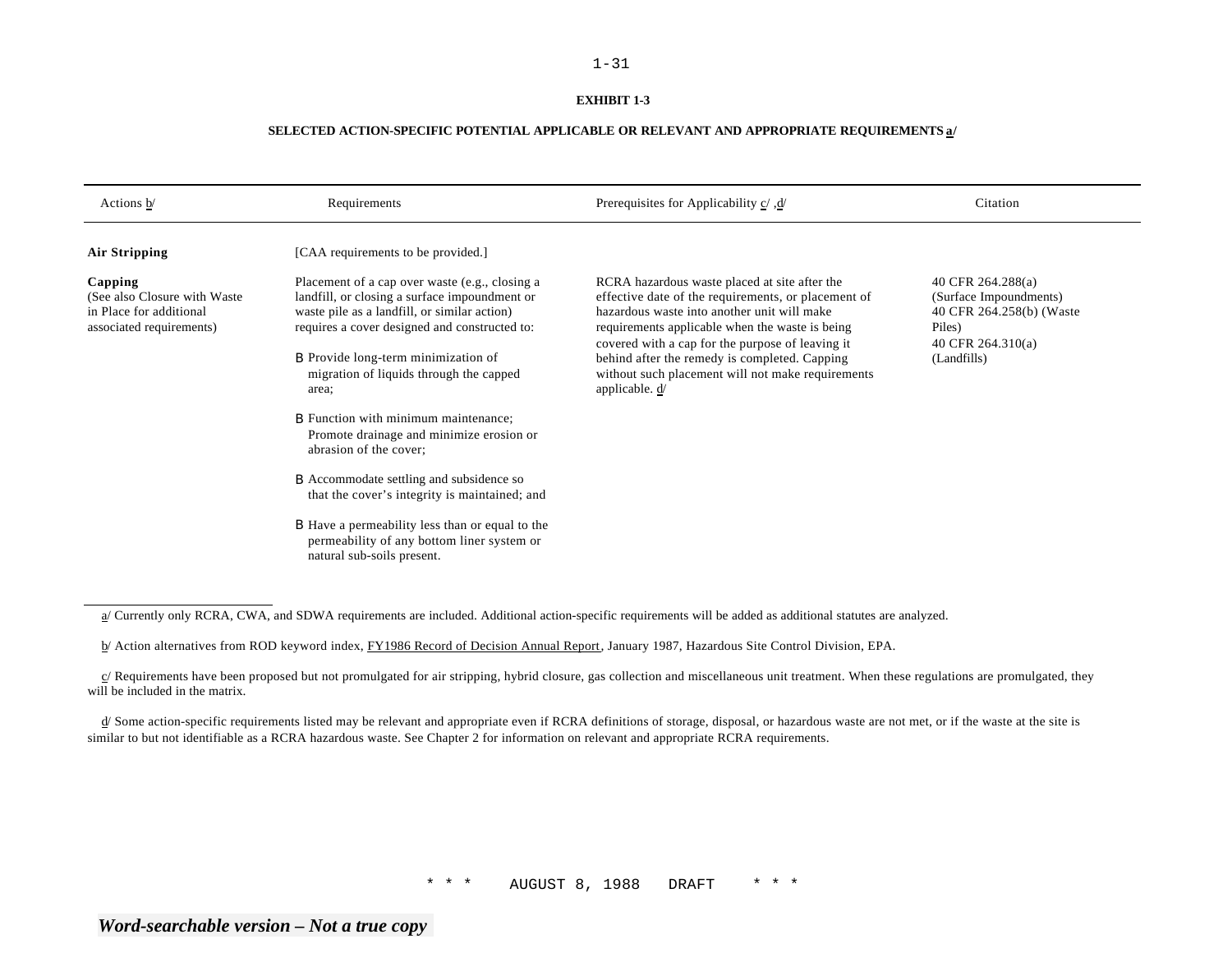#### **EXHIBIT 1-3 (continued)**

#### **SELECTED ACTION-SPECIFIC POTENTIAL APPLICABLE OR RELEVANT AND APPROPRIATE REQUIREMENTS a/**

| Actions b/                                                       | Requirements                                                                                                                                                                                                                                                            | Prerequisites for Applicability $\underline{c}$ , $\underline{d}$                                                                                                                                                                                                                                                                                                                                                                                                                                                                                         | Citation                                                                                          |
|------------------------------------------------------------------|-------------------------------------------------------------------------------------------------------------------------------------------------------------------------------------------------------------------------------------------------------------------------|-----------------------------------------------------------------------------------------------------------------------------------------------------------------------------------------------------------------------------------------------------------------------------------------------------------------------------------------------------------------------------------------------------------------------------------------------------------------------------------------------------------------------------------------------------------|---------------------------------------------------------------------------------------------------|
| Capping (continued)                                              | Eliminate free liquids, stabilize wastes<br>before capping (surface impoundments).                                                                                                                                                                                      |                                                                                                                                                                                                                                                                                                                                                                                                                                                                                                                                                           | 40 CFR 264.228(a)                                                                                 |
|                                                                  | Restrict post-closure use of property as<br>necessary to prevent damage to the cover.                                                                                                                                                                                   |                                                                                                                                                                                                                                                                                                                                                                                                                                                                                                                                                           | 40 CFR 264.117(c)                                                                                 |
|                                                                  | Prevent run-on and run-off from damaging<br>cover.                                                                                                                                                                                                                      |                                                                                                                                                                                                                                                                                                                                                                                                                                                                                                                                                           | 40 CFR 264.228(b)<br>40 CFR 264.310(b)                                                            |
|                                                                  | Protect and maintain surveyed benchmarks<br>used to locate waste cells (landfills, waste<br>piles).                                                                                                                                                                     |                                                                                                                                                                                                                                                                                                                                                                                                                                                                                                                                                           | 40 CFR 264.310(b)                                                                                 |
| <b>Closure with No Post-Closure</b><br>Care (e.g. Clean Closure) | General performance standard requires<br>elimination of need for further maintenance<br>and control; elimination of post-closure<br>escape of hazardous waste, hazardous<br>constituents, leachate, contaminated run-off,<br>or hazardous waste decomposition products. | Applicable to land-based unit containing hazardous<br>waste. <sup>d/</sup> Applicable to RCRA hazardous waste (listed or<br>characteristic) placed at site after the effective date of the<br>requirements, or placed into another unit. Not applicable<br>to material treated, stored, or disposed only before the<br>effective date of the requirements, or if treated in-situ, or<br>consolidated within area of contamination. Designed for<br>cleanup that will not require long-term management.<br>Designed for cleanup to health-based standards. | 40 CFR 264.111                                                                                    |
|                                                                  | Disposal or decontamination of equipment,<br>structure, and soils.<br>Removal or decontamination of all waste<br>residue, contaminated containment system<br>components (e.g., liners, dikes),<br>contaminated subsoils, and structures and                             | May apply to surface impoundments and container or<br>tank liners and hazardous waste residues, and to<br>contaminated soil, including soil from dredging or soil<br>disturbed in the course of drilling or excavation, and<br>returned to land.                                                                                                                                                                                                                                                                                                          | 40 CFR 264.111<br>40 CFR 264.178<br>40 CFR 264.197<br>40 CFR 264.288(o) (1) and<br>40 CFR 264.258 |
|                                                                  | equipment contaminated with waste and<br>leachate, and management of them as<br>hazardous waste.                                                                                                                                                                        |                                                                                                                                                                                                                                                                                                                                                                                                                                                                                                                                                           | 40 CFR 244.111                                                                                    |
|                                                                  | Meet health-based levels at unit.                                                                                                                                                                                                                                       |                                                                                                                                                                                                                                                                                                                                                                                                                                                                                                                                                           |                                                                                                   |

d/ Some action-specific requirements listed may be relevant and appropriate even if RCRA definitions of storage, disposal, or hazardous waste are not met, or if the waste at the site is similar to but not identifiable as a RCRA hazardous waste. See Chapter 2 for information on relevant and appropriate RCRA requirements.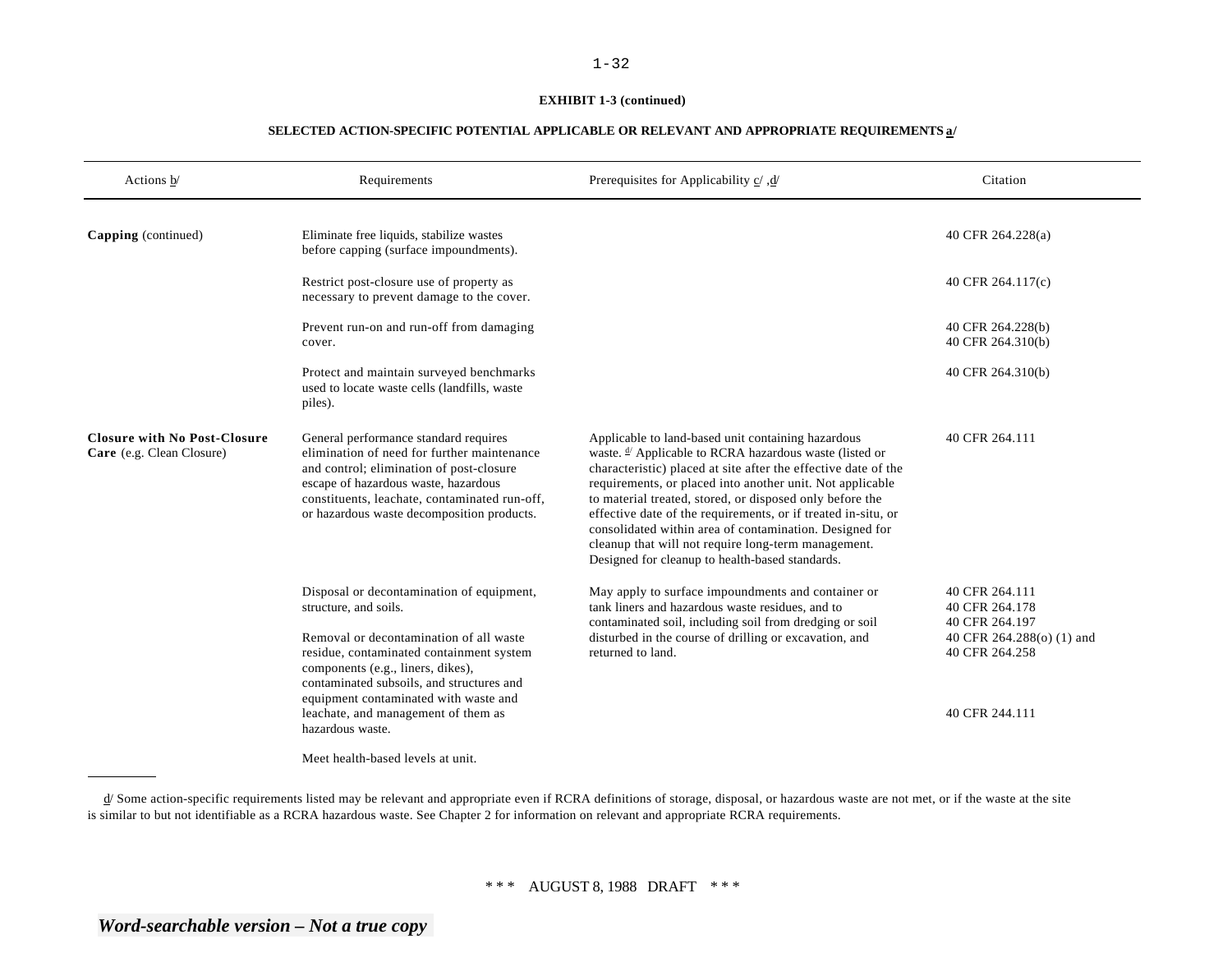#### **EXHIBIT 1-3 (continued)**

#### **SELECTED ACTION-SPECIFIC POTENTIAL APPLICABLE OR RELEVANT AND APPROPRIATE REQUIREMENTS a/**

| Actions b/                                | Requirements                                                                                                                                                                                                                                                                                                                                                                                                                               | /d/ Prerequisites for Applicability c/, d                                                                                                                                                                                                                                                                                                                                                                                  | Citation                                                          |
|-------------------------------------------|--------------------------------------------------------------------------------------------------------------------------------------------------------------------------------------------------------------------------------------------------------------------------------------------------------------------------------------------------------------------------------------------------------------------------------------------|----------------------------------------------------------------------------------------------------------------------------------------------------------------------------------------------------------------------------------------------------------------------------------------------------------------------------------------------------------------------------------------------------------------------------|-------------------------------------------------------------------|
| <b>Closure with Waste In Place</b>        | Eliminate free liquids by removal or<br>solidification.<br>Stabilization of remaining waste and<br>waste residues to support cover.                                                                                                                                                                                                                                                                                                        | Applicable to land disposal of hazardous waste. $\frac{d}{ }$<br>Applicable to RCRA hazardous waste (listed or<br>characteristic) placed at site after the effective date of<br>the requirements, or placed into another unit. Not<br>applicable to material treated, stored, or disposed only<br>before the effective date of the requirements, or if<br>treated in-situ or consolidated within area of<br>contamination. | 40 CFR 264.228(a)(2)<br>40 CFR 264.228(a)(2)<br>40 CFR 264.258(b) |
|                                           | Installation of final cover to provide<br>long-term minimization of infiltration<br>(see Capping).<br>30-year post-closure care and<br>groundwater monitoring. e/                                                                                                                                                                                                                                                                          |                                                                                                                                                                                                                                                                                                                                                                                                                            | 40 CFR 264.310<br>40 CFR 264.310                                  |
| <b>Closure of Land Treatment</b><br>Units | Maximize degradation, transformation, or<br>immobilization of hazardous constituents<br>within the treatment zone, minimize run-<br>off of constituents, maintain run-on<br>control system and run-off management<br>system, control wind dispersal of<br>hazardous waste, maintain unsaturated<br>zone monitoring, establish vegetative<br>cover, and establish background soil<br>values to determine consistency with<br>permit values. | Closure of land treatment units.                                                                                                                                                                                                                                                                                                                                                                                           | 40 CFR 264.280                                                    |
| Consolidation within a Unit               | None applicable. $d/$                                                                                                                                                                                                                                                                                                                                                                                                                      | Consolidation within a unit. $\frac{f}{f}$                                                                                                                                                                                                                                                                                                                                                                                 |                                                                   |

e/ Regional administrator may revise length of post-closure care period (40 CFR 264.117).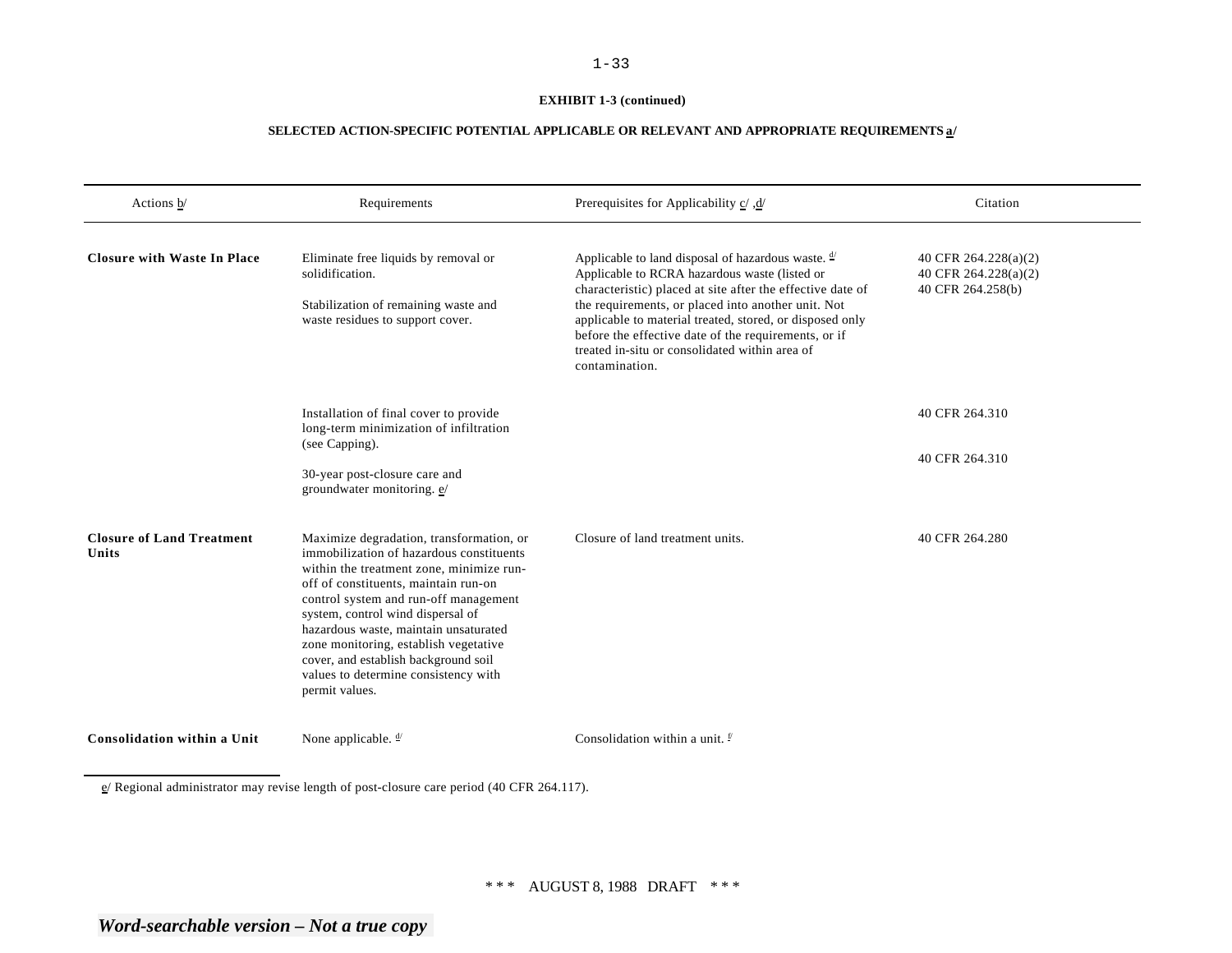#### **EXHIBIT 1-3 (continued)**

#### **SELECTED ACTION-SPECIFIC POTENTIAL APPLICABLE OR RELEVANT AND APPROPRIATE REQUIREMENTS a/**

| Actions b/                         | Requirements                                                                                                                                                                                                                                                                                                                                                     | Prerequisites for Applicability $c / d$                                                                                                                                                                                                                                                                                                                                                                                                                                                                                                                                                                                                                                       | Citation                                                                                                                                                                                                                                                                                        |
|------------------------------------|------------------------------------------------------------------------------------------------------------------------------------------------------------------------------------------------------------------------------------------------------------------------------------------------------------------------------------------------------------------|-------------------------------------------------------------------------------------------------------------------------------------------------------------------------------------------------------------------------------------------------------------------------------------------------------------------------------------------------------------------------------------------------------------------------------------------------------------------------------------------------------------------------------------------------------------------------------------------------------------------------------------------------------------------------------|-------------------------------------------------------------------------------------------------------------------------------------------------------------------------------------------------------------------------------------------------------------------------------------------------|
| <b>Consolidation between Units</b> | With respect to the waste that is moved,<br>see requirements in the following<br>sections: Capping, Closure with Waste in<br>Place, Container Storage, Construction of<br>a New Landfill On-Site, Construction of a<br>New Surface Impoundment On-Site,<br>Incineration (On-Site), Land Treatment,<br>Operation and Maintenance, Tank<br>Storage, and Treatment. | Movement of hazardous waste and placement into<br>another unit.                                                                                                                                                                                                                                                                                                                                                                                                                                                                                                                                                                                                               | See Capping, Closure with Waste<br>in Place, Container Storage,<br>Construction of a New Landfill<br>On-Site, Construction of a New<br>Surface Impoundment On-Site,<br>Incineration (On-Site), Land<br>Treatment, Operation and<br>Maintenance, Tank Storage, and<br>Treatment in this exhibit. |
| <b>Container Storage</b>           | Containers of RCRA hazardous waste<br>must be:<br><b>B</b> Maintained in good condition;<br><b>B</b> Compatible with hazardous waste to be<br>stored; and                                                                                                                                                                                                        | Storage of RCRA hazardous waste (listed or<br>characteristic) not meeting small quantity generator<br>criteria held for a temporary period greater than 90<br>days before a treatment, disposal, or storage elsewhere<br>$(40 \text{ CFR } 264.10)$ , in a container (i.e., any portable<br>device in which a material is stored, transported,<br>disposed of, or handled). A generator who<br>accumulates or stores hazardous waste on-site for 90<br>days or less in compliance with 40 CFR $262.34(a)(1-$<br>4) is not subject to full RCRA storage requirements.<br>Small quantity generators are not subject to the 90 day<br>limit (40 CFR $262.34(c)$ , (d), and (e)). | 40 CFR 264.171<br>40 CFR 264.172                                                                                                                                                                                                                                                                |
|                                    | <b>B</b> Closed during storage (except to add or<br>remove waste).<br>Inspect container storage areas weekly for                                                                                                                                                                                                                                                 |                                                                                                                                                                                                                                                                                                                                                                                                                                                                                                                                                                                                                                                                               | 40 CFR 264.173<br>40 CFR 264.174                                                                                                                                                                                                                                                                |
| deterioration.                     |                                                                                                                                                                                                                                                                                                                                                                  |                                                                                                                                                                                                                                                                                                                                                                                                                                                                                                                                                                                                                                                                               | 40 CFR 264.175                                                                                                                                                                                                                                                                                  |
|                                    | Place containers on a sloped, crack-free<br>base, and protect from contact with<br>accumulated liquid. Provide containment<br>system with a capacity of 10 percent of<br>the volume of containers of free liquids.<br>Remove spilled or leaked waste in a<br>timely manner to prevent overflow of the<br>containment system.                                     |                                                                                                                                                                                                                                                                                                                                                                                                                                                                                                                                                                                                                                                                               |                                                                                                                                                                                                                                                                                                 |

f/ In many cases, there are no defined "units" at a CERCLA site. Instead, there are areas of contamination with differing concentration levels (including hot spots) of hazardous substances, pollutants, or contaminants. When RCRA hazardous wastes are moved into or out of an area of contamination, RCRA disposal requirements are applicable to the waste being managed and certain treatment, storage, or disposal requirements (such as for closure) are applicable to the area where the waste is received.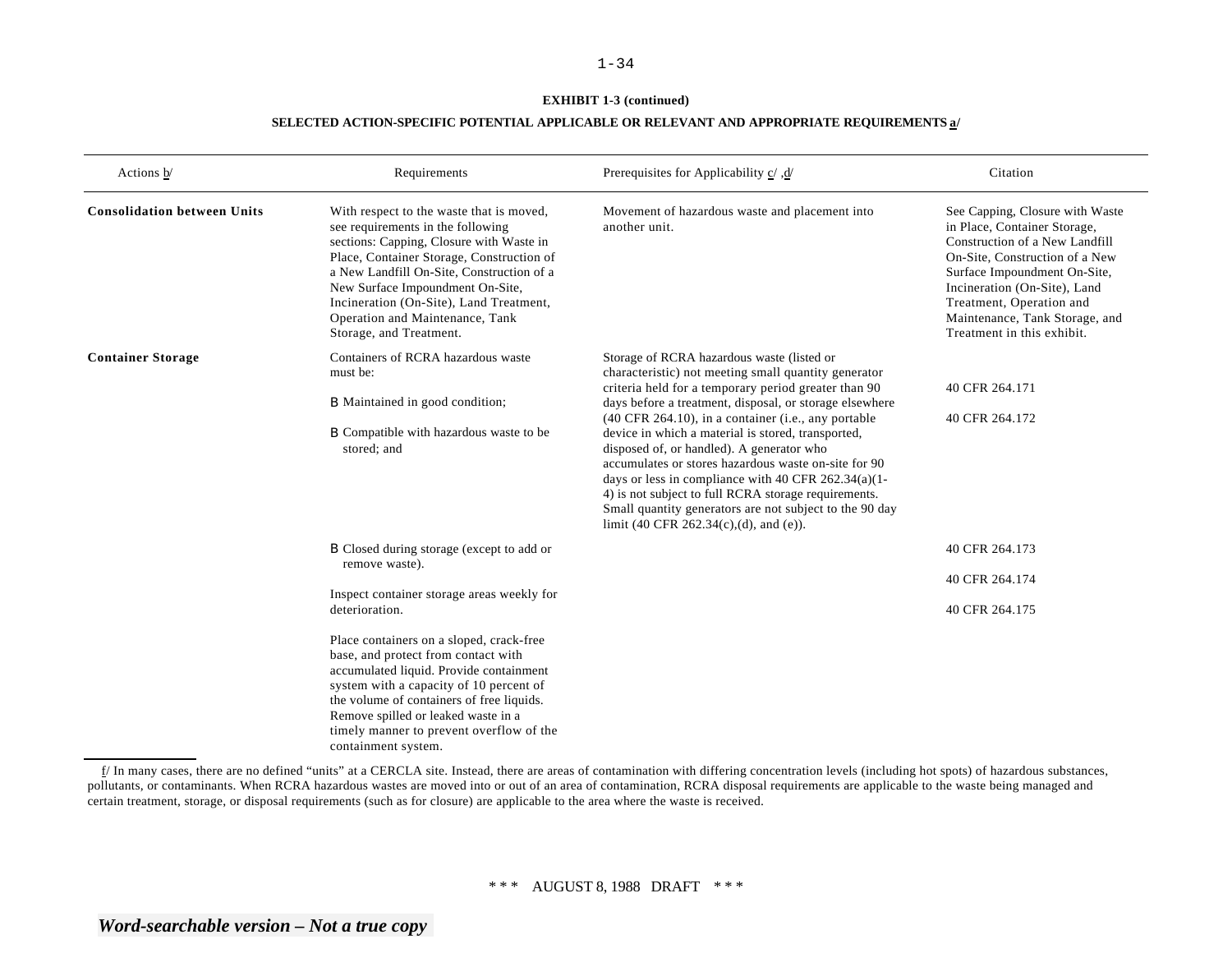#### **EXHIBIT 1-3 (continued)**

# **SELECTED ACTION-SPECIFIC POTENTIAL APPLICABLE OR RELEVANT AND APPROPRIATE REQUIREMENTS a/**

| Actions b/                                                                 | Requirements                                                                                                                                                                                                                                                                                                           | Prerequisites for Applicability $\underline{c}'$ , $\underline{d}'$                                 | Citation       |
|----------------------------------------------------------------------------|------------------------------------------------------------------------------------------------------------------------------------------------------------------------------------------------------------------------------------------------------------------------------------------------------------------------|-----------------------------------------------------------------------------------------------------|----------------|
| <b>Container Storage</b><br>(continued)                                    | Keep containers of ignitable or reactive<br>waste at least 50 feet from the facility's                                                                                                                                                                                                                                 |                                                                                                     | 40 CFR 264.176 |
|                                                                            | property line.                                                                                                                                                                                                                                                                                                         |                                                                                                     | 40 CFR 264.177 |
|                                                                            | Keep incompatible materials separate.<br>Separate incompatible materials stored<br>near each other by a dike or other barrier.                                                                                                                                                                                         |                                                                                                     | 40 CFR 264.178 |
|                                                                            | At closure, remove all hazardous waste<br>and residue from the containment system,<br>and decontaminate or remove all<br>containers, liners.                                                                                                                                                                           |                                                                                                     | 40 CFR 268.50  |
|                                                                            | Storage of banned wastes must be in<br>accordance with 40 CFR 268. When such<br>storage occurs beyond one year, the<br>owner/operator bears the burden or<br>proving that such storage is solely for the<br>purpose of accumulating sufficient<br>quantities to allow for proper recovery,<br>treatment, and disposal. |                                                                                                     |                |
| <b>Construction of New Landfill On-</b><br>Site (see Closure with Waste in | <b>Minimum Technology Requirements:</b>                                                                                                                                                                                                                                                                                | RCRA hazardous waste (listed or characteristic)<br>currently being placed in a new, replacement, or | 40 CFR 264.301 |
| Place).                                                                    | Install two liners or more, a top liner that<br>prevents waste migration into the liner,<br>and a bottom liner that prevents waste<br>migration through the liner. $h/$<br>Install leachate collection systems above<br>and between the liners.                                                                        | expanded landfill.                                                                                  | 40 CFR 264.301 |

h/ Landfill units meeting the requirements of 40 CFR 264.310(f) are not subject to RCRA minimum technology requirements.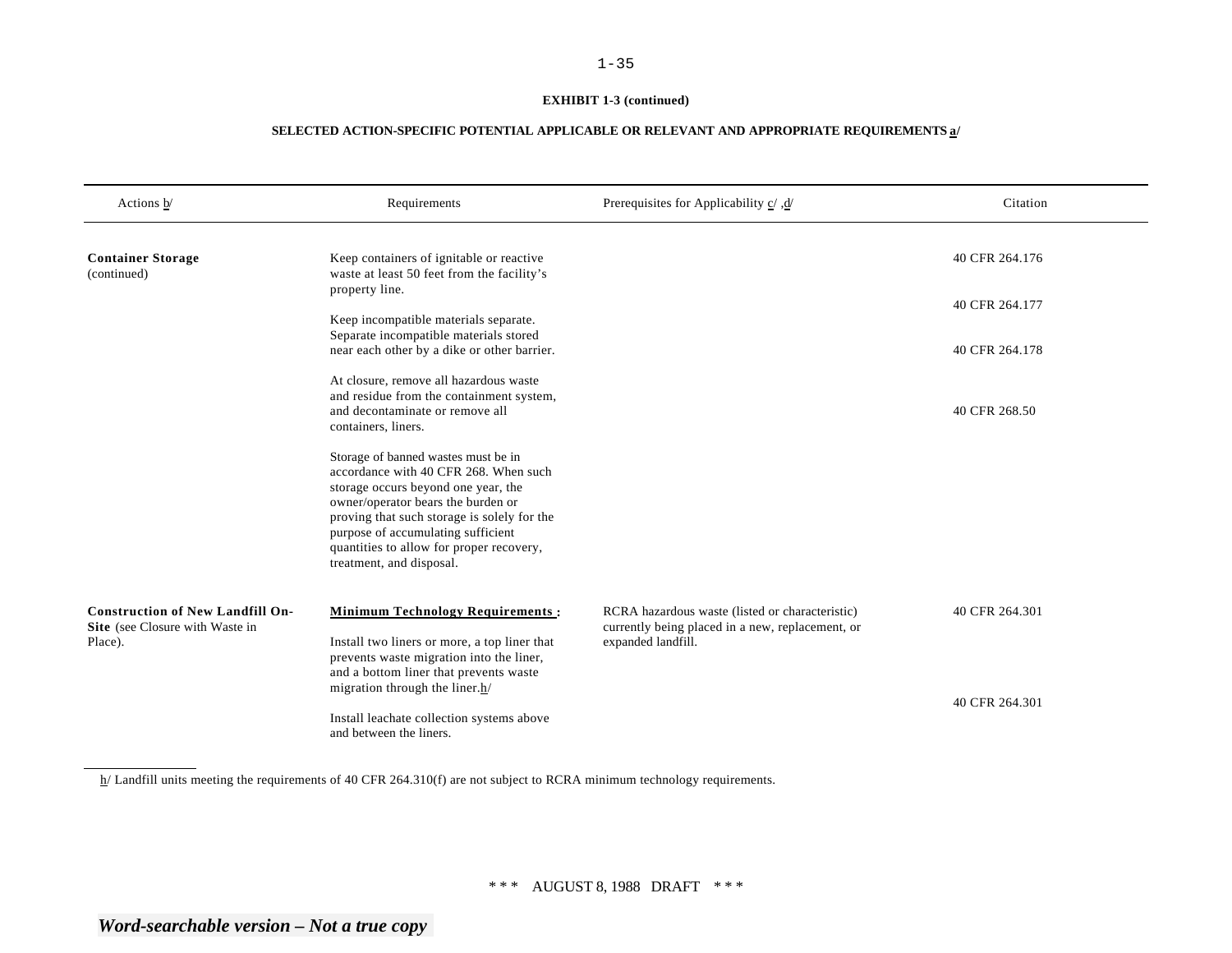# **EXHIBIT 1-3 (continued)**

| Actions b/                                                                | Requirements                                                                                                                                                                                                                                                                                                | Prerequisites for Applicability $\underline{c}/\underline{d}/$                                                           | Citation                |
|---------------------------------------------------------------------------|-------------------------------------------------------------------------------------------------------------------------------------------------------------------------------------------------------------------------------------------------------------------------------------------------------------|--------------------------------------------------------------------------------------------------------------------------|-------------------------|
| <b>Construction of New Landfill</b><br>(see Closure with Waste in Place). | Construct run-on and run-off control<br>system capable of handling the peak                                                                                                                                                                                                                                 |                                                                                                                          | 40 CFR 264.301          |
| (continued)                                                               | discharge of a 25-year storm.                                                                                                                                                                                                                                                                               |                                                                                                                          | 40 CFR 264.301          |
|                                                                           | Control wind dispersal of particulates.<br>Operation and maintenance.                                                                                                                                                                                                                                       |                                                                                                                          | 40 CFR 264.303-304      |
|                                                                           | Close each cell with a final cover after the<br>last waste has been received.                                                                                                                                                                                                                               |                                                                                                                          | 40 CFR 264.310          |
|                                                                           | <b>Ground-water Monitoring</b>                                                                                                                                                                                                                                                                              |                                                                                                                          |                         |
|                                                                           | Establish a detection monitoring program<br>(264.98). Establish a compliance<br>monitoring program (264.99) and<br>corrective action monitoring program<br>$(264.100)$ when required by 40 CFR<br>264.91. All monitoring program must<br>meet RCRA general ground-water<br>monitoring requirements (264.97) | Creation of a new landfill unit to treat, store, or<br>dispose of RCRA hazardous wastes as part of a<br>response action. | 40 CFR 264.91 - 264.100 |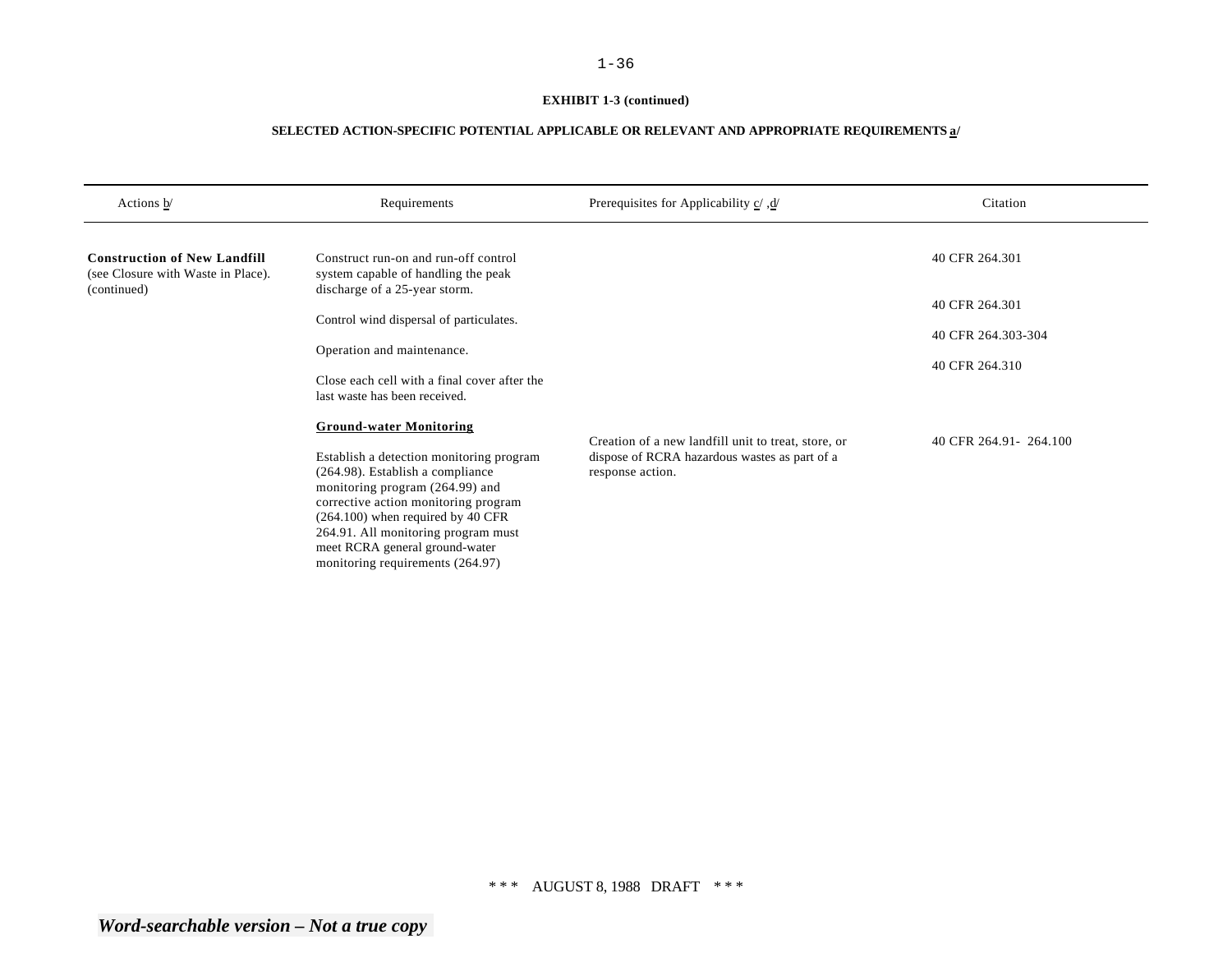# **EXHIBIT 1-3 (continued)**

| Actions b/                                                                   | Requirements                                                                                                                                                                                                                                                                                                | /d/ Prerequisites for Applicability c/, d                                                                                                                                      | Citation              |
|------------------------------------------------------------------------------|-------------------------------------------------------------------------------------------------------------------------------------------------------------------------------------------------------------------------------------------------------------------------------------------------------------|--------------------------------------------------------------------------------------------------------------------------------------------------------------------------------|-----------------------|
| <b>Construction of a New Surface</b><br><b>Impoundment</b> (see Closure with | <b>Minimum Technology Requirements:</b>                                                                                                                                                                                                                                                                     |                                                                                                                                                                                |                       |
| Waste in Place and Closure with<br>no Post-Closure Care)                     | Use two liners, a top liner that prevents<br>waste migration into the liner and a<br>bottom liner that prevents waste                                                                                                                                                                                       | RCRA hazardous waste (listed or characteristic) currently<br>being placed in a new surface impoundment, or use of<br>replacement or lateral extension of existing landfills or | 40 CFR 264.220        |
|                                                                              | migration through the liner (throughout<br>the post-closure period).                                                                                                                                                                                                                                        | surface impoundments.                                                                                                                                                          | 40 CFR 264.221        |
|                                                                              | Design liners to prevent failure due to<br>pressure gradients, contact with the waste,                                                                                                                                                                                                                      |                                                                                                                                                                                |                       |
|                                                                              | climatic conditions, and the stress of<br>installation and daily operations.                                                                                                                                                                                                                                |                                                                                                                                                                                | 40 CFR 264.221        |
|                                                                              | Provide a leachate collection system                                                                                                                                                                                                                                                                        |                                                                                                                                                                                | 40 CFR 264.221        |
|                                                                              | between the two liners.                                                                                                                                                                                                                                                                                     |                                                                                                                                                                                |                       |
|                                                                              | Use a leak detection system that will<br>detect leaks at the earliest possible time.                                                                                                                                                                                                                        |                                                                                                                                                                                |                       |
|                                                                              | <b>Ground-water Monitoring</b>                                                                                                                                                                                                                                                                              | Creation of a new landfill unit to treat, store, or dispose of                                                                                                                 | 40 CFR 264.91-264.100 |
|                                                                              | Establish a detection monitoring program<br>(264.98). Establish a compliance<br>monitoring program (264.99) and<br>corrective action monitoring program<br>$(264.100)$ when required by 40 CFR<br>264.91. All monitoring program must<br>meet RCRA general ground-water<br>monitoring requirements (264.97) | RCRA hazardous wastes as part of a remedial action.                                                                                                                            |                       |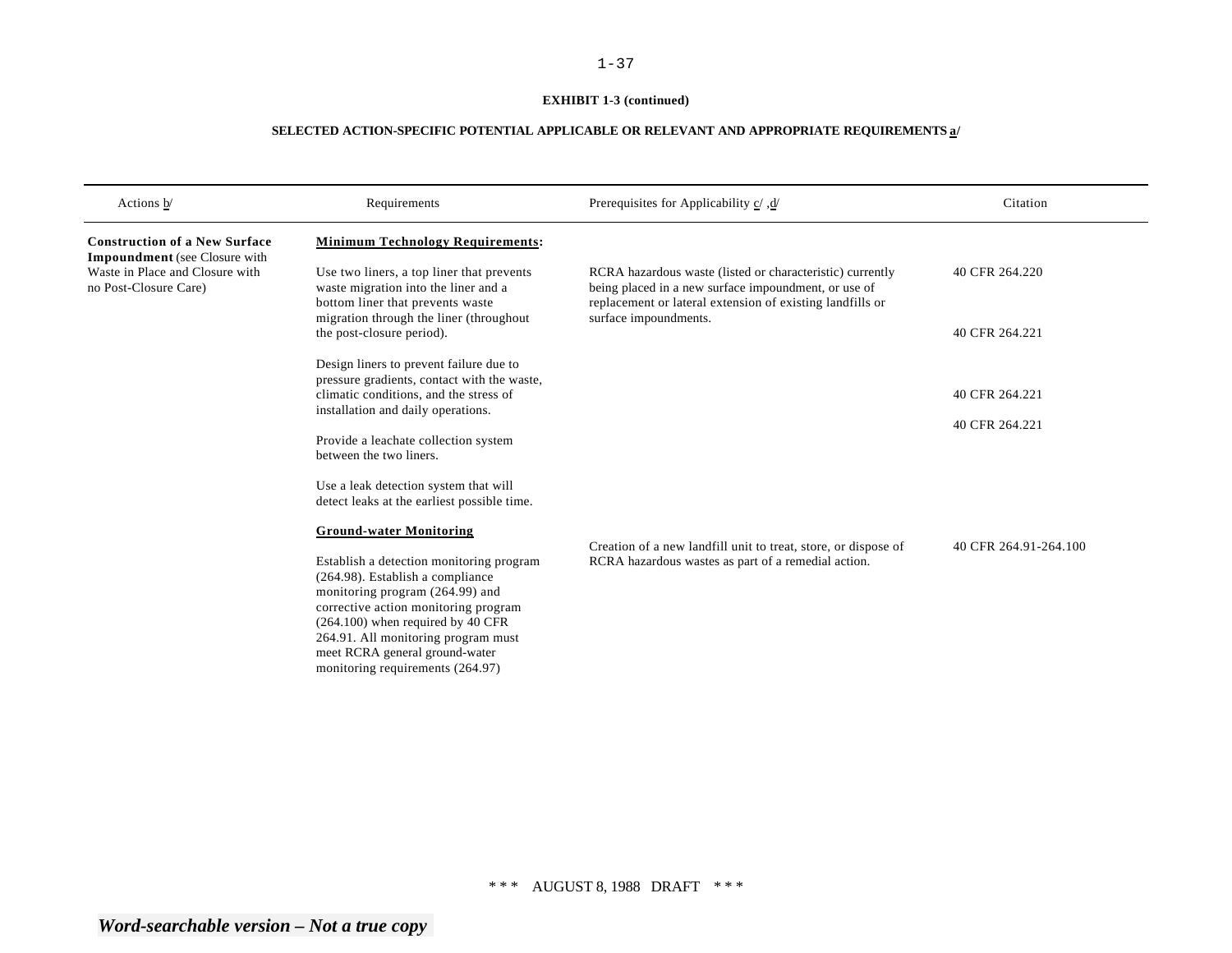# **EXHIBIT 1-3 (continued)**

# **SELECTED ACTION-SPECIFIC POTENTIAL APPLICABLE OR RELEVANT AND APPROPRIATE REQUIREMENTS a/**

| Actions b/                                                          | Requirements                                                                                                                                                                                                                       | Prerequisites for Applicability $\underline{c}$ , $\underline{d}$                                        | Citation       |
|---------------------------------------------------------------------|------------------------------------------------------------------------------------------------------------------------------------------------------------------------------------------------------------------------------------|----------------------------------------------------------------------------------------------------------|----------------|
| <b>Dike Stabilization</b>                                           | Design and operate facility to prevent<br>overtopping due to overfilling: wind and wave<br>action; rainfall; run-on; malfunction of level<br>controllers, alarms, and other equipment; and                                         | Existing surface impoundment containing<br>hazardous waste, or creation of a new surface<br>impoundment. | 40 CFR 264.221 |
| human error.<br>Construct dikes with sufficient strength to prevent | 40 CFR 264.221                                                                                                                                                                                                                     |                                                                                                          |                |
|                                                                     | massive failure.<br>Inspect liners and cover systems during and after                                                                                                                                                              |                                                                                                          | 40 CFR 264.226 |
|                                                                     | construction.<br>Inspect weekly for proper operation and integrity                                                                                                                                                                 |                                                                                                          | 40 CFR 264.226 |
|                                                                     | of the containment devices.                                                                                                                                                                                                        |                                                                                                          | 40 CFR 264.227 |
|                                                                     | Remove surface impoundment from operation if<br>the dike leaks or there is a sudden drop in liquid<br>level.                                                                                                                       |                                                                                                          | 40 CFR 264.228 |
|                                                                     | At closure, remove or decontaminate all waste<br>residues and contaminated materials. Otherwise,<br>free liquids must be removed, the remaining<br>wastes stabilized, and the facility closed in the<br>same manner as a landfill. |                                                                                                          | 40 CFR 264.227 |
|                                                                     | Manage ignitable or reactive wastes so that it is<br>protected from materials or conditions that may<br>cause it to ignite or react.                                                                                               |                                                                                                          |                |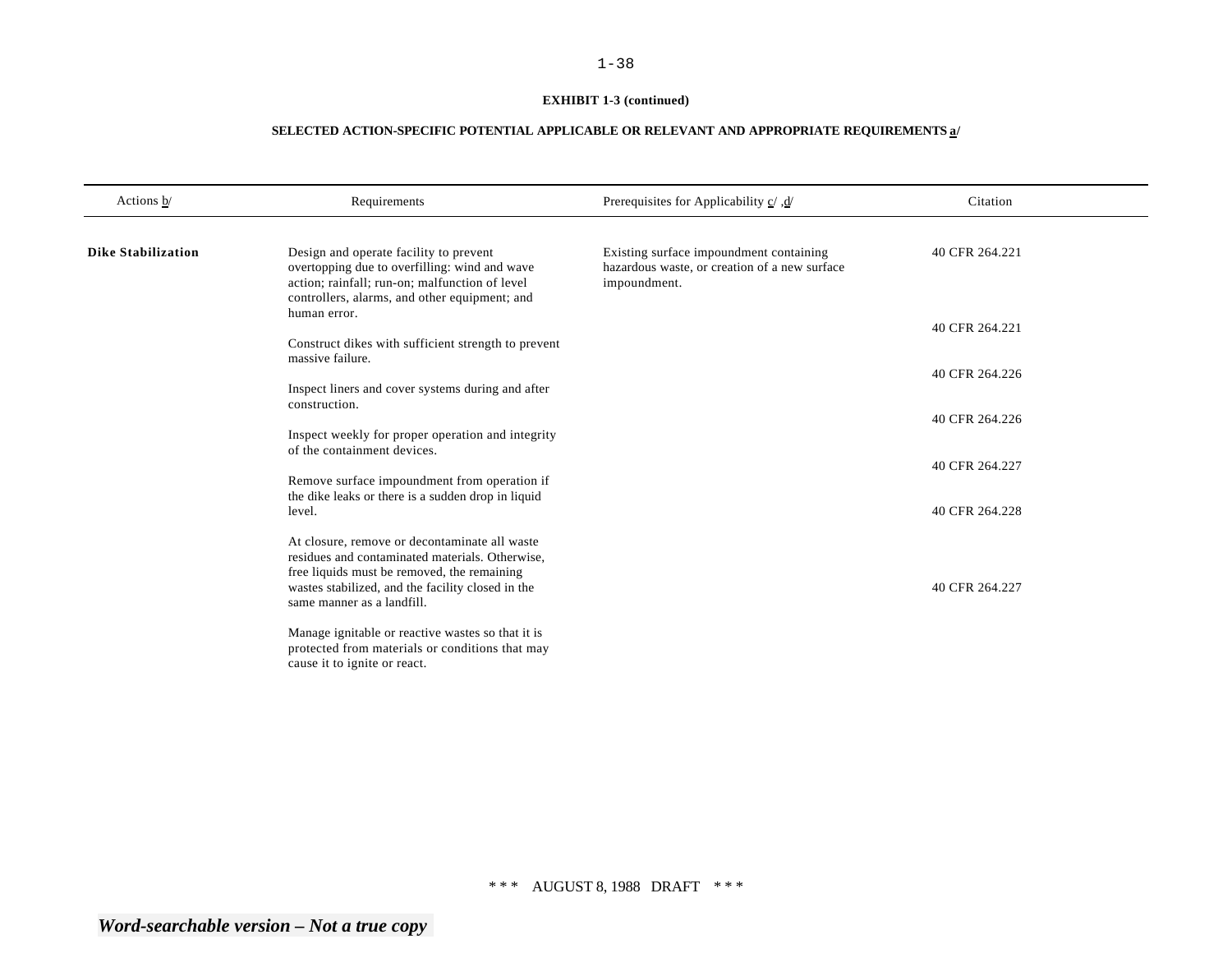#### **EXHIBIT 1-3 (continued)**

| Actions b/                                              | Requirements                                                                                                                                                                                                                                                                                                                         | Prerequisites for Applicability $c / d$                          | Citation                                                            |
|---------------------------------------------------------|--------------------------------------------------------------------------------------------------------------------------------------------------------------------------------------------------------------------------------------------------------------------------------------------------------------------------------------|------------------------------------------------------------------|---------------------------------------------------------------------|
| <b>Discharge of Treatment System</b><br><b>Effluent</b> | <b>Best Available Technology:</b>                                                                                                                                                                                                                                                                                                    |                                                                  |                                                                     |
|                                                         | Use of best available technology (BAT)<br>economically achievable is required to<br>control toxic and nonconventional<br>pollutants. Use of best conventional<br>pollutant control technology (BCT) is<br>required to control conventional pollutants.<br>Technology-based limitations may be<br>determined on a case-by-case basis. | Point source discharge to waters of the United<br>States. $i/j/$ | 40 CFR 122.44(a)                                                    |
|                                                         | <b>Water Quality Standards:</b>                                                                                                                                                                                                                                                                                                      |                                                                  |                                                                     |
|                                                         | Applicable Federally approved State water<br>quality standards must be complied with.<br>These standards may be in addition to or<br>more stringent than other Federal standards<br>under the CWA. k/                                                                                                                                |                                                                  | 40 CFR 122.44 and State<br>regulations approved<br>under 40 CFR 131 |
|                                                         | Discharge limitations must be established at<br>more stringent levels than technology-based<br>standards for toxic pollutants.                                                                                                                                                                                                       |                                                                  | 40 CFR 122.44 (e)                                                   |
|                                                         | <b>Best Management Practices:</b>                                                                                                                                                                                                                                                                                                    |                                                                  |                                                                     |
|                                                         | Develop and implement a Best Management<br>Practices program to prevent the release of<br>toxic constituents to surface waters.                                                                                                                                                                                                      |                                                                  | 40 CFR 125.100                                                      |

i/ "Waters of the U.S." is defined broadly in 40 CFR 122.2 and includes essentially any water body and wetland.

j/ Section 121 of SARA exempts on-site CERCLA activities from obtaining permits. However, the substantive requirements of a law or regulation must be met. In particular, on-site discharges to surface waters are exempt from procedural NPDES permit requirements. Off-site dischargers would be required to apply for and obtain an NPDES permit.

k/ Federal Water Quality Criteria may be relevant and appropriate depending on the designated or potential use of the water, the media affected, the purposes of the criteria, and current information. (CERCLA §121(d)(2)(B)(i)) Federal Water Quality Criteria for the protection of aquatic life will be relevant and appropriate when environmental factors (e.g., protection of aquatic organisms) are being considered. (50 FR 30784 [July 29, 1985]).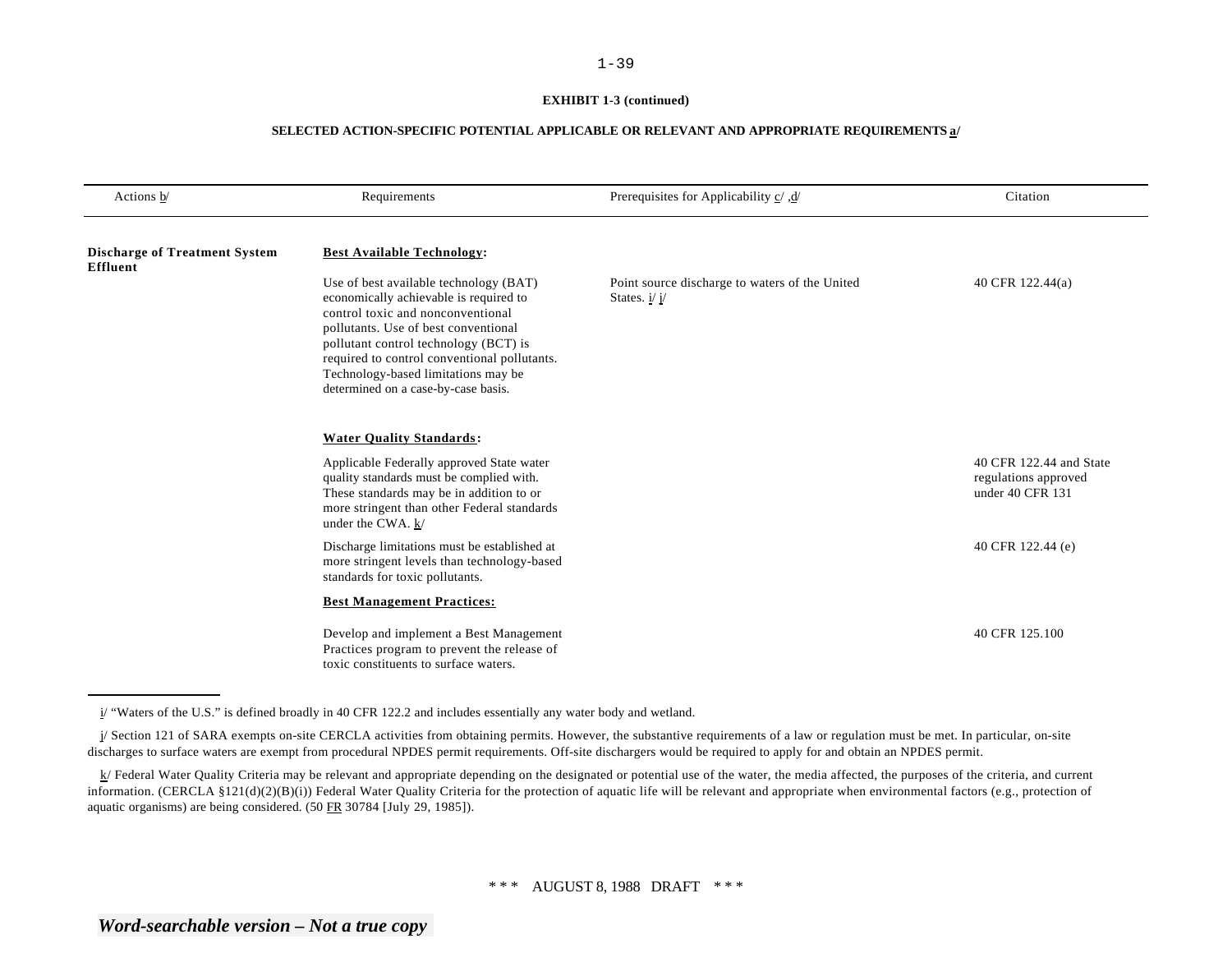#### **EXHIBIT 1-3 (continued)**

| Actions b/                                                          | Requirements                                                                                                                                                                       | Prerequisites for Applicability $\underline{c}'$ , $\underline{d}'$ | Citation           |
|---------------------------------------------------------------------|------------------------------------------------------------------------------------------------------------------------------------------------------------------------------------|---------------------------------------------------------------------|--------------------|
| <b>Discharge of Treatment System</b><br><b>Effluent</b> (continued) | The Best Management Practices program<br>must:                                                                                                                                     | Discharge to waters of the U.S. $i/$                                | 40 CFR 125.104     |
|                                                                     | <b>B</b> Establish specific procedures for the<br>control of toxic and hazardous pollutant<br>spills.                                                                              |                                                                     |                    |
|                                                                     | <b>B</b> Include a prediction of direction, rate of<br>flow, and total quantity of toxic pollutants<br>where experience indicates a reasonable<br>potential for equipment failure. |                                                                     |                    |
|                                                                     | <b>B</b> Assure proper management of solid and<br>hazardous waste in accordance with<br>regulations promulgated under RCRA.                                                        |                                                                     |                    |
|                                                                     | <b>Monitoring Requirements:</b>                                                                                                                                                    |                                                                     |                    |
|                                                                     | Discharge must be monitored to assure<br>compliance. Discharge will monitor:                                                                                                       |                                                                     | 40 CFR 122.41(i)   |
|                                                                     | <b>B</b> The mass of each pollutant<br><b>B</b> The volume of effluent<br><b>B</b> Frequency of discharge and other<br>measurements as appropriate                                 |                                                                     |                    |
|                                                                     | Approved test methods for waste constituent<br>to be monitored must be followed. Detailed<br>requirements for analytical procedures and<br>quality controls are provided.          |                                                                     | 40 CFR 136.1-136.4 |
|                                                                     | Sample preservation procedures, container<br>materials, and maximum allowable holding<br>times are prescribed.                                                                     |                                                                     |                    |

j/ Section 121 of SARA exempts on-site CERCLA activities from obtaining permits. However, the substantive requirements of a law or regulation must be met. In particular, on-site discharges to surface waters are exempt from procedural NPDES permit requirements. Off-site dischargers would be required to apply for and obtain an NPDES permit.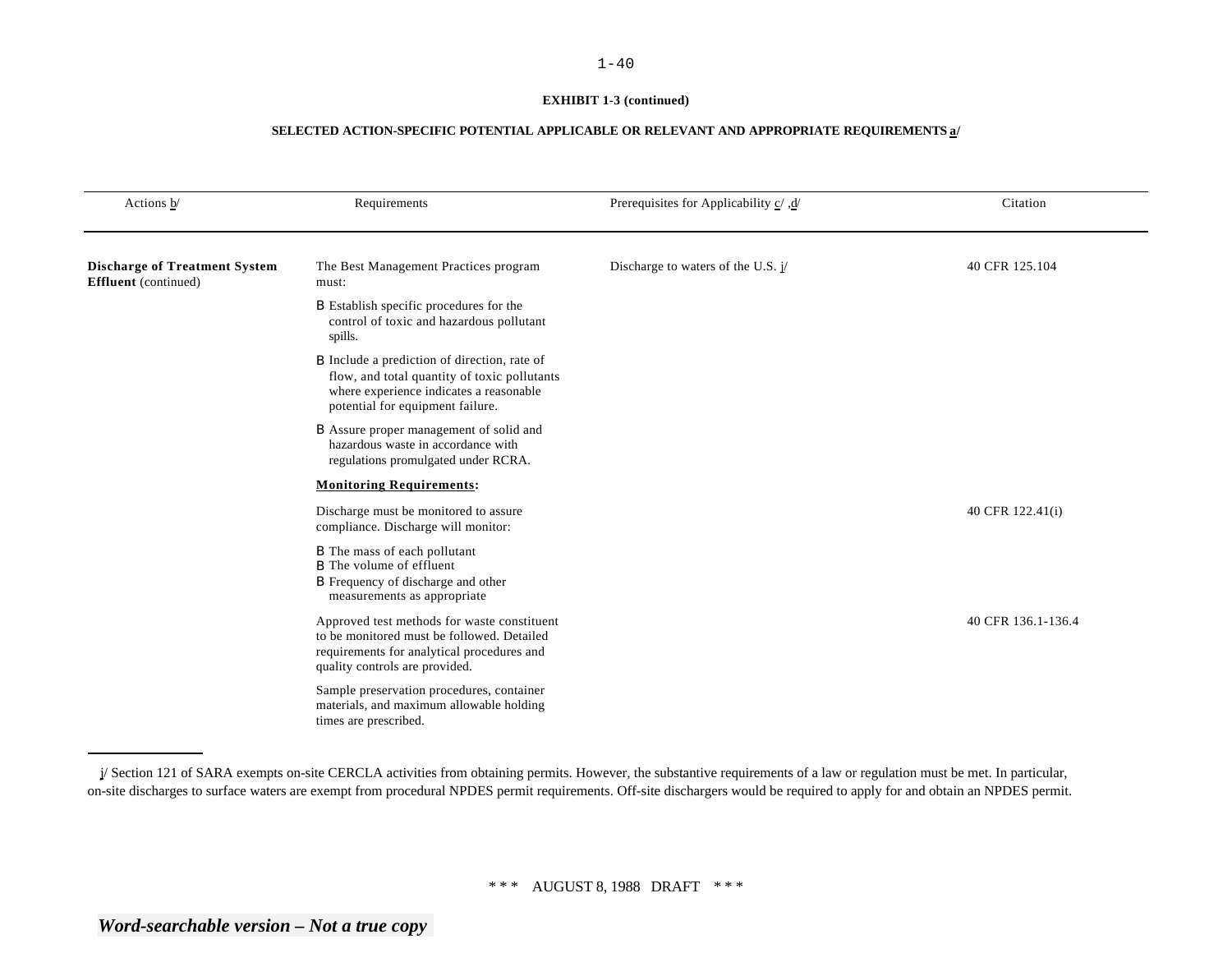#### **EXHIBIT 1-3 (continued)**

| Actions b/                                                          | Requirements                                                                                                                                         | Prerequisites for Applicability $\underline{c}/\underline{d}/$ | Citation          |
|---------------------------------------------------------------------|------------------------------------------------------------------------------------------------------------------------------------------------------|----------------------------------------------------------------|-------------------|
| <b>Discharge of Treatment System</b><br><b>Effluent</b> (continued) | Comply with additional substantive<br>conditions such as:                                                                                            |                                                                | 40 CFR 122.41(i)  |
|                                                                     | B Duty to mitigate any adverse effects of any<br>discharge; and                                                                                      |                                                                |                   |
|                                                                     | <b>B</b> Proper operation and maintenance of<br>treatment systems.                                                                                   |                                                                |                   |
| <b>Direct Discharge to Ocean</b>                                    | Discharges causing "unreasonable degradation<br>of the marine environment" are not permitted.                                                        | Discharge to the marine environment. l/                        | 40 CFR 125.123(b) |
|                                                                     | A determination of whether a discharge will<br>cause reasonable degradation of the marine<br>environment must be made, based on<br>consideration of: |                                                                | 40 CFR 125.122    |
|                                                                     | B Quantity, composition, or persistence of<br>pollutants to be discharged;                                                                           |                                                                |                   |
|                                                                     | <b>B</b> Potential transport of pollutants by<br>biological, chemical, or physical<br>processes;                                                     |                                                                |                   |
|                                                                     | <b>B</b> Composition and vulnerability of exposed<br>communities;                                                                                    |                                                                |                   |
|                                                                     | <b>B</b> Importance of the receiving water to<br>spawning, migratory paths, and surrounding<br>biological community;                                 |                                                                |                   |
|                                                                     | <b>B</b> Existence of special aquatic sites;                                                                                                         |                                                                |                   |
|                                                                     | <b>B</b> Impact on human health and commercial<br>fishing;                                                                                           |                                                                |                   |

l/ CWA §403 requires that an NPDES permit be issued for discharges into marine waters, including territorial seas, the contiguous zone, and the oceans. (40 CFR 122.2.) A permit is not required if point of discharge is on-site.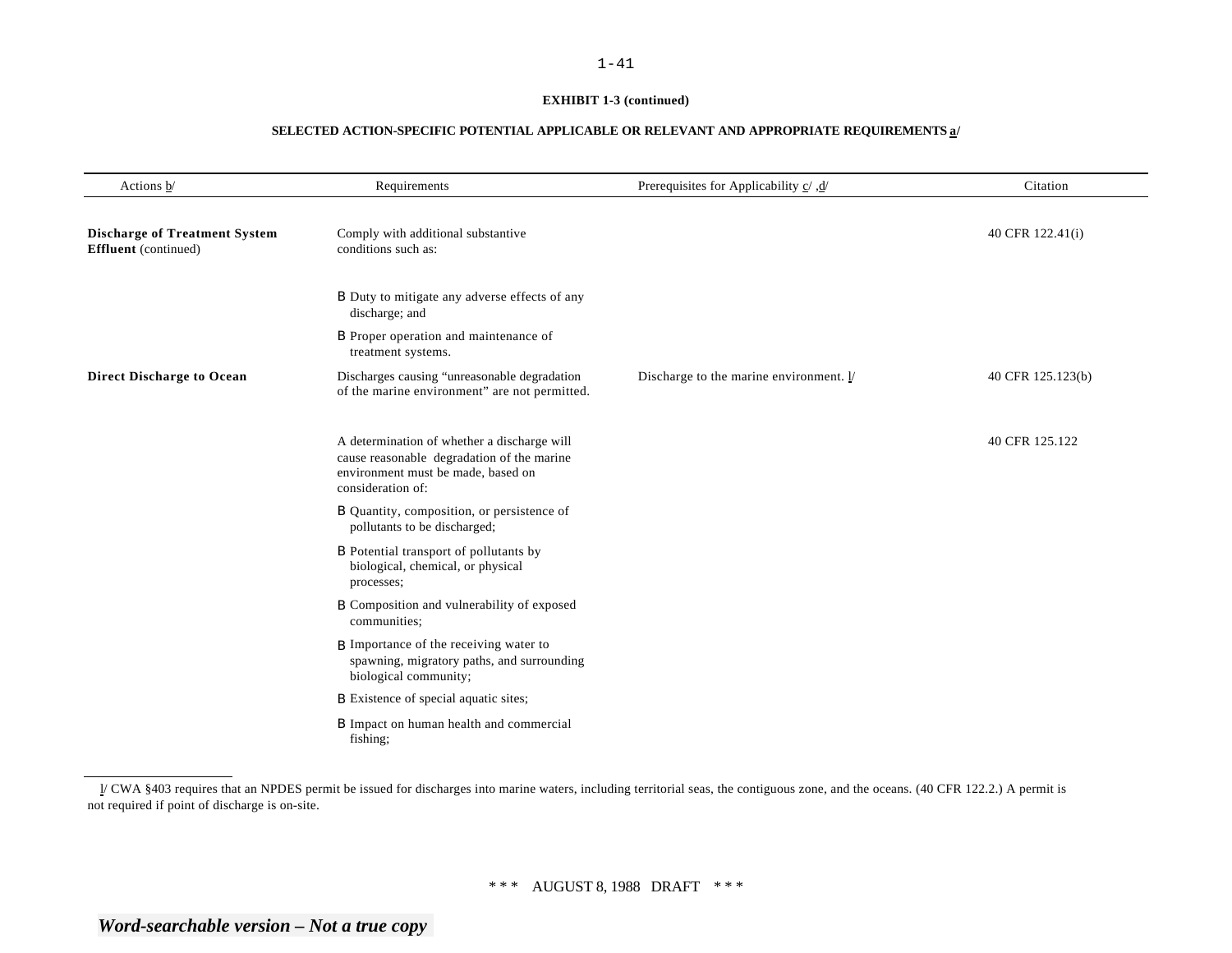#### **EXHIBIT 1-3 (continued)**

| Actionsb/                                                                                             | Requirements                                                                                                                                                                                        | Prerequisites for Applicability $\underline{c}'$ , $\underline{d}'$ | Citation             |
|-------------------------------------------------------------------------------------------------------|-----------------------------------------------------------------------------------------------------------------------------------------------------------------------------------------------------|---------------------------------------------------------------------|----------------------|
| <b>Direct Discharge to Ocean</b><br>(continued)                                                       | <b>B</b> Applicable requirements of the Coastal<br>Zone Management Plan (see Vol. 3 of<br>this manual); and                                                                                         |                                                                     |                      |
|                                                                                                       | <b>B</b> Marine Water Quality Criteria developed<br>under CWA $\S 304(a)(1)$ .                                                                                                                      |                                                                     |                      |
|                                                                                                       | Comply with the limiting permissible<br>concentrations (LPCs) at the mixing zone<br>boundary that are established in the permit.                                                                    |                                                                     | 40 CFR 125.123(d)(1) |
| <b>Discharge to Publicly Owned</b><br>Treatment Works (POTW) (off-<br>site activity, see footnote m/) | Discharge of pollutants that pass-through<br>the POTW without treatment, interfere with<br>POTW operation, contaminate POTW<br>sludge, or endanger health/safety of POTW<br>workers, is prohibited. | Indirect discharge to a POTW.                                       | 40 CFR 403.5         |
|                                                                                                       | Specific prohibitions preclude the<br>discharge of pollutants to POTWs that:                                                                                                                        |                                                                     |                      |
|                                                                                                       | B Create a fire or explosion hazard in the<br>POTW;                                                                                                                                                 |                                                                     |                      |
|                                                                                                       | <b>B</b> Will cause corrosive structural change to<br>POTW:                                                                                                                                         |                                                                     |                      |
|                                                                                                       | <b>B</b> Obstruct flow resulting in interference;                                                                                                                                                   |                                                                     |                      |
|                                                                                                       | <b>B</b> Are discharged at a flow rate and/or<br>concentration that will result in<br>interference; and                                                                                             |                                                                     |                      |
|                                                                                                       | <b>B</b> Increase the temperature of waste-water<br>entering the treatment plant that would<br>result in interference, but in no case raise<br>the POTW influent temperature above<br>104EF (40EC). |                                                                     |                      |

 $\text{m}/$  Discharge to POTWs is considered an off-site activity (see p. 3-21 for discussion of requirements); therefore, requirements related to discharge to a POTW are not ARARs, but are included in this exhibit for reference. Off-site actions must comply with all legally applicable requirements, both substantive and administrative. The concept of "relevant and appropriate" is not available for off-site actions.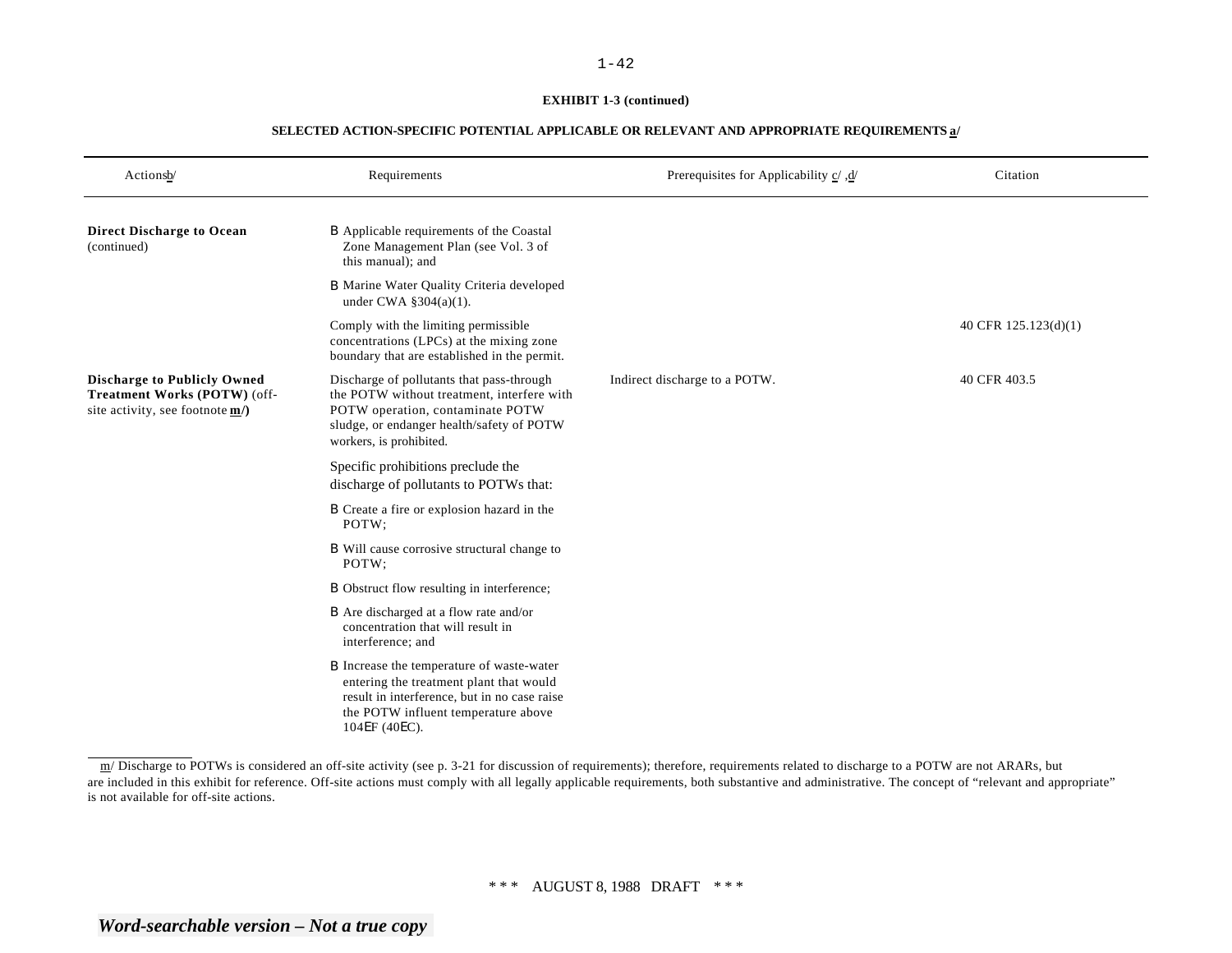# **EXHIBIT 1-3 (continued)**

| Actions $\underline{b}$                                                                         | Requirements                                                                                                                                                                                                                   | Prerequisites for Applicability $\underline{c}/\underline{d}/$                                                                                                                                                                                                                 | Citation                                          |
|-------------------------------------------------------------------------------------------------|--------------------------------------------------------------------------------------------------------------------------------------------------------------------------------------------------------------------------------|--------------------------------------------------------------------------------------------------------------------------------------------------------------------------------------------------------------------------------------------------------------------------------|---------------------------------------------------|
| <b>Discharge to Publicly</b><br><b>Owned Treatment Works</b><br>(POTW) (continued)              | <b>B</b> Discharge must comply with local POTW pretreatment<br>program, including POTW-specific pollutants, spill<br>prevention program requirements, and reporting and<br>monitoring requirements.                            |                                                                                                                                                                                                                                                                                | 40 CFR 403.5 and local<br><b>POTW</b> regulations |
|                                                                                                 | <b>B</b> RCRA permit-by-rule requirements (including<br>corrective action where the NPDES permit was issued<br>after November 8, 1984) must be complied with for<br>discharges of RCRA hazardous wastes to POTWs.              | Transport of RCRA hazardous wastes to POTWs by<br>truck, rail, or dedicated pipe (i.e., pipe solely<br>dedicated for hazardous waste [as defined in 40 CFR<br>264] which discharges from within the boundaries of<br>the CERCLA site to within the boundaries of the<br>POTW). | 40 CFR 270.60                                     |
| <b>Discharge of Dredge and</b><br><b>Fill Material to Waters of</b><br>the U.S. or Ocean Waters | The four conditions that must be satisfied before dredge<br>and fill is an allowable alternative are:<br><b>B</b> There must be no practical alternative.                                                                      | Capping, dike stabilization, construction of beams<br>and levees, and disposal of contaminated soil, waste<br>material or dredged material are examples of<br>activities that may involve a discharge of dredged or<br>fill material.                                          | 40 CFR 230<br>33 CFR 320-330                      |
|                                                                                                 | B Discharge of dredged or fill material must not cause a<br>violation of State water quality standards, violate any<br>applicable toxic effluent standards, jeopardize an<br>endangered species, or injure a marine sanctuary. |                                                                                                                                                                                                                                                                                |                                                   |
|                                                                                                 | B No discharge shall be permitted that will cause or<br>contribute to significant degradation of the water.                                                                                                                    |                                                                                                                                                                                                                                                                                |                                                   |
|                                                                                                 | <b>B</b> Appropriate steps to minimize adverse effects must be<br>taken.                                                                                                                                                       |                                                                                                                                                                                                                                                                                |                                                   |
|                                                                                                 | Determine long- and short-term effects on physical,<br>chemical, and biological components of the aquatic<br>ecosystem.                                                                                                        |                                                                                                                                                                                                                                                                                |                                                   |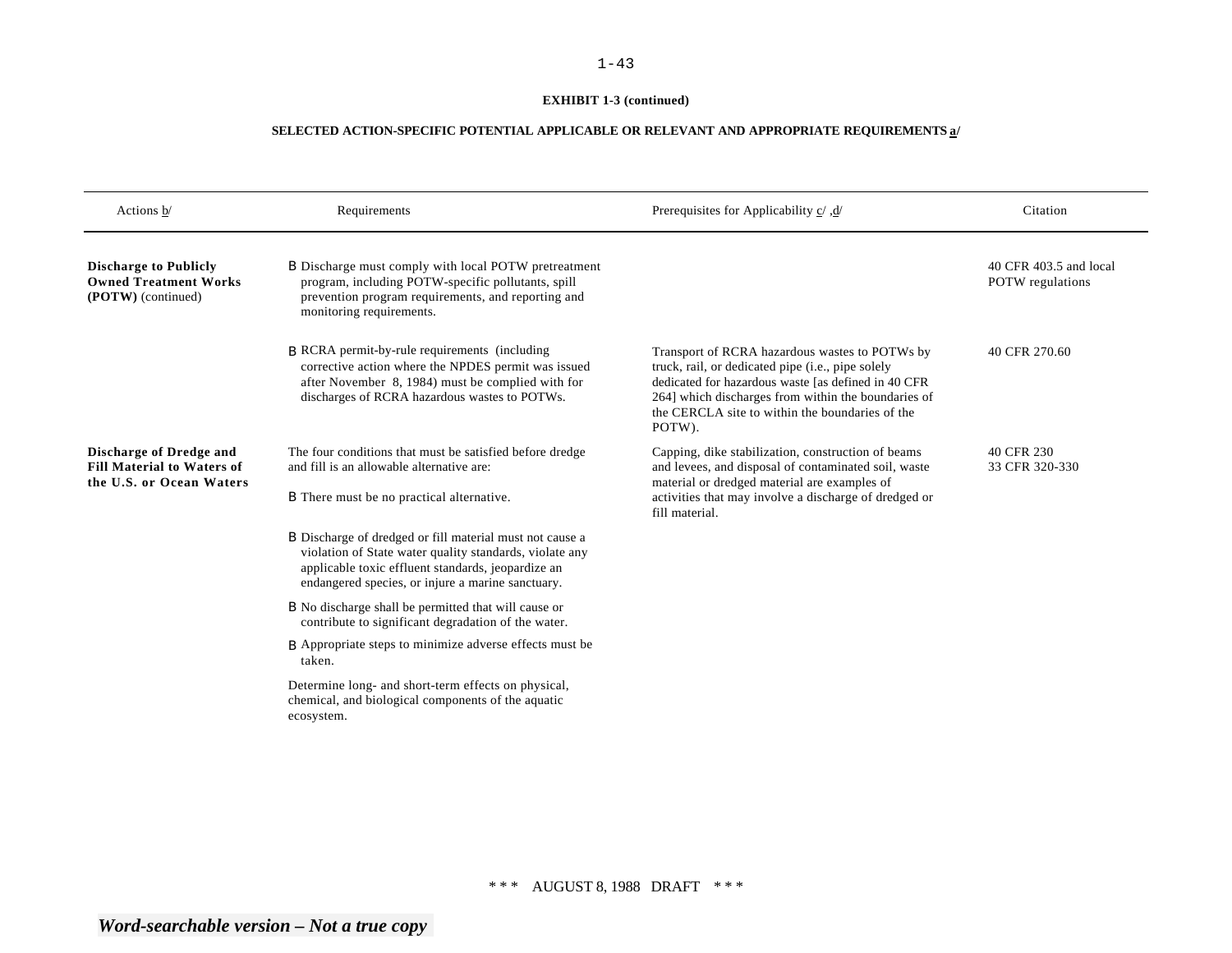#### **EXHIBIT 1-3 (continued)**

| Actions b/                    | Requirements                                                                                                                                                                                                                                                                                           | /d/ Prerequisites for Applicability c/, d                                                                            | Citation                              |
|-------------------------------|--------------------------------------------------------------------------------------------------------------------------------------------------------------------------------------------------------------------------------------------------------------------------------------------------------|----------------------------------------------------------------------------------------------------------------------|---------------------------------------|
| <b>Dredging</b>               | Removal of all contaminated soil.                                                                                                                                                                                                                                                                      | RCRA hazardous waste placed at site after the<br>effective date of the requirements, or placed into<br>another unit. | See Closure in this<br>Exhibit.       |
|                               | Dredging must comply with Section 10 of the Rivers<br>and Harbors Act and U.S. Army Corps of Engineers<br>regulations.                                                                                                                                                                                 | Dredging in navigable waters of the United States.                                                                   | 33 U.S.C. 403<br>33 CFR 320-330       |
| <b>Excavation</b>             | Movement of excavated materials to new location<br>and placement in or on land will trigger land disposal<br>restrictions for the excavated waste or closure<br>requirements for the unit in which the waste is being<br>placed.                                                                       | Materials containing RCRA hazardous wastes subject<br>to land disposal restrictions are placed in another<br>unit.   | 40 CFR 268 (Subpart D)                |
|                               | Area from which materials are excavated may require<br>cleanup to levels established by closure requirements.                                                                                                                                                                                          | RCRA hazardous waste placed at site after the<br>effective date of the requirements.                                 | See Closure in this<br>Exhibit.       |
| <b>Gas Collection</b>         | [CAA requirements to be provided.]                                                                                                                                                                                                                                                                     |                                                                                                                      |                                       |
| <b>Ground-Water Diversion</b> | Excavation of soil for construction of slurry wall<br>may trigger closure or land disposal restrictions.                                                                                                                                                                                               | Materials containing RCRA hazardous waste subject<br>to land disposal restrictions are placed into another<br>unit.  | See Consolidation in this<br>Exhibit. |
| Incineration                  | Analyze the waste feed.                                                                                                                                                                                                                                                                                | RCRA hazardous waste.                                                                                                | 40 CFR 264.341                        |
|                               | Dispose of all hazardous waste and residues,<br>including ash, scrubber water, and scrubber sludge.                                                                                                                                                                                                    |                                                                                                                      | 40 CFR 264.351                        |
|                               | No further requirements apply to incinerators that<br>only burn wastes that are listed as hazardous solely<br>by virtue of combination with other wastes, and if<br>the waste analysis demonstrates that no Appendix VII<br>constituent is present that might reasonably be<br>expected to be present. |                                                                                                                      | 40 CFR 264.340                        |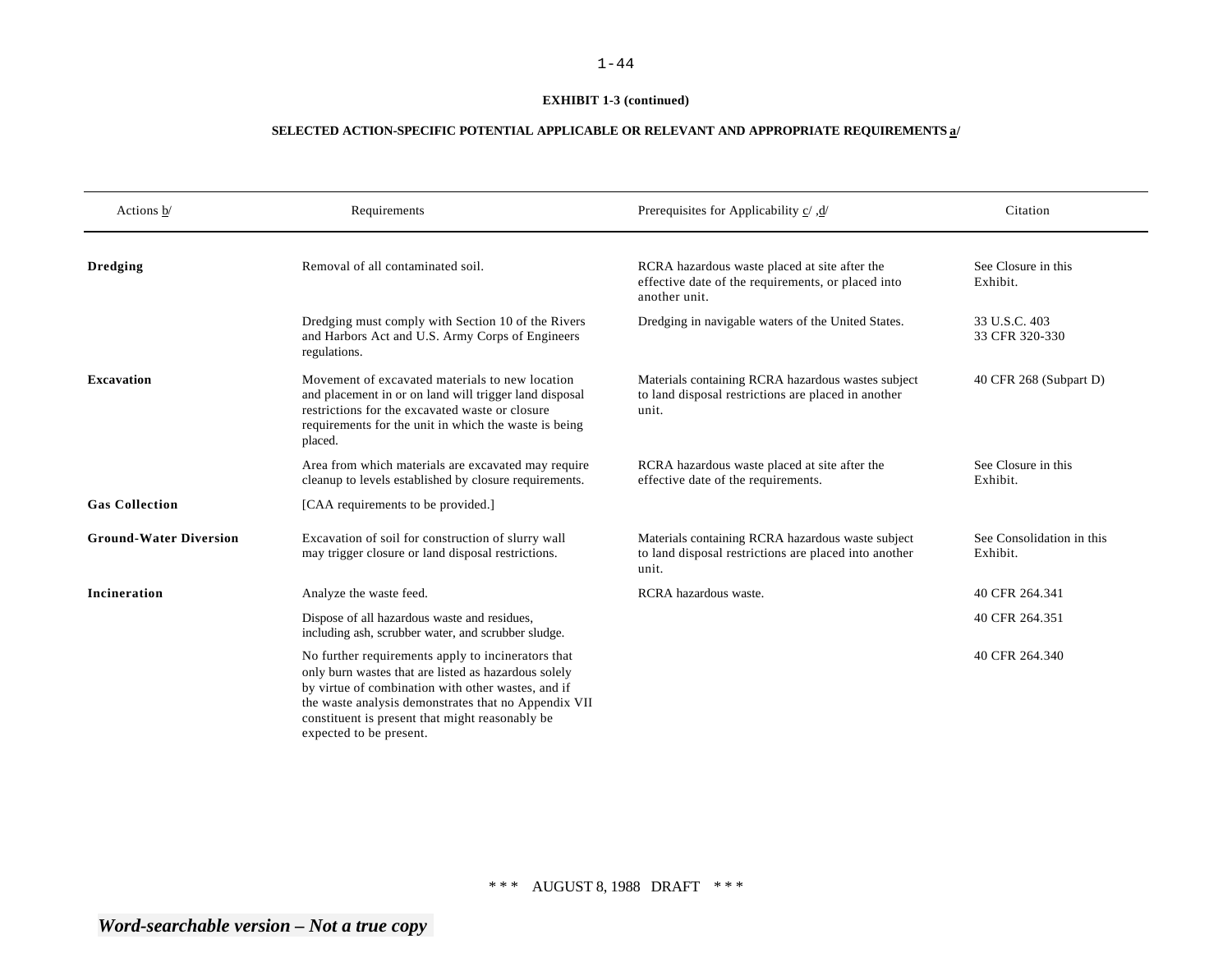# **EXHIBIT 1-3 (continued)**

| Actions b/               | Requirements                                                                                                                                                                        | /d. /Prerequisites for Applicability c/, d | Citation       |
|--------------------------|-------------------------------------------------------------------------------------------------------------------------------------------------------------------------------------|--------------------------------------------|----------------|
| Incineration (continued) | Performance standards for incinerators:                                                                                                                                             | RCRA hazardous waste.                      | 40 CFR 264.343 |
|                          | <b>B</b> Achieve a destruction and removal efficiency of<br>99.99 percent for each principal organic hazardous<br>constituent in the waste feed and 99.9999 percent<br>for dioxins: |                                            |                |
|                          | $\beta$ Reduce hydrogen chloride emissions to 1.8 kg/hr<br>or 1 percent of the BC1 in the stack gases before<br>entering any pollution control devices; and                         |                                            | 40 CFR 264.342 |
|                          | <b>B</b> Not release particulate in excess of 180 mg/dscm<br>corrected for amount of oxygen in stack gas.                                                                           |                                            | 40 CFR 264.343 |
|                          | Monitoring of various parameters during operation<br>of the incinerator is required.<br>These parameters include:                                                                   |                                            | 40 CFR 264.343 |
|                          | <b>B</b> Combustion temperature;<br><b>B</b> Waste feed rate;<br>B An indicator of combustion gas velocity; and<br><b>B</b> Carbon monoxide.                                        |                                            |                |
|                          | Control fugitive emissions either by:                                                                                                                                               |                                            | 40 CFR 264.345 |
|                          | B Keeping combustion zone sealed or<br>B Maintaining combustion-zone pressure lower than<br>atmospheric pressure                                                                    |                                            |                |
|                          | Utilize automatic cutoff system to stop waste feed<br>when operating conditions deviate.                                                                                            |                                            |                |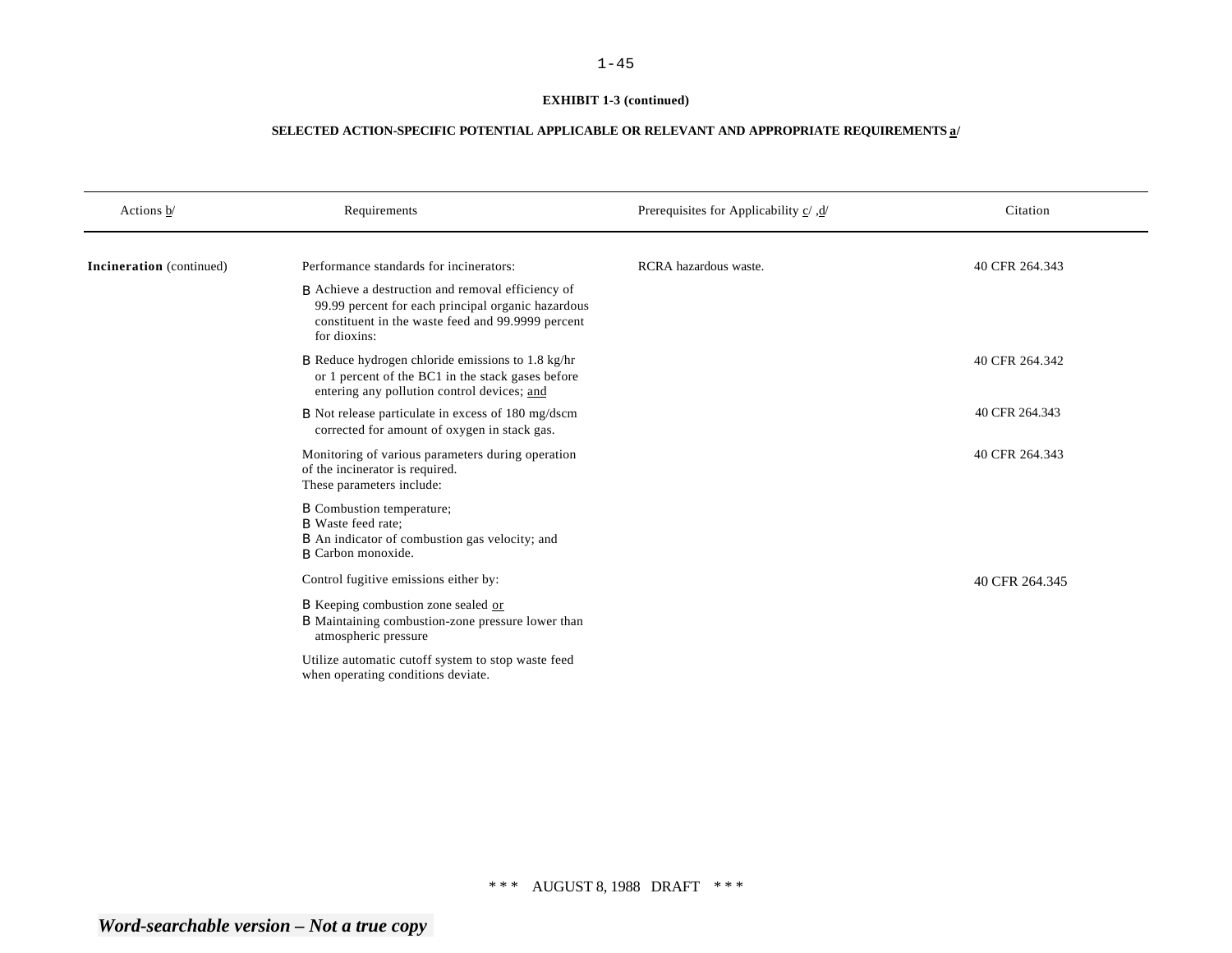#### **EXHIBIT 1-3 (continued)**

| Actions b/               | Requirements                                                                                                                                                                                            | A/ Prerequisites for Applicability c/, d/                             | Citation       |
|--------------------------|---------------------------------------------------------------------------------------------------------------------------------------------------------------------------------------------------------|-----------------------------------------------------------------------|----------------|
| Incineration (continued) | Special performance standard for incineration of<br>PCB <sub>s</sub> :                                                                                                                                  | Liquid and non-liquid PCBs at concentrations of 50<br>ppm or greater. | 40 CFR 761.70  |
|                          | <b>B</b> Achieve a destruction and removal efficiency of<br>99.9999 percent;                                                                                                                            |                                                                       |                |
|                          | B Either 2 second dwell time at 1200 degrees<br>$CE(\pm 100)$ and 3 percent excess oxygen in stack<br>gas; or 1.5 second dwell time at 1600 degrees C.<br>and 2 percent excess oxygen in stack gas; and |                                                                       |                |
|                          | <b>B</b> For non-liquid PCBs, mass air emissions from the<br>incinerator shall be no greater than 0.001 g. KB<br>per kg of the PCBs entering the incinerator.                                           |                                                                       |                |
| <b>Land Treatment</b>    | Prior to land treatment, the waste must be treated to<br>BDAT levels or meet a no migration standard.                                                                                                   | RCRA hazardous waste being treated or placed into<br>another unit.    |                |
|                          | Ensure that hazardous constituents are degraded,<br>transformed, or immobilized within the treatment<br>zone.                                                                                           |                                                                       | 40 CFR 264.271 |
|                          | Maximum depth of treatment zone must be no more<br>than 1.5 meters (5 feet) from the initial soil surface<br>and more than 1 meter (3 feet) above the seasonal<br>high water table.                     |                                                                       | 40 CFR 264.271 |
|                          | Demonstrate that hazardous constituents for each<br>waste can be completely degraded, transformed, or<br>immobilized in the treatment zone.                                                             |                                                                       | 40 CFR 264.271 |
|                          | Minimize run-off of hazardous constituents.                                                                                                                                                             |                                                                       | 40 CFR 264.273 |
|                          | Maintain run-on/run-off control and management<br>system.                                                                                                                                               |                                                                       | 40 CFR 264.273 |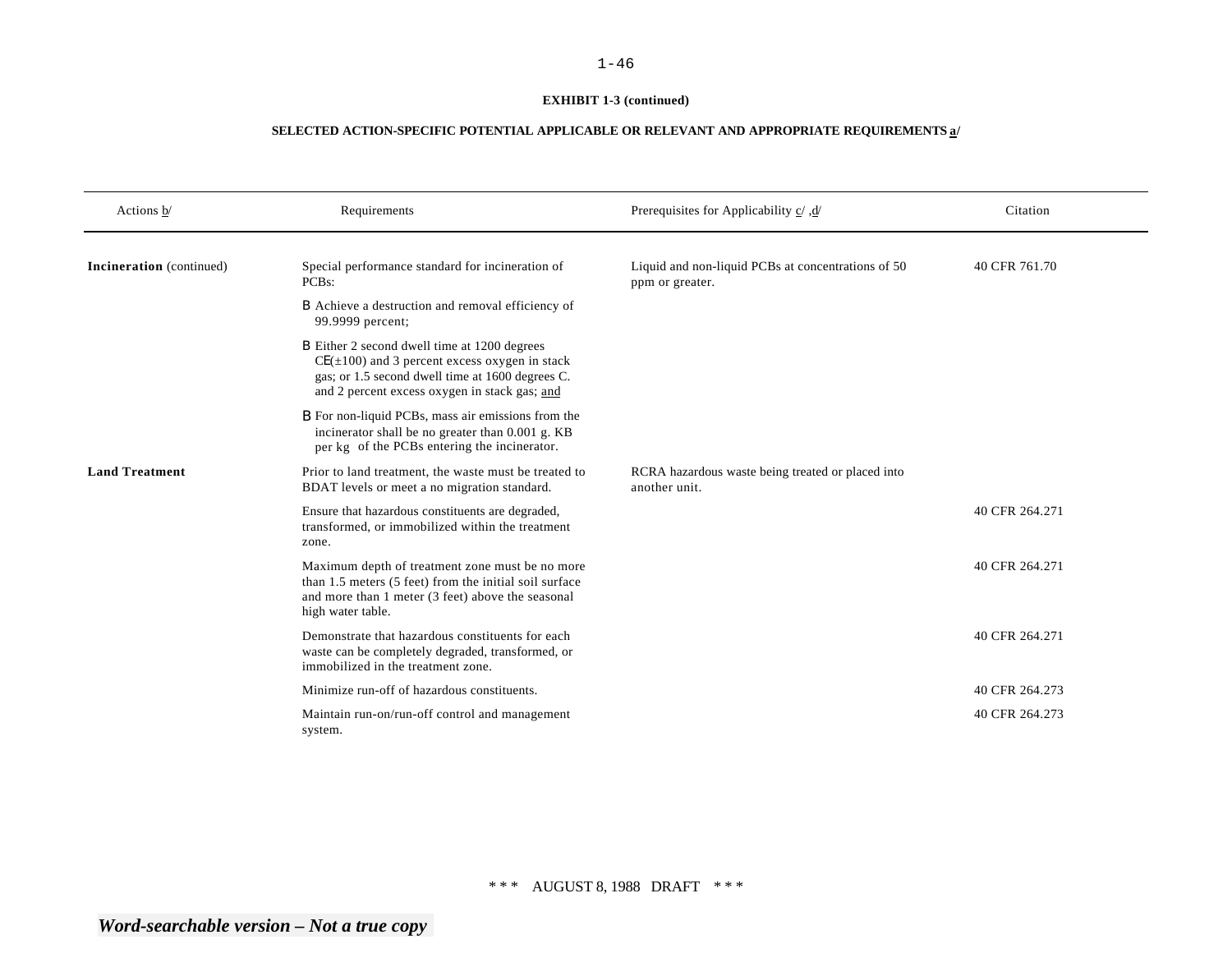#### **EXHIBIT 1-3 (continued)**

| Actions b/                                                | Requirements                                                                                                                                                                                                                                                                                                                                                                                                                                                          | Prerequisites for Applicability $\underline{c}'$ , $\underline{d}'$                                                                                                                                       | Citation               |
|-----------------------------------------------------------|-----------------------------------------------------------------------------------------------------------------------------------------------------------------------------------------------------------------------------------------------------------------------------------------------------------------------------------------------------------------------------------------------------------------------------------------------------------------------|-----------------------------------------------------------------------------------------------------------------------------------------------------------------------------------------------------------|------------------------|
| <b>Land Treatment</b> (continued)                         | Special application conditions if food-chain crops<br>are grown in or on treatment zone.                                                                                                                                                                                                                                                                                                                                                                              |                                                                                                                                                                                                           | 40 CFR 264.276         |
|                                                           | Unsaturated zone monitoring.                                                                                                                                                                                                                                                                                                                                                                                                                                          |                                                                                                                                                                                                           | 40 CFR 264.278         |
|                                                           | Special requirements for ignitable or reactive<br>waste.                                                                                                                                                                                                                                                                                                                                                                                                              |                                                                                                                                                                                                           | 40 CFR 264.281         |
|                                                           | Special requirements for incompatible wastes.                                                                                                                                                                                                                                                                                                                                                                                                                         |                                                                                                                                                                                                           | 40 CFR 264.282         |
|                                                           | Special testing and location requirements for<br>certain hazardous wastes.                                                                                                                                                                                                                                                                                                                                                                                            | RCRA waste #s F020, F021, F022, F023, F026, F027<br>(dioxin-containing wastes).                                                                                                                           | 40 CFR 264.283         |
| <b>Operation and Maintenance</b><br>(O&M)                 | 30-year post-closure care to ensure that site is<br>maintained and monitored.                                                                                                                                                                                                                                                                                                                                                                                         | Land disposal closure.                                                                                                                                                                                    | 40 CFR 264.310         |
| <b>Placement of Liquid Waste in</b><br>Landfill           | Liquids in Landfills Prohibition:                                                                                                                                                                                                                                                                                                                                                                                                                                     |                                                                                                                                                                                                           |                        |
|                                                           | No bulk or non-containerized liquid hazardous<br>waste or hazardous waste containing free liquids<br>may be disposed of in landfills.                                                                                                                                                                                                                                                                                                                                 | Placement of a bulk or non-containerized RCRA<br>hazardous waste in a landfill.                                                                                                                           | 40 CFR 264.314         |
|                                                           | Containers holding free liquids may not be placed<br>in a landfill unless the liquid is mixed with an<br>absorbent or solidified.                                                                                                                                                                                                                                                                                                                                     |                                                                                                                                                                                                           | 40 CFR 264.314         |
| <b>Placement of Waste in Land</b><br><b>Disposal Unit</b> | <b>Land Disposal Restrictions:</b>                                                                                                                                                                                                                                                                                                                                                                                                                                    |                                                                                                                                                                                                           |                        |
|                                                           | Attain land disposal "treatment standards" before<br>putting waste into landfill in order to comply with<br>land ban restrictions. A treatment standard can be<br>either: (1) a concentration level to be achieved<br>(performance-based) or (2) a specified technology<br>that must be used (technology-based). If the<br>standard is performance-based, any technology<br>can be used to achieve the standard. (See<br>Treatment when Waste will be Land Disposed.) | Placement of RCRA hazardous waste in a landfill,<br>surface impoundment, waste pile, injection well, land<br>treatment facility, salt dome formation, salt bed<br>formation, or underground mine or cave. | 40 CFR 268 (Subpart D) |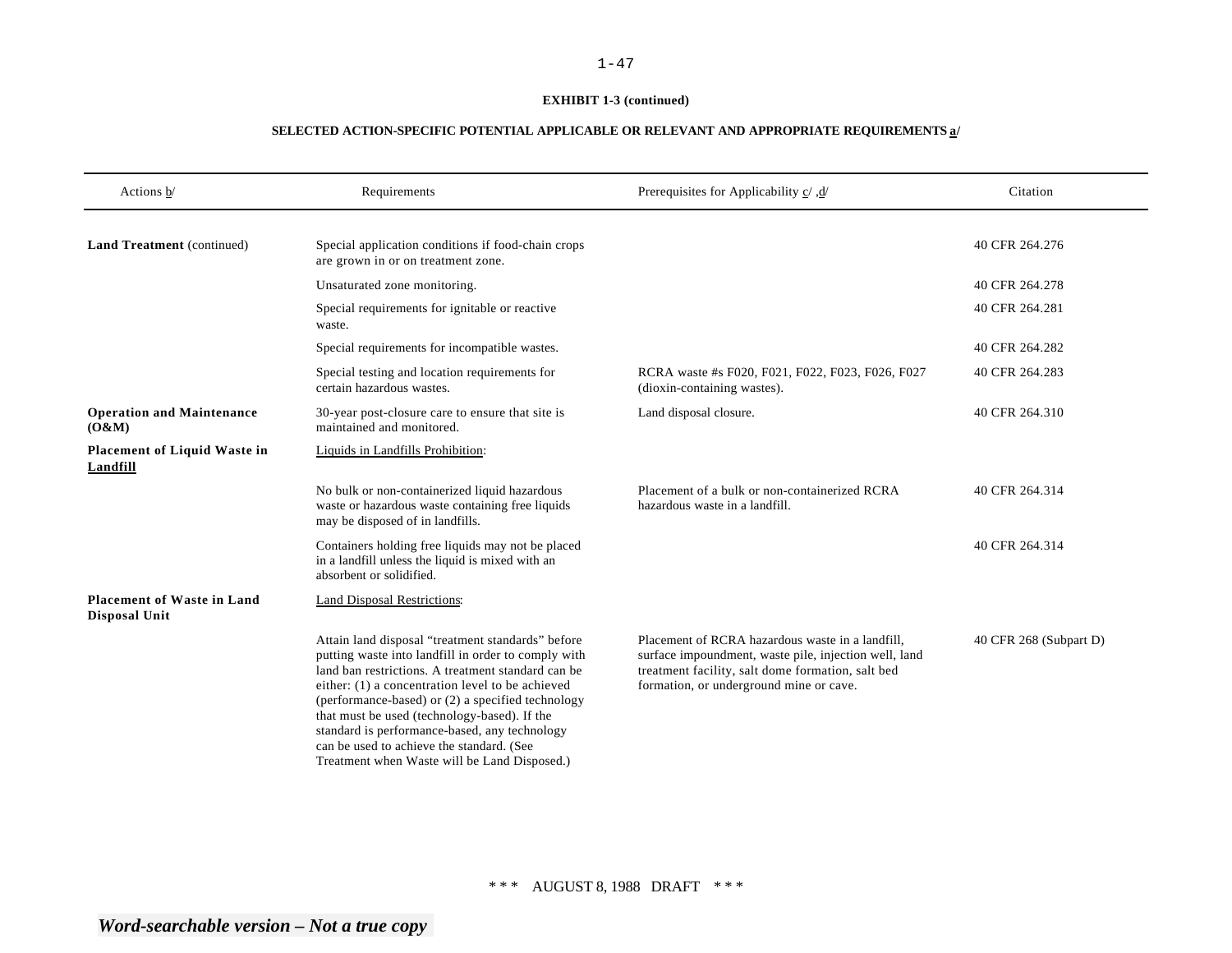#### **EXHIBIT 1-3 (continued)**

| Actions $\underline{b}$      | Requirements                                                                                                                                                                                                                                                                                  | Prerequisites for Applicability $\underline{c}'$ , $\underline{d}'$                                                                                                                                                                                                             | Citation                                                                |
|------------------------------|-----------------------------------------------------------------------------------------------------------------------------------------------------------------------------------------------------------------------------------------------------------------------------------------------|---------------------------------------------------------------------------------------------------------------------------------------------------------------------------------------------------------------------------------------------------------------------------------|-------------------------------------------------------------------------|
| <b>Slurry Wall</b>           | Excavation of soil for construction of<br>slurry wall may trigger land disposal<br>restrictions.                                                                                                                                                                                              | Materials containing RCRA hazardous waste subject<br>to land disposal restrictions are placed in another<br>unit. (See Treatment section for LDR schedule. Also<br>see Consolidation, Excavation sections in this<br>Exhibit.)                                                  |                                                                         |
| <b>Surface Water Control</b> | Prevent run-on and control and collect<br>run-off from a 24-hour 25-year storm<br>(waste piles, land treatment facilities,<br>landfills).                                                                                                                                                     | RCRA hazardous waste treated, stored, or disposed<br>after the effective date of the requirements.                                                                                                                                                                              | 40 CFR 264.251(c).(d)<br>40 CFR 264.273(c).(d)<br>40 CFR 264.301(c).(d) |
|                              | Prevent over-topping of surface<br>impoundment.                                                                                                                                                                                                                                               |                                                                                                                                                                                                                                                                                 | 40 CFR 264.221 (c)                                                      |
| Tank Storage (On-Site)       | Tanks must have sufficient structural<br>strength to ensure that they do not<br>collapse, rupture, or fail.                                                                                                                                                                                   | Storage of RCRA hazardous waste (listed or<br>characteristic) not meeting small quantity generator<br>criteria held for a temporary period greater than 90                                                                                                                      | 40 CFR 264.190                                                          |
|                              | Waste must not be incompatible with the<br>tank material unless the tank is protected<br>by a liner or by other jeans.                                                                                                                                                                        | days before treatment, disposal, or storage elsewhere<br>(40 CFR 264.10), in a tank(i.e., any portable device<br>in which a material is stored, transported, disposed<br>of, or handled). A generator who accumulates or                                                        | 40 CFR 264.191                                                          |
|                              | Tanks must be provided with secondary<br>containment and controls to prevent<br>overfilling, and sufficient freeboard<br>maintained in open tanks to prevent<br>overtopping by wave action or<br>precipitation.                                                                               | stores hazardous waste on-site for 90 days or less in<br>compliance with 40 CFR $262.34(a)(1-4)$ is not<br>subject to full RCRA storage requirements. Small<br>quantity generators are not subject to the 90 day limit<br>$(40 \text{ CFR } 262.34(c), (d), \text{ and } (e)).$ | 40 CFR 264.193-194                                                      |
|                              |                                                                                                                                                                                                                                                                                               |                                                                                                                                                                                                                                                                                 | 40 CFR 264.195                                                          |
|                              | Inspect the following: overfilling control,<br>control equipment, monitoring data, waste<br>level (for uncovered tanks), tank<br>condition, above-ground portions of tanks<br>(to assess their structural integrity), and the<br>area surrounding the tank (to identify signs<br>of leakage). |                                                                                                                                                                                                                                                                                 |                                                                         |
|                              | Repair any corrosion, crack, or leak.                                                                                                                                                                                                                                                         |                                                                                                                                                                                                                                                                                 | 40 CFR 264.196                                                          |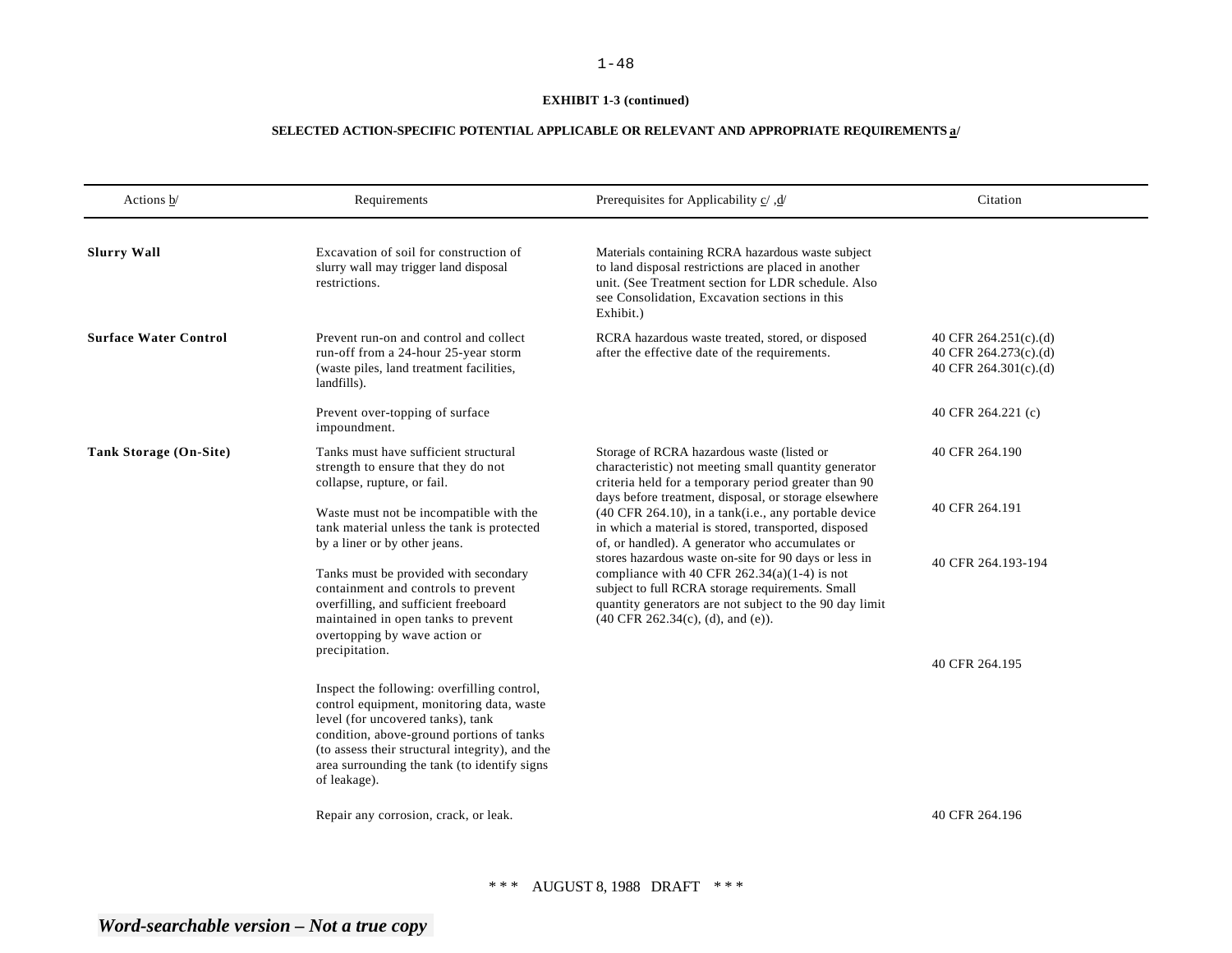# **EXHIBIT 1-3 (continued)**

| Actions $\underline{b}$               | Requirements                                                                                                                                                                                                                                                                                                                                             | Prerequisites for Applicability $\underline{c}$ , $\underline{d}$ | Citation                                                                                                                                                                                                                                                                                                     |
|---------------------------------------|----------------------------------------------------------------------------------------------------------------------------------------------------------------------------------------------------------------------------------------------------------------------------------------------------------------------------------------------------------|-------------------------------------------------------------------|--------------------------------------------------------------------------------------------------------------------------------------------------------------------------------------------------------------------------------------------------------------------------------------------------------------|
| Tank Storage (On-Site)<br>(continued) | At closure, remove all hazardous waste<br>and hazardous waste residues from tanks,<br>discharge control equipment, and<br>discharge confinement structures.                                                                                                                                                                                              |                                                                   | 40 CFR 264.197                                                                                                                                                                                                                                                                                               |
|                                       | Store ignitable and reactive waste so as to<br>prevent the waste from igniting or<br>reacting. Ignitable or reactive wastes in<br>covered tanks must comply with buffer<br>some requirements in "Flammable and<br>Combustible Liquids Code." Tables 2-1<br>through 2-6 (National Fire Protection<br>Association, 1976 or 1981).<br>Storage Prohibitions: |                                                                   | 40 CFR 264.198                                                                                                                                                                                                                                                                                               |
|                                       | Storage of banned waste must be in<br>accordance with 40 CFR 268. When such<br>storage occurs beyond one year, the<br>owner/operator bears the burden of<br>proving that such storage is solely for the<br>purpose of accumulating sufficient<br>quantities to allow for proper recovery,<br>treatment and disposal.                                     |                                                                   | 40 CFR 268.50                                                                                                                                                                                                                                                                                                |
| Treatment (in a unit)                 | Design and operating standards for unit<br>in which hazardous waste is treated. (See<br>citations at right for design and operating<br>requirements for specific unit.)                                                                                                                                                                                  | Treatment of hazardous waste in a unit.                           | 40 CFR 264.190-264.192<br>(Tanks)<br>40 CFR 264.221 (Surface<br>Impoundments)<br>40 CFR 264.251 (Waste Piles)<br>40 CFR 264.273 (Land Treatment<br>Unit)<br>40 CFR 264.343-.345<br>(Incinerators)<br>40 CFR 264.601 (Miscellaneous<br><b>Treatment Units)</b><br>40 CFR 265.373 (Thermal<br>Treatment Units) |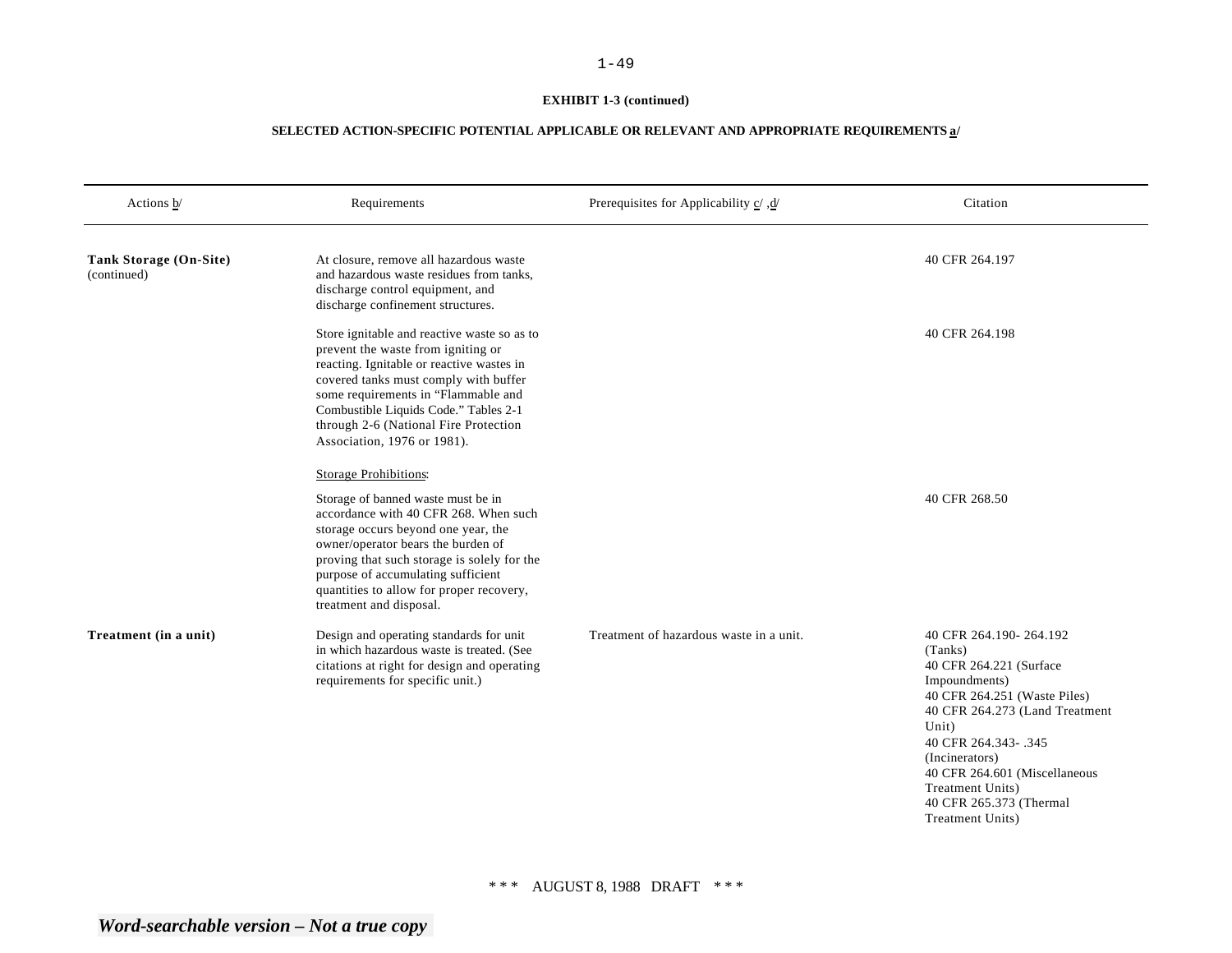# **EXHIBIT 1-3 (continued)**

# **SELECTED ACTION-SPECIFIC POTENTIAL APPLICABLE OR RELEVANT AND APPROPRIATE REQUIREMENTS a/**

| Actions $\frac{b}{ }$                                  | Requirements                                                                                                                                                                                                                                                                                                                                                            | Prerequisites for Applicability $\underline{c}$ , $\underline{d}$                                                                                                                                                                                                                                                                       |                                                                  | Citation                                                                                   |
|--------------------------------------------------------|-------------------------------------------------------------------------------------------------------------------------------------------------------------------------------------------------------------------------------------------------------------------------------------------------------------------------------------------------------------------------|-----------------------------------------------------------------------------------------------------------------------------------------------------------------------------------------------------------------------------------------------------------------------------------------------------------------------------------------|------------------------------------------------------------------|--------------------------------------------------------------------------------------------|
| Treatment (when Waste will be<br><b>Land Disposed)</b> | Treatment of waste subject to ban on land<br>disposal must attain levels achievable by best<br>demonstrated available treatment<br>technologies (BDAT) for each hazardous<br>constituent in each listed waste, if residual is<br>to be land disposed. If residual is to be<br>further treated, initial treatment and any<br>subsequent treatment that produces residual | Disposal of contaminated soil and debris resulting<br>from CERCLA response actions or RCRA<br>corrective actions is not subject to land disposal<br>prohibitions and/or treatment standards for<br>solvents, dioxins, or California list wastes until<br>November 8, 1990 (and for certain first third<br>wastes until August 8, 1990). |                                                                  | 40 CFR 268.10<br>40 CFR 268.11<br>40 CFR 268.12<br>40 CFR 268.41<br>40 CFR 268 (Subpart D) |
|                                                        | to be treated need not be BDAT, if it does not<br>exceed value in CCWE (Constituent<br>Concentration in Waste Extract) Table, for<br>each applicable water. (See 51 FR 40642,<br>November 6, 1986.)                                                                                                                                                                     | All wastes listed as hazardous in 40 CFR Part 261<br>as of November 8, 1984, except for spent solvent<br>wastes and dioxin-containing wastes, have been<br>ranked with respect to volume and intrinsic<br>hazards, and are scheduled for land disposal<br>prohibition and/or treatment standard<br>determinations as follows:           |                                                                  | 51 FR 40641<br>52 FR 25760                                                                 |
|                                                        |                                                                                                                                                                                                                                                                                                                                                                         | Solvents and dioxins<br>California list wastes<br>One-third of all ranked and                                                                                                                                                                                                                                                           | Nov. 8, 1986<br>July 8, 1987<br>Aug. 8, 1988                     |                                                                                            |
|                                                        |                                                                                                                                                                                                                                                                                                                                                                         | hazardous wastes<br>Underground injection of<br>solvents and dioxins and<br>California list wastes                                                                                                                                                                                                                                      | Aug. 8, 1988                                                     |                                                                                            |
|                                                        |                                                                                                                                                                                                                                                                                                                                                                         | CERCLA response action and<br>RCRA corrective action soil<br>and debris                                                                                                                                                                                                                                                                 | Nov. 8, 1988                                                     |                                                                                            |
|                                                        |                                                                                                                                                                                                                                                                                                                                                                         | Two-thirds of all ranked and<br>listed hazardous wastes                                                                                                                                                                                                                                                                                 | July 8, 1989                                                     |                                                                                            |
|                                                        |                                                                                                                                                                                                                                                                                                                                                                         | All remaining ranked and<br>listed hazardous wastes<br>identified by characteris-<br>tic under RCRA section<br>3001                                                                                                                                                                                                                     | May 8, 1990                                                      |                                                                                            |
|                                                        |                                                                                                                                                                                                                                                                                                                                                                         | Any hazardous waste listed<br>or identified under RCRA<br>section 3001 after<br>November 8, 1984                                                                                                                                                                                                                                        | Within 6 mos.<br>of the date of<br>identification<br>or listing. |                                                                                            |

\*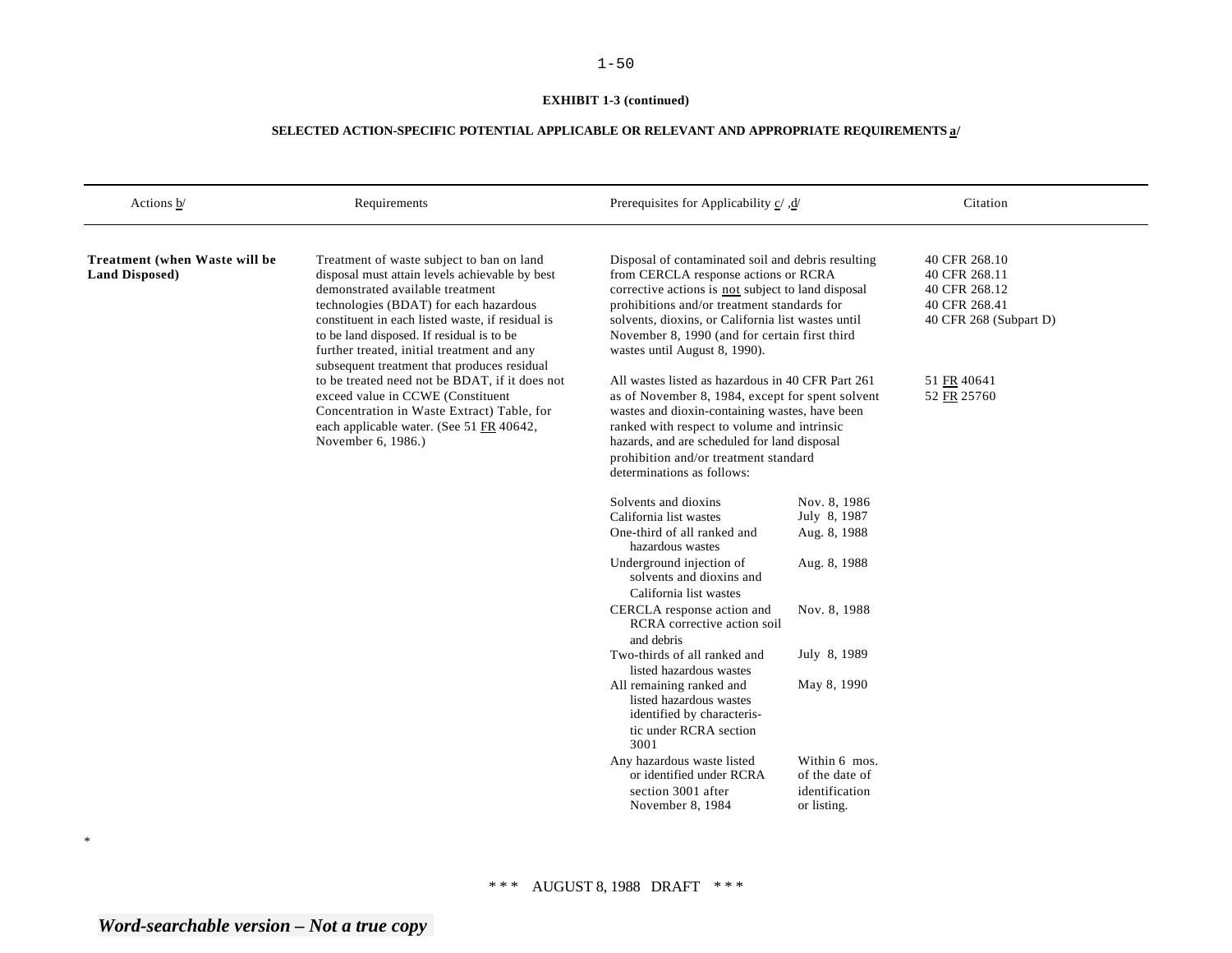#### **EXHIBIT 1-3 (continued)**

| Actions b/                                                                   | Requirements                                                                                                                                                                                                                                                                                                                                                                                                                                   | /d/ Prerequisites for Applicability c/, d                                                                                                                                                                                                                                                                                                                                | Citation                                                                                    |
|------------------------------------------------------------------------------|------------------------------------------------------------------------------------------------------------------------------------------------------------------------------------------------------------------------------------------------------------------------------------------------------------------------------------------------------------------------------------------------------------------------------------------------|--------------------------------------------------------------------------------------------------------------------------------------------------------------------------------------------------------------------------------------------------------------------------------------------------------------------------------------------------------------------------|---------------------------------------------------------------------------------------------|
| Treatment (when Waste will be<br><b>Land Disposed</b> ) (continued)          | BDAT standards for spent solvent wastes<br>and dioxin-containing wastes are based on<br>one of four technologies or combinations:<br>for waste waters, $(1)$ steam stripping, $(2)$<br>biological treatment, or (3) carbon<br>absorption [alone or in combination with<br>$(1)$ or $(2)$ ]; and for all other wastes, $(4)$<br>incineration. Any technology may be used,<br>however, if it will achieve the<br>concentration levels specified. |                                                                                                                                                                                                                                                                                                                                                                          | 40 CFR 268.30<br>RCRA Sections $3004(d)(3)$ ,<br>(e)(3)<br>42 U.S.C. 6924 (d)(3),<br>(e)(3) |
| <b>Underground Injection of</b><br><b>Wastes and Treated Ground</b><br>Water | UIC program prohibits:<br><b>B</b> Injection activities that allow movement<br>of contaminants into underground<br>sources of drinking water which may<br>result in violations of MCLs or adversely<br>affects health.                                                                                                                                                                                                                         | Approved UIC program is required in States listed<br>under SDWA section 1422. (All States have been<br>listed.) Class I wells and Class IV wells are the<br>relevant classifications for CERCLA sites. Class I<br>wells are used to inject hazardous waste, beneath<br>the lowermost formation containing, within one<br>quarter mile, an underground source of drinking | 40 CFR 144.12                                                                               |
|                                                                              | <b>B</b> Construction of new Class IV wells, and<br>operation and maintenance of existing<br>wells.                                                                                                                                                                                                                                                                                                                                            | water (USDW). n/ Class IV wells are used to inject<br>hazardous or radioactive waste into or above a<br>formation which contains, within one quarter mile<br>of the well, an underground source of drinking<br>water.                                                                                                                                                    | 40 CFR 144.13                                                                               |
|                                                                              | Class IV wells are banned except for<br>reinjection of treated ground water into the<br>same formation from which it was<br>withdrawn, as part of a CERCLA cleanup<br>or RCRA corrective action.                                                                                                                                                                                                                                               |                                                                                                                                                                                                                                                                                                                                                                          | 40 CFR 144.13(c)                                                                            |

 $n/$  An underground source of drinking water (USDW) is a non-exempted aquifer or its portion which: (1) supplies any public water system, or (2) which contains a sufficient quantity of ground water to supply a public water system and currently supplies drinking water for human consumption or contains fewer than 10,000 mg/l total dissolved solids. (40 CFR 144.3.)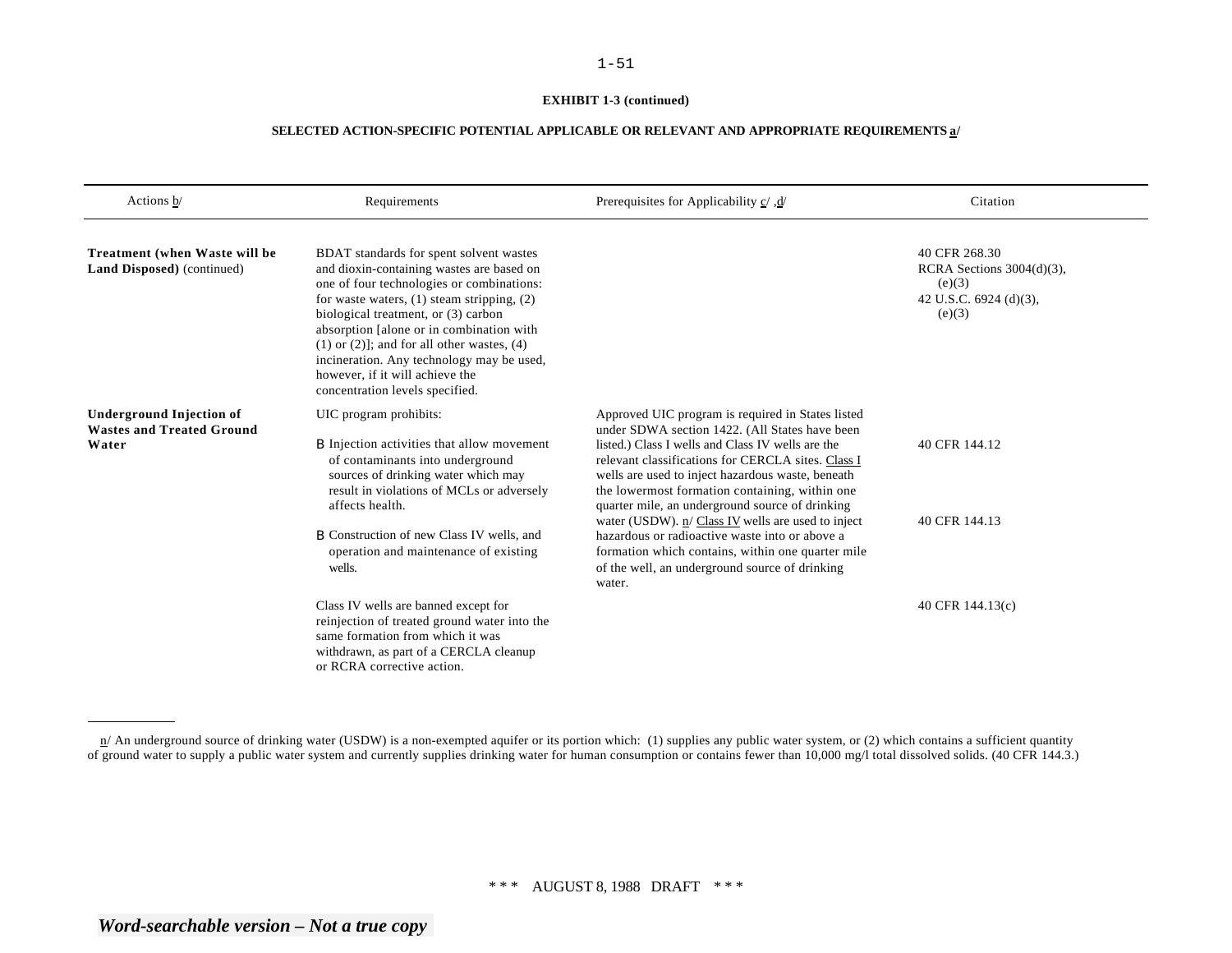# **EXHIBIT 1-3 (continued)**

| Actions b/                                                                              | Requirements                                                                                                                                                                                                                                                                                                                                                   | Prerequisites for Applicability $\underline{c}'$ , $\underline{d}'$                                                                                                             | Citation                             |
|-----------------------------------------------------------------------------------------|----------------------------------------------------------------------------------------------------------------------------------------------------------------------------------------------------------------------------------------------------------------------------------------------------------------------------------------------------------------|---------------------------------------------------------------------------------------------------------------------------------------------------------------------------------|--------------------------------------|
| <b>Background Injection of</b><br><b>Wastes and Treated Ground</b><br>Water (continued) | The Director of the UIC program in a state<br>may lessen the stringency of 40 CFR<br>144.52 construction, operation, and<br>manifesting requirements for a well if<br>injection does not occur into, through, or<br>above a USDW or if the radius of<br>endangering influence (see 40 CFR<br>$146.06(c)$ ) is less than or equal to the<br>radius of the well. |                                                                                                                                                                                 | 40 CFR 144.16                        |
|                                                                                         | <b>B</b> Report non-compliance orally within 24<br>hours.                                                                                                                                                                                                                                                                                                      | Class I wells.                                                                                                                                                                  | 40 CFR 144.28(b)<br>40 CFR 144.51(b) |
|                                                                                         | <b>B</b> Prepare, maintain, and comply with<br>plugging and abandonment plan.                                                                                                                                                                                                                                                                                  |                                                                                                                                                                                 |                                      |
|                                                                                         | Monitor Class I wells by:                                                                                                                                                                                                                                                                                                                                      | Class I wells are used to inject hazardous waste, beneath<br>the lowermost formation containing, within one quarter<br>mile, an underground source of drinking water<br>(USDW). | 40 CFR $144.28(g)(1)$                |
|                                                                                         | <b>B</b> frequent analysis of injection fluid;                                                                                                                                                                                                                                                                                                                 |                                                                                                                                                                                 |                                      |
|                                                                                         | <b>B</b> continuous monitoring of injection<br>pressure, flow rate, and volume; and                                                                                                                                                                                                                                                                            |                                                                                                                                                                                 |                                      |
|                                                                                         | <b>B</b> installation and monitoring of ground-<br>water monitoring wells.                                                                                                                                                                                                                                                                                     |                                                                                                                                                                                 |                                      |
|                                                                                         | Applicants for Class I permits must:                                                                                                                                                                                                                                                                                                                           |                                                                                                                                                                                 | 40 CFR 144.55                        |
|                                                                                         | <b>B</b> Identify all injection wells within the<br>area of review.                                                                                                                                                                                                                                                                                            |                                                                                                                                                                                 |                                      |
|                                                                                         | B Task action as necessary to ensure that<br>such well are properly sealed,<br>completed, or abandoned to prevent<br>contamination of USDW.                                                                                                                                                                                                                    |                                                                                                                                                                                 |                                      |
|                                                                                         | Criteria for determining whether an aquifer<br>may be determined to be an exempted<br>aquifer include current and future use,<br>yield, and water quality characteristics.                                                                                                                                                                                     |                                                                                                                                                                                 | 40 CFR 146.4                         |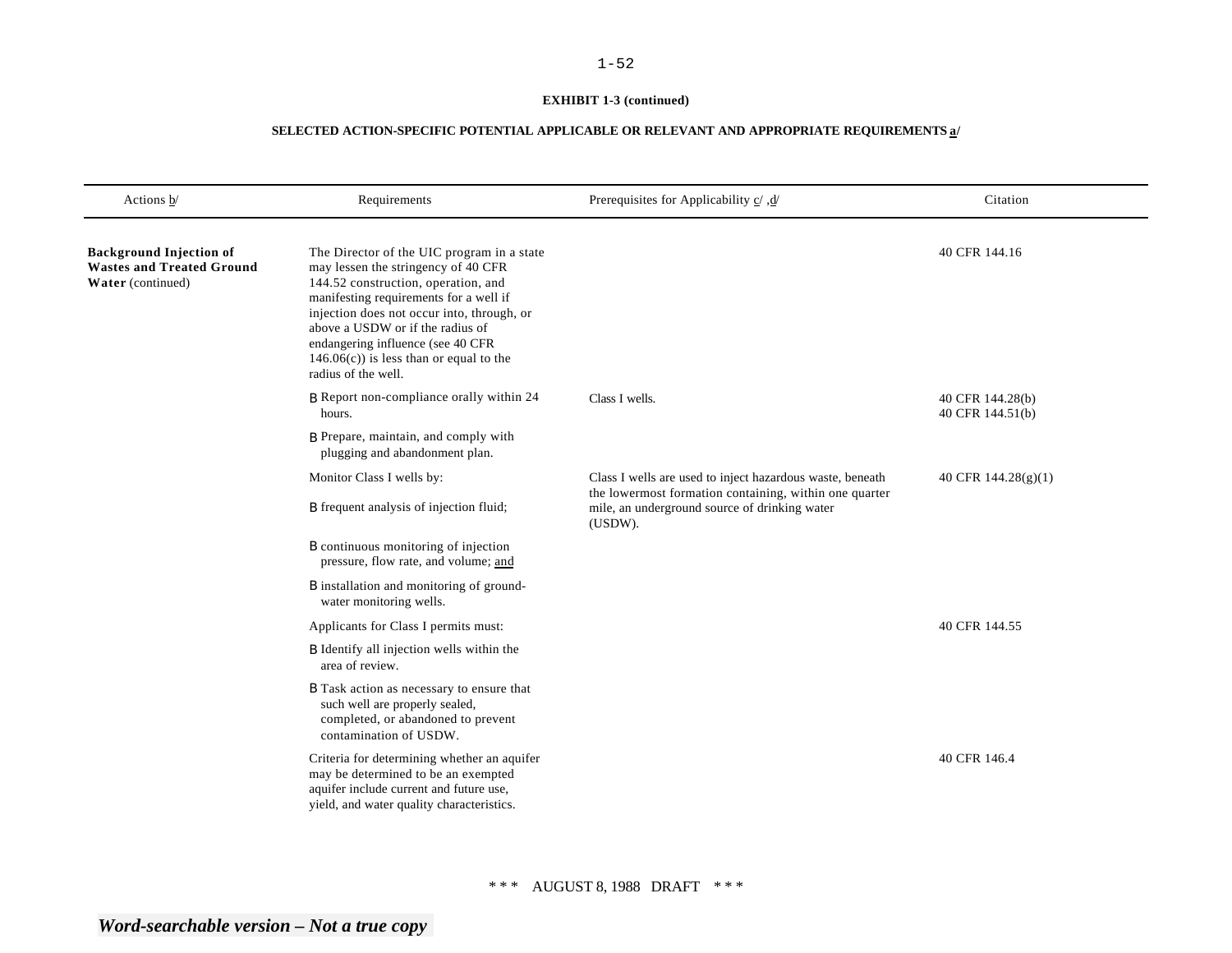# **EXHIBIT 1-3 (continued)**

| Actions $b$                                                                              | Requirements                                                                                                                                                                                                                                                                                                                                                                                                                                      | Prerequisites for Applicability $c$ /, $d$ / | Citation            |
|------------------------------------------------------------------------------------------|---------------------------------------------------------------------------------------------------------------------------------------------------------------------------------------------------------------------------------------------------------------------------------------------------------------------------------------------------------------------------------------------------------------------------------------------------|----------------------------------------------|---------------------|
| <b>Underground Injection of</b><br><b>Wastes and Treated Ground</b><br>Water (continued) | Case and cement all Class I wells to prevent<br>movement of fluids into USDW, taking<br>into consideration well depth, injection<br>pressure, hole size, composition of injected<br>waste, and other factors.                                                                                                                                                                                                                                     | (See above)                                  | 40 CFR 144.28(e)(1) |
|                                                                                          | Conduct appropriate geologic drilling logs<br>and other tests during construction.                                                                                                                                                                                                                                                                                                                                                                |                                              | 40 CFR 146.12(d)    |
|                                                                                          | Injection pressure may not exceed a<br>maximum level designed to ensure that<br>injection does not initiate new fractures or<br>propagate existing ones and cause the<br>movement of fluids into a USDW.<br>Continuous monitoring of injection<br>pressure, flow rate, and volume, and<br>annual pressure, if required.<br>Demonstration of mechanical integrity is<br>required every 5 years.<br>Ground-water monitoring may also be<br>required |                                              | 40 CFR 146.13       |
|                                                                                          | Comply with State underground injection<br>requirements.                                                                                                                                                                                                                                                                                                                                                                                          |                                              | 40 CFR 147          |
|                                                                                          | Hazardous waste to be injected is subject to<br>land ban regulations. (See section 4.2.2.1)<br>of this manual.) Treated ground water that<br>meets the definition of hazardous waste<br>and is to be injected also is subject to land<br>ban regulations.                                                                                                                                                                                         |                                              | 40 CFR 268.2        |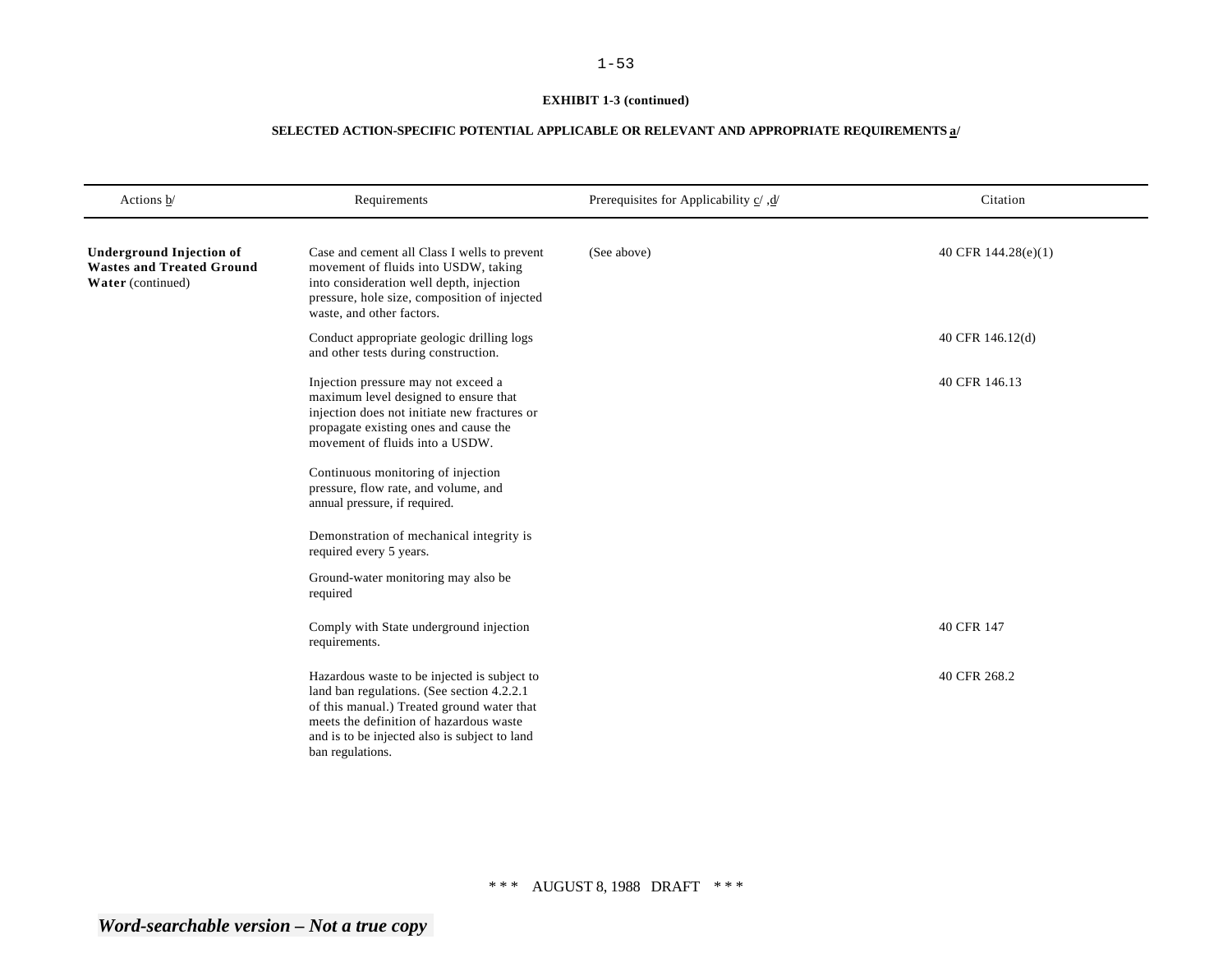# **EXHIBIT 1-3 (continued)**

| Actions b/        | Requirements                                                                                   | Prerequisites for Applicability c/, d/                                                                                                   | Citation       |
|-------------------|------------------------------------------------------------------------------------------------|------------------------------------------------------------------------------------------------------------------------------------------|----------------|
| <b>Waste Pile</b> | Use a single liner and leachate collection<br>system.                                          | RCRA Hazardous waste, non-containerized<br>accumulation of solid, nonflammable hazardous waste<br>that is used for treatment or storage. | 40 CFR 264.251 |
|                   | Waste put into waste pile subject to land<br>ban regulations (see Appendix of this<br>manual). |                                                                                                                                          | 40 CFR 268.2   |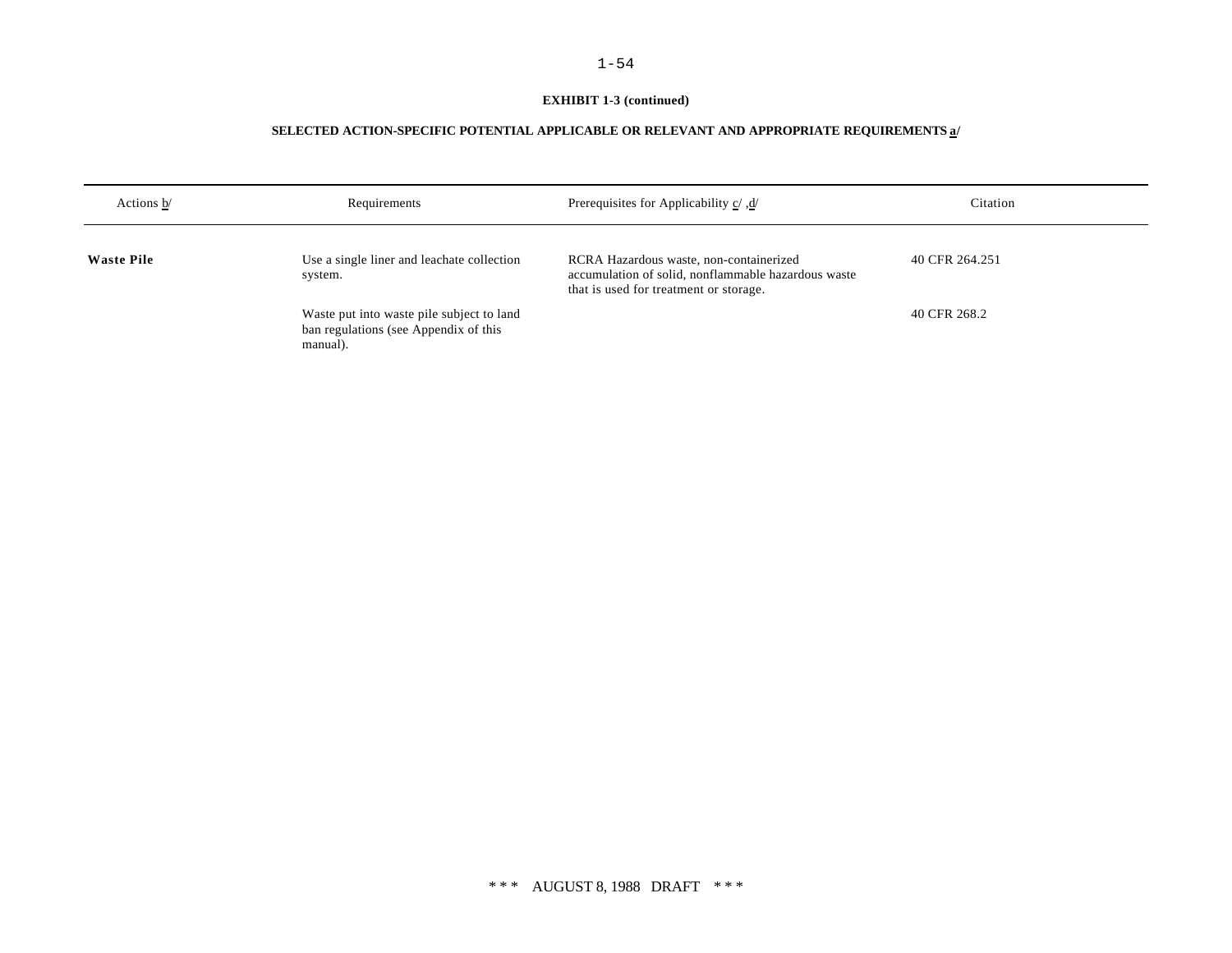### **1.2.4 GENERAL PROCEDURE FOR IDENTIFICATION AND ANALYSIS OF ARARS**

ARARs should be identified at several points in the remedy selection process. They must be identified on a site-specific basis, and therefore as additional information is developed about the site, including the specific chemicals at the site, special features of the site location, and the actions that are being considered as remedies, more ARARS will progressively be identified and the list of "potential" ARARs further refined. The lead and support agency (Federal or State Superfund program) are responsible for the identification of ARARs with assistance from other EPA/State program offices and other Federal/State agencies a appropriate (including information and technical assistance). Regions must work closely with States, who are responsible for indentifying State ARARs in a timely manner, to ensure that State ARARs are identified at the critical points in the remedial planning process. Regions must also work closely with States operating Federally authorized programs under RCRA, the Clean Water Act (CWA), the Clean Air Act, or other statutes that are sources of potential ARARs. $^{17}$ 

Many statutes and the regulations promulgated under them contain requirements that may be applicable or relevant and appropriate. Exhibit 1-9 at the end of this chapter lists the statutes under which potential ARARs may have been promulgated.

In order to provide guidance on ARARs identification, this manual describes in detail the steps in the thought process involved in determining whether a requirement is applicable or relevant and appropriate. However, as experience is gained in identification, the determination may be streamlined to consideration of key factors. For example, if the hazardous substance at the site is identical to a RCRA listed hazardous waste, but its source is unknown, RCRA requirements will not be applicable but may be relevant and appropriate if the action taken is regulated by RCRA.

The decision framework for ARARs determination, as described in this manual, has five steps:

- (1) The first step in the process, using the procedures described in this guidance in Exhibit 1-4 and accompanying text is to identify potential ARARs. For chemical-specific requirements under RCRA, CWA, and SDWA, location-specific requirements under several statutes, and action-specific requirements under RCRA, CWA, and SDWA, potential requirements have already been identified and are listed in Exhibits 1-1, 1-2, and 1-3, respectively. These exhibits will be expanded in subsequent drafts of this manual to include the requirements of additional environmental laws.
- (2) Using the procedures described in the flowchart in Exhibit 1-5 and accompanying text, analyze the potential ARARs to determine whether

<sup>17</sup> Under the Clean Water Act, States may be authorized to implement the permit requirements of the National Pollution Discharge Elimination System (NPDES); under the Clean Air Act, national ambient air quality standards are implemented, maintained, and enforced through State Implementation Plans (SIPs).

\* \* \* AUGUST 8, 1988 DRAFT \* \* \*

*Word-searchable version – Not a true copy* 

\_\_\_\_\_\_\_\_\_\_\_\_\_\_\_\_\_\_\_\_\_\_\_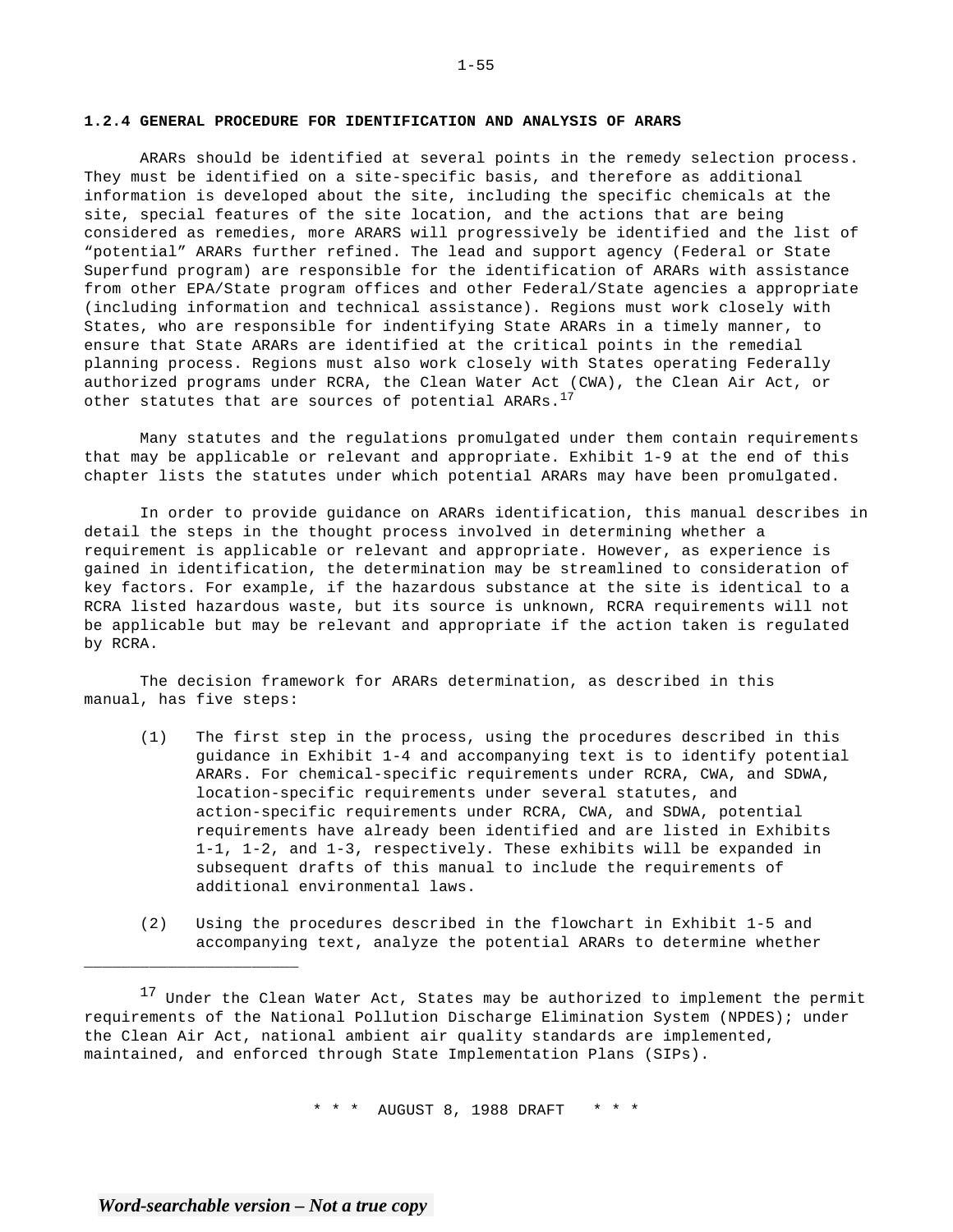they are actually applicable to the particular conditions at the site.

- (3) If the requirements are not applicable, using the procedures outlined in the flowchart in Exhibit 1-7 and discussed in section 1.2.4.3, analyze them to determine whether they are relevant and appropriate to the particular conditions at the site.
- (4) In developing the site risk assessment, which is used to determine protectiveness, criteria, guidances, advisories, and proposed standards may be used in addition to ARARs. These to-be-considered criteria, guidances, advisories and proposed standards are not promulgated requirements (and are not potential ARARs), but are an important component of the protectiveness determination required by the statutes. The Superfund Public Health Evaluation Manual provides guidance on conducting site-specific risk assessments and the use of TBCs.
- (5) Determine whether circumstances are present that might justify a waiver of any otherwise applicable or relevant and appropriate requirements.

Subsequent to the initiation of the remedial action new standards based on new scientific information or awareness may be developed and these standards may differ from the cleanup standards on which the remedy was based. These new ARARs or TBCs should be considered as part of the review conducted at least every five years under CERCLA §121(c) for sites where hazardous substances remain on-site. The review requires EPA to assure that human health and the environment are being protected by the remedial action. Therefore, the remedy should be examined in light of any new standards that would be applicable or relevant and appropriate to the circumstances at the site or pertinent new TBCs, in order to ensure that the remedy is still protective. In certain situations, new standards or the information on which they are based may indicate that the site presents a significant threat to health or environment. If such information comes to light at times other than at the five-year reviews, the necessity of acting to modify the remedy should be considered at such times.

An overview of the general procedure for identifying ARARs at different points in the remedial planning process is summarized in Exhibit 1-4. Identification of ARARs should begin following the scoping and site characterization phase of the Remedial Investigation, when sufficient information has been developed so that initial Judgments can be made about the chemicals present at the site and any special characteristics of the site location that must be taken into account. As Exhibit 1-4 indicates, the first steps in the identification of ARARs, following the determination of chemicals present and the determination of special location characteristics, should be a review of the matrices in this manual for chemical-specific and location-specific ARARs. Action-specific ARARs will first be considered during the development of remedial alternatives. Each of these steps is described in detail in the balance of this section and in sections 1.3 and 1.4.

\* \* \* AUGUST 8, 1988 DRAFT \* \* \*

1-56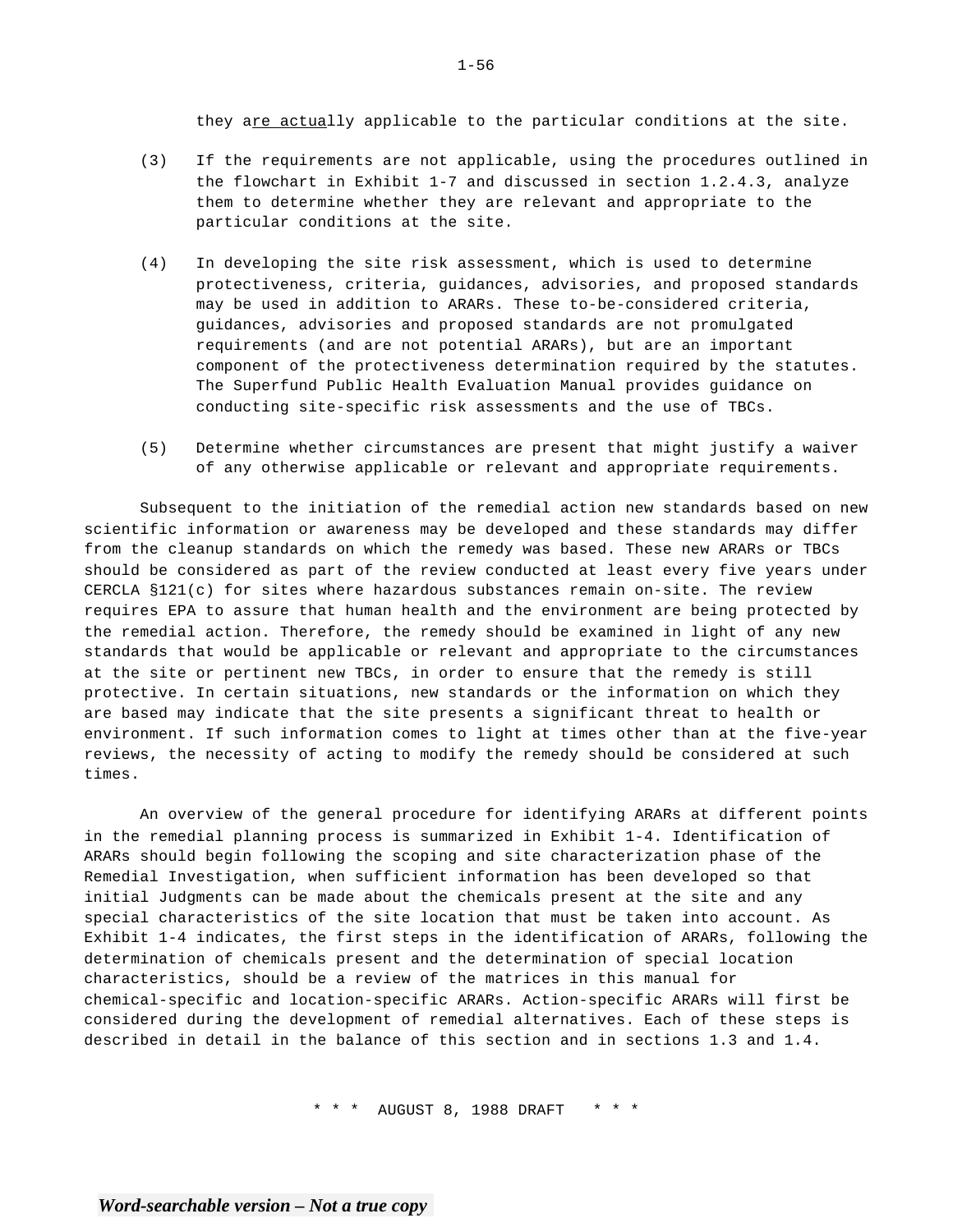# **EXHIBIT 1-4 Procedure for Identifying ARARs**



\* \* \* AUGUST 8, 1988 DRAFT \* \* \*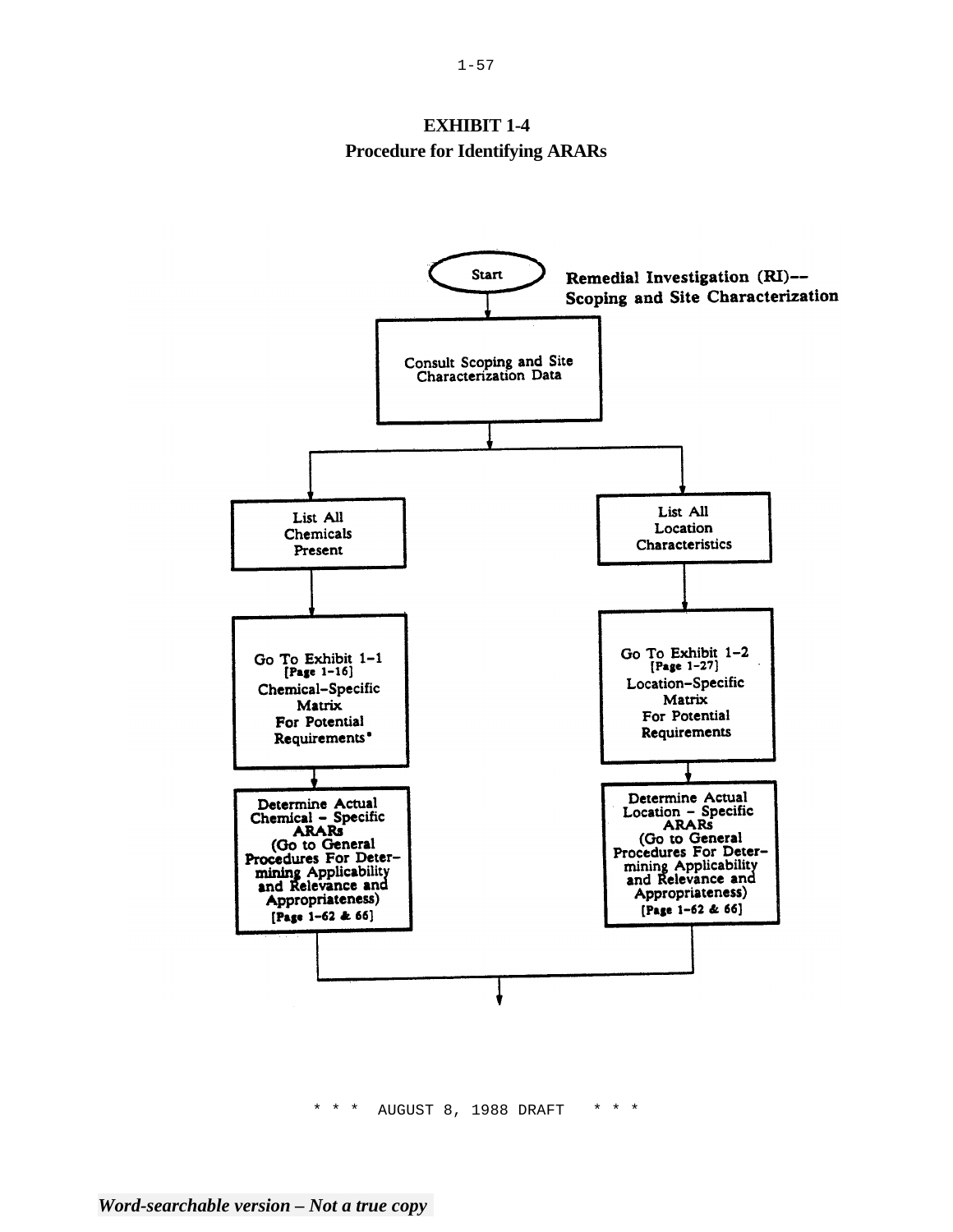# **EXHIBIT 1-4 (cont'd) Procedure for Identifying ARARs**



C Note that chemical-specific ARARs will generally be the same for all alternatives, and need not be repeat to each alternative. A single list of chemical-specific ARARs should be developed during the site characterization phase of the Remedial Investigation and modified during the remedy selection process.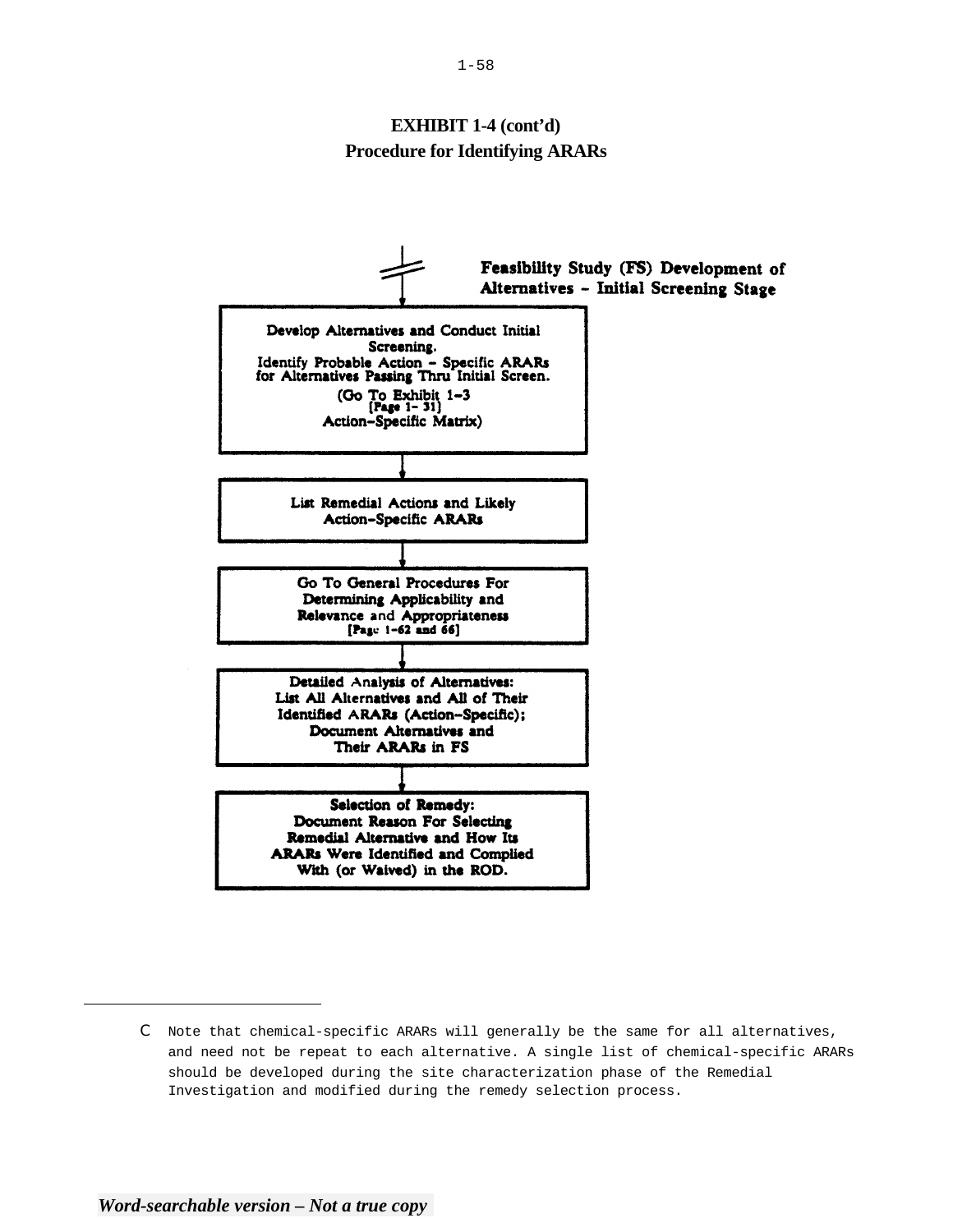### **1.2.4.1 Procedure for Identifying ARARs**

#### Chemical-Specific ARARs

Those chemicals identified at the site should be compared to the chemicals listed in Exhibit 1-1, which lists chemical-specific standards under several statutes. (Until Exhibit 1-1 is completed with chemical-specific standards from all environmental statutes, it will be necessary to supplement the matrix in Exhibit 1-1 with a review of standards in other statutes, obtained by consulting Exhibit 1-9.) If a chemical-specific standard is found in Exhibit 1-1, note the statute and its jurisdictional prerequisites under which the standard was established. This information will be necessary for determining if the chemical-specific standard is applicable or relevant and appropriate. (Although in most cases a standard found under the "potential ARAR" section of the matrix will be found to be an ARAR for site-specific chemicals and exposure pathways, Remedial Project Managers (RPMs) should follow the procedure for determining whether these probable ARARs are actually applicable or relevant and appropriate to a given site, as outlined in Sections 1.2.4.2 and 1.2.4.3 of this manual.) If more than one standard is found for a particular chemical, the most stringent should generally be identified as the likely ARAR. Finally, the standards identified as probable ARARs should all be analyzed according to the procedures outlined in the Superfund Public-Health Evaluation Manual. When ARARs do not exist for a particular chemical or when the existing ARARs are not protective of human health or the environment, advisories found in the to-be-considered category should also be used.

#### Location-Specific ARARs

Similarly, following the completion of Phase I of the Remedial Investigation, site characterization, any special characteristics of the site (e.g., presence of wetlands, habitat of endangered species, or historically significant features) should be compared to the list of location-specific requirements in Exhibit 1-2. If a location-specific requirement is found in Exhibit 1-2, the statute and its jurisdictional requirements should be noted, so that the additional analysis described in sections 1.2.4.2 and 1.2.4.3 of this manual can be completed. In noting the statutory and regulatory requirements, determine whether the statute is prohibitory (e.g. prohibits new activity) or in retroactive (e.g. requires that existing conditions be rectified).

#### Action-Specific ARARs

Action-specific requirements probably will not be identified for most sites until the development of alternatives in the Feasibility Study. Additional action-specific requirements should be identified and refined as appropriate during remedial design, when specific information regarding size and operation of treatment facilities will be available. Exhibit 1-4 indicates this difference by separating the identification of action-specific ARARs from the identification of chemical-specific and location-specific ARARs. Once possible action alternatives have been developed and screened to

\* \* \* AUGUST 8, 1988 DRAFT \* \* \*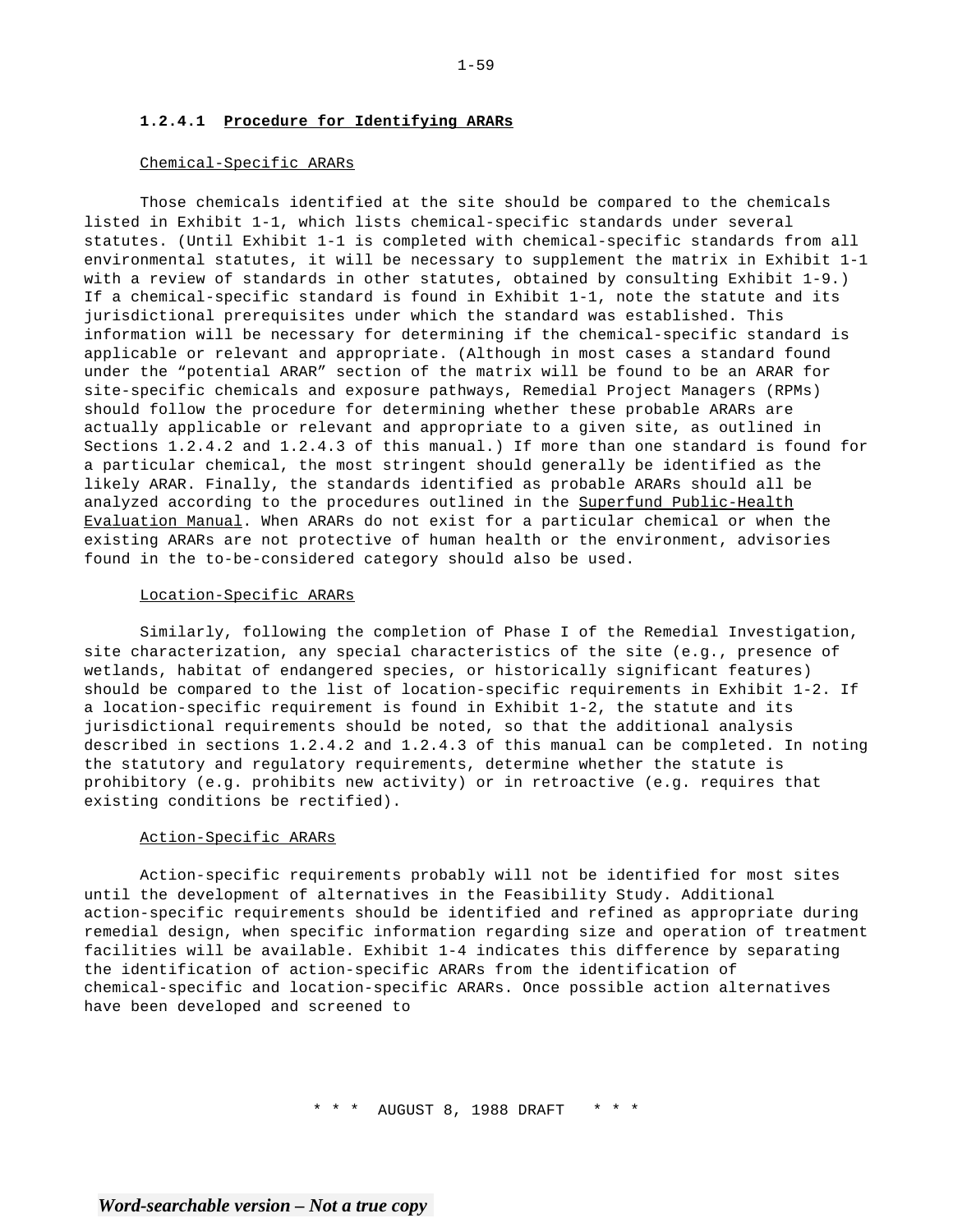a workable number, they should be broken down into operable units and the type of actions that are covered by potentially applicable or relevant and appropriate statutes should be reviewed (e.g., disposal into a POTW of non-volatile substances probably will not involve Clean Air Act (CAA) considerations, therefore potential CAA requirements need not be reviewed further for that specific action).

Following the initial identification, the possible action alternatives should be compared to Exhibit 1-3 (Action-Specific Requirements) in this manual. Currently, this matrix includes RCRA and CWA action-specific requirements.

#### **1.2.4.2. General Procedure for Determining if a Requirement is Applicable**

This manual describes the process for determining applicability. The procedure is no different from that involved in determining the applicability of laws to any activity, but is provided here to promote a consistent approach to identifying applicable requirements. The basic criterion for an applicable requirement is that it directly and fully addresses or regulates the hazardous substance, pollutant, contaminant, action being taken, or other circumstances at a site. Applicability is established by the terms of the laws and regulations promulgating the requirements being analyzed. To determine whether a particular requirement would be legally applicable, it is necessary to refer to the specific terms or jurisdictional prerequisites of the statute or regulation. All pertinent jurisdictional prerequisites must be met for the requirement to be applicable. These jurisdictional prerequisites include:

- " Who, as specified by the statute or regulation, is subject to its authority; $18$
- " The types of substances or activities listed as falling under the authority of the statute or regulation;
- " The time period for which the statute or regulation is in effect; and
- " The types of activities the statute or regulation requires, limits, or prohibits.

These statutory or regulatory provisions must then be compared to the pertinent facts about the CERCLA site and the CERCLA response actions under consideration, an outlined by Exhibit 1-5. To determine if a requirement is applicable, examine its language and determine whether it would otherwise legally apply to the site or the response action. This procedure may need to be undertaken for each potentially applicable requirement and for each potential action alternative (identification of action-specific ARARs will be

\* \* \* AUGUST 8, 1988 DRAFT \* \* \*

 $1 - 60$ 

<sup>&</sup>lt;sup>18</sup> Although the lead agency may be managing the CERCLA site, and for the purposes of the ARARs analysis would be the operator, it is not an owner/operator for the purposes of CERCLA Sections 107 or 101(20).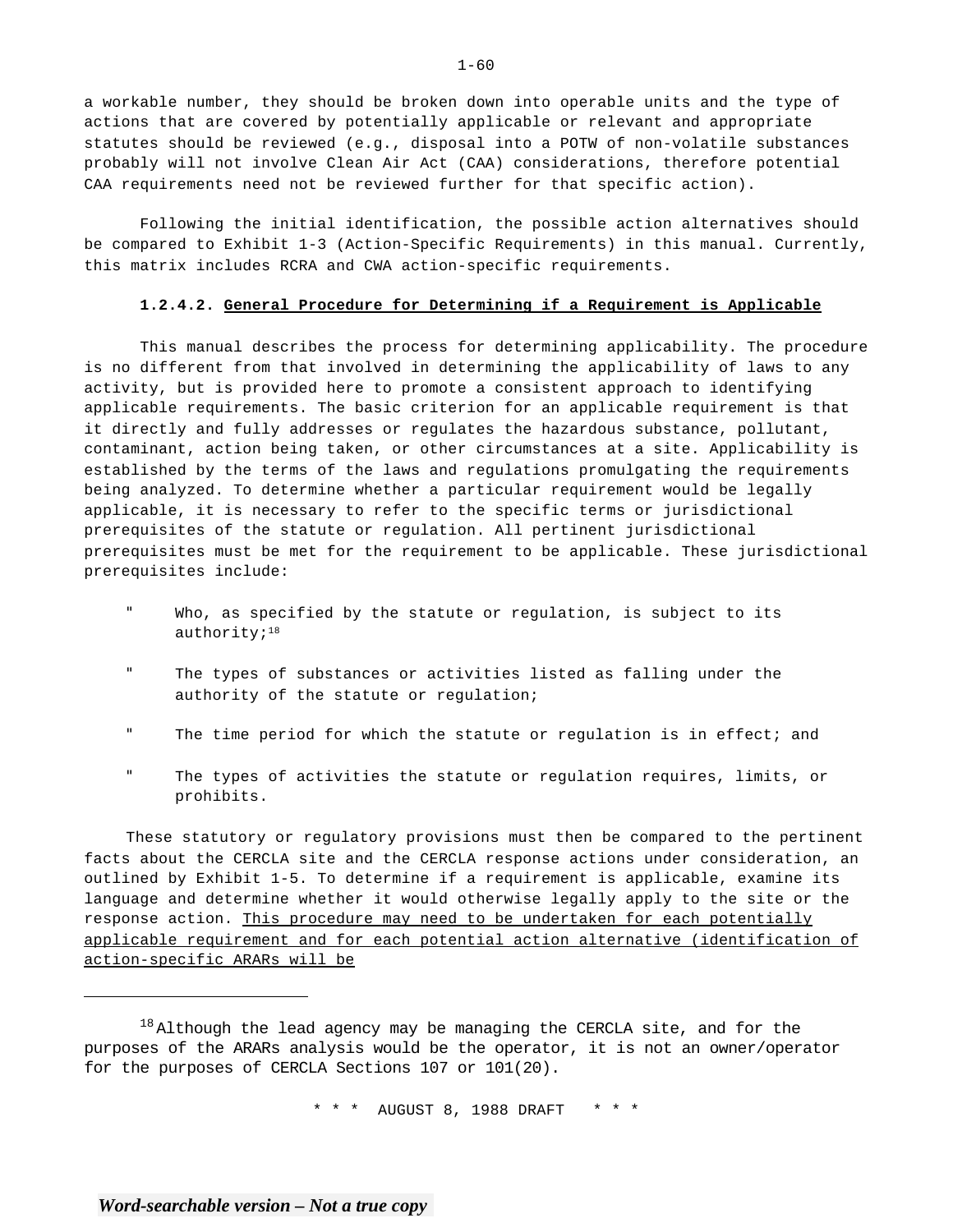completed during the detailed analysis of alternatives), since different requirements, even those within the same group of regulations, may have different jurisdictional prerequisites. In addition, the analysis should be repeated for each different operable unit, technology, or component of the remedial action.

Exhibit 1-5 provides an outline of the general procedure for determining if a requirement is applicable. Based on the site scoping and characterization, or for action-specific ARARs the initial screening phase of the Remedial Investigation/Feasibility Study (and review during remedial design), the pertinent facts concerning the site should be identified. Many of these facts, such as the chemicals present, special characteristics of the location of the site, and the type of action under consideration for the site, will already have been determined in connection with the identification of potential ARARs. Other facts, such as the approximate date when substances were placed at the site, may also be necessary to determine if the requirement applies. Different categories of information will be necessary to determine the jurisdictional prerequisites of different requirements, and not all categories listed in Exhibit 1-5 will be pertinent in all cases. Exhibit 1-6 indicates where subsequent chapters of this manual discuss the jurisdictional prerequisites of particular requirements.

In summary, once the pertinent facts have been determined, they should be compared with the jurisdictional prerequisites of the requirement. These jurisdictional prerequisites can be found in Exhibits 1-1, 1-2, and 1-3 and are explained further in subsequent chapters of this manual. They also appear in the text of the relevant statute or regulation. If the jurisdictional prerequisites are met, the requirement is applicable. If not, the next step is to consider whether the requirement is relevant and appropriate.

\* \* \* AUGUST 8, 1988 DRAFT \* \* \*

1-61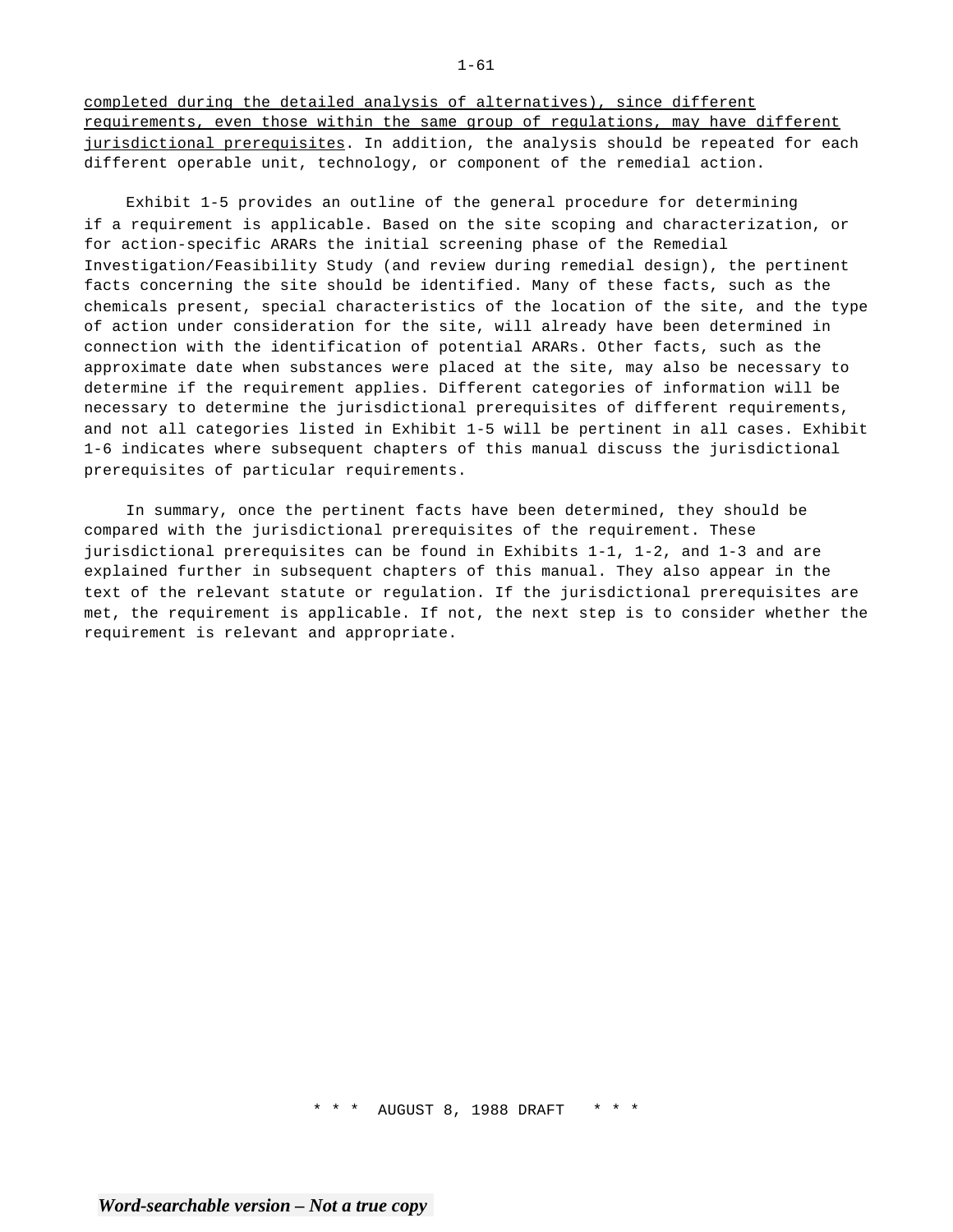# **Exhibit 1-5 General Procedure for Determining If Requirement is Applicable**

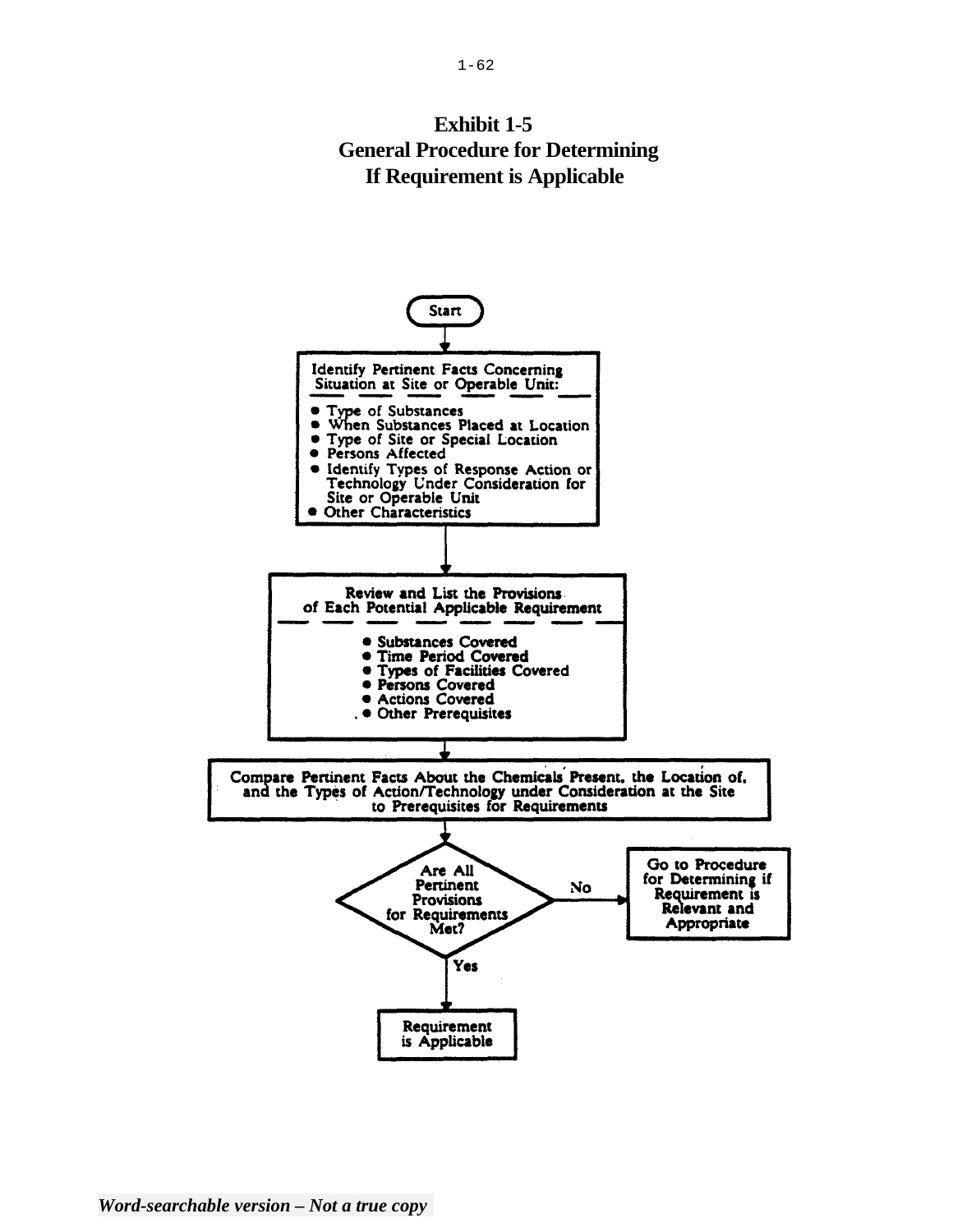# EXHIBIT 1-6

### ARAR JURISDICTIONAL PREREQUISITES

|                         | List of Possible     | Jurisdictional<br>Prerequisites/Text            |
|-------------------------|----------------------|-------------------------------------------------|
| Chemical-Specific ARARs | ARARs (pages)        | Discussion (pages)                              |
| RCRA MCLs               | $1 - 16$             | $2 - 4$ thru $2 - 14$<br>$2 - 23$ thru $2 - 27$ |
| SDWA MCLs               | $1 - 16$             | $4-3$ , $4-8$                                   |
| CWA WOCs                | $1 - 17$ to $1 - 23$ | $3 - 10$                                        |

**Jurisdictional** 

| Location-Specific ARARs                 | <u>List of Possible</u><br>ARARs (pages)                                              | Prerequisites/Text<br>Discussion (pages) |
|-----------------------------------------|---------------------------------------------------------------------------------------|------------------------------------------|
| RCRA                                    | Fault Zone, $1-27$ 1-25<br>$Flood$ Plain, $1-27$ 1-25<br>Salt Dome<br>Formation, 1-27 | $1 - 25$                                 |
| * National Historic<br>Preservation Act | $1 - 27$                                                                              | $1 - 25$                                 |
| * Endangered Species Act                | $1 - 27$                                                                              | $1 - 25$                                 |
| Clean Water Act                         | $1 - 28$                                                                              | $1 - 26$                                 |
| * Wilderness Act                        | $1 - 28$                                                                              | $1 - 26$                                 |
| * Fish and Wildlife<br>Coordination Act | $1 - 28$                                                                              | $1 - 26$                                 |
| * Wild and Scenic Rivers Act            | $1 - 28$                                                                              | $1 - 26$                                 |
| * Coastal Zone Management Act           | $1 - 28$                                                                              | $1 - 26$                                 |
| 40 CFR Part 6 Appendix A                | $1 - 28$                                                                              | $1 - 26$                                 |

\* These and other statutes will be addressed in a later addition of this manual.

\* \* \* AUGUST 8, 1988 DRAFT \* \* \*

1-63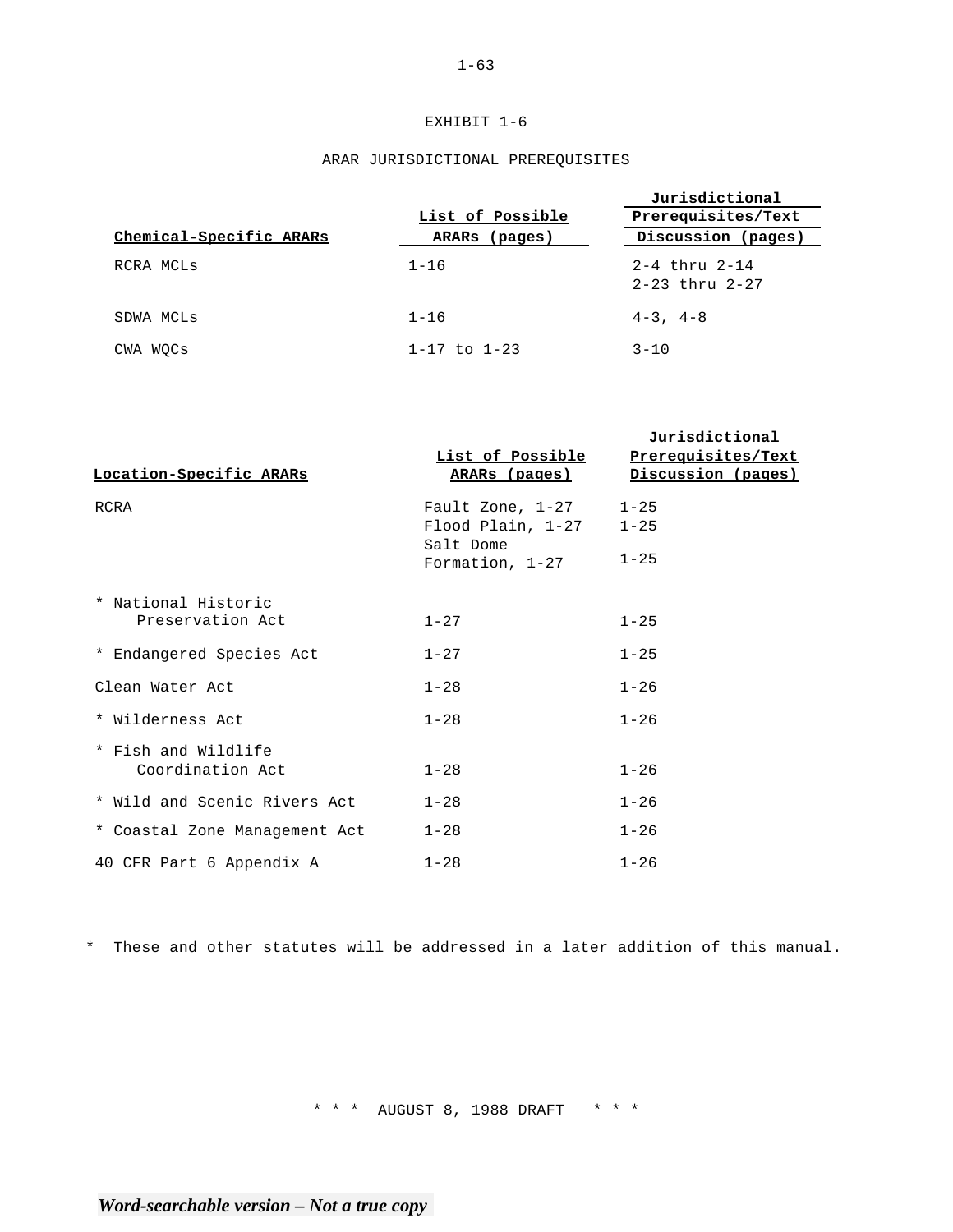# EXHIBIT 1-6 (continued)

# ARAR JURISDICTIONAL PREREQUISITES

|  |                                       |                                         | <b>Jurisdictional</b>                        |
|--|---------------------------------------|-----------------------------------------|----------------------------------------------|
|  | Action-Specific ARARs                 | List of Possible ARARs<br>ARARs (pages) | Prerequisites/Text<br>Discussion (pages)     |
|  | RCRA Capping                          | $1 - 31, 1 - 32$                        | $2 - 15$                                     |
|  | Closure                               | $1 - 32, 1 - 33$                        | $2 - 15, 2 - 19$                             |
|  | Container Storage                     | $1 - 34$ , $1 - 35$                     | $2 - 12$ , $2 - 13$                          |
|  | New Landfill                          | $1 - 35$ , $1 - 36$                     | $2 - 15$ , $2 - 18$                          |
|  | New Surface Impoundment               | $1 - 37$                                | $2 - 15$ , $2 - 18$                          |
|  | Dike Stabilization                    | $1 - 38$                                | $2 - 15$                                     |
|  | Excavation, Ground-Water<br>Diversion | $1 - 44$                                | $2 - 15$ , $2 - 21$                          |
|  | Incineration                          | $1-44$ , $1-45$ , $1-46$                | $2 - 14$                                     |
|  | Land Treatment                        | $1 - 46$ , $1 - 47$                     | $2-14$ , $2-15$ , $2-18$                     |
|  | Land Disposal                         | $1-34$ , $1-47$ , $1-50$ , $1-51$       | $2 - 15, 2 - 18$                             |
|  | Slurry Wall                           | $1 - 48$                                | $2 - 15$ , $2 - 21$                          |
|  | Tank Storage                          | $1 - 48$ , $1 - 49$                     | $2 - 12$ , $2 - 13$                          |
|  | Treatment                             | $1-49$ , $1-50$ , $1-51$                | $2 - 14$                                     |
|  | Waste Pile                            | $1 - 54$                                | $2 - 15$ , $2 - 18$                          |
|  | CWA Discharge to Water of US          | $1-39$ , $1-40$ , $1-41$                | $3-2$ , $3-3$ , $3-4$                        |
|  | Direct Discharge<br>to Ocean          | $1 - 41, 1 - 42$                        | $3-2$ , $3-3$ , $3-4$ , $3-5$                |
|  | Discharge to POTW                     | $1 - 42, 1 - 43$                        | $3-5$ , $3-6$ , $3-21$ , $3-22$              |
|  | Dredge/Fill                           | $1 - 43$ , $1 - 44$                     | $3-2$ , $3-3$ , $3-6$ , $3-28$ ,<br>$3 - 29$ |
|  | SDWA Underground Injection<br>Control | 1-51, 1-52, 1-53                        | $4-9$ , $4-10$ , $4-11$                      |

\* \* \* AUGUST 8, 1988 DRAFT \* \* \*

 $1 - 64$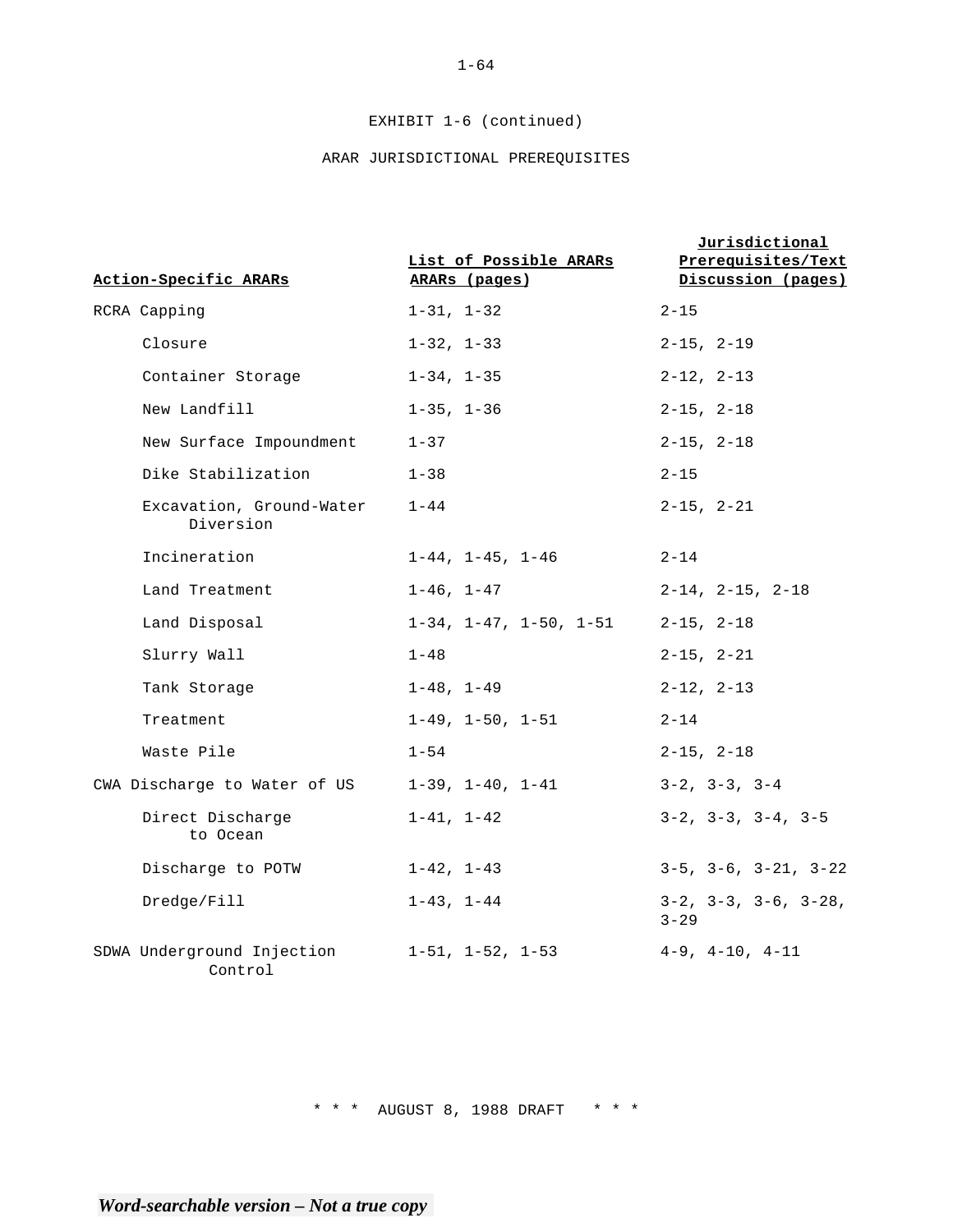### 1.2.4.3 **General Procedure for Determining if a Requirement is Relevant and Appropriate**

A particular requirement could be "relevant and appropriate" even if it is not "applicable." The basic considerations are whether the requirement (1) regulates or addresses problems or situations sufficiently similar to those encountered at the CERCLA site (i.e., relevance), and (2) is appropriate to the circumstances of the release or threatened release, such that its use is well suited to the particular site. Determining whether a requirement is relevant and appropriate is site-specific and must be based on best professional judgment. This judgment is based on a number of factors, including the characteristics of the remedial action, the hazardous substances present at the site, and the physical circumstances of the site and of the release, as compared to the statutory or regulatory requirement. All requirements found to be applicable or relevant and appropriate must be complied with.

Exhibit 1-7 outlines the general procedure and factors to consider in determining whether a requirement is relevant and appropriate. The factors listed in the left-hand column-relate to the problem that the requirement is designed to address or to the goal that the requirement is intended to attain; the factors in the right-hand column relate to the problem present at the CERCLA site and the objective of the remedial action. The relative importance of these factors will vary from site to site depending on the kind of ARARs under consideration (chemical-, action-, or location-specific), and on site-specific conditions.

Both sets of factors in Exhibit 1-7 should be defined narrowly. For example, the goal of both RCRA corrective action requirements and the CERCLA cleanup might be defined as protection of human health and the environment. However, in analyzing whether the corrective action requirements are relevant and appropriate, such a definition of goals would be too broad. Instead, the goal of the RCRA corrective action requirement might be characterized as the cleanup of a plume of ground-water contamination from a distinct source. This would be compared to the goal of the CERCLA action, such as cleanup of area-wide ground-water contamination.

Determining whether a requirement is both relevant and appropriate is essentially a two step process. First, the determination focuses on whether a requirement is relevant based on a comparison between the action, location, or chemicals, covered by the requirement and related conditions of the site, the release, or the potential remedy. This step should be a screen which will determine the relevance of the potentially relevant and appropriate requirement under consideration. The second step is to determine whether the requirement is appropriate by further refining the comparison, focusing on the nature/characteristics of the substances, the characteristics of the site, the circumstances of the release, and the proposed remedial action.

\* \* \* AUGUST 8, 1988 DRAFT \* \* \*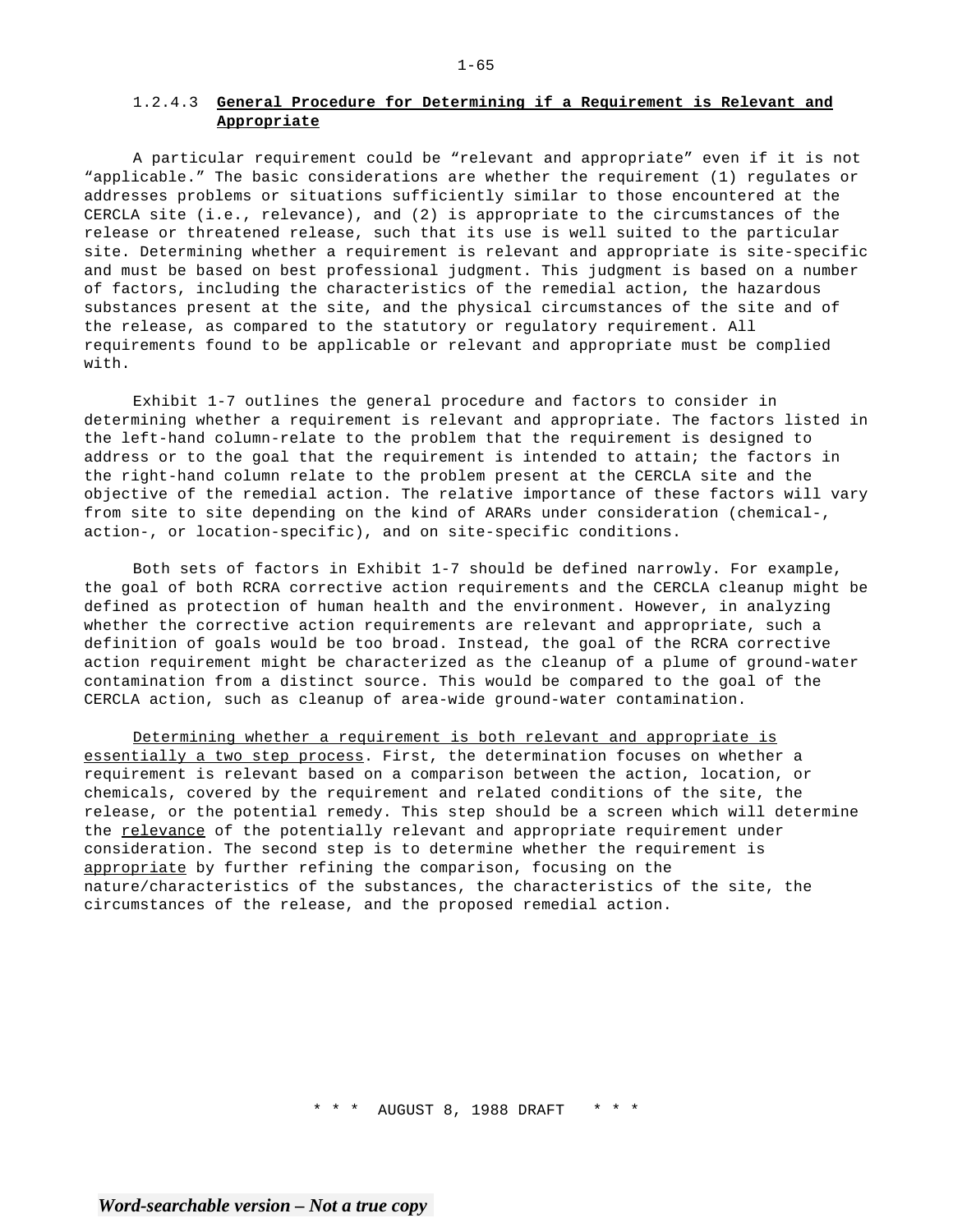# **Exhibit 1-7**

# **General Procedure for Determining if Requirement is Relevant and Appropriate**



*Word-searchable version – Not a true copy*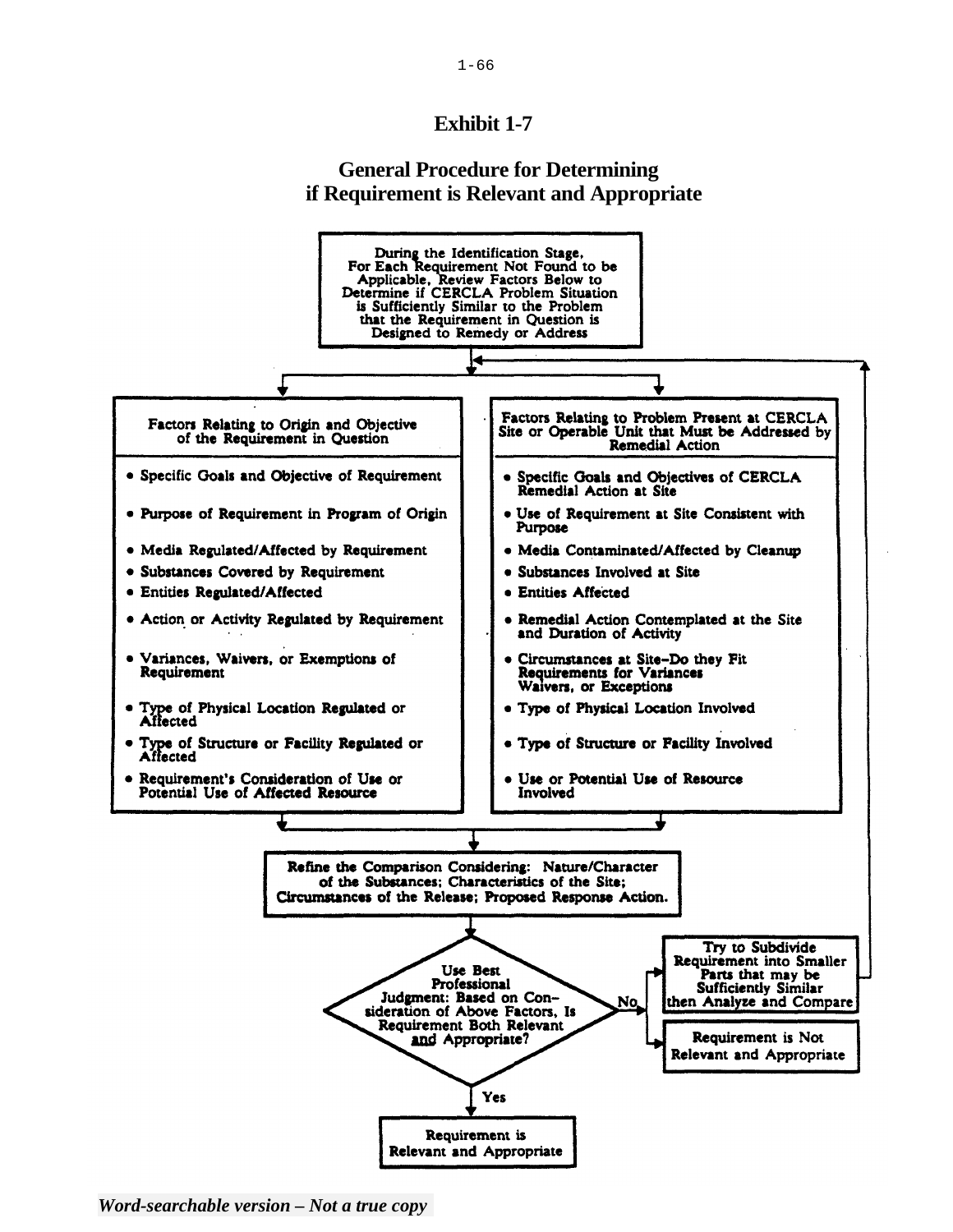A requirement may be relevant but not appropriate for the specific site. Only those requirements that are determined to be both relevant and appropriate must be complied with. A requirement may be found relevant because it closely matches the site on some of the factors listed in Exhibit 1-7, but may not be appropriate because the site circumstances differ significantly on other key factors. While some requirements within a regulation will be relevant and appropriate, other requirements in that same regulation may be relevant (in that they address in a broad sense the same problem as is faced at the CERCLA site), but not appropriate because the requirement is not well-suited to the circumstances at the CERCLA site, or to the threat to human health and the environment posed by the circumstances of the release.

In comparing the requirement and the site circumstances or the circumstances of the release, some of the following factors from Exhibit 1-7 and related considerations might be particularly important in determining whether a requirement is appropriate:

- " the purpose of the requirement;
- " the physical characteristics (size/nature) of the site and contamination;
- " the character and circumstances of the release at the site compared to what the requirement was intended to address and requires;
- " the substances covered by the requirement (e.g., the chemical characteristics, form or concentration of the contamination or release for which the requirement was designed);
- " the duration of the activity;
- " the basis for a waiver or exemption;

In addition, one should consider:

- " whether another requirement is available that more fully matches the circumstances at the site; and
- " where EPA has explicitly decided that a requirement is not appropriate to a situation, that requirement will not be appropriate for such a situation at a CERCLA site.

Portions of a requirement may be relevant and appropriate even if a requirement in its entirety is not. For example, parts of the requirements for design and operation of a waste pile found in 40 CFR §264.251, such as the requirement to use a liner of sufficient strength and thickness to prevent failure due to pressure gradients, might be considered relevant and appropriate, while that portion of the design requirements calling for installation of a liner covering all surrounding earth likely to be in contact

\* \* \* AUGUST 8, 1988 DRAFT \* \* \*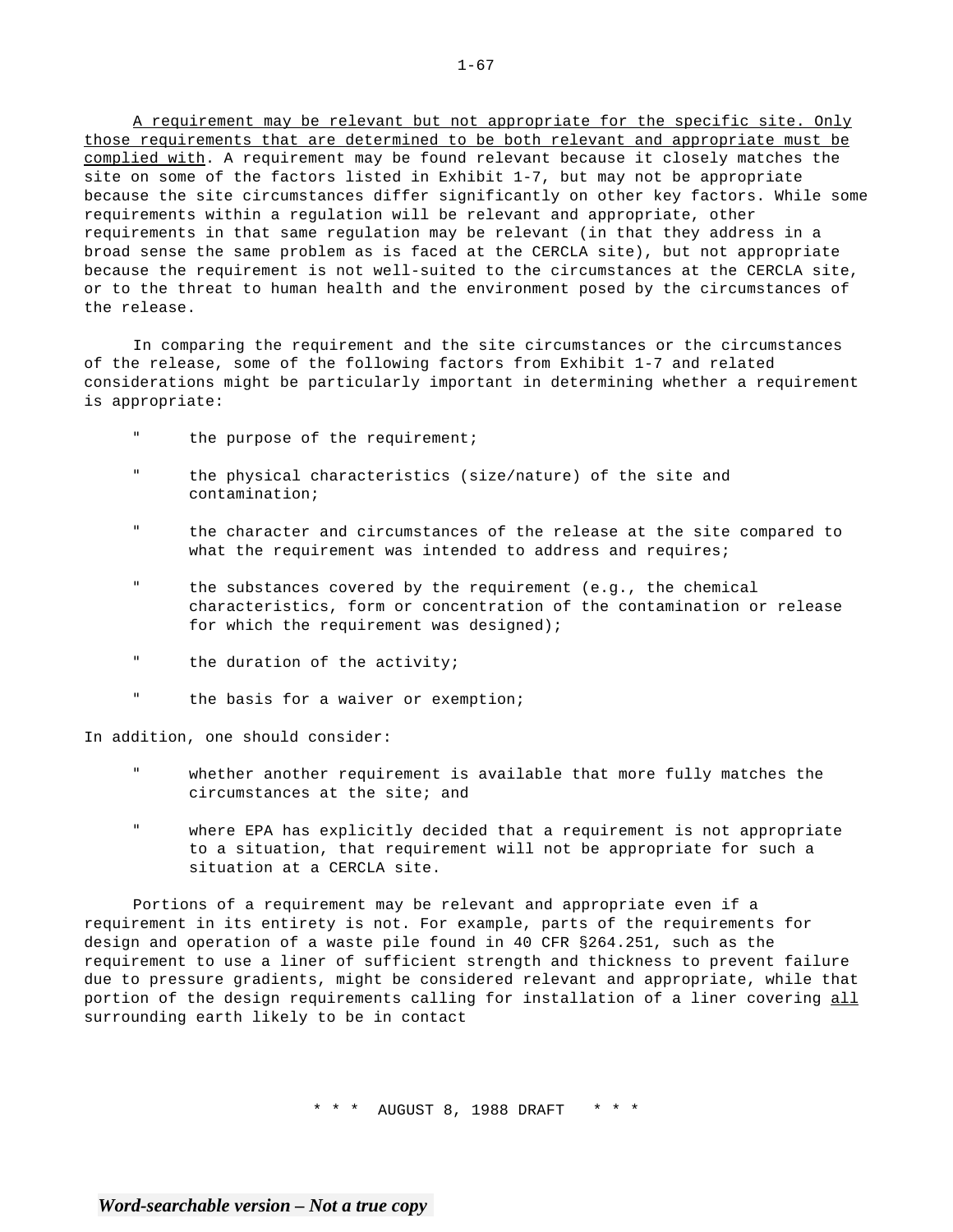with the waste might not be appropriate if such earth is already contaminated and the eventual remedy is to remove all of that earth.

When the analysis results in a determination that a requirement is both relevant and appropriate, such a requirement must be complied with to the same degree as if it were applicable.

Included below are several examples of situations where requirements might be relevant but not appropriate:

1. A requirement may be relevant to the particular site because it addresses a similar type of facility or entity, but not appropriate because of differences in the duration of the activity. For example, the RCRA requirements for secondary containment of tanks and other storage units may not be appropriate for temporary, short-term storage.

2. Many RCRA requirements are designed to apply to specific types of discrete units. These requirements may be relevant because they address the same wastes and activities, such as closure of hazardous wastes in a landfill, but may be inappropriate because of the physical size of the contamination at the CERCLA site. For example, although they may be appropriate for smaller areas, the requirements for capping may not be appropriate in some circumstances for large dispersed areas of low-level soil contamination such as may be found at many large municipal facilities.

3. A requirement may also be found relevant but not appropriate when another requirement is available that has been designed to apply to that specific situation, reflecting an explicit decision about the requirements appropriate to that situation. For example, the Agency has made a determination under RCRA that Subtitle C is not an appropriate means of regulating on a national basis certain mining waste from the extraction or beneficiation of ores and minerals (51  $\overline{\text{FR}}$  24496, July 3, 1986). Therefore, since that explicit, formal determination has been made, Subtitle C requirements will generally not be relevant and appropriate to these wastes from extraction or beneficiation of ores and minerals.

4. RCRA regulations affecting disposal or landfill closure require the site to be capped with a final cover designed and constructed to provide long-term minimization of the migration of liquids through the capped area. However, such requirements related to the need for an impermeable cover may not be appropriate in some circumstances if the wastes are largely immobile, and there will be no direct contact threat.

5. A location-specific requirement may prohibit prospectively the deposit of certain substances in a floodplain. This prohibition may be appropriate with regard to remedial options in considering whether to create new disposal units in the floodplain. However, it is not likely to be appropriate to remove large existing landfills from the floodplain.

6. MCLs (under RCRA and under SDWA) are relevant and appropriate to remediation of ground water that may be used for drinking. However, MCLs are

\* \* \* AUGUST 8, 1988 DRAFT \* \* \*

 $1 - 68$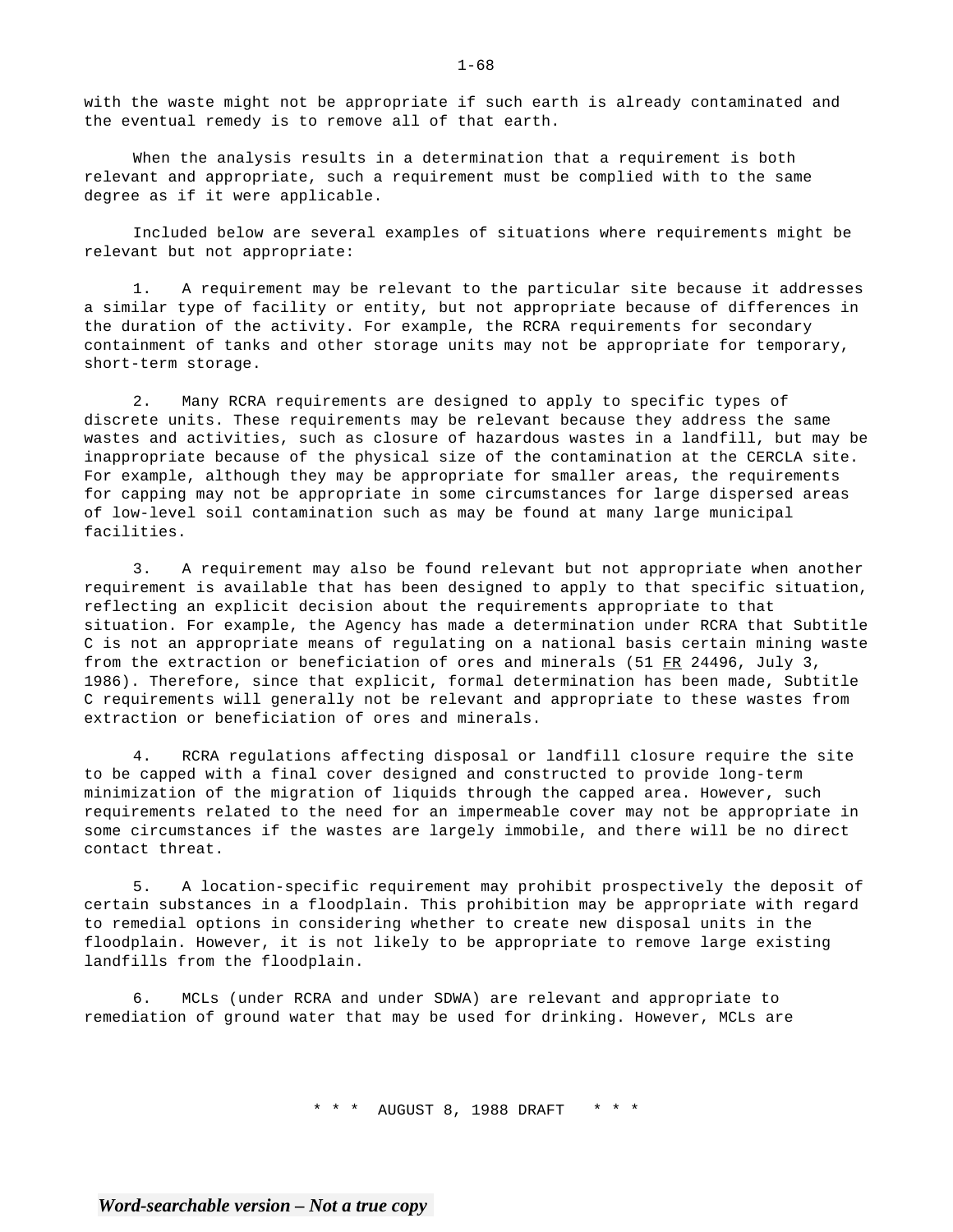generally not appropriate where ground water is not potentially drinkable due to widespread naturally occurring contamination or due to location in a large industrial area with substantial contamination where there is no actual, planned, or potential use of ground water for drinking.<sup>19</sup> In addition, MCLs are generally not appropriate for site-specific circumstances where a well would never be placed and ground water would thus never be consumed (e.g., a twenty-foot strip of land between the toe of a landfill and river, if there is no surface water contamination resulting from man-made ground-water contamination at the site).

Not all of the specific factors listed in Exhibit 1-7 will need to be considered in determining whether a requirement is relevant and appropriate. Only the pertinent factors need be considered. For chemical-, location-, and action-specific requirements, the following factors should generally be considered:

#### Chemical-Specific

| Specific Goal and Objective of<br>Requirement                               | Specific Goals and Objective of<br>CERCLA Remedial Action at<br>Site                                                                                                                  |
|-----------------------------------------------------------------------------|---------------------------------------------------------------------------------------------------------------------------------------------------------------------------------------|
| Purpose of Requirement in Program<br>of Origin                              | Use of Requirement at Site<br>Related to Purpose                                                                                                                                      |
| Substances Covered by Requirement                                           | Substances Involved at Site                                                                                                                                                           |
| Media and Entities Regulated/<br>Affected/Protected by Requirement          | Media and Entities Potentially/<br>Actually Contaminated/<br>Affected by Cleanup                                                                                                      |
| Variances, Waivers or Exemptions of<br>Requirements                         | Circumstances at Site $-$ - Do they<br>Fit Requirements for<br>Variance, Waiver, or<br>Exemption or Otherwise<br>Contradict some Implicit<br>Assumption Underlying the<br>Requirement |
| Requirement's Consideration of Use or<br>Potential Use of Affected Resource | Use or Potential Use of Resource<br>Involved                                                                                                                                          |

\* \* \* AUGUST 8, 1988 DRAFT \* \* \*

 $19$  Ground water in such industrial area (where there is no actual, planned, or potential use of ground water for drinking) would still be classified as Class IIB aquifers, although MCLs may be determined to be relevant and appropriate.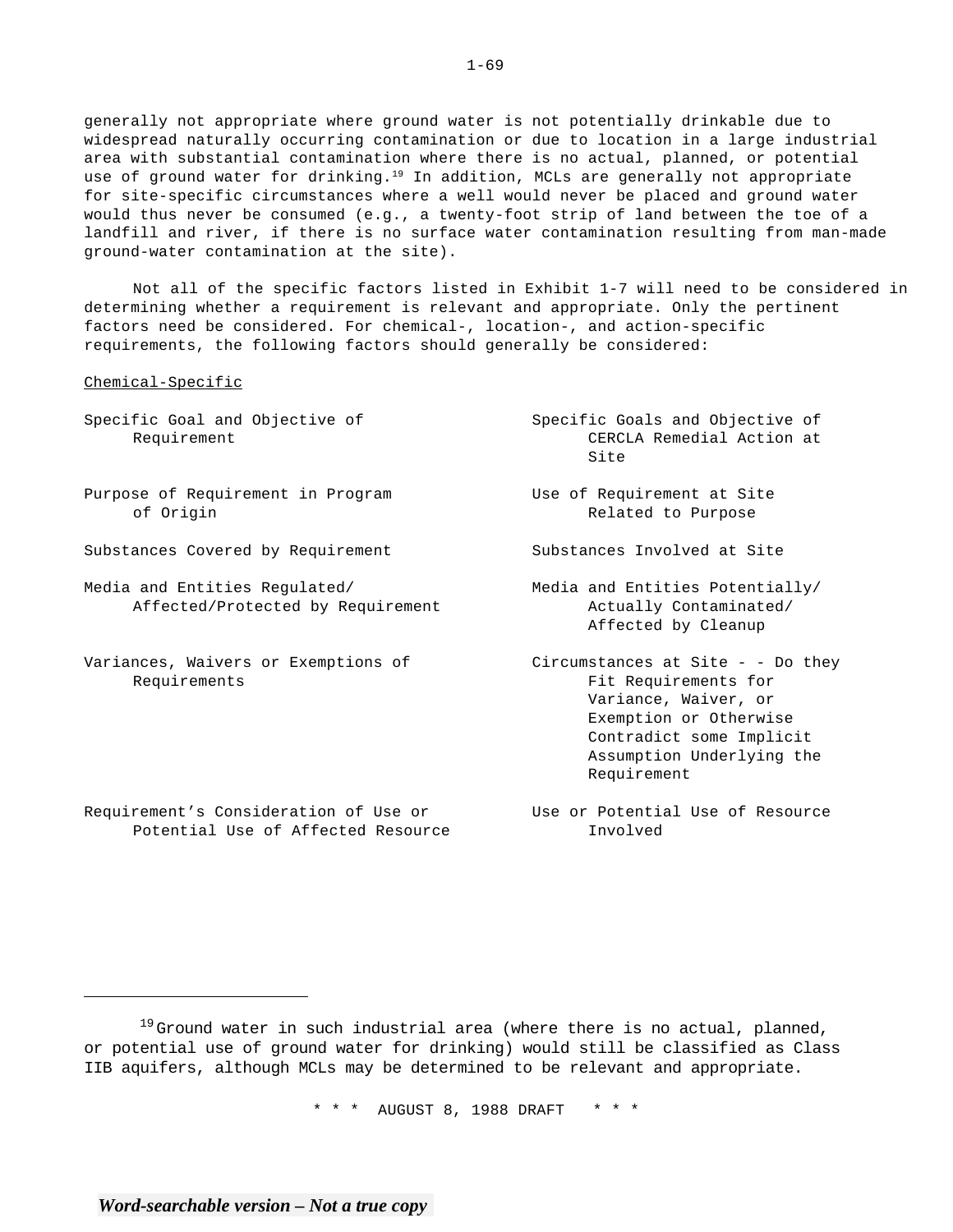#### Location-Specific

- Specific Goal and Objective of Requirement
- Purpose of Requirement in Program of Origin
- Type of Physical Location Regulated or Location Involved Affected
- Action or Activity Prohibited/Required Remedial Action Contemplated at by Requirement Activity
- Variances, Waivers or Exemptions
- Requirement's Consideration of Use or Use or Potential Use of Resource Potential Use of Affected Resource
- Action-Specific
- Specific Goal and Objective of Requirement
- Purpose of Requirement in Program of Origin
- Substances Covered by Requirement
- Media and Entities Regulated/ Affected/Protected by Requirement
- Action or Activity Regulated by Requirement
- Variances, Waivers or Exemptions
- Type and Size of Facility, Unit, Release (e.g. Size of Release) Regulated or Affected
- Specific Goals and Objective of CERCLA Remedial Action at Site
- Use of Requirement at Site Related to Purpose
- 
- Site and Duration of
- Circumstances at Site -- Do they Fit Requirements for Variance, Waiver, or Exemption
- Involved
- Specific Goals and Objective of CERCLA Remedial Action at Site
- Use of Requirement at Site Related to Purpose
- Substances Involved at Site
- Media and Entities Potentially/ Actually Contaminated/ Affected by Cleanup
- Remedial Action Contemplated at Site and Duration of Activity
- Circumstances at Site -- Do they Fit Requirements for Variance, Waiver, or Exemption
- Type and Size of Facility Unit, Release Involved

\* \* \* AUGUST 8, 1988 DRAFT \* \* \*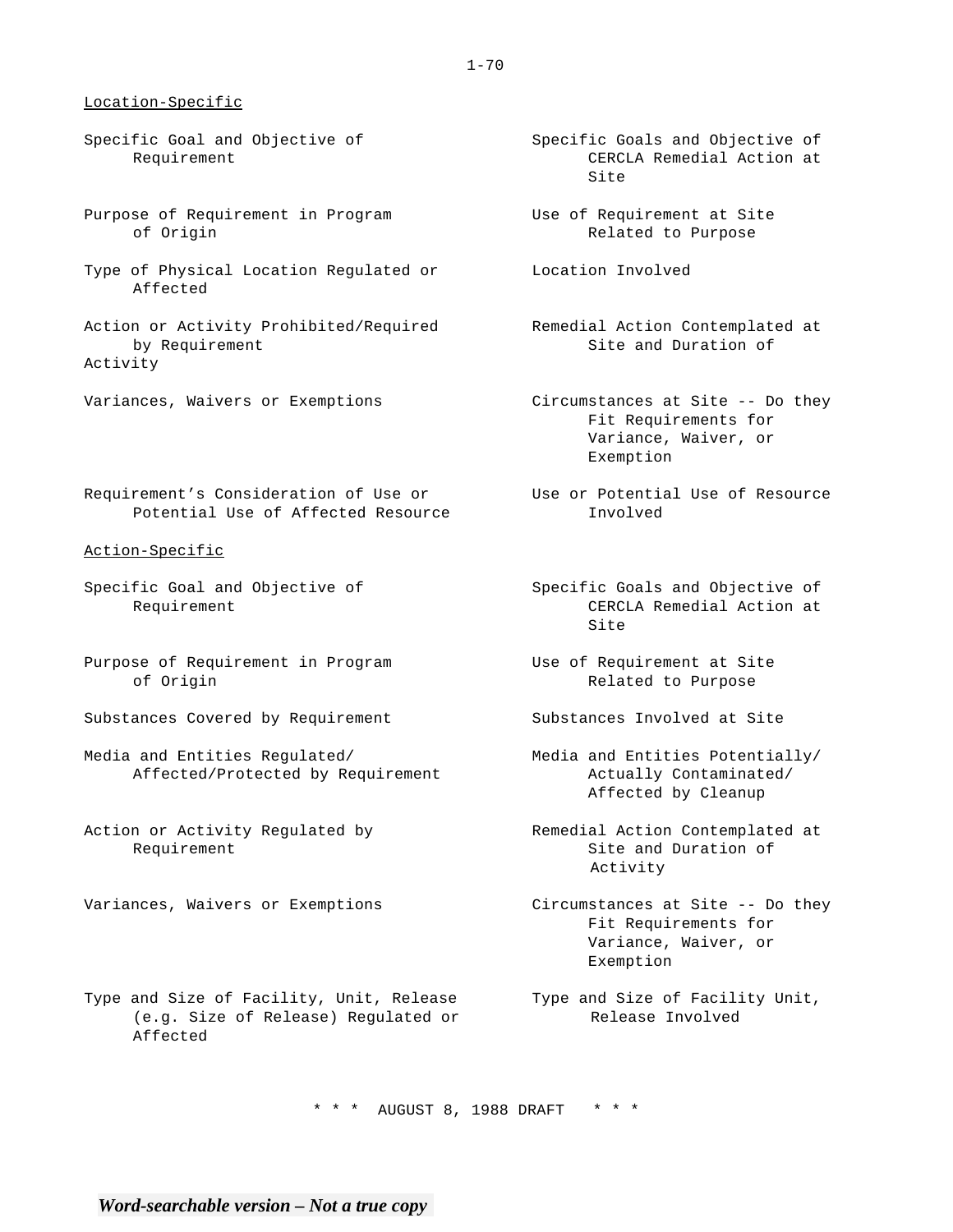Requirement's Consideration of Use or Use or Potential Use of Resource Potential Use of Affected Resource Throlved

#### **1.3 CERCLA WAIVER CRITERIA FOR ARARS**

CERCLA §121 provides that under certain circumstances an otherwise applicable or relevant and appropriate requirement may be waived. These waivers apply only to meeting ARARs with respect to remedial actions on-site; other statutory requirements, such as that remedies be protective of human health and the environment, cannot be waived. A waiver must be invoked for each ARAR that will not be attained or exceeded. The waivers provided by CERCLA  $$121(d)(4)$ , some circumstances under which each waiver might be invoked, and criteria for invoking the waivers are discussed below.

#### 1. Interim Measures

[T]he remedial action selected is only part of a total remedial action that will attain such level or standard of control when completed.(CERCLA §121(d)(4)(A).)

This waiver may be applicable to interim measures that are expected to be followed within a reasonable time by complete measures that will attain ARARs. The interim measures waiver may apply to sites at which a final site remedy is divided into several smaller actions.

For example, the selected remedy at a site may include excavation and treatment of the source. However, the treatment method may require treatability testing or time for set-up or construction. During this time, an interim measure involving stabilization, such as a cap, of the source may be appropriate. In such a circumstance, the interim measure waiver would allow the present stabilization actions at the site to constitute the initial components of a phased remedial response. These actions would not be required to attain landfill closure ARARs under RCRA because the response would not be complete.

The factors that may be appropriate for invoking this waiver include:

- " Potential for exacerbation of site problems. The interim measure should not directly cause additional migration of contaminants, complicate the site cleanup, or present an immediate threat to public health or the environment; and
- " Non-interference with final remedy. The interim measure selected must not interfere with, preclude, or delay the final remedy, consistent with EPA's priorities for taking further action.

\* \* \* AUGUST 8, 1988 DRAFT \* \* \*

1-71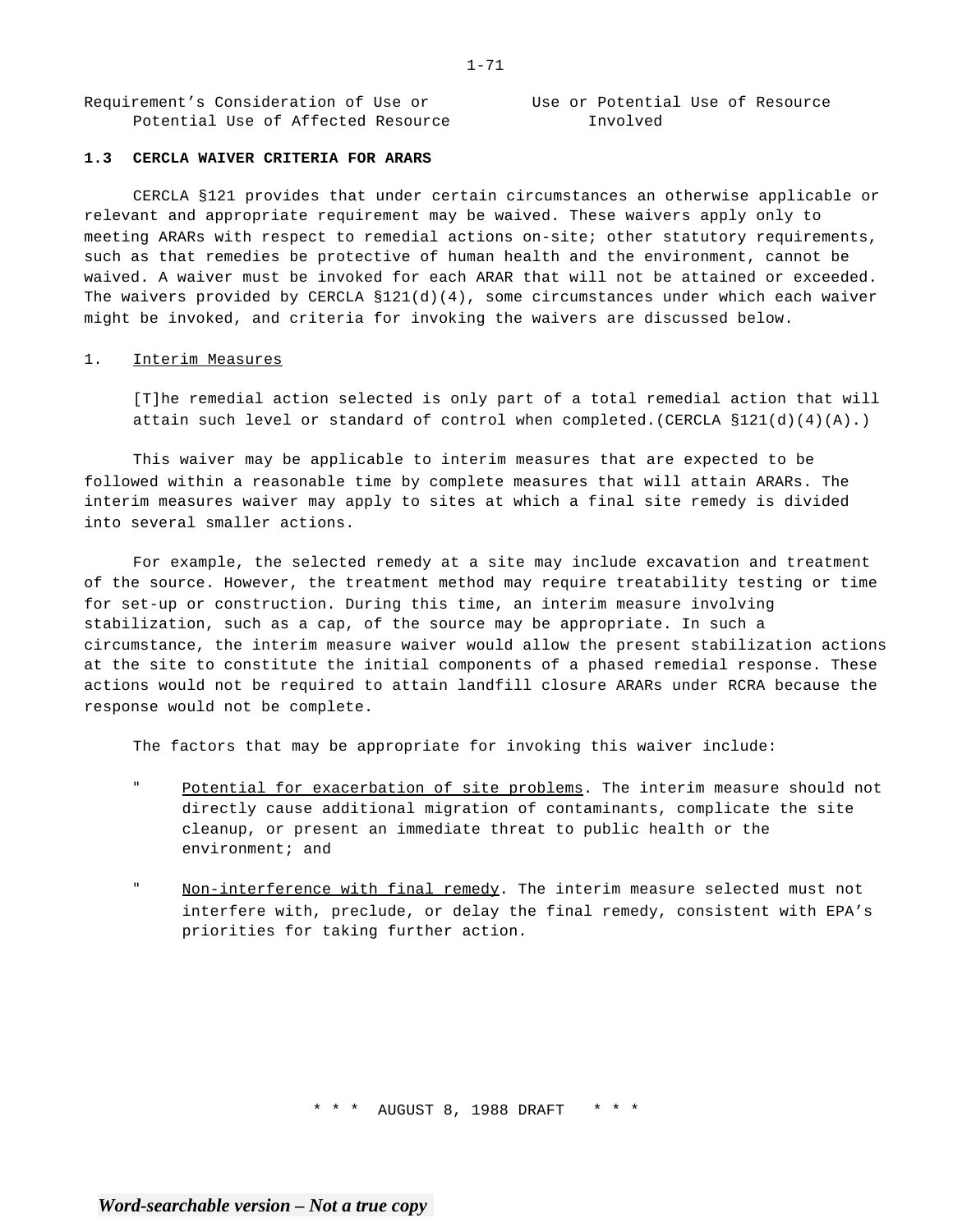#### 2. Greater Risk to Health and the Environment.

[C]ompliance with such requirement at the facility will result in greater risk to human health and the environment than alternative options. (CERCLA  $$121(d)(4)(B).$ 

This waiver may be invoked for an ARAR that can only be met by using remedial action that, because it meets that ARAR, poses greater risks than a similar remedial alternative that does not meet that ARAR. This waiver could be used to "salvage" a remedial action option that would cause greater environmental damage or health risks solely because that option had to meet all ARARs, especially where one ARAR causes the problem. For example, attaining the ambient concentration level for PCBs spread throughout river sediment might require widespread dredging of the sediments, causing an unacceptable release of the pollutant to the water body and damaging or disrupting the ecosystem. Waiving the ARAR for ambient PCB concentrations in the sediment would eliminate the need to conduct such harmful dredging.

Meeting an ARAR could also pose greater risks to workers or residents. For example, excavation of a particularly toxic, volatile, or explosive waste to meet an ARAR could pose high short-term risks. If protective measures were not practicable, then use of this waiver might be appropriate.

Specific factors that may be considered in invoking the waiver for preventing greater risks include:

- " Magnitude of adverse impacts. The risk posed or the likelihood of present or future risks posed by the remedy using the waiver should be significantly less than that posed by the totally compliant remedy posing the risk;
- " Duration of adverse impacts. The more long lasting the risks from the totally compliant remedy, the more this waiver becomes appropriate; and
- " Reversibility of adverse impacts. This waiver is especially appropriate if the risks posed by meeting the ARAR could cause irreparable damage.

Remedies protective of human health and the environment but not meeting all ARARs should be compared to the remedy meeting ARARs that causes the minimum adverse impacts. The additional public health and environmental benefits of not meeting all ARARs must be weighed against the adverse impacts caused by not doing so. Only the ARARs that cause the greater risk are eligible to be waived.

3. Technical Impracticability

[C]ompliance with such requirement is technically impracticable from an engineering perspective. (CERCLA §121(d)(4)(C).)

\* \* \* AUGUST 8, 1988 DRAFT \* \* \*

#### $1 - 72$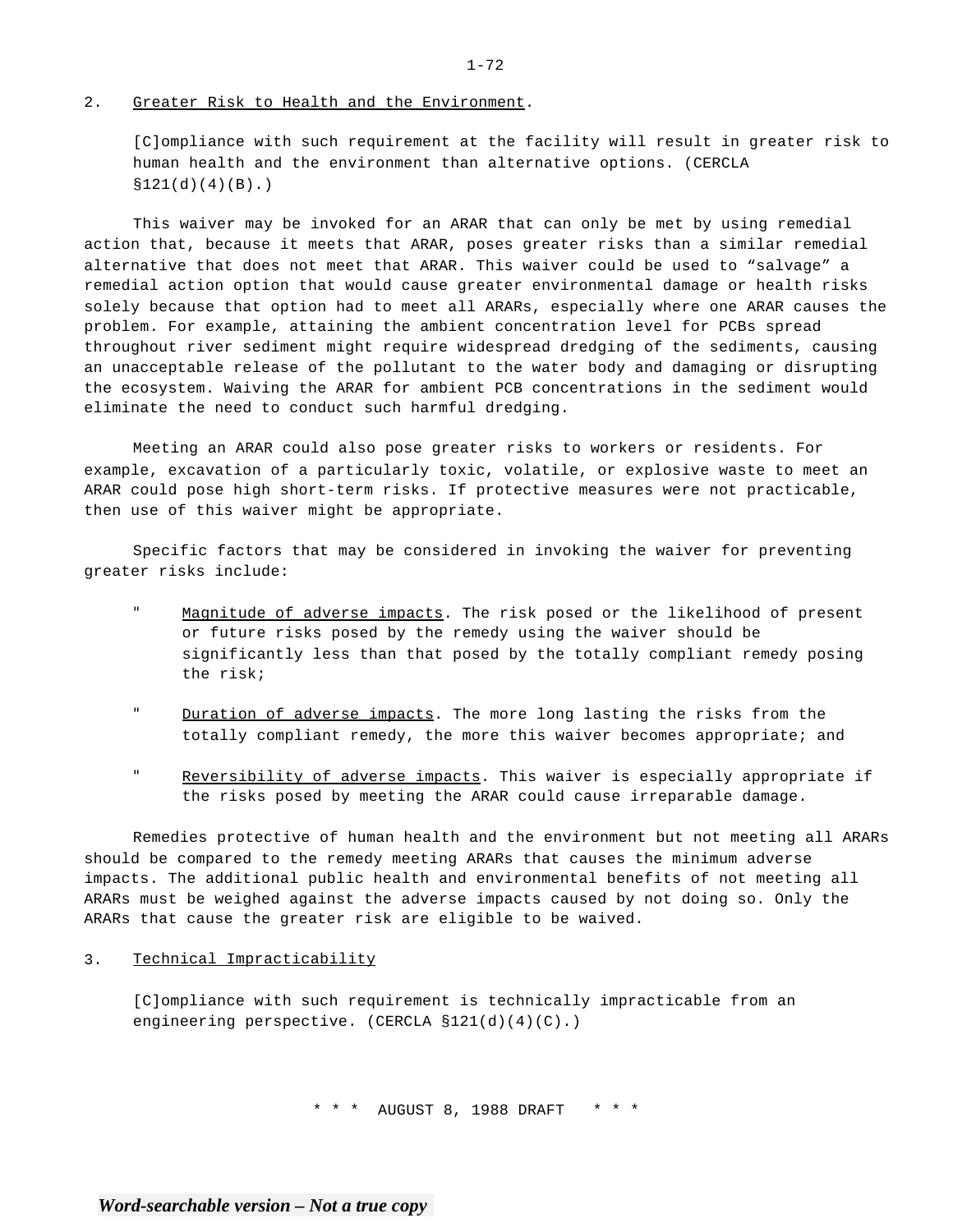The term "impracticable" implies an unfavorable balance of engineering feasibility and reliability. The term "engineering perspective" used in the statute implies that cost, although a factor, is not generally the major factor in the determination of technical impracticability. A remedial alternative that is feasible might be deemed technically impracticable if it could only be accomplished at an inordinate cost. For instance, attainment of an ARAR might be possible, but constant maintenance problems might require such an exorbitant amount of money that the alternative would not be considered reliable, and thus would be infeasible from an engineering perspective.

Furthermore, the use of the term "impracticable" implies that remedies that are not demonstrated but that are thought to be feasible cannot be eliminated because of this waiver. Thus, this waiver may be used for cases where: (1) neither existing nor innovative technologies can reliably attain the ARAR in question, or (2) attainment of the ARAR in question would be illogical or infeasible from an engineering perspective.

The technical impracticability waiver may be invoked when either of the following specific criteria are met:

- " Engineering feasibility. The current engineering methods necessary to construct and maintain an alternative that will meet the ARAR cannot reasonably be implemented.
- " Reliability. The potential for the alternative to continue to be protective into the future is low, either because the continued reliability of technical and institutional controls is doubtful, or because of inordinate maintenance costs.

#### 4. Equivalent Standard of Performance

[T]he remedial action selected will attain a standard of performance that is equivalent to that required under the otherwise applicable standard, requirement, criteria, or limitation, through use of another method or approach. (CERCLA  $$121(d)(4)(D).$ 

This waiver may be used in situations where an ARAR stipulates use of a particular design or operating standard, but equivalent or better remedial results (e.g., contaminant levels or reliability) could be achieved using an alternative design or method of operation. For instance, an alternative may involve reduction of either the mobility or toxicity of a hazardous substance through specific form of treatment. The waiver may be invoked where a substitute form of treatment from that specified or required in the ARAR (e.g., fixation instead of incineration) achieves comparable reductions in either mobility or toxicity.

The CERCLA Reauthorization Conference Committee's Statement of Managers makes the following point with regard to this waiver:

\* \* \* AUGUST 8, 1988 DRAFT \* \* \*

#### $1 - 73$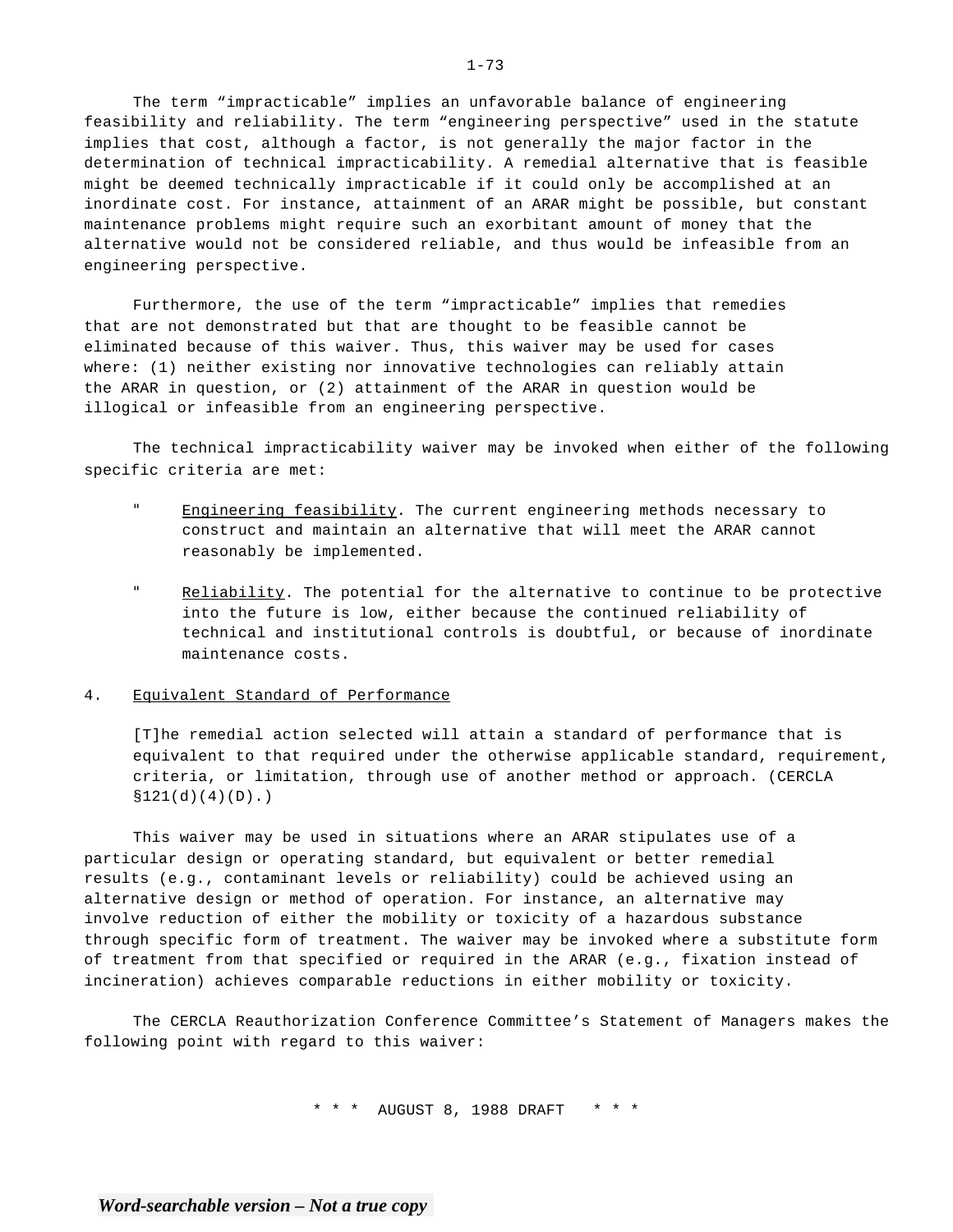Subsection [121] (d)(4)(D) allows the selection of a remedial action that does not comply with a particular Federal or State standard or requirement of environmental law, where an alternative provides the same level of control as that standard or requirement through an alternative means of control. This allows flexibility in the choice of technology but does not allow any lesser standard or any other basis (such as a risk-based calculation) for determining the required level of control. However, an alternative standard may be risk-based if the original standard was risk-based.

The following specific factors may be considered in deciding whether to invoke this waiver:

- The time required to achieve beneficial results using the alternative remedy is equal to or less than the original ARAR. An alternative that achieved similar results in significantly less time should be considered as advantageous;
- " Degree of protection of health, welfare, and the environment (e.g., environmental concentration achieved) is equal to or greater than that under the original ARAR;
- " Level of performance achieved compared to that specified in the ARAR (e.g., concentration of residuals); and
- " Reliability of the remedy. The potential for the alternative ARAR to continue to be protective into the future in equal to or greater than that afforded by the ARAR to be waived.

#### 5. Inconsistent Application of State Requirements

[W]ith respect to a State standard, requirement, criteria, or limitation, the State has not consistently applied (or demonstrated the intention to consistently apply) the standard, requirement, criteria, or limitation in similar circumstances at other remedial actions. (CERCLA  $$121(d)(4)(E)$ .)

This waiver is intended to prevent unjustified or unreasonable restrictions from being imposed on cleanups. The issues raised by this waiver are closely tied to those involved in the definition of "promulgated."

This waiver may be used in two situations. First, State requirements may have been developed and promulgated but never applied because of a lack of applicability in past situations. Such requirements should not be applied in CERCLA actions where there is evidence that the State does not intend to apply them. Second, State standards that have been variably applied or inconsistently enforced may give reason to invoke the inconsistent application waiver. A standard is presumed to have been consistently applied unless there is evidence to the contrary.

\* \* \* AUGUST 8, 1988 DRAFT \* \* \*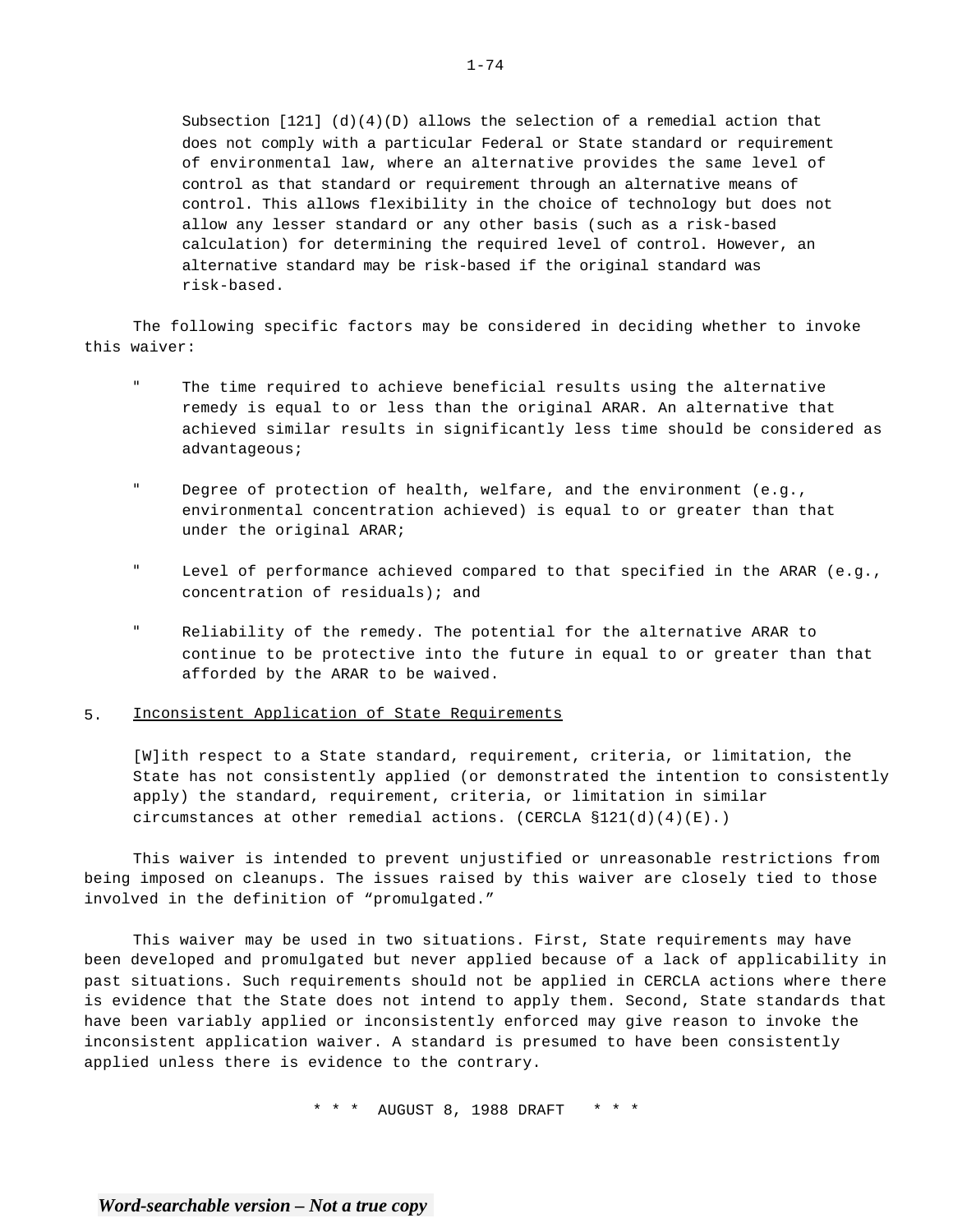Consistency of application may be determined by:

- Similarity of sites or response circumstances (nature of contaminants or media affected, characteristics of waste and facility, degree of danger or risk, other hazardous waste management programs, etc.);
- " Proportion of non-compliance cases (including enforcement actions);
- " Reason for non-compliance;
- " Intention to consistently apply future requirements as demonstrated by policy statements, legislative history, site remedial planning documents, or State responses to Federal-lead sites; newly promulgated requirements shall be presumed to embody this intention unless there is contrary evidence.

#### 5. Fund Balancing

[I]n the case of a remedial action to be undertaken solely under section 104 using the Fund, selection of a remedial action that attains such level or standard of control will not provide a balance between the need for protection of public health and welfare and the environment at the facility under consideration, and the availability of amounts from the Fund to respond to other sites which present or may present a threat to public health or welfare or the environment, taking into consideration the relative immediacy of such threats.  $(CERCLA S121(d)(4)(F).)$ 

The Fund-balancing waiver may be invoked when meeting an ARAR would entail such cost in relation to the added degree of protection or reduction of risk afforded by that standard that remedial action at other sites would be jeopardized. (Even with this waiver, the remedy must still comply with the statutory requirement to be protective of human health and the environment).

The following criteria may be considered when invoking the Fund-balancing waiver for ARARs:

- " The cost of implementing a remedy that would attain the ARAR in question.
- " The availability of amounts in the Fund to respond to other sites (includes consideration of the number of sites and expected cost of remediation) is not adequate because attainment of the ARAR would reduce the availability of Fund monies for other sites. Projections should show that significant threats from other sites may be addressed under the current Fund if the ARAR were not attained.

\* \* \* AUGUST 8, 1988 DRAFT \* \* \*

 $1 - 75$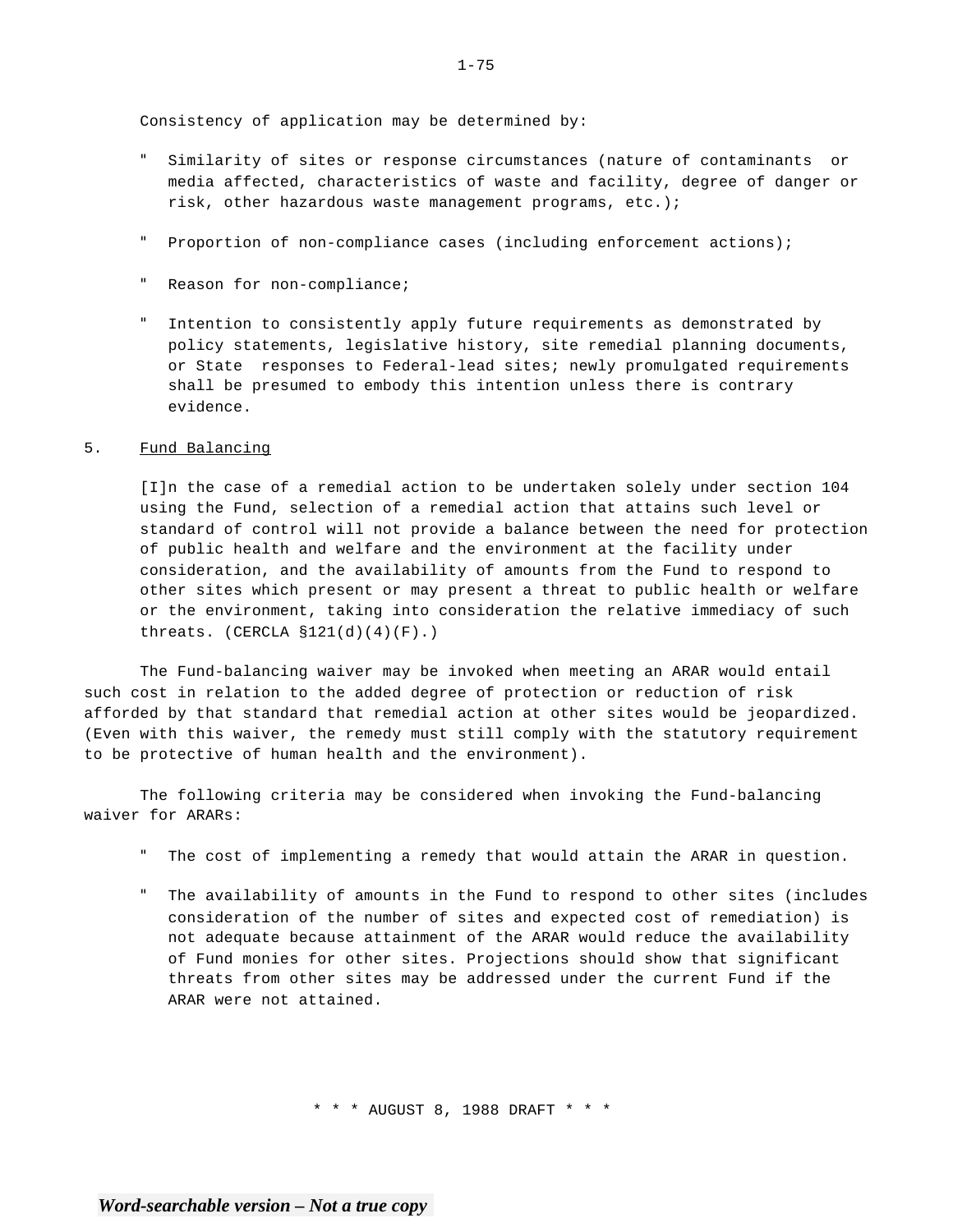#### **1.4 OTHER CRITERIA OR GUIDELINES TO BE CONSIDERED (TBCs)**

In addition to legally binding laws and regulations, many Federal and State environmental and public health programs also develop criteria, advisories, guidance, and proposed standards that are not legally binding, but that may provide useful information or recommended procedures. These materials are not potential ARARs but are evaluated along with ARARs, as part of the risk assessment conducted for each CERCLA site, to set protective cleanup level targets. Chemical-specific TBC values such as health advisories and reference doses will be used in the absence of ARARs or where ARARs are not sufficiently protective to develop cleanup goals. In addition, other TBC materials such as guidance or policy documents developed to implement regulations may be considered and used as appropriate, where necessary to ensure protectiveness. The TBC values and guidelines may be used as appropriate.<sup>20</sup> After the risk assessment has been conducted, if no ARARs address a particular situation, or if existing ARARs do not ensure protectiveness, to-be-considered advisories, criteria, or guidelines should be used to set cleanup targets. Note that it may be necessary in the risk assessment to express the TBC values in different units (e.g., daily intake) in order to apply then. For instance, TBC values expressed as dosages may have to be converted to concentration levels before they can be used.

Exhibit 1-10 at the end of this chapter lists other Federal criteria, advisories, guidance, and standards that should be considered. EPA is not aware of any comprehensive listing of State TBCs, which should nevertheless be evaluated for use in a particular site cleanup. Exhibit 1-8 outlines a procedure for determining when such material should be used. The basic criterion in whether use of the material to be considered is necessary to protect public health or the environment at a CERCLA site. For example, although Health Effects Advisories (HEAs) are not legally binding standards, and may not be fully current, they may provide the best available standard for a particular chemical for which no binding standard exists. In that case, the HEA should be evaluated using the procedures in the Superfund Public Health Evaluation Manual, and if the standard is necessary to achieve a protective remedy it should be used.

TBCs should only be used in setting protective cleanup levels after ascertaining that they have not been superceded. For specific TBC values, and related explanatory material and EPA contacts, consult the EPA Integrated Risk Information System (IRIS). IRIS is a computer-based catalogue of EPA risk assessment and risk management information for chemical risk assessment and risk management information for chemical substances, accessible through the Agency's electronic mail system.<sup>21</sup>

 $21$  Training is available. For general questions, contact the IRIS coordinator at FTS 382-7315.

\* \* \* AUGUST 8, 1988 DRAFT \* \* \*

 $1 - 76$ 

 $20$  See the discussion of risk assessment in Section 1.2.3.1 above and The Superfund Public Evaluation Manual (October 1986; 9285.4-1)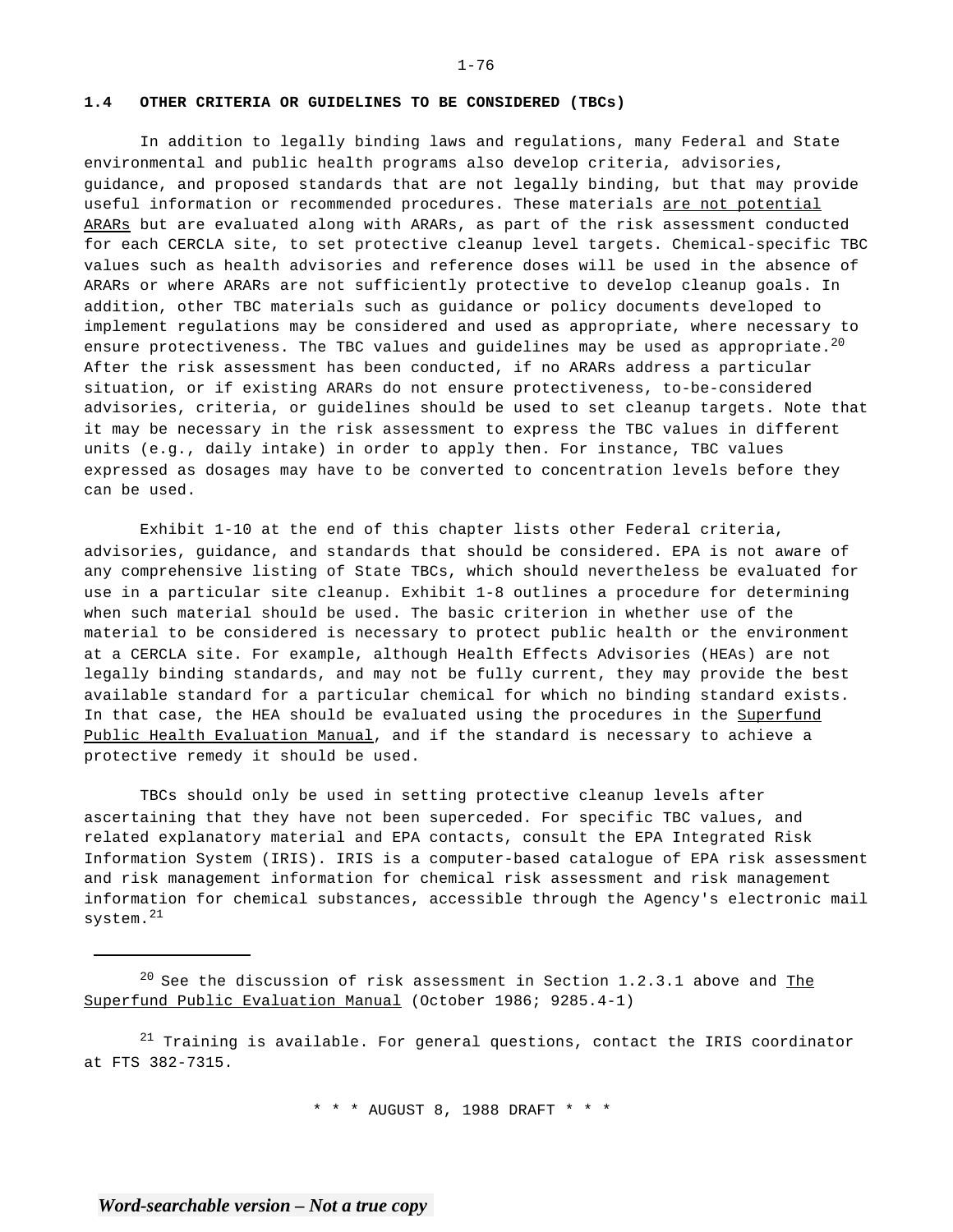

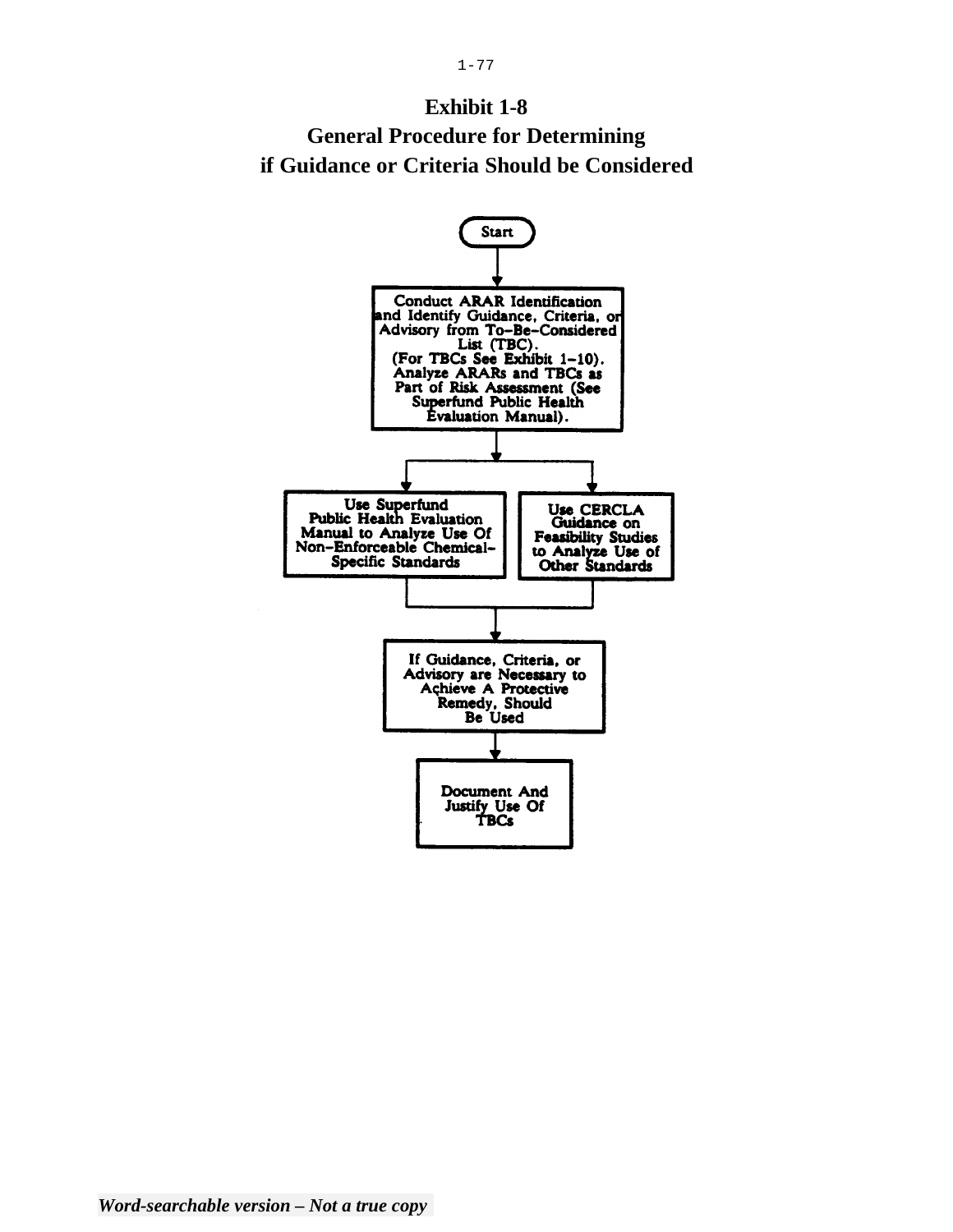#### **1.5 DOCUMENTATION**

Guidance provided in this manual on ARAR and TBC documentation updates and supersedes other sources such as the Guidance on Feasibility Studies Under CERCLA (April 1985), materials distributed at ROD workshops, and the Preamble to the NCP (November 1985). Detailed documentation of ARARs, as described below, should be provided in an Appendix to the RI/FS Report, and a summary included in the ROD. When revised, the RI/FS guidance and the ROD guidance currently being developed will discuss specific guidelines, and this manual will be revised where necessary.

The following documentation should always be supplied in an Appendix to the RI/FS Report in the discussion of the analysis of Federal and State ARARs:

- " Documentation should provide a rationale for the decision that a chemical-, location-, or action-specific requirement is applicable, or is relevant and appropriate for that specific site, for each remedial action alternative that passed through the screening and into detailed analysis. $^{22}$  The rationale should include an explanation of the analysis loading to the determination of applicability, or relevance and appropriateness. If more than one requirement is determined to be ARAR in connection with the same substance, action, or site-specific condition, and if the standards are inconsistent or in conflict, the general rule is to comply with the most stringent requirement.
- " When an alternative is chosen that does not attain an ARAR, the basis for waiving the requirement must be fully documented and explained.
- " Documentation may also be appropriate in some cases when a potential ARAR is initially identified but ultimately is found not to be ARAR. For example, information may become available late in the RI/FS phase of the project that changes the status of a requirement from ARAR to not ARAR. When a requirement is expected to be ARAR, and the determination is difficult, the factors indicating why the standard was not ARAR should be stated and explained in sufficient detail so that the basis for the decision can be understood by a later reviewer.

\* \* \* AUGUST 8, 1988 DRAFT \* \* \*

 $^{22}$  Note that chemical-specific ARARs will generally be the same for all alternatives. A single list of chemical-specific ARARs should be developed and modified during the remedy selection process. In most cases, documentation of the identification of chemical-specific ARARs need not be repeated for each alternative.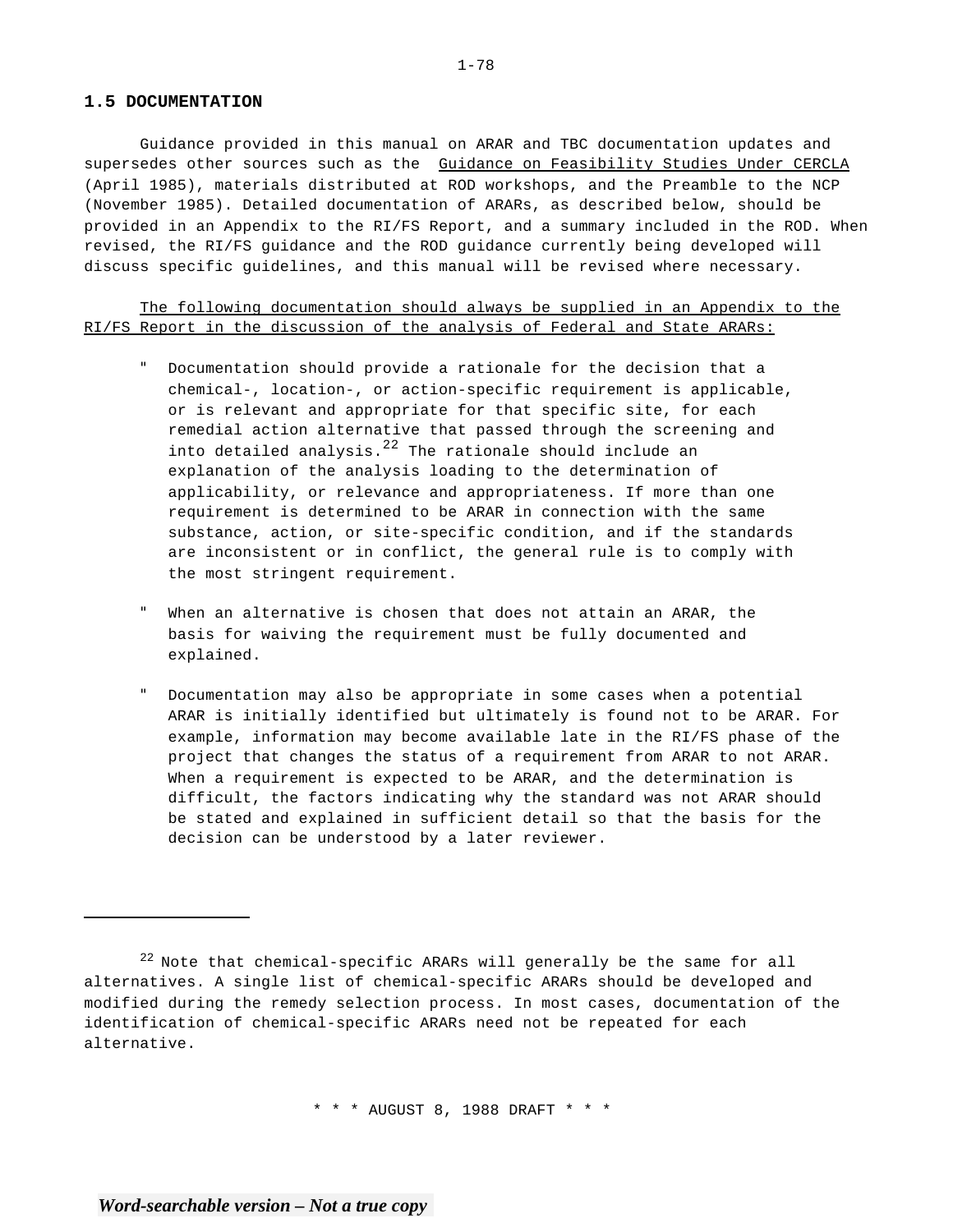**The following documentation should be provided in an Appendix to the RI/FS Report for the analysis of other Federal and State criteria, advisories, guidance, and proposed standards to be considered (TBCs).** 

- " If no potential ARARs are identified covering a particular situation, or if potential ARARs are determined not to be protective, any pertinent criteria, advisories, guidance, or proposed standards should be used, and the reasons for their use should be fully documented.
- " Documentation need not be provided for negative determinations related to TBCs. That is, reasons for determining that to-beconsidered standards are not pertinent do not need to be documented.

In addition to the circumstances specified above, documentation should be provided for both ARARs and to-be-considered standards in every case in which, in the decision-maker's judgment, the documentation would strengthen the RI/FS Report and the ROD.

\* \* \* AUGUST 8, 1988 DRAFT \* \* \*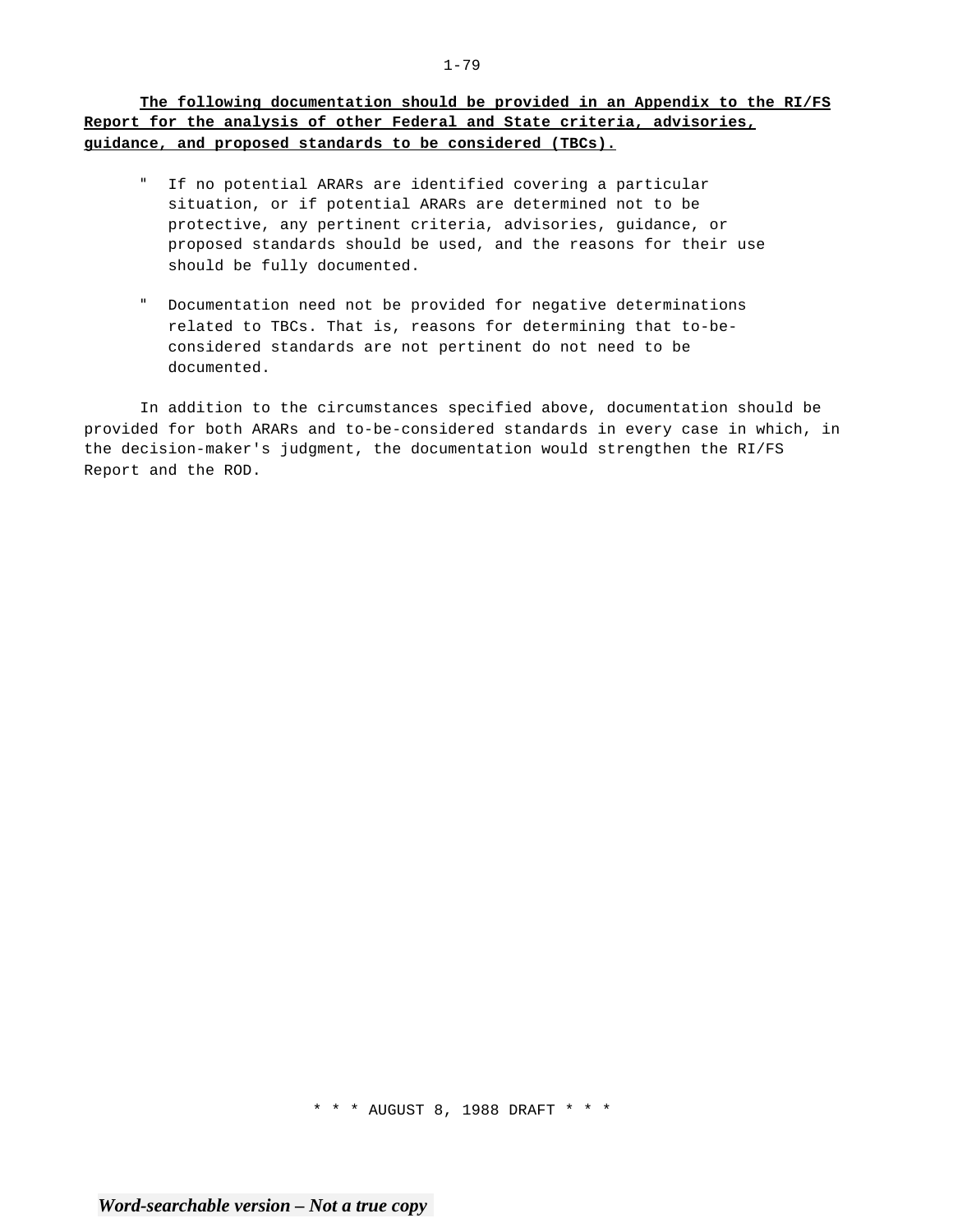#### **EXHIBIT 1-9**

#### **UNIVERSE OF APPLICABLE OR RELEVANT AND APPROPRIATE REQUIREMENTS a/**

#### 1. Office of Solid Waste

- " Resource Conservation and Recovery Act of 1976 (42 U.S.C. 6901) b/
	- a. 40 CFR Part 264, applicable for permitted facilities c/, and 40 CFR Part 265, for interim status facilities.
		- - Ground-water Protection (40 CFR 264.90-264.101)
		- - Ground-water Monitoring, Subpart F (40 CFR 264.98-264.100) d/
		- - Closure and Post-Closure (40 CFR 264.110-264.120, 265.110-265.120)
		- - Containers (40 CFR 264.170-264.178, 265.190-265.177)
		- - Tanks (40 CFR 264.190-264.200, 265.190-265.199)
		- - Surface Impoundments (40 CFR 264.220-264.249, 265.220-265.230)
		- - Waste Piles (40 CFR 264.250-264.269, 265.250-265.258)
		- - Land Treatment (40 CFR 264.270-264.99, 265.270-265.282)
		- - Incinerators (40 CFR 264.340-264.999, 265.340-265-369)
		- - Land Disposal Restrictions (40 CFR 268.1-268.50)
		- - Dioxin-containing Wastes (50 FR 1978). Includes the final rule for the listing of dioxin-containing waste.
	- b. Statutory requirements, including:
		- - Liquids in Landfills (RCRA §3004(c))
		- - Minimum Technology Requirements (RCRA §3004(o), 3005(j))
		- - Dust Suppression (RCRA §3004(e))
		- - Hazardous Waste Used as Fuel (RCRA §3004(q))
	- c. Open Dump Criteria pursuant to RCRA Subtitle D: criteria for classification of solid waste disposal facilities (40 CFR Part 257). Note: For nonhazardous wastes.
- 2. Office of Water
	- " The Safe Drinking Water Act (42 U.S.C. 300(f))
		- a. Maximum Contaminant Levels (chemicals, turbidity, and microbiological contamination) (for drinking water or human consumption (40 CFR 141.11-141.16).
		- b. Maximum Contaminant Level Goals (40 CFR 141.50-141.51, 50 FR 46936)
		- c. Underground Injection Control Regulations (40 CFR Parts 144, 145, 146, 147).
	- " Clean Water Act (33 U.S.C. 1251)

Requirements established pursuant to sections 301 (effluent limitations), 302 (effluent limitations), 303 (water quality standards, including State water quality standards), 304 (Federal water quality criteria), 306 (national performance standards), 307 (toxic and pretreatment standards, including Federal pretreatment standards for discharge into publicly owned treatment works, and numeric standards for toxics), 402 (national pollutant discharge elimination system), 403 (ocean discharge criteria), and 404 (dredged or fill material) of the Clean Water Act, (33 CFR Parts 320-330, 40 CFR Parts 122, 123, 125, 131, 230, 231, 233, 400-469). Available ambient Water Quality

\* \* \* AUGUST 8, 1998 DRAFT \* \* \*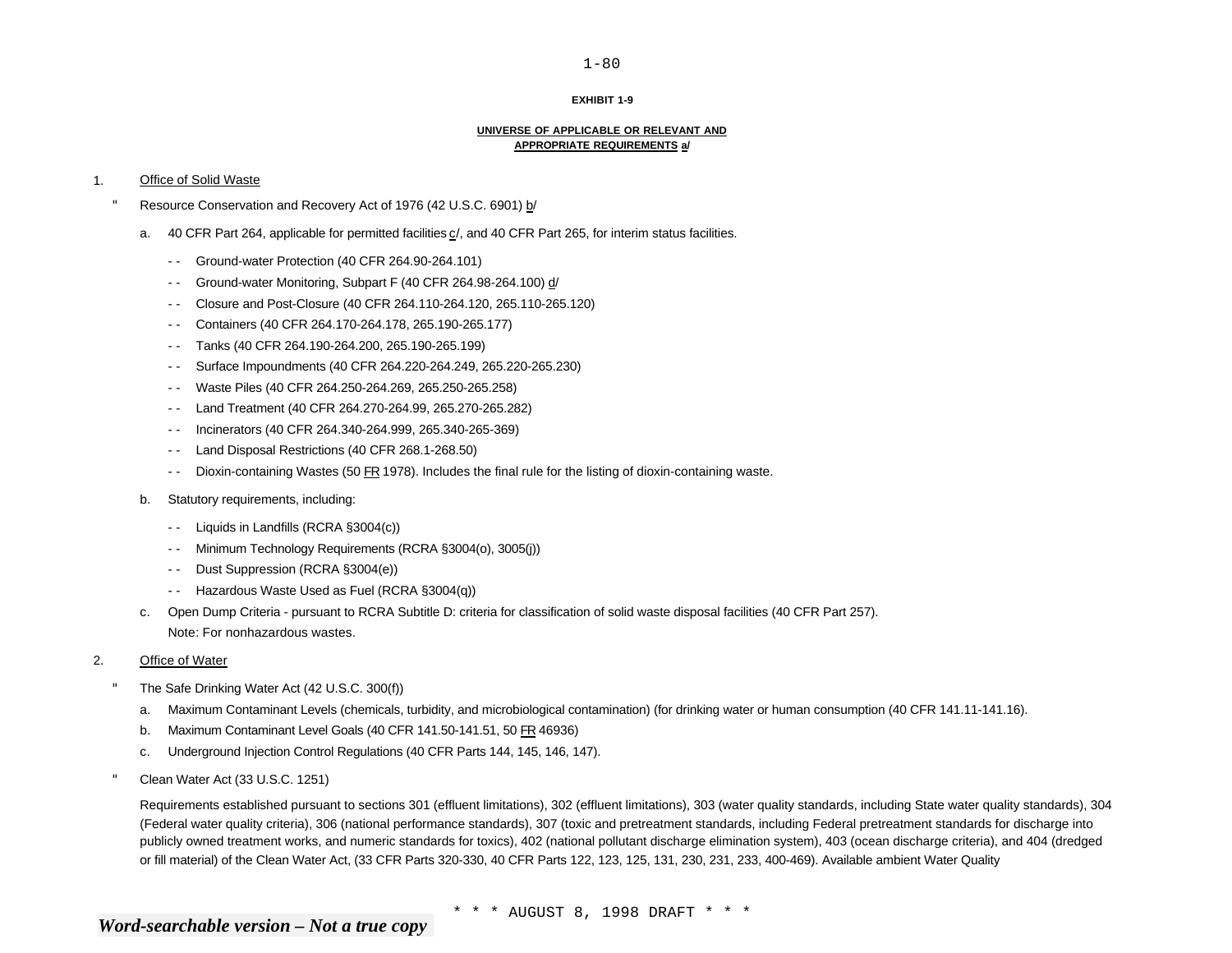#### **EXHIBIT 1-9 (Continued)**

#### **UNIVERSE OF APPLICABLE OR RELEVANT AND APPROPRIATE REQUIREMENTS**

Criteria Documents are listed at 45 FR 79318, November 28, 1980; 49 FR 5831, February 15, 1984; 50 FR 30784, July 29, 1985; 51 FR 22978, June 28, 1986; 51 FR 43665, December 3, 1986; 51 FR 8012, March 7, 1986; 52 FR 6213, March 2, 1987.

- " Marine Protection, Research, and Sanctuaries Act (33 U.S.C. 1401)
- " Ocean Dumping Requirements (40 CFR Parts 220-223, Subchapter H)
- " Discharge of dredged materials into ocean, (33 CFR Parts 320-329, 40 CFR Parts 122, 123, 125, 131, 230, 231, 233, 400-469). Incineration at sea requirements (40 CFR Parts 220-225, 227, 228). See also 40 CFR 125.120-125.124.
- " Section 10 of the Rivers and Harbors Act prohibits unauthorized obstruction or alteration of navigable waters (33 CFR Parts 320-329, 40 CFR Parts 122, 123, 125, 131, 230, 231, 233, 400-469).
- " EPA's Statement of Procedures on Floodplains Management and Wetlands Protection. (40 CFR Part 6 Appendix A) f/
- 3. Office of Pesticides and Toxic Substances
	- " Toxic Substances Control Act (15 U.S.C. 2601)
		- a. PCB Requirements Generally: 40 CFR Part 761; Manufacturing Processing, Distribution in Commerce, and Use of PCBs, and PCB items (40 CFR 761.20-761.30); Marking of PCBs and PCB items (40 CFR 761.40-761.45); Storage and Disposal (40 CFR 761.60-761.79); Records and Reports (40 CFR 761.180-761.185). See also 40 CFR 129.105, 750.
		- b. Disposal of Wate Material Containing TCDD (40 CFR 775.180-775.197).
- 4. Office of Air and Remediation
	- " The Uranium Mill Tailings Radiation Control Act of 1978 (42 U.S,C. 2022)

Uranium mill tailing rules - Health and Environmental Protection Standards for Uranium and Thorium Mill Tailings, (40 CFR Part 192).

- " Clean Air Act (42 U.S.C. 7401)
	- a. National Ambient Air Quality Standards (40 CFR Part 50)
	- b. Standards for Protection Against Radiation high and low level radioactive waster rule, (10 CFR Part 20).
	- c. National Emissions Standards for Hazardous Air Pollutants for Asbestos and Wet Dust particulates, (40 CFR 61.140-61.156), for Beryllium (40 CFR 61.30-61.34), for Vinyl Chloride (40 CFR 61.60-61.71), for Benzene (40 CFR 61.110-61.112), and for other hazardous substances (40 CFR Part 61 generally). See also effluent limitations and pretreatment standards dor Wet Dust Collection (40 CFR 427.110-427.116) and 40 CFR Part 763.
	- d. National Emissions Radionuclides (40 CFR Part 61, 10 CFR 20.101-20.108)
	- e. State implementation plans for national primary and secondary ambient air quality control standards (42 U.S.C. 7410)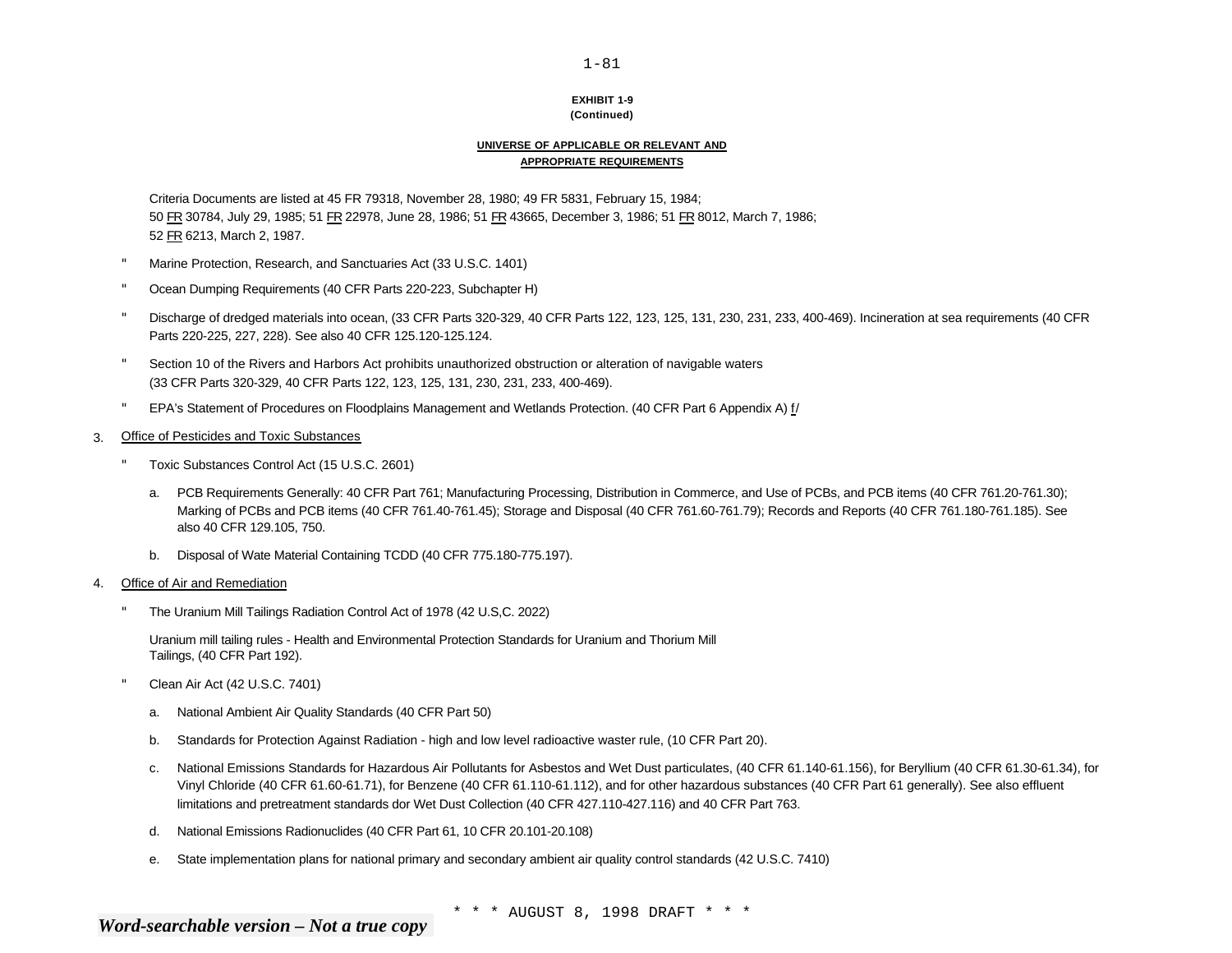# **EXHIBIT 1-9**

# **(Continued)**

#### **UNIVERSE OF APPLICABLE OR RELEVANT AND APPROPRIATE REQUIREMENTS**

f. Standards of performance for new stationary sources, including new incinerators (42 U.S.C. 7411), (40 CFR Part 60).

#### 5. Other Federal Requirements

- " OSHA requirements r workers engaged in response or other hazardous waste operations (29 CFR 1910.120).
- " Occupational Safety and Health Act of 1970 (29 U.S.C. 651).
	- (a) Occupational Safety and Health Standards (General Industry Standards) (29 CFR Part 1910).
	- (b) The Safety and Health Standards for Federal Service Contracts (29 CFR Part 1926).
	- (c) The Shipyard and Longshore Standards (29 CFR parts 1915, 1918).
	- (d) The Health and Safety Standards for Employees engaged in Hazardous Waste Operations. (50 FR45654)
- " National Historic Preservation Act, 16 U.S.C. 470. Protection of Archaeological Resources: Uniform Regulations -- Department of Defense (32 CFR Part 229, 229.4), Department of the Interior (43 CFR Part 7, 7.4).
- " Federal Land Policy and Management Act, 13 U.S.C. 1700. (Establishes requirements concerning utilization of public lands, particularly rights of way regulation (13 U.S.C. 1761), land use planning and land acquisition and disposition (13 U.S.C. 1711), and appropriation of waters on public lands.
- " Department of Transportation Rules for the Transportation of Hazardous Materials, 49 CFR Parts 107, 171.1-172.558.
- " Endangered Species Act of 1973, 16 U.S.C. 1531. (Generally, 50 CFR Parts 81, 225, 402).
- " Wild and Scenic Rivers Act, 16 U.S.C. 1271.
- " Fish and Wildlife Coordination Act, 16 U.S.C. 661 note.
- " Fish and Wildlife Improvement Act of 1978, and Fish and Wildlife Act of 1956, 16 U.S.C. 742a note. e/
- " Fish and Wildlife Conservation Act of 1980, 16 U.S.C. 2901. (Generally, 50 CFR Part 83). e/
- " Coastal Zone Management Act of 1972, 16 U.S.C. 1451. (Generally, 15 CFR Part 930 and 15 CFR 923,45 for Air and Water Pollution Control Requirements).
- " Farmland Protection Policy Act, 7 U.S.C. 4201. (Generally, 7 CFR Part 658). e/
- " Rivers and Harbors Act (33 U.S.C. 403)

a/ This is the list of potentially applicable or relevant and appropriate requirements found in the October 2, 1985, Compliance Policy with additions. As additional requirements are promulgated, they must also be considered potentially applicable or relevant and appropriate and added to this list.

b/ In authorized States, Federal regulations promulgated under RCRA are not applicable as a State requirement until the State adopts those regulations through its own legislative process, but probably would be relevant and appropriate as a Federal requirement. Federal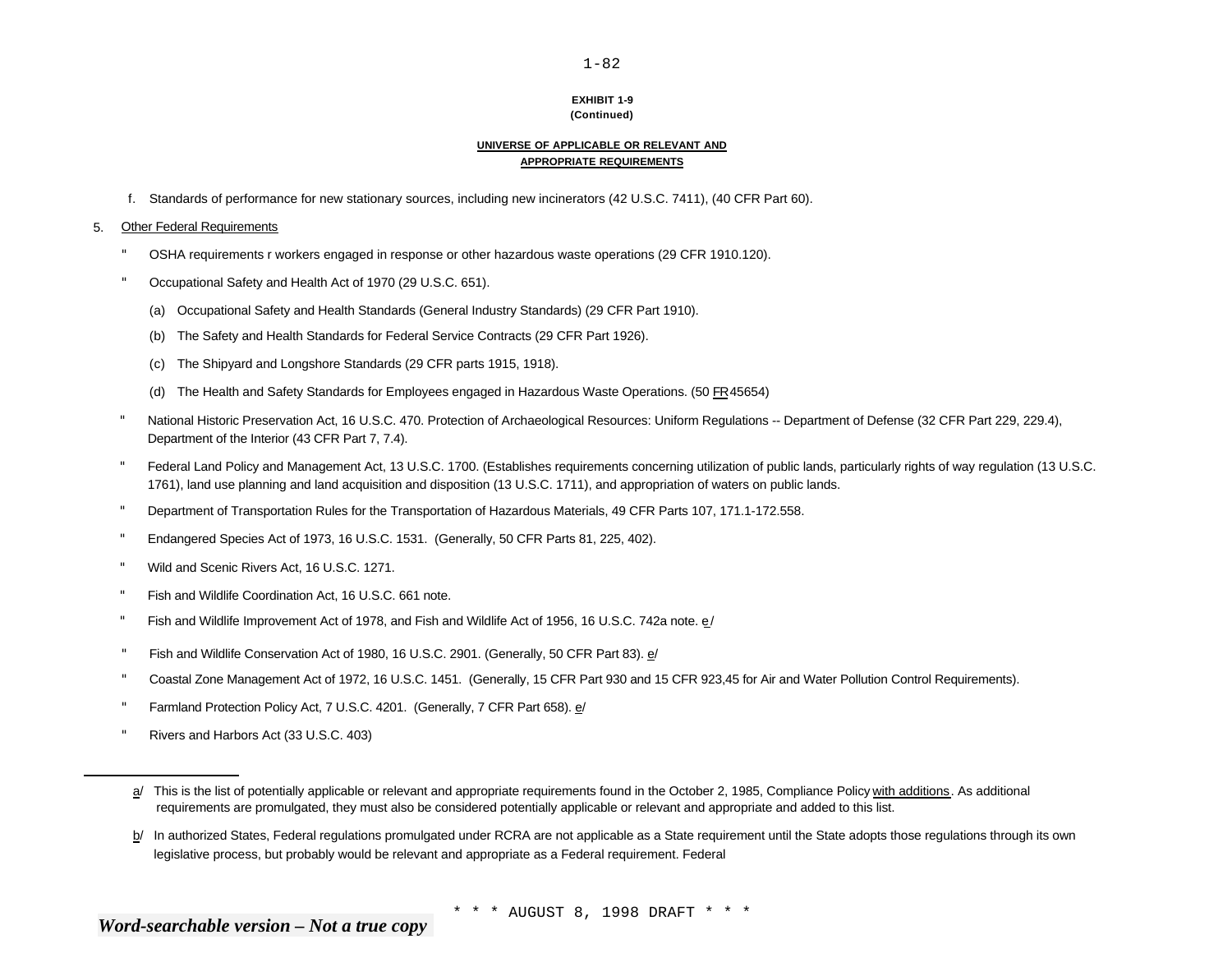#### **EXHIBIT 1-9 (Continued)**

#### **UNIVERSE OF APPLICABLE OR RELEVANT AND APPROPRIATE REQUIREMENTS**

regulations promulgated pursuant to the Hazardous and Solid Waste Amendments of 1984, however, are effective immediately in all 50 States, and are potentially applicable as Federal Requirements.

- $c/$  40 CFR Part 264 regulations apply to permitted facilities and may be relevant and appropriate to other facilities.
- d/ Only the Subpart F ground-water monitoring requirements under 40 CFR 264 are ARAR. The Subpart F ground-water monitoring requirements under 40 CFR 265 are not ARAR.
- e/ May not be applicable or relevant for many sites.
- f/ 40 CFR Part 6 Subpart A sets forth EPA policy for carrying out the provisions of Executive Orders 11988 (Floodplains Management) and 11990 (Protection of Wetlands).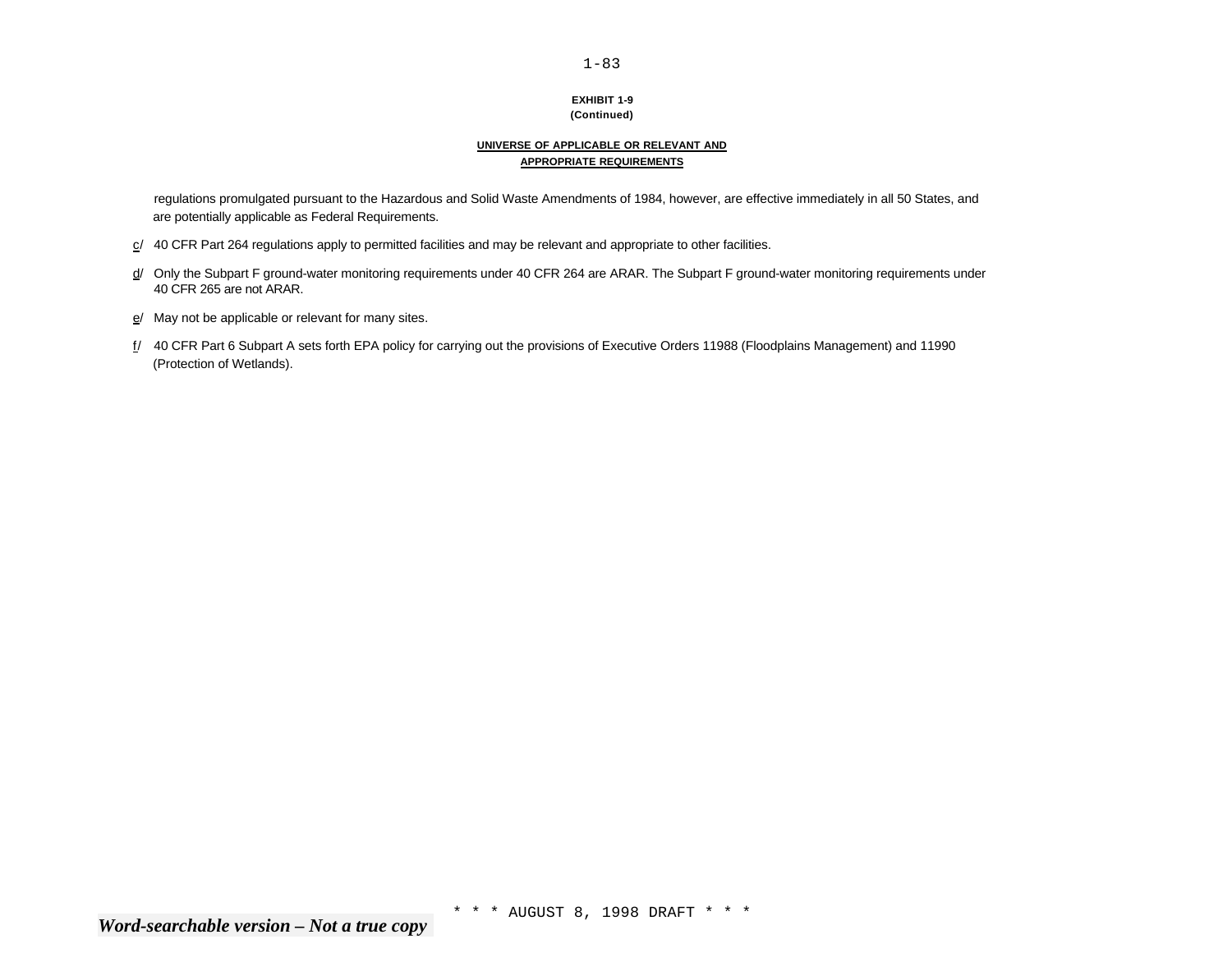#### **EXHIBIT 1-10**

#### **OTHER FEDERAL AND STATE CRITERIA, ADVISORIES, AND GUIDANCE TO BE CONSIDERED a/**

#### 1. Federal Criteria, Advisories, and Procedures

- " Health Effects Assessments (HEAs) and Proposed HEAs, ("Health Effects Assessment for (Specific Chemicals), "ECAO, USEPA, 1985).
- References Doses (RFDs), ("Verified Reference Doses of USEPA," ECAO-CIN-475, January 1986). See also Drinking Water Equivalent Levels (DWELs), a set of medium-specific drinking water levels derived from RFDs. (See USEPA Health Advisories, Office of Drinking Water, March 31, 1987)
- " Carcinogen Potency Factors (CPFs) (e.g., Q1 Stars, Carcinogen Assessment Group [CAG] Values), (Table 11, "Health Assessment Document for Tatrachloroethylene (Porchloroethylene)," USEPA, OHEA/6008-82/005F, July 1985).
- " Pesticide registrations and registration date.

\_\_\_\_\_\_\_\_\_\_\_\_\_\_\_\_\_\_\_\_\_\_\_\_\_\_\_\_\_\_\_\_\_\_\_\_\_\_\_\_

- " Pesticide and Food additive tolerances and action levels. Note: Some tolerances and action levels my pertain and should therefore be considered in certain situations.
- " Waste load allocation procedures, EPA Office of Water (40 CFR Part 125, 130).
- " Federal Sole Source Aquifer requirements See 52 FR 6873, March 5, 1987).
- " Public health criteria on which the decision to list pollutants as hazardous under Section 112 of the Clean Air Act was based.
- " Guidelines for Ground-Water Classification Under the EPA Ground-Water Protection Strategy.
- " TSCA chemical advisories (4 issued to date: Nitrosamines (September, 1984), P/Tert/Buti/benzoic acid (March,1985) Burning used oil & space heaters (November, 1985, 4-4 Methylinebis [2/Chloroaline] (December, 1986), 2 Nitropropane (December 1986).
- " Advisories Issued by FWS and NWFS under the Fish and Wildlife Coordination Act.
- " TSCA Compliance Program Policy, ("TSCA Enforcement Guidance Manuel Policy Compendium," USEPA, OECH, OPTS, March, 1985).
- " OSHA health and safety standards that way be used to protect public health (non-workplace).

a/ This list updates this list of other Federal criteria, advisories, and guidance to be considered in the October 5, 1985, Compliance Policy. As additional or revised criteria, advisories, or guidance are issued, they should be added to this list and also considered.

b/ Proposed amendments to the federal Insecticide, Fungicide and Rodenticide Act Introduced the concept of Ground Water Residue Guidance Levels (GRGLs). These amendments have not been passed by Congress and a List of GRGLs has not yet boan promulgated.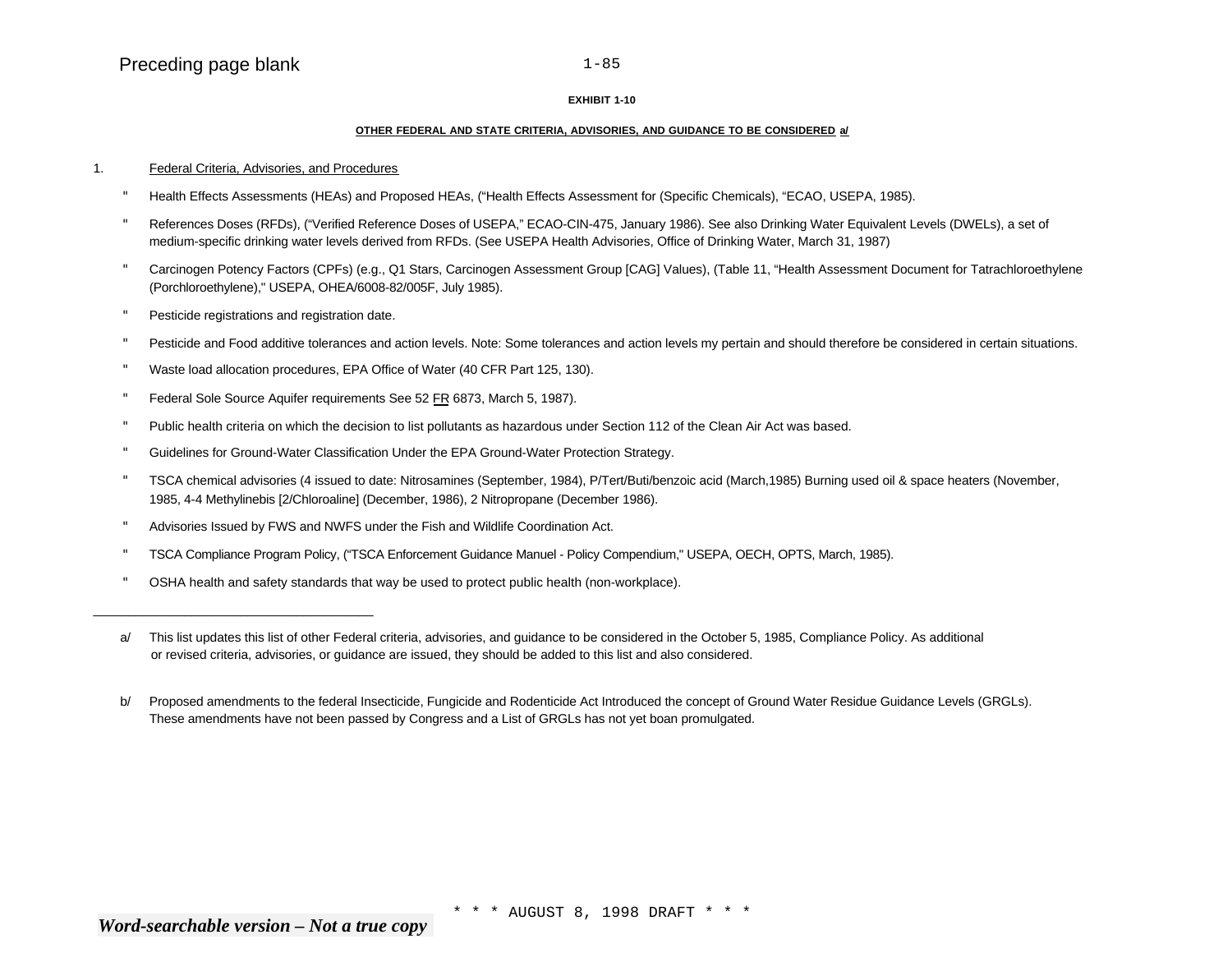# **EXHIBIT 1-10**

# **(Continued)**

#### **OTHER FEDERAL AND STATE CRITERIA, ADVISORIES, AND GUIDANCE TO BE CONSIDERED**

- " Health Advisories, EPA Office of Water
- " EPA Water Quality Advisories, EPA Office of Water, Criteria and Standards Division.
- 2. USEPA RCRA Guidance Documents
	- " Interim Final Alternate Concentration Limit Guidance Part I: ACL Policy and Information Requirements (July, 1987)
		- a. EPA's RCRA Design Guidelines
			- (1) Surface Impoundments, Liners Systems, Final Cover and Feedback Control.
			- (2) Waste Pile Design Liner Systems.
			- (3) Land Treatment Units.
			- (4) Landfill Design Liner Systems and Final Cover.
		- b. Permitting Guidance Manuals c/
			- (1) Permit Writer's Guidance Manual for Hazardous Waste Land Treatment, Storage and Disposal Facilities, Phase I; (February 15, 1985) EPA/530- SW-85-024.
			- (2) Permit Writer's Guidance Manual for Subpart F. (October, 1983)
			- (3) Permit Applicant's Guidance Manual for the General Facility Standards. (October 15, 1983) EPA # OSW 00-00-968
			- (4) Waste Analysis Plan Guidance Manual. (October 15, 1984) EPA/530-SW-84-012
			- (5) Permit Writer's Guidance Manual for Hazardous Waste Tanks. (July 1983)
			- (6) Model Permit Application for Existing Incinerators. (1985)
			- (7) Guidance Manual for Evaluating Permit Applications for the Operation of Hazardous Waste Incinerator Units. (July 1983)
			- (8) A Guide for Preparing RCRA Permit Applications for Existing Storage Facilities. (January 15, 1982)
			- (9) Guidance Manual on closure and post-closure Interim Status Standards.

c/ RCRA permit manuals are listed to indicate the kind of information used, manner of interpreting information, and determining in setting standards; they are not used to indicate procedures.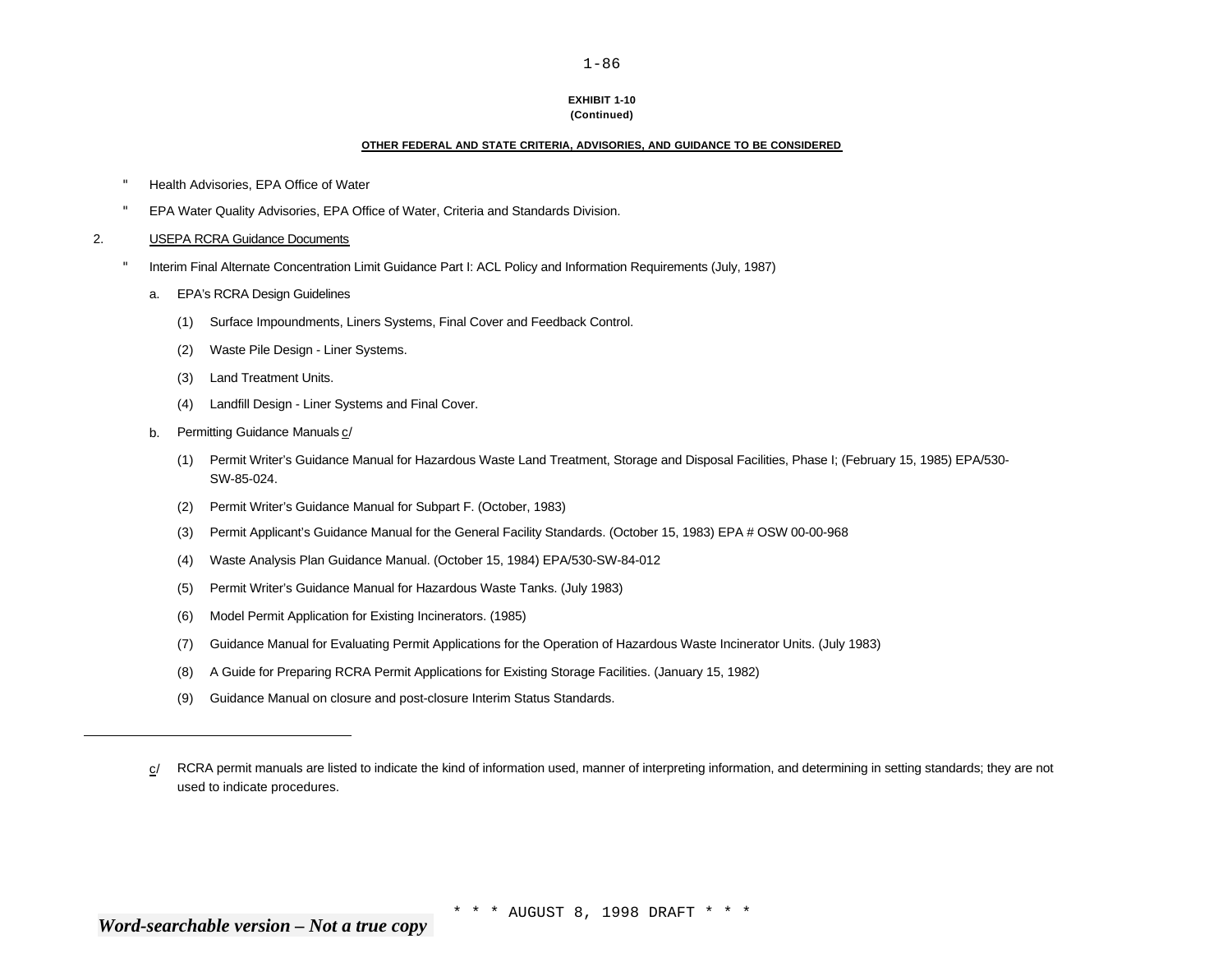# **EXHIBIT 1-10**

 $1 - 87$ 

#### **(Continued)**

#### **OTHER FEDERAL AND STATE CRITERIA, ADVISORIES, AND GUIDANCE TO BE CONSIDERED**

- c. Technical Resource Documents (TRDs)
	- (1) Evaluating Cover Systems for Solid and Hazardous Waste. (September 1982) EPS OSW-00-00-867
	- (2) Hydrologic Simulation of Solid Waste Disposal Sites. (November 1982) EPA OSW-00-00-868
	- (3) Landfill and Surface Impoundment Performance Evaluation. (April 1983) EPA OSW-00-00-869
	- (4) Draft Minimal Technology Guidelines on Double Liner System for Landfills and Surface Impoundments. (May 1985) PB 87151072-AS
	- (5) Draft Minimal Technology Guidelines on Single Liner System for Landfills and Surface Impoundments. (May 1985) PB 871173159
	- (6) Management of Hazardous Waste Leachate. (September 1982) OSW-00-00-871
	- (7) Guide to the Disposal of Chemically Stabilized and Solidified Waste. (1982) EPA/530-SW-872
	- (8) Closure of Hazardous Waste Surface Impoundments. (September 1982) OSW-00-00-873
	- (9) Hazardous Waste Land Treatment. (April 1983) OSW-00-00-874
	- (10) Soil Properties, Classification, and Hydraulic Conductivity Testing. (March 1984) OSW-00-00-925, OSWER directive 9480.00-7D
- d. Test Methods for Evaluating Solid Waste
	- (1) Solid Waste Leaching Procedure Manual. (1984) OSW-00-00-924
	- (2) Methods for the Prediction of Leachate Plume Migration and Mixing
	- (3) Hydrologic Evaluation of Landfill Performance (HELP) Mode, Volumes I and II (1984), EPA/530-SW-84-009 & EPA/530-SW-84-010
	- (4) Hydrologic Simulation on Solid Waste Disposal Sites. (November 1982) EPA OSW-00-00-868
	- (5) Procedures for Modeling Flow through Clay Liners to Determine Required Liner Thickness. (1984) EPA/530-SW-84-001 & OSWER directive 9480.00-9D
	- (6) Test Methods for Evaluating Solid Wastes, third edition. (November 1986) SW-846
	- (7) A Method for Determining the Compatibility of Hazardous Wastes. EPA/600-02-80-076
	- (8) Guidance Manual on Hazardous Waste Compatibility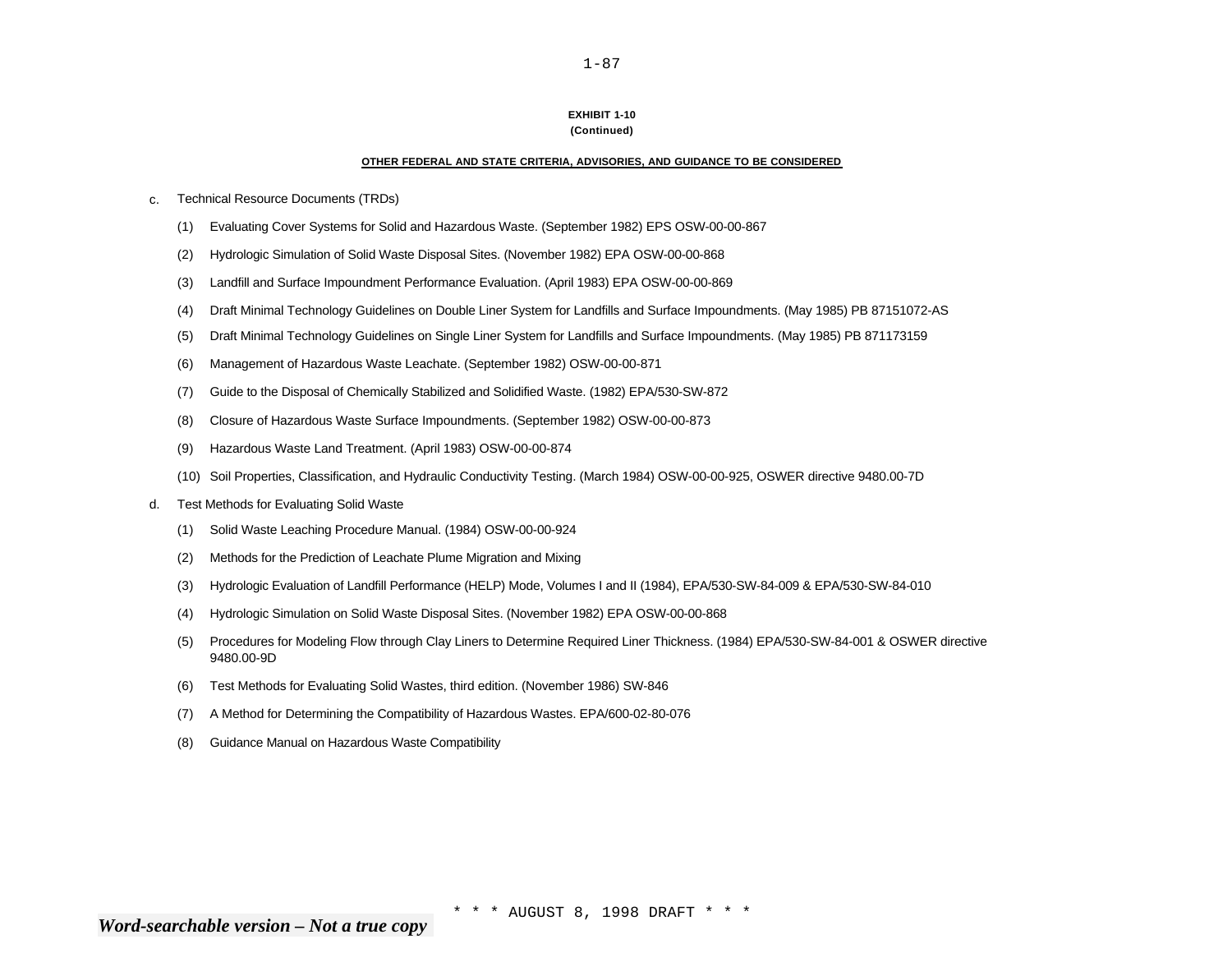### **EXHIBIT 1-10**

#### **(Continued)**

#### **OTHER FEDERAL AND STATE CRITERIA, ADVISORIES, AND GUIDANCE TO BE CONSIDERED**

#### 3. USEPA Office of Water Guidance Documents

- a. Pretreatment Guidance Documents:
	- (1) 304(g) Guidance Revised Pretreatment Guidelines (3 Volumes)
	- (2) Guidance for POTW Pretreatment Pogram Manual (October, 1983)
	- (3) Developing Requirements for Direct and Indirect Discharges of CERCLA Wastewater, Draft. (1987)
	- (4) Domestic Sewage Exemption Study
	- (5) Guidance for Implementing RCRA Permit by Rule Requirements at POTWs
	- (6) Application of Correction Action Requirements at Publicly Owned Treatment Works
	- (7) Draft Guidance Manual on the Development and Implementation of Local Discharge Limitations Under the Pretreatment Program (1987)
- b. Water Quality Guidance Documents
	- (1) Ecological Evaluation of Proposed Discharge of Dredged Material into Ocean Waters (1997)
	- (2) Technical Support Manual: Waterbody Surveys and Assessments for Conducting Use Attainability Analyses (1983)
	- (3) Water-Related Environmental Fate of 129 Priority Pollutants (1979)
	- (4) Water Quality Standards Handbook (December, 1983)
	- (5) Technical Support Document for Water Quality-based Toxics Control. (1983)
- c. NPDES Guidance Documents
	- (1) NPDES Best Management Practices Guidance Manual (June 1981).
	- (2) Case studies on toxicity reduction evaluation (May 1983).
- d. Ground Water/UIC Guidance Documents
	- (1) Designation of a USDW (No. 7.1, October 1979)
	- (2) Elements of aquifer identification (No. 7.2, October 1979)
	- (3) Interim Guidance Concerning Corrective Action for Primary and Continuous Release of Class I and IV Hazardous Waste wells (No. 45, April 1986) requirements
	- (4) Requirements applicable to wells injected into, through, or above an aquifer that has been exempted pursuant to Section 146.104(b) (4). (No. 27, July 1981)

 $1 - 88$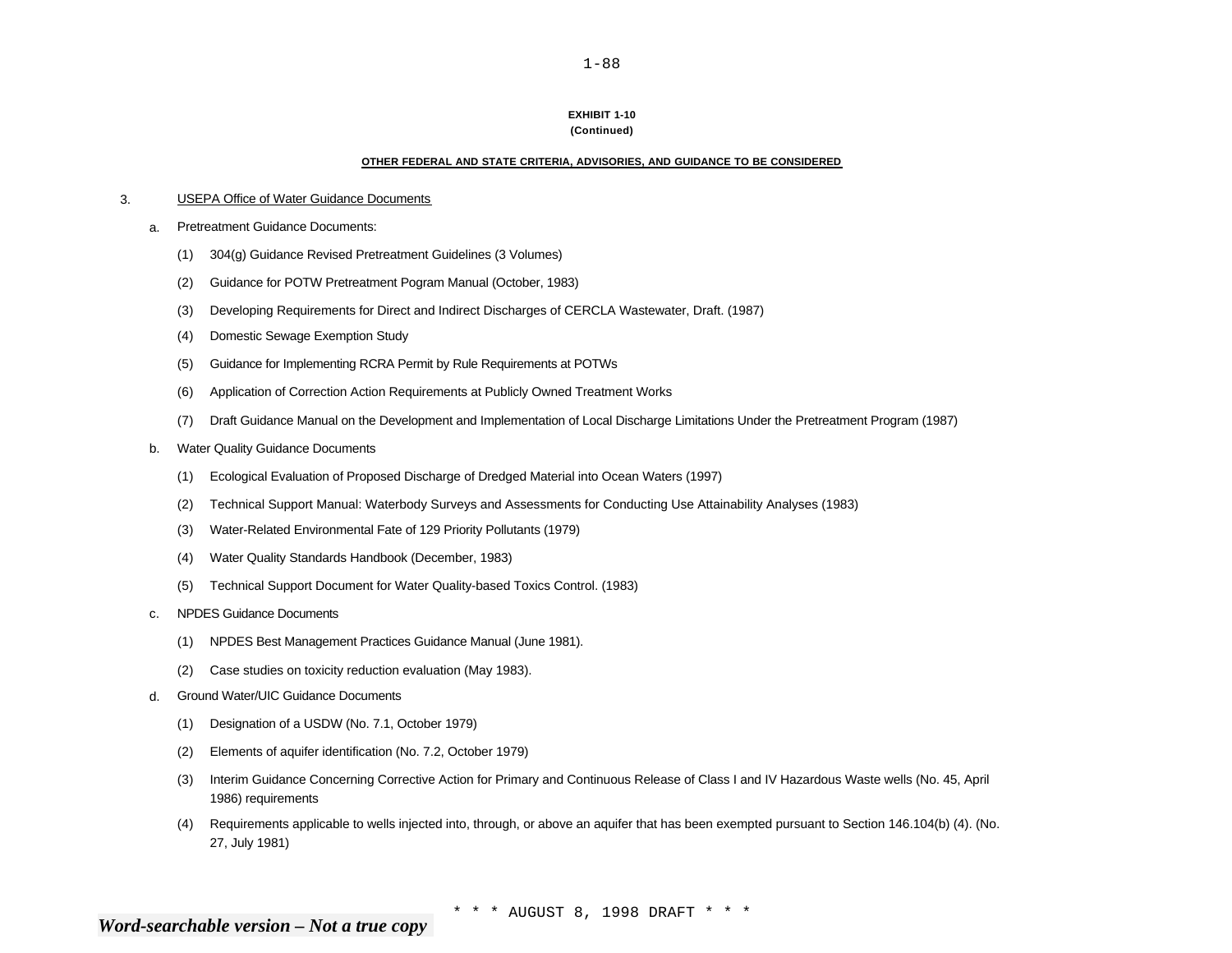#### **EXHIBIT 1-10 (Continued)**

1-89

#### **OTHER FEDERAL AND STATE CRITERIA, ADVISORIES, AND GUIDANCE TO BE CONSIDERED**

(5) Guidance for UIC implementation on Indian Lands. (No. 33, October 1983)

- e. Ground-Water Protection Strategy (August 1984).
- f. Clean Water Act Guidance Documents (See Exhibit 3-1).

#### 4. USEPA Manuals from the Office of Research and Development

- " SW 846 methods Laboratory analytic methods (November 1986)
- " Lab protocols developed pursuant to Clean Water Act Section 304(h).
- 5. Nonpromulgated State Advisories
	- " State approval of water supply system additions or developments.
	- " State ground water withdrawl approvals.

Note: Many other State advisories could be pertinent. Forthcoming guidance will include a more comprehensive list.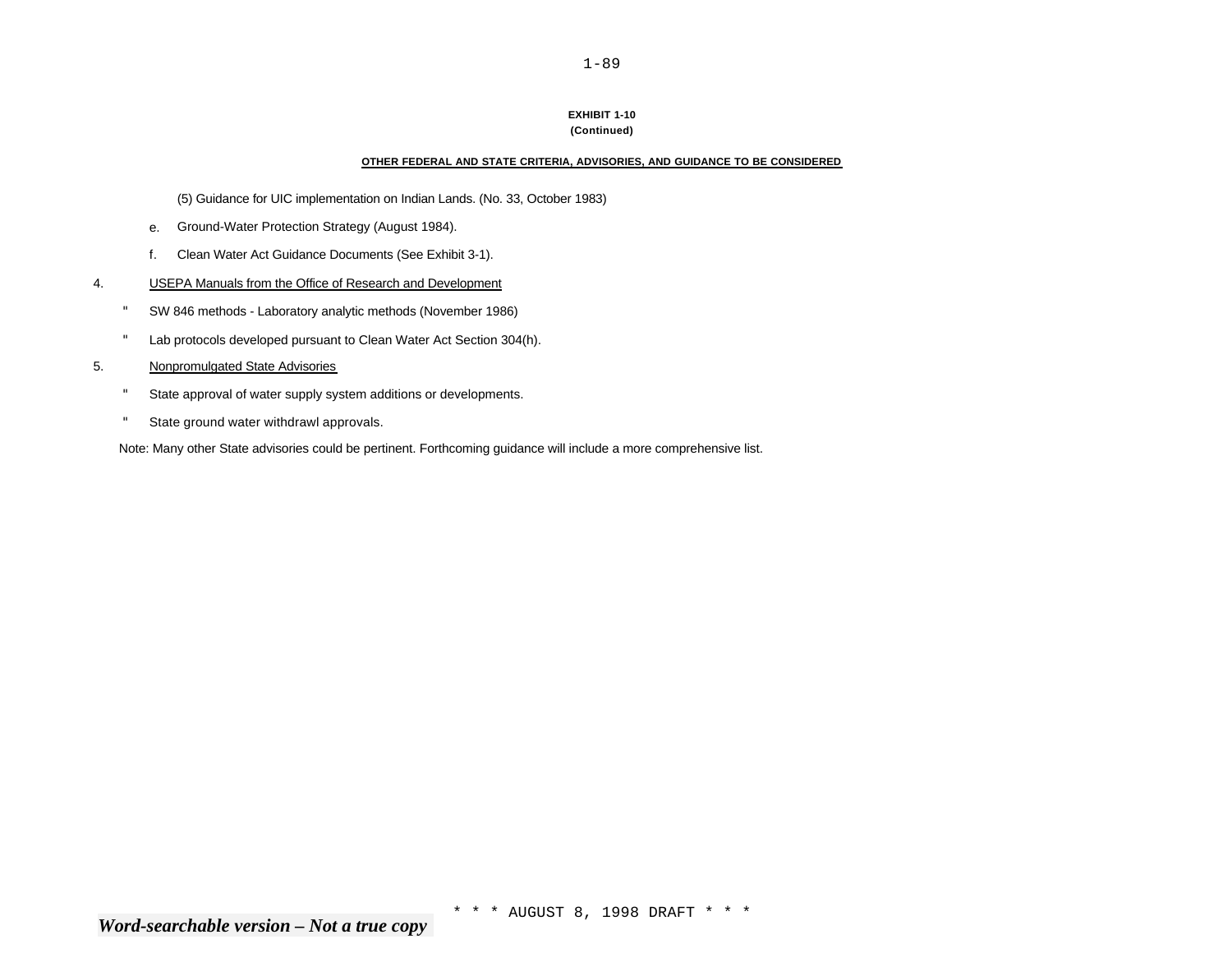#### **GUIDANCE FOR CERCLA COMPLIANCE WITH RCRA**

#### **2.0 INTRODUCTION**

This chapter addresses compliance of CERCLA remedial actions with applicable or relevant and appropriate requirements in RCRA (42 U.S.C. 6901),as amended by HSWA, and requlations promulgated under that statute.<sup>1</sup> RCRA currently has nine discrete sections (Subtitles) that deal with specific waste management activities. Three of these Subtitles are most likely to be the basis for applicable or relevant and appropriate requirements for CERCLA remedial actions: Subtitle C (Hazardous Waste Management), Subtitle D (Solid Waste Management), and Subtitle I (Underground Storage Tank Regulation). Of these, the provisions in Subtitle C, which mandate the creation of a "cradle to grave" management system for hazardous waste by regulating the generation, transportation, treatment, storage, and disposal of hazardous waste,<sup>2</sup> have the greatest likelihood of being applicable or relevant and appropriate to CERCLA actions, because they address situations similar to CERCLA site conditions or activities. This chapter therefore mainly addresses Subtitle C, but also references Subtitles D and I where appropriate.

Many of the potential ARARs have been listed in Exhibits 1-1 (Chemical-Specific Requirements), 1-2 (Location-Specific Requirements) and 1-3 (Action-Specific Requirements) in Chapter 1, Section 1.2.3. Therefore, this chapter concentrates on issues that can arise in determining whether RCRA requirements are applicable or relevant and appropriate in particular site-specific circumstances.

This chapter is organized as follows:

Section 2.1 highlights the importance of coordination between CERCLA and RCRA offices.

Section 2.2 provides a description of the basic structure and purposes of RCRA.

Section 2.3 addresses the jurisdictional requirements for RCRA applicability.

 $2$  Waste is defined by the regulations to be hazardous (unless specifically excluded) if it meets one of three criteria: (1) it has a characteristic of hazardous waste (ignitability, corrosivity, reactivity, or toxicity); (2) it is listed as a hazardous waste; or (3) it is a mixture that contains a hazardous waste.

\*\*\* AUGUST 8,2-11988 DRAFT \*\*\*

 $1$  This manual currently addresses RCRA requirements for CERCLA actions only where hazardous wastes will remain on site. Off-site remedial actions will be addressed at a later date.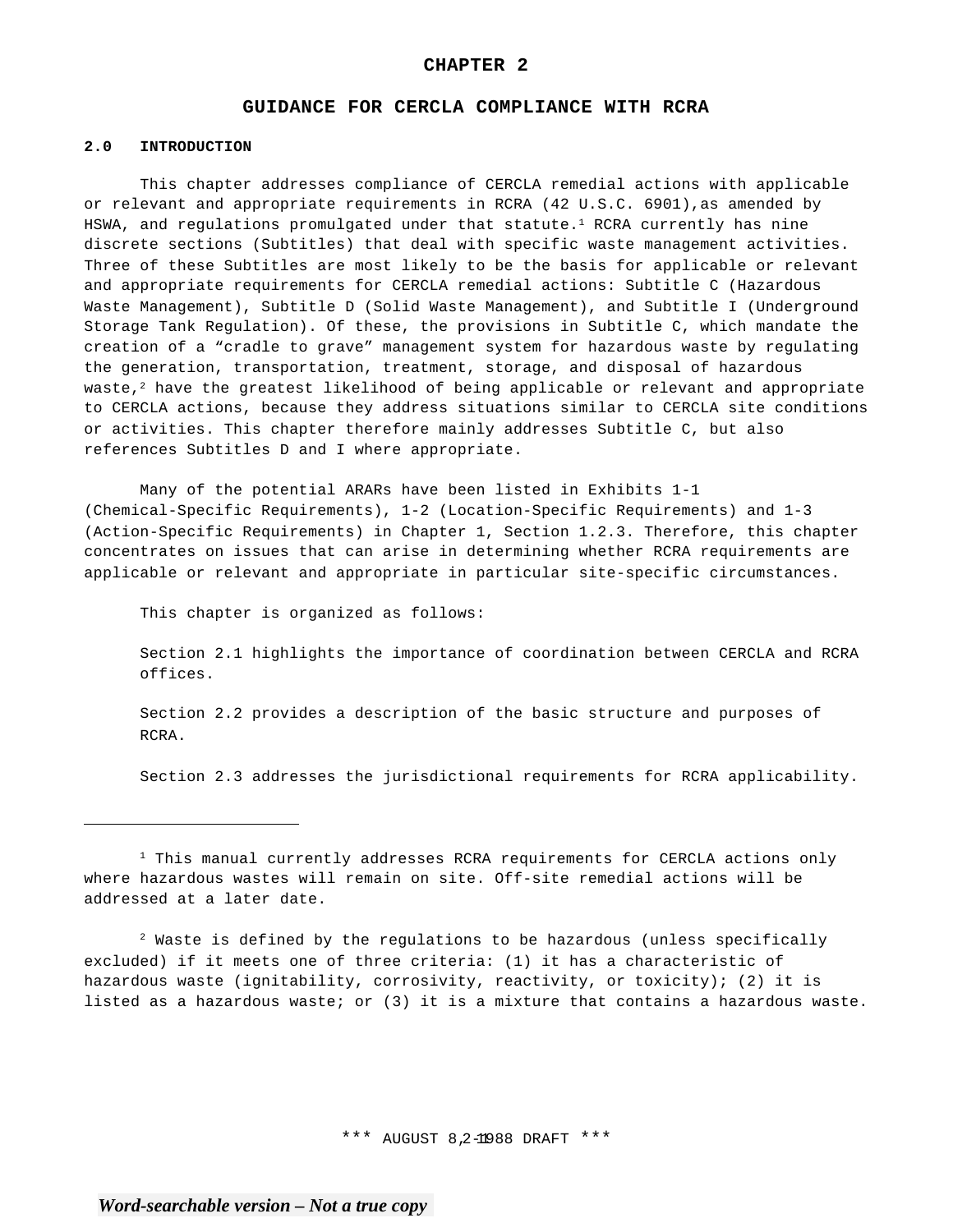Section 2.4 discusses which RCRA requirements (i.e., requirements established by the Federal program, State programs, and requirements under the Hazardous and Solid Waste Amendments of 1984 (HSWA)) should be consulted in particular circumstances.

Section 2.5 addresses issues involved in RCRA storage requirements. Section 2.6 addresses issues involved in RCRA treatment requirements. Section 2.7 addresses issues involved in RCRA disposal requirements.

#### **2.1 COORDINATION BETWEEN CERCLA (SUPERFUND) AND RCRA OFFICES**

This chapter is written to provide an overview of key RCRA requirements that may be applicable or relevant and appropriate to CERCLA remedial actions. However, since RCRA statutory and regulatory requirements are complex and many RCRA regulations are still under development, it is important that the lead agency consult with Regional and State RCRA experts<sup>3</sup> for assistance in identifying RCRA ARARs. Each Region should develop procedures, protocols, or memoranda of understanding that, while not recreating the administrative aspects of a permit, ensure such early and continuous coordination. Such procedures may also include a mechanism for keeping the appropriate State or Federal RCRA program informed of how RCRA ARARs are met during the remedial construction phase. (See also Chapter 1, Section 1.2.1).

In addition, since Superfund program policy on RCRA ARARs will continue to be developed as new RCRA regulations are promulgated, it may also be important to consult with the appropriate Headquarters Superfund office on questions regarding potential RCRA ARARs.

#### **2.2 OVERVIEW OF RESOURCE CONSERVATION AND RECOVERY ACT (RCRA)**

The Resource Conservation and Recovery Act (RCRA) was passed in 1976<sup>4</sup> to meet three goals: the protection of human health and the environment, the reduction of waste and the conservation of energy and natural resources, and the reduction or elimination of the generation of hazardous waste as expeditiously as possible. The Hazardous and Solid Waste Amendments (HSWA) of 1984 significantly expanded the scope of RCRA by adding new corrective action requirements, land disposal restrictions, and technical requirements.

4 RCRA (Pub. L. No. 94-580, 90 Stat. 2795) was passed in 1976 as a series of amendments to the Solid Waste Disposal Act of 1965 (Pub. L. No. 89-272). The amendments were so extensive that the statute is commonly referred to as RCRA.

\*\*\* AUGUST 8, 1988 DRAFT \*\*\*

 $2 - 2$ 

<sup>3</sup> Consultation with State RCRA experts is particularly important where States are authorized to administer and enforce RCRA (see section 2.4).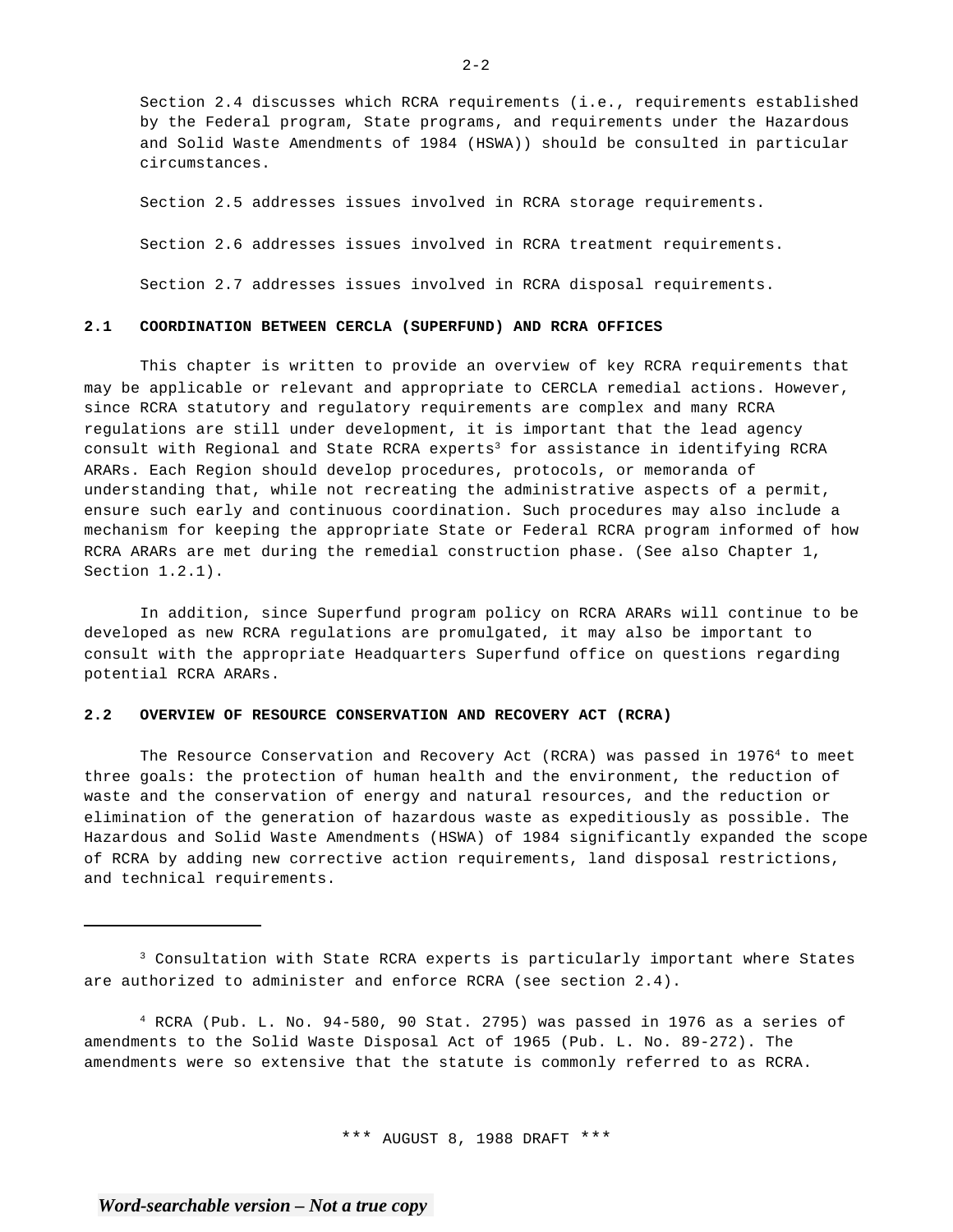The RCRA regulations implementing Subtitle C establishing the hazardous waste management system first became effective on November 19, 1980. (The regulations were published on May 19, 1980, (45  $FR$  33066) and became effective six months 1ater.) Additional standards pertaining to the management of hazardous waste at permitted treatment, storage, and disposal facilities have been issued periodically since. Included among these are the land disposal restrictions under Subpart F (see p. 2-21 for effective dates) and tank system regulations (see p. 1-48, p. 2-12, and p. A-6), which became effective January 12, 1987.

The regulations comprising the management system are of two types: general standards that govern such topics as ground-water protection, closure, and post-closure care requirements for facilities (40 CFR Part 264 Subparts B through G), and specific standards that regulate the installation, operation, inspection, and closure of containers, tanks, surface impoundments, waste piles, land treatment units, landfills, incinerators, and the processes of thermal treatment, chemical or biological treatment, and underground injection (40 CFR Part 264 Subparts I through O and X, and 40 CFR 265 Subparts P, Q, and R).

For CERCLA actions which involve treatment, storage, or disposal of RCRA hazardous waste after July 26, 1982, the 40 CFR Part 264 standards promulgated on that date will generally be applicable. (Note further discussion of Part 264 Subpart F requirements in Section 2.7.4.1 below). If RCRA hazardous waste was treated, stored, or disposed at the site before the effective date of these Part 264 standards, the Part 264 standards would not be applicable if the CERCLA action does not involve current treatment, storage, or disposal, but may be relevant and appropriate.

While EPA has promulgated regulations in many areas since RCRA was first passed, the Hazardous and Solid Waste Amendments of 1984 (HSWA) will result in promulgation of additional requirements pertaining to several topics. Final Promulgation of regulations to implement HSWA are expected in the future in the following areas that may affect CERCLA cleanup actions:

- N Standards for underground storage tanks containing Petroleum or hazardous chemicals (proposed 52 FR 12662, April 17. 1987);
- N New procedures for determining if a waste is a hazardous waste (forthcoming);
- N Technical standards for liners and leak detection systems in new landfills, surface impoundments, waste piles, underground tanks, and land treatment units (proposed 52 FR 20218, May 29, 1987);
- N Regulations for the monitoring and control of air emissions for volatile organics control at land disposal facilities (proposed 52 FR 3748, February 5, 1987);
- N Requirements concerning land disposal restrictions on hazardous wastes (promulgated in part on November 7, 1986 and July 8, 1987 and

\*\*\* AUGUST 8, 1988 DRAFT \*\*\*

 $2 - 3$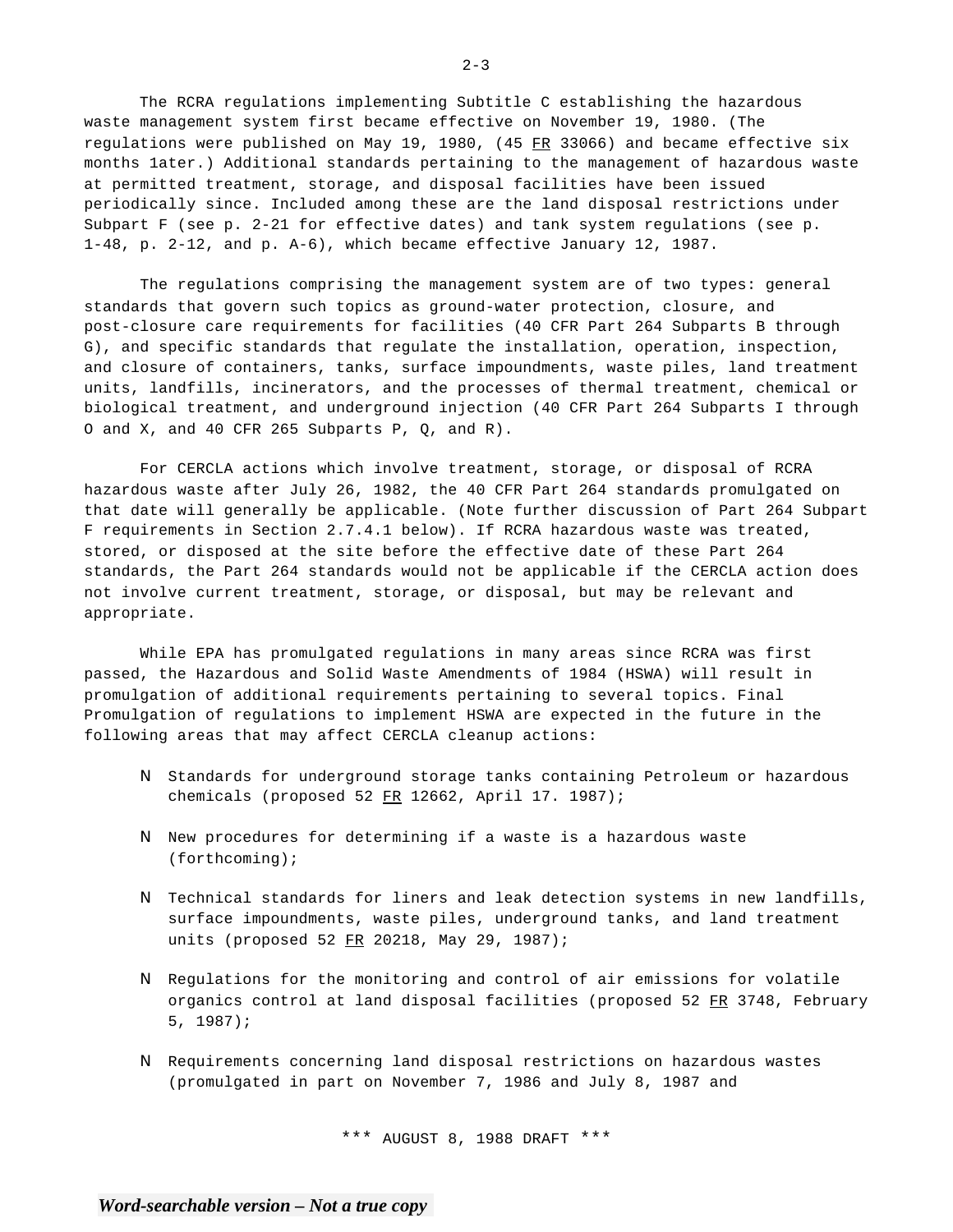forthcoming according to the schedule listed on p. 2-21). Land disposal of contaminated soil or debris resulting from a response action under CERCLA §104 or §106 is currently exempt from theses requirements. This statutory exemption period will end on November 8, 1988.

- N Regulations under Subtitle D affecting solid waste disposal facilities (forthcoming).
- N Regulations specifying procedures for carrying out corrective actions at RCRA facilities (forthcoming).
- N Requirements concerning restrictions of hazardous wastes in underground injection wells (forthcoming).

These regulations, when promulgated, are likely to be ARARs in certain circumstances. As these and other regulations are promulgated, this manual will be updated as necessary.

## **2.3 JURISDICTIONAL REQUIREMENTS FOR SUBTITLE C APPLICABILITY**

RCRA Subtitle C regulates the treatment, storage, and disposal of hazardous waste. In determining the jurisdictional requirements of regulations promulgated under Subtitle C, the definitions of solid waste and hazardous waste, the types of activities covered, and the time periods covered should be analyzed.

In general, RCRA Subtitle C requirements for the treatment, storage, or disposal of hazardous waste will be applicable if a combination of the following conditions are met:

- $(1)$  the waste is a listed<sup>5</sup> or characteristic<sup>6</sup> waste under RCRA; and
- (2)(a) the waste was treated, stored, or disposed (as defined in 40 CFR §260.10) after the effective date of the RCRA requirements under consideration; or

5 Listed hazardous wastes under RCRA are found in 40 CFR Part 261, Subpart D. The Subpart K lists identify waste streams from specified sources or industrial processes and certain discarded commercial chemical products as hazardous. Some RCRA requirements apply to hazardous wastes as defined in RCRA §1004(5).

 $6$  Characteristic hazardous wastes under RCRA are described in 40 CFR Part 261, Subpart C. Testing methods and protocols for characteristic determinations (ignitability, corrosivity, reactivity, and Extraction Procedure toxicity are contained in Test Methods for Evaluating Solid Waste, 3rd edition, Volume 1C, Laboratory Manual (SW-846).

\*\*\* AUGUST 8, 1988 DRAFT \*\*\*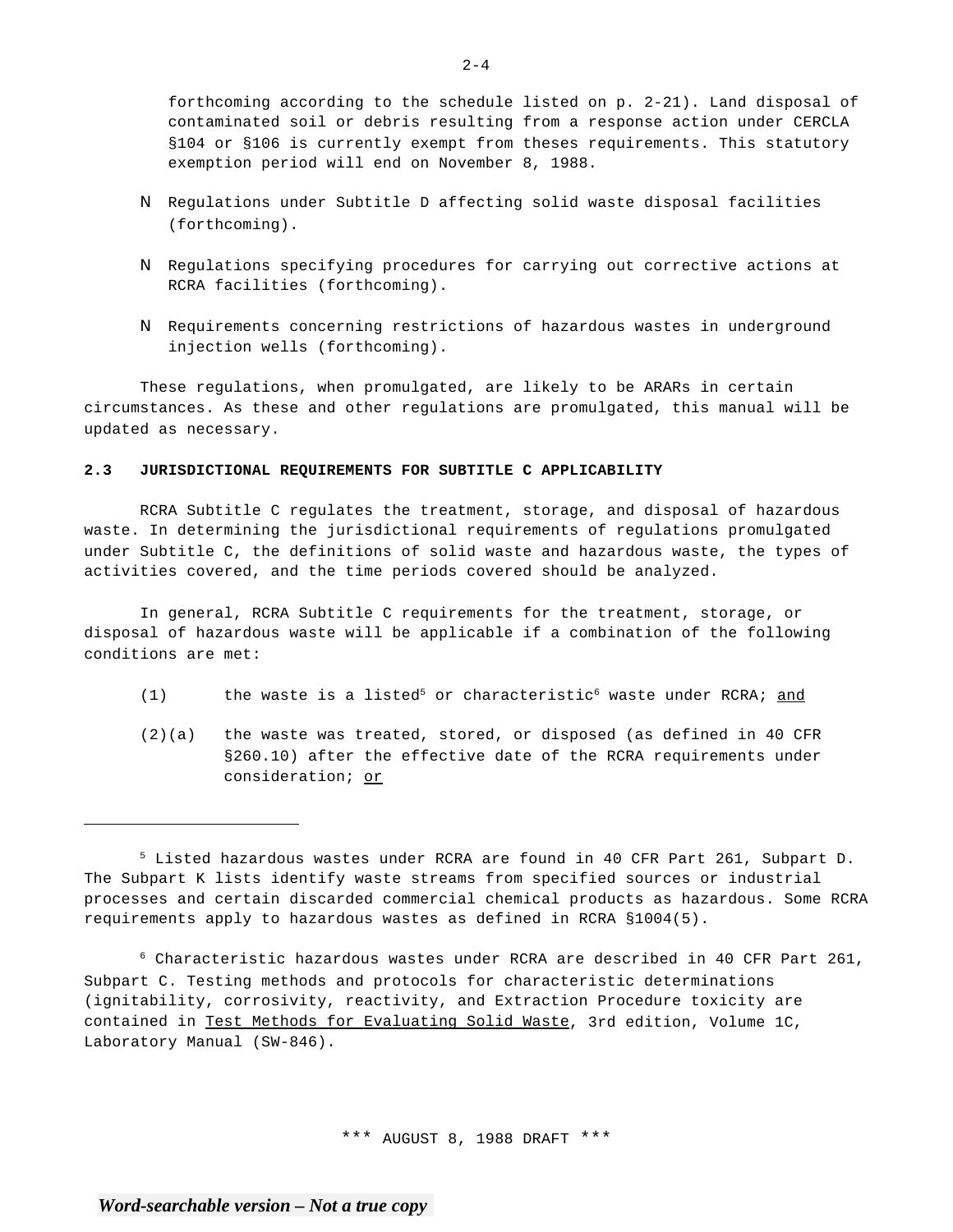(b) the activity at the CERCLA site constitutes treatment, storage, or disposal as defined by RCRA.

Thus, there are two scenarios under which RCRA requirements may be applicable to CERCLA sites. First, if the lead agency determines that RCRA listed or characteristic hazardous waste is present and the wastes were treated, stored, or disposed at the site after the effective date of the RCRA Subtitle C requirements under consideration, then the pertinent RCRA Subtitle C requirements will be applicable to the waste activity. Generally, traditional RCRA regulated facilities that have been listed on the NPL may fall into this category, even if the proposed CERCLA action would not involve treatment, storage, or disposal. For example, if a RCRA Subtitle C landfill operated at the site after the effective date of the RCRA closure requirements, then the lead agency would need to comply with the applicable closure requirements for those units in completing the remedial action.

Under the second scenario, the CERCLA activity involves treatment, storage, or disposal of hazardous waste. If the lead agency determines that RCRA listed or characteristic hazardous waste is present at the site (even if the waste was disposed before the effective date of the requirement) and the proposed CERCLA action involves treatment, storage, or disposal as defined under RCRA Subtitle C, then RCRA requirements related to those actions would be applicable.

These two scenarios are contingent upon determinations that a RCRA Subtitle C hazardous waste is present and on the identification of the period of waste management. To determine whether a waste is a listed waste under RCRA, it is often necessary to know the source. However, at many Superfund sites no information exists on the source of the wastes. The lead agency should use available site information, manifests, storage records, and vouchers in an effort to ascertain the nature of these contaminants. When this documentation is not available, the lead agency may assume that the wastes are not listed RCRA hazardous wastes, unless further analysis or information becomes available which allows the lead agency to determine that the wastes are listed RCRA hazardous wastes. If the lead agency is unable to make an affirmative determination that the wastes are RCRA hazardous wastes, RCRA requirements would not be applicable to CERCLA actions, but may be relevant and appropriate if the CERCLA action involves treatment, storage or disposal and if the wastes are similar or identical to RCRA hazardous waste.

Under certain circumstances, although no historical information exists about the waste, it may be possible to identify the wastes as RCRA characteristic wastes. This is important in the event that (1) remedial alternatives under consideration at the site involve on-site treatment, storage, or disposal, in which case RCRA may be triggered as discussed in this chapter; or (2) a remedial alternative involves off-site shipment. Since the generator (in this case, the agency or responsible party conducting the Superfund action) is responsible for determining if the wastes exhibit any of these characteristics (defined in 40 CFR §261.21-24), testing may be required. The lead agency must use best professional judgment to determine, on a site-specific basis, if testing for hazardous characteristics is necessary.

\*\*\* AUGUST 8, 1988 DRAFT \*\*\*

 $2 - 5$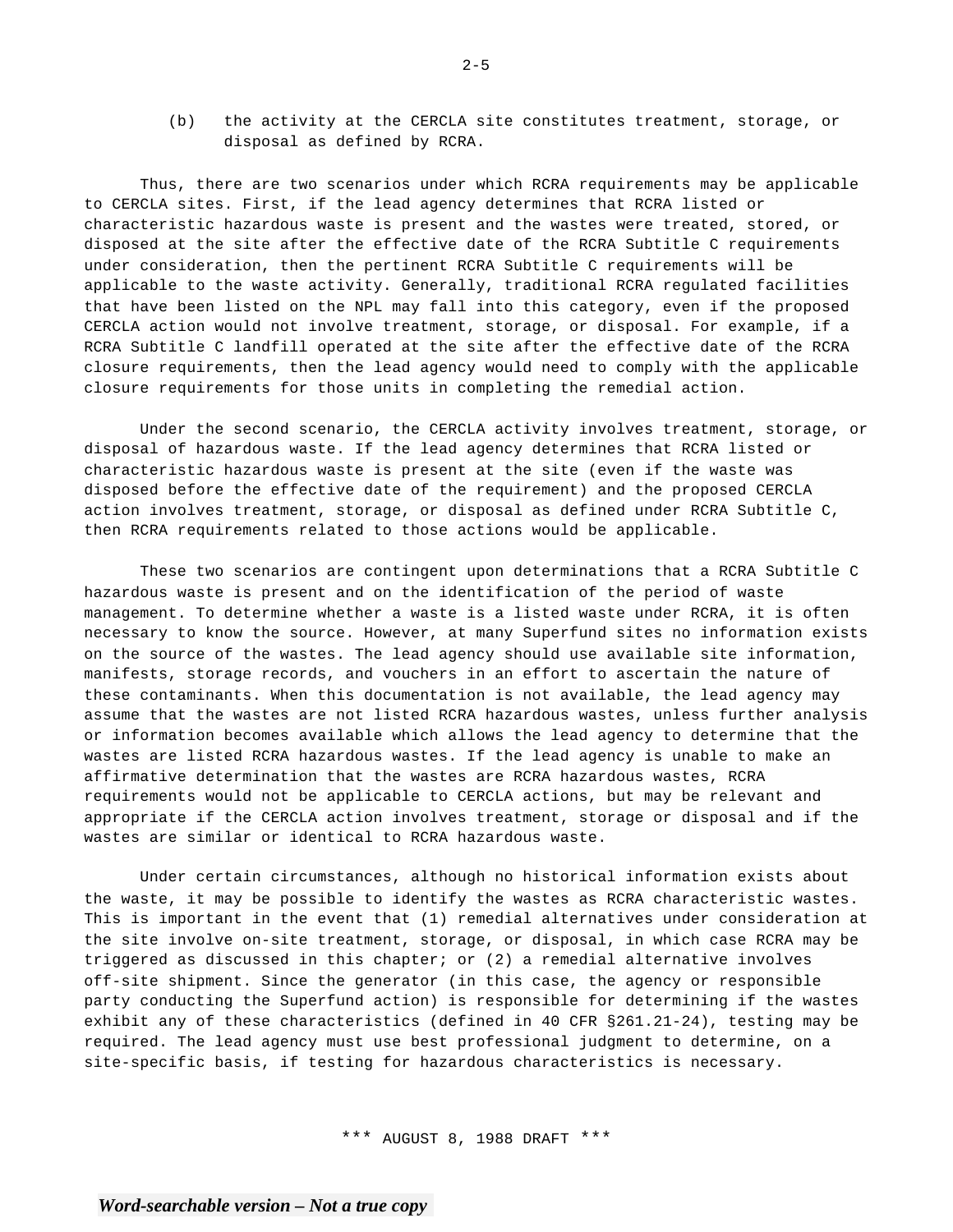In determining whether to test for the toxicity characteristic using the Extraction Procedure (EP) Toxicity Test,<sup>7</sup> it may be possible to assume that certain low concentrations of waste are not toxic. For example, if the total waste concentration is 20 times or less the EP Toxicity concentration, the waste cannot be characteristic hazardous waste. In such a case RCRA requirements would not be applicable. In other instances, where it appears that the substances may be characteristic hazardous waste (ignitable, corrosive, reactive, or EP toxic), testing should be performed.

If the wastes exhibit hazardous characteristics, RCRA requirements are potentially applicable if the wastes also were either treated, stored, or disposed after the effective date of the applicable RCRA requirement or if the CERCLA actions will involve treatment, storage, or disposal.

If RCRA Subtitle C is not applicable, further analysis may be done to determine whether it is both relevant and appropriate.<sup>8</sup> This determination depends first on whether the waste at the site is "sufficiently similar" to a RCRA hazardous waste. The following paragraphs provide guidance on evaluating CERCLA waste with regard to this "sufficiently similar" text.

In addition to identifying hazardous wastes through characteristic testing, EPA analyzes wastes from specific industries or processes, and lists certain wastes or waste streams if it determines they should be regulated as a hazardous waste under RCRA. EPA's listing decision is based on an analysis of a number of factors that affect the hazard of the waste, including the toxicity of the constituents in the waste stream and their concentration, persistence, and bioaccumulation characteristics, as well as volume generated and potential for mismanagement. Simply the presence of a hazardous constituent in a waste is not sufficient to automatically consider a waste to be hazardous under RCRA.

Similarly, when evaluating whether Subtitle C requirements are relevant and appropriate, the mere presence of hazardous constituents in a CERCLA waste does not mean the waste is sufficiently similar to a RCRA hazardous waste to trigger Subtitle C as an ARAR. Judguent should be used in assessing whether the waste closely resembles a RCRA hazardous waste, considering the chemical composition, form, concentration, and any other information pertinent to the nature of the waste. For example, waste in barrels that is virtually identical to a listed waste might be sufficiently similar. By contrast, low

 $7$  Currently, 14 contaminants are listed for the characteristic of EP toxicity. A waste exhibits the characteristic of EP toxicity if an extract of a representative sample of the waste, tested using the specified procedures, contains any of these 14 contaminants equal to or greater than the concentration level specified in 40 CFR §261.24.

 $8$  See Chapter 1, section 1.2.2, p. 1-10, and section 1.2.4.3, p. 1-65 to p.1-70, for detailed guidance on making the determination that a requirement is both relevant and appropriate.

\*\*\* AUGUST 8, 1988 DRAFT \*\*\*

 $2 - 6$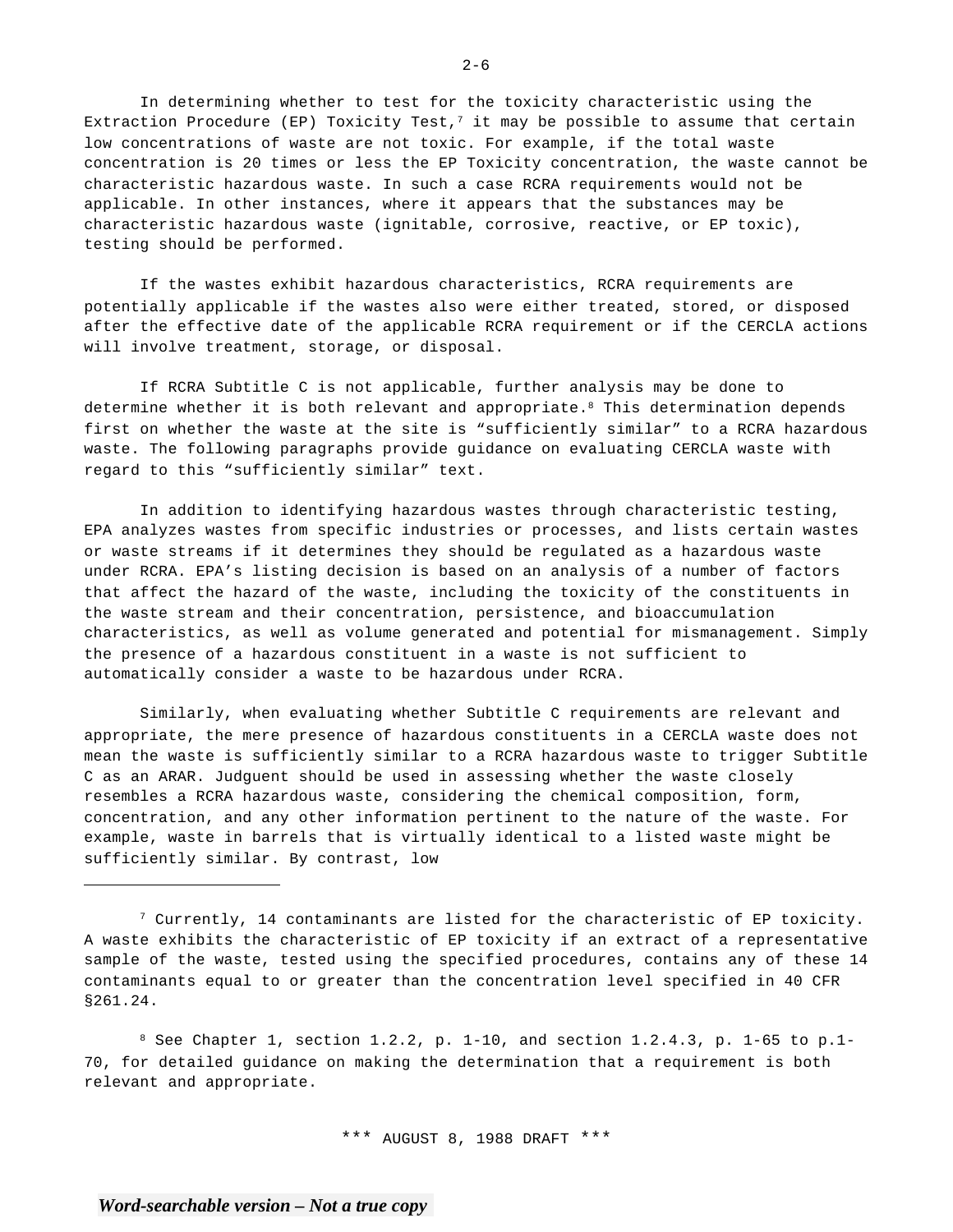concentrations of a hazardous constituent, dispersed in soil over a wide area, would generally not trigger Subtitie C as relevant and appropriate. (For determination of relevance and appropriateness see general discussion on page 1-65.)

#### **2.3.1 DEFINITION OF HAZARDOUS WASTE**

Generally, most requirements under RCRA are triggered by the management of waste defined specifically as solid or hazardous<sup>9</sup> (See generally 40 CFR Part 261). Solid waste is defined very broadly under the regulations to include garbage (i.e. from households), refuse (metal scrap and other commercial wastes), sludges from facilities such as wastewater treatment plants and pollution control facilities, and other discarded materials in solid, semi-solid, liquid, or contaminated gaseous forms resulting from industrial, commercial, mining, agricultural, and community activities. Hazardous waste considered a subset of solid waste, and is subject to regulation under RCRA if:

- (1) the wastes exhibit one of four characteristics (ignitability, corrosivity, reactivity, or EP toxicity);
- (2) are waste streams or discarded chemical products listed in the RCRA regulations as hazardous wastes (40 CFR Part 264 Subpart D); or
- (3) are mixtures of solid waste and waste listed as hazardous by RCRA regulations.

Wastes that are specifically excluded from regulation as a hazardous waste include household wastes, municipal resource recovery wastes, and some wastes returned to the land as fertilizer.

<sup>9</sup> Most provisions in Subtitle C of RCRA apply to hazardous waste listed or identified as characteristic pursuant to §3001, as described above in (1) through (3). However, RCRA §§3004(b), (c), and (u) apply to the broader definition of hazardous waste found in RCRA §1004(5): "The term 'hazardous waste' means a solid waste, or combination of solid wastes, which because of its quantity, concentration, or physical chemical, or infectious characteristic may cause, or significantly contribute to an increase in mortality or an increase in serious irreversible, or incapacitating reversible, illness; or pose a substantial present or potential hazard to human health or the environment when improperly treated, stored, transported, or disposed of, or otherwise managed." RCRA §3004 (b) prohibits placement of noncontainerized or bulk liquid "hazardous waste" (as defined in §1004(5)) in certain salt domes and other geologic formations. Similarly, noncontainerized or bulk liquid hazardous waste may not be placed in any landfill (§3004(c)). Section 3004(u) pertains to corrective action for solid waste management units at RCRA facilities.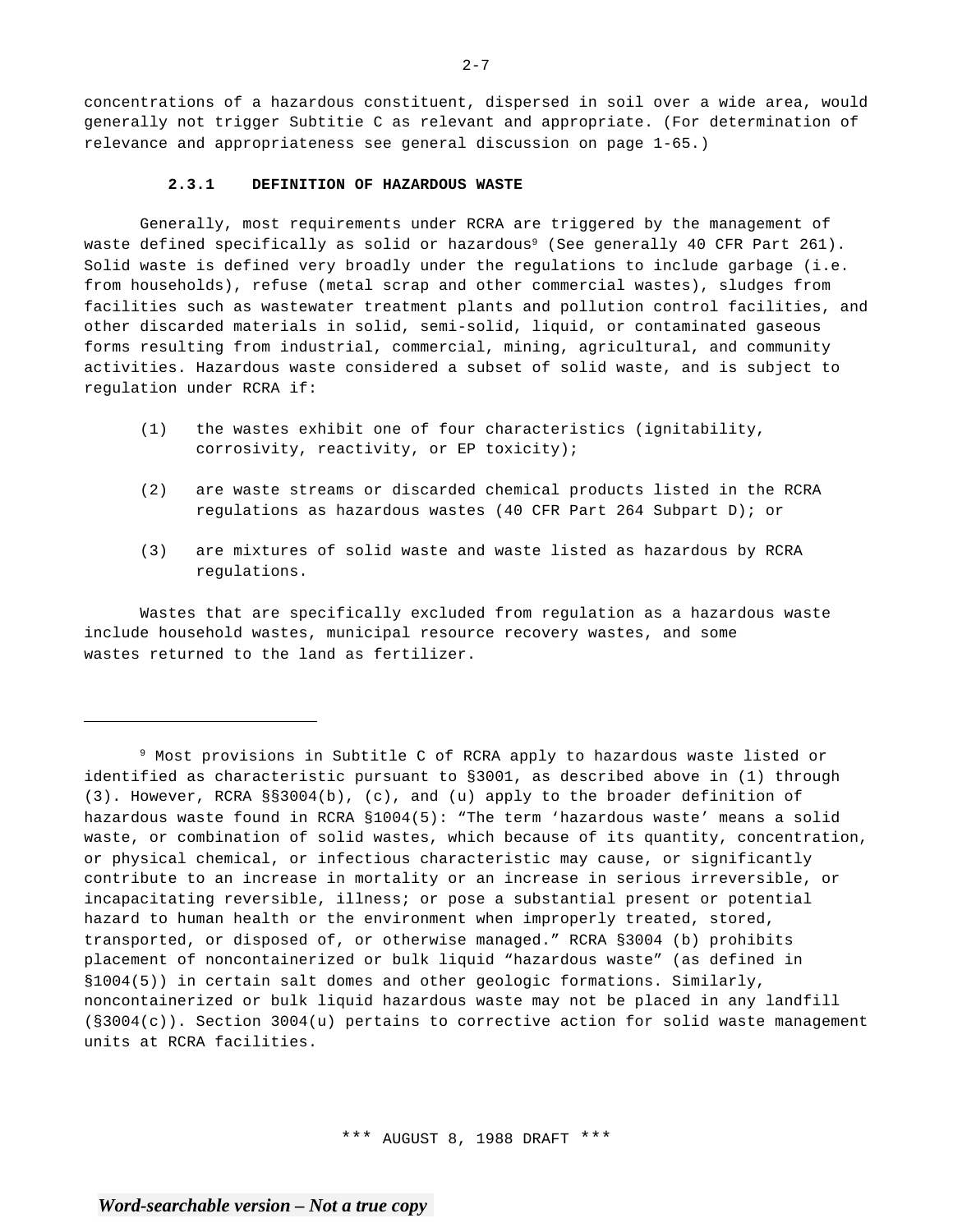Management of hazardous waste is divided by the statute and the regulations into treatment, storage, and disposal. EPA has determined that the following jurisdictional prerequisites will trigger the applicability of some portion of the RCRA 40 CFR Part 264 requirements for a CERCLA remedial action:

- (1) RCRA storage requirements apply to the storage of RCRA hazardous waste after November 19, 1980.10 Waste received by a facility before November 19, 1980, is still subject to RCRA requirements if the waste is stored after that date. Generators storing wastes for less than 90 days are not required to soak permits, but must satisfy the standards in 40 CPR Part 265 Subpart I for containers or the standards in 40 CFR Part 265 Subpart J for tanks.11
- (2) RCRA requirements for  $t$ reatment or disposal<sup>12</sup> of hazardous wastes apply if:

<sup>10</sup> "Storage" means the holding of hazardous waste for a temporary period, at the end of which the hazardous waste is treated, disposed of, or stored elsewhere. (40 CFR §260.10(a)) Secondary containment system regulations for tank systems were enacted July 14, 1986, and must be met by January 12, 1989 for tanks containing dioxins, and for other tanks, by January 12, 1991, or when the system has reached 15 years of age, whichever comes later.

<sup>11</sup> Generators of hazardous waste may accumulate hazardous waste on-site for less than 90 days without a permit or interim status, provided that: (1) the waste is placed in containers or tanks that are in compliance with Subparts I and J of 40 CFR Part 265 (excluding  $$265.197(c)$  and  $$265.200$ ); (2) the containers and tanks are clearly dated and marked "hazardous waste;" and (3) the generator complies with Subparts C and D of 40 CFR Part 265 and with §265.16 (see 40CFR §262.34(a)). In addition, generators of less than 100 kg/month of hazardous waste are not subject to the 90-day limit (40 CFR §261.5); and generators of less than 1000 kg/month of hazardous waste may accumulate waste for up to 180 days without a permit (40 CFR  $262.34(d)$ .

 $12$  "Treatment" means any method, technique, or process, including neutralization, designed to change the physical, chemical, or biological character or composition of any hazardous waste so as to neutralize such waste, or so as to recover energy or material resources from the waste, or so as to render such waste non-hazardous or less hazardous; safer to transport, store, or dispose of; or amenable for recovery, amenable for storage, or reduced in volume. (40 CFR §260.10)

"Land disposal" is defined by Section 3004(k) of RCRA as follows: "when used with respect to a specified hazardous waste, shall be deemed to include, but not be limited to, any placement of such hazardous waste in a landfill, surface impoundment, waste pile, injection well, land treatment facility, salt dome formation, salt bed formation, or underground mine or cave."

\*\*\* AUGUST 8, 1988 DRAFT \*\*\*

 $2 - 8$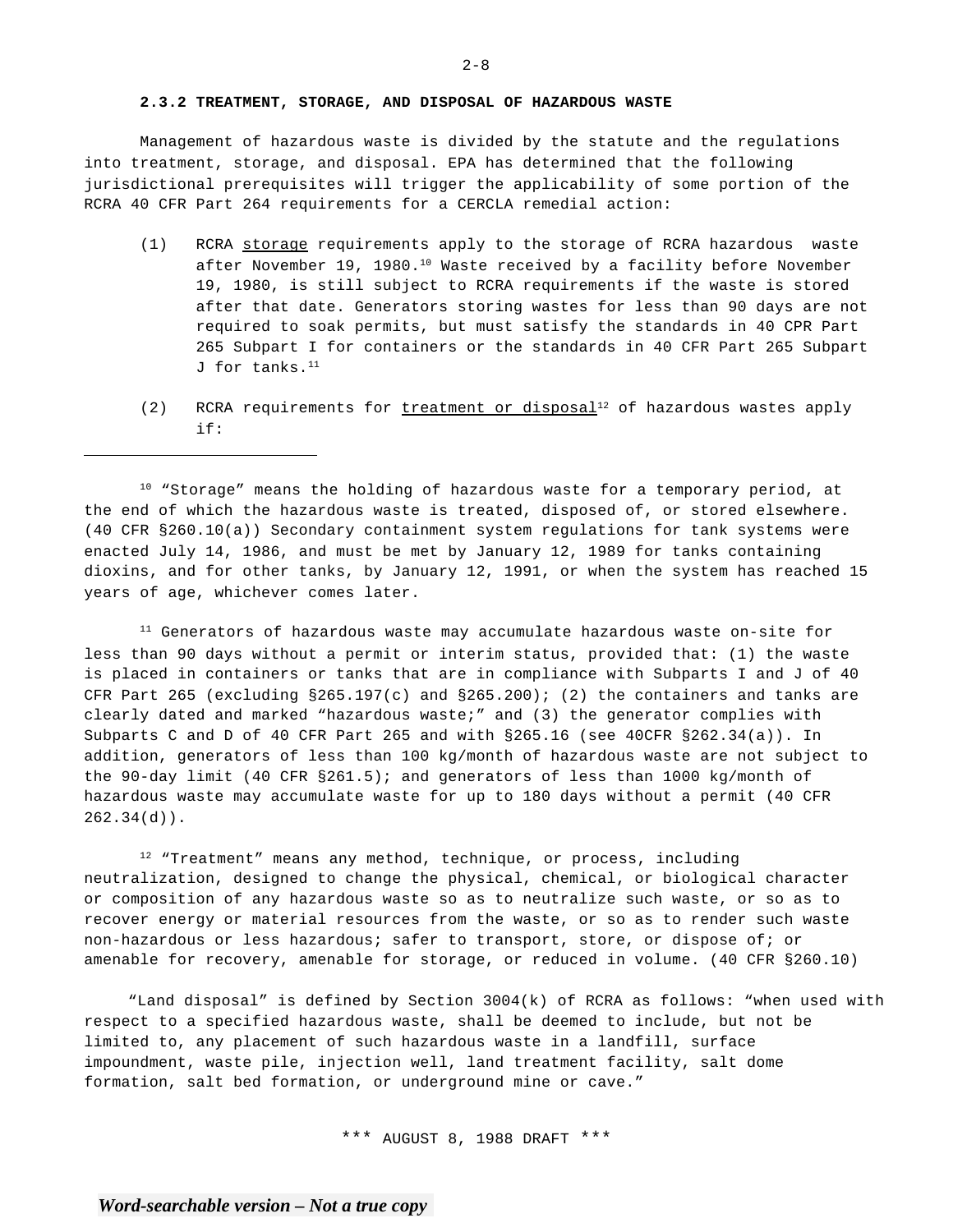a) the unit or area of contamination<sup>13</sup> contains RCRA hazardous waste that was treated or disposed of after the effective data of the pertinent requirements;14 or

b) the CERCLA activity at the unit or area of contamination constitutes treatment or disposal of RCRA hazardous waste, as defined under RCRA.15

(3) RCRA corrective action requirements<sup>16</sup> apply at sites that are subject to RCRA regulation under paragraphs 1 and 2 above, and to all releases of hazardous waste or constituents from "solid waste management units" existing at facilities containing such units. Solid waste management units include "any unit from which hazardous constituents might migrate, irrespective of whether the units were intended for the management of solid and/or hazardous wastes." Certain corrective action requirements specified under HSWA were in 50  $FR$  28712, July 15, 1985, and 52 FR 45788, December 1, 1987.

<sup>13</sup> Disposal of RCRA hazardous waste into a unit or area of contamination (AOC) will trigger applicability of certain RCRA requirements to the unit or AOC. See section 2.7 for more detailed discussion.

 $14$  For example, the requirements for groundwater monitoring are applicable to surface impoundments, landfills, land treatment units, and waste piles that received hazardous waste after July 26,1982.

<sup>15</sup> When current activity at the CERCLA site constitutes treatment or disposal, the activity must also meet the conditions described in Sections 2.6 or 2.7 of this chapter.

 $16$  "Hazardous waste" requiring corrective action under  $$3004(h)$  is defined more broadly than wastes listed or identified under §3001. Corrective action applies to hazardous waste as defined in §1004(5). See Footnote 9.

\*\*\* AUGUST 8, 1988 DRAFT \*\*\*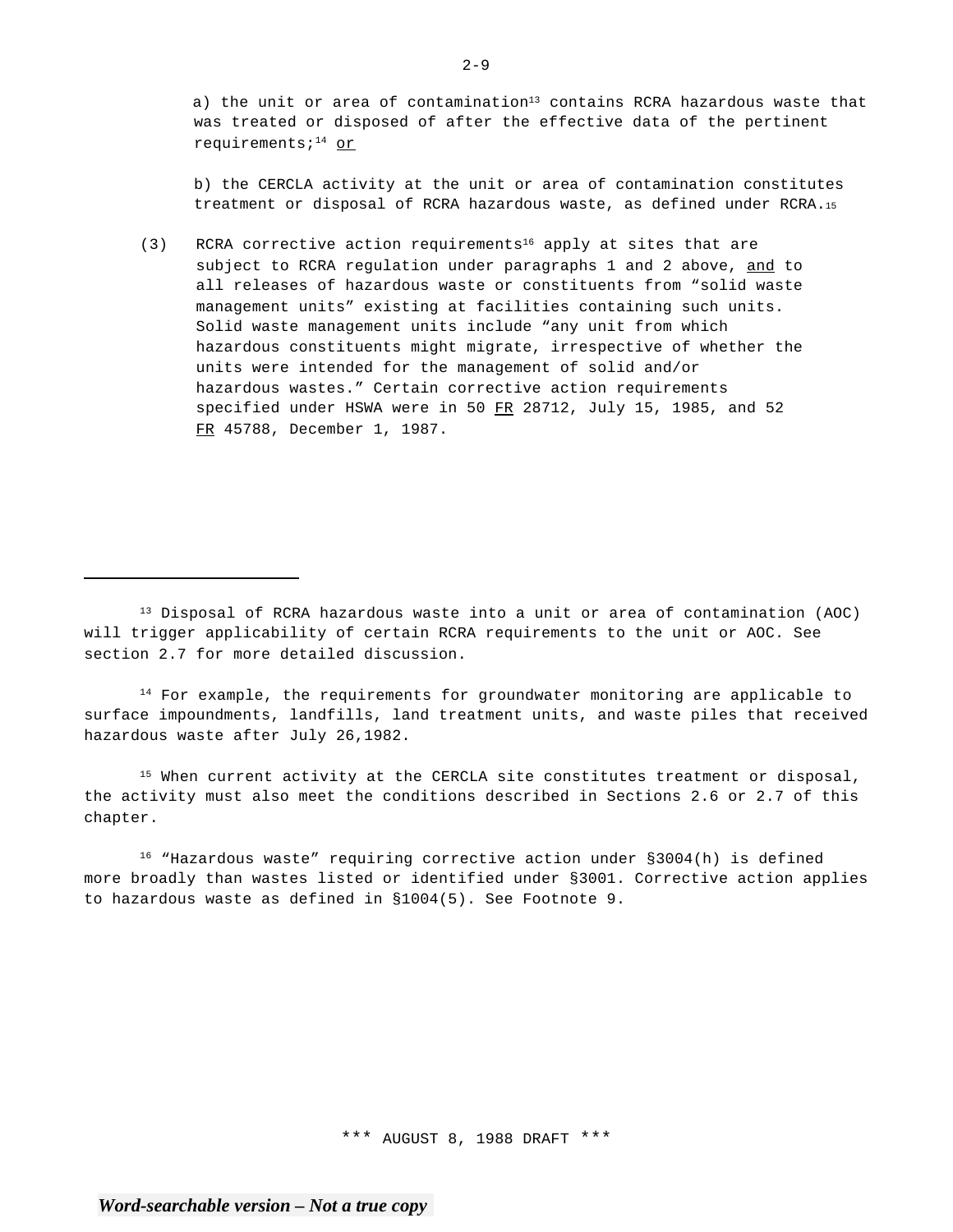A portion of the RCRA requirements under 40 CFR Part 264 will likely be applicable at most CERCLA sites that contain RCRA hazardous waste because remedial actions at those sites will generally constitute treatment, storage, or disposal after the effective date of RCRA. In those cases in which a RCRA facility has been listed on the NPL, the applicability of RCRA standards to the facility has already been determined. In addition to the jurisdictional prerequisites listed above, however, RCRA treatment, storage, and disposal standards each have their own separate requirements. Therefore it will be necessary to utilize the procedures outlined in Chapter 1 and take into account issues addressed in this chapter in order to determine which RCRA requirements are applicable or relevant and appropriate to particular CERCLA activities.

#### **2.3.3 ADDITIONAL CONSIDERATIONS IN DETERMINING SUBTITLE C ARARs**

The following general principles may assist in determining potentially applicable or relevant and appropriate RCRA requirements $17$ :

- N RCRA permits are not required for CERCLA actions taken entirely onsite. Facilities used for off-site disposal are required by CERCLA §121(d)(3) to be in compliance with all pertinent RCRA requirements (e.g., have a RCRA permit or interim status and have any releases from SWMUs being controlled by corrective action).
- N Administrative RCRA requirements, such as reporting and recordkeeping requirements, are not applicable or relevant and appropriate for on-site activities.
- N RCRA requirements that are not applicable may nonetheless be relevant and appropriate based on site-specific circumstances. In some cases, the source or prior use of a CERCLA waste may not be identifiable, but the waste may be identical in composition to a listed RCRA waste derived from a known source or use, and therefore RCRA requirements would be relevant. In addition, a determination mist be made whether the requirement is appropriate given the circumstances of the release, the site characteristics, and the remedial activity. Only those requirements that are determined to be both relevant and appropriate must be complied with. (See Chapter 1, pp. 1-10 and 1-65 to 1-70 for a detailed discussion of the determination that a requirement is relevant and appropriate).

<sup>&</sup>lt;sup>17</sup> RCRA guidance, although not ARAR, may also be considered and includes: Permit Writers' Guidance Manual for the Location of Hazardous Waste Land Storage and Disposal Facilities: Phase 1, Criteria for Location Acceptability and Existing Regulations for Evaluating Locations (Final Draft), February 1985; Permit Applicants Guidance Manual for the General Facility Standards of 40 CER 264, SW-968, October 1983; and Guidance for Ground-Water Classification Under the EPA Ground-Water Protection Strategy, (Final Draft), December 1986.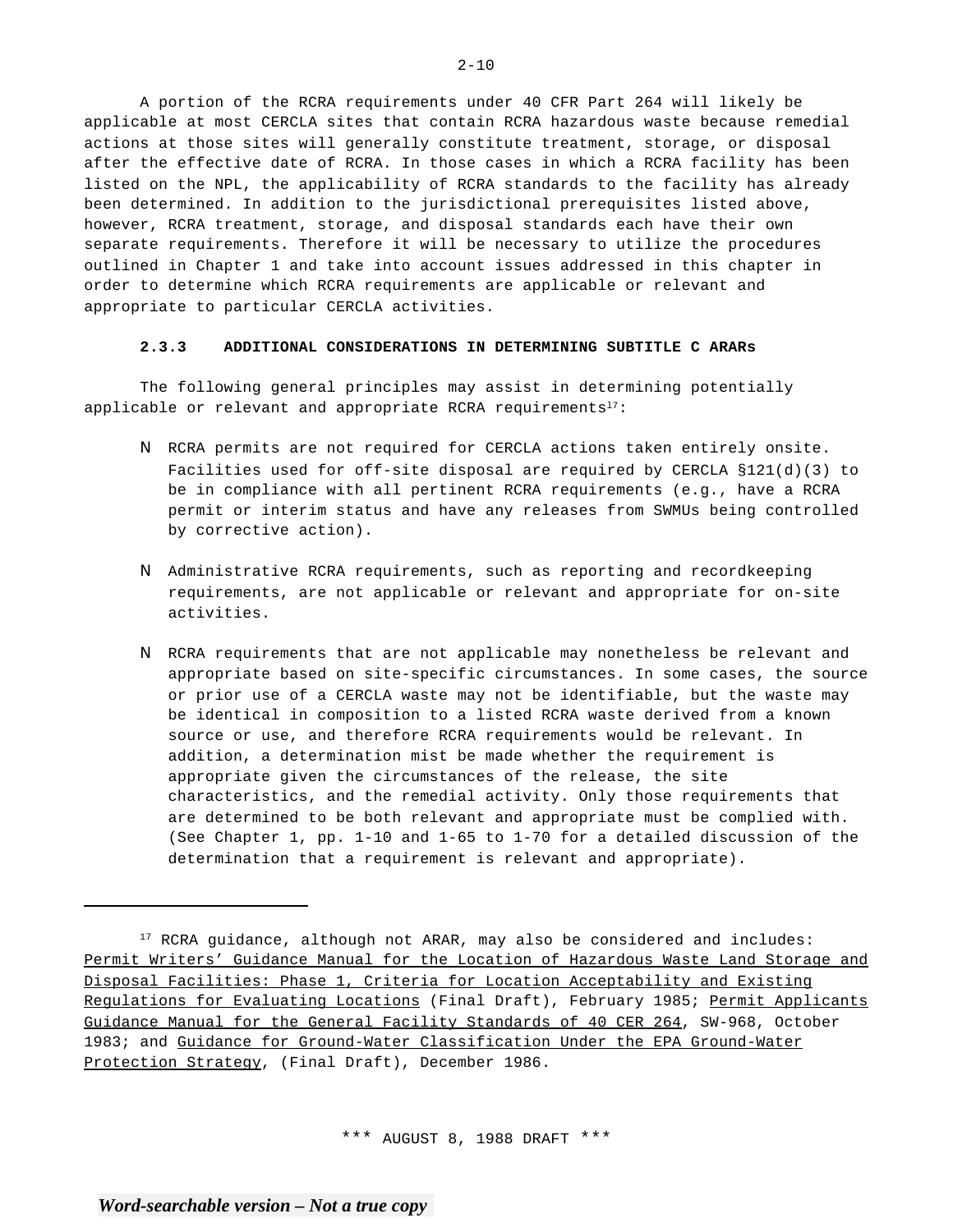RCRA regulations are organized by particular waste management processes (i.e., types of technology, such an incineration, tanks, or land treatment) as well as by general standards (i.e., types of actions, such as disposal, closure, or corrective action, that may pertain to several different processes). Potential ARARs for CERCLA sites may pertain to either the process or the action. Action-specific requirements generally refer to an action or to a particular type of waste management process.

#### **2.4 FEDERAL AND STATES RCRA REQUIREMENTS**

Federal regulations under RCRA establish minimum national standards defining the acceptable management of hazardous waste. States can be authorized by EPA to administer and enforce RCRA hazardous waste management programs in lieu of the Federal program if the States have equivalent statutory and regulatory authority. In these authorized States, the Federal regulations promulgated pursuant to RCRA are not applicable until the State Adopts the Federal regulations through its own legislative process. Federal regulations promulgated pursuant to HSWA, however, are effective immediately. The regulations in these State programs may be more stringent or have greater scope of coverage than the Federal program. If a State is not authorized for a particular part of the RCRA program, the Federal government is responsible for that portion of the program in the State, and Federal regulations are applicable.

If the CERCLA site is located in a State with an authorized RCRA program, the State's promulgated RCRA requirements will replace the equivalent Federal requirements as potentially ARAR. If the remedial action is taking place in a State without full authorization, Federal requirements may be ARAR, unless the State's promulgated regulations satisfy the requirement in CERCLA §121 that they are "more stringent" than the Federal standard. Since-a State standards may need to be evaluated. To retain final authorization State may be authorized for only a portion of the RCRA program, both Federal and, the State must adopt HSWA-related requirements as State law by specified dates. Thus, State authority and regulations will eventually replace corresponding Federal requirements when the State receives Federal authorization for HSWA. These requirements would then be analyzed as potential ARAR.18

Because the timetable for implementation of HSWA requirements extends into the 1990's, consideration of both Federal and State potential ARARs will be necessary for some time to come. The forthcoming HSWA standards that may affect CERCLA cleanup actions in the future are listed on page 2-3.

\*\*\* AUGUST 8, 1988 DRAFT \*\*\*

<sup>18</sup> Currently, the Agency is developing additional guidance on State ARARS, to be incorporate in this manual at a later date.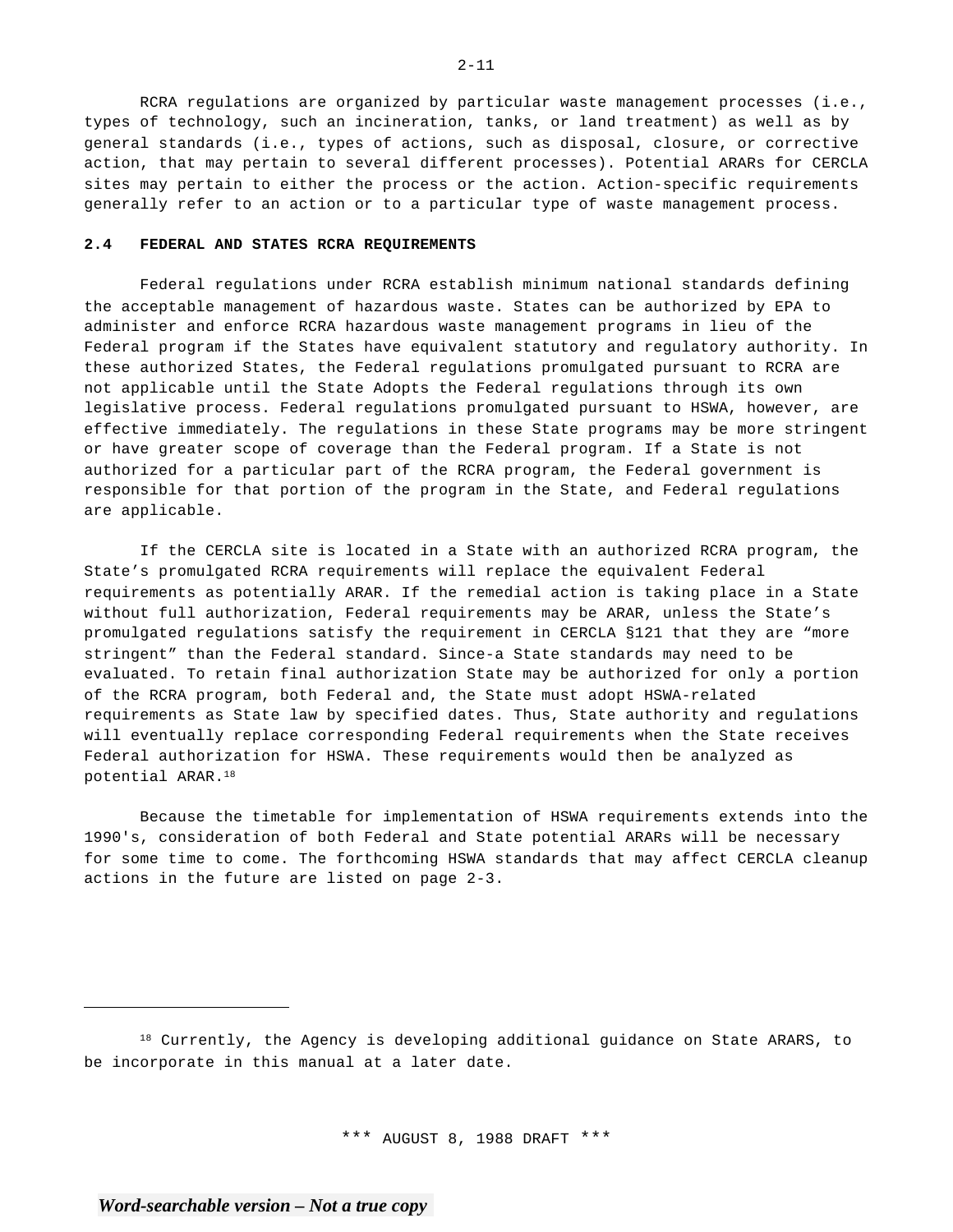## **2.5 RCRA STORAGE REQUIREMENTS**

Remedial action at a CERCLA site may require short- or long-term storage of hazardous substances found at the site.<sup>19</sup> Whether RCRA storage requirements will, be applicable will depend on whether the waste is a RCRA hazardous waste and on whether the waste has been or will be stored after November 19, 1980. If these requirements are not applicable, whether they are relevant and appropriate should be determined based on the procedure for determining relevance and appropriateness outlined in Chapter 1.

The jurisdictional prerequisites for applicability of the RCRA storage requirements are:

- (1) The substance to be stored must be a RCRA hazardous waste. (If the substance meets the definition of ignitable or reactive wastes, incompatible wastes, or special categories of wastes, special requirements under the RCRA container storage, tank storage, surface impoundment storage, and waste pile storage regulations pertaining to these wastes might also be applicable); and
- (2) The hazardous waste must be stored after November 19, 1980. Note that waste received by a facility before that date is still subject to RCRA requirements if stored in tanks or containers after that date. Thus, if the CERCLA site contains an existing storage area holding RCRA hazardous waste, the requirements are applicable.<sup>20</sup> Alternatively, if the RCRA hazardous waste first becomes subject to regulation as a result of the actions taken at the cleanup site, RCRA storage requirements will be applicable. In these situations depending on the amounts and types of wastes being stored, different requirements may become applicable.<sup>21</sup>

<sup>19</sup> RCRA requirements for the use of storage containers are given in 40 CFR Part 264 Subpart I, those regarding storage tanks are in 40 CFR Part 264 Subpart J, those regarding storage surface impoundments are in 40 CFR Part 264 Subpart K, and those regarding storage piles are in 40 CFR Part 264 Subpart L. EPA has recently issued a notice of proposed rulemaking that would require leak detection systems for tanks, surface impoundments, and storage piles. (May 29, 1987, 52 FR 20218).

<sup>20</sup> The land disposal restrictions rule also provides that any waste that is prohibited from one or more methods of land disposal also is prohibited from storage unless the storage is solely to accumulate sufficient quantities of the waste to allow for proper recovery, treatment, or disposal.

 $21$  There are several types of small quantity generators and different provisions (40 CFR 1262.34) apply depending on length of storage and amount of hazardous waste generated. For example, a generator accumulating less than 55 gallons of hazardous waste or one quart of an acutely hazardous waste listed in §261.33(3) in containers at or near any point of generation where wastes initially accumulate are not subject to the 90 day limit, as long as

\*\*\* AUGUST 8, 1988 DRAFT \*\*\*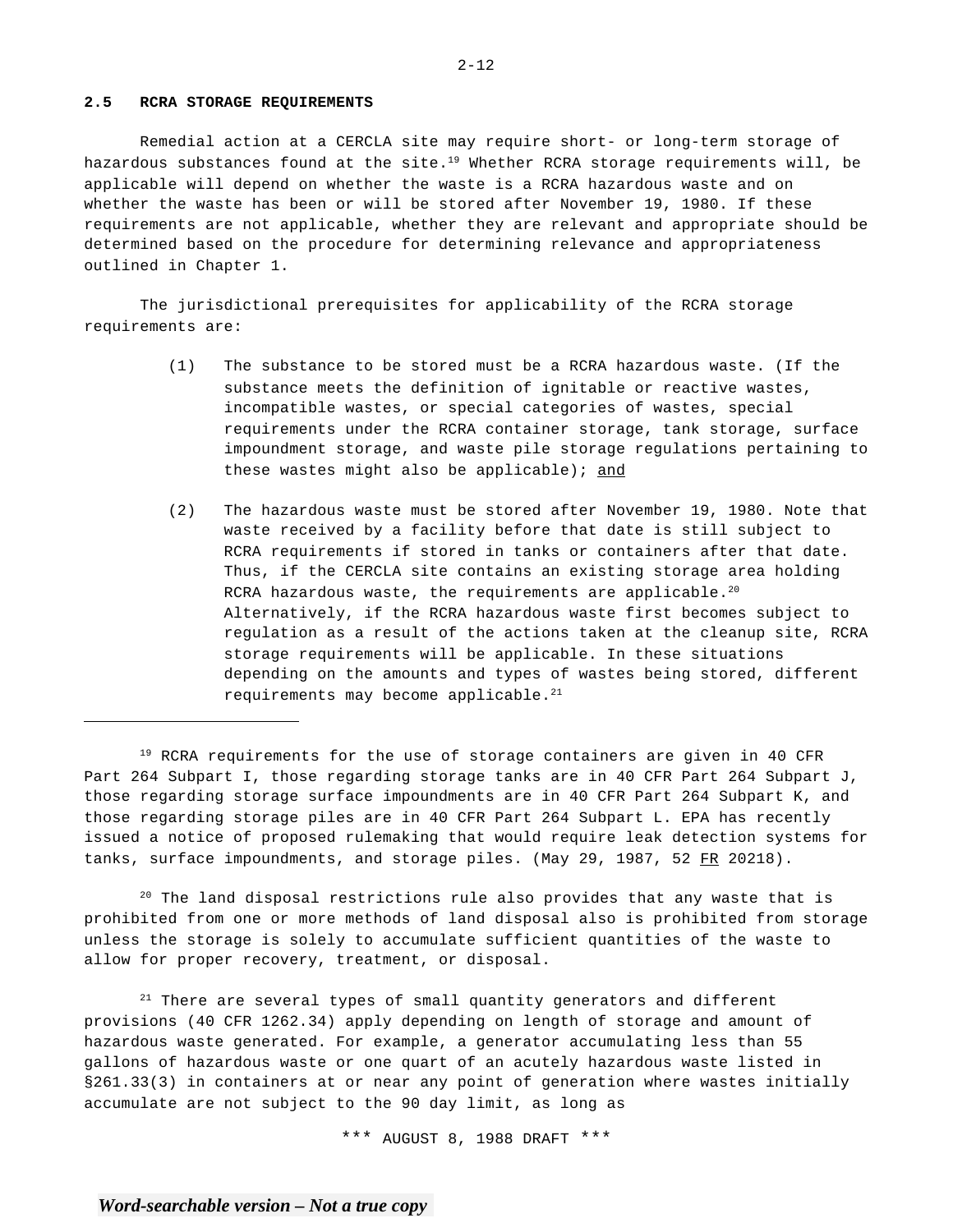Finally, when it is determined that a waste is a RCRA hazardous waste, and that the waste will be stored, a decision must be made as to whether the RCRA requirements pertaining to storage are applicable. The particular storage requirements applicable will depend upon the type of container used. Determining which storage requirements under RCRA, are applicable will require analysis of the prerequisites included in Subparts I, J, K, or L for the different types of storage. Subpart I requires determining whether the receptacle satisfies the definition of "container" in 40 CFR §260.10. Subpart J requires a determination if the receptacle is a "tank," as tanks are defined by the regulations (40 CPR §260.10). Technical requirements under HSWA for underground tanks are being developed, and in the future they will also have to be considered in the ARAR analysis.<sup>22</sup> Subpart L requires a determination whether the waste is being stored in a "pile," as defined in the regulations. However, certain covered waste piles are exempt from a part of the waste pile requirements. A decision on the applicability of the waste pile regulations will require an analysis of both basic definitions and exemotions.

Even if they are not applicable, portions of RCRA requirements for tanks (40 CFR Part 264, Subpart J) may be relevant and appropriate for sites where temporary storage in tanks is required. For example, the requirement that tanks have sufficient minimum shell thickness and pressure controls to prevent collapse or rupture may be relevant and appropriate, since the purpose of this requirement is to ensure that the tank does not create additional environmental problems due to its own failure. Subpart J further requires that tanks have an inner lining or coating, or an alternative means of protection such as cathodic protection or corrosion inhibitors, in order to ensure that the tank is safe throughout its effective life. This requirement, while relevant, might not be appropriate unless the tanks were expected to be in use for several years. For example, if hazardous substances will be stored temporarily in the tanks and then drained, with the process repeated many times, then such protection requirements would be both relevant and appropriate.

 $22$  Technical standards for underground storage tanks containing petroleum or hazardous substances were proposed on April 17, 1987, 52 FR 12662.

\*\*\* AUGUST 8, 1988 DRAFT \*\*\*

<sup>§§265.171, 265.172</sup> and 265.173(a) are being complied with and containers are marked clearly as hazardous waste. These sections require that the waste is being stored in containers that are in good condition, are compatible with the waste being stored, and are handled properly to prevent rupture or leaking. (40 CFR §262.34(c)(1)). Generators of between 100 kg. and 1000 kg. of hazardous waste per month may accumulate it for up to 180 to 220 days (if they comply with tank and/or container" regulations for storage) without requiring a permit or interim status.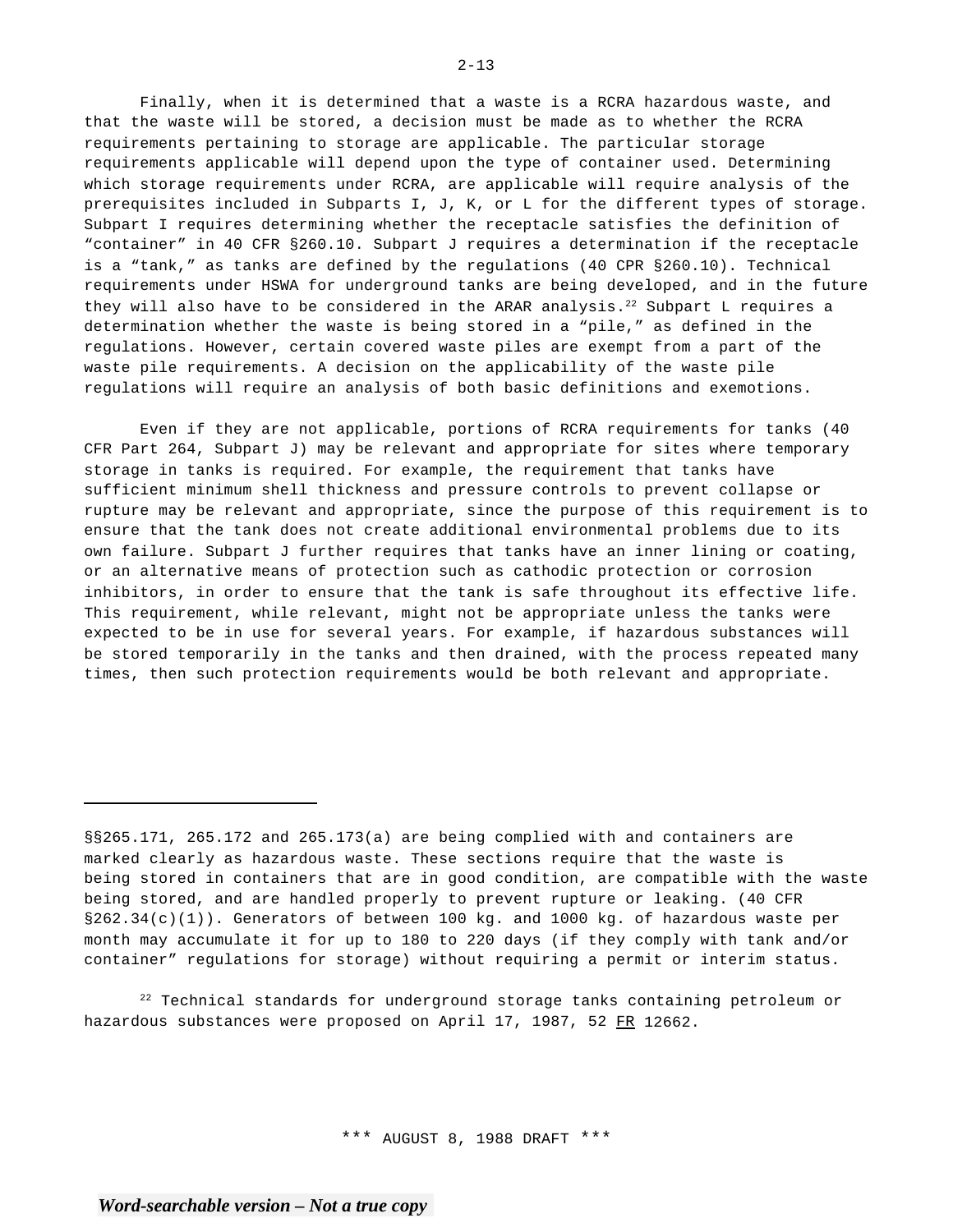## **2.6 RCRA TREATMENT REQUIREMENTS**<sup>23</sup>

SARA §121 established a preference for remedial actions involving treatment that permanently and significantly reduces the volume , toxicity, or mobility of the hazardous substances, pollutants, and contaminants at the site. Whether RCRA requirements pertaining to treatment will be applicable for a CERCLA activity will depend on whether the prerequisites for RCRA applicability are satisfied.

RCRA requirements for treatment of hazardous wastes apply at a CERCLA site only if: (a) the waste is a RCRA listed or characteristic waste; and (b) the CERCLA activity constitutes treatment of RCRA hazardous waste, as defined under RCRA. The general RCRA definition of treatment is:

any method, technique, or process, including neutralization, designed to change the physical, chemical, or biological character or composition of any hazardous waste so as to neutralize such waste, or so as to recover energy or material resources from the waste, or so as to render such waste non-hazardous, or less hazardous; safer to transport, store, or dispose of; or amenable for recovery, amenable for storage, or reduced in volume. (40 CPR §260.10)

When it is determined that these conditions are met, it is necessary to analyze the prerequisites included in the particular subpart that pertains to the type of treatment being considered, in order to determine which treatment requirements are applicable.<sup>24</sup> Those prerequisites are described in detail in Exhibit 1-3 (Action-Specific Requirements) in the preceding chapter.

Finally, the RCRA treatment requirements also contain special standards for ignitable or reactive waste, incompatible waste, and special categories of wastes. If the requirements pertaining to treatment are otherwise applicable, and if the wastes to be treated at the CERCLA site fall into any of the above special waste categories, the special treatment standards for such wastes will be applicable.

<sup>&</sup>lt;sup>23</sup> See Section 2.7.3, Special Restrictions Applicable to Land Disposal, for discussion of beat demonstrated available treatment technologies (BDAT).

 $24$  RCRA treatment requirements are found in 40 CFR Part 264 Subpart J (Tanks), Subpart K (Surface Impoundments), Subpart L (Waste Piles), Subpart M (Land Treatment), Subpart O (Incinerators); 40 CPR Part 265 Subpart P (Thermal Treatment) and Subpart Q (Chemical, Physical, and Biological Treatment); in proposed standards for 40 CFR Part 264 Subpart X (Miscellaneous Treatment Units); and in 40 CFR Part 268 (Land Disposal Restrictions). These requirements include design and operating standards.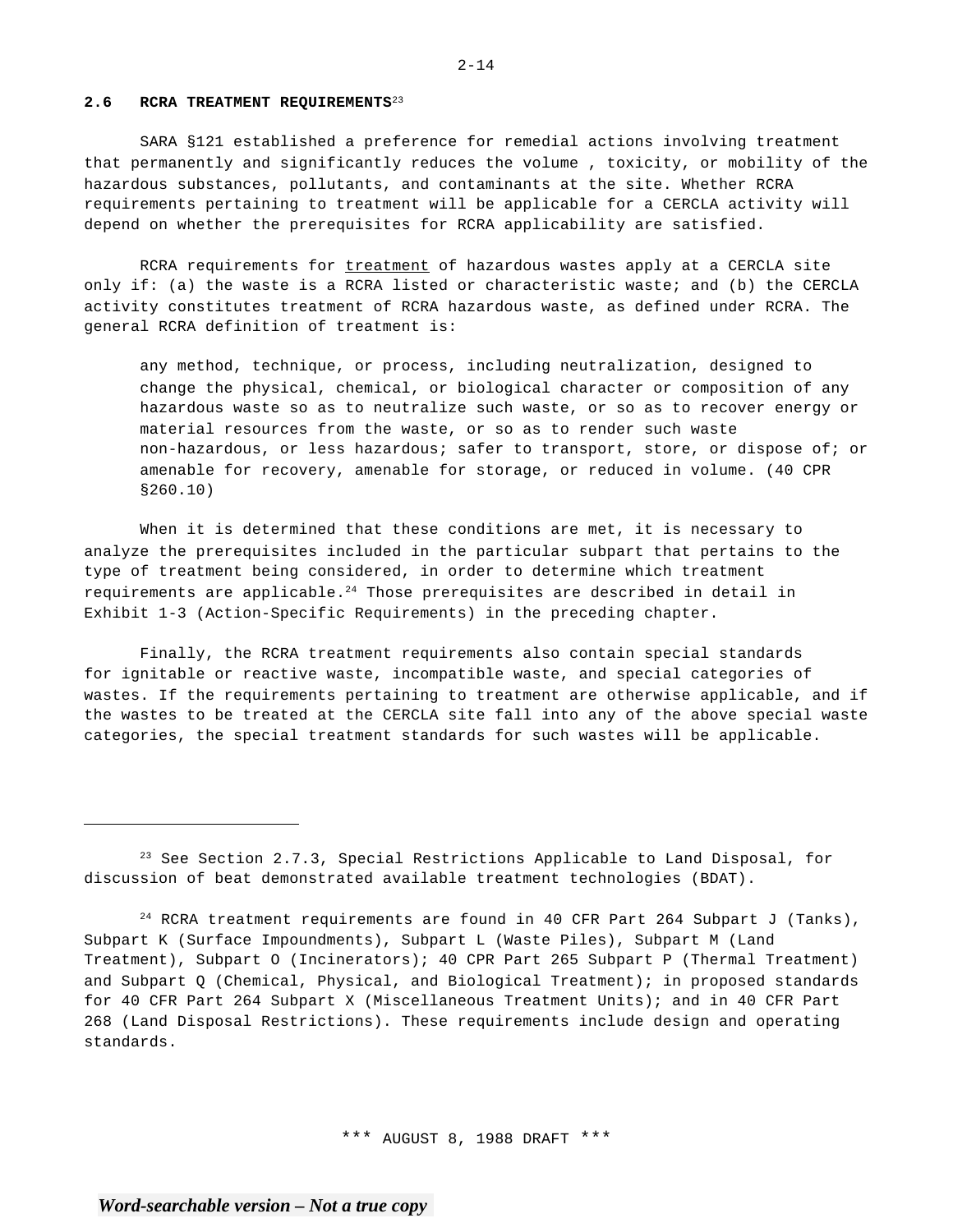### **2.7 RCRA REQUIREMENTS TRIGGERED BY DISPOSAL**

Remedial actions at a CERCLA site can frequently involve grading, excavating, dredging, or other measures that move contaminated materials from one place to another or in other ways disturb them. Such actions may constitute disposal of hazardous waste.

#### Definition of Land Disposal

EPA has concluded that moving RCRA hazardous waste (including hazardous waste that was originally disposed before the 1980 RCRA effective date) constitutes disposal when RCRA hazardous waste is moved from one unit and placed in another unit. It should be noted that disposal and placement are synonymous for purposes of the land disposal restrictions under RCRA. Therefore, land disposal is the same as placement into a land disposal unit and will be treated as the same action throughout the remainder of the chapter.

In many cases, an area of contamination at a CERCLA site with differing concentration levels of hazardous substances, pollutants, or contaminants can be viewed, as a single large "unit," e.g., a single landfill. In such cases, when RCRA hazardous waste is moved from one part of the unit to another, disposal/placement has not occurred. For example, an area of generally dispersed waste containing an existing or new landfill unit could be viewed as a single large landfill. Consolidation of waste from throughout the area into the smaller "landfill" would not constitute disposal/placement under this scenario, because the waste can be viewed as being part of the same overall land-based unit.

However, movement or hazardous waste into the area of contamination would make RCRA requirements triggered by disposal/placement applicable to the waste being managed and certain RCRA requirements (such as for closure) are applicable to the entire area of contamination where the waste is received. In addition, placement in a newly created or existing surface impoundment, or placement in a tank or incinerator and replacement on land, even within the larger area of contamination, would trigger applicability of RCRA requirements for disposal/placement, because the waste is being moved to different types of units.

HSWA fines land disposal as the following

[T]he term "land disposal", when used with respect to a specified hazardous waste, shall be deemed to include, but not be limited to, any placement of such hazardous waste in a landfill, surface impoundment, waste pile, injection well, land treatment facility, salt dome formation, salt bed formation, or underground mine or cave. (RCRA  $\S 3004(k)$ ; HSWA  $\S 201(k)$ )

RCRA requirements for disposal/placement of hazardous wastes in a landfill, waste pile, underground injection well, surface impoundment, or land

\*\*\* AUGUST 8, 1988 DRAFT \*\*\*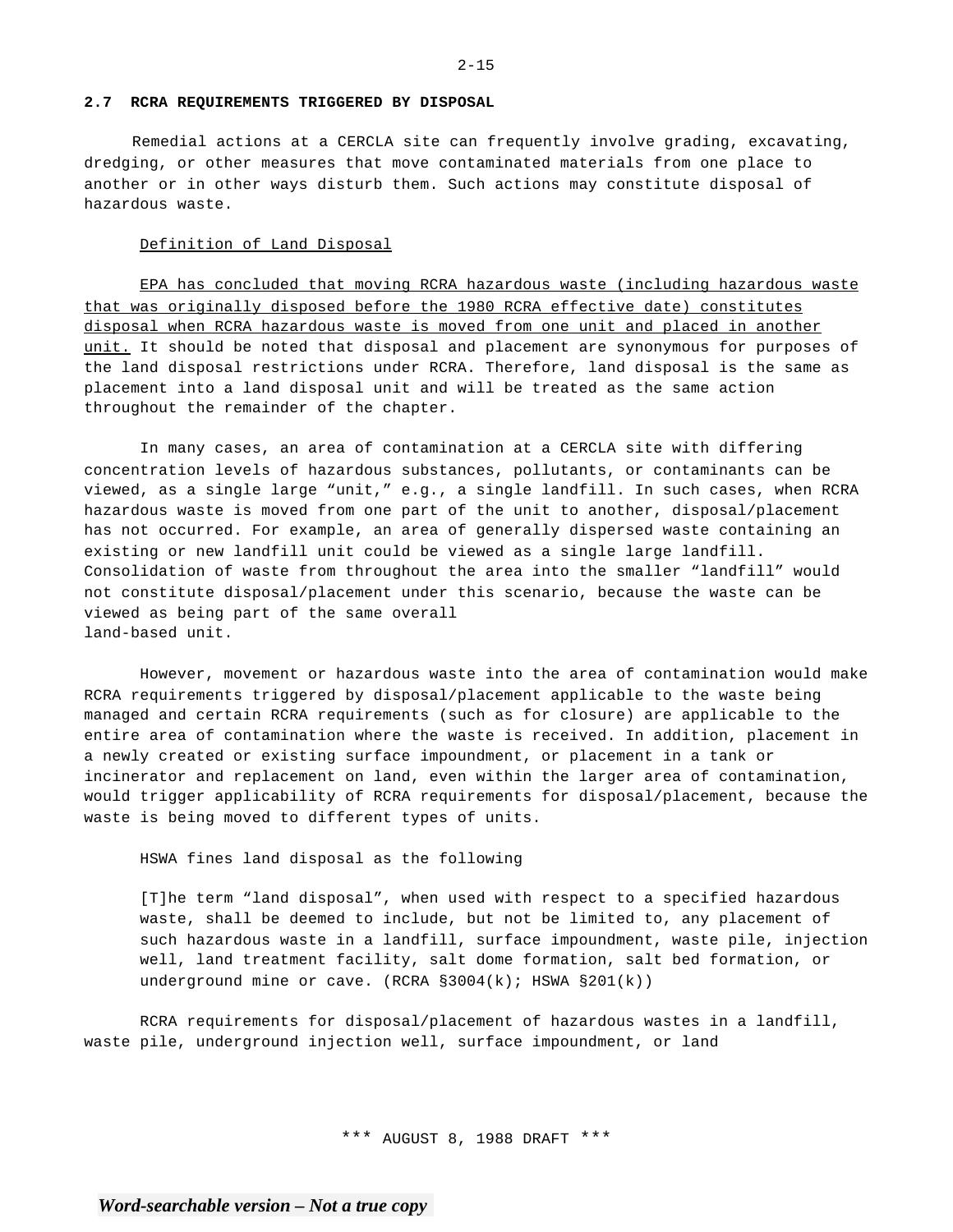farm apply if (a) RCRA hazardous waste<sup>25</sup> was placed/disposed into a land disposal unit after November 19, 1980 (or after the effective date of the appropriate land disposal regulations); or, (b) if actions at the CERCLA site constitute disposal as defined above. Exhibit 2-1 presents an illustration of selected actions that constitute disposal. General types of actions that do or do not constitute disposal/placement are summarized below. Actions which are not disposal/placement will not trigger the applicability of RCRA disposal requirements, such as landfill closure, minimum technology, or land disposal restrictions, but these requirements may be relevant and appropriate.

EPA has determined that placement/disposal occurs when:

- N Wastes from different units are consolidated into one unit (other than a land disposal unit within an area of contamination);
- N Waste is removed and treated outside a unit and redeposited into the same or another unit (other than a land disposal unit within an area of contamination);
- N Waste is picked up from the unit and treated within the area of contamination in an incinerator, surface impoundment, or tank and then redeposited into the unit. (Does not include in-situ treatment.)

Placement/disposal does not occur under the following circumstances:

- N Waste is consolidated within a unit (including an area of contamination that can be viewed as a single unit, see p.  $2-15$ );
- N Waste is capped in place, including grading prior to capping;
- N Waste is treated in situ;
- N RCRA hazardous waste is processed within the unit in order to improve its structural stability for closure or for movement of equipment over the area. Under this scenario, the wastes are processed in order to stabilize the wastes prior to capping or for the purpose of moving machinery across the area. Wastes are not considered to be undergoing treatment in these situations.

\*\*\* AUGUST 8, 1988 DRAFT \*\*\*

 $2 - 16$ 

<sup>&</sup>lt;sup>25</sup> Disposal for purposes of  $\S 3004(b)$ , (c), and (u) is not limited to characteristic waste -- it encompasses the statutory definition of hazardous waste in §1004(5) of RCRA. See Footnote 9.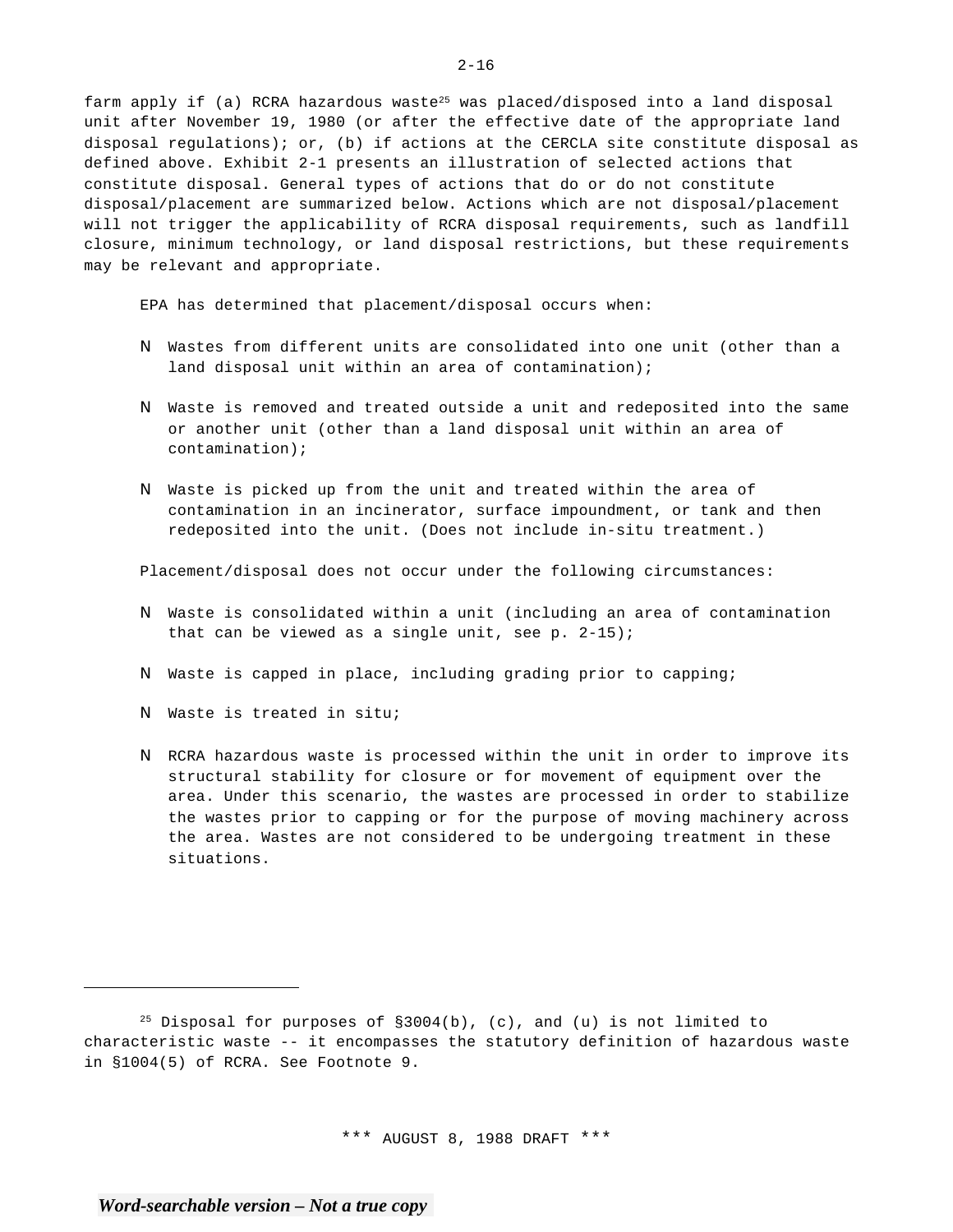

# **WHAT IS DISPOSAL/PLACEMENT**

**EXHIBIT 2-1**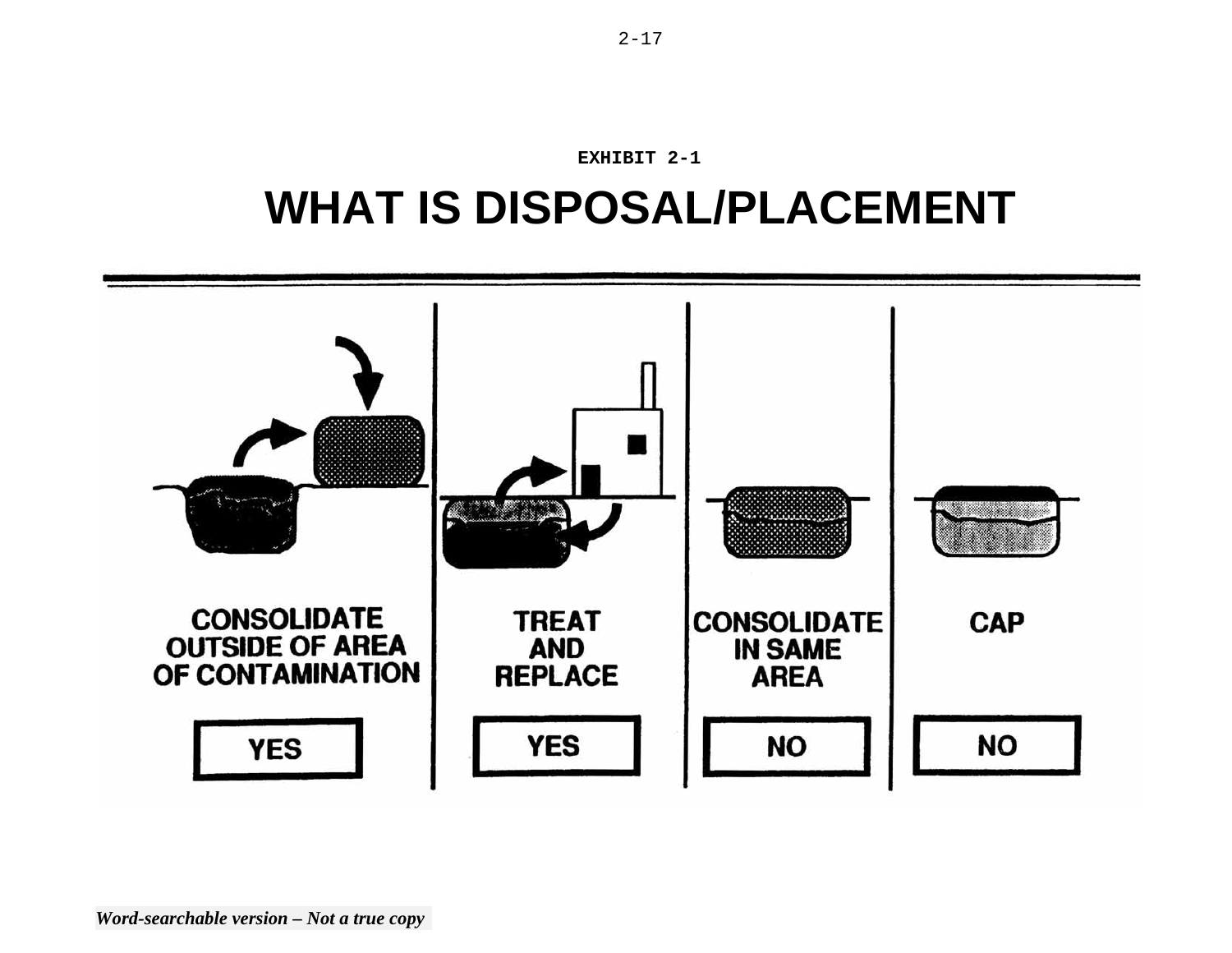If disposal of RCRA hazardous waste will occur as part of a CERCLA remedial action or has already occurred, several RCRA requirements may be applicable to that action.<sup>26</sup> Depending on the precise action to be undertaken, these requirements may include the following:

- N Design and operating requirements in 40 CFR Part 264 for RCRA-regulated processes that constitute disposal;
- N Closure requirements in 40 CFR Part 264; and
- N Special RCRA requirements in 40 CFR Part 268 pertaining to the land disposal of particular hazardous wastes.

Each of these categories of requirements and the actions that trigger then are described in greater detail in this section.

#### **2.7.1 DESIGN AND OPERATING REQUIREMENTS TRIGGERED BY DISPOSAL**

The RCRA regulations recognize that disposal of hazardous waste may take place in landfills, land treatment units, surface impoundments, waste piles, and by means of underground injection. The potentially applicable RCRA regulations include design requirements for landfills, waste piles, surface impoundments, and land treatment units.

HSWA established new minimum technology requirements for such land disposal units. If new landfills or surface impoundments are constructed, or if replacements or lateral expansions<sup>27</sup> of existing landfills or surface impoundments are used, they must satisfy these minimum technical requirements<sup>28</sup> (two or more liners and a leachate collection system between

<sup>26</sup> In addition to RCRA disposal requirements, particular RCRA storage and treatment requirements also may be ARARs, depending on the action to be taken. See the discussion of these requirements in sections 2.5 and 2.6.

 $27$  "Lateral expansion" is defined to be an expansion of the boundaries of an existing unit. "Replacement" occurs if a unit is emptied and reused. Reuse occurs if original waste in removed from a unit and different waste (either treated or untreated from other units) in put into the unit. If waste is removed from a unit, treated, and put back into the same unit, replacement does not occur.

<sup>28</sup> RCRA §3001(o)(2) provides that if an owner/operator demonstrates to the Administrator, and if the Administrator finds that alternative design and operating practices and location characteristics will prevent the migration of a hazardous constituent into ground or surface water as effectively as minimum technology requirements, an exemption to the requirements shall be granted. 40 CFR Part 264.301(b) specifies that the Administrator will consider four factors in granting the exemption: 1) the nature of the waste; 2) hydrogeology of the site; 3) the proposed alternative;

\*\*\* AUGUST 8, 1988 DRAFT \*\*\*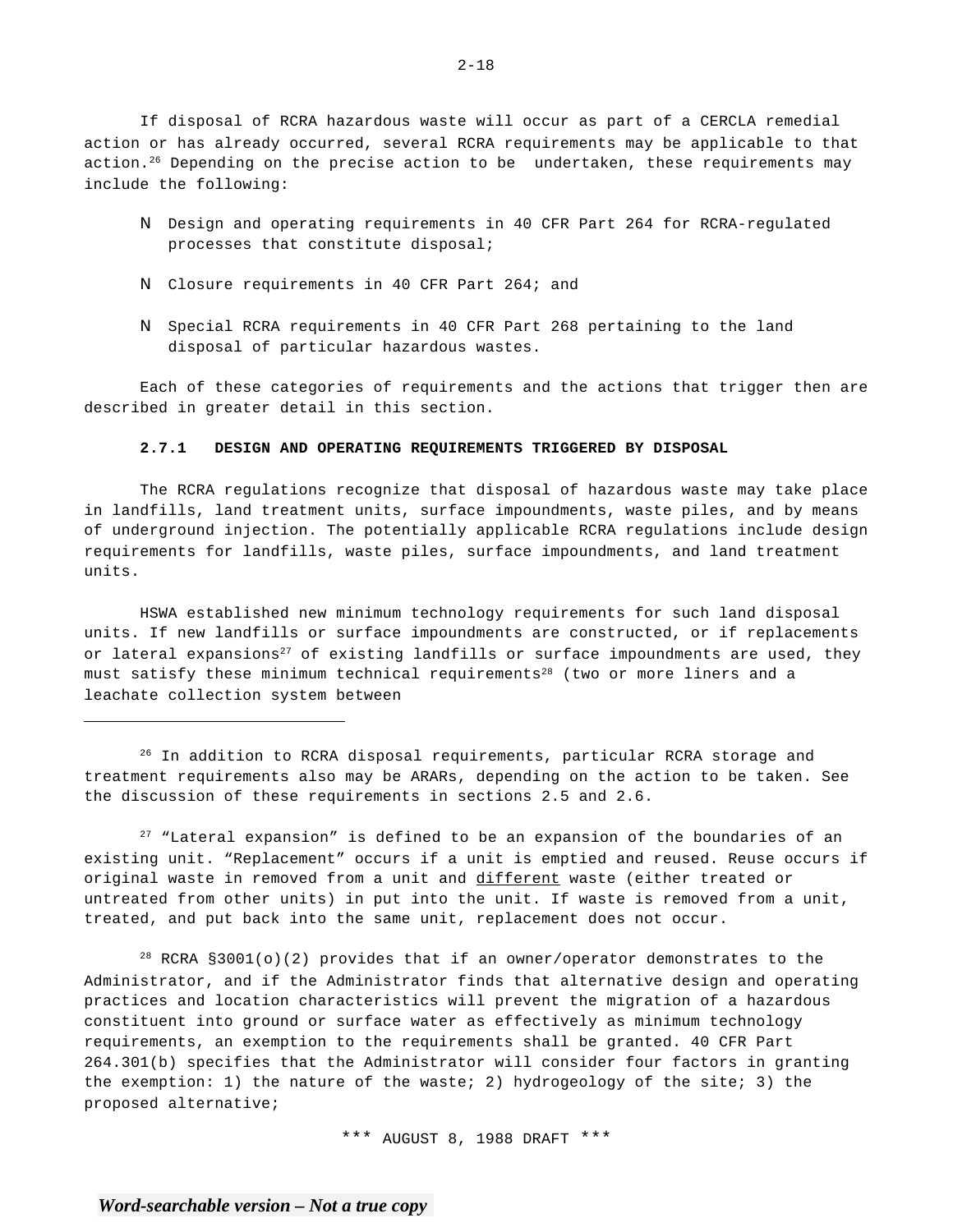the liners; in addition, for landfills another leachate collection system must be placed above the top liner)(RCRA 3004(o)). EPA proposed minimum technology requirements for liners and leak detection systems for new land disposal units on May 29, 1987 (52 FR 20218). As these and other additional HSWA standards become effective, new landfills, surface impoundments, waste piles, land treatment units, and underground tanks also will be required to satisfy additional leak detection requirements.29

Surface impoundments in existence on November 8, 1984, must be retrofitted to meet minimum design standards by November 8, 1988 (RCRA 3005(j)), if they will be in operation after that date, unless they meet certain statutory exceptions. Thus, use after November 8, 1988, of existing surface impoundments at a CERCLA remedial action site will trigger specific retrofitting requirements for surface impoundments, and construction of new units must conform to specific minimum technological requirements or obtain a waiver or exemption from them if RCRA hazardous waste will be disposed in the units.

#### **2.7.2 CLOSURE REQUIREMENTS**

Application of Closure Requirements. Excavation, consolidation, and other similar actions that move RCRA hazardous waste across the unit boundary, thereby constituting disposal under the interpretation described above in section 2.7.1, will trigger the closure requirements for the units into which the waste is being disposed. In particular, if soil cleanup is part of the remedy, movement of the soil containing RCRA hazardous waste across a unit boundary will make the closure requirements for either clean closure or closure in place (disposal or landfill closure) applicable to the unit into which the waste is placed.<sup>30</sup>

If RCRA hazardous wastes deposited at a site before November 19, 1980, are not moved out, the RCRA, requirements for disposal are not applicable, since the jurisdictional prerequisites for their applicability are not satisfied. However, because they are designed to address a problem similar to that being encountered at the CERCLA site, these requirements may be relevant and appropriate, taking into account site-specific circumstances. See p. 1-65

and 4) all other factors affecting the leachate.

 $29$  A notice of proposed rulemaking was issued on May 29, 1987 (52 FR 20218) discussing leak detection regulations.

<sup>30</sup> EPA has proposed requirements for "hybrid" or alternate closure options under RCRA (52 FR 8712, March 19, 1987). Such closures would combine elements of clean closure and the closure in place alternatives. Because the rules on hybrid closures are proposed regulations, and have not been promulgated as final rules, they are not applicable. However, the hybrid closure may be used where closure is not applicable, but is relevant and appropriate. Additional RCRA corrective action technical requirements, discussed above, also may affect this issue.

\*\*\* AUGUST 8, 1988 DRAFT \*\*\*

 $2 - 19$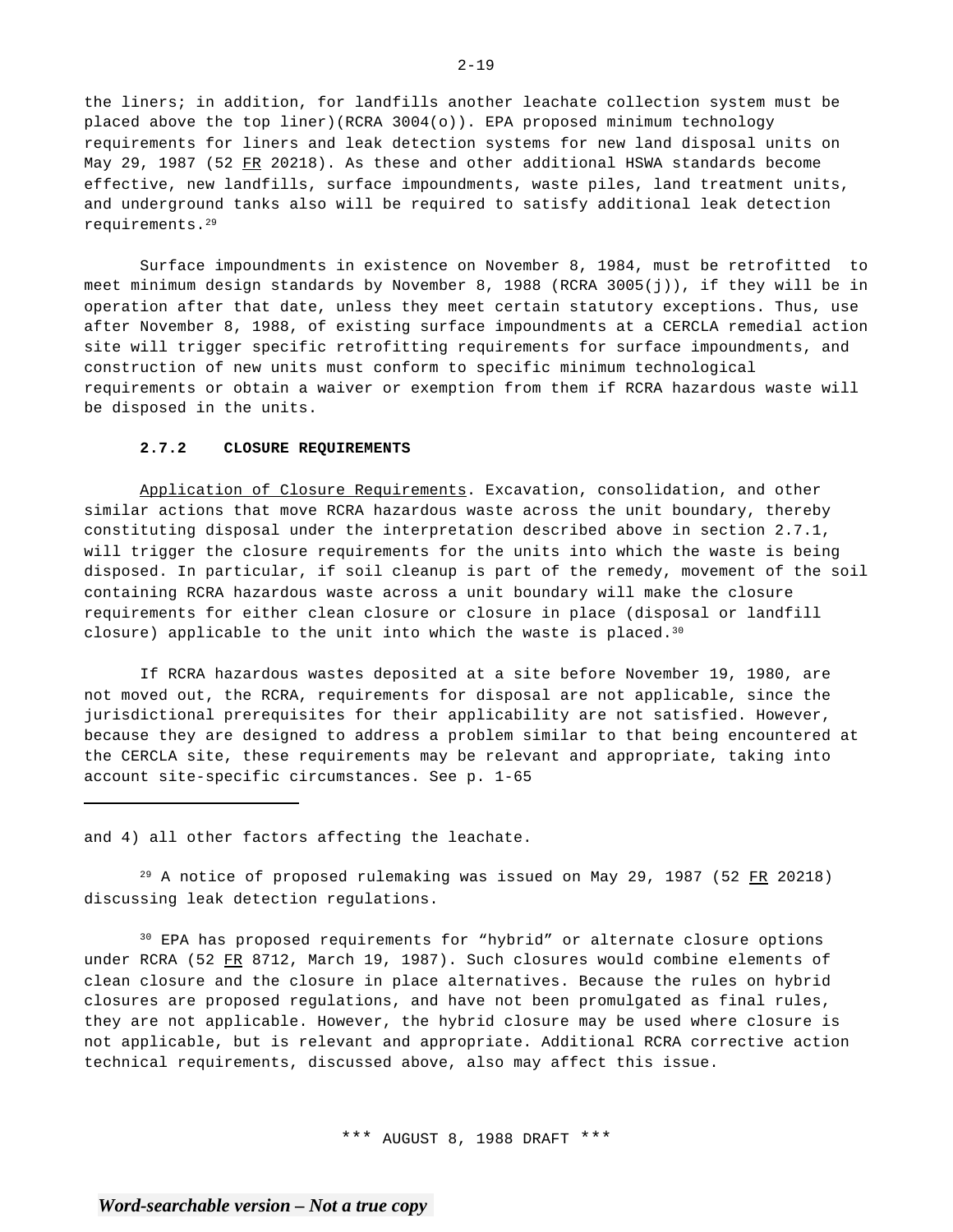for a detailed discussion of the determination that a requirement is both relevant and appropriate.

Types of Closure. RCRA regulations on clean closure (removal and decontamination) are found in 40 CFR §§264.111, 264.228, and 264.258. They require all waste residues and contaminated containment system components (e.g., liners), contaminated subsoils, and structures and equipment contaminated with waste and leachate to be removed and managed as hazardous waste or decontaminated before the site management is completed. The level of cleanup required has been interpreted to be "drinkable leachate" and "edible soils." The basic intent of this provision is to allow the site to remain without care and supervision after the clean closure has been completed.

RCRA regulations affecting disposal or landfill closure, in contrast, require the site to be capped with a final cover designed and constructed to provide long-term minimization of the migration of liquids through the capped area, and to maintain its integrity over time while functioning with minimum maintenance (40 CFR §§264.111, 264.228, 264.258, and 264.310). This type of closure, however, anticipates that post-closure care and maintenance will be carried out at the facility for at least 30 years after closure (40 CFR  $$264.117$  (a)(1)).<sup>31</sup>

Even when the waste found at a CERCLA site in a RCRA hazardous waste, the situation or waste management activity at the CERCLA site may not technically match the situation addressed by the regulation, and the RCRA requirement would therefore not be applicable. (Even if the hazardous waste is not identical to a hazardous waste, but is very similar, some hybrid closure requirements may be applicable.) RCRA closure requirements may nevertheless be relevant and appropriate if other factors are sufficiently similar.

For example, if RCRA hazardous waste was disposed before 1980 in a unit like those covered under RCRA and the remedial action is designed to leave waste in place, a portion of one or more of the closure requirements may be relevant and appropriate. Depending on site circumstances and the remedy selected either clean closure, landfill closure, or hybrid closure, which combines elements of both, might be used.

Two scenarios in which a hybrid or alternate approach to closure may occur (where RCRA closure is not applicable but may be relevant and appropriate) are the following:

Scenario 1: Although residual contamination is above health-based levels (i.e., clean closure levels) contamination does not pose a direct contact threat or impact ground water. Residual leachate contaminant levels exceed health-based levels. A type of alternate closure, which may be termed "alternate-clean" closure, could be used. No covers or long-term management

<sup>31</sup> Minimal capping requirements (e.g., permeability test) are found in proposed regulations, but much of the information an capping is found in guidance. These are not ARAR, but can be used as TBC, as appropriate.

\*\*\* AUGUST 8, 1988 DRAFT \*\*\*

 $2 - 20$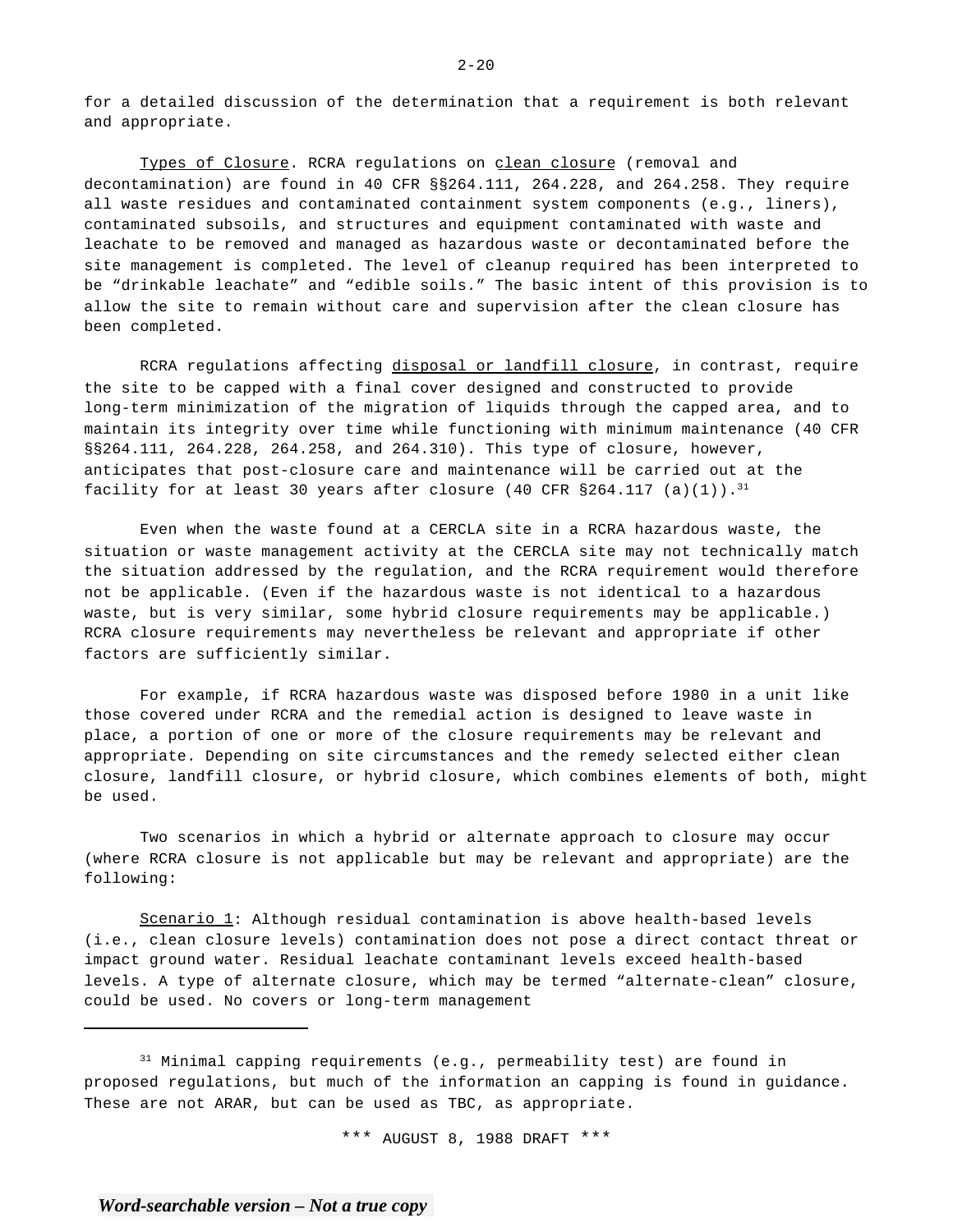would be required. However, fate and transport modeling and model verification is necessary to ensure that the ground water is usable. In this situation, a notice in the property dead may be necessary indicating the presence of hazardous substances.

Scenario 2: Removal of waste material results in residuals that potentially pose a direct contact threat but do not pose a threat to ground water. Residual leachate contamination does not exceed health-based levels. This type of alternate closure, which may be termed "alternate-landfill" closure, consists of a cover to address the direct contact threat. The cover, however, may be permeable. Limited long-term management would include site and cover maintenance and minimal ground-water monitoring. For this scenario, institutional controls, including land-use restrictions, would be necessary, based on site-specific considerations.

If, however, the waste is widely dispersed and not contained in a RCRA-type unit, use of RCRA closure may not be appropriate. For instance, RCRA covers are generally not appropriate for large municipal landfills or large mining waste sites, where the waste is generally of a low toxicity and the site encompasses an area that bears little resemblance to the discrete units regulated under RCRA Subtitle C.

## **2.7.3 SPECIAL RESTRICTIONS APPLICABLE TO LAND DISPOSAL**

Certain activities undertaken involving specific wastes of a remedial action may be subject to the special restrictions on land disposal of hazardous wastes. These Land Disposal Restrictions (LDR), established by HSWA, may be required if placement occurs (placement into a unit is defined as identical to disposal; see p. 2-15 for the HSWA definition of land disposal). These amendments to RCRA prohibit the land disposal of certain untreated hazardous wastes or the residuals of treated hazardous waste not meeting specified standards.

The following schedule identifies the categories of waste and the date on which the particular waste category will be banned from land disposal:

| WASTE                                                                    | BAN EFFECTIVE DATE |
|--------------------------------------------------------------------------|--------------------|
| Spent solvent wastes<br>(F001, F002, F003, F004, F005)                   | November 8, 1986   |
| Dioxin-containing wastes<br>F020, F021, F022, F023, F026,<br>F027, F028) | November 8, 1986   |
| California list wastes                                                   | July 8, 1987       |
| First third of all ranked and<br>listed RCRA hazardous wastes            | August 8, 1988     |

\* \* \* AUGUST 8, 1988 DRAFT \* \* \*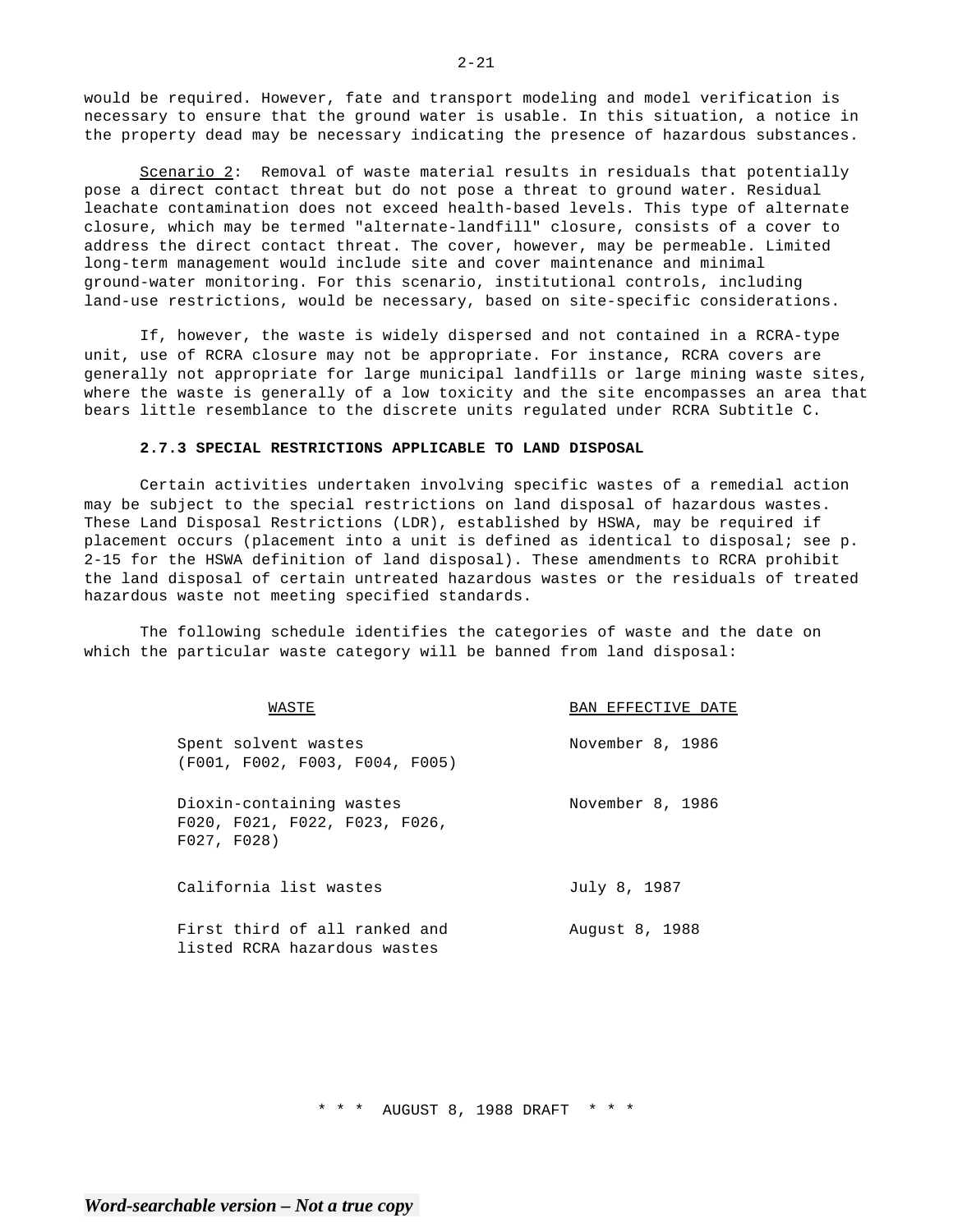| Second third of all ranked and<br>listed RCRA hazardous wastes                                          | June 8, 1989                                         |
|---------------------------------------------------------------------------------------------------------|------------------------------------------------------|
| All remaining ranked and listed<br>RCRA hazardous waste and all RCRA<br>characteristic hazardous wastes | May 8, 1990                                          |
| Any RCRA hazardous waste listed or<br>identified under RCRA 3001 after<br>November 8, 1984              | Within six months of<br>listing or<br>identification |

RCRA wastes treated in accordance with treatment standards set by EPA under RCRA §3004(m) are not subject to the prohibitions and may be land disposed.<sup>32</sup> The restrictions on land disposal of hazardous wastes apply to RCRA hazardous waste placed after the effective prohibition date. Wastes land disposed before the effective prohibition date (and not removed) are not subject to the restrictions.

The treatment standards are to be achieved using the best demonstrated available treatment technologies (BDAT). The land disposal restrictions regulations establish treatment standards that are based on BDAT for a given waste. A BDAT treatment standard can take one of two forms:

- (1) a concentration level to be achieved (i.e., a concentration-based standard), or
- (2) a specified technology that must be used (i.e., a "technology-based" standard).

If the standard is concentration-based, any treatment technology that can achieve the standard may be used. If the standard is technology-based, that technology must be used, unless an exemption exists or a variance is granted. Thus, wastes must be treated according to the appropriate standard before wastes or the treatment residuals of wastes can be disposed in or on the land.

HSWA does provide certain CERCLA remedial actions with exemptions from compliance with the land disposal restrictions. Until November 8, 1988, disposal of soil and debris contaminated with solvents, dioxins, or California list wastes resulting from a response action taken under §§104 or 106 of CERCLA is not subject to the land disposal restrictions. EPA extended the exemption for these soil and debris wastes until November 8, 1990 (and until August 8, 1990 for certain first third wastes). On November 7, 1986, when the Agency promulgated the first set of land disposal restrictions, it also established additional temporary exemptions for several waste categories and provided a schedule of ban effective dates by waste types.

 $32$  Section 3004 (m) provides that EPA shall "...promulgate regulations specifying...levels or methods of treatment...which substantially diminish the toxicity of the waste or substantially reduce the likelihood of migration of the hazardous constituents from the waste."

\* \* \* AUGUST 8, 1988 DRAFT \* \* \*

 $2 - 22$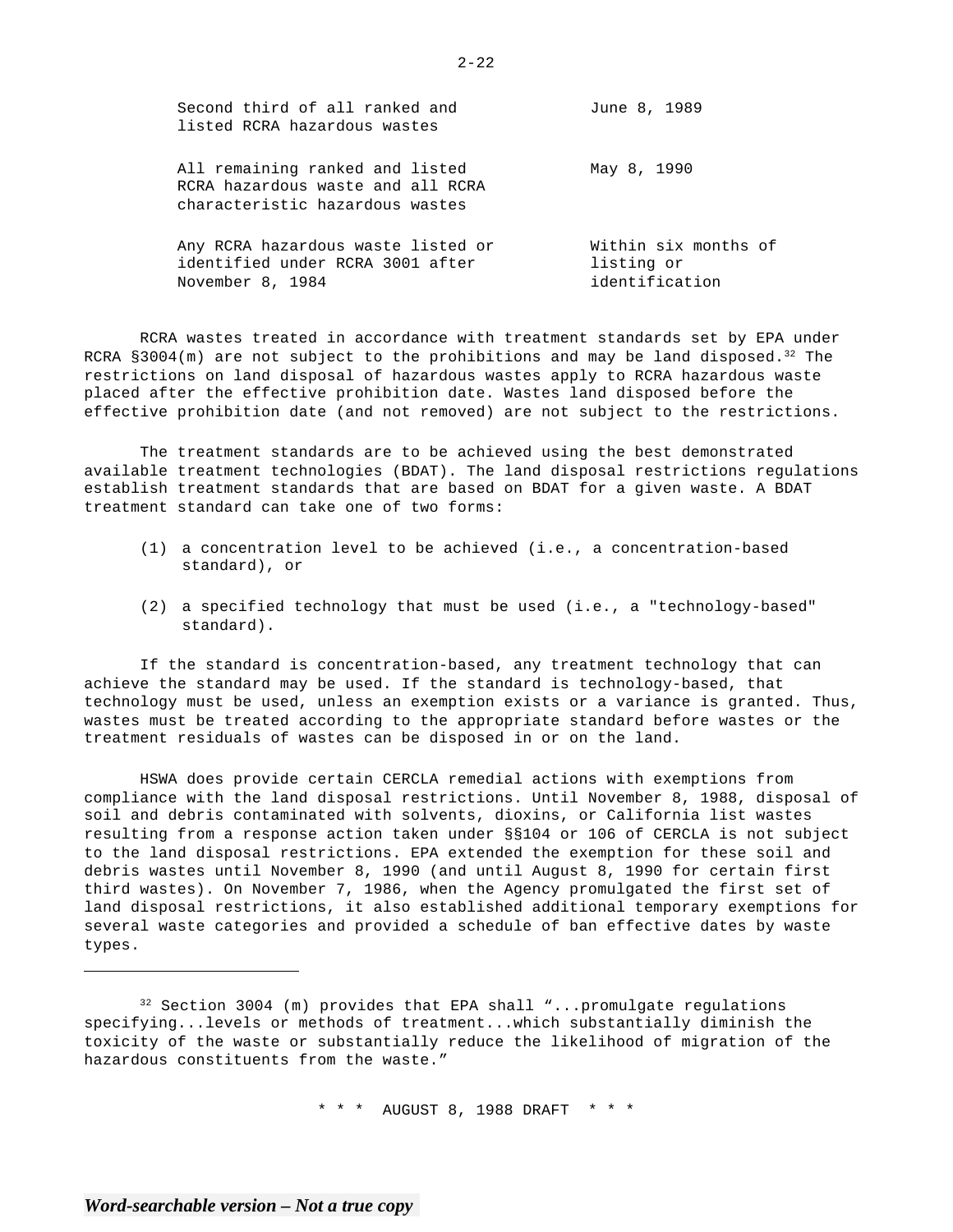effective date of the land disposal restrictions based upon a lack of capacity to treat the wastes. A capacity variance has been granted for Superfund wastes containing spent solvents and dioxins that are not soil and debris waste until November 8, 1988. A capacity variance also exists for a portion of the California list wastes; for the wastes not granted a variance the testi restrictions are currently effective. Rules are currently being developed to establish BDAT levels for contaminated soil and debris. More exemptions and variances may be granted in the future, as additional regulations are promulgated for remaining wastes. See the following list of exemptions and variances.

## Waste

## Exemption/Variance

| All solvent, dioxin, and<br>California list soil and debris<br>wastes from CERCLA response and<br>RCRA corrective actions                                                                                                                           | Statutory two year exemption from<br>effective dates until 11/8/88;<br>exemption extended to 11/8/90<br>(exemption for certain first thirds<br>granted until 8/8/90) |
|-----------------------------------------------------------------------------------------------------------------------------------------------------------------------------------------------------------------------------------------------------|----------------------------------------------------------------------------------------------------------------------------------------------------------------------|
| All RCRA-listed dioxin wastes                                                                                                                                                                                                                       | Regulatory two-year national variance<br>until 11/8/88                                                                                                               |
| All RCRA-listed solvent wastes<br>from CERCLA response and RCRA<br>corrective actions (non-soil and<br>debris)                                                                                                                                      | Regulatory two-year national variance<br>until 11/8/88                                                                                                               |
| Small quantity generator (100<br>kg-1000 kg per month) of RCRA<br>solvent wastes                                                                                                                                                                    | Regulatory two-year national variance<br>until 11/8/88                                                                                                               |
| Solvent-water mixtures, solvent<br>containing sludges, or solvent-<br>contaminated soil or solids (non-<br>CERCLA or RCRA corrective action)<br>containing less than 1 percent<br>total F001-F005 solvent<br>constituents as initially<br>qenerated | Regulatory two-year<br>variance until 11/8/88                                                                                                                        |
| Liquid and non-liquid hazardous<br>wastes containing HOCs in total<br>concentration greater than or<br>equal to 1000 mg/1, or 1000<br>mg/kg, respectively (except for<br>dilute HOC wastewaters)                                                    | Regulatory two-year national<br>variance until 7/8/89                                                                                                                |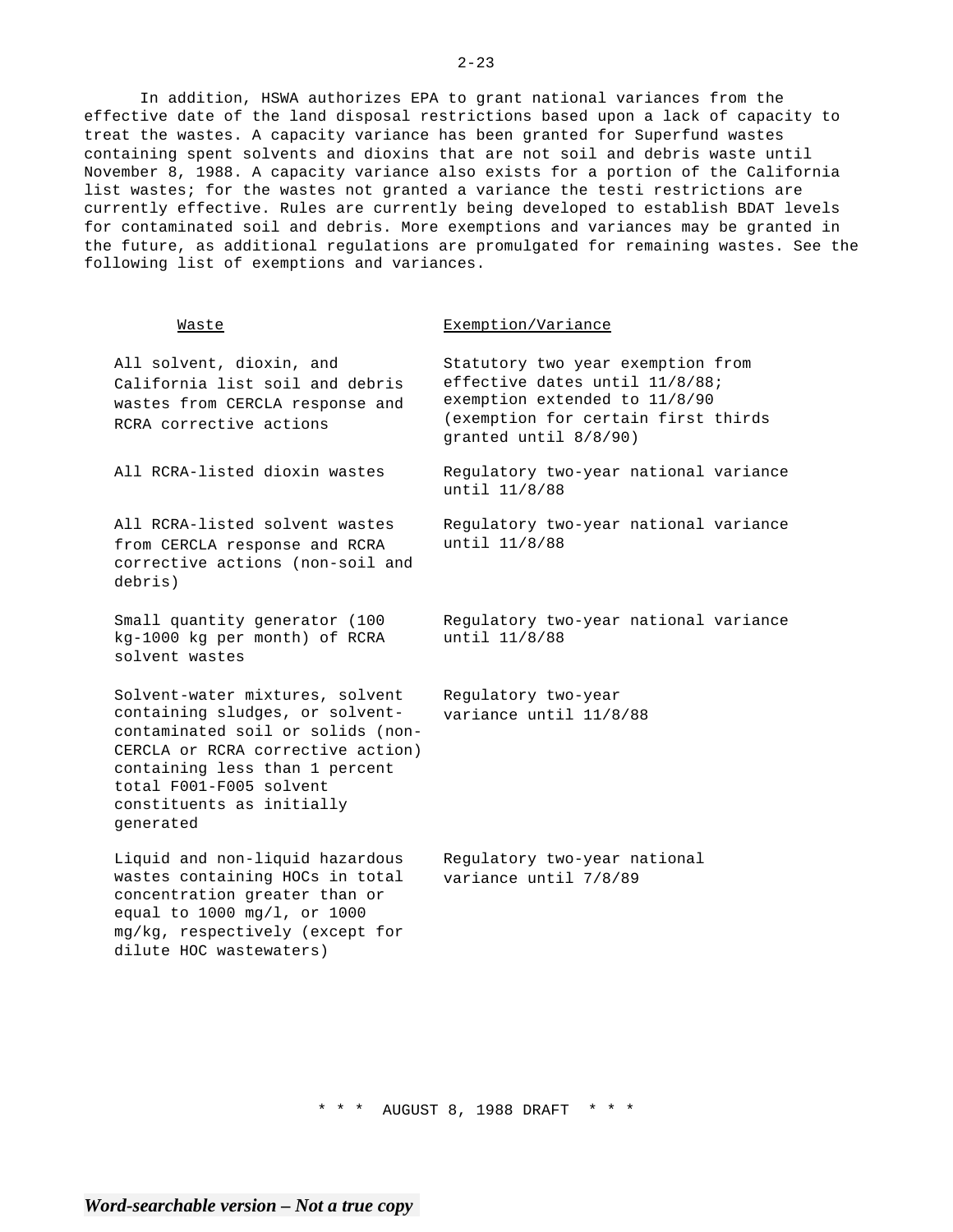#### **2.7.4 CORRECTIVE ACTION AND GROUND-WATER PROTECTION REQUIREMENTS**

RCRA contains several authorities under which corrective action requirements will eventually be promulgated, and because of the similarity of corrective action under RCRA to CERCLA cleanup, these requirements are likely to be potential ARARs in many remedial action situations.

40 CFR Part 264 Subpart F establishes requirements for ground-water protection for RCRA-regulated land disposal units (waste piles, surface impoundments, land treatment areas, and landfills) that received hazardous waste after July 26, 1982. In addition, releases of hazardous wastes or constituents from solid waste management units (SWMUs) must be cleaned up in accordance with 40 CFR §264.101. The existing corrective action requirements in 40 CFR §264.101 require the owner/operator of a facility seeking a permit for the treatment, storage, or disposal of hazardous waste to institute corrective action as necessary to protect human health and the environment for all releases of hazardous waste or constituents from any solid waste management unit at the facility, regardless of the time at which waste was placed in such unit.

In addition to the regulatory requirements specified by 40 CFR Part 264 Subpart F, HSWA added authority in RCRA §3004(u) for corrective action for all releases from solid waste management units at RCRA treatment, storage, or disposal facilities of hazardous waste or hazardous constituents to air, surface waters, soil, or ground water. Detailed corrective action regulations are currently being developed; in the interim, corrective actions are being implemented on a case-by-case basis. The corrective action standards under §3004(u), when they are promulgated, may be potentially applicable to CERCLA activities conducted at a facility subject to RCRA Subtitle C regulation, or if the response action itself involves treatment, storage, or disposal of a RCRA hazardous waste and potentially relevant and appropriate for similar response actions and wastes. While corrective actions requirements are specified in a RCRA permit (40 CFR §264.101), CERCLA on-site remedial actions are not required to obtain permits; however, substantive corrective action requirements under §3004(u), when promulgated, may be potential ARARs. This manual will be updated to include further corrective action requirements when they are promulgated.

The two general types of ground-water corrective action requirements that should be analyzed are ground-water monitoring under RCRA Subpart F and ground-water protection (contaminant concentration) standards.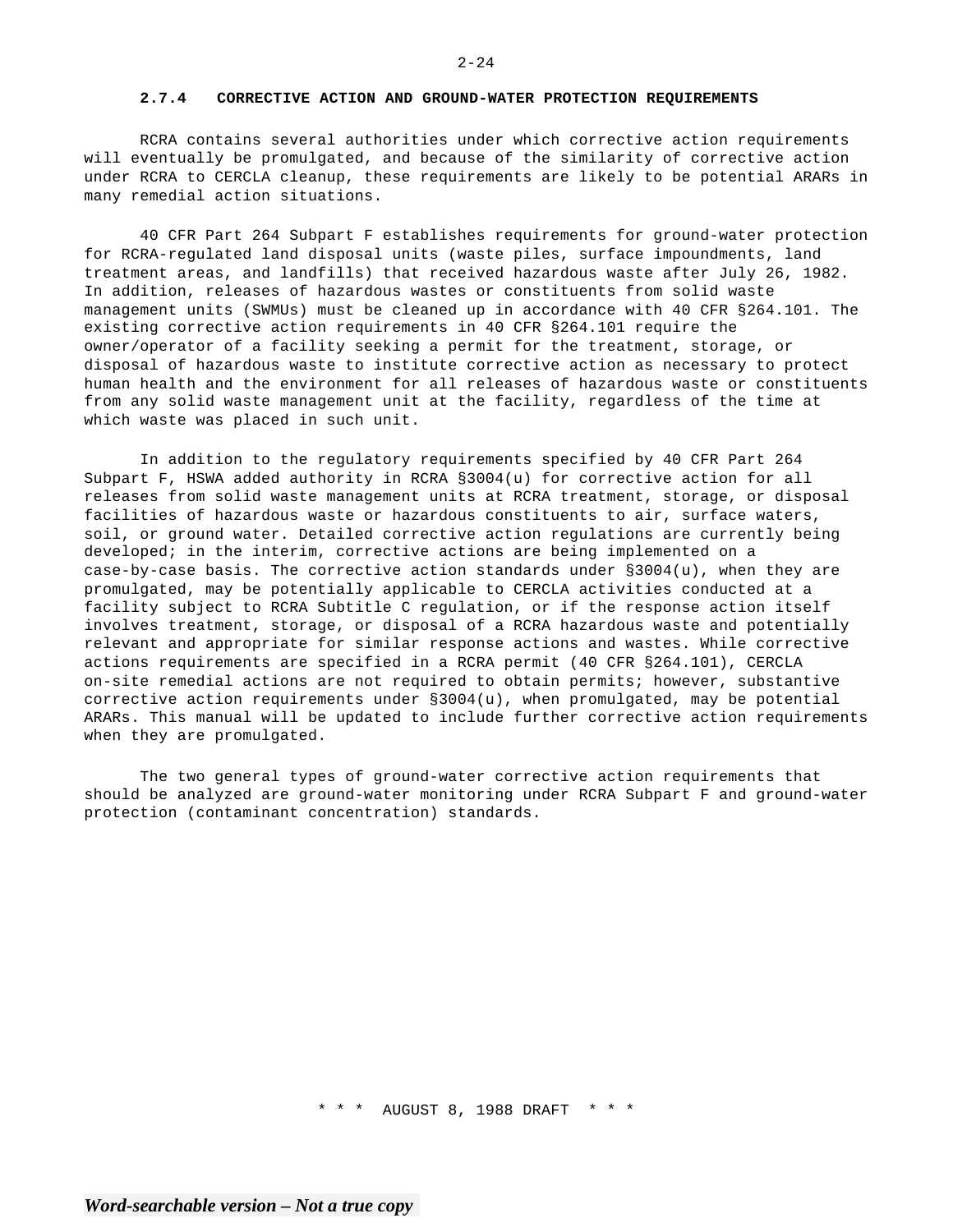#### **2.7.4.1 Ground-Water Monitoring Requirements under Subpart F**

There are three general types of ground-water monitoring outlined in 40 CFR Part 264 Subpart F: 33

- N Detection monitoring (40 CFR §264.98)
- N Compliance monitoring (40 CFR §264.99)
- N Corrective action monitoring (40 CFR §264.100)

If the CERCLA remedial actions involve creation of a new unit to dispose of RCRA hazardous waste, the three types of monitoring contained in Subpart F would be applicable.<sup>34</sup> In all other cases, corrective action monitoring (40 CFR  $$264.100$ ) will be applicable to remedial actions undertaken at exiting RCRA units or where the disposal of RCRA hazardous waste (as defined) occurs at an exiting area of contamination as part of the remedial action. Corrective action monitoring is generally triggered by remedial action involving management of RCRA wastes. Such monitoring may be required for three years following completion of the remedy to ensure that the clean-up level is not exceeded.  $35$ 

#### **2.7.4.2 Ground-Water Protection Standards under Subpart F**

Evaluation of the RCRA ground-water protection standards under Subpart F as ARARs should be done in the context of the Superfund approach for establishing and meeting ground-water protection goals. The Superfund approach derives its groundwater restoration goals primarily from the vulnerability, use, and value of the contaminated ground waters to their beneficial uses (e.g., restore current or potential sources of drinking water to drinking water quality ) within time frames established as appropriate for

<sup>33</sup> These requirements are described in detail in RCRA Ground-Water Monitoring Technical Enforcement Guidance Document, (OWPE/OSWER), September 1986.

<sup>34</sup> For CERCLA actions which involve treatment, storage, or disposal of RCRA hazardous waste after July 26, 1982, the 40 CFR Part 264 standards promulgated on the date will generally be applicable. If RCRA hazardous waste was treated, stored, or disposed at the site before the effective date of these Part 264 standards, the Part 264 standards would not be applicable if the CERCLA action does not involve current treatment, storage, or disposal but may be relevant and appropriate.

<sup>35</sup> Placement of upgradient (background) monitoring wells and RCRA procedures for sampling and analysis are described in guidance for implementing 40 CFR Part 264 Subpart F. These procedures and guidance, however, are not ARAR, but may be considered in the development of ground-water monitoring plans at CERCLA sites.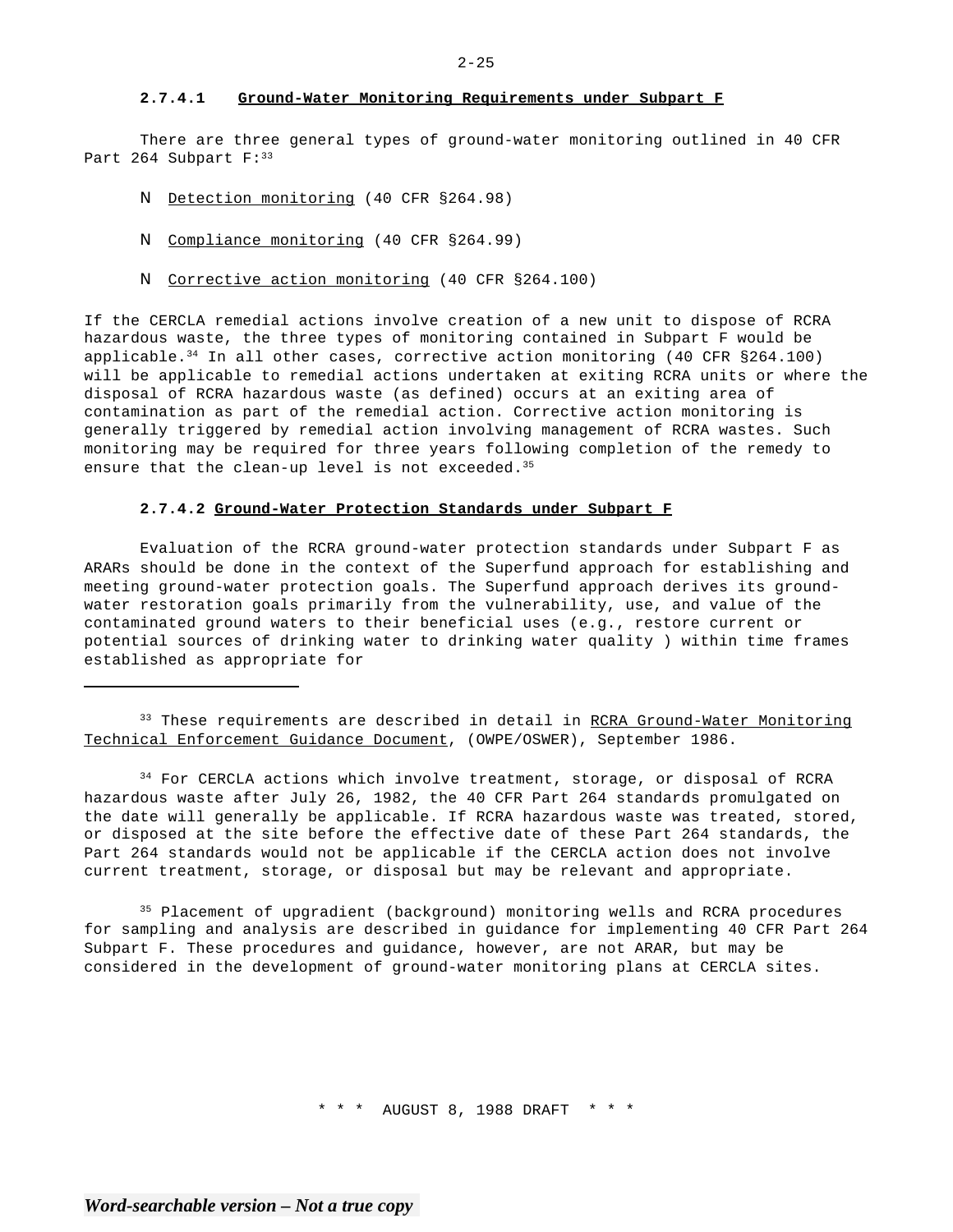the specific circumstances at a given site. When contaminated ground water is identified, the program undertakes an analysis to determine the characteristics of that ground water, using the framework laid out in EPA's Ground-Water Protection Strategy and EPA's Ground-Water Classification Guidelines as a guide. Remediation levels are then established for the site based on an analysis of ARARs and other requirements "to-be-considered" in determining protective levels. Alternative time frames for cleanup and different technologies that might be employed to achieve the selected remediation level should then be considered and analyzed against a series of criteria (the Superfund approach is discussed in greater detail in Chapter 5).

The requirements of 40 CPR Part 264 come into play as ARARS are analyzed an part of determining the appropriate remediation level for a site. 40 CFR §264.94 established three categories of ground water protection standards which are considered by Superfund as potentially applicable or relevant and appropriate requirements: background concentrations, RCRA Maximum Concentration Limits (MCLs), and Alternate Concentration Limits (ACLs). In general, Superfund will find MCLs under the Safe Drinking Water Act (SDWA MCLs) the relevant and appropriate requirements for most sites. In complying with SDWA MCLs, cleanup will also be consistent with RCRA MCLs. When no MCL has been established, Superfund remedial actions substantively meet RCRA Subpart F requirements in one of two ways. In general, for ground waters with the characteristics of Class I and II aquifers (i.e., those whose beneficial use will be as drinking water supply), the Superfund program establishes a remediation level that is the equivalent of a health-based (i.e., assuming human exposure) ACL under RCRA. For ground waters with the characteristics of Class III (i.e., cannot be used as drinking water because of high salinity or naturally occurring widespread contamination) and where MCLs would not be relevant and appropriate, Superfund establishes levels consistent with exposure-based (i.e., assuming low likelihood of human exposure) ACLs under RCRA. Background levels will generally not be adopted by the Superfund program in establishing remediation levels in Class III ground waters.

The procedure for establishing site-specific ACLs under RCRA is specified in 40 CFR §264.94, and requires a finding that the hazardous constituent in the ground water will not pose a substantial present or potential hazard to human health or the environment as long as the ACL is not exceeded. Consideration of numerous factors is required, affecting primarily:

- N Potential adverse effects on ground-water quality, taking into consideration physical and chemical characteristics of the waste, hydrogeological characteristics of the setting, the quantity and direction of ground-water flow, proximity and withdrawal rate of ground-water users, current and future uses of ground water, the existing quality of the area ground water, including other sources of contamination, the potential for health risks, the potential for other damage, the persistence and permanence of adverse effects; and
- N Potential adverse effects on hydraulically-connected surface water, taking into consideration factors similar to those listed above.

\* \* \* AUGUST 8, 1988 DRAFT \* \* \*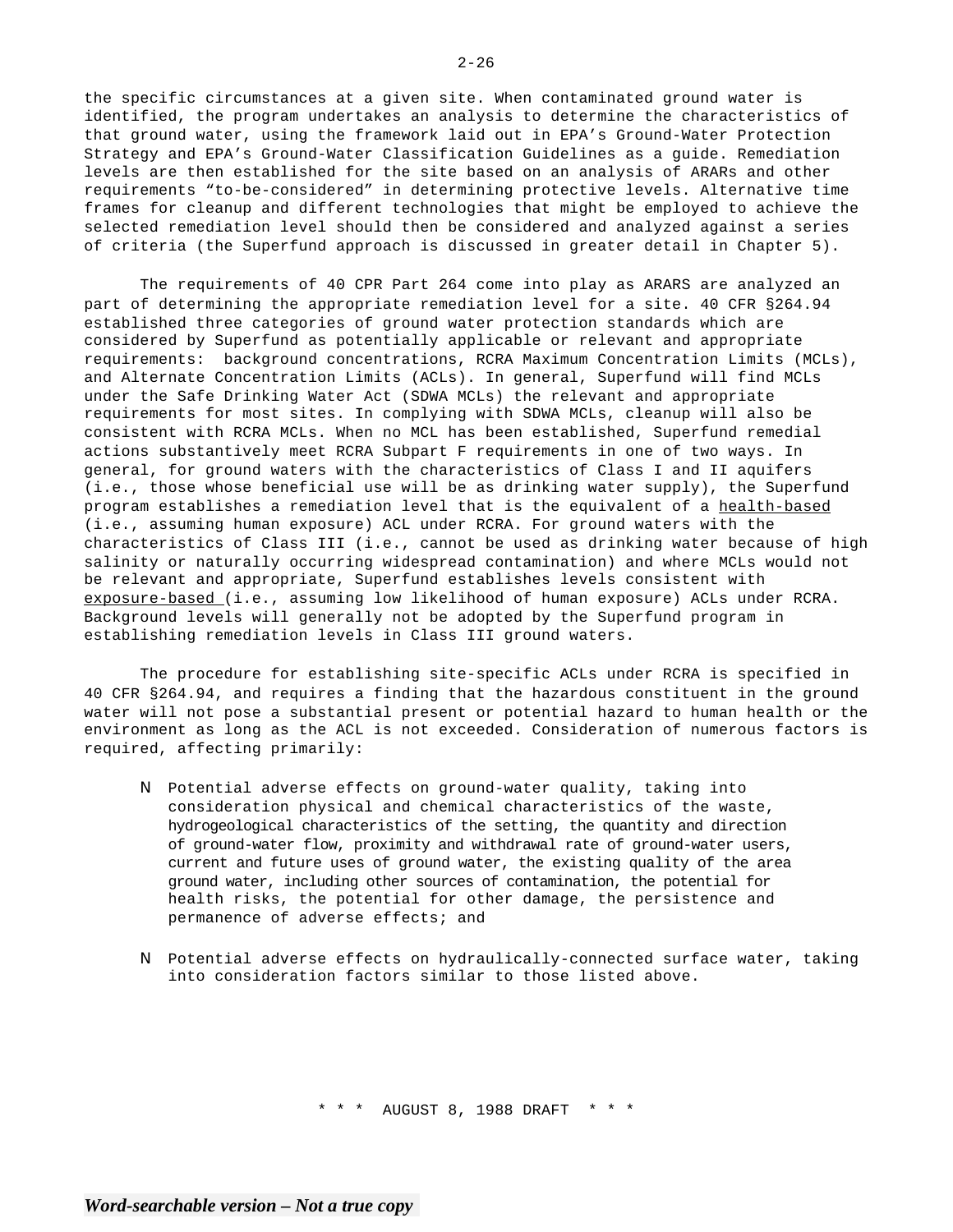In evaluating use of ACLs, Superfund considers these and other factors in establishing site-specific remediation levels.

CERCLA  $$121(d)(2)(B)(ii)$  provides a set of three additional conditions limiting the use of ACLs at Superfund sites where MCLs would otherwise be applicable or relevant and appropriate. The statute prohibits use of any process for establishing ACLs for hazardous constituents in ground water (where there is not a projected entry into surface water) for purposes of an on-site cleanup that assumes a point of human exposure beyond the boundaries of the facility, except where three specific conditions are met: "(1) There are known and projected points of entry of such groundwater into surface water; and (2) on the basis of measurements or projections, there is or will be no statistically significant increase of such constituents from such groundwater in such surface water at the point of entry or at any point where there is reason to believe accumulation of constituents may occur downstream; and (3) the remedial action includes enforceable measures that will preclude human exposure to the contaminated groundwater at any point between the facility boundary and all known and projected points of entry of such groundwater into surface water." If the conditions are met, the assumed point of human exposure may be at such known and projected points of entry.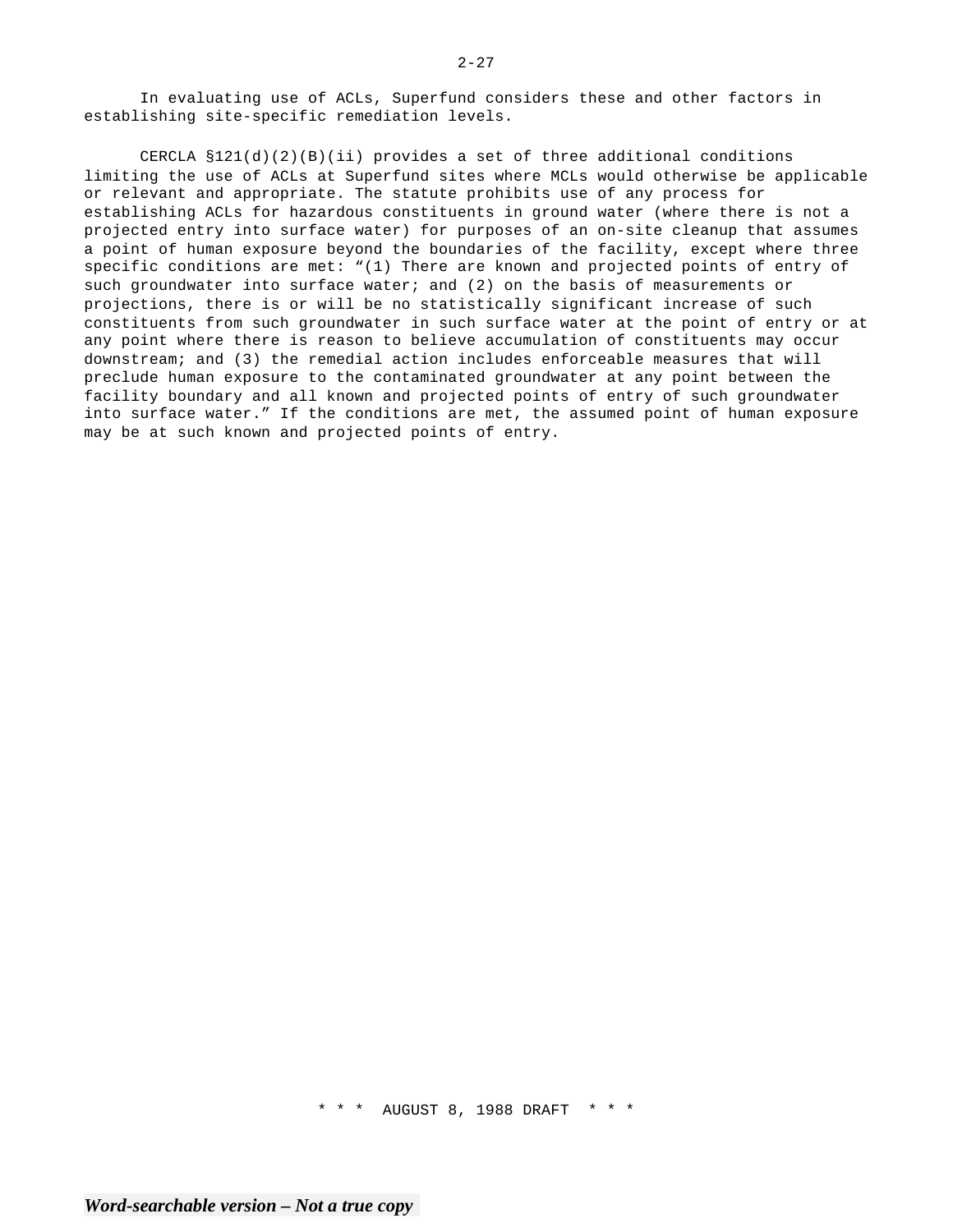## **CHAPTER 3**

## **GUIDANCE FOR COMPLIANCE WITH CLEAN WATER ACT REQUIREMENTS**

## **3.0 INTRODUCTION**

This chapter addresses CERCLA compliance with Clean Water Act (CWA) applicable or relevant and appropriate requirements (ARARs) in remedial actions.<sup>1</sup> The CWA has distinct regulatory features that include site-specific pollutant limitations and performance standards which are applied primarily for protection of surface water quality (e.g., regulating point and non-point source discharges to surface water).<sup>2</sup> Unlike the RCRA program described in Chapter 2, the CWA does not have specific technology design and operating requirements that can be linked to specific remedial technologies. It does, however, have effluent limitations guidelines and standards supported by technological bases for specified industrial categories, that may be relevant and appropriate to CERCLA actions.

This chapter provides guidance for CERCLA site personnel based upon the type of effluent discharge activity likely to occur at CERCLA sites.<sup>3</sup> Several types of discharges regulated under the CWA could occur at a CERCLA site: direct discharge to surface water or to oceans, indirect discharge to a publicly owned treatment works (POTW), and discharge of dredged or fill material into the waters of the U.S. (including wetlands). This chapter is organized into four sections:

- N Section 3.1 provides a general overview of the provisions of the CWA and how they are implemented;
- N Section 3.2 provides guidance for compliance with direct discharge requirements;
- N Section 3.3 provides guidance for compliance with indirect discharge requirements; and
- N Section 3.4 provides guidance for compliance with dredge and fill requirements.

1 The requirements of CERCLA §121 generally apply as a matter of law only to remedial actions. However, as a matter of policy, EPA will attain ARARs to the greatest extent practicable considering the exigencies of the situation at the site when carrying out removal actions.

 $2$  Water quality criteria under the CWA may also be relevant and appropriate to cleanup of surface and ground water per CERCLA  $$121(d)(2)(B)(i)$ .

 $3$  Section 118(a)(2) of the CWA as amended by the Water Quality Act of 1987 specifically requires EPA to "...take the lead in the effort to meet..." the goals embodied in the Great Lakes Water Quality Agreement (GLWQA) with particular emphasis on goals related to toxic pollutants. The provisions of the GLWQA will be very pertinent to sites having discharges to the Great Lakes drainage basin.

\* \* \* AUGUST 8, 1988 DRAFT \* \* \*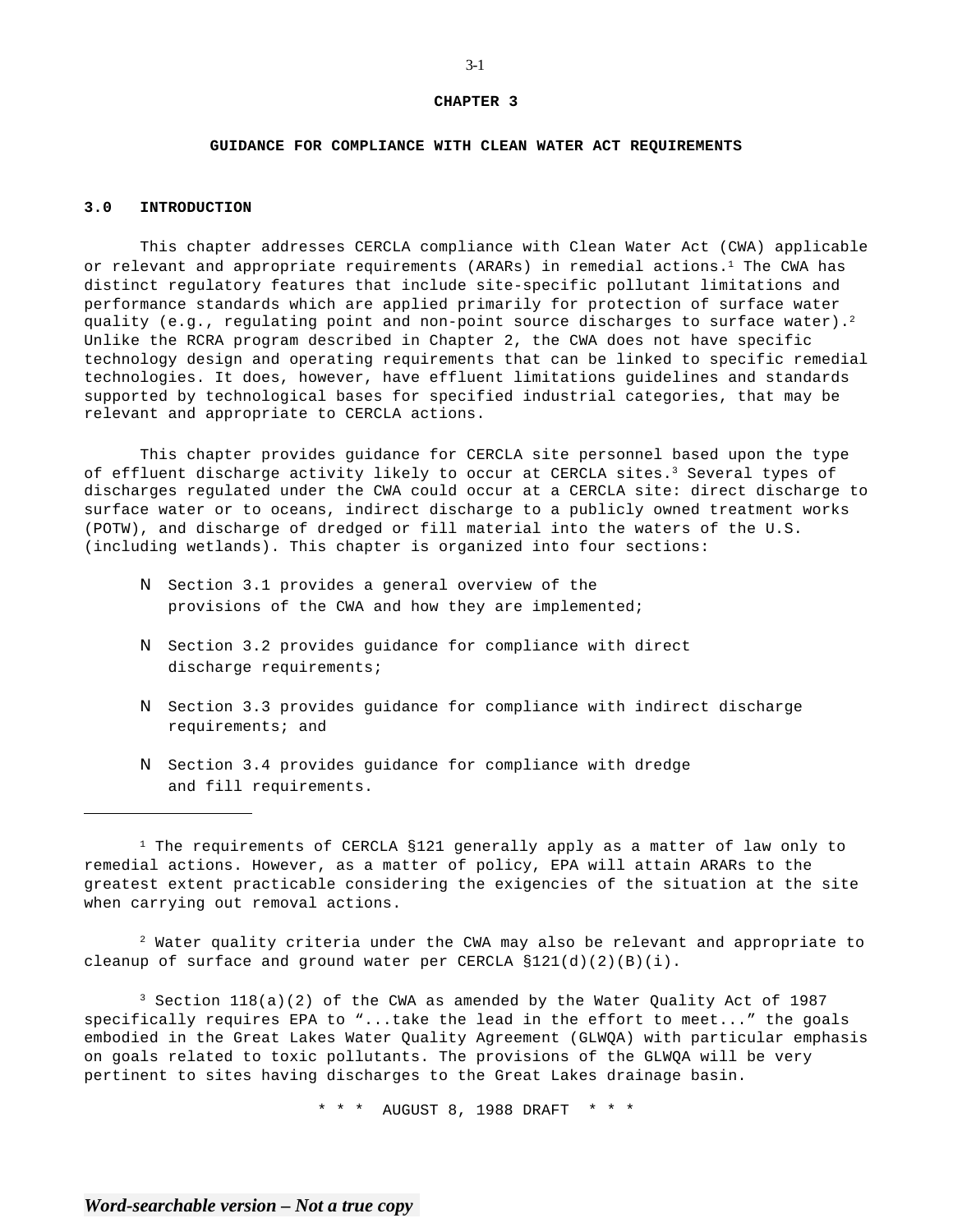## **3.0.1 ON-SITE ACTIONS: COMPLIANCE WITH SUBSTANTIVE REQUIREMENTS**

CERCLA §121(e) states that no Federal, State or local permit (e.g., a permit for a direct discharge to surface waters) is required for the portion of any removal or remedial action conducted entirely on-site. This permit exemption also applies to any activities that occur on-site prior to the response action (e.g., pump tests during the RI/FS).<sup>4</sup> For purposes of this guidance, a direct discharge of Superfund wastewaters would be "on-site" if the receiving water body is in the area of contamination or is in very close proximity to the site and necessary for implementation of the response action (even if the water body flows off-site).

Superfund sites are not required to comply with administrative requirements associated with the permitting process for on-site actions. However, remedies selected must be protective of human health and the environment, and must meet substantive requirements under any Federal environmental law or more stringent promulgated State environmental or facility siting law that are identified as applicable or relevant and appropriate.

It is the responsibility of the lead agency to ensure that substantive requirements for direct on-site discharges to surface waters and other on-site actions are identified and complied with even though a permit incorporating that standard of control is not required. In most cases, this responsibility can be carried out effectively if the appropriate Regional and State Water personnel are involved early and continuously in the Superfund process. Section 3.2.4 provides more detailed guidance on such coordination.

## **3.0.2 OFF-SITE ACTIONS: COMPLIANCE WITH SUBSTANTIVE AND ADMINISTRATIVE REQUIREMENTS**

Off-site discharges from CERCLA sites directly to receiving waters or indirectly to POTWs must comply with applicable Federal, State and local substantive requirements and are not exempt from formal administrative permitting requirements.5 The formal administrative permitting requirements for off-site direct discharges are described further in section 3.2.5.

\* \* \* AUGUST 8, 1988 DRAFT \* \* \*

<sup>4</sup> EPA interprets "on-site" for permitting purposes to mean the areal extent of contamination and all suitable areas in very close proximity to the contamination necessary for implementation of the response action. Actions taken by EPA, other Federal agencies, States or private parties undertaking removal or remedial actions under CERCLA §§104, 106, or 122 are covered by the §121(e) permit exemption.

<sup>5</sup> The term "indirect discharge" is used when a source discharges waste to a POTW that treats the waste. Often, the POTW then discharges the treated wastewater to receiving waters.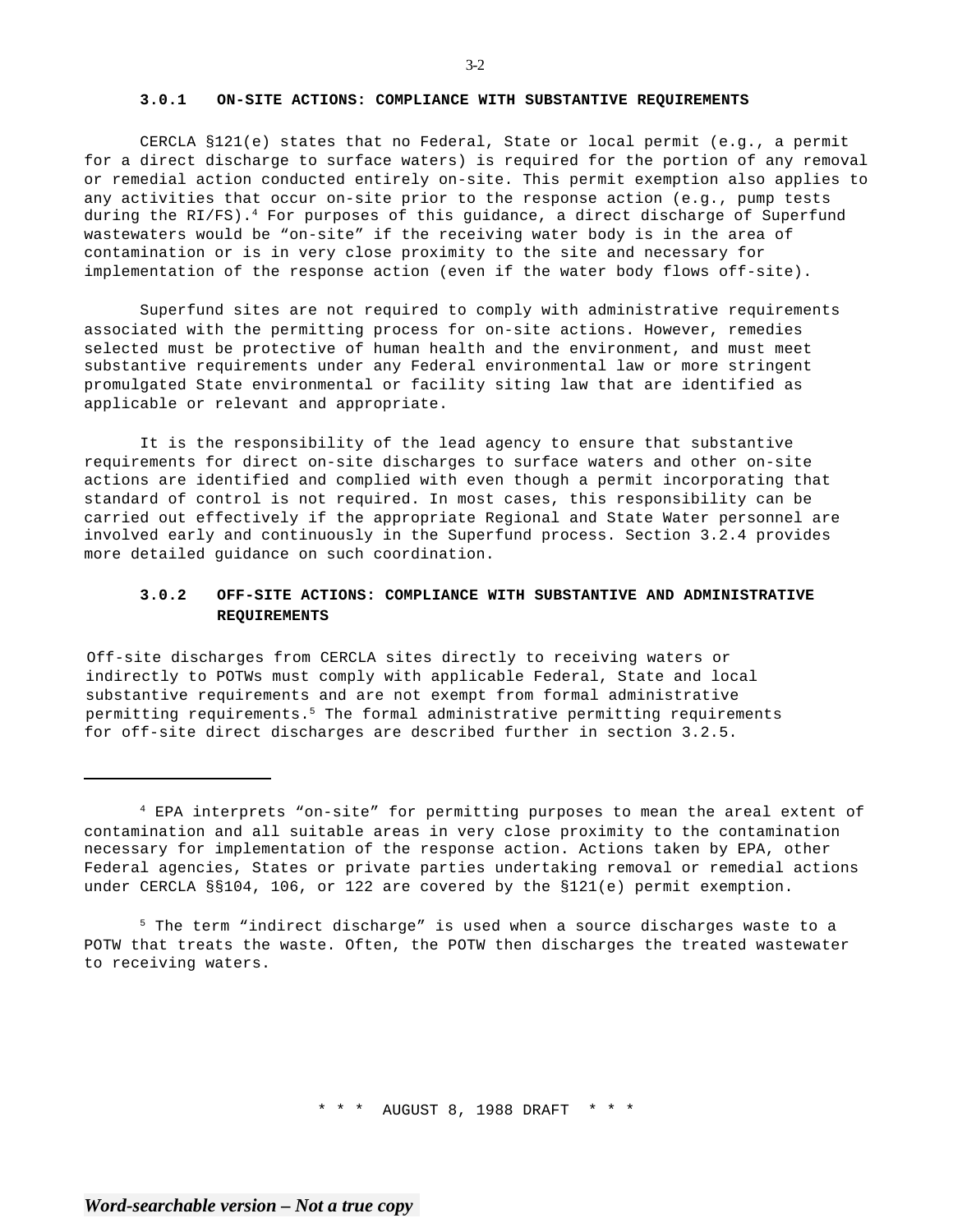## **3.1 OVERVIEW OF THE CLEAN WATER ACT**

The objective of the Clean Water Act (CWA) is to restore and maintain the chemical, physical, and biological integrity of the nation's waters. This objective is achieved through the control of discharges of pollutants to navigable waters. This control is implemented through the application of Federal, State and local discharge standards. This section provides an overview of the CWA including a discussion of the regulated sources and pollutants, limitations and standards, and how limitations and standards are applied to regulated sources. A summary discussion of specific CWA provisions is provided in the Appendix.

#### **3.1.1 REGULATED SOURCES AND POLLUTANTS**

The CWA prohibits the unpermitted discharge of any pollutant or combination of pollutants to waters of the United States from any point source.6 A point source is defined as:

> . . . any discernible, confined, and discrete conveyance, including but not limited to any pipe, ditch, channel, tunnel, conduit, well, discrete fissure, container, . . . from which pollutants are or may be discharged. (40 CFR §122.2)

A pollutant is defined for regulatory purposes to include:

. . . dredged spoil, solid waste, incinerator residue, filter backwash, sewage, garbage, sewer sludge, munitions, chemical wastes, . . . and industrial, municipal, and agricultural waste discharged into water. (40 CFR §122.2)

All pollutants are regulated under the CWA. For the purpose of regulation, CWA §301(b)(2) divides the pollutants into the following three categories:

- N Priority pollutants: the 126 individual toxic pollutants contained in 65 toxic compounds or classes of toxic compounds adopted by EPA pursuant to Section 307(a)(1) of the CWA, including, for example. asbestos, benzene, and chloroform;
- N Conventional pollutants: pollutants classified, pursuant to CWA §304(a)(4), as biochemical oxygen demanding (BOD), total suspended solids (TSS), fecal coliform, oil and grease, and pH; and

\* \* \* AUGUST 8, 1988 DRAFT \* \* \*

<sup>6 &</sup>quot;Waters of the U.S." is defined broadly in 40 CFR §122.2 and includes essentially any water body (including navigable waters) and most wetlands.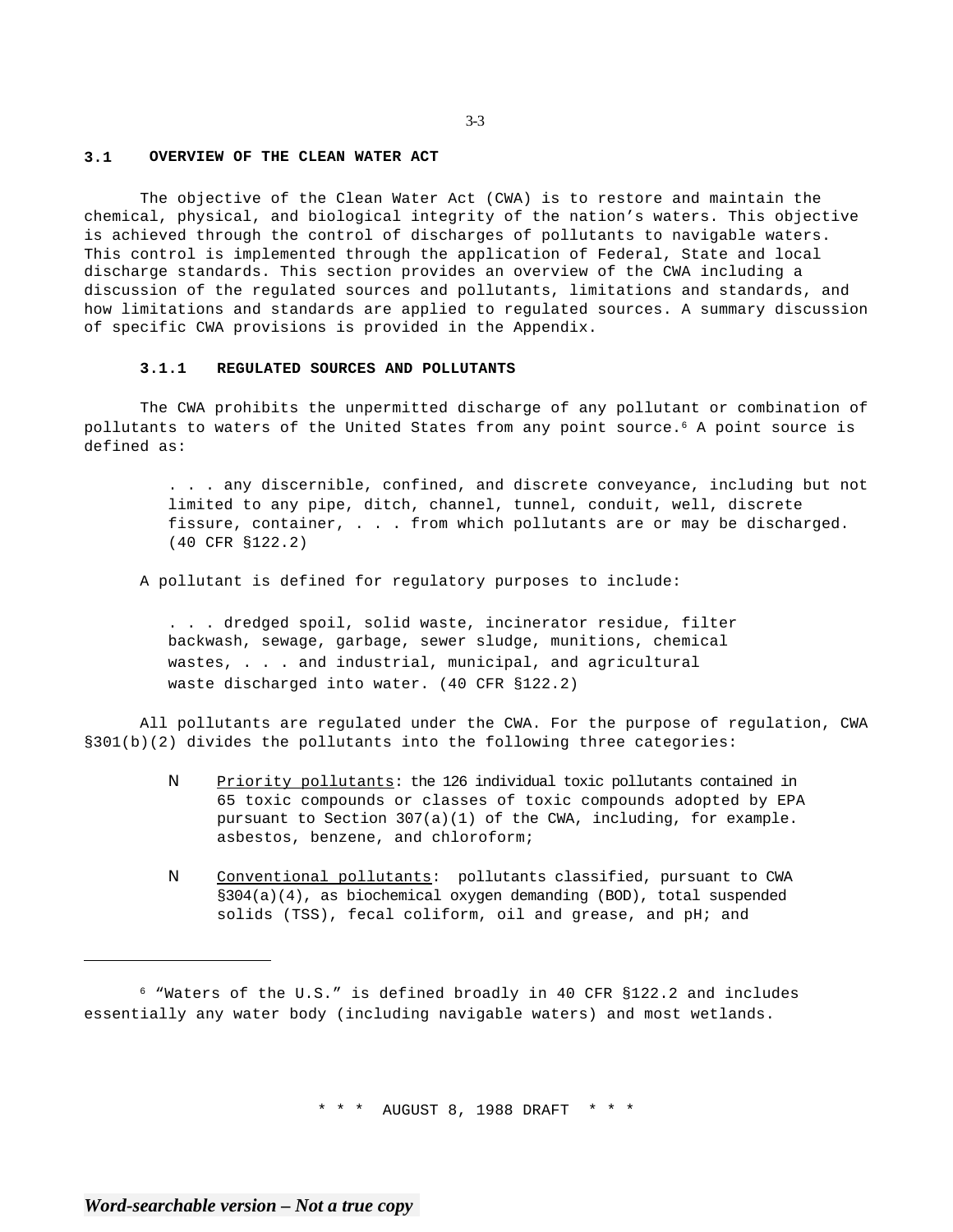N Nonconventional Pollutants: any Pollutant not identified as either conventional or priority, i.e., ammonia nitrogen, chemical oxygen demand (COD), total organic carbon, total solids, and nonpriority toxic pollutants (40 CFR 122.21(l)(2)).

## **3.1.2 LIMITATIONS AND STANDARDS**

The CWA requires the establishment of guidelines and standards to control the direct or indirect discharge of pollutants to waters of the U.S. Effluent limitations developed for the pollutants regulated under the CWA are applied to point source dischargers on a case-by-case basis. The standards required by the CWA, and the regulations promulgated to implement these standards (discussed in greater detail in sections 3.2, 3.3, and 3.4), include:

- N Technology-Based Guidelines and Standards. The standards of control for direct discharges are derived from Title III of the CWA. CWA §301(b) requires all direct dischargers to meet technology-based requirements. These requirements include, for conventional pollutants, application of the best conventional pollutant control technology (BCT), and for toxic and nonconventional pollutants, the best available technology economically achievable (BAT).<sup>7</sup> EPA has determined the technology-based requirements through effluent limitations guidelines for specific categories of industries, which are transformed into specific discharge limits by permit writers. Where effluent guidelines for a specific industry or industrial category do not exist, e.g., CERCLA sites, BCT/BAT technology-based treatment requirements are determined on a case-by-case basis using best professional judgment (BPJ). Once the BPJ determination in made, the numerical effluent discharge limits are derived by applying the levels of performance of a treatment technology to the wastewater discharge.
- N Water Quality Criteria. CWA §304 requires EPA to publish water quality criteria for specific "pollutants, or their byproducts." EPA develops two kinds of water quality criteria: one for protection of human health and another for protection of aquatic life. Federal

\* \* \* AUGUST 8, 1988 DRAFT \* \* \*

 $7$  BAT is the major national method of controlling the direct discharge of toxic and non-conventional pollutants to waters of the U.S. Effluent limitations achieved through application of BAT represent the best economically achievable performance of plants within an industrial category or subcategory. BCT is the level of technology control developed for conventional pollutants.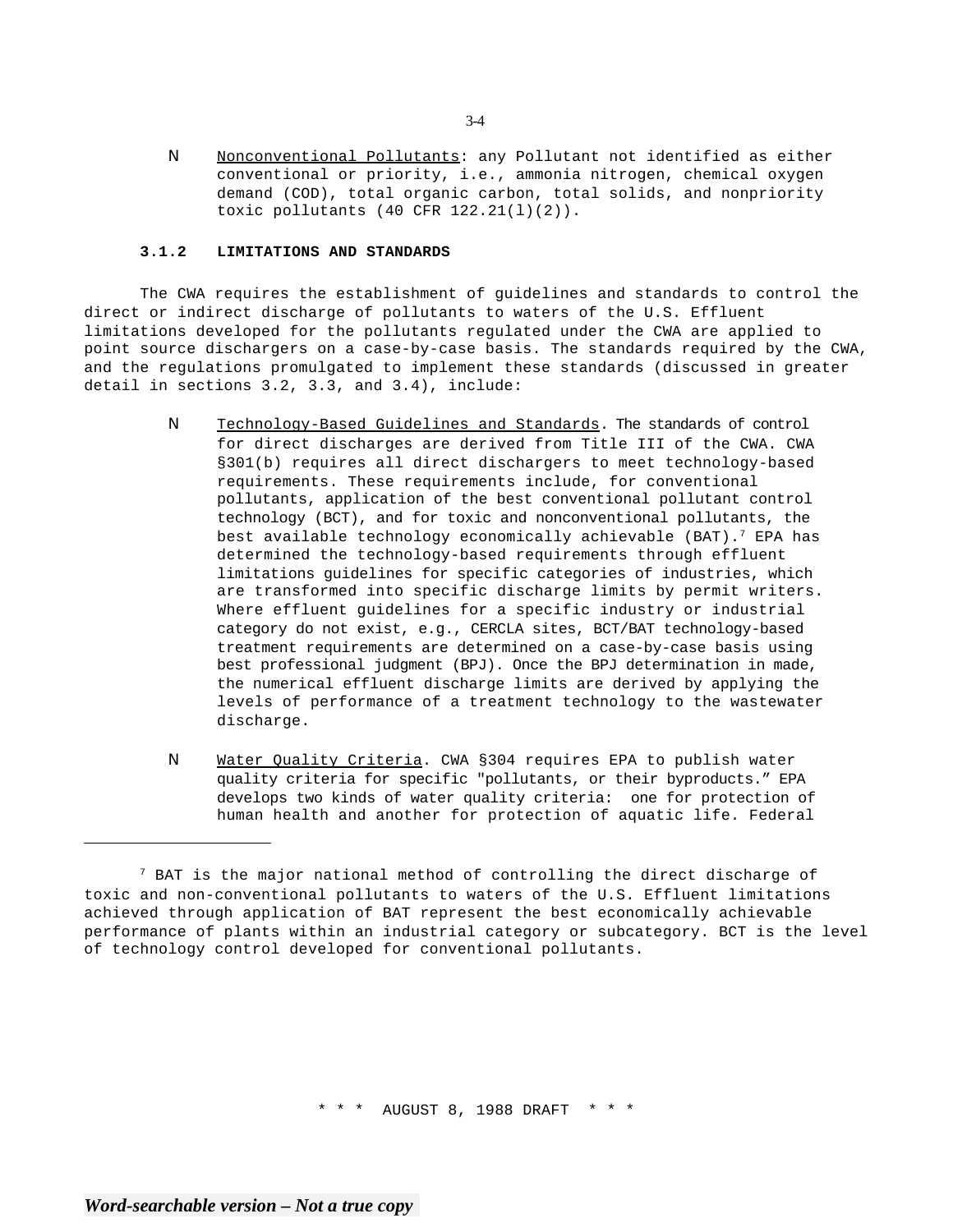water quality criteria are non-enforceable guidelines used by States to set water quality standards for surface water. To date a total of 82 water quality criteria documents have been made available from the National Technical Information Service (NTIS). EPA has published notice of these documents as they have become available (45 **FR** 79318, November 28, 1980; 49 **FR** 5831, February 15, 1984; 50 **FR** 30784, July 29, 1985; 51 **FR** 22978, June 28, 1986; 51 **FR** 43665, December 3, 1986; 51 **FR** 8012, March 7, 1986; 52 **FR**  6213, March 2, 1987). Water quality criteria may be relevant and appropriate to cleanup of surface and ground water at CERCLA sites (CERCLA §121(d)(2)(B)(i)).

- N Water Quality Standards. CWA §303 requires States to develop water quality standards based on Federal water quality criteria to protect existing and attainable use or uses (e.g., recreation, public water supply) of the receiving waters. CWA §301(b)(1)(C) requires that pollutants contained in direct discharges be controlled beyond BCT/BAT equivalents when necessary to meet applicable water quality standards. Where State standards contain numerical criteria for toxic pollutants, appropriate numerical discharge limitations may be derived for the discharge. Where State standards are narrative, e.g., "no toxic materials in toxic amounts," either the whole-effluent or the chemical-specific approach is generally used as the standard of control.
- N Ocean Discharge Regulations. CWA §403 prohibits discharges into marine waters without an NPDES permit. A permit will not be issued if the discharge will cause unreasonable degradation to the marine environment. The permit, issued pursuant to 40 CFR Part 125, Subpart M, may contain monitoring requirements and effluent discharge limitations based upon limiting permissible concentrations described in 40 CFR Part 227, Subpart G. Substantive requirements of ocean discharge regulations are potential ARARs for on-site CERCLA action.
- N Pretreatment Standards. CWA §307(b) requires the establishment of pretreatment standards for the control of pollutants discharged into POTWs by industrial and other nondomestic sources, i.e., indirect dischargers. The purpose of the standards is to prevent the discharge of pollutants that pass through (are not susceptible to treatment by the POTW) or interfere with the POTW (inhibit or destroy the operations, contaminate sludge, or endanger the health of POTW workers). For many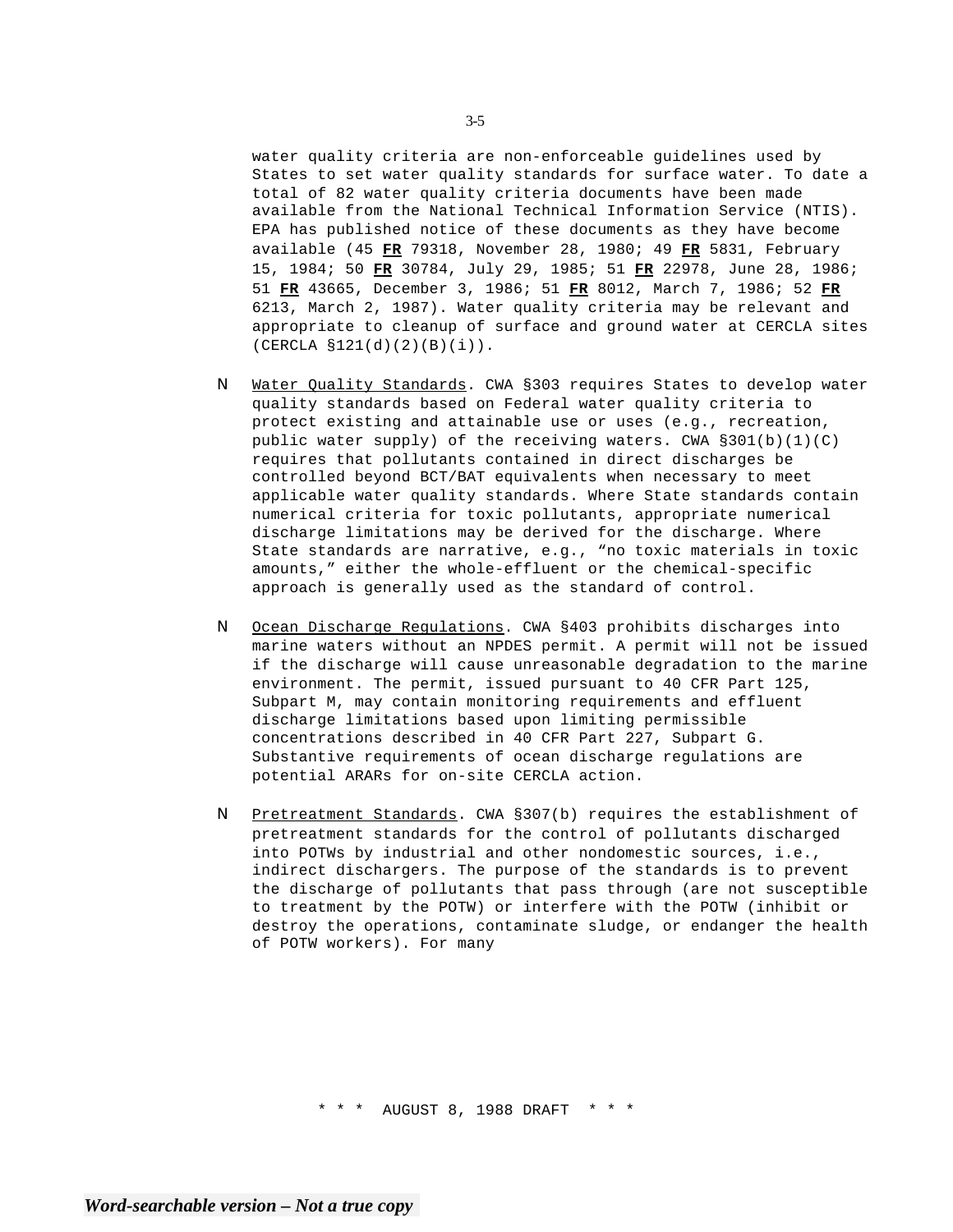industries, EPA has promulgated national categorical pretreatment standards for toxic pollutants. However, such standards do not cover all industrial categories or regulate all of the pollutants discharged to POTWs. Therefore, EPA's regulations further impose general prohibitions (pass through and interference) and specific prohibitions (see section 3.3.1) on indirect discharges. These prohibitions apply directly to all nondomestic sources and are implemented through the development and enforcement of local limits, i.e., pretreatment requirements applied to wastewater discharges before they reach the POTW.

N Dredge and Fill Standards. CWA §404 regulates the discharge of dredged or fill material into waters of the U.S. This program is implemented through regulations set forth at 33 CFR Parts 320 through 330 and 40 CFR Part 230. These regulatory requirements ensure that proposed discharges are evaluated with respect to impacts on the aquatic ecosystem. The benefits that reasonably may be expected to accrue from the dredge and fill activity must be balanced against its reasonably foreseeable detriments (see section 3.4.3). Section 103 of the Marine Protection Research and Sanctuaries Act regulates discharge of dredged material into oceans.

#### **3.2 GUIDANCE FOR COMPLIANCE WITH DIRECT DISCHARGE REQUIREMENTS**

#### **3.2.1 TYPES OF DIRECT DISCHARGES**

Several types of cleanup activities could be considered "direct discharges" from a point source under the CWA. These activities, which trigger action-specific requirements for the discharge, include:

- N On-site waste treatment in which wastewater<sup>8</sup> is discharged directly into a surface water body in the area of contamination or in very close proximity to this area via a pipe, ditch, conduit, or other means of "discrete conveyance."
- N Off-site treatment in which wastes from the site are piped or otherwise discharged through a point source to an off-site surface water.

\* \* \* AUGUST 8, 1988 DRAFT \* \* \*

<sup>&</sup>lt;sup>8</sup> Wastewater may include contaminated ground water pumped, treated, and discharged to surface water.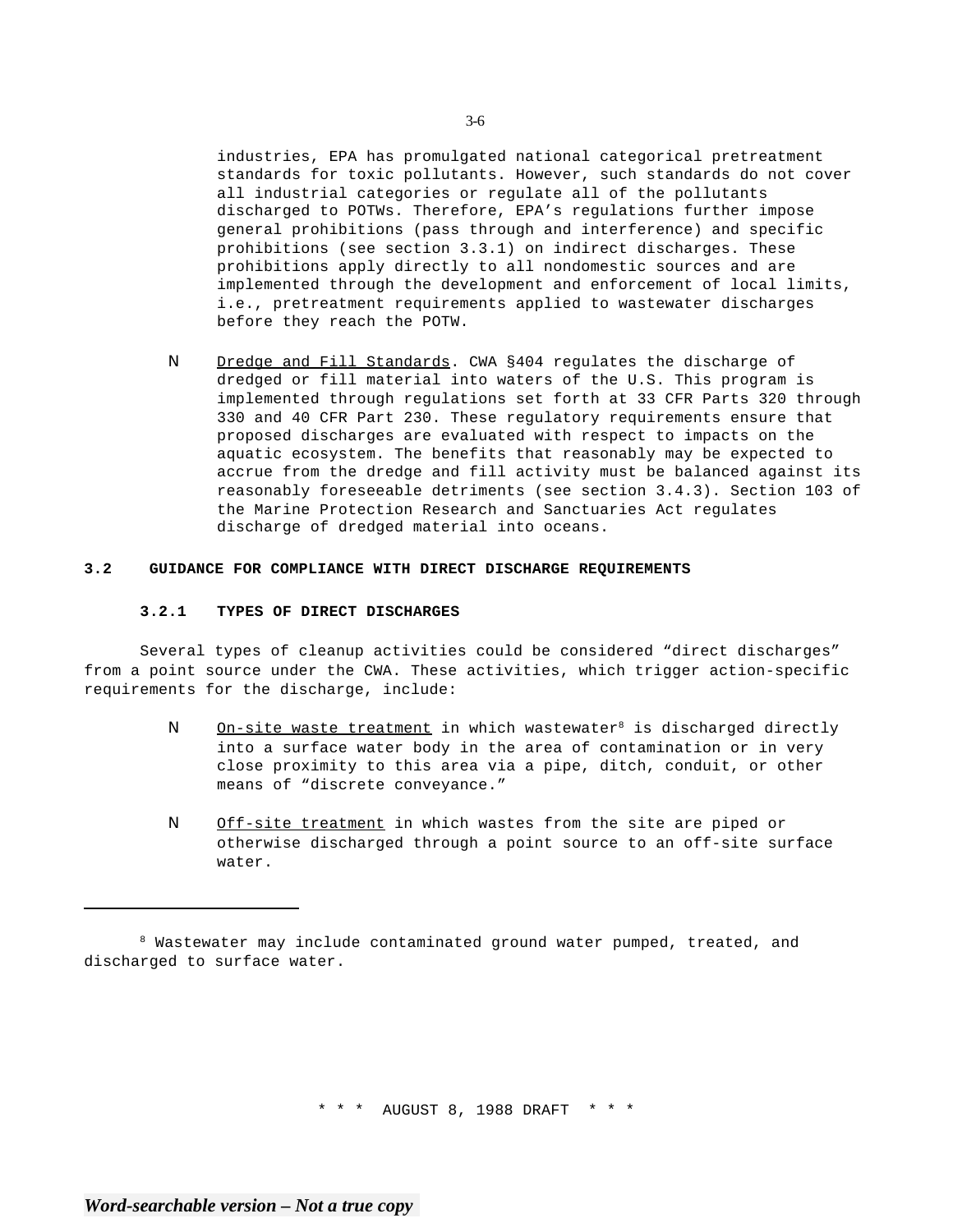N Any remedial action in which site runoff would be channeled directly to a surface water body via a ditch, culvert, storm sewer, or other means.

It should be noted that contaminated ground water that naturally flows into surface waters is not considered a point source discharge. However, such contaminated ground water which enters a surface water may be subject to Federal water quality criteria or State water quality standards.

#### **3.2.2 OVERVIEW OF NPDES PERMITS**

The National Pollutant Discharge Elimination System (NPDES) program is the national program for issuing, monitoring, and enforcing permits for direct discharges. The CWA established the NPDES permit program under §402 of the Act to implement the regulations, limitations, and standards promulgated pursuant to §§301, 304, 306, 307, 308, and 403 of the CWA for point source direct discharges. The NPDES program is implemented under 40 CFR Parts 122-125. NPDES permits contain applicable effluent standards (i.e., technology-based and/or water quality-based), monitoring requirements, and standard and special conditions for discharge. The NPDES program is administered by EPA and by State agencies authorized by EPA to administer a State program equivalent to the Federal NPDES program. Regardless of whether States are authorized to administer the NPDES program, they may establish more stringent requirements than those contained in the Federal program.

#### **3.2.3 GUIDELINES FOR DETERMINING SUBSTANTIVE REQUIREMENTS**

Both on-site and off-site discharges from CERCLA sites to surface waters are required to meet the substantive CWA NPDES requirements, including discharge limitations, monitoring requirements, and best management practices. These requirements will be contained in an NPDES permit for off-site CERCLA discharges (see section 3.2.5). For on-site discharges from a CERCLA site, these substantive requirements must be identified and complied with even though an NPDES permit will not be obtained. The following sections describe the substantive requirements of the CWA as implemented through the NPDES program.

## **3.2.3.1 Technology-Based Standards**

The wastewater treatment technologies proposed in considering alternatives for a CERCLA site are required to meet BCT/BAT requirements (see section 3.1.2). Due to the lack of national effluent limitations guidelines for CERCLA site wastewater discharges, technology-based effluent limitations have to be imposed on a case-by-case basis. Therefore, best professional judgment (BPJ) is used to identify BCT/BAT equivalent discharge requirements.

During an initial BPJ evaluation, a proposed CERCLA response alternative should be reviewed to ensure the use of treatment technologies that have been proven effective to treat the pollutants or classes of pollutants present in the

\* \* \* AUGUST 8, 1988 DRAFT \* \* \*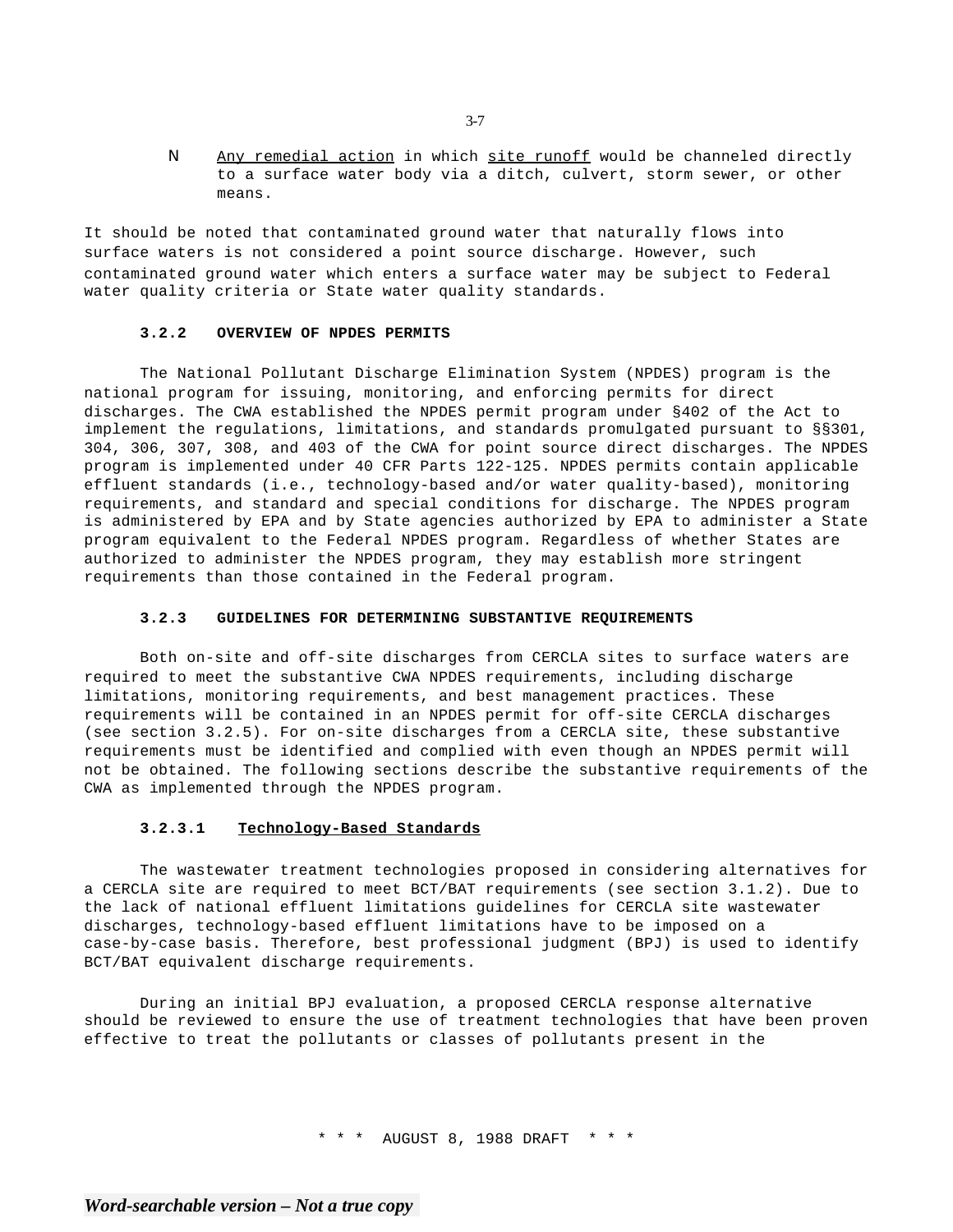CERCA site wastewater (see p. 3-36, Exhibit 3-1 which is a list of the development documents that provided the basis for the BAT categorical standards). Then, numerical effluent limitations or treatment efficiency requirements can be developed for the specific situation (section 3.2.4 addresses how to coordinate with water program offices in order to identify substantive requirements). Factors that must be evaluated to determine the appropriateness of the selected technology as BCT/BAT include the process employed, the engineering aspects of the application of various types of control techniques, process changes, the cost of achieving such effluent reduction, non-water quality environmental impact, and other appropriate factors.<sup>9</sup> (See CWA §304 and 40 CFR §§122 and  $125.3(c)(3)$ ). RPMs will follow a process similar to a BPJ determination in developing numerical effluent limitations. State or Regional water quality staff may be consulted during the development of effluent limitations.

A direct method for initially establishing effluent discharge limits for direct discharges an a case-by-case basis is to identify and use existing data on the application of treatment technologies to the classes of wastes found at CERCLA sites. The data needed to apply existing treatment technology performance to a CERCLA site include the following:

- N Description of wastes;
- N Concentration of pollutants in waste;
- N Engineering information flow rates, volume, treatability information; and
- N Expected treatment (removal/destruction) efficiency.

In general, the considerations involved in using technology-based information to set case-by-case discharge limits include the following:

- N Performance data should be based on the removal of identical or chemically similar pollutants to those found in the CERCLA discharge;
- N Performance data should pertain to the treatability of wastewaters containing approximately the same pollutant concentration levels an those found in the CERCLA discharge;

<sup>&</sup>lt;sup>9</sup> In determining BAT for a specific source, costs are considered but are generally not balanced against pollutant removal benefits. In determining BCT, the reasonableness of the relationship between the costs of obtaining a reduction in effluents and the effluent reduction benefits is considered. Further, this relationship is compared to the cost and level of reduction of such pollutants by a POTW.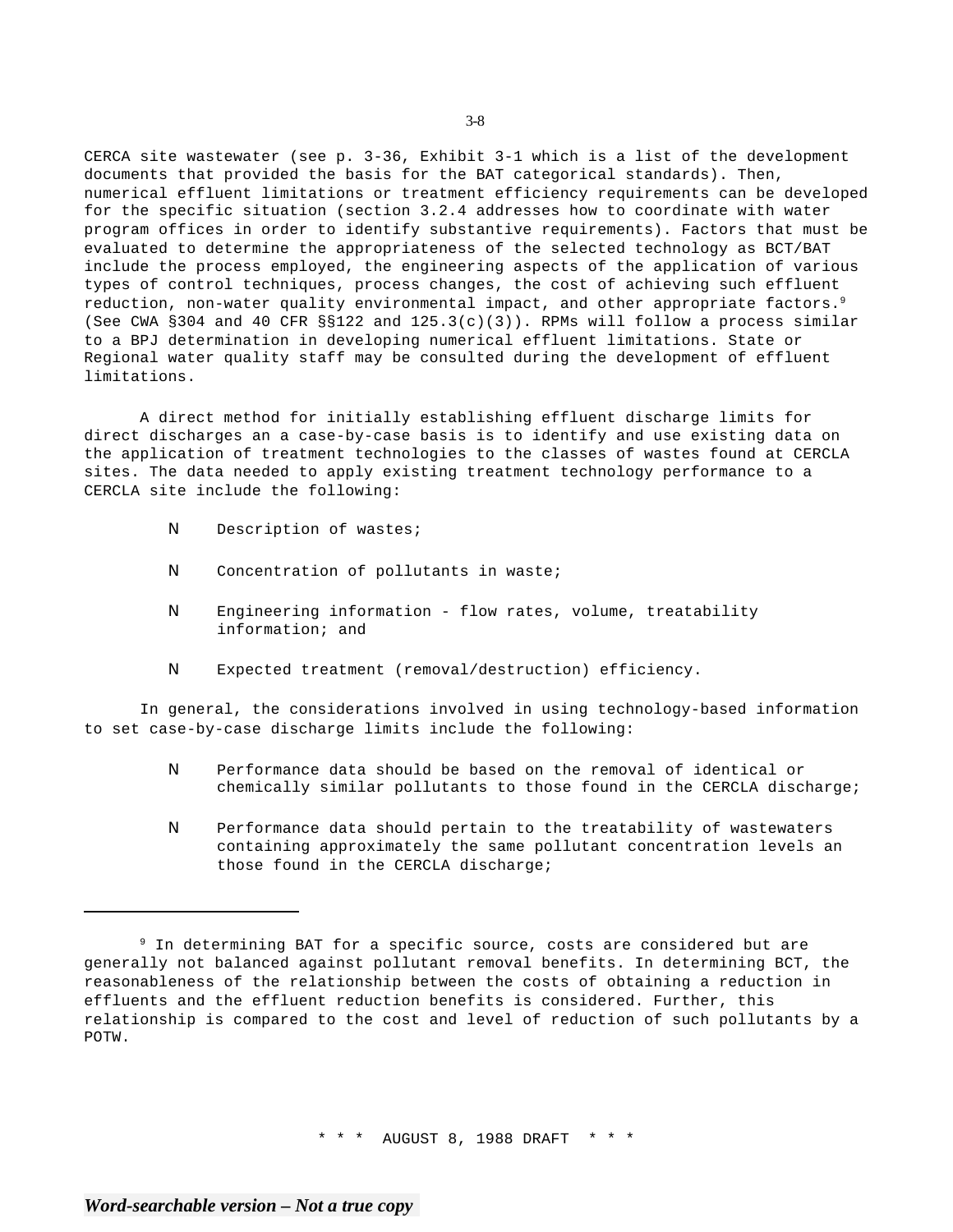- N Compositional differences between the CERCLA discharge and the discharge for which treatability data are available should be noted;
- o The variability in pollutant concentration levels in the CERCLA discharge may affect treatability; and
- N Major differences between the average flow at the discharge for which treatability data exist and the average flow of the CERCLA discharge should be noted.

As mentioned above, in order to effectively assess wastewater treatability using technology-based limitations, available performance data should be obtained which document the efficiency of existing treatment technologies in treating wastewater of similar composition. If such data is not available, pilot tests may have to be conducted. Treatment technologies are usually geared toward the removal of general classes of pollutants (e.g., air stripping units remove volatile organics). Removal efficiencies for specific pollutants within any general category may vary when using any particular treatment technology and may necessitate close control (e.g., pH adjustment for precipitation of metals).

Further guidance regarding the use of BPJ to develop technology-based discharge limitations can be found in the following Agency guidance manuals:

- N Training Manual for NPDES Permits Writers, March 1986.
- N Development of Case-By-Case Discharge Permits Under the NPDES and Pretreatment Programs (Draft), U.S. EPA, Region 8, October 1986.
- N Developing Requirement for Direct and Indirect Discharges of CERCLA Wastewater (Draft), March 1987.

#### **3.2.3.2 Water Quality Criteria**

CERCLA §121 states that hazardous substances, pollutants, or contaminants left on-site at the conclusion of the remedial action shall attain Federal water quality criteria where they are relevant and appropriate under the circumstances of the release or threatened release. CERCLA  $$121(d)(2)(B)(i)$  requires that this determination is to be based on the designated or potential use of the water, the media affected, the purposes of the criteria, and current information.

Whether a water quality criteria is relevant and appropriate depends on the use(s) designated by the State, which is based on existing and attainable uses, and whether the water quality criteria is intended to be protective of that use. Water quality criteria for protection of human health identify protective levels from two routes of exposures -- exposure from drinking the water and from consuming aquatic organisms, primarily fish, and from fish consumption alone.

\* \* \* AUGUST 8, 1988 DRAFT \* \* \*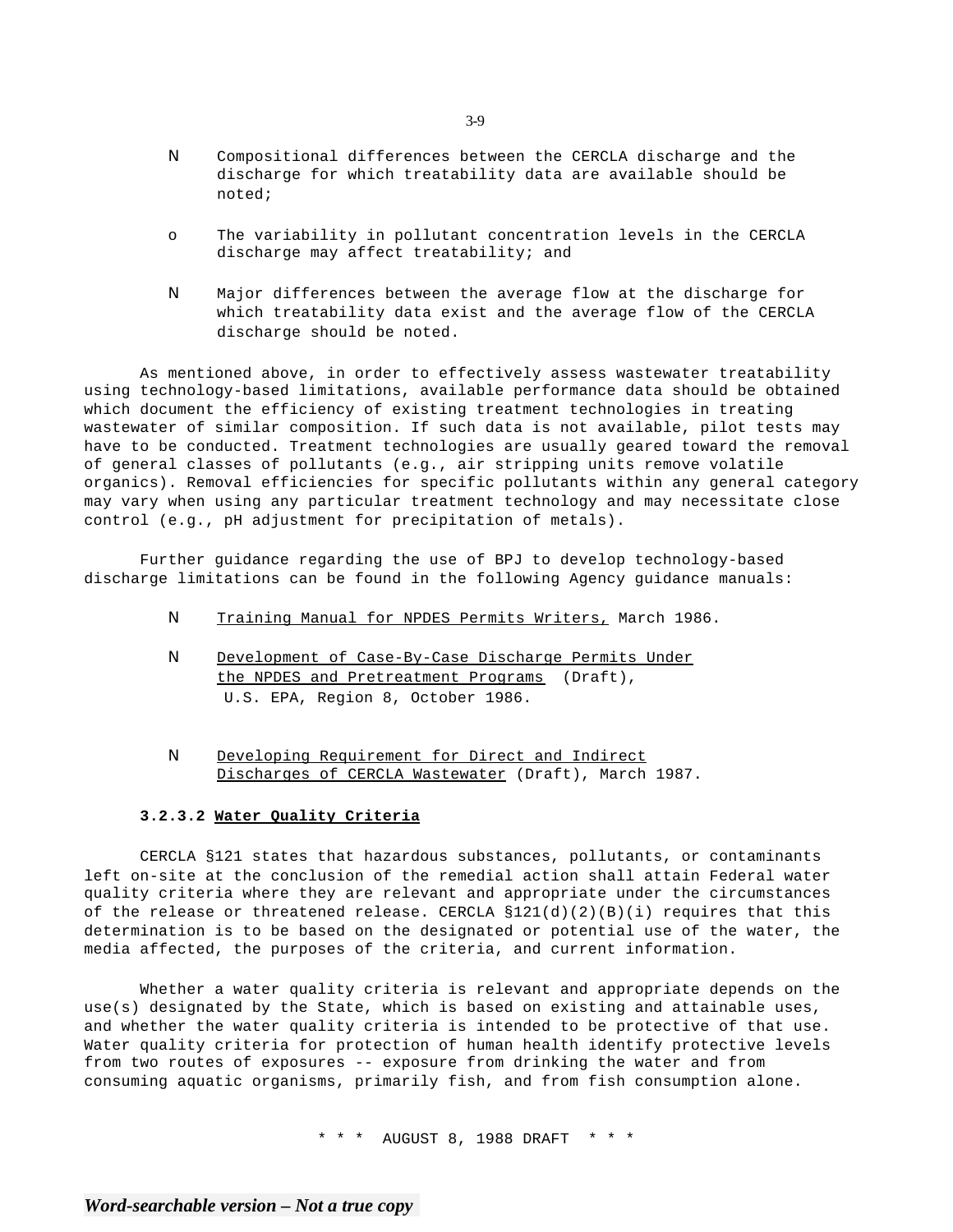Therefore, in waters designated as a public water supply, a water quality criteria reflecting drinking the water would be relevant and appropriate; the criteria that reflects fish consumption and drinking the water should be used if fishing is also included in the State's designated use. If the State has designated a water body for recreation, a water quality criteria reflecting fish consumption alone may be relevant and appropriate if fishing is included in that designation. Generally, water quality criteria are not relevant and appropriate for other uses, such as industrial or agricultural use, since exposures reflected in the water quality criteria are not likely to occur.

Water quality criteria without modification are not relevant and appropriate in selecting cleanup levels in ground water, since consumption of contaminated fish is not a concern. However, a water quality criteria adjusted to reflect only exposure from drinking the water may be useful in selecting a cleanup level.

MCLs represent the level of quality EPA has determined to be safe for drinking and are generally relevant and appropriate for ground water that is or may be used for drinking and for surface water designated as a current or potential drinking water supply. Therefore, when a promulgated MCL exists, the water quality criteria for that pollutant would not be relevant and appropriate.

A water quality criteria for protection of aquatic life may be relevant and appropriate for a remedy involving surface waters (or ground water discharges to surface waters) when the designated use requires protection of aquatic life or when environmental concerns exist at the site. The presence of organisms more sensitive than those represented in the toxicological data based from which the national criteria were derived, or exposure of organisms to multiple toxic substances with additive or synergistic toxic effects may require application of more stringent criteria.<sup>10</sup> In addition, if protection of human health and aquatic life are both a concern, the more stringent standard or criterion should generally be applied.

If a State has promulgated a numerical water quality standard for a given chemical and use, the State standard would generally be relevant and appropriate rather than a water quality criteria, because it essentially represents a sitespecific adaptation of a water quality criteria.

If a State has not designated uses for a surface water, whether a water quality criteria is relevant and appropriate should be based on a site-specific decision about the existing and attainable uses of the water body, considering similar criteria used by States in designating uses and in consultation with the State.

<sup>10</sup> For example, the water quality criteria for cadmium for the protection of freshwater aquatic organisms may, in fact, not be stringent enough to protect brown and brook trout, (50 **FR** 30784, July 29, 1985.)

\* \* \* AUGUST 8, 1988 DRAFT \* \* \*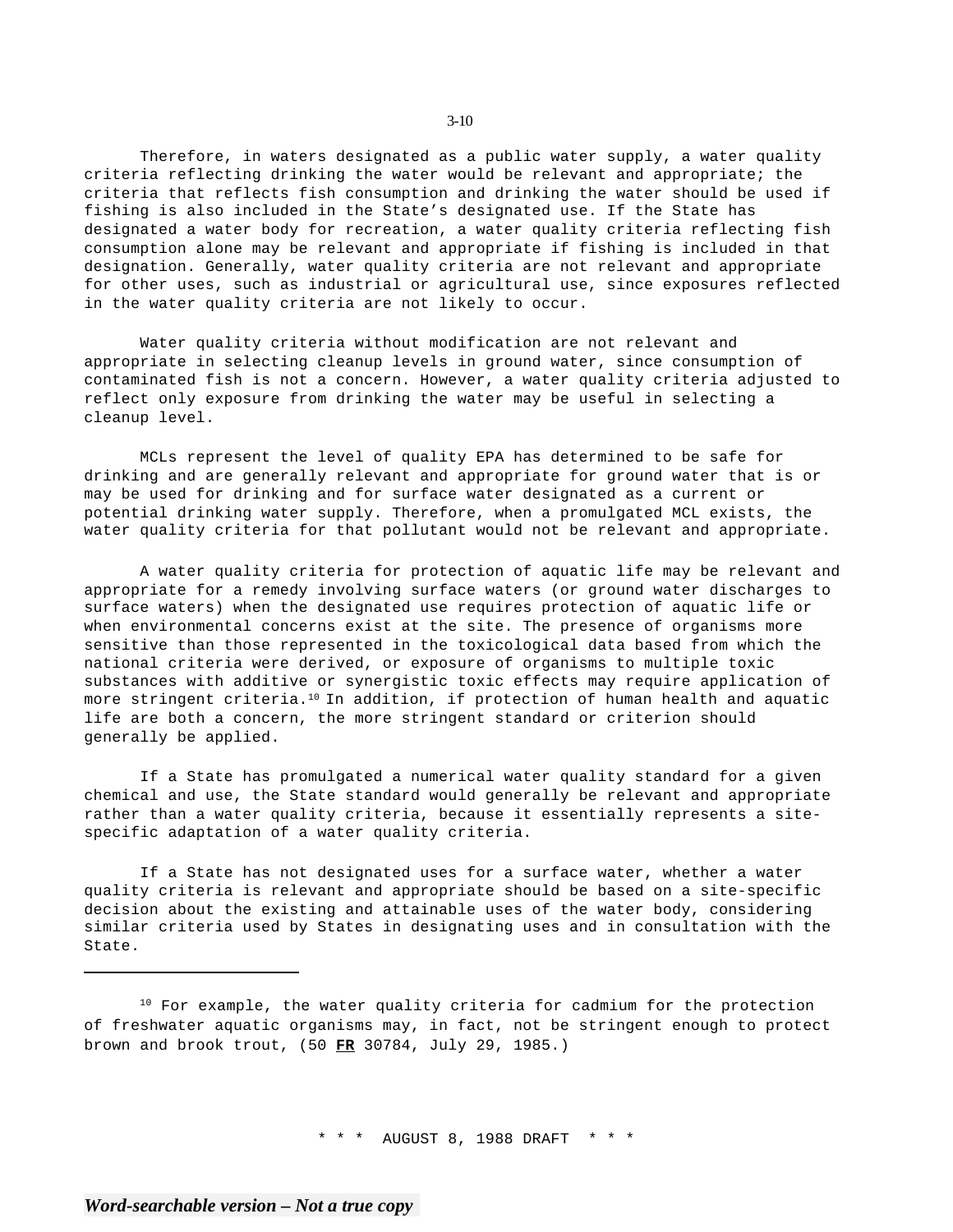In addition, CERCLA  $$121(d)(2)$  requires that, in determining whether a water quality criteria is relevant and appropriate, the latest information available be considered. Thus, a water quality criteria may be relevant but not appropriate if its scientific basis is not current. To ensure that a water quality criteria is current, consult with the Regional Water Program office and the EPA IRIS (see Footnote 21, p.  $1-76$ ).<sup>11</sup>

## **3.2.3.3 Water Quality Standards**

In addition to technology-based limits, CWA §402(a)(1), through reference to CWA §301, requires that all NPDES permits include effluent limitations to ensure that State ambient water quality standards are met in the receiving water body at all times.12 Section 303 of the CWA requires States to promulgate water quality standards. Such ambient State standards will be applicable to CERCLA discharges in combination with Federal BCT/BAT requirements which regulate the discharge.

State water quality standards are composed of:

## N Use Classification

Use classifications describe the existing and attainable uses for waters within State boundaries. Although a State may develop its own classification scheme, designated uses generally include:

- $-$ Recreation;
- $-$ Protection and propagation of fish and aquatic life;
- $--$ Agricultural and industrial uses;
- $-$ Public water supply; and
- -- Navigation.

## N Numerical and/or narrative standards

For each designated use, States are required to establish numerical or narrative water quality standards necessary to protect the designated use; such standards are subject to EPA review. (The standard may be a method for determining numerical discharge limitations, rather than the number itself.) Discharges of CERCLA wastewater must comply with these promulgated standards.

11 Exhibit 1-1 presents the Federal water quality criteria for priority pollutants. A summary of water quality criteria developed for protection of fish and other aquatic life (fresh water, marine, and estuarine) and for protection of human health may be found in Quality Criteria for Water 1986, EPA 440/5-86-001, May 1, 1986 (51 **FR** 43665) - commonly referred to as the "Gold Book."

<sup>12</sup> CWA  $§401(a)(2)$  requires that a discharge conform to applicable water quality requirements where the discharge affects a State other than the State issuing the NPDES permit.

\* \* \* AUGUST 8, 1988 DRAFT \* \* \*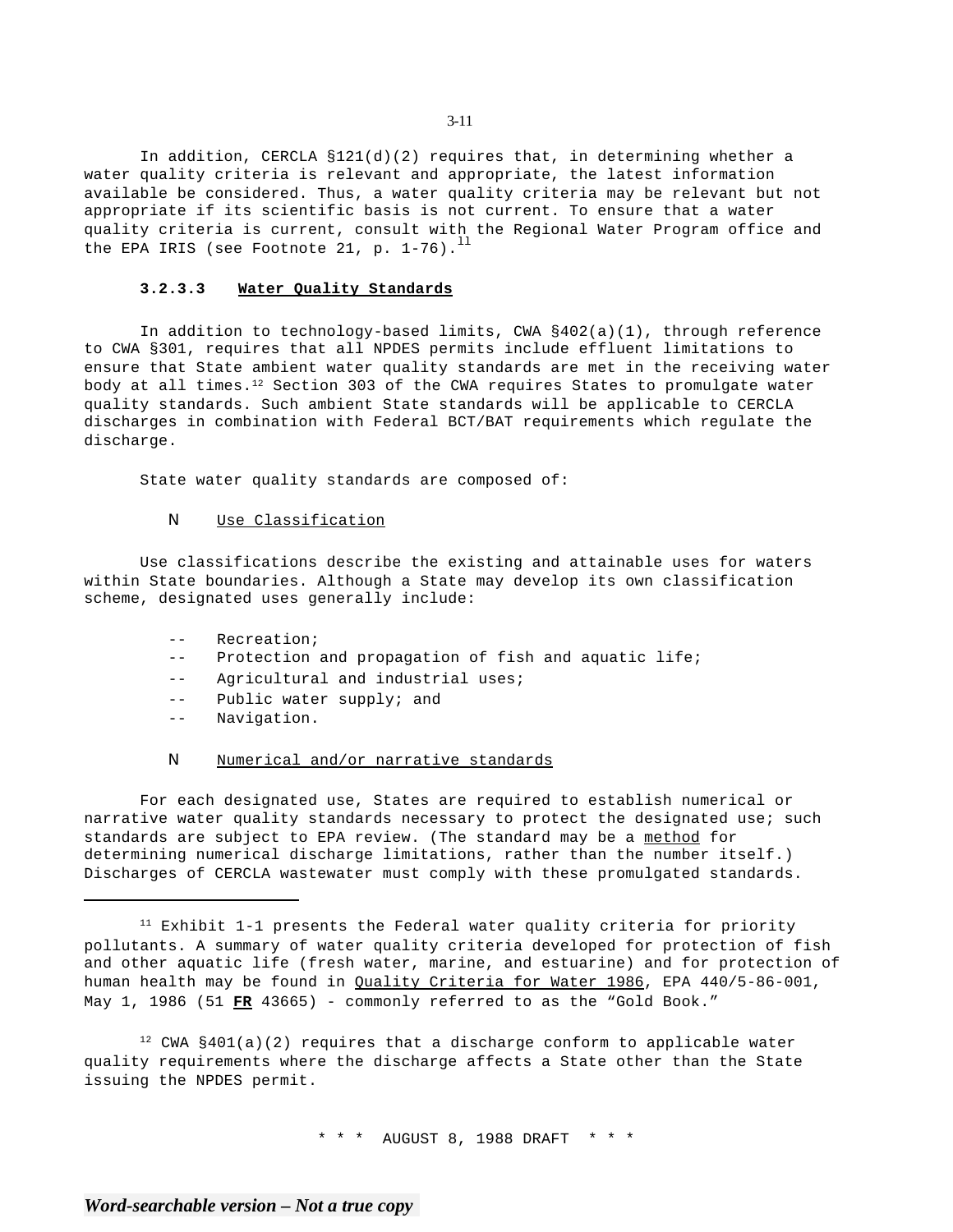Numerical State water quality standards are usually based on Federal ambient water quality criteria developed by EPA, which are also considered to be potentially relevant and appropriate under CERCLA  $$121(d)(2)(A)(ii)$  (see section 3.2.3.2). States may use ambient water quality criteria in setting water quality standards, or may set more or less stringent standards, as necessary to protect designated uses.

Many State water quality standards include narrative criteria to regulate discharges of toxic pollutants. In general, these narrative criteria prohibit the discharge of toxic pollutants in toxic amounts, or set a standard at a percentage (often 10 percent) of the lowest concentration that will kill 50 percent of the aquatic organisms (LC50) in a standard test. Under the CWA, "toxic" pollutants are the priority pollutants (listed in Table 1 of the CWA). However, toxic pollutants which are referred to in State water quality standards are not limited to those listed in the CWA.

EPA has issued a "Policy for the Development of Water Quality-Based Permit Limitations for Toxic Pollutants" (49 **FR** 9016, March 9, 1984). Generally, this policy states that toxic pollutants contained in direct discharges will be controlled beyond BCT/BAT equivalents in order to meet applicable water quality standards. The use of an integrated strategy consisting of both biological and chemical methods is recommended to control toxic discharges from direct sources.

Two general approaches are used to develop water quality-based toxics controls: the whole-effluent approach and the chemical-specific approach. The whole effluent approach considers the effect on the receiving stream of all toxic constituents in a complex wastewater. This is tested by determining the effects of the effluent on standard test animals. One or a combination of the following procedures should be used when implementing the whole effluent approach:

- N Set discharge limitation for whole effluent toxicity by using methods set forth in Federal guidance for water quality-based toxics control.<sup>13</sup>
- N Develop whole effluent toxicity monitoring requirements (e.g., the requirement to submit appropriate bioassays to demonstrate that the in-stream concentration of the effluent will be less than the no observable effect level, or NOEL).
- N Evaluate monitoring results and then determine whether to develop toxicity limits where necessary in the absence of specific State toxicity standards. The

13 See Technical Support Document for Water Quality-Based Toxics Control (September 1985); A Permit Writers Guide to Water Quality-Based Permitting for Toxics Pollutants (February 1987.)

\* \* \* AUGUST 8, 1988 DRAFT \* \* \*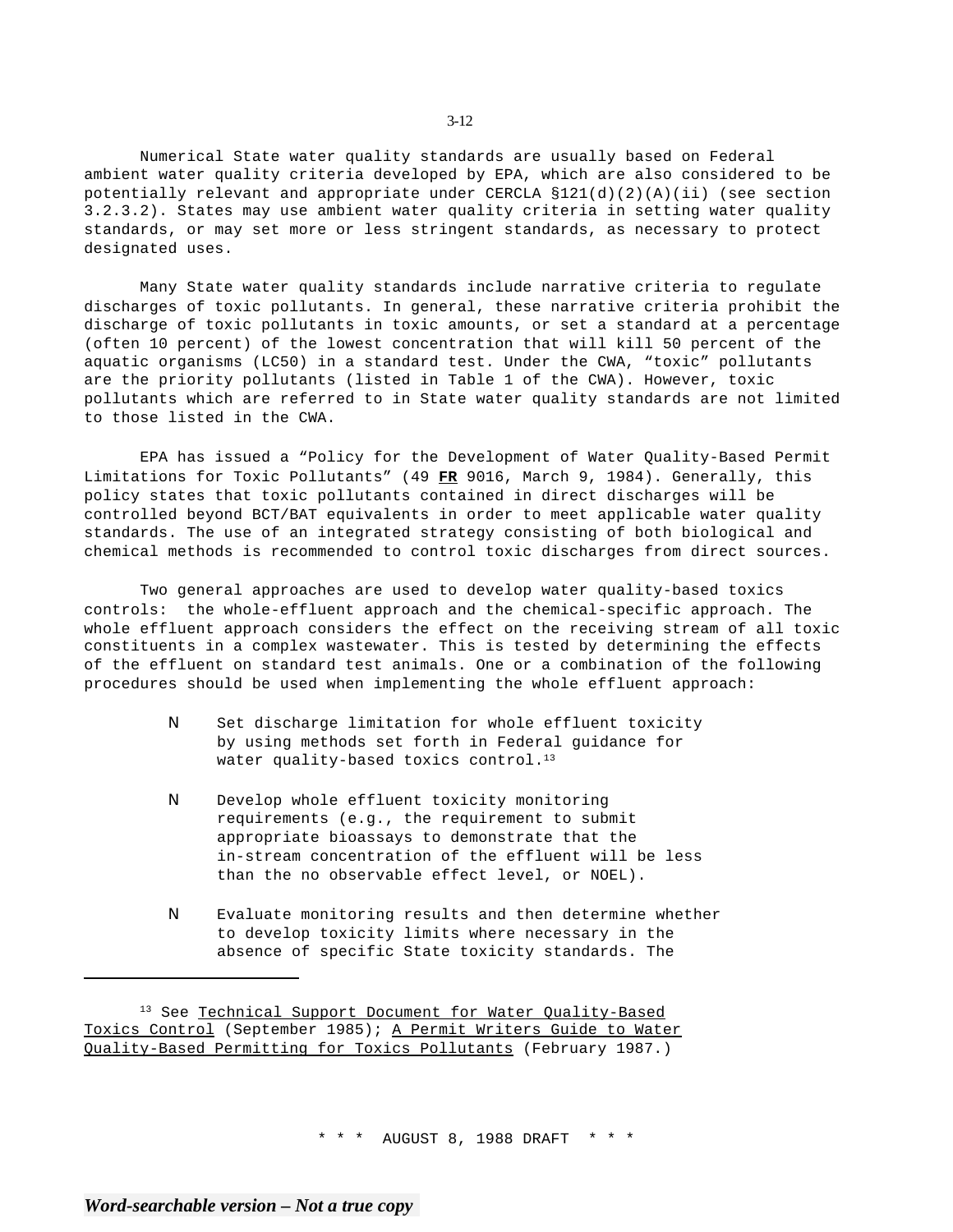wastewater that shows a problem must be treated in order to reduce the concentration of toxics in the wastewater to a level less than that which causes an instream effect.

The chemical-specific approach to toxics control is used where the discharge constituents are well-defined. Water quality criteria or State water quality standards can be used to limit specific toxicants directly (i.e., the effluent discharge limitation will reflect numerical criteria for specific toxic pollutants). Federal water quality advisories may also be helpful in setting limits for specific chemicals.

All CERLCA sites where technology-based controls are not adequate to achieve water quality standards in the receiving water body should be considered for water-quality based toxics controls, including numerical toxicity limits and whole effluent limits. The impact of CERCLA discharges could be particularly critical on (1) a receiving water known to exhibit severe impacts on resident biota, (2) a receiving water in which the designated use is not being achieved, or (3) a particularly valuable or sensitive receiving water (e.g., a wildlife/recreation area) or an area of biological importance (e.g., a fishing ground).

It is important to note that a combination of factors must be evaluated when deciding if water quality-based toxics controls are necessary for a particular CERCLA site discharge. The presence or absence of unacceptable effluent toxicity is sometimes highly variable. The toxicity of an effluent (and the subsequent need for toxics control) is dependent on many factors including:

- " Toxicity of materials;
- " Treatment system use;
- " Treatability of chemicals in the effluent;
- " Soundness of best management practices;
- " Variability of effluent composition and concentration;
- " Capacity of treatment system; and
- " Actual retention time of the treatment system.

Coordination with Water Program offices is strongly recommended to ensure that water quality-based controls, if applicable, are properly implemented to adequately protect the receiving waters (see section 3.2.4). Guidance for implementing narrative State water quality standards, including effluent

\* \* \* AUGUST 8, 1988 DRAFT \* \* \*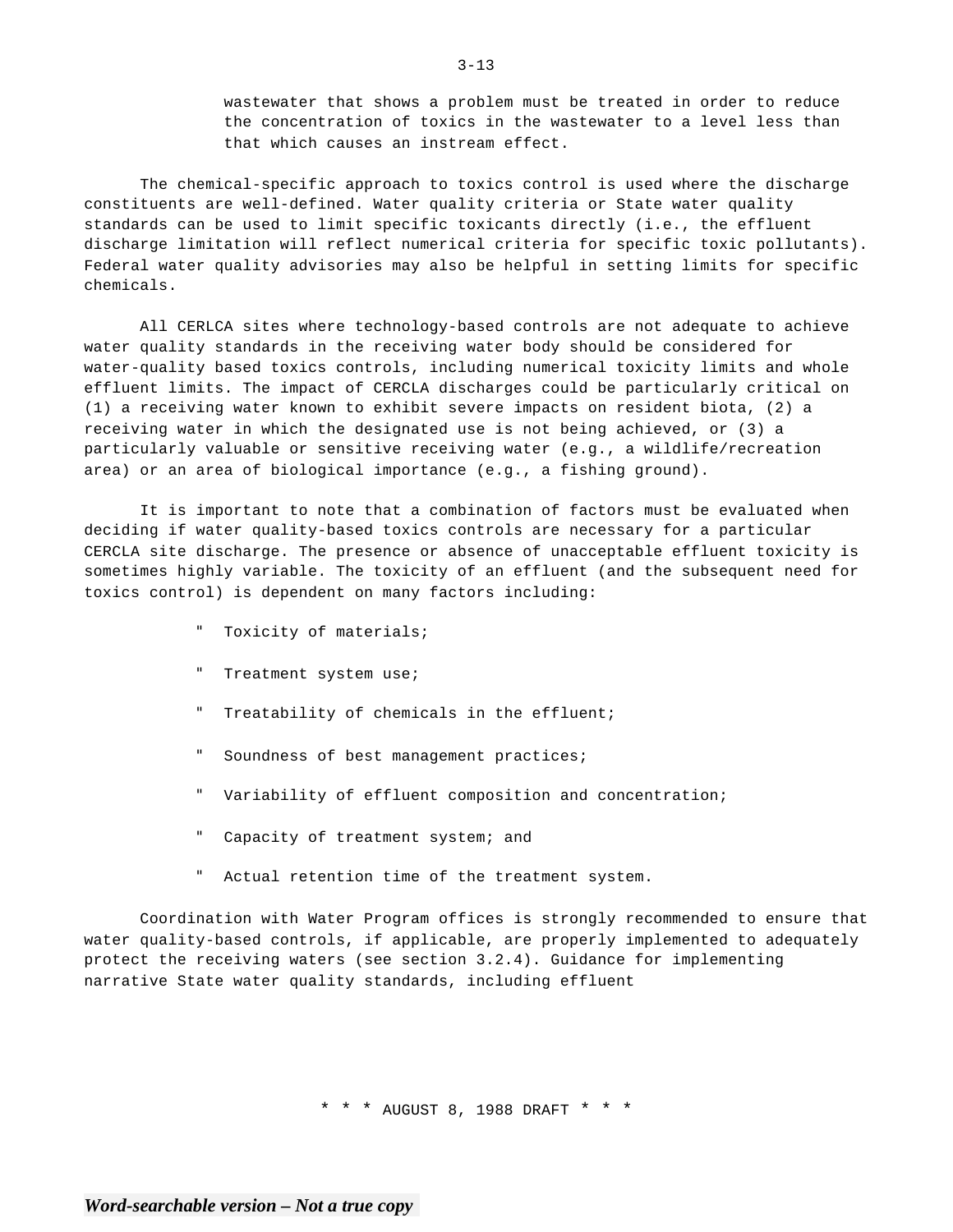toxicity testing monitoring requirements, can be found in EPA guidance manuals.<sup>14</sup>

## **3.2.3.4 Antidegradation Policy**

In addition to numerical and narrative State water quality standards, each State is required to develop and adopt a statewide antidegradation policy and identify the methods for implementing such a policy (40 CFR §131.12).

The objectives of the antidegradation policy are to:

- " Protect existing uses of waters;
- " Maintain the water quality level where it exceeds that which is necessary to support existing uses; and
- " Protect high quality waters that constitute an outstanding national resource, such as waters of national significance and state parks and wildlife refugees.

CERCLA discharges to high quality receiving waters could be prohibited or limited if protective standards have been promulgated under the antidegradation policy. These standards are commonly incorporated in the State's surface water quality protection statutes.

# **3.2.3.5 Requirements Regarding Water Quality Standards Imposed by the 1987 Amendments to the CWA**

RPMs should be alert to possible changes in water quality standards. Pursuant to Section 308 of the 1987 Amendments to the CWA, States must, within two years of enactment of the 1987 Amendments, identify those water bodies within or adjacent to the State that will not meet State water quality standards because of toxic pollutants even after the implementation of BAT, new source performance standard, and pretreatment standards. For each segment of water bodies identified, the State is to determine the specific point sources discharging toxic pollutants (and the amount of such discharge) that are believed to be preventing or impairing the desired water quality. Further, the State is required to develop an individual control strategy, subject to EPA approval, that will produce a reduction in the discharge of toxic pollutants from the identified point sources. The control strategy will include the establishment of effluent limitations and water quality standards containing numerical criteria.

The proposed strategy, in combination with other controls on point and nonpoint sources, must achieve the applicable water quality standard as soon as

14 See Footnote 13.

\* \* \* AUGUST 8, 1988 DRAFT \* \* \*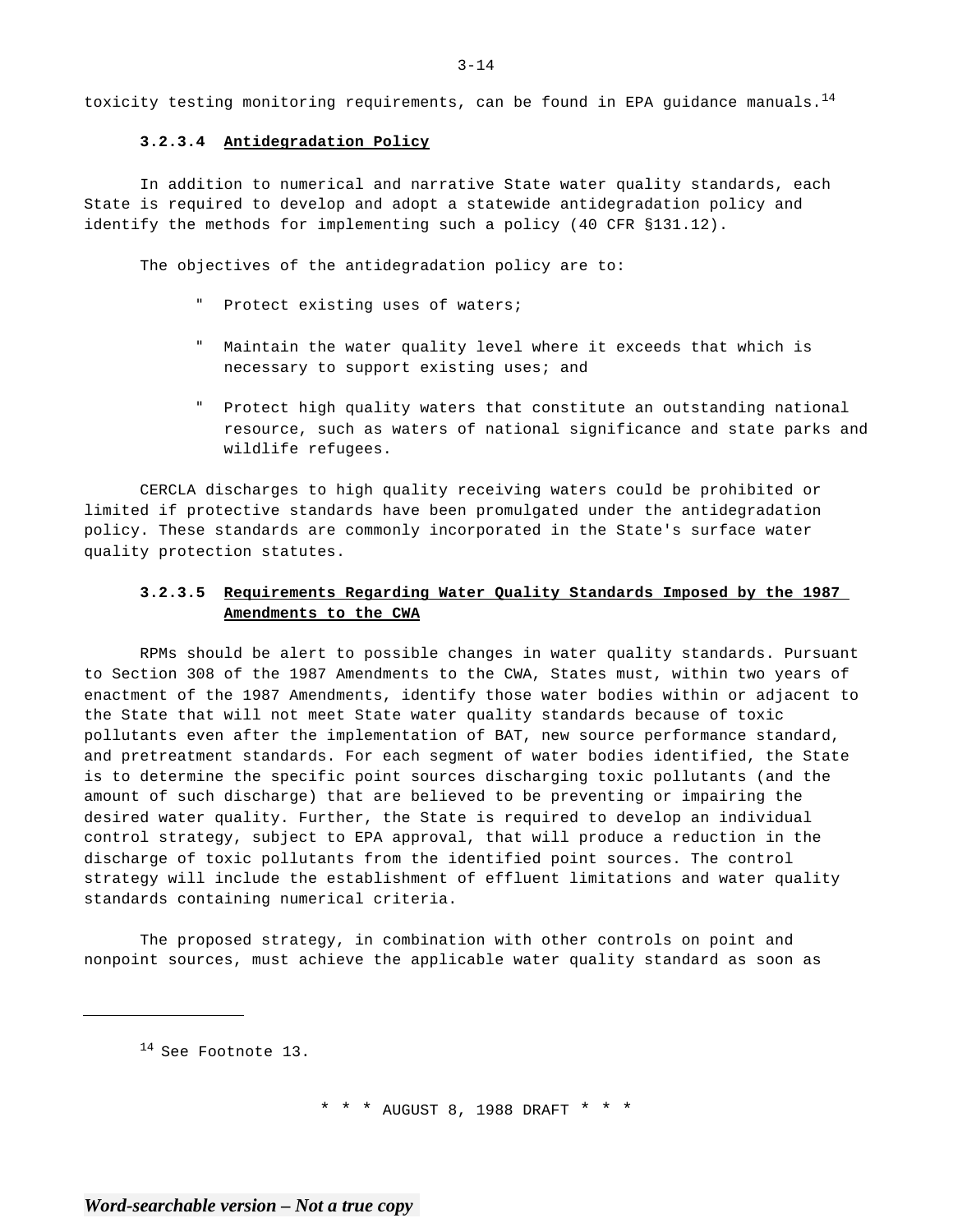possible, but not later than 3 years after the establishment of the strategy. If the State fails to submit an approvable strategy, EPA, with the cooperation of the State, will develop a strategy meeting the requirements of the Act. The section provides for judicial review of individual control strategies under CWA §509.

Further, as the State reviews, revises, or adopts water quality standards, CWA §304(1) requires that the State adopt criteria for all toxic pollutants listed pursuant to CWA §307(a) for which criteria have been published under CWA §304(a), the discharge or presence of which pollutant interferes with designated uses. The State's standards are to be based on specific numerical criteria. Where numerical criteria are not available, a process that results in a site-specific numerical unit for specific chemicals may be included in permits. $15$  The State may also adopt criteria based on biological monitoring or assessment methods.

## **3.2.3.6 Ocean Discharge Standards**

CWA §403 requires that an NPDES permit for a discharge into marine waters located seaward of the inner boundary of the territorial seas (i.e., State and Federal offshore waters) be issued in accordance with guidelines for determining the degradation of the marine environment.<sup>16</sup> This section provides guidance on the substantive permit requirements which must be not for on-site CERCLA actions when applicable or relevant and appropriate. The intent of CWA §403 and these guidelines, referred to as the Ocean Discharge Criteria (40 CFR Part 125, Subpart M), is to "prevent unreasonable degradation of the marine environment and to authorize imposition of effluent limitations, including a prohibition of discharge, if necessary, to ensure this goal". $^{17}$ 

An NPDES permit will not be issued (or an on-site discharge will not be allowed) unless limits can be established that will prevent unreasonable degradation or irreparable harm. The factors that must be evaluated in determining whether a discharge will degrade marine waters include the following (40 CER § 125.122):

- " Quantities, composition, and potential for bioaccumulation or persistence of the pollutants;
- " Potential transport of pollutants by biological, chemical, or physical processes;

15 48 **FR** 51400, November 8, 1983.

16 Ocean discharge criteria are implemented through the CWA §402 NPDES program as outlined in 40 CFR §§125.120-125.124.

17 45 **FR** 65942, October 3, 1980.

\* \* \* AUGUST 8, 1988 DRAFT \* \* \*

 $3 - 15$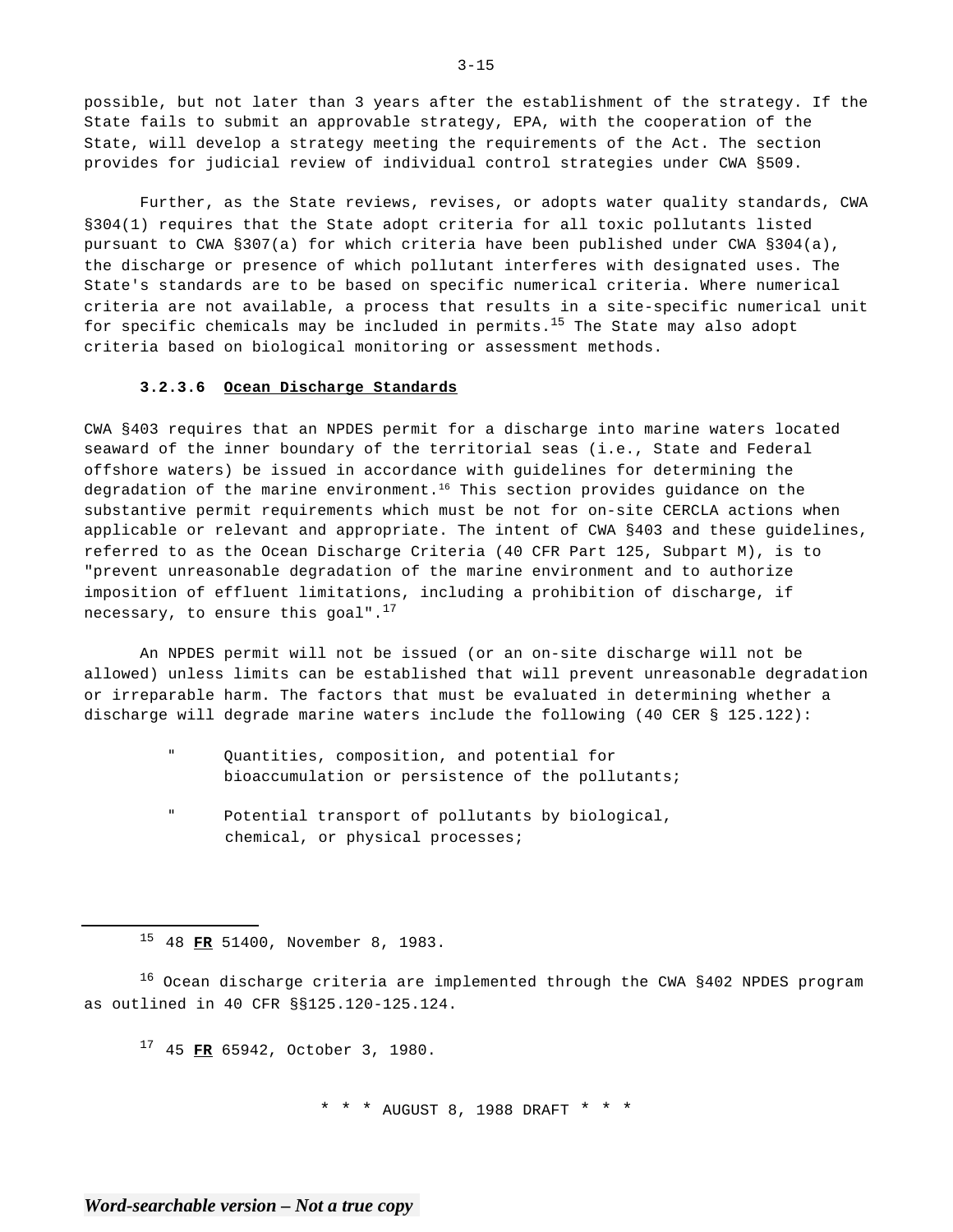- " Composition and vulnerability of exposed communities;
- " Importance of the receiving water to spawning, migratory paths, and the surrounding biological community;
- " Existence of special aquatic sites;
- " Potential effect on human health;
- " Existing or potential recreational commercial fishing;
- Applicable requirements of the Coastal Zone Management Plan; $18$  and
- " Marine water quality criteria developed pursuant to CWA §304(a)(1).

If a determination of unreasonable degradation cannot be made because of a lack of sufficient information, EPA must then determine whether a discharge will cause irreparable harm to the marine environment which will not be reversed after cessation or modification of the discharge and whether there are reasonable alternatives to ocean disposal. To assess the probability of irreparable harm, EPA is required to make a determination that the discharger, operating under appropriate permit conditions, will not cause permanent and significant harm to the environment during a monitoring period in which additional information is gathered. If data gathered through monitoring indicate that continued discharge may cause unreasonable degradation, the discharge shall be halted or additional permit limitations established.

One approach to conducting a CWA §403(c) evaluation for any discharger is to identify the pollutants of concern in the effluent, determine their fate in the environment, and assess their potential effects on marine communities, considering the factors listed under 40 CFR §125.122 (see above). Site-specific information is essential in order to identify sensitive or critical marine resources and habitats.

In addition to the monitoring requirements under 40 CFR §125.123 (d), the NPDES permit for ocean discharges will also include a requirement that the discharge must comply with the limiting permissible concentrations (LPCs) at the mixing zone boundary. Under 40 CFR §227.22, LPCs are established for solid, liquid, and suspended particulate phases of a discharge.<sup>19</sup> Specific information

 $18$  Volume 3 of this compliance manual, currently under development, will discuss the requirements of the Coastal Zone Management Plan.

<sup>19</sup> Liquid phase LPCs are based on applicable marine quality criteria or upon bioassay results and are set at levels that will not cause unreasonable acute or chronic toxicity or other sublethal adverse effects and that will not

\* \* \* AUGUST 8, 1988 DRAFT \* \* \*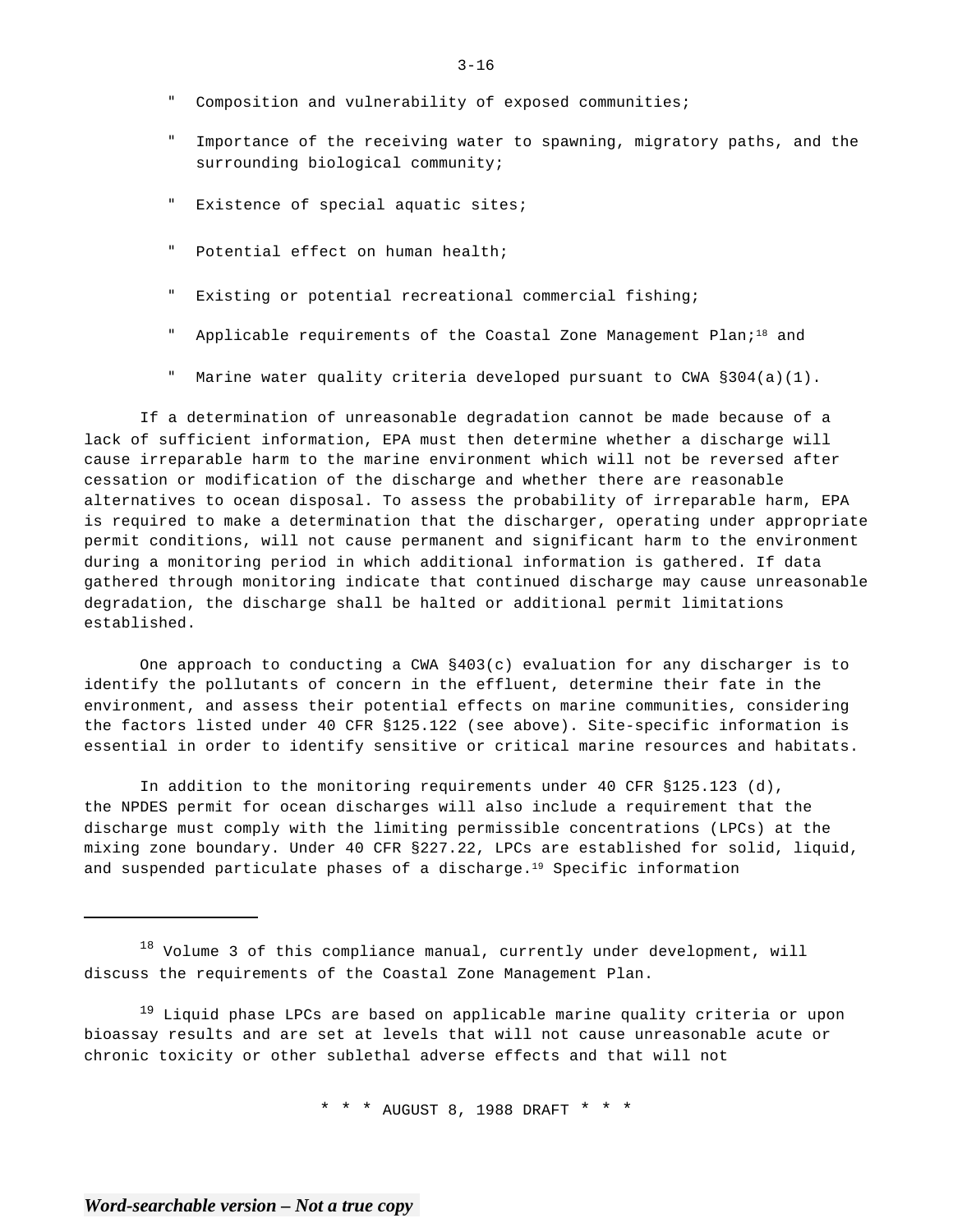may be required (40 CFR §125.124) for evaluating proposed ocean discharge to an ocean including:

- Analyses of chemical constituents of the discharge and the potential effect on the biological community;
- Appropriate bioassays necessary to determine LPCs;
- " Identification of critical habitats (e.g., spawning sites);
- " Computer modeling of the dilution and dispersion of the discharge plume;
- Facility and treatment process description; and
- " Evaluations of alternative disposal options.

## **3.2.3.7 Other Substantive Requirements**

In addition to the discharge limitations described above, the NPDES permit establishes other substantive requirements for the direct discharge of pollutants to surface waters that may be applicable or relevant and appropriate to circumstances at a site. These NPDES permit requirements are contained in 40 CFR Parts 122-125 and include:

> Monitoring. As required in 40 CFR \$122.44(i), continued compliance with applicable NPDES discharge limitations is ensured through the establishment of monitoring requirements for the discharger. The regulation requires monitoring of the mass (or other specified measurement) of each pollutant regulated and the volume of effluent discharged from each point source. Other monitoring requirements include designation of monitoring points, monitoring frequency, sample types, and analytical methods. In addition to monitoring for regulated pollutant parameters, monitoring may be required for other pollutants of concern. These additional monitoring requirements are developed on a case-by-case basis. Consistent with the suggested CERCLA/Water coordination procedures described in section 3.2.4 below, RPMs should provide of monitoring reports in a form usable by the appropriate Water Office for input to the Permit Compliance System (PCS). The PCS is a computerized system that tracks NPDES discharges and assists the Water Office in determining whether water quality standards are being maintained.

result in accumulation of toxic materials in the human food chain.

\* \* \* AUGUST 8, 1988 DRAFT \* \* \*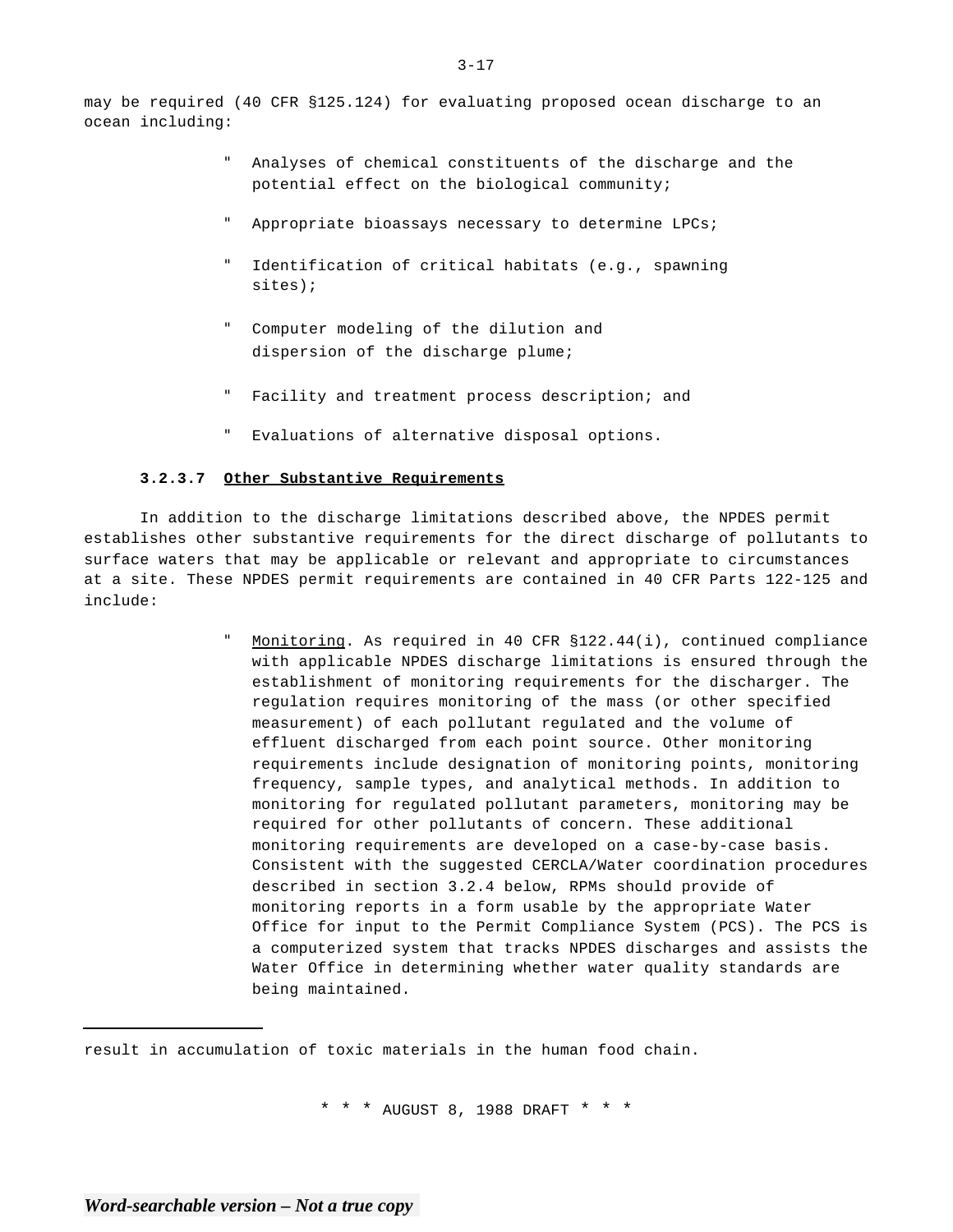Best Management Practices. In addition to standard discharge limits, best management practices (BMP) provisions can be required on a case-by-case basis (40 CFR  $$125.103(b)$ ). These requirements can be incorporated into the NPDES permit and/or the CERCLA site decision documents. BMPs are actions or procedures to prevent or minimize the potential for the release or discharge of toxic pollutants or hazardous substances in significant amounts. BMPs, although normally qualitative, are most effective when used in conjunction with numerical effluent limits. Specific goals of BMP provisions include ensuring that a discharger institutes good housekeeping practices, ensuring proper chemical storage, and controlling contaminated site runoff, leachate and drainage from material storage areas, sludge and waste disposal, and spills and leaks.20

# **3.2.4 COORDINATION BETWEEN CERCLA (SUPERFUND) AND WATER OFFICES FOR ON-SITE ACTIONS**

RPMs will identify ARARs where a treatment technology is being considered which involves on-site direct discharges to surface waters. In order to do so correctly and in a timely manner, each EPA Region should establish procedures, protocols or memoranda of understanding that, while not recreating the administrative and procedural aspects of a permit, ensure early and continuous cooperation and coordination between the Regional Superfund and Water offices. Moreover, State Superfund and Water Program offices should be involved where there in a State-lead action or where the State has been delegated NPDES authority. Coordination among all appropriate offices should be established. However, the Regional Superfund and Water offices should maintain their involvement in all actions. The Water Program offices' experience in applying standards of control under the CWA to industrial discharges is a valuable resource for Superfund.

The process of identifying ARARs for remedial actions essentially begins after the site characterization (during the remedial investigation) and may continue through the remedial design phase. ARARs are identified in increments of increasing certainty as more information regarding the site is developed. The appropriate scope and extent of each Region's coordination procedures for identifying, ARARs should be determined by the Region. It is recommended that the procedures describe the roles and responsibilities of the respective offices in relation to the steps in the Superfund selection of remedy process. The description of roles and responsibilities should identify those steps where coordination will occur, the level of involvement anticipated for each of these steps, e.g., written comments at certain stages, routing procedures, and agreement as to what constitutes timely notification and timely response between Superfund and Water offices (Regional and State). Coordination between the

\* \* \* AUGUST 8, 1988 DRAFT \* \* \*

<sup>&</sup>lt;sup>20</sup> See NPDES Best Management Practices Guidance Document, EPA, (June 1981).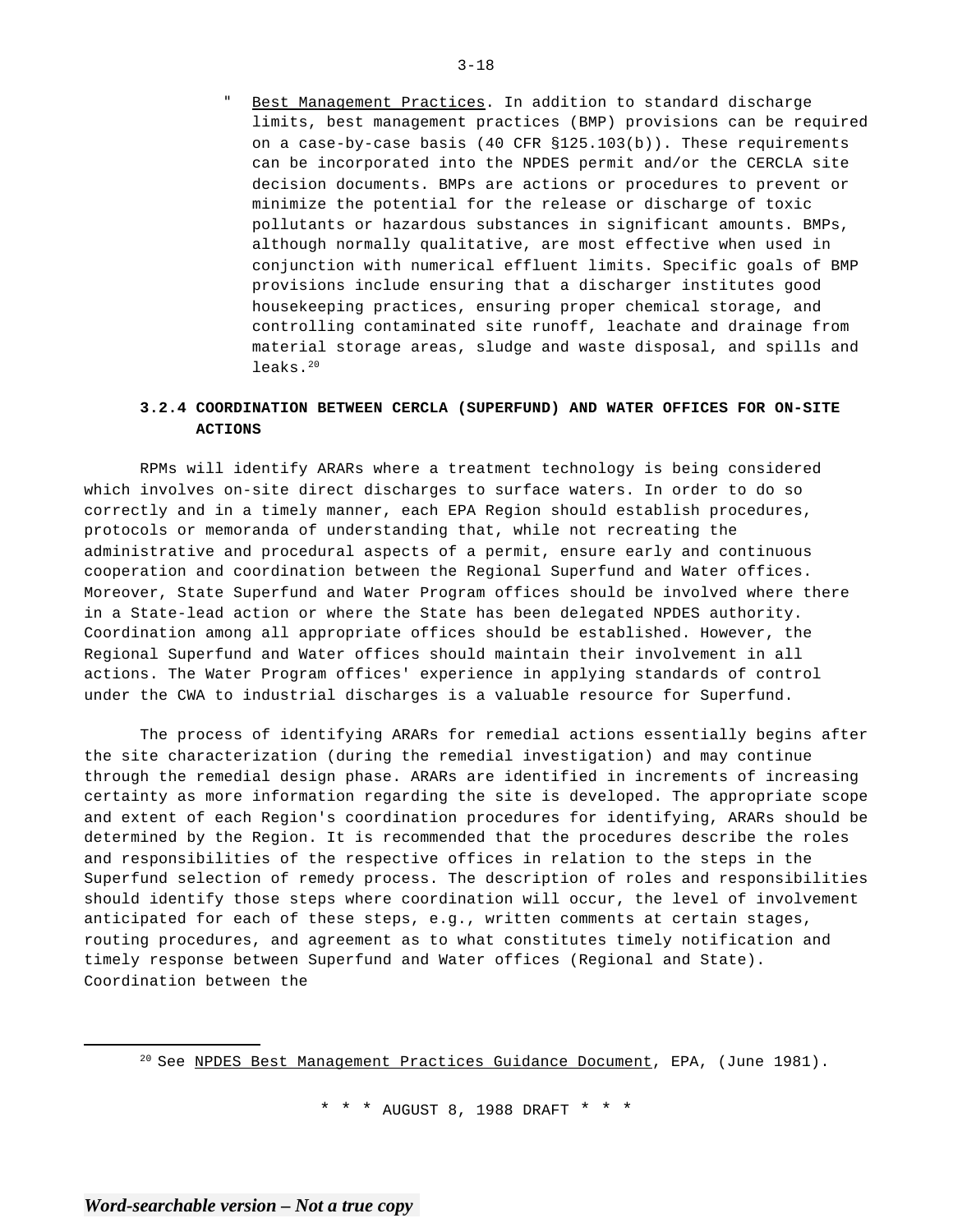Superfund and Water offices is recommended at the following steps in the remedial process:

- Preliminary Assessment/Site Investigation. If, as a result of the preliminary assessment or site investigation, it appears that a remedial action involving a discharge to surface waters may be considered, copies of pertinent documents should be sent to Water offices (Regional and State, if appropriate). Early notice of possible remedial actions involving discharges to surface waters will allow Water offices to plan their workloads accordingly.
- o Remedial Investigation/Feasibility Study. Water offices should be kept advised as more information regarding the site and the nature of the contamination is developed, e.g., types of wastes, affected media, expected concentrations, and potential treatment technologies. It may useful to obtain information from Water offices regarding surface water classifications, existing use designations, technology-based requirements, and water quality standards. In addition, preliminary site summaries should be shared with the Water office.

Further coordination with Water offices should occur when Superfund offices conduct an initial screening of potential remedial alternatives. Water offices may provide advice during the planning of the detailed analysis to be conducted regarding the effectiveness and implementability of treatment alternatives and the environmental, fate and effects of the discharge. These detailed analyses should identify Federal and State ARARs so that each alternative can be evaluated. The Water office comments should address, where appropriate, allocation analyses, treatability studies, monitoring strategies, and effluent limitations and conditions.

Examples of documents that the Superfund office may want to provide to the Water office are the RI/FS Workplan (draft and final), the RI/FS report, and the proposed plan.

Selection of Remedy/Record of Decision. Coordination with Water offices should continue through the selection of remedy stage. When the selected remedy involves a discharge to surface water, the Water offices may be able to provide information that will assist the Superfund office in documenting, in the Record of

\* \* \* AUGUST 8, 1988 DRAFT \* \* \*

3-19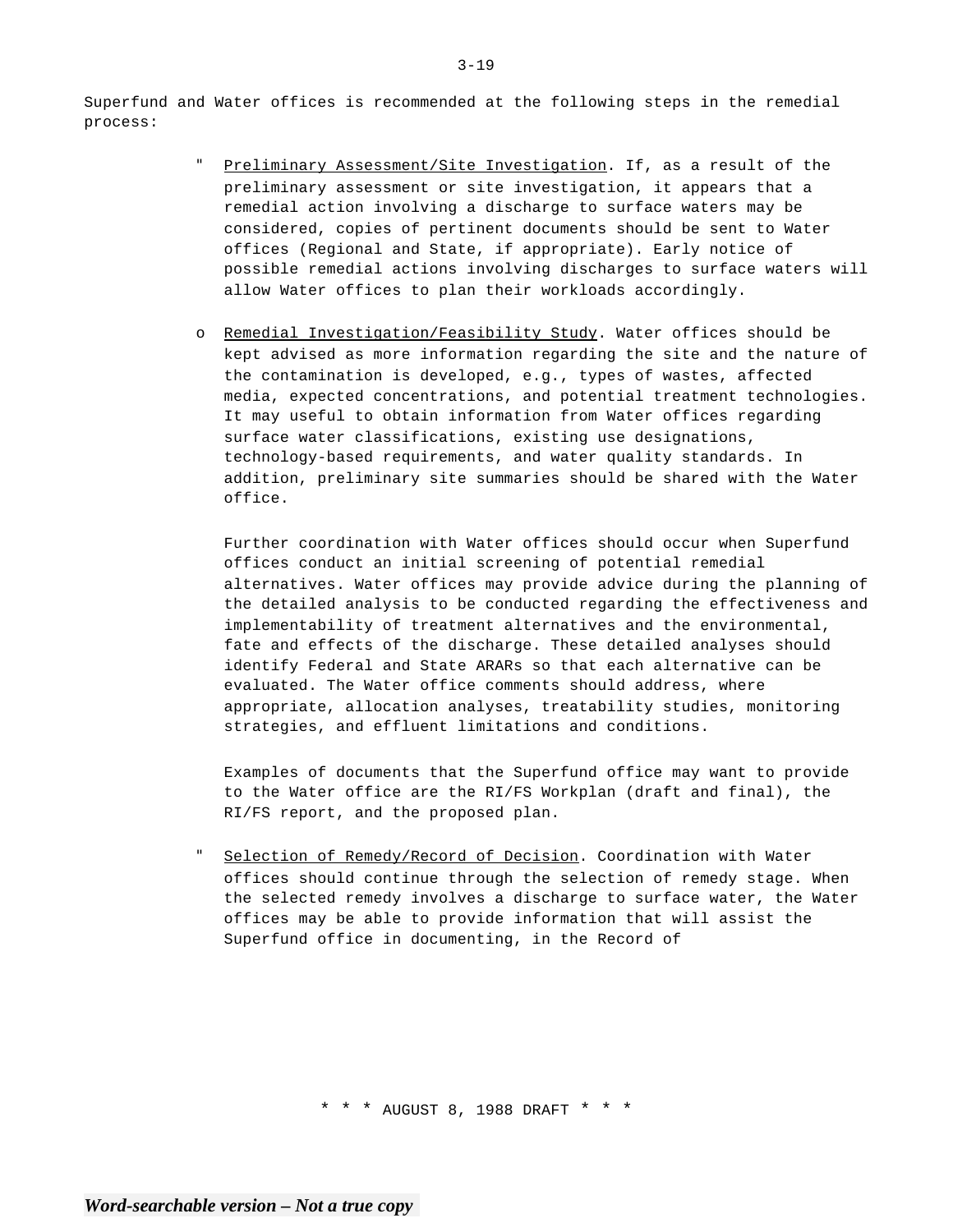Decision, that the selected remedy meets or exceeds ARARs (or other health- or risk-based levels established through a risk assessment when ARARs do not exist or when they are waived).

" Remedial Design/Remedial Action. Input from Water offices may assist the Superfund office in ensuring that the selected remedy is designed to attain and succeeds in attaining or exceeding all ARARs.

General program coordination outside of specific Superfund projects can also be enhanced by the exchange of effluent guidelines development documents, which are the detailed technical bases for the categorical standards (see Exhibit 3-1, p. 3-36), waste treatment literature, revised water quality standards and other documents which are necessary to identify and comply with ARARs.

## **3.2.5 ADMINISTRATIVE REQUIREMENTS OF THE NPDES PROGRAM**

The NPDES program establishes administrative requirements that must be complied with prior to and after permit issuance. These requirements would not be considered ARARs for on-site direct discharges to surface waters because they are administrative in nature. However, they would be requirements to be complied with in the NPDES permitting process for off-site direct discharges to surface waters.<sup>21</sup> These NPDES administrative requirements include:

- Certification: CWA §401 requires that any applicant for a Federal license or permit to conduct an operation that may result in any discharge to navigable waters, shall provide to the licensing/permitting agency a certification from the State that the discharge will comply with applicable provisions of CWA §§301, 302, 303, 306, and 307.
- " Permit Application Requirements: A discharge from a CERCLA site is considered a "new discharge" for regulatory purposes under the NPDES program. NPDES regulations (40 CER §122.29) require that applications for permits for new-discharges must be made 180 days before discharges actually begin. The information required in a permit application will be collected during the RI/FS. States with NPDES authority may have slightly different permit application requirements for now discharges. The NPDES regulations require that pollution control equipment must be installed before the new discharge

 $21$  The lead agency (or the PRP in the case of enforcement-lead sites) will obtain the NPDES permit from either the State or Federal agency, whichever is authorized to implement the NPDES program.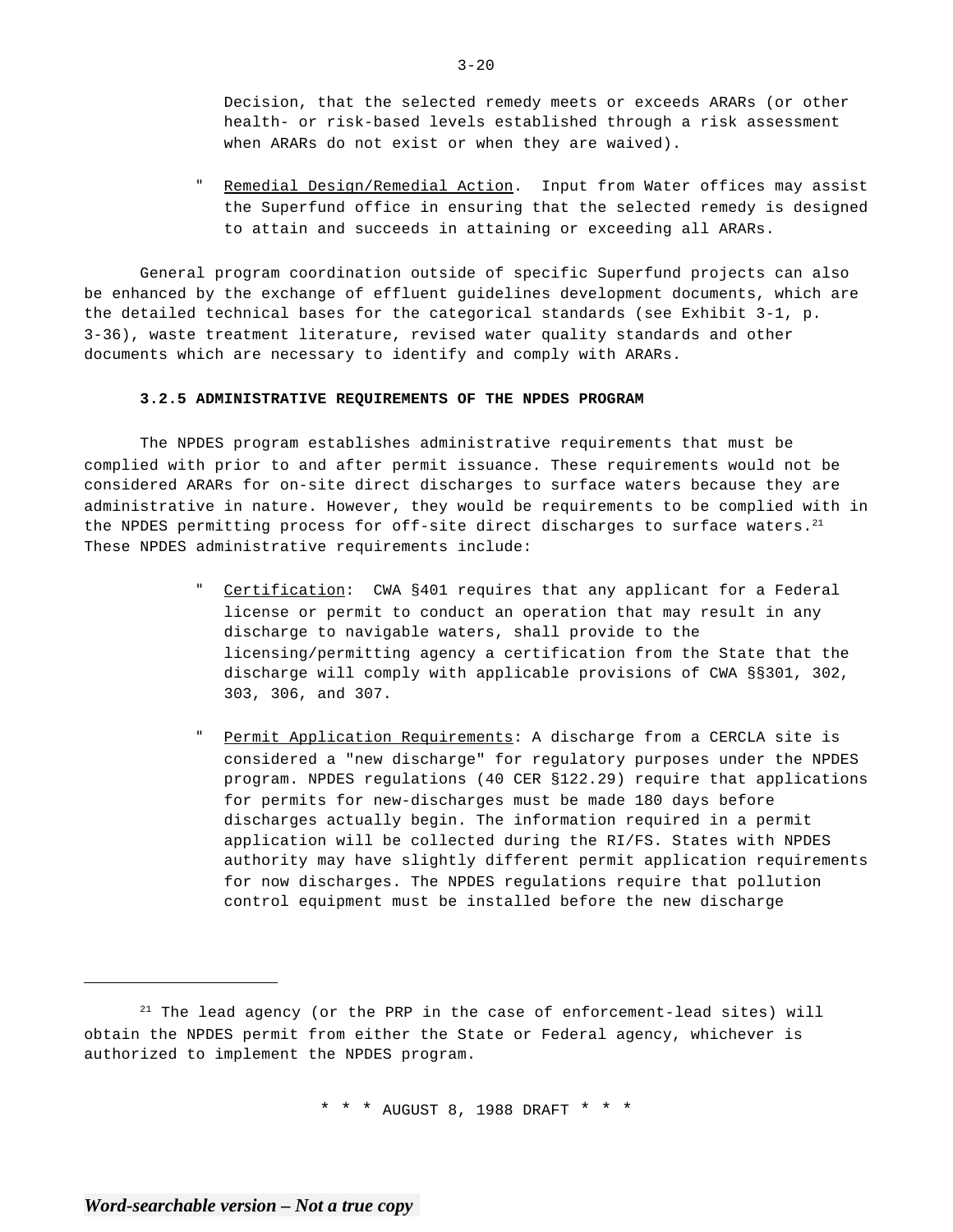begins, and compliance must be achieved within the shortest feasible time, not to exceed 90 days.

- Reporting Requirements. The NPDES permit program requires dischargers to maintain records and to report periodically on the amount and nature of pollutants in the wastewaters discharged (40 CFR §§122.44(i) and l22.48). Reports that are typically required include emergency reports (required in cases of noncompliance that are serious in nature) and discharge monitoring reports (routine monitoring reports).
- Public Participation. CERCLA RPMs should also be aware that any NPDES discharge limitations and requirements developed for a CERCLA site are subject to public participation requirements in 40 CFR §124.10, including public notice and public comment.

## **3.3 GUIDANCE FOR COMPLIANCE WITH INDIRECT DISCHARGE REQUIREMENTS**

In general, a discharge to a POTW is considered an off-site activity.<sup>22</sup> Therefore, Superfund is required to comply with substantive and procedural requirements of the national pretreatment program and all local pretreatment regulations before discharging wastewater to a POTW.

## **3.3.1 PRETREATMENT STANDARDS**

The national pretreatment program, authorized under CWA §307(b), controls the indirect discharge of pollutants to POTWs. The goal of the pretreatment program is to protect municipal wastewater treatment plants and the environment from damage that may occur when hazardous, toxic, or other nondomestic wastes are discharged into a sewer system. $^{23}$  This objective is achieved through pretreatment of wastewaters discharged by industrial and other nondomestic users (e.g., a CERCLA site) into POTWs.

The general pretreatment regulations, located in 40 CFR Part 403, are intended to control the introduction of pollutants into POTWs so as to:

 $22$  Even if CERCLA wastewater is discharged to a sewer located on-site, treatment by a POTW located off-site is considered an off-site activity.

<sup>23</sup> The potential problems to a POTW caused by inadequately treated discharges are diverse and include damages to the POTW's physical facilities, threats to the health and safety of POTW workers, inhibition of POTW treatment processes, the discharge of toxic and other pollutants to the waters of the U.S., contamination of the POTW's sludge, and emission of volatile pollutants from the POTW's sewer and treatment systems into the air.

\* \* \* AUGUST 8, 1988 DRAFT \* \* \*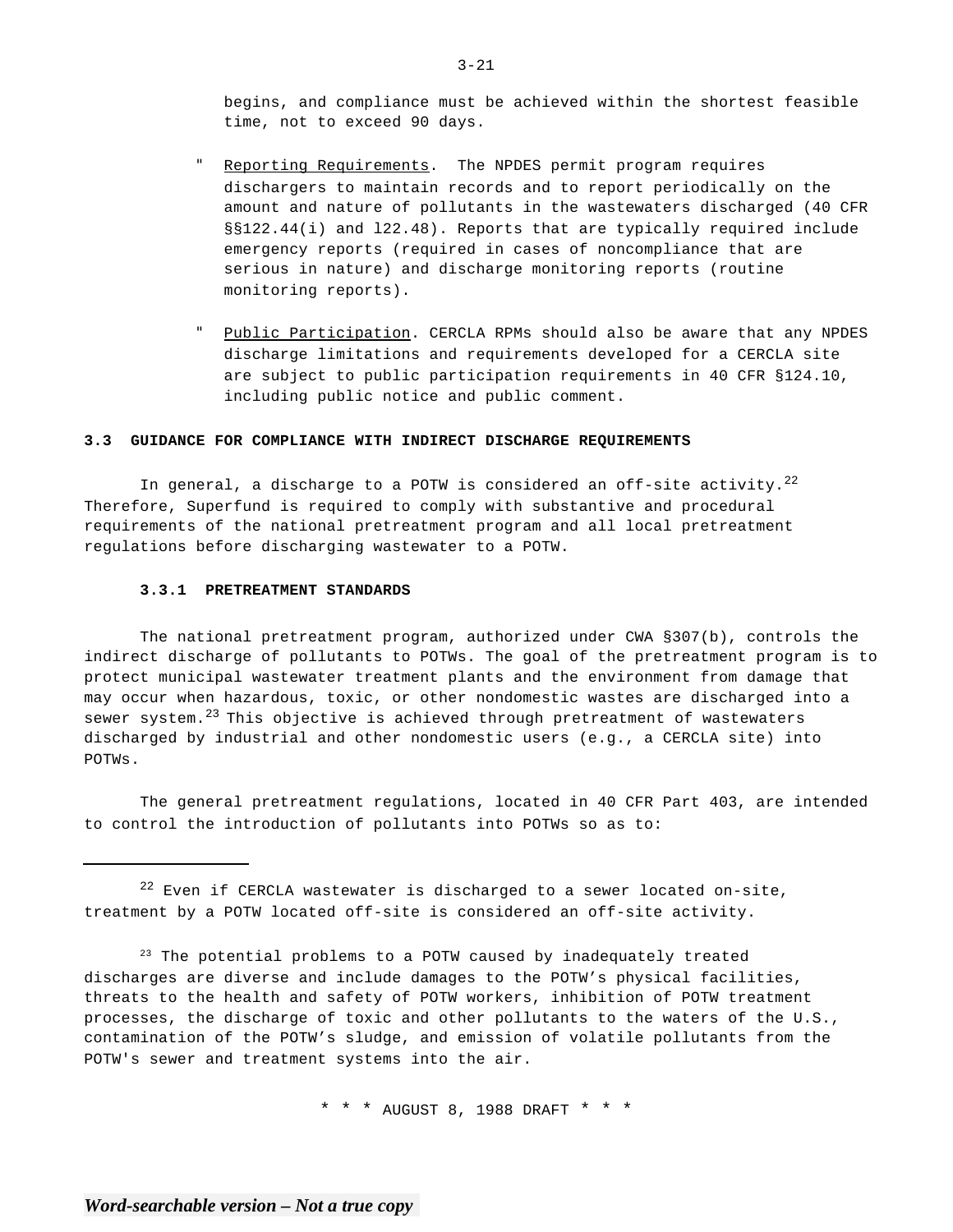- Prevent interference with the operation of a POTW;
- " Prevent pass through of pollutants through the treatment works; and
- " Improve opportunities to recycle and reclaim municipal and industrial wastewater and sludges.

Interference is a discharge that, alone or in conjunction with discharges from other sources, inhibits or disrupts a POTW, its treatment processes or operations, or its sludge processes, thereby causing either a violation of any requirement of the POTW's NPDES permit or prevention of sewage sludge use or disposal.<sup>24</sup>

Pass through is a discharge to a POTW that exits the POTW in quantities or concentrations, which alone or in conjunction with a discharge(s) from other sources, causes a violation of any requirement of the POTW's NPDES permit.

EPA's regulations at 40 CFR §403.5 include general and specific prohibitions on discharges to POTWs. The general prohibitions state that pollutants introduced into POTWs by a non-domestic source shall not cause pass through or interference. The specific prohibitions preclude the introduction of pollutants that:

- " Create a fire or explosion hazard in the sewers or treatment works;
- " Will cause corrosive structural damage to the POTW (pollutants with a pH lower than 5.0);
- Obstruct flow in the sewer system resulting in interference;
- " Are discharged at a flow rate and/or concentration that will result in interference; and
- " Increase the temperature of wastewater entering the treatment plant so as to inhibit biological activity resulting in interference (in no case shall the temperature of the POTW increase to above 104"F  $(40"C)$ ).

Nondomestic users must comply with the general and specific prohibitions. In addition, pursuant to 40 CFR §403.5(c), some POTWs are required to develop and enforce specific effluent limitations (i.e., local limits) to implement the

\* \* \* AUGUST 8, 1988 DRAFT \* \* \*

 $24$  Most POTWs are considered direct dischargers and are issued NPDES permits controlling the discharge of their wastewater to receiving waters.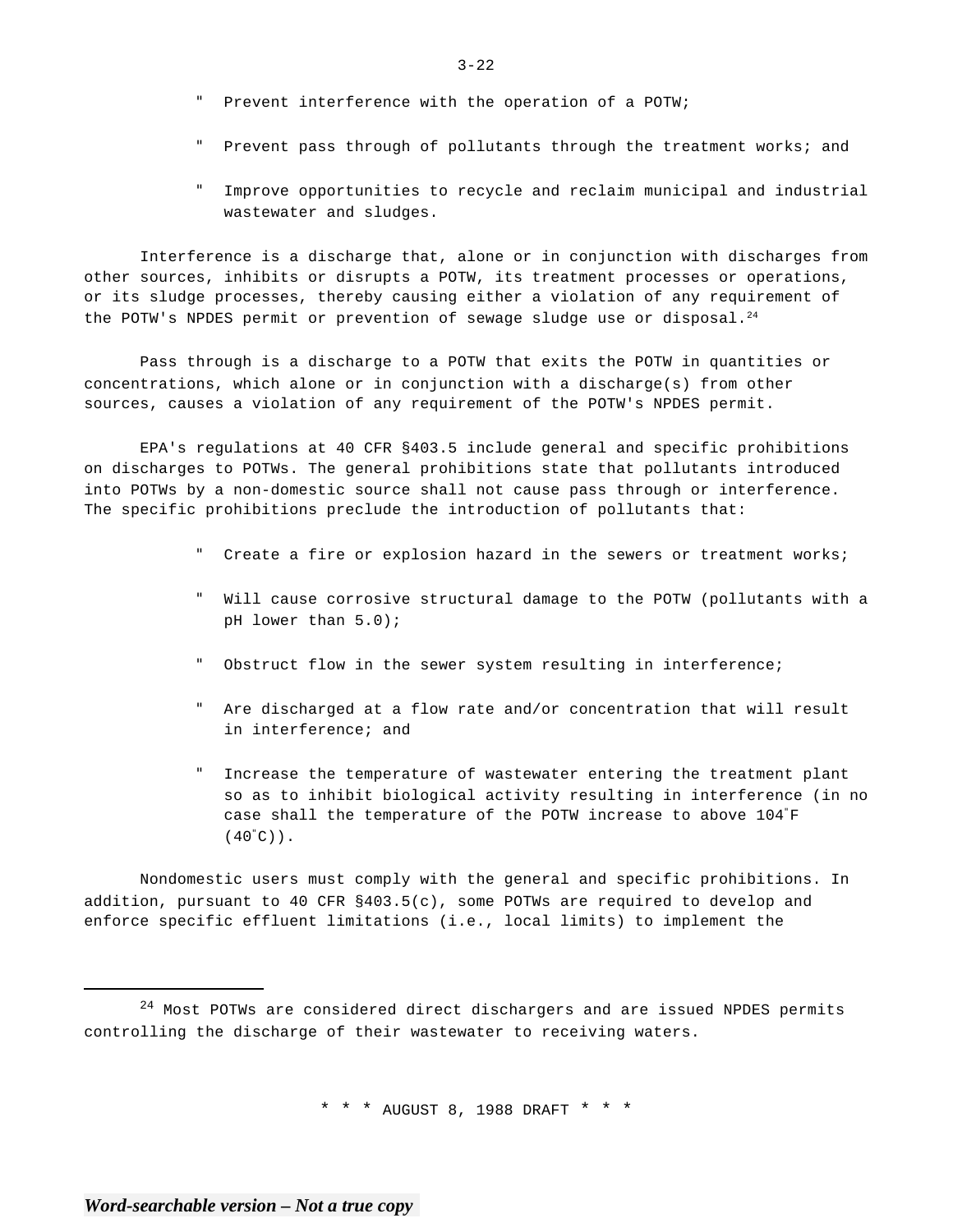general and specific prohibitions. In addition, the POTW may enforce local prohibitions on wastes with objectionable color, noxious or malodorous liquids, wastes that may volatilize in the POTW (endangering the health and safety of POTW workers), radioactive wastes, and other types of wastes that are incompatible with POTW operations.

The 1987 amendments to the CWA require States to review their water quality standards and, if necessary, develop toxic discharge control programs (see section 3.2.3.5). The amendments also require an increased EPA effort to develop regulations for sludge use and disposal. Both of these efforts may affect discharge limitations under NPDES permits, including POTWs' permits. Revisions to a POTW's NPDES permit may affect existing pretreatment standards. In general, RPMs should maintain awareness of the possibility of such changes.

The national pretreatment standards also specify quantities or concentrations of pollutants or pollutant properties that may be discharged to a POTW by existing or new industrial users in specific industrial subcategories. These categorical standards are not applicable requirements because CERCLA cleanup actions do not presently fit within any industrial category for which such standards exist. However ever, they may be relevant and appropriate if the considerations underlying the categorical standard (e.g., type and concentration of pollutant, type of industrial process that produced the waste) are sufficiently similar to the conditions of the hazardous substance found at the site. See Exhibit 3-1, p. 3-36 for a listing of development documents that provide the technical basis for the categorical standards.

# **3.3.2 GUIDANCE FOR DETERMINING WHETHER TO DISCHARGE CERCLA WASTEWATER TO A POTW**

A discharge to a POTW must not occur if it will cause pass through, interference, violations of the specific prohibitions, or violations of the local limits or ordinance. POTWs under consideration as potential receptors of CERCLA wastewaters may include those POTWs either with or without an EPA-approved pretreatment program. POTWs with an approved pretreatment program are required to have the mechanisms necessary to ensure compliance by nondomestic users with applicable pretreatment standards and requirements. $^{25}$  These POTWs are also required to have the legal authority to deny or condition discharges that do not meet pretreatment standards and requirements. POTWs

\* \* \* AUGUST 8, 1988 DRAFT \* \* \*

 $25$  POTWs with EPA-approved pretreatment programs must, among other things, establish procedures to notify nondomestic users of applicable pretreatment standards and requirements, receive and analyze self-monitoring reports from IUs, sample and analyze industrial effluents, require compliance, conduct inspections, investigate noncompliance, assess penalties, and comply with public participation requirements. A NPDES State may apply for approval of a State, pretreatment program pursuant to 40 CFR §403.10(f). A State with an approved pretreatment program may assume responsibility for implementing a POTW pretreatment program in lieu of requiring the POTW to develop a pretreatment program.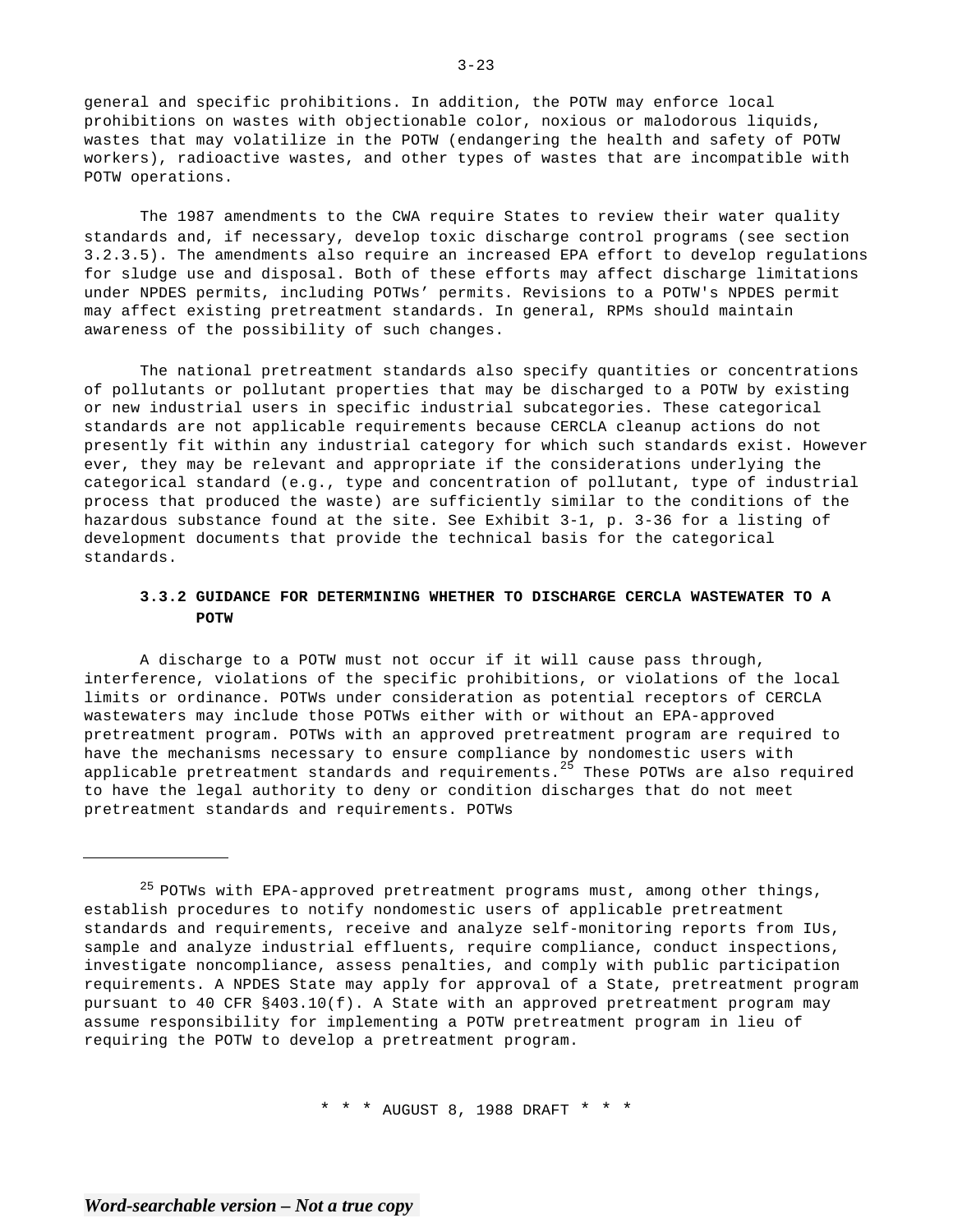without an approved pretreatment program must be evaluated to determine whether sufficient mechanisms (i.e., enforceable local limits) exist to allow the POTW to meet the requirements of the national pretreatment program in accepting CERCLA wastewaters. Pass through, interference and violations of the specific prohibitions are always prohibited regardless of whether a POTW has an approved pretreatment program.

The determination of a POTW's ability to accept CERCLA wastewater should be made during the remedial alternatives analysis under the Remedial Investigation Feasibility Study (RI/FS) process. Water Division officials and their State counterparts and representatives of the POTW should participate in the evaluation of any remedial alternatives recommending the use of a POTW. The following factors should be evaluated during the remedial alternatives analysis:

- " The quantity and quality of the CERCLA wastewater and its compatibility with the POTW. The constituents in the CERCLA wastewater must not violate the specific prohibitions, cause pass through or interference, including unacceptable sludge contamination, or cause a hazard to employees at the POTW. In some cases, control equipment at the CERCLA site may be necessary in order to pretreat the CERCLA discharge prior to discharge to the POTW.26
- " If an indirect discharge to a POTW is being considered as an alternative, RPMs should provide information, such as a description of the contents and concentrations in the wastewater, in order for the POTW to evaluate the impacts of a discharge on its treatment system and on its continued compliance with its NPDES permit. The RPM, working with the POTW, must perform the necessary analysis (e.g., pilot tests) to determine whether the CERCLA discharge is likely to cause interference or pass through at the POTW or to violate the specific prohibitions.
	- The POTW's record of compliance with its NPDES permit and pretreatment program requirements to determine if the POTW is a suitable disposal site for the CERCLA wastewater. Section  $121(d)(3)$ of CERCLA prohibits the

\* \* \* AUGUST 8, 1988 DRAFT \* \* \*

 $3 - 24$ 

<sup>&</sup>lt;sup>26</sup> EPA's Office of Water is developing guidance manuals to assist in assessments regarding the compatibility of CERCLA wastewater with a POTW and the requirements necessary for CERCLA wastewater to comply with pretreatment standards. See also Guidance for POTW Pretreatment Program Development, October, 1983 (includes discussion on developing local limits).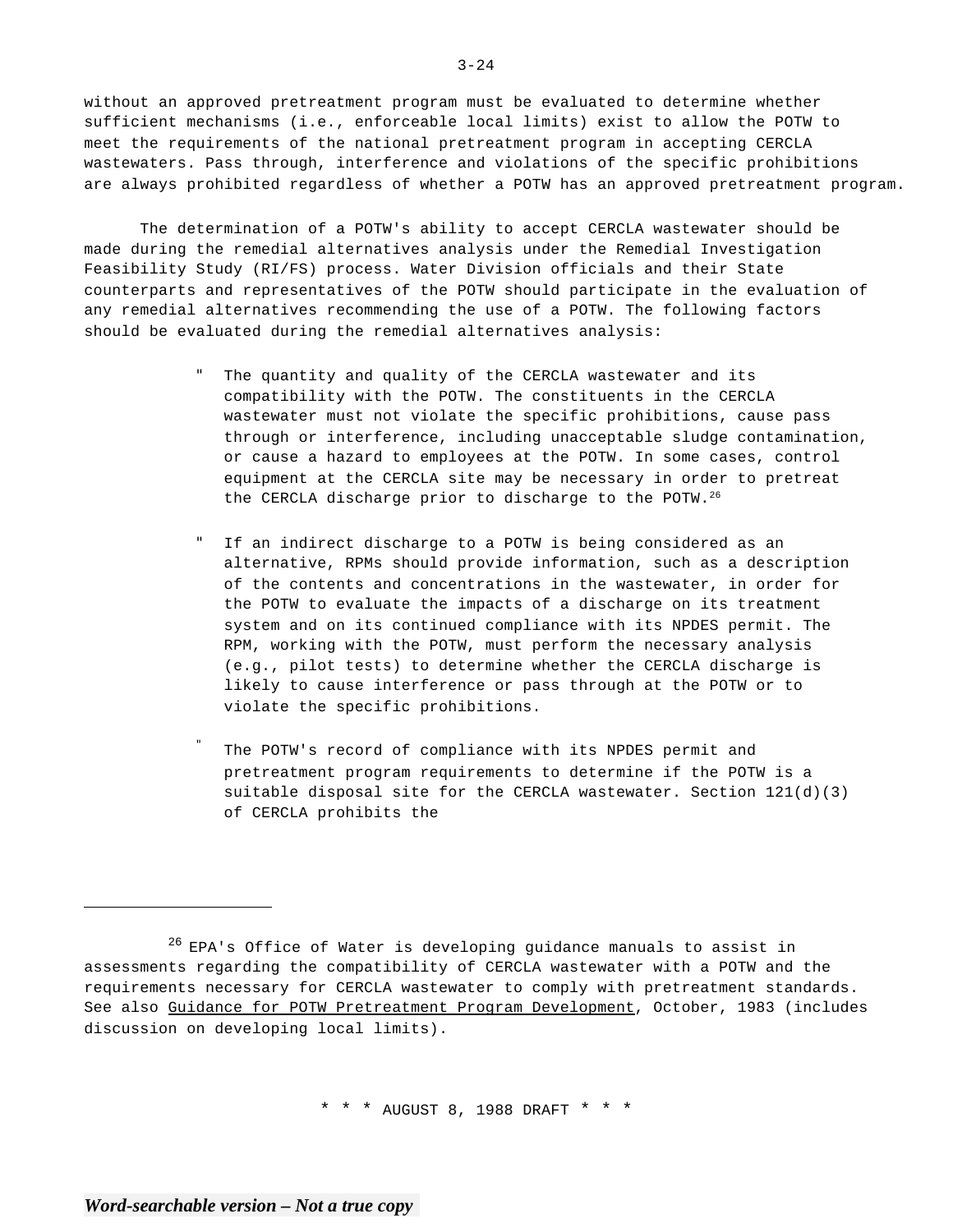discharge of CERCLA wastes to facilities that are not in compliance with applicable Federal law.<sup>27</sup>

- " The potential for volatilization of the wastewater constituents at the CERCLA site, while moving through the sewer system, or at the POTW and its impact upon air quality.
- The potential for ground-water contamination from transport of CERCLA wastewater or impoundment at the POTW, and the need for ground-water monitoring.
- The potential effect of the CERCLA wastewaters upon the POTW's discharge as evaluated by maintenance of water quality standards in the POTW's receiving waters, including State narrative standard of "no toxic materials in toxic amounts."
- The POTW's knowledge of and compliance with any applicable requirements or requirements of other environmental statutes. RCRA permit-by-rule requirements may be triggered if the POTW receives CERCLA wastewaters that are classified as "hazardous wastes" without prior mixing with domestic sewage, i.e., direct delivery to the POTW by truck, rail, or dedicated pipe.28 Not all CERCLA wastewaters are considered hazardous wastes under RCRA (listed or characteristic); determinations must be made on a case-by-case basis.
	- if the POTW is operating under an NPDES permit issued before November 8, 1984, the date of enactment of the Hazardous and Solid Waste Amendments (HSWA), which amended RCRA, the following permit-by-rule requirements under 40 CFR  $$270.60(c)$  apply: (1) the POTW must have an NPDES

 $28$  The domestic sewage exclusion (DSE) under RCRA Subtitle C provides that nondomestic wastes are not considered hazardous wastes when they are discharged to sewers containing domestic sewage that is treated at a POTW. The POTW that accepts such wastes is not deemed to have received hazardous wastes and, therefore, is not subject to RCRA permit requirements.

\* \* \* AUGUST 8, 1988 DRAFT \* \* \*

 $27$  If a POTW is operating under an expired permit, the conditions of the permit normally continue in force until the effective date of a new permit. Most NPDES permits provide for such extensions, unless this would violate State law. Thus, a CERCLA site could discharge to a POTW that has an expired permit, if the POTW has received an extension permissable under State law and is in compliance with the extended permit.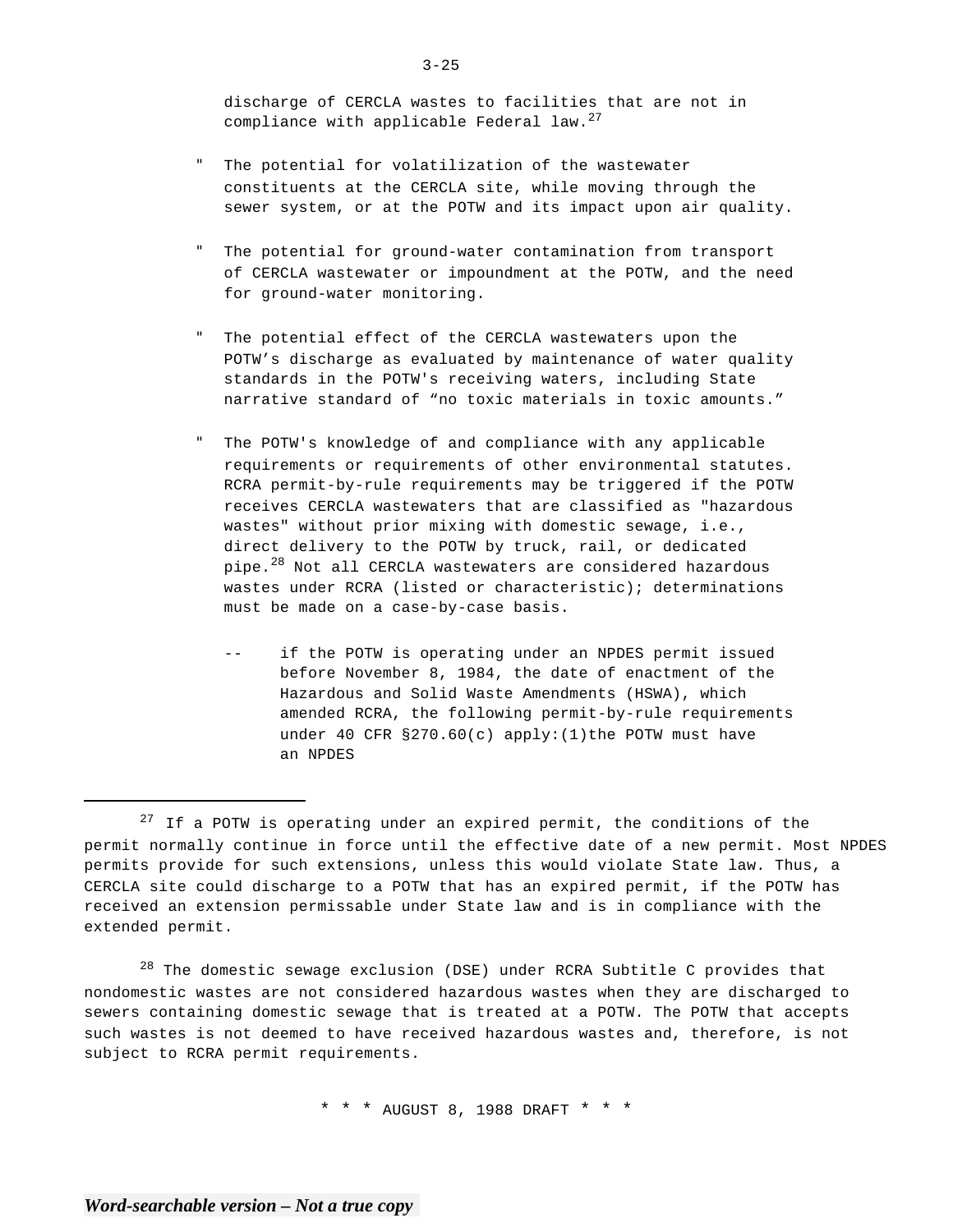permit; (2) the POTW must be in compliance with its NPDES permit; (3) the POTW must comply with RCRA regulations regarding requesting an identification number, using a manifest system, identifying manifest discrepancies, and complying with reporting requirements; and (4) the waste received meets all Federal, State, and local pretreatment requirements that would be applicable to the waste if it were discharged through a sewer, pipe, or similar conveyance (i.e., the same pretreatment standards as if the domestic sewage exclusion applied).

If the POTW is operating under an NPDES permit issued after November 8, 1984, including renewed permits, the POTW must comply with the same permit-by-rule requirements plus corrective action requirements under 40 CFR §264.101 before accepting a discharge of hazardous wastes. $^{29}$ 

" The various costs of managing CERCLA wastewater, including all risks, liabilities, permit fees, etc. $30$  It may be appropriate to reflect these costs in the POTW's connection fees and user charge system.

Based upon consideration of the above elements, the discharge of CERCLA wastewater to a POTW should be deemed inappropriate if the evaluation indicates that:

- The constituents in the CERCLA discharge are not compatible with the POTW and will cause pass through, interference, violations of the specific prohibitions, toxic pollutants in toxic amounts in the POTW's receiving waters, violations of water quality standards, unacceptable sludge contamination, or a hazard to employees of the POTW.
- " The impact associated with transporting the waste to and/or discharging of CERCLA wastewater into a POTW

 $29$  A RCRA rider permit incorporating the permit-by-rule requirements, including corrective action, will be issued in conjunction with renewal of the POTW's NPDES permit after November 8, 1984.

 $30$  SARA §119(c)(5)(D) specifically prohibits EPA from indemnifying an owner or operator of a facility regulated under the Solid Waste Disposal Act, therefore, POTWs subject to permit-by-rule provisions cannot be indemnified. EPA has extended this prohibition of indemnification to any POTW. (For more information, see OSWER Directive 9835.5.)

\* \* \* AUGUST 8, 1988 DRAFT \* \* \*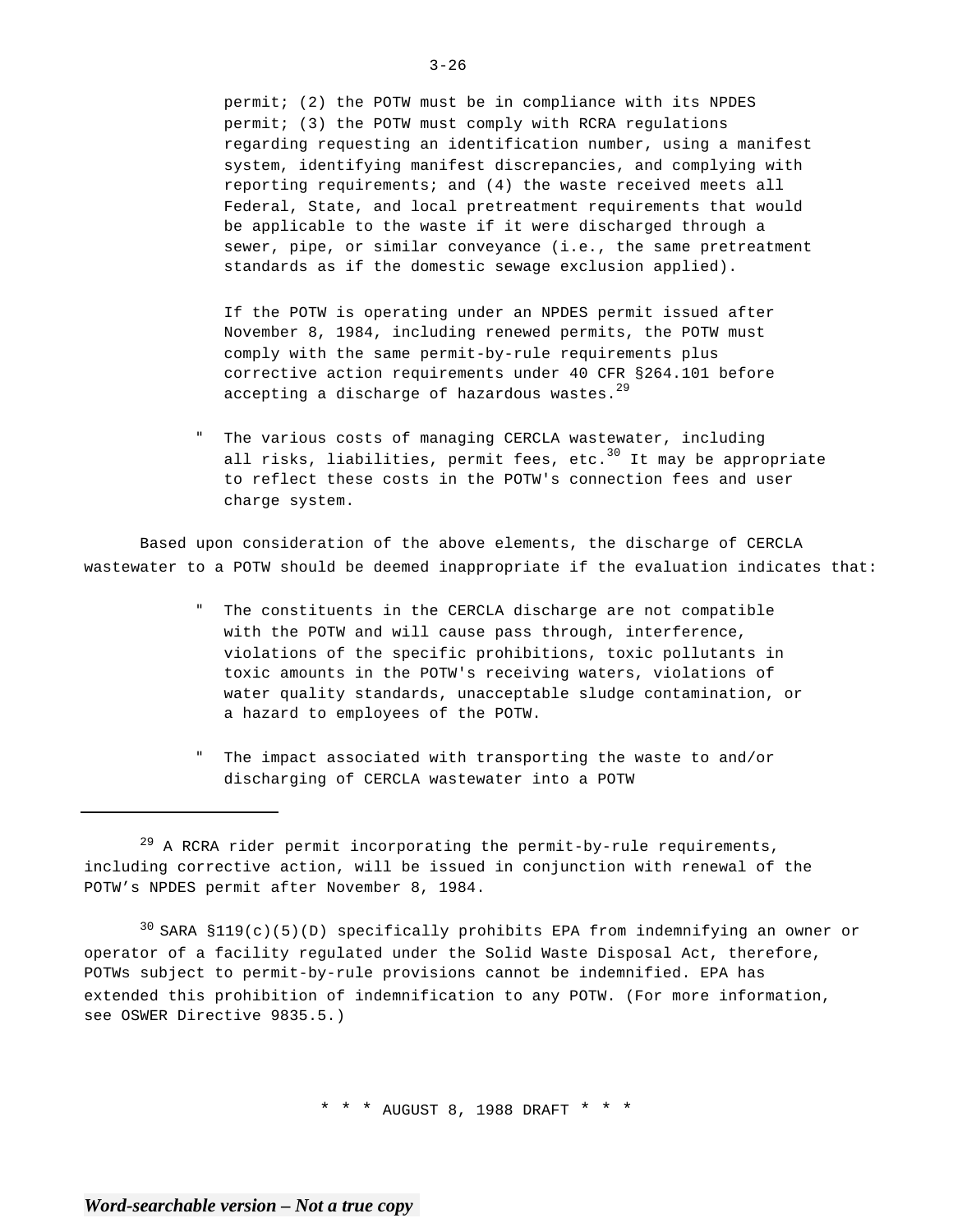would result in unacceptable impacts upon any environmental media.

The POTW is determined to be an unacceptable receptor of CERCLA wastewaters based upon a review of the POTW's compliance history.

If consideration of the various element indicates that the discharge of CERCLA wastewater to a POTW is deemed appropriate:

- " There should be early public involvement, including contact with POTW officials and users, in accordance with the CERCLA community relations plan and public participation requirements;
- " Federal, State and local pretreatment requirements on the CERCLA discharge must be determined;
- " All other requirements on the CECLA discharge must be identified, e.g., manifesting requirements under RCRA if CERCLA wastewaters that are classified as hazardous wastes under RCRA are discharged directly to the POTW without prior mixing with domestic sewage, i.e., by truck, rail, or dedicated pipe; and
- " The POTW's NPDES permit and fact sheet may need to be modified to reflect the conditions of acceptance of CERCLA wastewaters. Permit modification may be necessitated by the need to pretreatment requirements, local limits, monitoring requirements, and/or limitations on additional pollutants of concern in the POTW's discharge.

## 3.3.3 POTW CONTROL MECHANISMS

40 CFR §403.8(f)(iii) of the general pretreatment regulations require the use of control mechanisms (e.g., permit or order) to regulate indirect discharges to a POTW. Those control mechanisms contain applicable pretreatment standards including local discharge prohibitions and numerical discharge limits.

The control mechanisms, in addition to incorporating pretreatment limitations and requirements, may also include the following:

> " Monitoring and reporting requirements to ensure continued compliance with applicable pretreatment standards. Monitoring and reporting frequencies vary among POTWs. However, frequencies are typically based upon factors such as facility flow, types of pollutants, expected, and process variability.

> > \* \* \* AUGUST 8, 1988 DRAFT \* \* \*

 $3 - 27$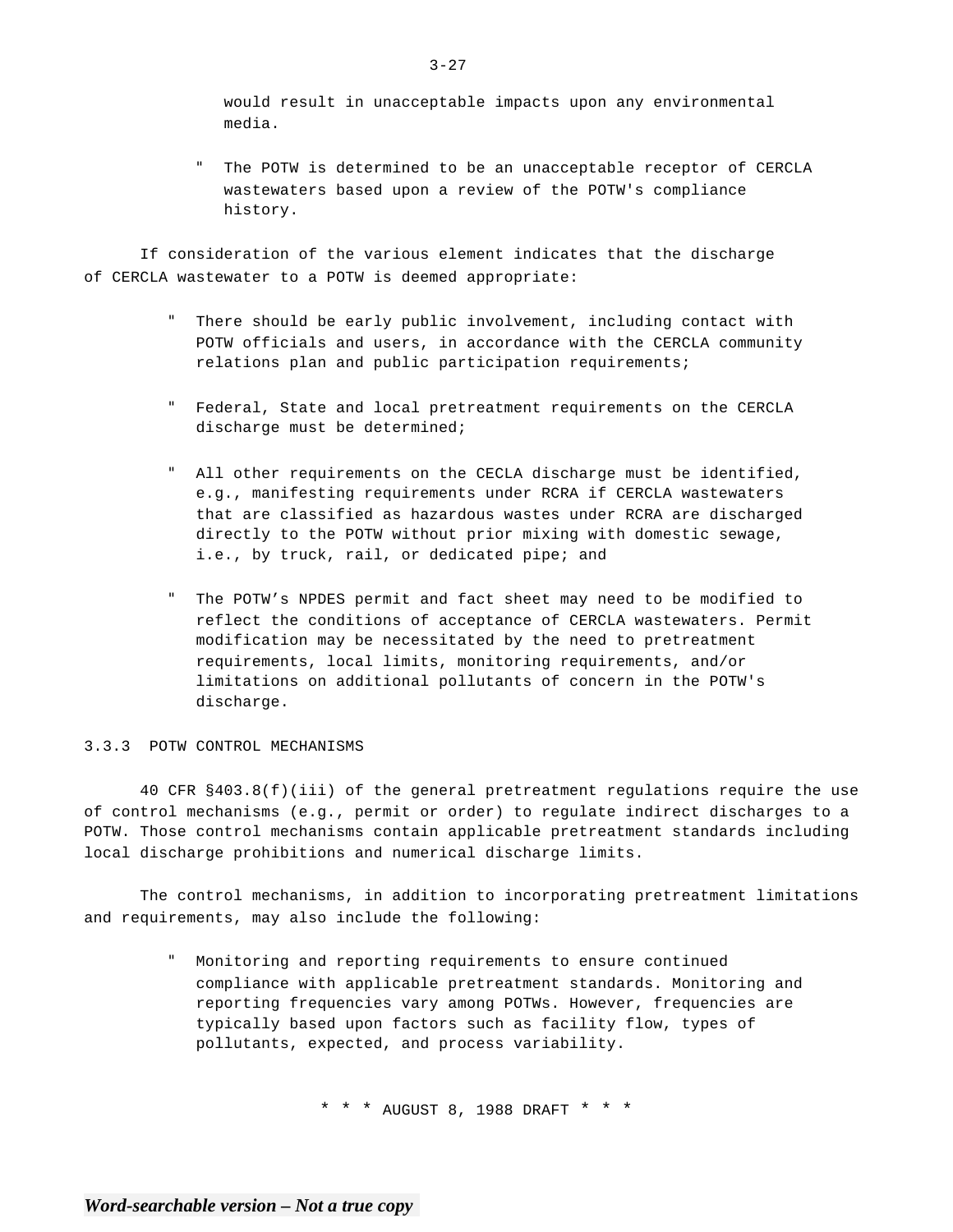" Spill prevention programs to prevent the accidental discharge of pollutants to POTWs. The required components of a spill prevention program vary among POTWs. At a minimum, however, most POTWs require notification for spill events that could have an impact on their treatment system.

## **3.4 COMPLIANCE WITH DREDGE AND FILL REQUIREMENTS**

## **3.4.1 DREDGE AND FILL ACTIVITIES**

CERCLA activities that may be considered dredge and fill activities include, but are not limited to the following:

- " Dredging of contaminated lake, river, or marine sediments;
- " Disposal of contaminated soil, waste material, well-drilling materials, or dredged material in surface water, including most wetlands;
- " Capping of the site;
- " Construction of berms and levees to contain wastes;
- " Stream channelization;
- " Excavation to contain effluent; and
- " Dewatering of the site.

## **3.4.2 AUTHORITIES FOR REGULATING DREDGE AND FILL ACTIVITIES**

Dredge and fill activities are regulated under the following authorities:

Section 10 of the Rivers and Harbors Act prohibits the unauthorized obstruction or alteration of any navigable water of the United States. Navigable waters of the U.S. are defined an waters that are subject to the ebb and flow of the tide shoreward to the mean high water mark and/or are presently used, or have been used in the past or may be susceptible to use to transport interstate or foreign commerce. Structures or work in, above, or under navigable waters are regulated under Section 10. Examples of activities include dredging, filling, installation of pilings, and construction of structures such as berms, levees, coffer dams, and piers.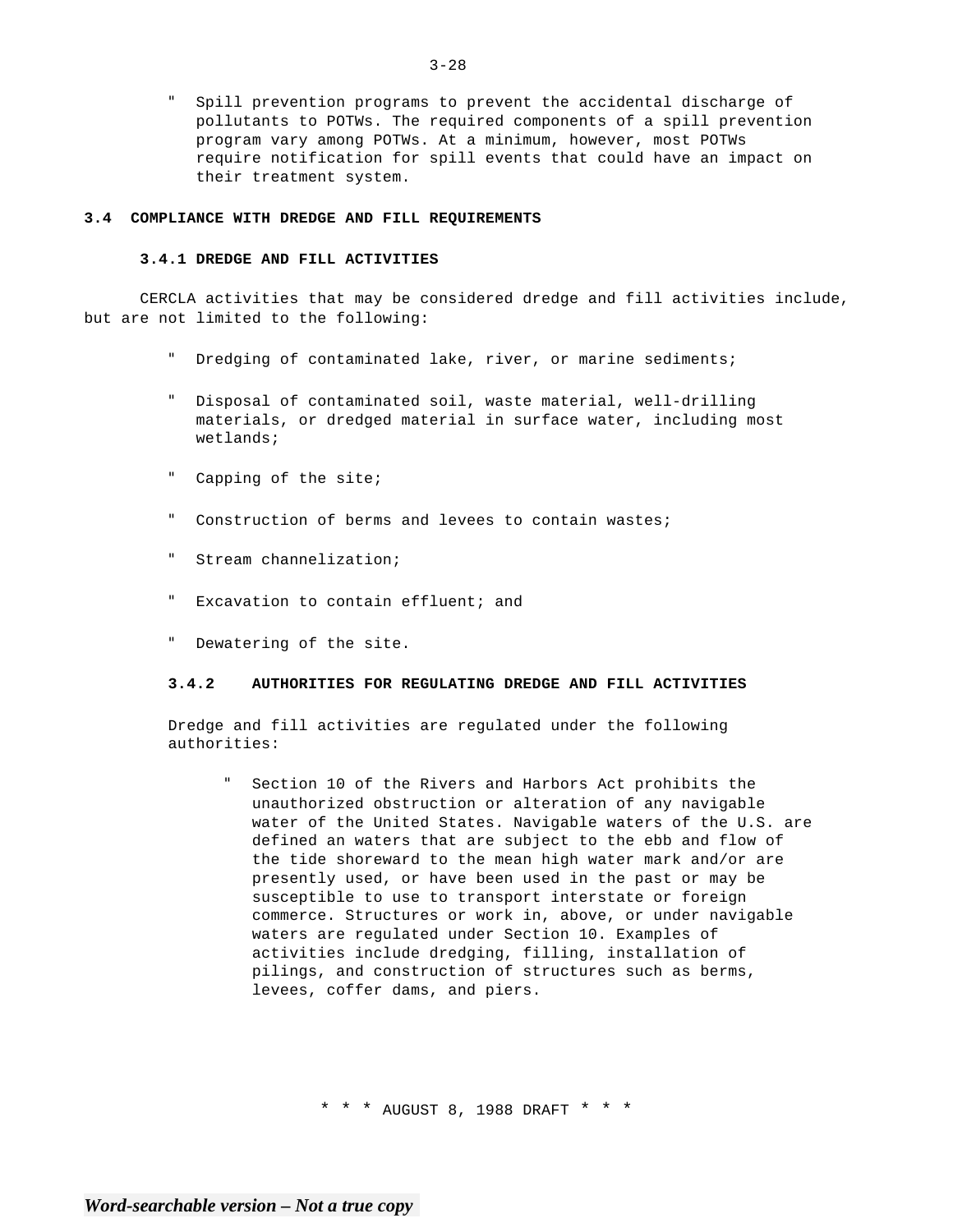- Section 404 of the Clean Water regulates the discharge of dredged or fill material to waters of the United States. Federal jurisdiction under Section 404, the is, waters of the U.S., is broader than that under Section 10 of the Rivers and Harbors Act and includes all waters of U.S. including wetlands, the use of which could affect interstate commerce. Examples of the discharge of dredged or fill material regulated by Section 404 include (a) disposal of dredged material in wetlands, (b) capping and (c) construction of berms and levees. It is important to note that while the act of excavation and/or dredging is not regulated under Section 404, the deposition of dredged or excavated materials in waters of the U.S. is a regulated activity under Section 404.
- Section 103 of the Marine Protection Research and Sanctuaries Act (MPRSA) regulates ocean discharges of materials dredged from waters of the U.S. Jurisdictional limits under Section 103 extend seaward from the low tide line (baseline of the territorial sea) where a shore directly contacts the open sea. Section 103 requires that permits be issued for the transport of that dredged material for the purposes of dumping it into ocean waters. MPRSA §103(b) requires that ocean dumping of dredged material be at sites designated by EPA under MPRSA §102(c).
- " 40 CFR Part 6, Appendix A contains EPA's regulations for implementing Executive Order 11990, Protection of Wetlands, and Executive Order 11988, Floodplain Management, which require Federal agencies, wherever possible, to avoid or minimize adverse impacts of Federal actions upon wetlands and floodplains, and to preserve and enhance the natural values of wetlands and floodplains. Federal actions include dredge and fill activities.

## **3,4.3 THE ARMY CORPS OF ENGINEERS/EPA PERMIT PROGRAM**

The Army Corps of Engineers (the Corps) evaluates applications for permits for activities regulated under Section 10 of the Rivers and Harbors Act and Section 404 of the CWA.<sup>31</sup> Protection of wetlands and other aquatic habitats is one of the primary goals of the dredge and fill permit program. The Corps

 $31$  A State agency may also be authorized to issue CWA §404 permits in lieu of the Corps or certain "State regulated waters." See 40 CFR Part 233.

\* \* \* AUGUST 8, 1988 DRAFT \* \* \*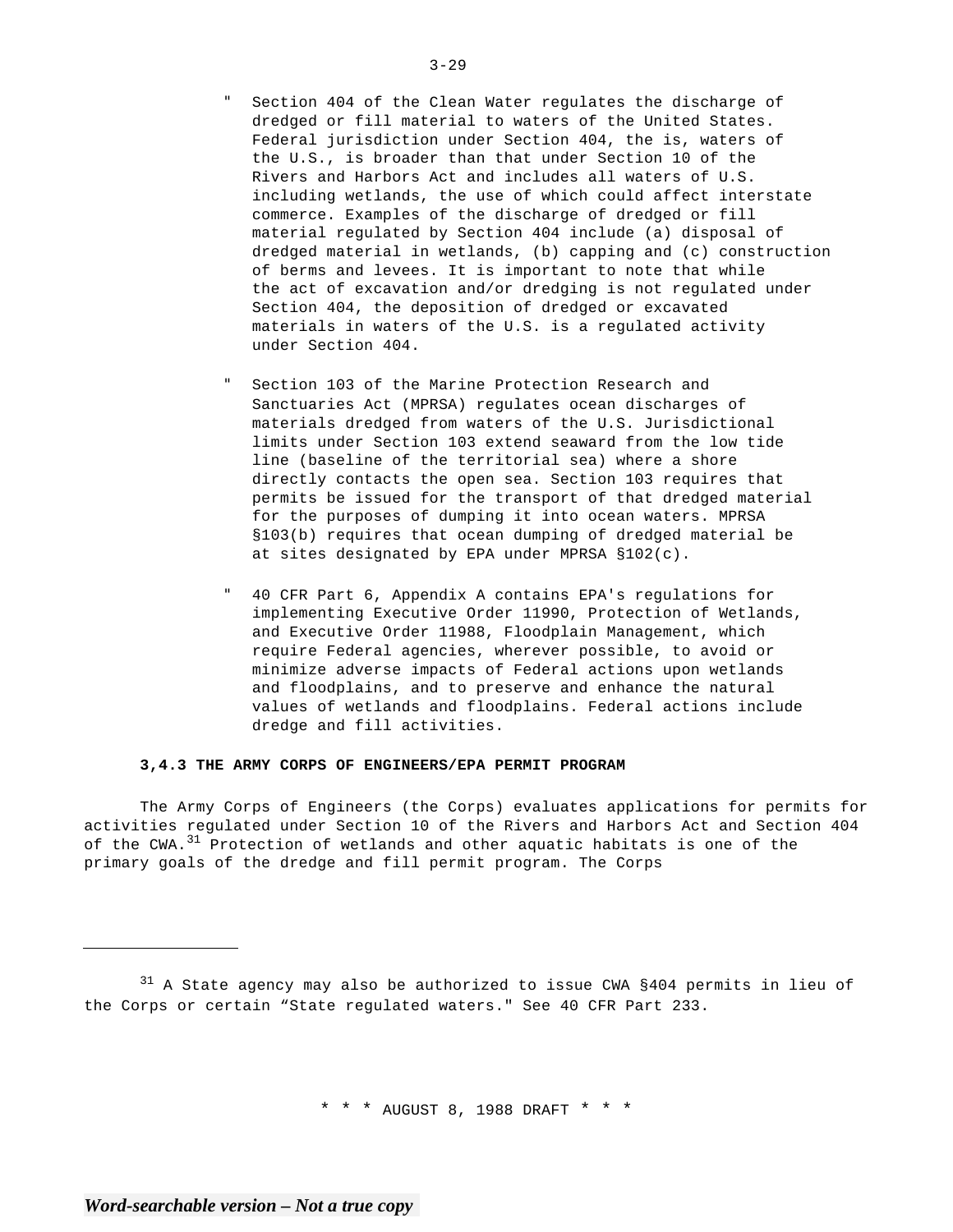issues or denies permit applications on the basis of compliance with relevant portions of the CWA §404(b)(1) guidelines and impact on the public interest (see next section). EPA also reviews Section 404 permit applications for compliance with the Guidelines as well as other CWA provisions.

Under CERCLA §121(e), CWA §404 permits are not required for dredge and fill activities conducted entirely on-site. However, the Corps expertise in assessing the public interest factors for dredging and filling operations can contribute to the overall quality of the CERCLA response action.

MPRSA §103(c) requires the Corps of Engineers to notify EPA of its intention to issue Section 103 permits for ocean dumping of dredged materials. EPA reviews Section 103 permits for compliance with environmental criteria promulgated by EPA under Section 102(a) of MPRSA. The Corps cannot issue Section 103 permits that do not comply with Section 102(a) criteria unless EPA grants a waiver to do so.

## **3.4.4 SUBSTANTIVE REQUIREMENTS**

# **3.4.4. Dredged and Fill Material Disposal under CWA Section 404 and Rivers and Harbors Act Section 10**<sup>32</sup>

Superfund's determination whether to discharge dredged or fill material in waters of the United States should be based primarily on application of the CWA §404(b)(1) guidelines, promulgated as regulations in 40 CFR §230.10. A guiding principle of Part 230 is that degradation or destruction of wetlands and other special aquatic sites should be avoided to the extent possible. Under the CWA §404(b)(1) guidelines, no discharge of dredged or fill material shall be permitted if there is a practicable alternative to the proposed discharge that would have less adverse impact on the aquatic ecosystem, so long as the alternative does not have other significant adverse environmental consequences (40 CFR §230.10(a)).

Pursuant to 40 CFR §230.10(b), no discharge of dredged or fill material shall be allowed if the discharge:

- " Causes or contributes to violations of any additional State water quality standard;
- " Violates any applicable toxic effluent standard or discharge prohibition under CWA §307;

\* \* \* AUGUST 8, 1988 DRAFT \* \* \*

 $3 - 30$ 

<sup>&</sup>lt;sup>32</sup> Among the factors to-be-considered in determining disposal requirements for dredged materials in the Great Lakes Basin under Section 404 of the Clean Water Act are EPA Guidelines for the Pollutional Classifications of Great Lakes Harbor Sediments and International Joint Commission Average Concentrations.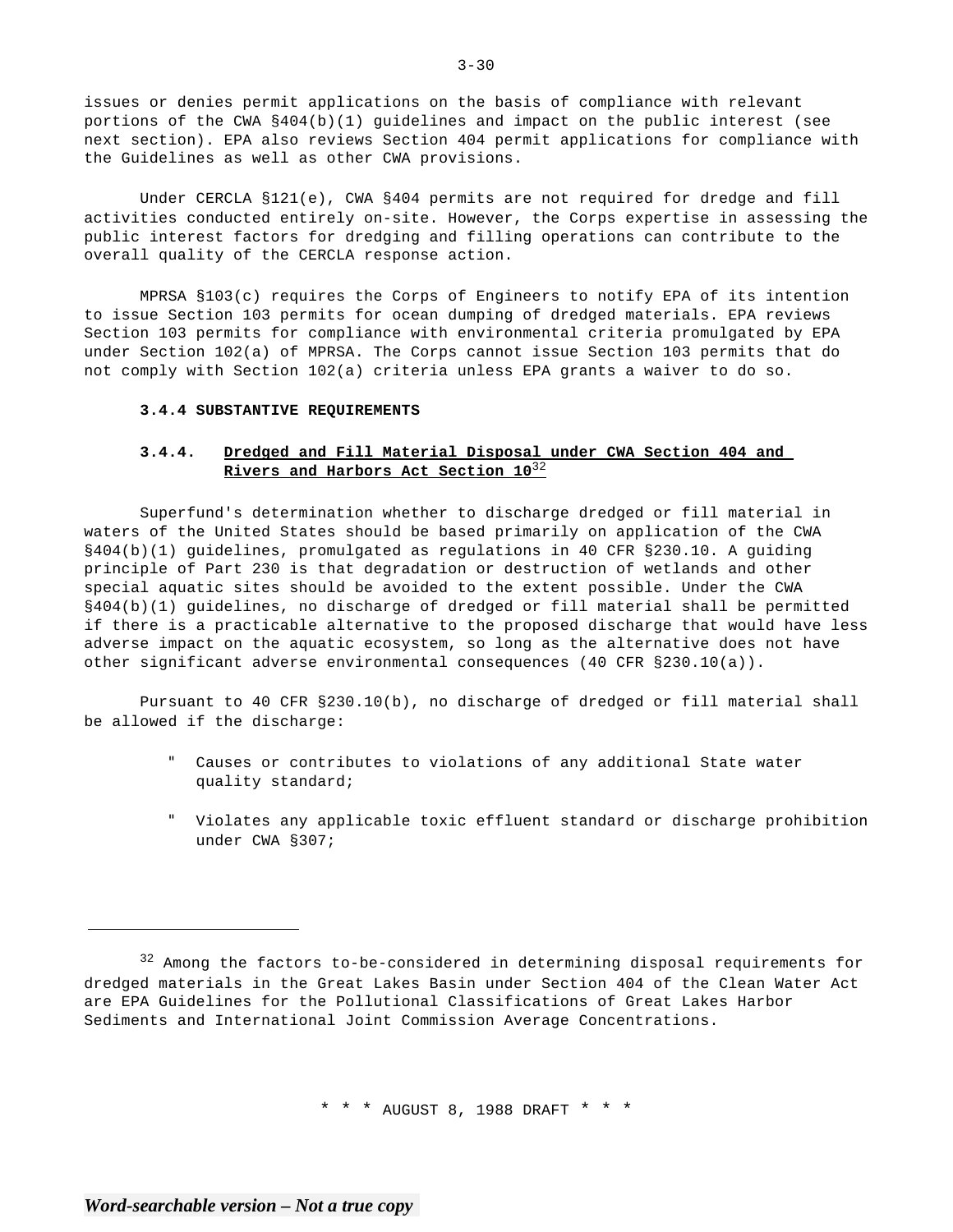- " Jeopardizes endangered or threatened species specified under the Endangered Species Act of 1973 (See Volume 3 of compliance manual); or
- " Violates requirements to protect any marine protection sanctuary designated under Title III of the Marine Protection, Research, and Sanctuaries Act of 1972.

The guidelines also provide that no discharge of dredged or fill material shall be permitted which will cause or contribute to significant degradation of the waters of the United States (40 CFR  $\S 230.10(c)$ ). Where a discharge would significantly degrade the waters of the United States, and there are no practicable alternatives to the discharge, such degradation can often be avoided or reduced and compliance with the guidelines achieved through the use of appropriate and practicable mitigation measures to minimize potential adverse impacts of the discharge on the aquatic ecosystem (40 CFR §230.10(d)). The term "practicable" is defined in 40 CFR §230.3(q) to mean available and capable of being done after taking into consideration cost, existing technology, and logistics in light of overall project purpose."

## Determinations of Potential Effects of Discharge

Prior to selecting a remedy which involves the discharge of dredged or fill material, RPMs, working with the Regional 404/Wetlands Office, must consider the availability of practicable alternatives to discharges in wetlands and other special aquatic sites. If no practicable alternative exists, the potential short-term or long-term effects of the proposed discharge of dredged or fill material on the physical, chemical, and biological components of wetlands and the associated aquatic environment should be determined. 40 CFR §230.11 describes the types of effects of a proposed discharge that must be evaluated and considered in order to mitigate impacts, including:

- Physical substrate determinations;
- " Water circulation, fluctuation, an salinity determinations:
- " Suspended particulate/turbidity determinations
- " Contaminant determinations;
- " Aquatic ecosystem and organism determinations;
- " Proposed disposal site determinations;
- " Determination of cumulative effects on the aquatic ecosystem; and

\* \* \* AUGUST 8, 1988 DRAFT \* \* \*

3-31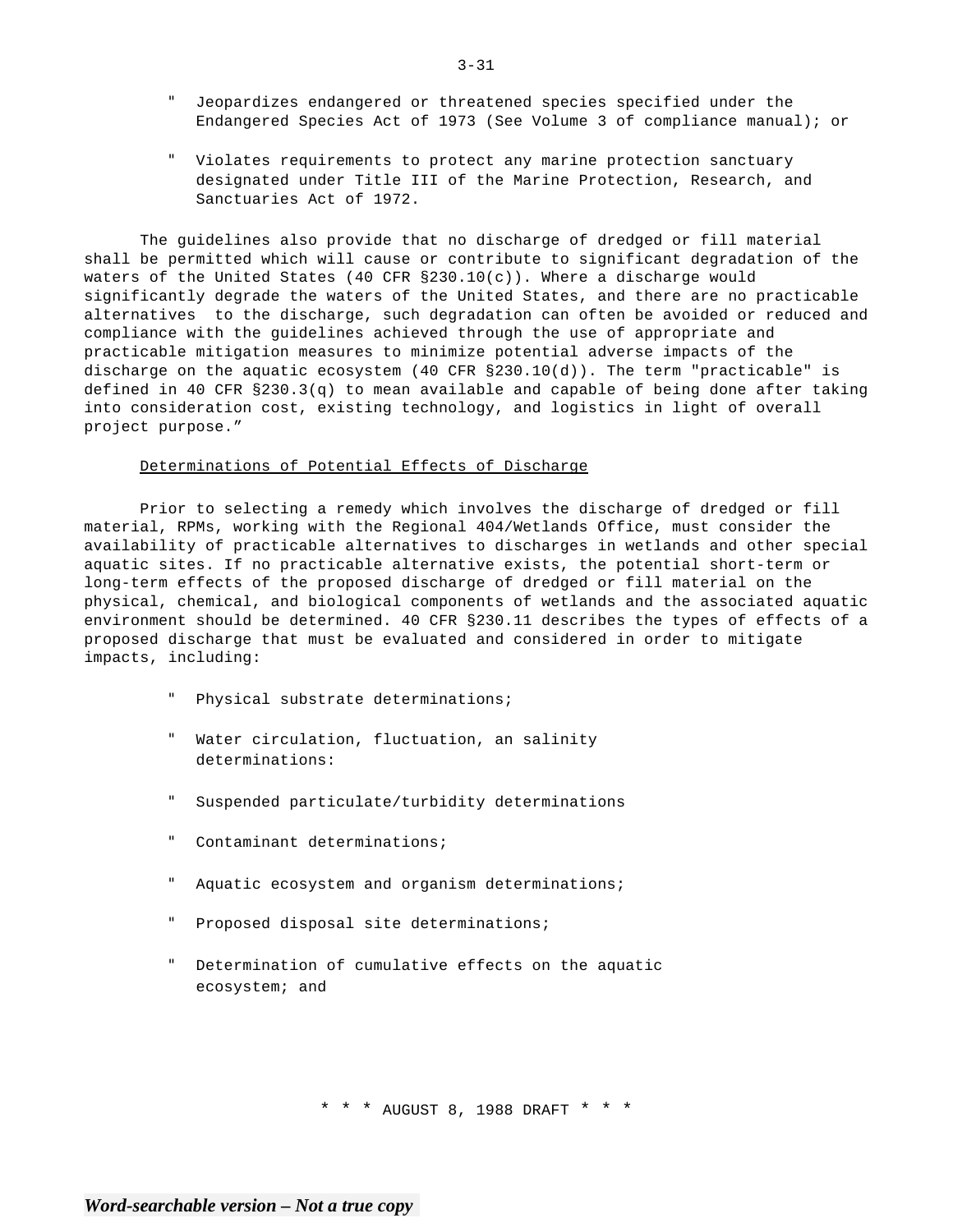" Determination of secondary effects on the aquatic ecosystem (see 40 CFR §§230.11 through 230.54).

## Minimizing Adverse Impacts

Examples of specific steps that may be taken to comply with the requirement to minimize adverse impacts (40 CFR §230.10(d)) are set forth in considerable detail in 40 CFR Part 230, Subpart H, entitled "Actions to Minimize Adverse Effect." The most preferred type of mitigation is to avoid impacts entirely. In some cases, avoidance is not possible. In such cases, the goal of mitigation for unavoidable impacts is to minimize adverse effects. This may include project modifications such as modification of the choice of disposal site, treatment of material to be disposed, providing for control of the material after discharge, or, when necessary and practicable, wetland enhancement, wetland restoration, and in certain instances, wetland creation (40 CFR §230.75(d), where demonstrated effective techniques are available. Small scale use of such techniques should be used where proposed development and restoration techniques have not yet advanced to the pilot demonstration stage. What, constitutes necessary mitigation at a particular site is a case-specific determination depending on such factors as the type of activity, the type of wetland, how well the wetland is presently functioning, etc., always keeping in mind the goal of preserving wetland values at the site.

## ARAR Determination

Section 404 applies to the discharger of dredged and fill materials and addresses the impacts caused by such discharges. In some CERCLA response actions, the wetland will already be severely degraded by virtue of prior discharges of waste. While part of the CERCLA remedy may be to fill in the wetland, the remedy would contemplate that the fill will serve an environmental benefit. Where the functioning of the wetland has already been significantly and irreparably degraded, mitigation would be oriented towards minimizing further adverse environmental impacts, rather than attempting to recreate the wetland's original value on-site or off-site. That is, there would be discretion, but no obligation under CWA §404 for the lead agency to mitigate those impacts that preceded the remedial fill operation. While CWA §404 is not an applicable requirement in such cases, mitigation, including wetland restoration and creation, may nonetheless be appropriate in some circumstances to protect the environmental values of the site. Moreover, other provisions, most notably 40 CFR Part 6, Appendix A, implementing Executive Orders 11988 and 11990 (see section 3.4.4.3 below), may require such mitigation. In addition, independent enforcement authorities under the Clean Water Act (§§309 and 404) may be used to require private parties responsible for the original discharge (e.g., the contamination) to conduct appropriate mitigation activities.

In contrast, there will be other situations where the response action itself involves a discharge that may destroy an undegraded, functioning wetland. Examples includes the diversion of surface or ground water through an existing

\* \* \* AUGUST 8, 1988 DRAFT \* \* \*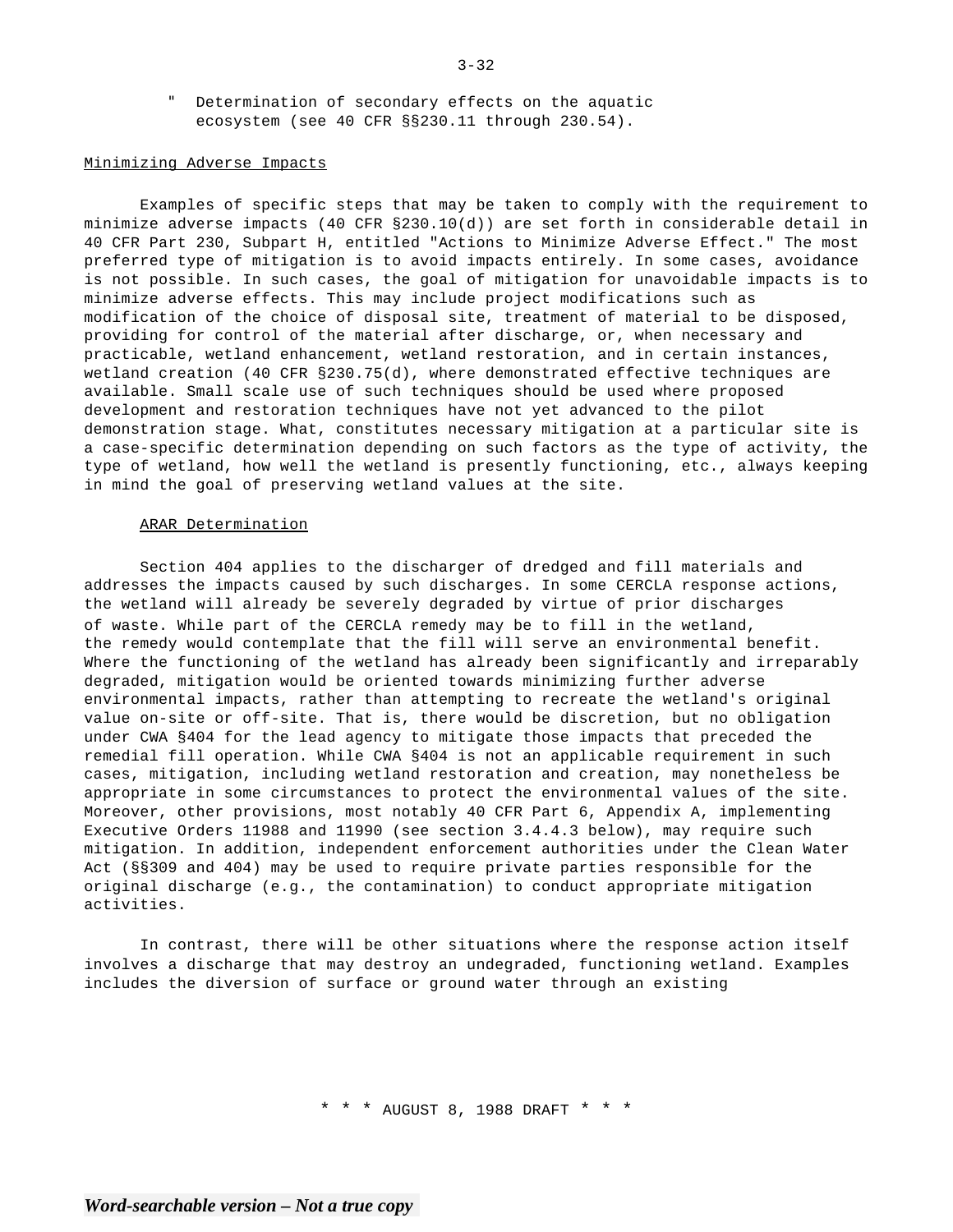wetland, and building access roads in wetlands. Such activities should be avoided to the extent practicable. For impacts that cannot be avoided or minimized as described above, enhancement, restoration, or creation of another wetland, as provided in the CWA §404(b)(1) guidelines, may be applicable or relevant and appropriate to Superfund actions.

A discharge must comply with the CWA §404(b)(1) guidelines. If the discharge complies with the guidelines, RPMs shall then consider whether the discharge would be in the public interest. This includes evaluation of the probable impacts, including cumulative impacts, of the proposed activity on the public interest. This evaluation requires a careful weighing of all those factors that become relevant in each particular case.<sup>33</sup> The public interest review factors may not be used to offset noncompliance with the guidelines. While a discharge that meets the guidelines may not be permitted if it is concluded that permit issuance is not in the public interest, the regulations do not allow a determination that it is in the public interest to issue a permit that does not comply with the guidelines.

In selecting remedies, the RPMs should also consult with the State(s) in which the waters of the United States to be filled are located. Under CWA §401 no permit may be used until the State concurs or waives concurrence. Certification primarily focuses on whether the State believes its water quality standards will be violated if the discharge occurs; the State, for example, may condition its concurrence on the inclusion of additional requirements necessary to satisfy State law. More specific guidance appears in CWA §401(a) and (d) and 40 CFR Part 121.

Since no permit is required in the case of on-site actions, State certification is not legally required. However, consultation with the State should occur in general as part of State identification of substantive State ARARS. If a State determines the discharge would violate the requirements of CWA §401(a)(1), a discharge of dredged or fill material does not comply with the CWA §404(b)(1) guidelines (40 CFR 230.10). In such circumstances, the discharge will occur only in accordance with CERCLA waiver criteria for ARARs. In addition, the State will have the opportunity to review and concur with the remedy selected in the Record of Decision.

\* \* \* AUGUST 8, 1988 DRAFT \* \* \*

3-33

 $33$  33 CFR §325.3(c) sets forth the following factors that the Corps should evaluate when conducting a public interest analysis: conservation, economics, aesthetics, general environmental concerns, wetlands, historic properties, fish and wildlife values, flood hazards, land use, navigation, shoreline erosion and accretion, recreation, water supply and conservation, water quality, energy needs, safety, food and fiber production, mineral needs, considerations of property ownership and, in general, the needs and welfare of the people.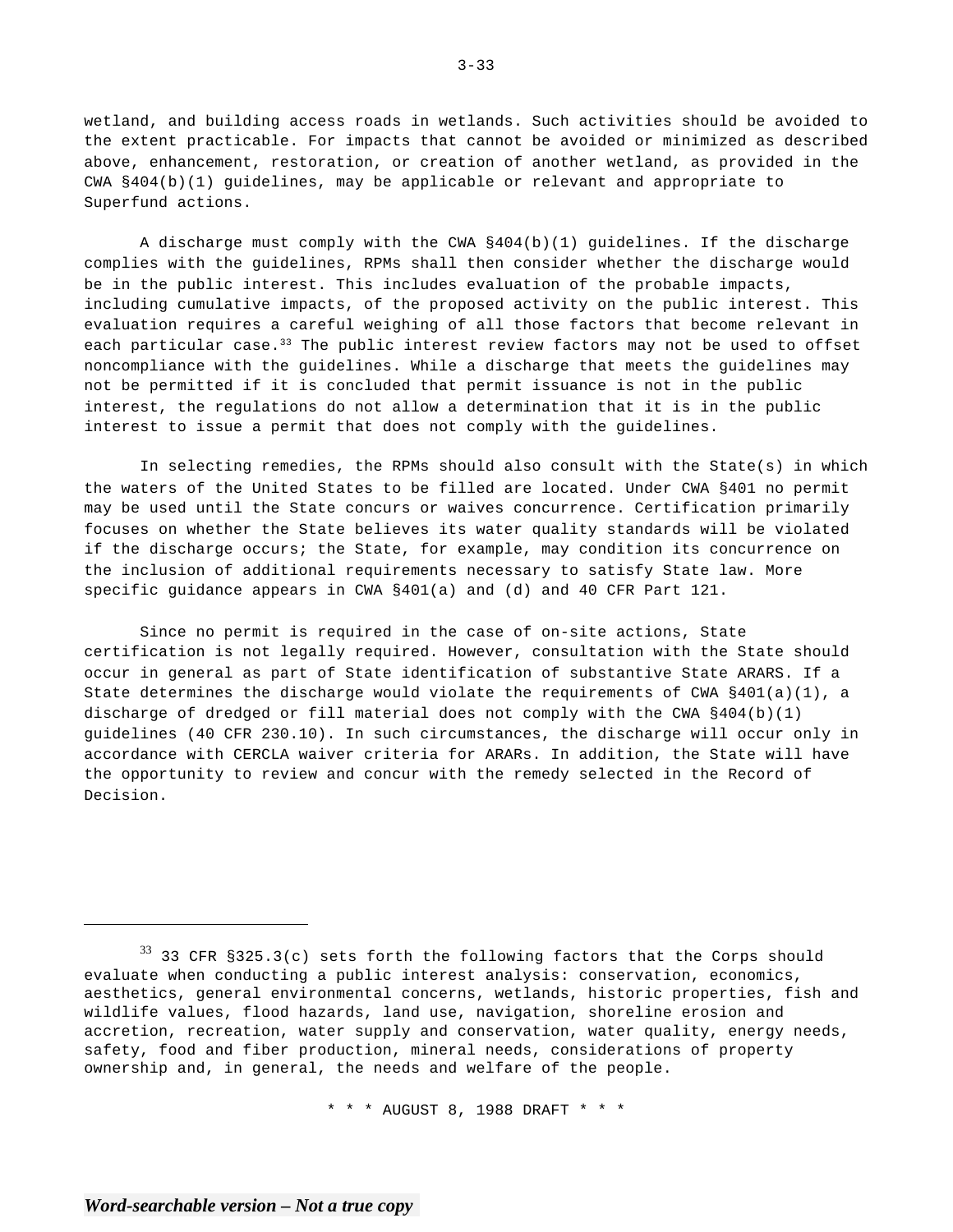## **3.4.4.2 Dredged Material Disposal under Section 103, MPRSA**

Consistent with EPA's regulations under 40 CFR §225.2, Superfund's decision to ocean dispose (seaward of the territorial sea baseline) of dredged material (generally an off-site activity) needs to consider the following requirements:

- Disposal must be at a site designated by EPA for such use unless disposal at an available, designated site is not feasible;
- " Requests for disposal at a nondesignated site must be accompanied by a statement of the basis for the determination that disposal at a designated site is not feasible.

Requests for ocean disposal of dredged materials under Section 103 of MPRSA must include the following information:

- " Historical uses of the proposed disposal site;
- Documented effects of other current or historical disposal activities, if any, in the area of the proposed dredged material site;
- Estimated length of time for the proposed dredged material disposal;
- " Characteristics , quantities, and composition of the dredged material; and
- " A description of the proposed disposal site characteristics (if it is not a designated site) necessary for designation under 40 CFR Part 228.

Requests for ocean disposal of dredged material will be reviewed by the Corps of Engineers (the permit issuing agency) for compliance with EPA's criteria under 40 CFR Part 227, including the following:

- " Environmental impact criteria;
- " Determination of the need for ocean disposal of dredged materials, including the evaluation of other available disposal alternatives;
- " Impact on aesthetic, recreational, and economic values;
- " Impact on other uses of the ocean.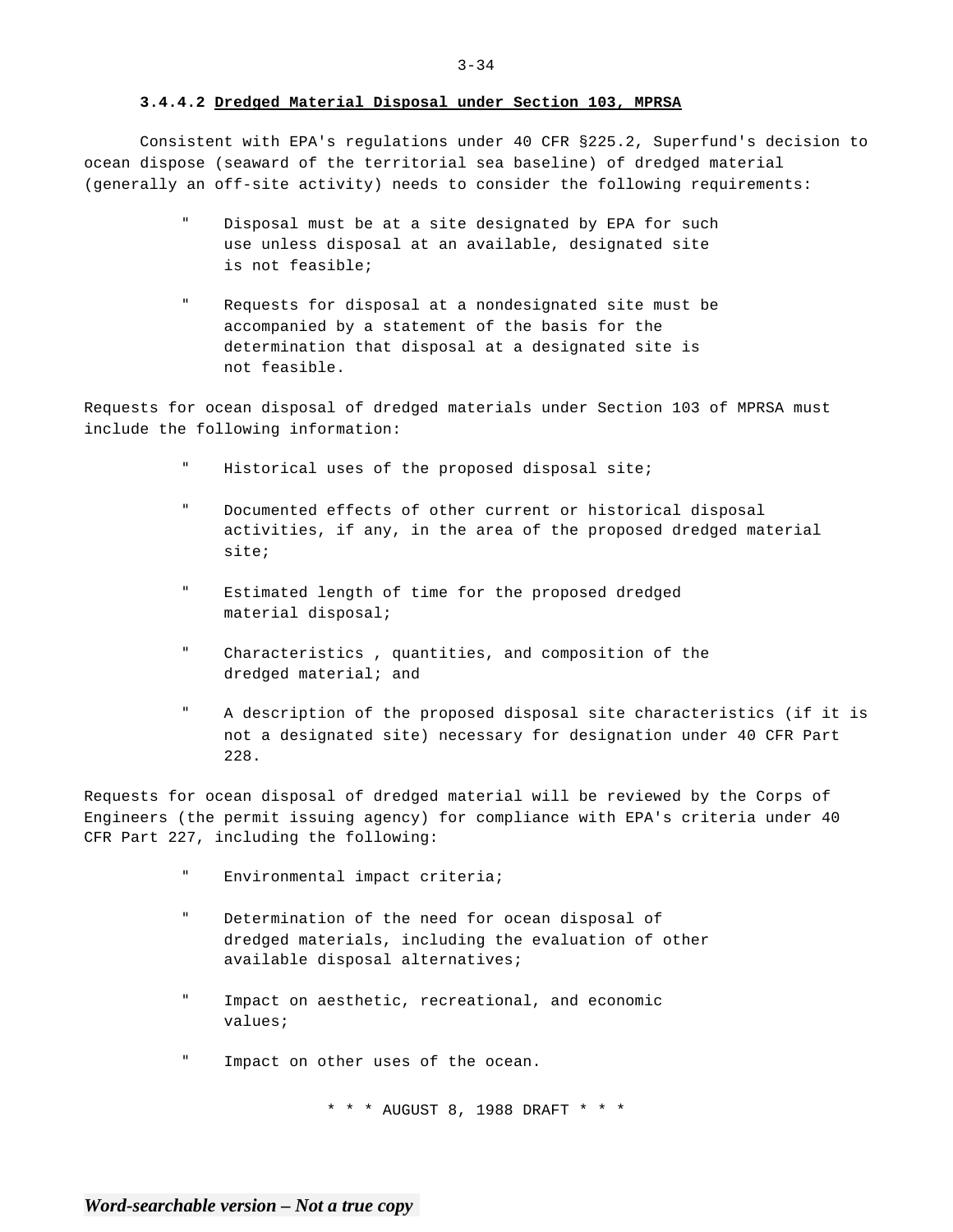## **3.4.4.3 Dredged and Fill Material Disposal Under 40 CFR Part 6. Appendix A**

40 CFR Part 6, Appendix A, which describes EPA's policy on implementing Executive Orders 11988 (Floodplain Management) and 11990 (Wetlands Protection), may be applicable or relevant and appropriate for CERCLA activities.<sup>34</sup> The procedures substantively require that EPA conduct its activities to avoid, to the extent possible, the long- and short-term adverse impacts associated with the destruction or modification of wetlands and the occupation or modification of floodplains. The procedures also require EPA to avoid direct or indirect support of new construction in wetlands or floodplain development wherever there are practicable alternatives and to minimize potential harm to floodplains or wetlands when there are no practicable alternatives.

# **3.4.5 COORDINATION BETWEEN SUPERFUND AND THE 404/WETLANDS PROTECTION PROGRAM OFFICES OR OCEAN DISPOSAL PROGRAM**

RPMs should early and continuously involve the affected Regional 404/Wetlands Protection office or Ocean Disposal Program where discharge of dredged or fill material is being considered as a component of a remedy (see section 3.2.4 generally describing coordination procedures), or if the CERCLA action has the potential to affect wetlands.<sup>35</sup> If additional expertise is required and can be obtained within time constraints of the response action, the 404 office or Ocean Disposal Program, acting as a liaison and working closely with the lead agency Remedial Project Manager, should consult with other agencies with expertise in dredge and fill-type determinations: the Corps of Engineers (general expertise in conducting public interest and Section 404(b)(1) guidelines analyses and in identifying wetland resources), the Fish and Wildlife Service (identifying endangered species, evaluating impacts to the Fish and Wildlife community), the National Marine Fisheries Service (evaluating impacts to commercial and sport fisheries), the National Oceanic and Atmospheric Administration, and appropriate State agencies.

Advice from the 404/Wetlands Office or Ocean Disposal Program and these other agencies may assist the lead agency responsible for CERCLA site cleanup in evaluating the possible impact of proposed actions on the aquatic environment, and in selecting the best overall remedy through a careful weighing of all relevant factors. These offices may also advise RPMs on how to minimize and mitigate adverse environmental impacts.

 $35$  In Regions 3, 6 and 7, the 404/Wetlands Protection Program Offices are not located in the Water Office. In Regions 3 and 6, the wetlands program is located in the Environmental Services Division and in Region 7 is located under the Assistant Regional Administrator for Policy and Management.

\* \* \* AUGUST 8, 1988 DRAFT \* \* \*

 $3 - 35$ 

 $34$  40 CFR Part 6, Subpart A sets forth EPA policy for carrying out the provisions of Executive Orders 11988 (floodplains Management) and 11990 (Protection of Wetlands).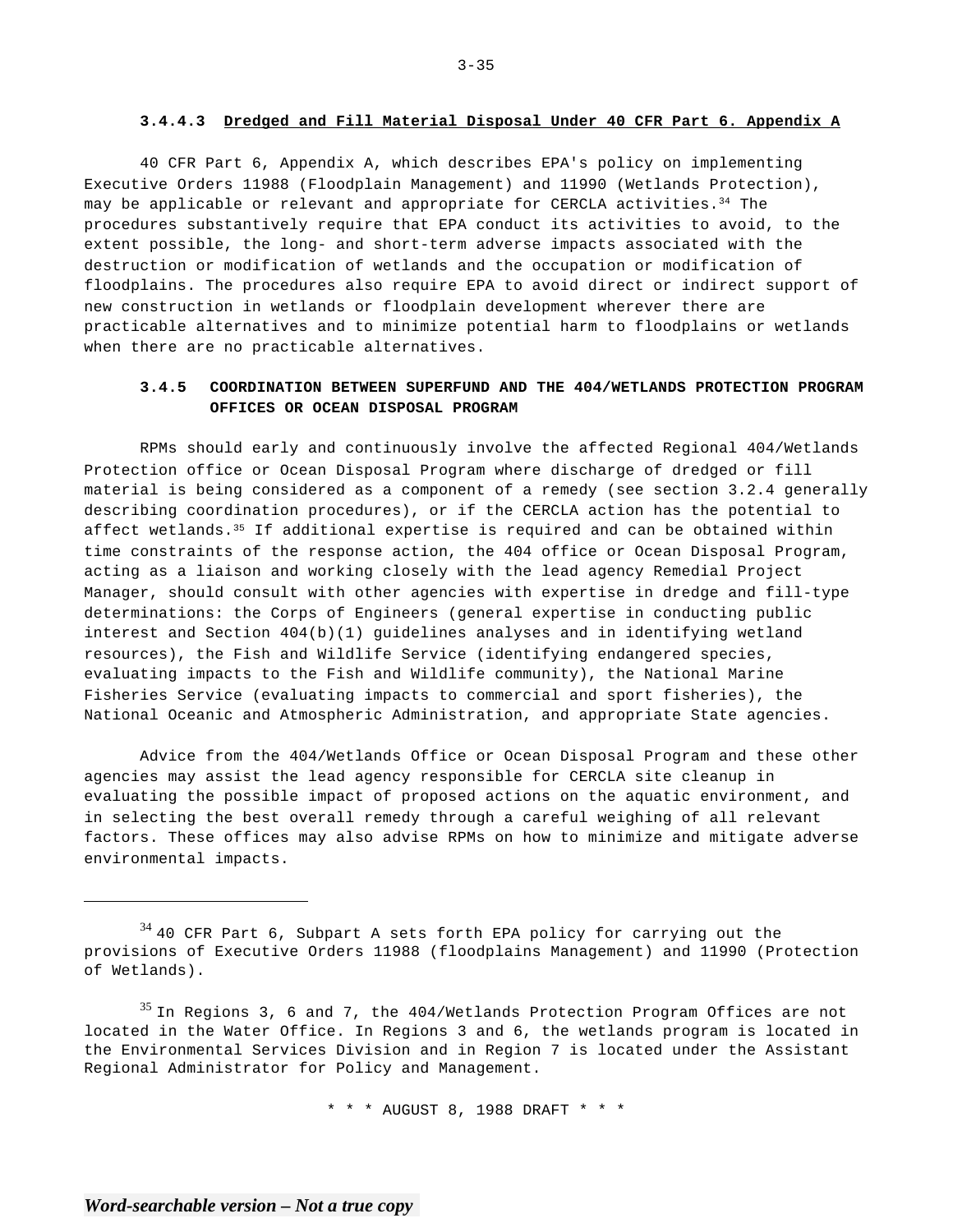## EXHIBIT 3-1

#### CLEAN WATER ACT EFFLUENT GUIDELINES DEVELOPMENT DOCUMENTS 1/

|                                        |                       |                                                                                         | EPA PUBLICATION<br>DOCUMENT NUMBER    | SOURCES OF AVAILABILITY         |                                      |            |  |
|----------------------------------------|-----------------------|-----------------------------------------------------------------------------------------|---------------------------------------|---------------------------------|--------------------------------------|------------|--|
| INDUSTRIAL<br>POINT SOURCE<br>CATEGORY | 40 CFR<br>PART NUMBER | SUBCATEGORY                                                                             |                                       | NTIS ACCESSION<br><b>NUMBER</b> | GPO<br><b>STOCK</b><br><b>NUMBER</b> | <b>EPA</b> |  |
| ALCOHOL FOR<br>FUEL (SYNFUELS)         | 472                   | S<br>Multimedia<br>Technical<br>Support<br>Document for<br>Ethenol and<br>Fuel Industry | EPA 440/1-86-093                      | PB86/177557/AS                  |                                      |            |  |
|                                        |                       | Low BTU<br>s<br>Gasifier<br>Wastewater<br>(1986)                                        |                                       | PB86/245438/AS                  |                                      |            |  |
|                                        |                       | Ethenol-for-<br>s<br>fuel (Guidance)                                                    | EPA 440/1-86/-093                     | ---------------                 | --------------                       | X          |  |
|                                        |                       | Low BTU Coal<br>s<br>Gasification<br>(Guidance)                                         | EPA 440/1-86/093                      |                                 | ------------                         | X          |  |
| ALUMINUM FORMING                       | 467                   | Aluminum<br><sub>S</sub><br>Forming<br>Volumes I & II<br>(Final)                        | EPA 440/1-84/073<br>Vol. I<br>Vol. II | PB84-244425<br>PB84-244433      |                                      | X          |  |
| ASBESTOS<br>MANUFACTURING              | 427                   | Building,<br>s<br>Construction<br>and Paper<br>(Final)                                  | EPA 4401/1-74/017-a                   | PB238320/6                      | 5501-00827                           |            |  |
|                                        |                       | Textile,<br>S<br>Friction<br>Materials and<br>Sealing<br>(Final)                        | EPA 440/1-74/035-a                    | PB240860/7                      | ---------------                      |            |  |

1/ The development documents provide a detailed technical basis for the categorical effluent limitations (direct and indirect charges) promulgated for each industrial category. The documents may be useful in determining BAT/BCT technology to discharges from CERCLA sites, but are not in themselves ARARs.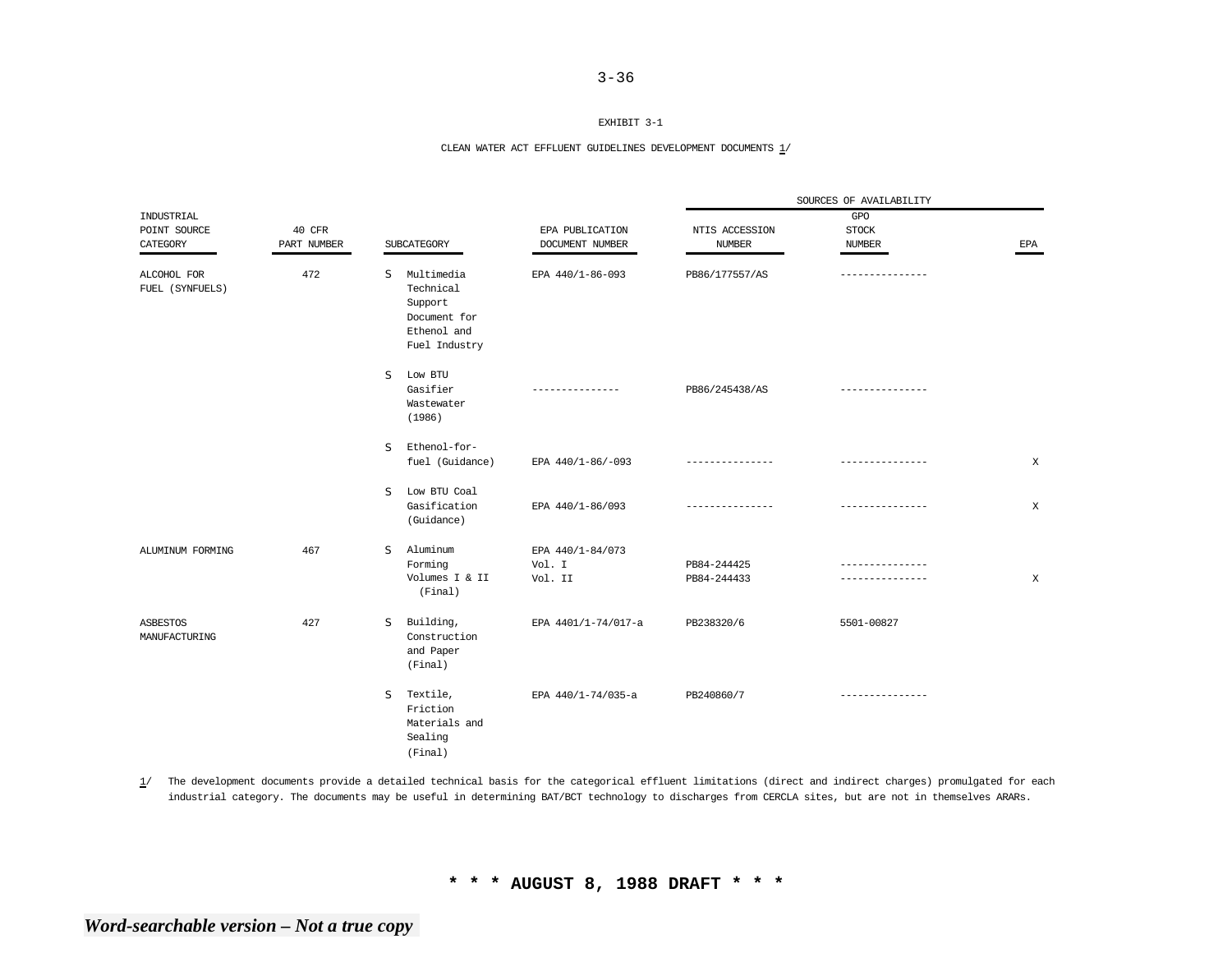#### EXHIBIT 3-1 (Continued)

## CLEAN WATER ACT EFFLUENT GUIDELINES DEVELOPMENT DOCUMENTS  $\underline{1}/$

|                                              |             |                                                                                                  |                    | SOURCES OF AVAILABILITY |                 |              |
|----------------------------------------------|-------------|--------------------------------------------------------------------------------------------------|--------------------|-------------------------|-----------------|--------------|
| INDUSTRIAL                                   |             |                                                                                                  |                    |                         | GPO             |              |
| POINT SOURCE                                 | 40 CFR      |                                                                                                  | EPA PUBLICATION    | NTIS ACCESSION          | <b>STOCK</b>    |              |
| CATEGORY                                     | PART NUMBER | SUBCATEGORY                                                                                      | DOCUMENT NUMBER    | <b>NUMBER</b>           | <b>NUMBER</b>   | EPA          |
| <b>BATTERY</b><br>MANUFACTURING              | 461         | S<br>Battery<br>Manufacturing                                                                    | EPA 440/1-82/067-b | PB83-197921             | --------------- | X            |
|                                              |             | (Proposed)                                                                                       |                    |                         |                 | $\mathbf{x}$ |
|                                              |             | S<br>Errata Sheet                                                                                |                    |                         |                 |              |
|                                              |             | <sub>S</sub><br>Battery                                                                          | EPA 440/1-84-067   |                         |                 |              |
|                                              |             | Manufacturing                                                                                    | Vol. I             | PB85-121507             |                 | $\,$ X       |
|                                              |             | (Final)                                                                                          | Vol. II            | PB85-121515             |                 | X            |
| <b>BUILDERS PAPER</b><br>AND BOARD MILLS     | 431         | Builders Paper<br>s<br>& Roofing                                                                 | EPA 440/1-74-026-a | PB238076/4              | 5501-00909      | $\mathbf{X}$ |
| Also part 430                                |             |                                                                                                  |                    |                         |                 |              |
|                                              |             | S<br>Board &<br>Builders Paper<br>and Board Mills<br>(Proposed)                                  | EPA 440/1-80/025-b | PB81-201535             |                 |              |
|                                              |             | Pulp, Paper and<br><sub>S</sub><br>Paperboard and<br>Builders' Paper<br>& Board Mills<br>(Final) | EPA 4401/1-82/025  | PB83-163949             | --------------- |              |
| CANNED &<br>PRESERVED FRUITS<br>& VEGETABLES | 407         | Citrus, Apple &<br>S.<br>Potatoes                                                                | EPA 440/1-74/027-a | PB238649/8              | 5501-00790      | $\mathbf{X}$ |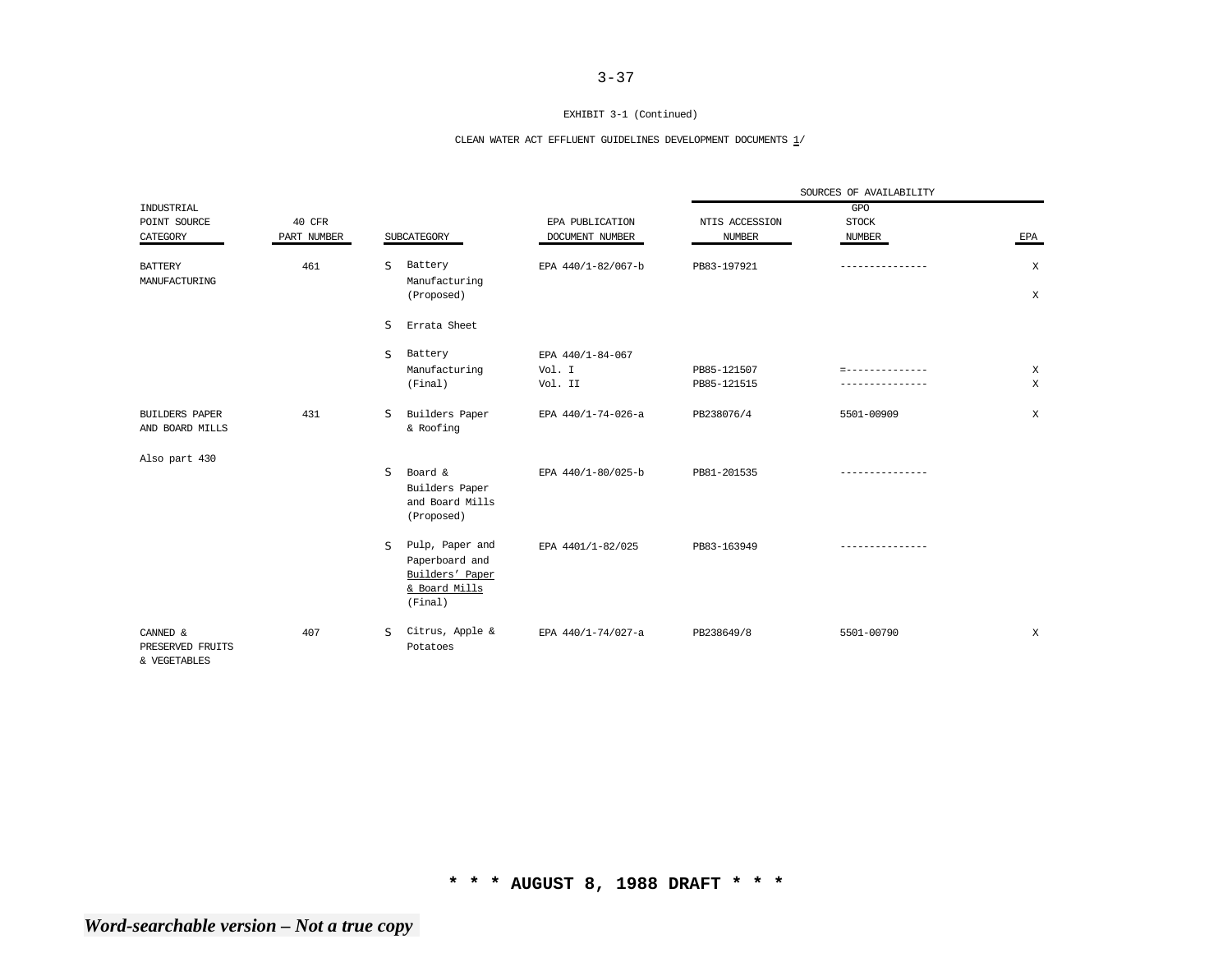#### EXHIBIT 3-1 (Continued)

## CLEAN WATER ACT EFFLUENT GUIDELINES DEVELOPMENT DOCUMENTS  $\underline{1}/$

|                                                         |                       |             |                                                                                                            | EPA PUBLICATION<br>DOCUMENT NUMBER | SOURCES OF AVAILABILITY       |            |             |  |
|---------------------------------------------------------|-----------------------|-------------|------------------------------------------------------------------------------------------------------------|------------------------------------|-------------------------------|------------|-------------|--|
| INDUSTRIAL<br>POINT SOURCE<br>CATEGORY                  | 40 CFR<br>PART NUMBER | SUBCATEGORY | NTIS ACCESSION<br><b>NUMBER</b>                                                                            |                                    | GPO<br><b>STOCK</b><br>NUMBER | EPA        |             |  |
| CANNED AND<br>PRESERVED<br><b>SEAFOOD</b><br>PROCESSING | 408                   | S.          | Catfish, Crab,<br>Shrimp                                                                                   | EPA 440/1-74/020-a                 | PB230614/2                    | 5501-00920 |             |  |
|                                                         |                       | S.          | Fishmeal,<br>Salmon, Bottom<br>Fish, Sardine,<br>Herring, Clam,<br>Oyster,<br>Scallop,<br>Abalone (Final)  | EPA 440/1-75/041-a                 | PB256840/0                    |            | $\mathbf X$ |  |
|                                                         |                       | S           | Report to<br>Congress,<br>Section 74<br>Seafood<br>Processing<br>Executive<br>Summary - (Vol.<br>$I-III$ ) | EPA 440/1-80/020                   | PB81-182354                   |            |             |  |
| <b>CEMENT</b><br>MANUFACTURING                          | 411                   | s           | Cement<br>Manufacturing                                                                                    | EPA 440/1-74/005-a                 | PB238610/0                    | 5501-00866 |             |  |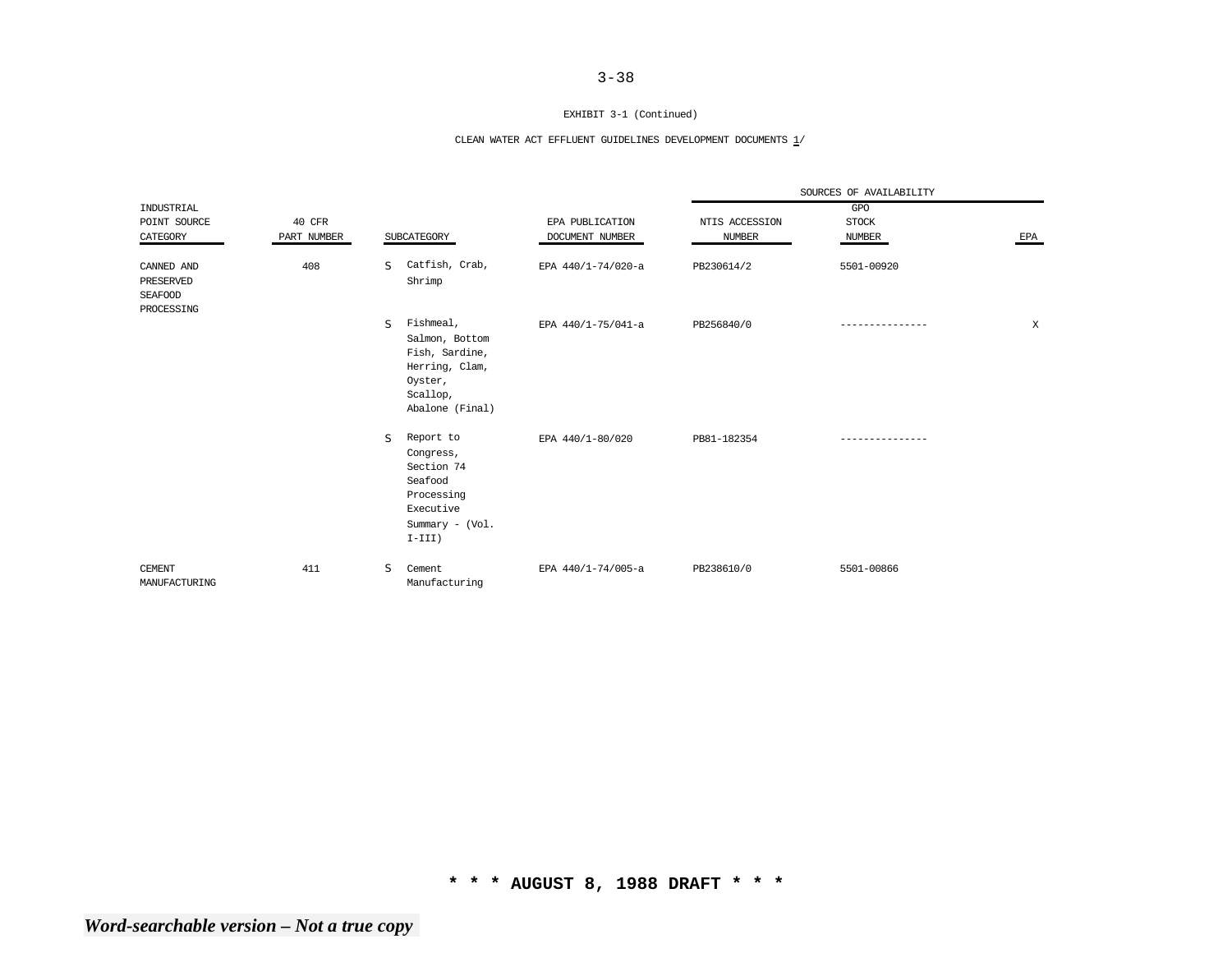#### EXHIBIT 3-1 (Continued)

## CLEAN WATER ACT EFFLUENT GUIDELINES DEVELOPMENT DOCUMENTS  $\underline{1}/$

|                                                     |                       |                                                                                                                                                                                                   |                                    | SOURCES OF AVAILABILITY         |                               |              |  |
|-----------------------------------------------------|-----------------------|---------------------------------------------------------------------------------------------------------------------------------------------------------------------------------------------------|------------------------------------|---------------------------------|-------------------------------|--------------|--|
| INDUSTRIAL<br>POINT SOURCE<br>CATEGORY              | 40 CFR<br>PART NUMBER | SUBCATEGORY                                                                                                                                                                                       | EPA PUBLICATION<br>DOCUMENT NUMBER | NTIS ACCESSION<br><b>NUMBER</b> | GPO<br><b>STOCK</b><br>NUMBER | EPA          |  |
| COIL COATING                                        | 465                   | Coil Coating<br>S.<br>Phase I (Final)                                                                                                                                                             | EPA 440/1-82/071                   | PB83-205542                     |                               | $\mathbf{x}$ |  |
|                                                     |                       | Coil Coating<br><sub>S</sub><br>(Phase II<br>$Camaking$ )-<br>(Proposed)                                                                                                                          | EPA 440/1-83/071-b                 | PB83-198598                     |                               | $\mathbf X$  |  |
|                                                     |                       | S<br>Coil Coating<br>Canmaking Phase<br>II (Final)                                                                                                                                                | EPA 440/1-83/071                   | PB84-198647                     | ---------------               | $\,$ X       |  |
| COAL MINING                                         | 434                   | s<br>Coal Mining<br>(Proposed)                                                                                                                                                                    | EPA 440/1-81/057-b                 | PB81-229296                     |                               |              |  |
|                                                     |                       | s<br>Coal Mining<br>(Final)                                                                                                                                                                       | EPA 440/1-82/057                   | PB83/180422                     |                               |              |  |
| COOLING WATER<br><b>INTAKE</b><br><b>STRUCTURES</b> | 402                   | Best Technology<br>s<br>Available for<br>the Location<br>Design<br>Construction &<br>Capacity of<br>Cooling Water<br>Intake<br>Structures for<br>Minimizing<br>Adverse<br>Environmental<br>Impact | EPA 440/1-76/015-a                 | PB-253573/0                     |                               |              |  |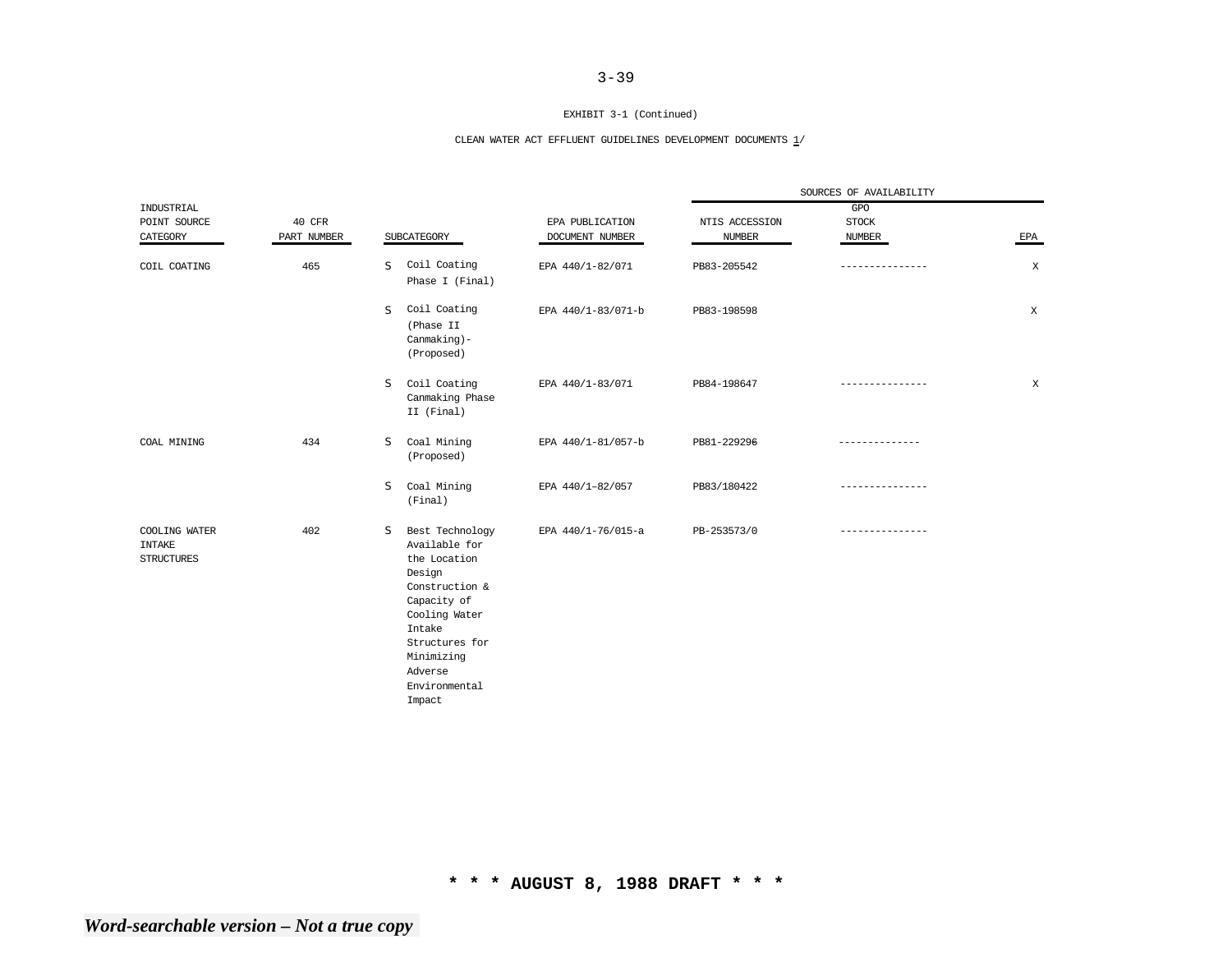#### EXHIBIT 3-1 (Continued)

## CLEAN WATER ACT EFFLUENT GUIDELINES DEVELOPMENT DOCUMENTS  $\underline{1}/$

|                                                   |             |             |                                                                                                                 |                    | SOURCES OF AVAILABILITY |                 |        |  |
|---------------------------------------------------|-------------|-------------|-----------------------------------------------------------------------------------------------------------------|--------------------|-------------------------|-----------------|--------|--|
| INDUSTRIAL                                        |             |             |                                                                                                                 |                    |                         | GPO             |        |  |
| POINT SOURCE                                      | 40 CFR      |             |                                                                                                                 | EPA PUBLICATION    | NTIS ACCESSION          | <b>STOCK</b>    |        |  |
| CATEGORY                                          | PART NUMBER | SUBCATEGORY |                                                                                                                 | DOCUMENT NUMBER    | NUMBER                  | <b>NUMBER</b>   | EPA    |  |
| COPPER FORMING                                    | 468         | S           | Copper and<br>Copper Products<br>(Draft)                                                                        | EPA 440/1-80/073-a |                         | --------------- | X      |  |
|                                                   |             | S           | Copper (Final)                                                                                                  | EPA 440/1-84/074   | PB84-192459             | --------------- | $\,$ X |  |
| DAIRY PRODUCTS<br>PROCESSING                      | 405         | s           | Dairy Products<br>Processing                                                                                    | EPA 440/1-74/021-a | PB238835/3              | 5501-00898      |        |  |
| DOMESTIC SEWAGE<br>$STUDY -$<br>HAZARDOUS WASTES  |             | s           | Report to<br>Congress on the<br>Discharge of<br>Hazardous<br>Wastes to<br>Publicly Owned<br>Treatment<br>works. | EPA 530-SW-86-004  | PB86/184017/AS          |                 |        |  |
| ELECTRICAL AND<br><b>ELECTRONIC</b><br>COMPONENTS | 469         | s           | Electrical and<br>Electronic                                                                                    | EPA 440/1-82/075-b | PB82-249673             |                 |        |  |
|                                                   |             | s           | Electrical and<br>Electronic<br>Components<br>Phase II<br>(Proposed)                                            | EPA 440/1-83/075-b | PB83-190208             |                 |        |  |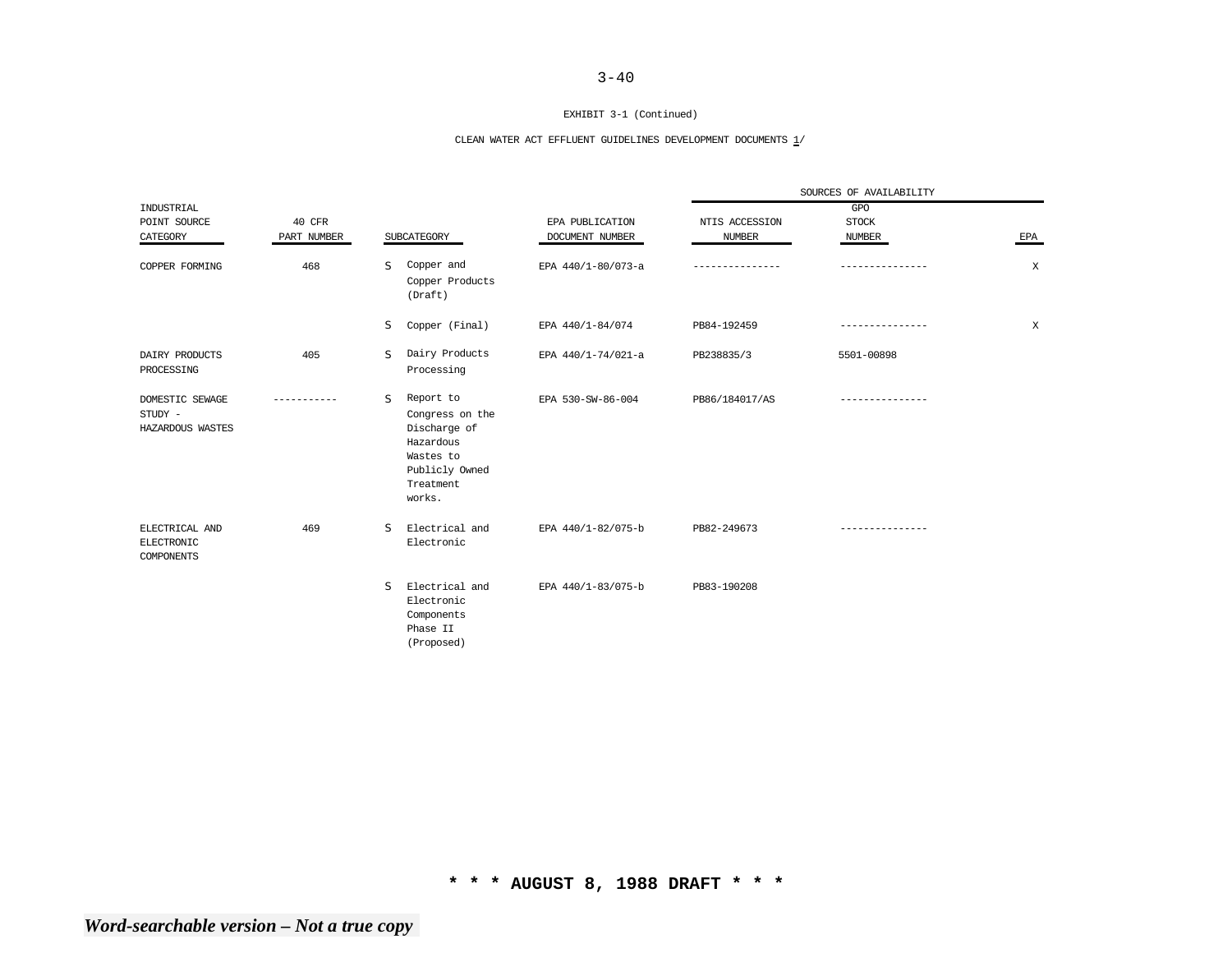#### EXHIBIT 3-1 (Continued)

## CLEAN WATER ACT EFFLUENT GUIDELINES DEVELOPMENT DOCUMENTS  $\underline{1}/$

|                                        |             |                                                                                                                            |                    | SOURCES OF AVAILABILITY |                |     |
|----------------------------------------|-------------|----------------------------------------------------------------------------------------------------------------------------|--------------------|-------------------------|----------------|-----|
| INDUSTRIAL                             |             |                                                                                                                            |                    |                         | GPO            |     |
| POINT SOURCE                           | 40 CFR      |                                                                                                                            | EPA PUBLICATION    | NTIS ACCESSION          | <b>STOCK</b>   |     |
| CATEGORY                               | PART NUMBER | SUBCATEGORY                                                                                                                | DOCUMENT NUMBER    | <b>NUMBER</b>           | NUMBER         | EPA |
| ELECTROPLATING<br>& METAL<br>FINISHING | 413 & 433   | Copper,<br>s<br>Nickel,<br>Chrome, & Zinc<br>(Final)                                                                       | EPA 440/1-74/003-a | PB238834/AS             | 5501-00816     |     |
|                                        |             | s<br>Electroplating<br>- Pretreatment<br>(Final)                                                                           | EPA 440/1-79/003   | PB80-196488             | -------------- |     |
|                                        |             | s<br>Metal<br>Finishing<br>(Proposed)                                                                                      | EPA 440/1-82/091-b | PB83-102004             | .              | X   |
|                                        |             | s<br>Metal<br>Finishing<br>(Proposed)                                                                                      | EPA 440/1-83/091   | PB84-115989             | -------------- |     |
|                                        |             | s<br>Guidance<br>Manual for<br>Electroplating<br>and Metal<br>Finishing<br>Pretreatment<br>Standards<br>(February<br>1984) | EPA 440/1-84/091g  |                         | . <u>.</u> .   |     |
| <b>FEEDLOTS</b>                        | 412         | s<br>Feedlots<br>(Final)                                                                                                   | EPA 440/1-74/004-a | PB23851/AS              | 5501-00842     |     |
| FERROALLOY                             | 424         | S<br>Smelting and<br>Slag<br>Processing                                                                                    | EPA 440/1-74/008-a | PB238650/AS             | 5501-00780     |     |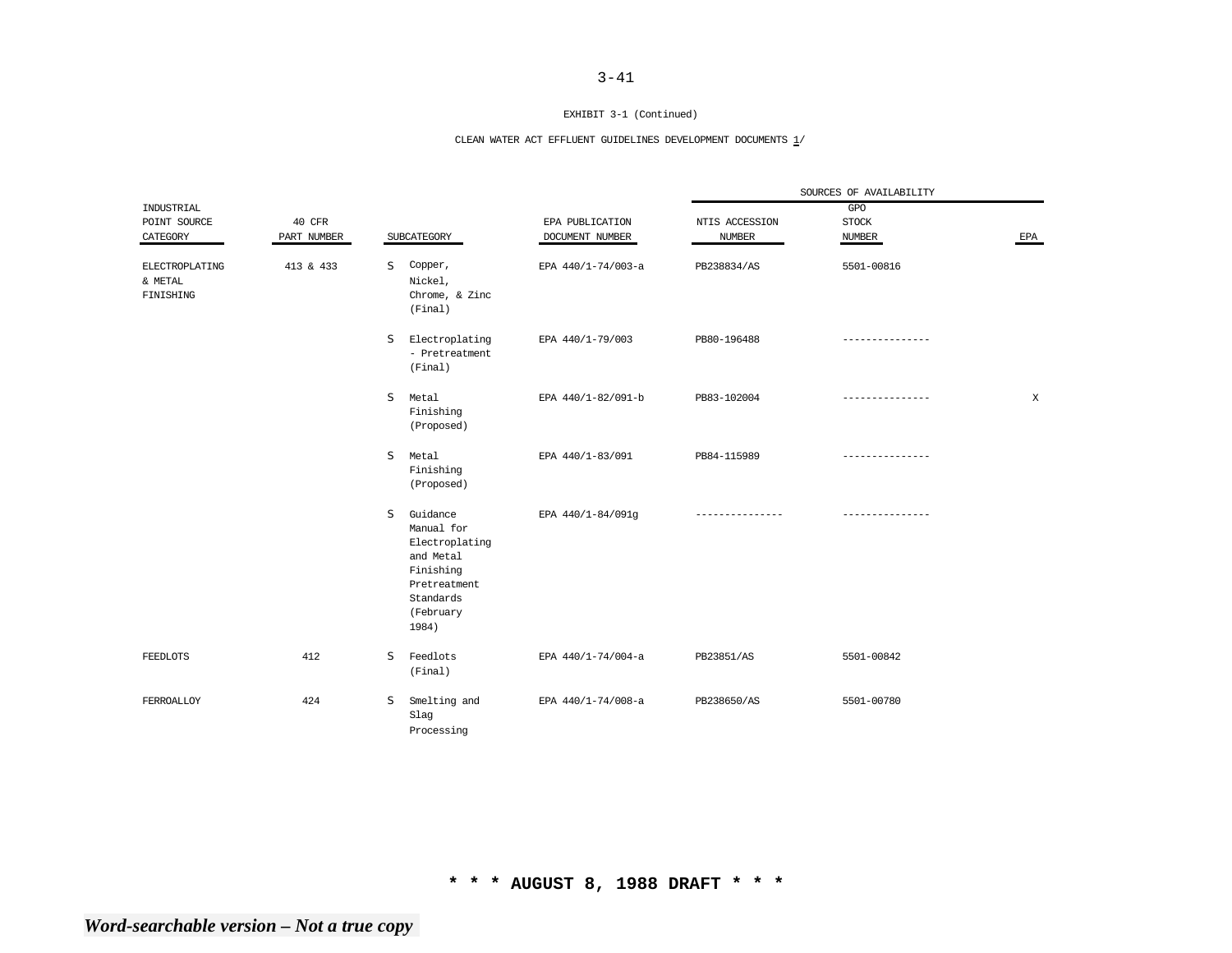#### EXHIBIT 3-1 (Continued)

## CLEAN WATER ACT EFFLUENT GUIDELINES DEVELOPMENT DOCUMENTS  $\underline{1}/$

|                               |             |                                                  |                    | SOURCES OF AVAILABILITY |               |     |
|-------------------------------|-------------|--------------------------------------------------|--------------------|-------------------------|---------------|-----|
| INDUSTRIAL                    |             |                                                  |                    |                         | GPO           |     |
| POINT SOURCE                  | 40 CFR      |                                                  | EPA PUBLICATION    | NTIS ACCESSION          | <b>STOCK</b>  |     |
| CATEGORY                      | PART NUMBER | SUBCATEGORY                                      | DOCUMENT NUMBER    | <b>NUMBER</b>           | <b>NUMBER</b> | EPA |
| FERTILIZER<br>MANUFACTURING   | 418         | Basic<br>s<br>Fertilizer<br>Chemicals            | EPA 440/1-74/011-a | PB238652/AS             | 5501-00868    |     |
|                               |             | <b>S</b><br>Formulated<br>Fertilizer<br>(Final)  | EPA 440/1-75/042-a | PB240863/AS             | 5501-01006    |     |
| <b>GLASS</b><br>MANUFACTURING | 426         | S.<br>Pressed & Blown<br>Glass (Final)           | EPA 440/1-75/034-a | PB256854/1              | 5501-01036    |     |
|                               |             | <b>S</b><br>Insulation<br>Fiberglass<br>(Final)  | EPA 440/1-74/001-b | PB238078/0              | 5501-00781    |     |
|                               |             | <b>S</b><br>Flat Glass<br>(Final)                | EPA 440/1-74/001-c | PB238-907/0             | 5501-00814    |     |
| <b>GRAIN MILLS</b>            | 406         | s<br>Grain<br>Processing                         | EPA 440/1-74/028-a | PB238316/4              | 5501-00844    |     |
|                               |             | S<br>Animal Feed,<br>Breakfast<br>Cereal & Wheat | EPA 440/1-74/039-a | PB240861/5              | 5501-01007    |     |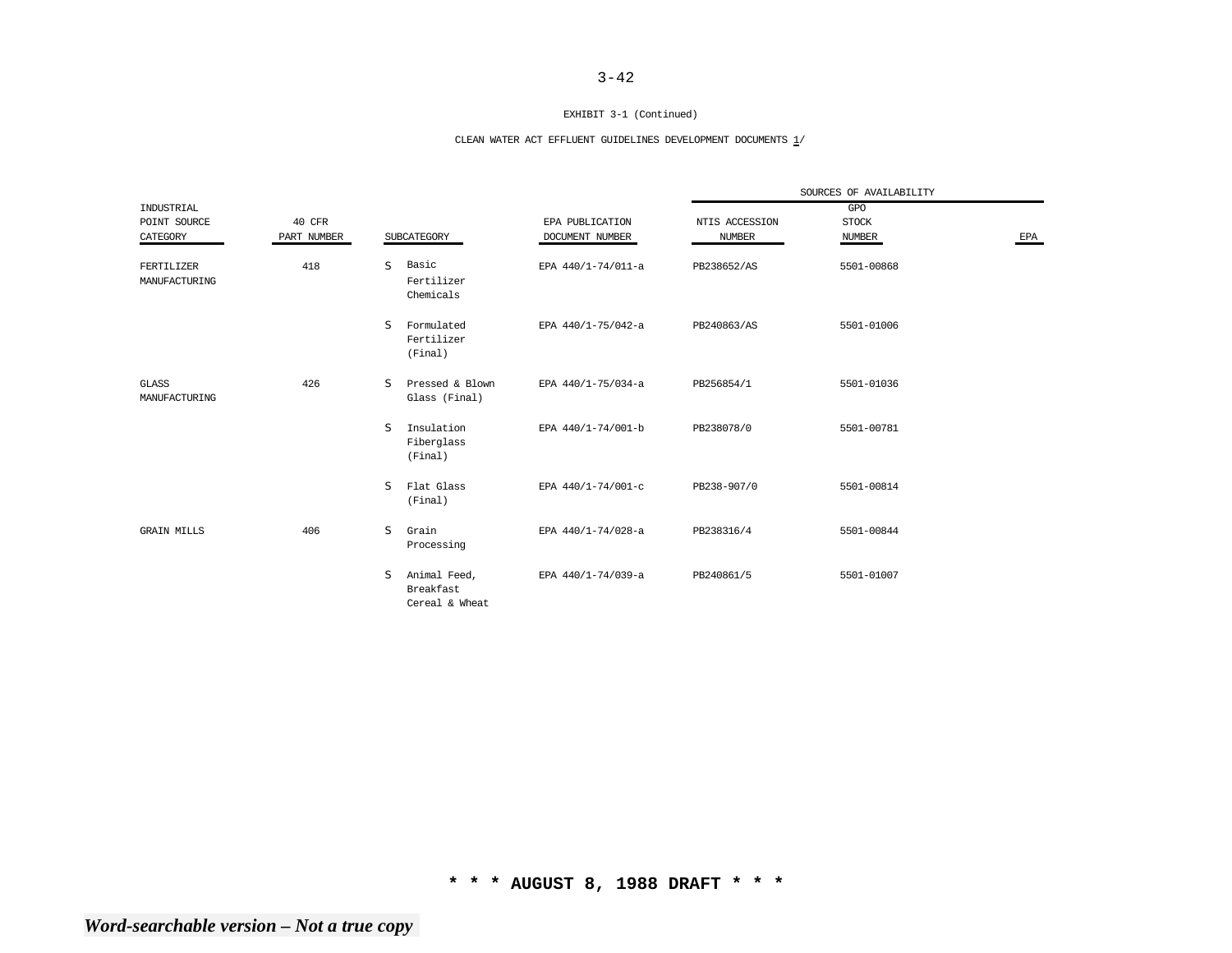#### EXHIBIT 3-1 (Continued)

## CLEAN WATER ACT EFFLUENT GUIDELINES DEVELOPMENT DOCUMENTS  $\underline{1}/$

|                                        |             |                                                                        |                    | SOURCES OF AVAILABILITY |                 |        |  |
|----------------------------------------|-------------|------------------------------------------------------------------------|--------------------|-------------------------|-----------------|--------|--|
| INDUSTRIAL                             |             |                                                                        |                    |                         | GPO             |        |  |
| POINT SOURCE                           | 40 CFR      |                                                                        | EPA PUBLICATION    | NTIS ACCESSION          | <b>STOCK</b>    |        |  |
| CATEGORY                               | PART NUMBER | SUBCATEGORY                                                            | DOCUMENT NUMBER    | <b>NUMBER</b>           | NUMBER          | EPA    |  |
| INORGANIC<br>CHEMICAL<br>MANUFACTURING | 415         | Major Inorganic<br>s<br>Chemical<br>Products                           | EPA 440/1-74/007-a | PB238611/8              | 5502-00121      |        |  |
|                                        |             | s<br>Inorganic<br>Chemicals<br>Manufacturing<br>(Proposed Phase<br>II) | EPA 440/1-80/007-b | PB81-122632             |                 | X      |  |
|                                        |             | s<br>Inorganic<br>Chemicals<br>(Treatability<br>Study)                 | EPA 440/1-80/103   | ---------------         | --------------- | $\,$ X |  |
|                                        |             | s<br>Inorganic<br>Chemicals<br>(Final Phase<br>II)                     | EPA 440/1-82/007   | PB82-265612             |                 |        |  |
|                                        |             | s<br>Inorganic<br>Chemicals<br>(Final Phase<br>II)                     | EPA 440/1-84/007   | PB85-156446/XAB         | --------------- | X      |  |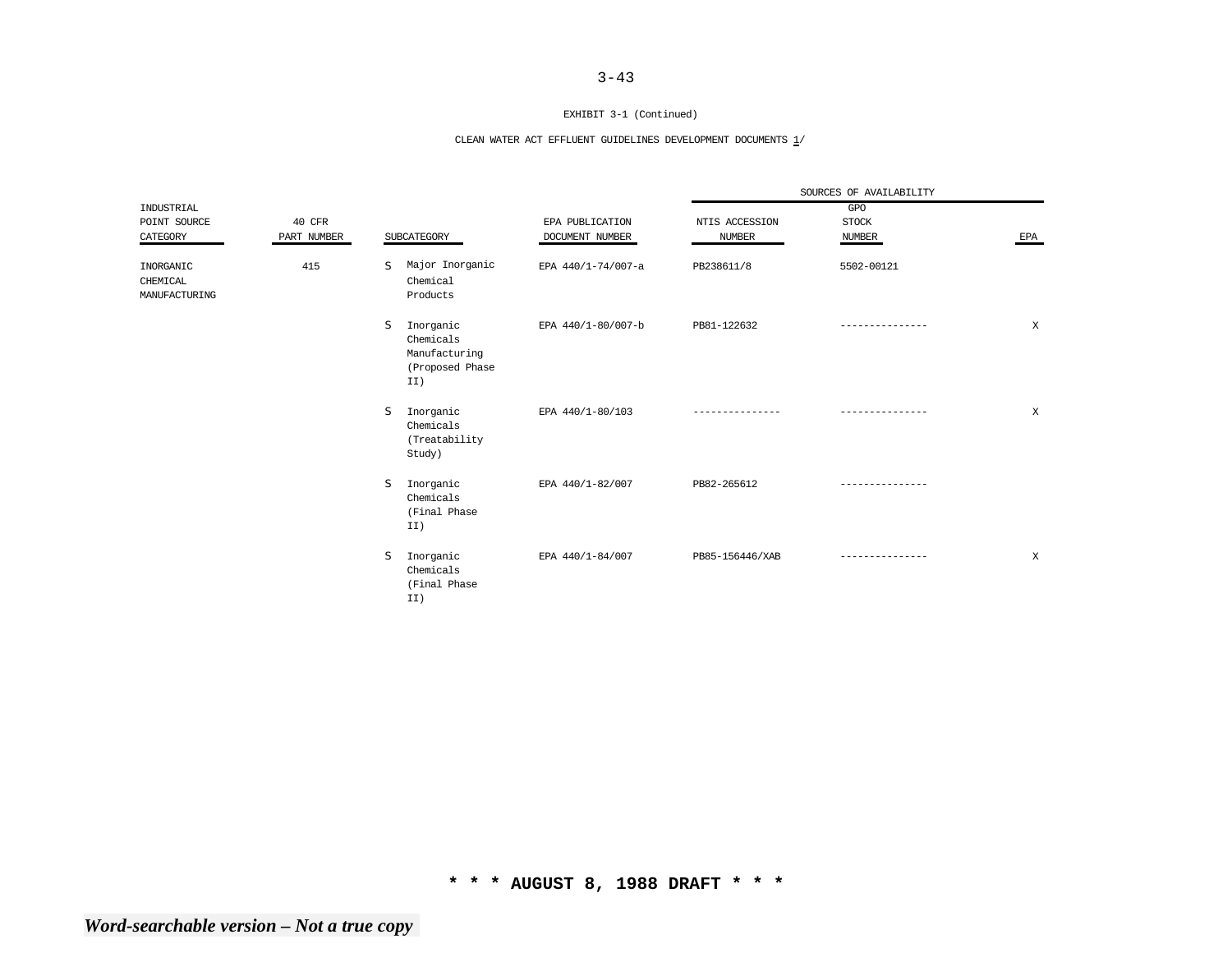#### EXHIBIT 3-1 (Continued)

## CLEAN WATER ACT EFFLUENT GUIDELINES DEVELOPMENT DOCUMENTS  $\underline{1}/$

|                               |             |              |                                        |                    | SOURCES OF AVAILABILITY |              |                           |  |
|-------------------------------|-------------|--------------|----------------------------------------|--------------------|-------------------------|--------------|---------------------------|--|
| INDUSTRIAL                    |             |              |                                        |                    |                         | GPO          |                           |  |
| POINT SOURCE                  | 40 CFR      |              |                                        | EPA PUBLICATION    | NTIS ACCESSION          | <b>STOCK</b> |                           |  |
| CATEGORY                      | PART NUMBER |              | SUBCATEGORY                            | DOCUMENT NUMBER    | <b>NUMBER</b>           | NUMBER       | $\ensuremath{\text{EPA}}$ |  |
| IRON & STEEL<br>MANUFACTURING | 420         | S.           | Steel Making                           | EPA 440/1-74/024-a | PB23883/9               | 5501-00906   |                           |  |
|                               |             | <sub>S</sub> | Iron & Steel<br>(Proposed)             | EPA 440/1-80/024-D | PB81-184384             |              |                           |  |
|                               |             |              | Volume I                               | $\boldsymbol{u}$   | PB81-184392             |              |                           |  |
|                               |             |              | Volume II                              | $\mathbf{u}$       | PB81-184400             |              |                           |  |
|                               |             |              | Volume III                             | $\boldsymbol{u}$   | PB81-184418             |              |                           |  |
|                               |             |              | Volume IV                              | $\boldsymbol{u}$   | PB81-184426             |              |                           |  |
|                               |             |              | Volume V                               | $\boldsymbol{n}$   | PB81-184434             |              |                           |  |
|                               |             |              | Volume VI                              | $\boldsymbol{n}$   | PB81-184442             |              |                           |  |
|                               |             |              |                                        |                    | Set of Vol's            |              |                           |  |
|                               |             | S.           | Iron & Steel<br>(Final)                | EPA 440/1-82/024   | I thru VI               |              |                           |  |
|                               |             |              | Volume I                               | $\boldsymbol{n}$   | PB82-240425-a           |              |                           |  |
|                               |             |              | Volume II                              | $\boldsymbol{u}$   | PB82-240433-b           |              |                           |  |
|                               |             |              | Volume III                             | $\boldsymbol{u}$   | PB82-240441-c           |              |                           |  |
|                               |             |              | Volume IV                              | $\boldsymbol{n}$   | PB82-240458-d           |              |                           |  |
|                               |             |              | Volume V                               | $\boldsymbol{u}$   | PB82-240466-e           |              |                           |  |
|                               |             |              | Volume VI                              | $\boldsymbol{n}$   | PB82-240474-f           |              |                           |  |
|                               |             | S.           | Guidance Manual<br>for<br>Pretreatment |                    |                         |              |                           |  |
|                               |             |              | Standards<br>(September<br>1985)       |                    |                         |              |                           |  |
|                               |             |              |                                        |                    |                         |              |                           |  |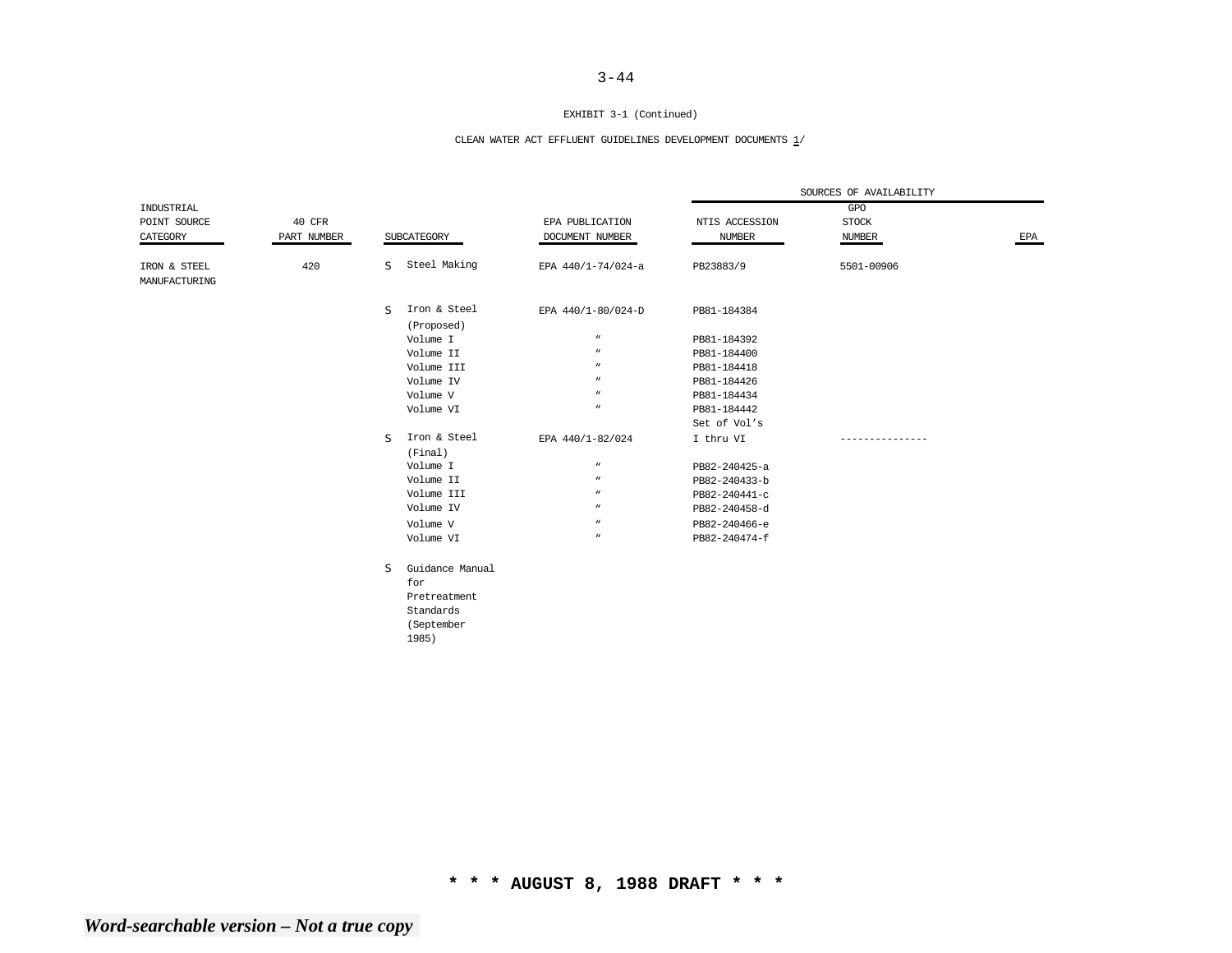#### EXHIBIT 3-1 (Continued)

## CLEAN WATER ACT EFFLUENT GUIDELINES DEVELOPMENT DOCUMENTS  $\underline{1}/$

|                                           |             |                                                                                                                                    |                    | SOURCES OF AVAILABILITY |                 |     |
|-------------------------------------------|-------------|------------------------------------------------------------------------------------------------------------------------------------|--------------------|-------------------------|-----------------|-----|
| INDUSTRIAL                                |             |                                                                                                                                    |                    |                         | GPO             |     |
| POINT SOURCE                              | 40 CFR      |                                                                                                                                    | EPA PUBLICATION    | NTIS ACCESSION          | <b>STOCK</b>    |     |
| CATEGORY                                  | PART NUMBER | SUBCATEGORY                                                                                                                        | DOCUMENT NUMBER    | <b>NUMBER</b>           | NUMBER          | EPA |
| LEATHER TANNING                           | 425         | Leather Tanning<br>S.                                                                                                              | EPA 440/1-74/016-a | PB238079/8              | 5501-00818      |     |
|                                           |             | <sub>S</sub><br>Pretreatment<br>Public Hearing<br>Transcript for<br>Leather Tanning<br>and Finishing<br>(February 15,<br>1980)     |                    |                         |                 |     |
|                                           |             | S.<br>Leather Tanning<br>(Final)                                                                                                   | EPA 440/1-82/016   | PB83-1/2593             |                 | X   |
| MEAT PRODUCTS<br>AND ENGINEERING          | 432         | S<br>Red Meat<br>Processing<br>(Final)                                                                                             | EPA 440/1-74/012-a | PB238076/AS             | 5501-00843      |     |
|                                           |             | <sub>S</sub><br>Renderer<br>(Final)                                                                                                | EPA 440/1-74/031-d | PB253572/2              |                 |     |
| METAL FINISHING                           | 433         | Metal Finishing<br>S.<br>(Proposed)                                                                                                | EPA 440/1-82/091-b | PB83-102004             | --------------- |     |
|                                           |             | Metal Finishing<br>S.<br>(Final)                                                                                                   | EPA 440/1-82/091   | PB84-115989             |                 | X   |
| also refer<br><sub>S</sub><br>to Part 413 |             | Guidance Manual<br><sub>S</sub><br>for Electro-<br>plating and<br>Metal Finishing<br>Pretreatement<br>Standards<br>(February 1984) | ---------------    | ---------------         | --------------- |     |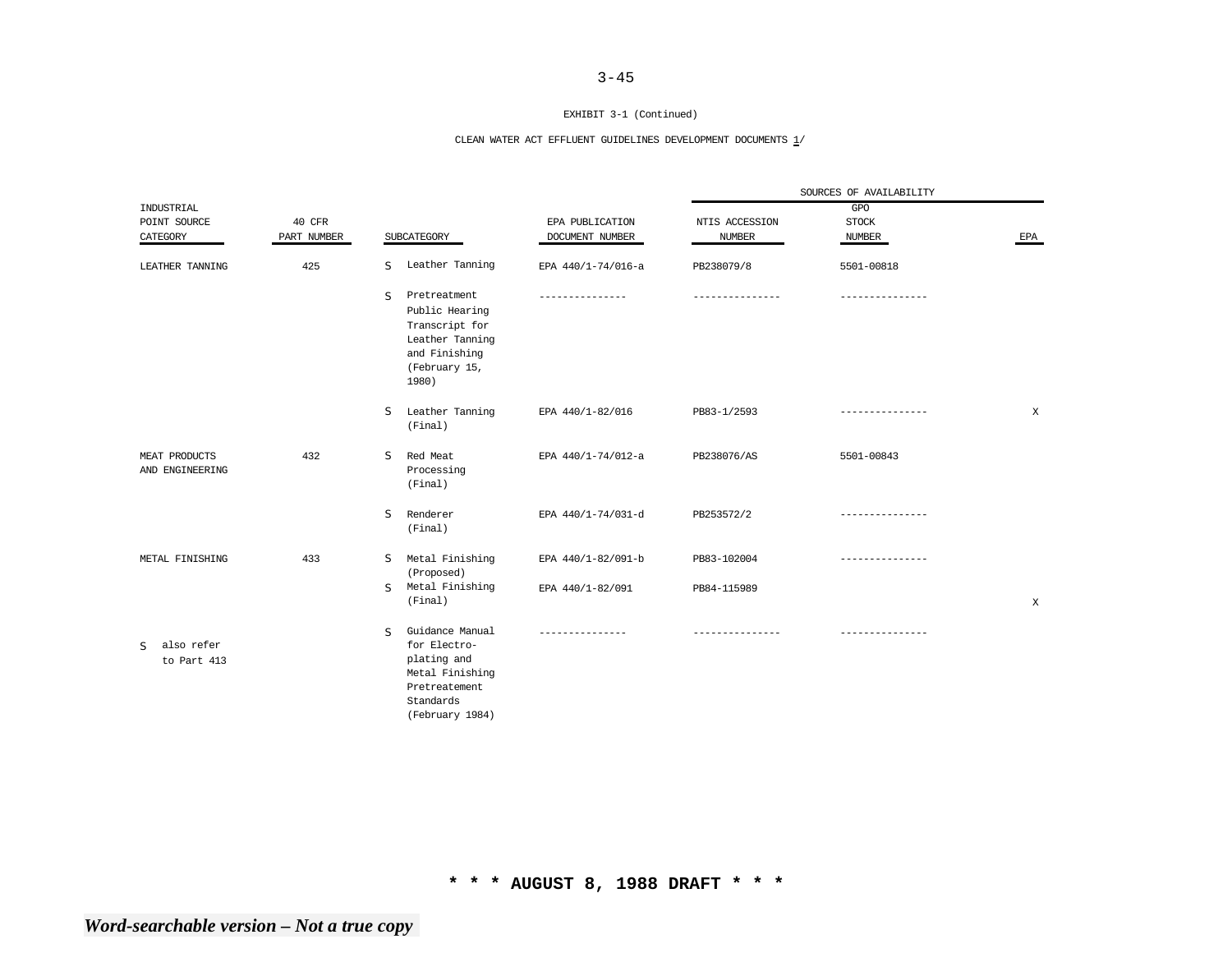#### EXHIBIT 3-1 (Continued)

## CLEAN WATER ACT EFFLUENT GUIDELINES DEVELOPMENT DOCUMENTS  $\underline{1}/$

|                                                     |             |                                                                    |                                                     | SOURCES OF AVAILABILITY |                               |                                 |
|-----------------------------------------------------|-------------|--------------------------------------------------------------------|-----------------------------------------------------|-------------------------|-------------------------------|---------------------------------|
| INDUSTRIAL                                          |             |                                                                    |                                                     |                         | GPO                           |                                 |
| POINT SOURCE                                        | 40 CFR      |                                                                    | EPA PUBLICATION                                     | NTIS ACCESSION          | <b>STOCK</b>                  |                                 |
| CATEGORY                                            | PART NUMBER | SUBCATEGORY                                                        | DOCUMENT NUMBER                                     | <b>NUMBER</b>           | <b>NUMBER</b>                 | EPA                             |
|                                                     |             |                                                                    |                                                     |                         |                               |                                 |
| METAL MOLDING<br>AND CASTING<br>(FOUNDRIES)         | 464         | Metal Molding<br>s<br>and Casting<br>(Vol. I & I II)<br>(Proposed) | EPA 440/1-82/070-b<br>Vol. 1<br>Vol. 2              |                         | . _ _ _ _ _ _ _ _ _ _ _ _ _ _ | X                               |
|                                                     |             | Metal Molding &<br>S<br>Casting<br>(Foundries)<br>(Final)          | EPA 440/1-85/070                                    | PB86-161452/AS          |                               |                                 |
| MINERAL MINING &<br>PROCESSING                      | 436         | Minerals for<br>S<br>the<br>Construction<br>Industry               | EPA 440/1-75/059                                    | PB 274593/3             | --------------                |                                 |
| <b>NONFERROUS</b><br>METALS FORMING                 | 471         | Nonferrous<br>s<br>Metals Forming<br>(Final)                       | EPA 440/1-84/019-b<br>Vol. I<br>Vol. II<br>Vol. III |                         |                               | $\mathbf X$<br>$\mathbf X$<br>X |
| <b>NONFERROUS</b><br><b>METALS</b><br>MANUFACTURING | 421         | Bauxite<br>s<br>Refining -<br>Aluminum<br>Segment                  | EPA 440/1-74/091-c                                  | PB238463/4              | 5501-00116                    |                                 |
|                                                     |             | Primary<br>S<br>Aluminum<br>Smelting -<br>Aluminum<br>Segment      | EPA 440/1-74/019-d                                  | PB240859/9              | 5501-00817                    |                                 |
|                                                     |             | s<br>Secondary<br>Aluminum<br>Smelting-<br>Aluminum<br>Segment     | EPA 440/1-74/019-a                                  | PB238464/2              | 5501-00819                    |                                 |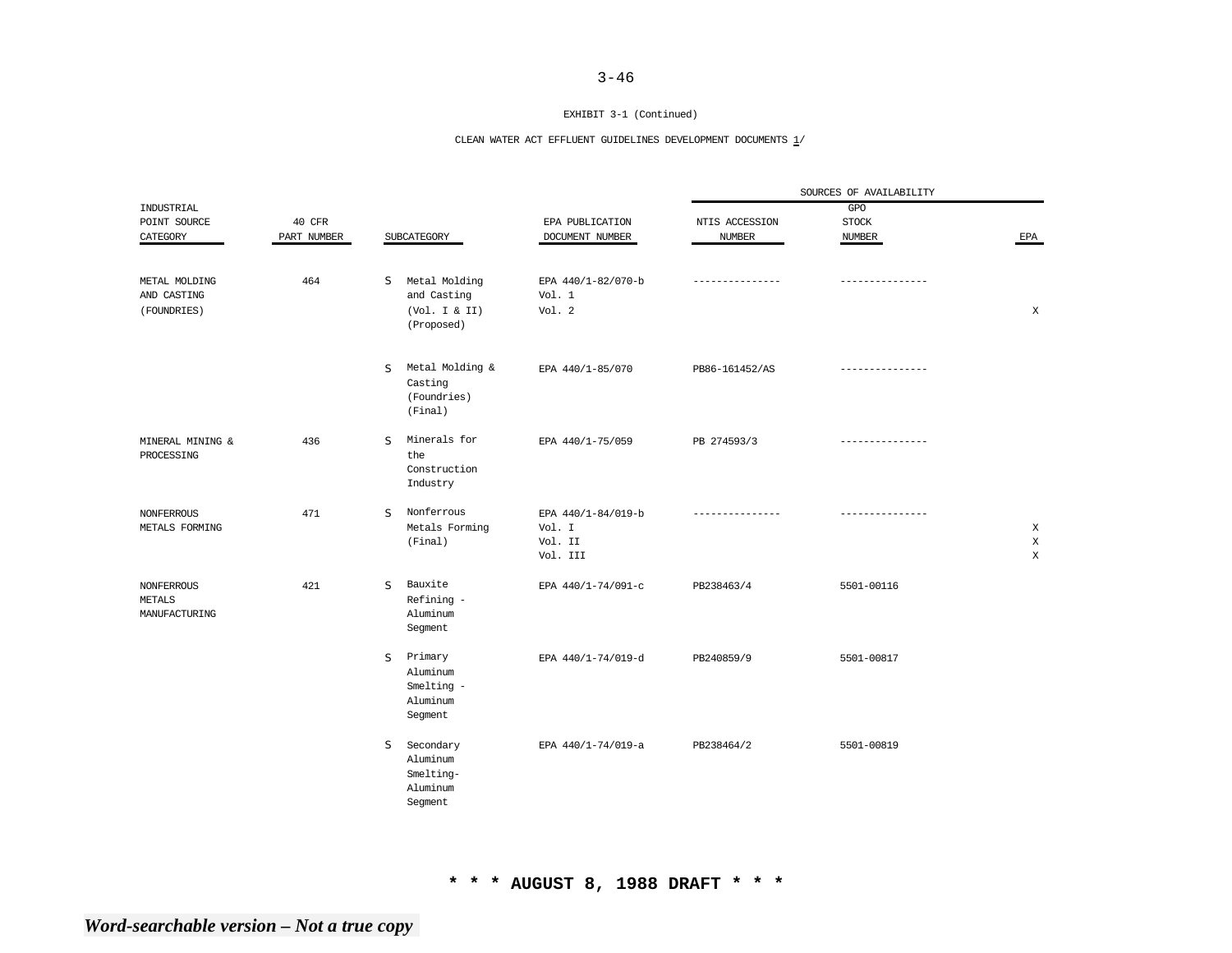#### EXHIBIT 3-1 (Continued)

## CLEAN WATER ACT EFFLUENT GUIDELINES DEVELOPMENT DOCUMENTS  $\underline{1}/$

|                                |             |                                                                                                                     |                    | SOURCES OF AVAILABILITY |                 |             |
|--------------------------------|-------------|---------------------------------------------------------------------------------------------------------------------|--------------------|-------------------------|-----------------|-------------|
| INDUSTRIAL                     |             |                                                                                                                     |                    |                         | GPO             |             |
| POINT SOURCE                   | 40 CFR      |                                                                                                                     | EPA PUBLICATION    | NTIS ACCESSION          | <b>STOCK</b>    |             |
| CATEGORY                       | PART NUMBER | SUBCATEGORY                                                                                                         | DOCUMENT NUMBER    | <b>NUMBER</b>           | <b>NUMBER</b>   | EPA         |
| OIL & GAS<br><b>EXTRACTION</b> | 435         | Onshore<br>s<br>(Interim Final<br>(Includes<br>Offshore)                                                            | EPA 440/1-76/055-a | . _ _ _ _ _ _ _ _ _     | --------------- |             |
|                                |             | s<br>Oil & Gas<br>Extraction<br>(Proposed)                                                                          | EPA 440/1-85/055   | PB86-114949/XAB         |                 |             |
|                                |             | S<br>Assessment of<br>Environmental<br>Fate & Effects<br>of Discharge<br>from Offshore<br>Oil and Gas<br>Operations | EPA 440/4-85/002   | PB86/114964/AS          |                 |             |
| ORE MINING AND<br>DRESSING     | 440         | Ore Mining and<br>s<br>Dressing Volume<br>$\mathbbm{1}$                                                             | EPA 440/1-78/061-d | PB286520/AS             |                 |             |
|                                |             | Ore Mining and<br>s<br>Dressing Volume<br>II                                                                        | EPA 440/1-78/061-e | PB286521/AS             | .               |             |
|                                |             | S<br>Ore Mining &<br>Dressing<br>(Proposed)                                                                         | EPA 440/1-82/061-b | PB82-250952             | ----------      | X           |
|                                |             | s<br>Ore Mining &<br>Dressing<br>(Final)                                                                            | EPA 440/1-82/061   | ---------------         | --------------- | $\mathbf X$ |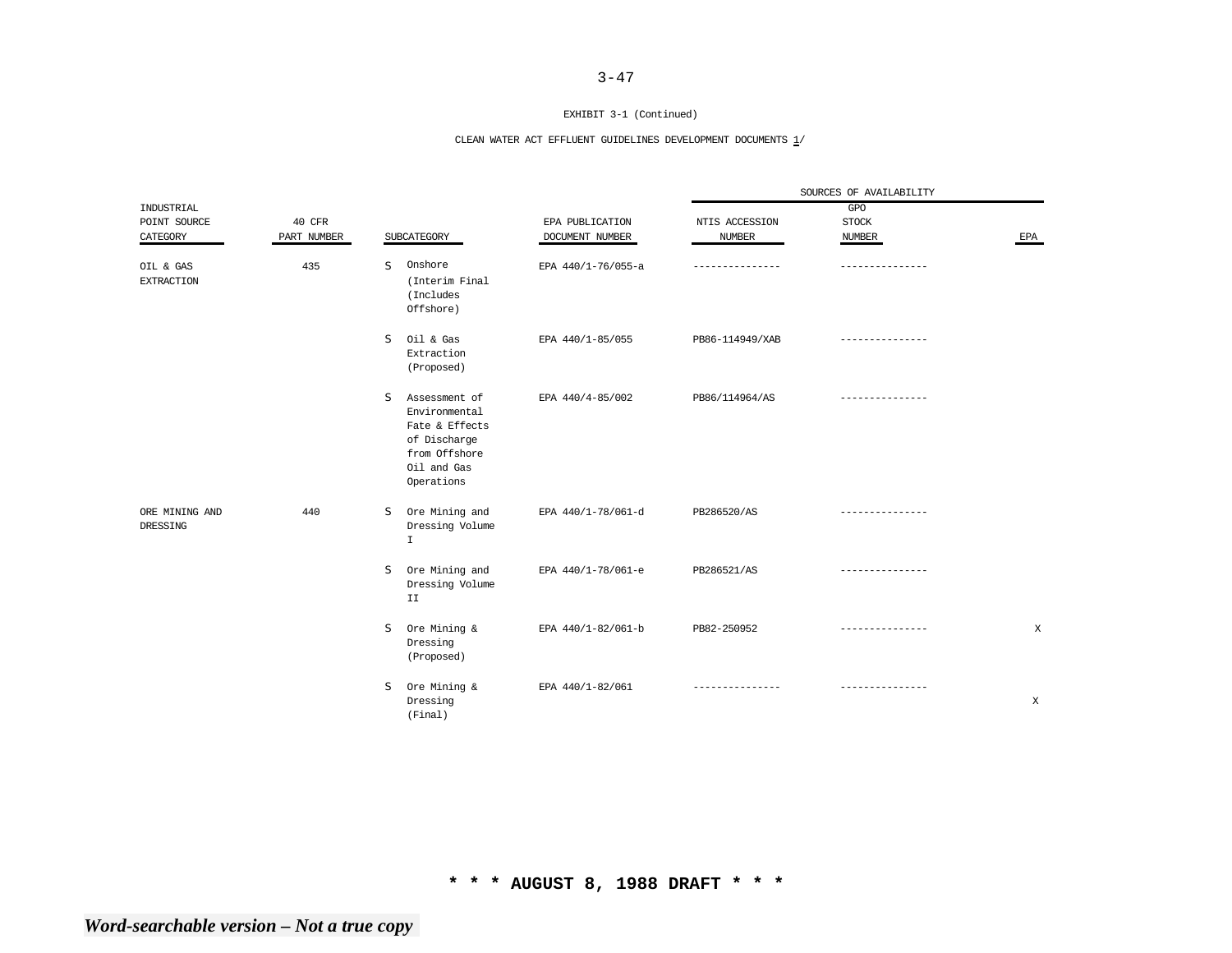#### EXHIBIT 3-1 (Continued)

### CLEAN WATER ACT EFFLUENT GUIDELINES DEVELOPMENT DOCUMENTS  $\underline{1}/$

|                  |             |   |                 |                    |                  | SOURCES OF AVAILABILITY |             |
|------------------|-------------|---|-----------------|--------------------|------------------|-------------------------|-------------|
| INDUSTRIAL       |             |   |                 |                    |                  | GPO                     |             |
| POINT SOURCE     | 40 CFR      |   |                 | EPA PUBLICATION    | NTIS ACCESSION   | <b>STOCK</b>            |             |
| CATEGORY         | PART NUMBER |   | SUBCATEGORY     | DOCUMENT NUMBER    | <b>NUMBER</b>    | NUMBER                  | EPA         |
| ORGANIC          | 414 and     | s | Major Organic   | EPA 440/1-74/009-a | PB241905/9       | 5001-008812             |             |
| CHEMICALS        | 416         |   | Products        |                    |                  |                         |             |
| MANUFACTURING &  |             |   |                 |                    |                  |                         |             |
| PLASTICS AND     |             |   |                 |                    |                  |                         |             |
| SYNTHETIC FIBERS |             | s | Organic         | EPA 440/1-83/009-b | PB83-205625      | -----------             |             |
|                  |             |   | Chemicals &     | Vol. I             | PB83-205633      |                         |             |
|                  |             |   | Plastics &      | Vol. II            | PB83-205641      |                         |             |
|                  |             |   | Synthetic       | Vol. III           | PB83-205658      |                         |             |
|                  |             |   | Fibers          |                    | - Set to Vol's I |                         |             |
|                  |             |   | (Proposed)      |                    | and III          |                         |             |
|                  |             | s | Selected        |                    |                  |                         | X           |
|                  |             |   | Summary of      |                    |                  |                         |             |
|                  |             |   | Information in  |                    |                  |                         |             |
|                  |             |   | Support of      |                    |                  |                         |             |
|                  |             |   | Organic         |                    |                  |                         |             |
|                  |             |   | Chemicals,      |                    |                  |                         |             |
|                  |             |   | Plastic &       |                    |                  |                         |             |
|                  |             |   | Synthetic       |                    |                  |                         |             |
|                  |             |   | Fibers (July    |                    |                  |                         |             |
|                  |             |   | 1985)           |                    |                  |                         |             |
|                  |             | s | Guidance Manual |                    |                  |                         | $\mathbf X$ |
|                  |             |   | for             |                    |                  |                         |             |
|                  |             |   | Implementing    |                    |                  |                         |             |
|                  |             |   | Total Toxic     |                    |                  |                         |             |
|                  |             |   | Organic         |                    |                  |                         |             |
|                  |             |   | (TTO)Pretreat-  |                    |                  |                         |             |
|                  |             |   | ment Standards  |                    |                  |                         |             |
|                  |             |   | (September      |                    |                  |                         |             |
|                  |             |   | 1985)           |                    |                  |                         |             |
|                  |             |   |                 |                    |                  |                         |             |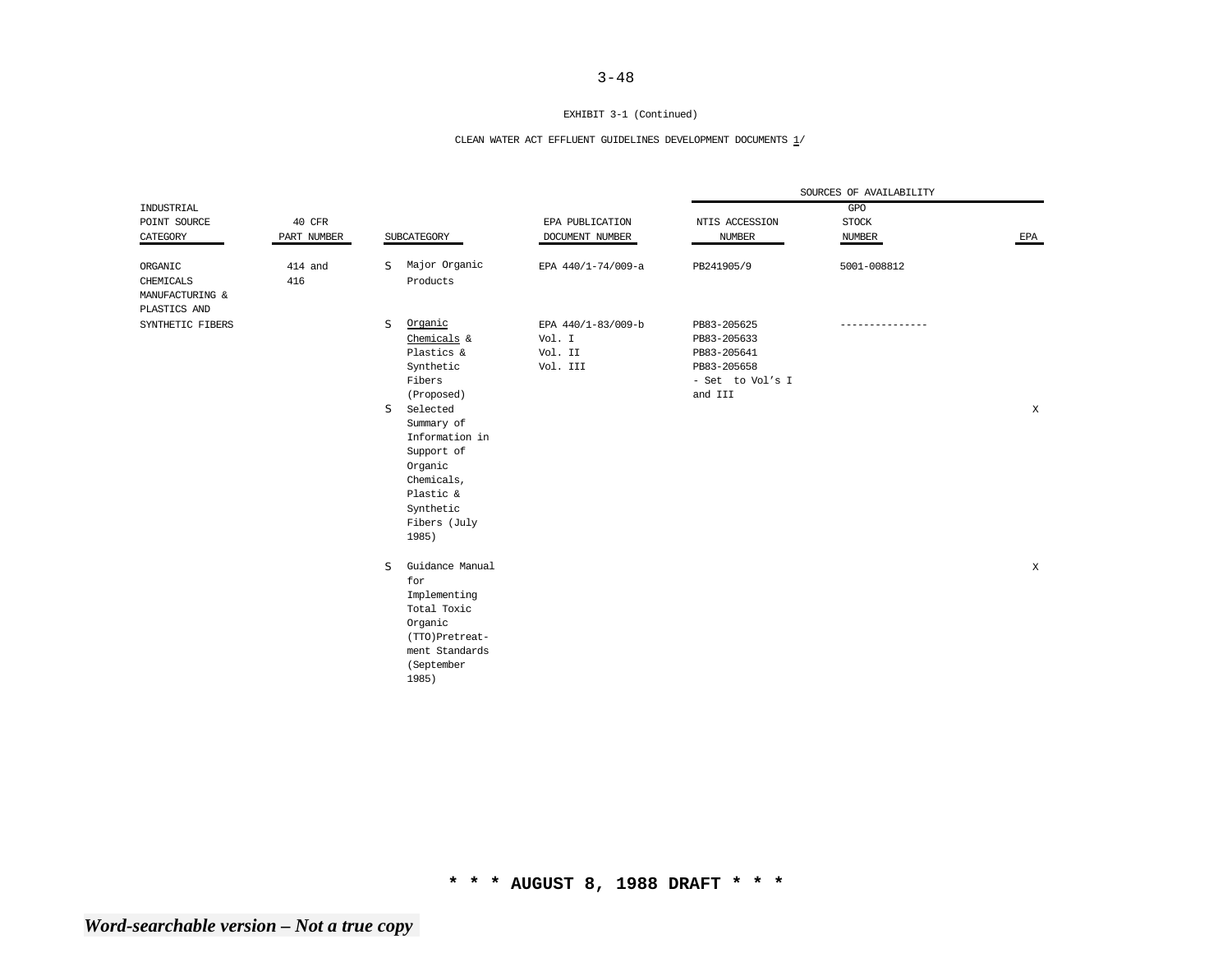#### EXHIBIT 3-1 (Continued)

### CLEAN WATER ACT EFFLUENT GUIDELINES DEVELOPMENT DOCUMENTS  $\underline{1}/$

|                                        |                       |                                                                                                                                              |                                          |                                 | SOURCES OF AVAILABILITY       |     |
|----------------------------------------|-----------------------|----------------------------------------------------------------------------------------------------------------------------------------------|------------------------------------------|---------------------------------|-------------------------------|-----|
| INDUSTRIAL<br>POINT SOURCE<br>CATEGORY | 40 CFR<br>PART NUMBER | SUBCATEGORY                                                                                                                                  | EPA PUBLICATION<br>DOCUMENT NUMBER       | NTIS ACCESSION<br><b>NUMBER</b> | GPO<br><b>STOCK</b><br>NUMBER | EPA |
| PESTICIDES                             | 455                   | Pesticides<br>s<br>s<br>Pesticides<br>(Proposed)                                                                                             | EPA 440/1-78/060-e<br>EPA 440/1-82/079-b | PB285480/0<br>PB83-15371        | . _ _ _ _ _ _ _ _ _ _ _ _ _ _ |     |
|                                        |                       | <sub>S</sub><br>Test Methods<br>for Non-<br>conventional<br>Pesticides<br>Chemical<br>Analysis of<br>Industrial &<br>Municipal<br>wastewater | EPA 440/1-82/079-c                       | PB83-176636                     | ------------                  |     |
|                                        |                       | Pesticides<br><sub>S</sub><br>(Final)                                                                                                        | EPA 440/1-85/079                         | PB86-150042/XAB                 | --------------                |     |
| PETROLEUM<br><b>REFINING</b>           | 419                   | Petroleum<br><sub>S</sub><br>Refining                                                                                                        | EPA 440/1-74/014-a                       | PB238612/6                      | 5501-00912                    |     |
|                                        |                       | Petroleum<br><sub>S</sub><br>Refining<br>(Proposed)                                                                                          | EPA 440/1-79/014-b                       | PB81-118413                     | ---------------               |     |
|                                        |                       | Petroleum<br>s<br>Refining<br>(Final)                                                                                                        | EPA 440/1-82/014                         | PB83-1/2569                     | ---------------               |     |
|                                        |                       | Transcript for<br><sub>S</sub><br>Public Hearing<br>for Petroleum<br>Refining (April<br>9, 1980)                                             | =---------------                         | ---------------                 | ---------------               |     |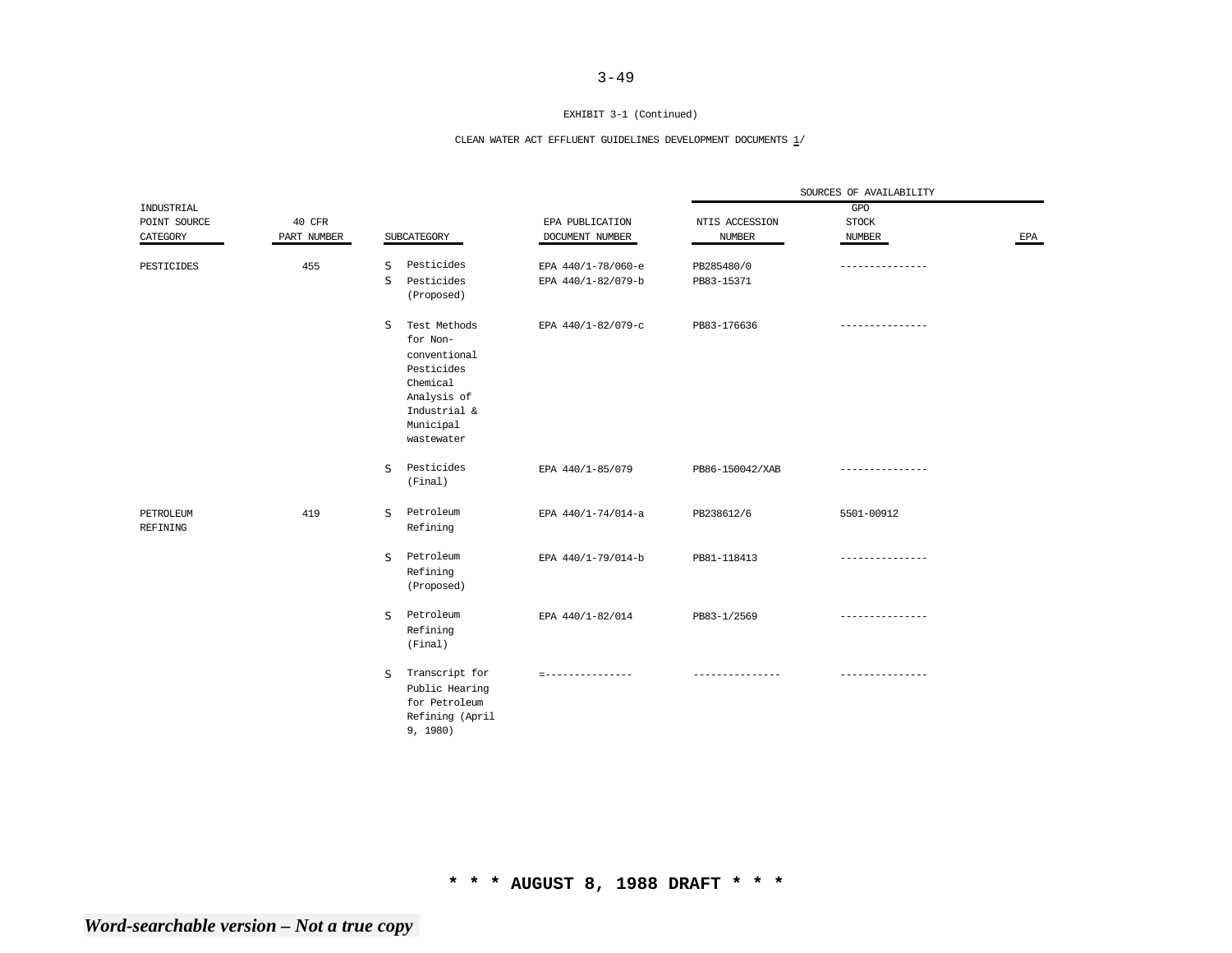#### EXHIBIT 3-1 (Continued)

### CLEAN WATER ACT EFFLUENT GUIDELINES DEVELOPMENT DOCUMENTS  $\underline{1}/$

|                            |             |                                              |                    |                | SOURCES OF AVAILABILITY |     |
|----------------------------|-------------|----------------------------------------------|--------------------|----------------|-------------------------|-----|
| INDUSTRIAL<br>POINT SOURCE | 40 CFR      |                                              | EPA PUBLICATION    | NTIS ACCESSION | GPO<br><b>STOCK</b>     |     |
| CATEGORY                   | PART NUMBER | SUBCATEGORY                                  | DOCUMENT NUMBER    | NUMBER         | NUMBER                  | EPA |
| PHARMACEUTICALS            | 439         | Pharmaceutical<br><sub>S</sub><br>(Proposed) | EPA 440/1-82/084-b |                |                         | X   |
|                            |             | Pharmaceutical<br>s<br>(Final)               | EPA 440/1-83/084   | PB84-180066    |                         | X   |
| PHOSPHATE<br>MANUFACTURING | 422         | Phosphorus<br>s<br>Derived<br>Chemicals      | EPA 440/1-74/006-a | PB241018/1     | 5503-00078              |     |
|                            |             | s<br>Other Non-<br>Fertilizer<br>Chemicals   | EPA 440/1-75/043   |                |                         | X   |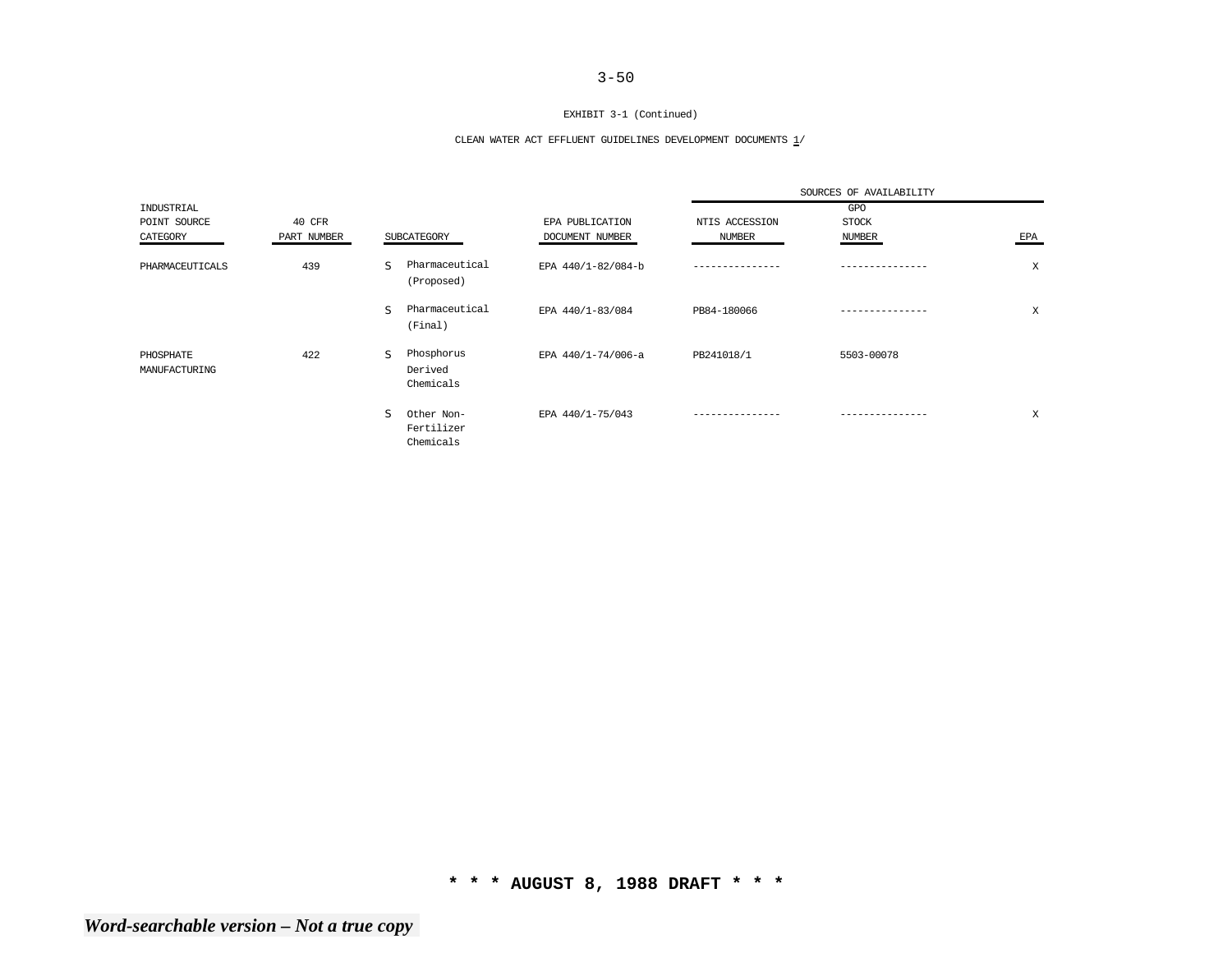#### EXHIBIT 3-1 (Continued)

### CLEAN WATER ACT EFFLUENT GUIDELINES DEVELOPMENT DOCUMENTS  $\underline{1}/$

|                  |             |              |                 |                    |                 | SOURCES OF AVAILABILITY |             |
|------------------|-------------|--------------|-----------------|--------------------|-----------------|-------------------------|-------------|
| INDUSTRIAL       |             |              |                 |                    |                 | $_{\mathrm{GPO}}$       |             |
| POINT SOURCE     | 40 CFR      |              |                 | EPA PUBLICATION    | NTIS ACCESSION  | <b>STOCK</b>            |             |
| CATEGORY         | PART NUMBER |              | SUBCATEGORY     | DOCUMENT NUMBER    | <b>NUMBER</b>   | <b>NUMBER</b>           | EPA         |
|                  |             |              |                 |                    |                 |                         |             |
| PLASTIC &        | 416         | S.           | Synthetic       | EPA 440/1-74/010   | PB2/39241/3     | 5501-00815              |             |
| SYNTHETIC        | & 414       |              | Resins          |                    |                 |                         |             |
| <b>FIBERS</b>    |             |              |                 |                    |                 |                         |             |
| (MATERIALS) &    |             | s            | Synthetic       | EPA 440/1-74/036   | PB240862/3      | 5501-01012              | $\mathbf X$ |
| ORGANIC          |             |              | Polymers        |                    |                 |                         |             |
| CHEMICALS        |             |              |                 |                    |                 |                         |             |
| MANUFACTURING    |             | S            | Organic         | EPA 440/1-83/009-b | PB83-205625     |                         |             |
|                  |             |              | Chemicals &     | Vol. I             | PB83-205633     |                         |             |
|                  |             |              | Plastics &      | Vol. II            | PB83-205641     |                         |             |
|                  |             |              |                 | Vol. III           |                 |                         |             |
|                  |             |              | Synthetic       |                    | PB83-205658     |                         |             |
|                  |             |              | Fibers          |                    | Set of Vol's I  |                         |             |
|                  |             |              | (Proposed)      |                    | thru III        |                         |             |
|                  |             | <sub>S</sub> | Selected        | ------------       | --------------- | -------------           | X           |
|                  |             |              | Summary or      |                    |                 |                         |             |
|                  |             |              | Information in  |                    |                 |                         |             |
|                  |             |              | Support of      |                    |                 |                         |             |
|                  |             |              | Organic         |                    |                 |                         |             |
|                  |             |              | Chemicals,      |                    |                 |                         |             |
|                  |             |              |                 |                    |                 |                         |             |
|                  |             |              | Plastic &       |                    |                 |                         |             |
|                  |             |              | Synthetic       |                    |                 |                         |             |
|                  |             |              | Fibers (July    |                    |                 |                         |             |
|                  |             |              | 1985)           |                    |                 |                         |             |
|                  |             | <sub>S</sub> | Guidance Manual |                    |                 |                         |             |
|                  |             |              | for             |                    |                 |                         |             |
|                  |             |              | Implementing    |                    |                 |                         |             |
|                  |             |              | Total Toxic     |                    |                 |                         |             |
|                  |             |              |                 |                    |                 |                         |             |
|                  |             |              | Organic (TTO)   |                    |                 |                         |             |
|                  |             |              | Pretreatment    |                    |                 |                         |             |
|                  |             |              | Standards       |                    |                 |                         |             |
|                  |             |              | (September      |                    |                 |                         |             |
|                  |             |              | 1985)           |                    |                 |                         |             |
| PORCELAIN        | 466         | <sub>S</sub> | Porcelain       | EPA 440/1-81/072-b | PB81-201527     |                         | $\mathbf X$ |
| <b>ENAMELING</b> |             |              | Enameling       |                    |                 |                         |             |
|                  |             |              | (Proposed)      |                    |                 |                         |             |
|                  |             | <sub>S</sub> | Porcelain       | EPA 440/1-82/072   | ------------    | ------------            | X           |
|                  |             |              | Enameling       |                    |                 |                         |             |
|                  |             |              |                 |                    |                 |                         |             |
|                  |             |              | (Final)         |                    |                 |                         |             |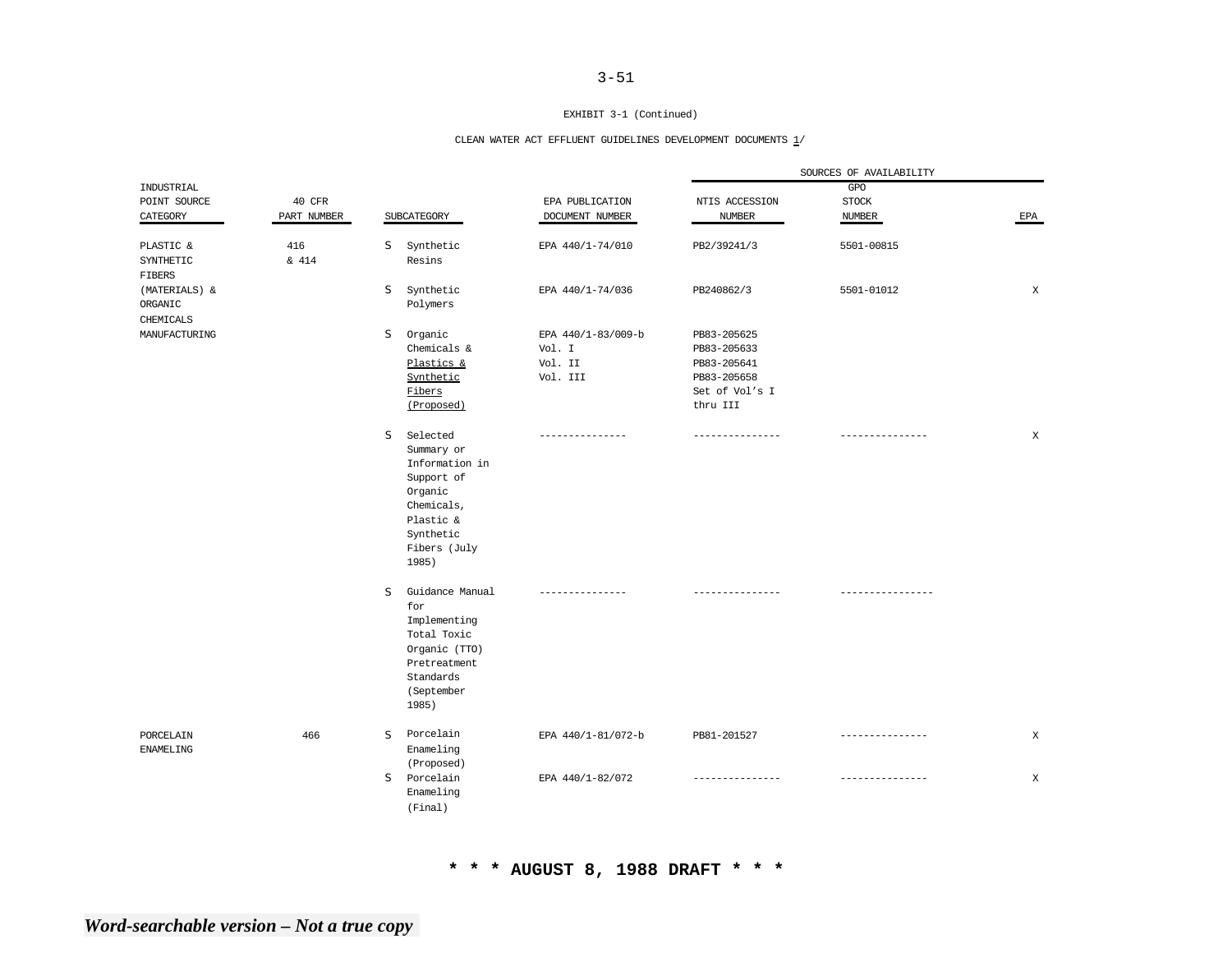#### EXHIBIT 3-1 (Continued)

### CLEAN WATER ACT EFFLUENT GUIDELINES DEVELOPMENT DOCUMENTS  $\underline{1}/$

|                 |             |                |                  |                | SOURCES OF AVAILABILITY |     |
|-----------------|-------------|----------------|------------------|----------------|-------------------------|-----|
| INDUSTRIAL      |             |                |                  |                | GPO                     |     |
| POINT SOURCE    | 40 CFR      |                | EPA PUBLICATION  | NTIS ACCESSION | <b>STOCK</b>            |     |
| CATEGORY        | PART NUMBER | SUBCATEGORY    | DOCUMENT NUMBER  | NUMBER         | NUMBER                  | EPA |
|                 |             |                |                  |                |                         |     |
|                 |             |                |                  |                |                         |     |
| POTWs/          | ----------- | S.<br>Fate of  | EPA 440/1-82/303 |                |                         |     |
| POLLUTANTS:--   |             | Priority       | Vol. I           | PB83-122788    | ------------            |     |
| Priority        |             | Pollutants in  | Vol. II          | PB83-122796    | ----------------        |     |
| Pollutants in   |             | Publicly Owned |                  |                |                         |     |
| Publicly Owned  |             | Treatment      |                  |                |                         |     |
| Treatment Works |             | Works (vol. I  |                  |                |                         |     |
|                 |             | $\&$ II)       |                  |                |                         |     |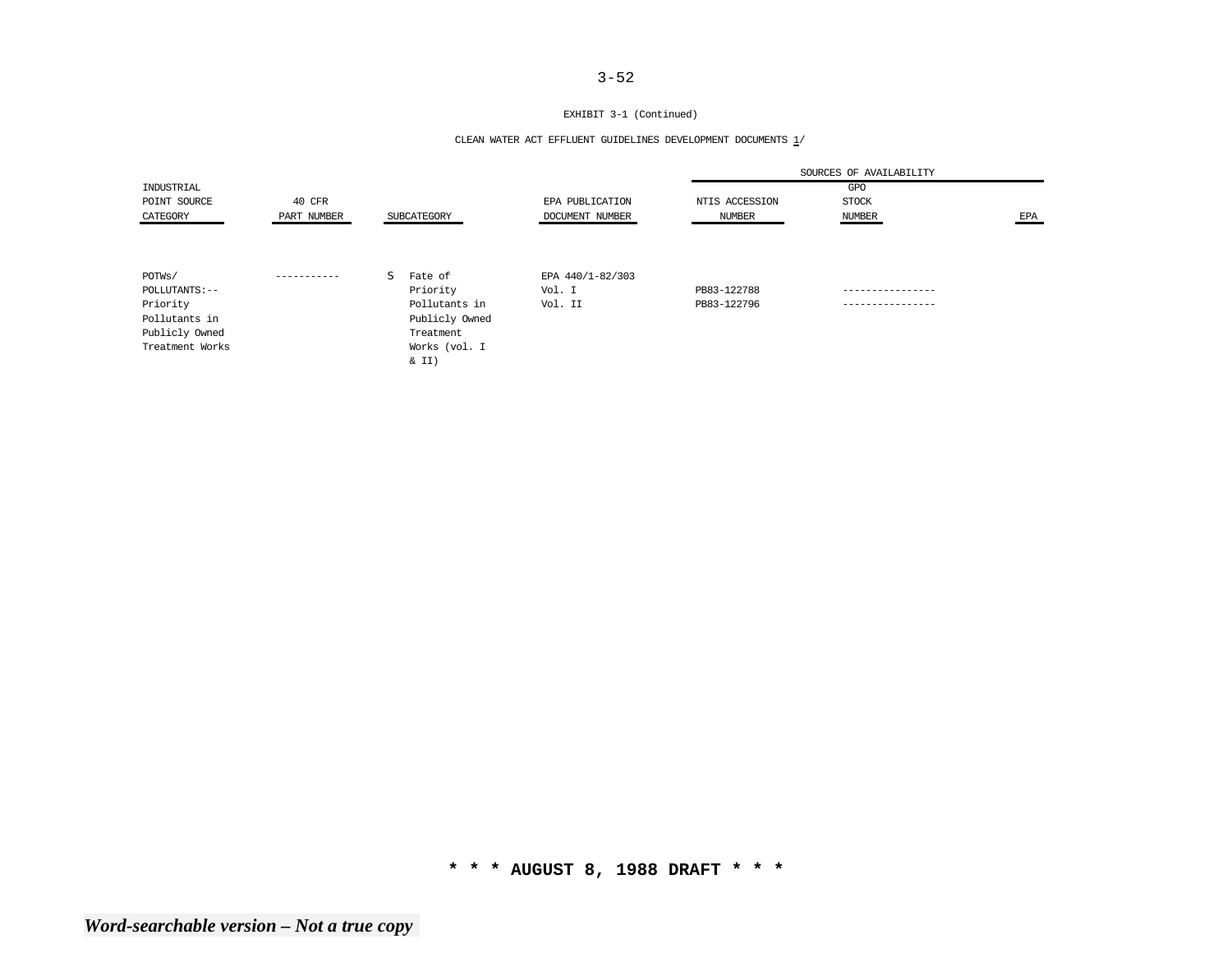#### EXHIBIT 3-1 (Continued)

### CLEAN WATER ACT EFFLUENT GUIDELINES DEVELOPMENT DOCUMENTS  $\underline{1}/$

|                               |             |                                                                                                                                      |                    | SOURCES OF AVAILABILITY |                 |             |
|-------------------------------|-------------|--------------------------------------------------------------------------------------------------------------------------------------|--------------------|-------------------------|-----------------|-------------|
| INDUSTRIAL                    |             |                                                                                                                                      |                    |                         | GPO             |             |
| POINT SOURCE                  | 40 CFR      |                                                                                                                                      | EPA PUBLICATION    | NTIS ACCESSION          | <b>STOCK</b>    |             |
| CATEGORY                      | PART NUMBER | SUBCATEGORY                                                                                                                          | DOCUMENT NUMBER    | <b>NUMBER</b>           | NUMBER          | EPA         |
| PULP, PAPER AND<br>PAPERBOARD | 430         | Unbleached<br>s<br>Kraft and<br>Semi-chemical<br>Pulp                                                                                | EPA 440/1-74/025-a | PB238833/AS             | --------------- |             |
|                               |             | S.<br>Pulp & Paper<br>and Paperboard<br>and Builders'<br>Paper and<br>Board Mills<br>(Proposed)                                      | EPA 440/1-80/025-b | PB81-201535             | --------------- | X           |
|                               |             | s<br>Pulp, Paper &<br>Paperboard and<br>Builders'<br>Paper & Board<br>Mills (Final)                                                  | EPA 440/1-82/025   | PB83-163949             |                 | $\mathbf X$ |
|                               |             | S<br>Control of<br>Polychlori-<br>nated<br>Biphenyls in<br>the Deink<br>Subcategory of<br>Pulp, Paper &<br>Paperboard<br>(Oct. 1982) |                    | --------------          | --------------- |             |
| <b>RUBBER</b><br>PROCESSING   | 428         | Tire &<br>S.<br>Synthetic                                                                                                            | EPA 440/1-74/013-a | PB238609/2              | 5501-00885      |             |
|                               |             | Fabricated &<br>S<br>Reclaimed<br>Rubber (Final)                                                                                     | EPA 440/1-74/030-a | PB214916/6              | 5501-01016      |             |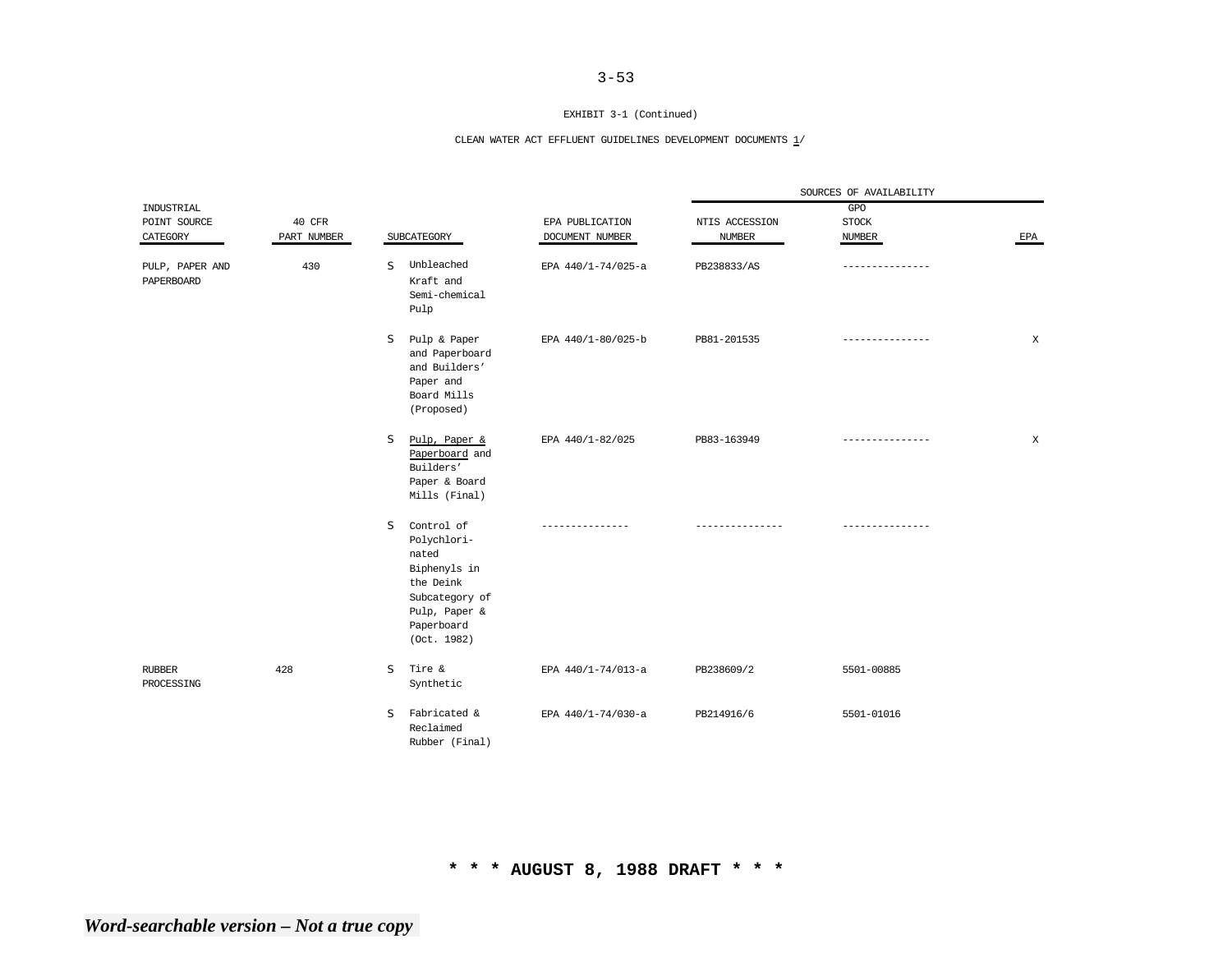#### EXHIBIT 3-1 (Continued)

### CLEAN WATER ACT EFFLUENT GUIDELINES DEVELOPMENT DOCUMENTS  $\underline{1}/$

|                                      |             |                                          |                                |                    |                 | SOURCES OF AVAILABILITY |     |
|--------------------------------------|-------------|------------------------------------------|--------------------------------|--------------------|-----------------|-------------------------|-----|
| INDUSTRIAL                           |             |                                          |                                |                    |                 | GPO                     |     |
| POINT SOURCE                         | 40 CFR      |                                          |                                | EPA PUBLICATION    | NTIS ACCESSION  | <b>STOCK</b>            |     |
| CATEGORY                             | PART NUMBER | SUBCATEGORY                              |                                | DOCUMENT NUMBER    | <b>NUMBER</b>   | <b>NUMBER</b>           | EPA |
| SOAPS &                              | 417         | S<br>Soaps &                             |                                | EPA 440/1-74/018-a | PB238613/4      | 5501-00867              |     |
| <b>DETERGENTS</b>                    |             | Detergents                               |                                |                    |                 |                         |     |
| 421<br>STEAM ELECTRIC<br>POWERPLANTS |             | <sub>S</sub><br>Power<br>Generating      | Steam Electric                 | EPA 440/1-74/029-a | PB240853/2      | 5501-01001              |     |
|                                      |             | <sub>S</sub><br>(Proposed)               | Steam Electric                 | EPA 440/1-80/029-b | PB81-19075      | -------------           |     |
| SUGAR PROCESSING                     | 409         | s<br>Beet Sugar<br>(Final)               |                                | EPA 440/1-74/002-D | PB238462/6      | 5501-0011/              |     |
|                                      |             | s<br>Cane Sugar<br>Refining              | (Interim Final)                | EPA 440/1-74/002-c | PB23814/3       | 5501/00826              |     |
| TEXTILE MILLS<br>MANUFACTURING       | 410         | s                                        | Textile Mills                  | EPA 440/1-74/022-a | PB238832/AS     | 5501-00903              |     |
|                                      |             | <sub>S</sub><br>(Final)                  | Textile Mills                  | EPA 440/1-82/022   | PB83-1168/1     |                         |     |
| TIMBER PRODUCTS<br>PROCESSING        | 429         | S.                                       | Wood Furniture<br>and Fixtures | EPA 440/1-74/033-a | --------------  | ---------------         | X   |
|                                      |             | <sub>S</sub><br>Processing<br>(Proposed) | Timber Products                | EPA 440/1-79/023-b | --------------- | ---------------         | X   |
|                                      |             | S<br>Processing<br>(Final)               | Timber Products                | EPA 440/1-81/023   | PB81-227282     | ---------------         |     |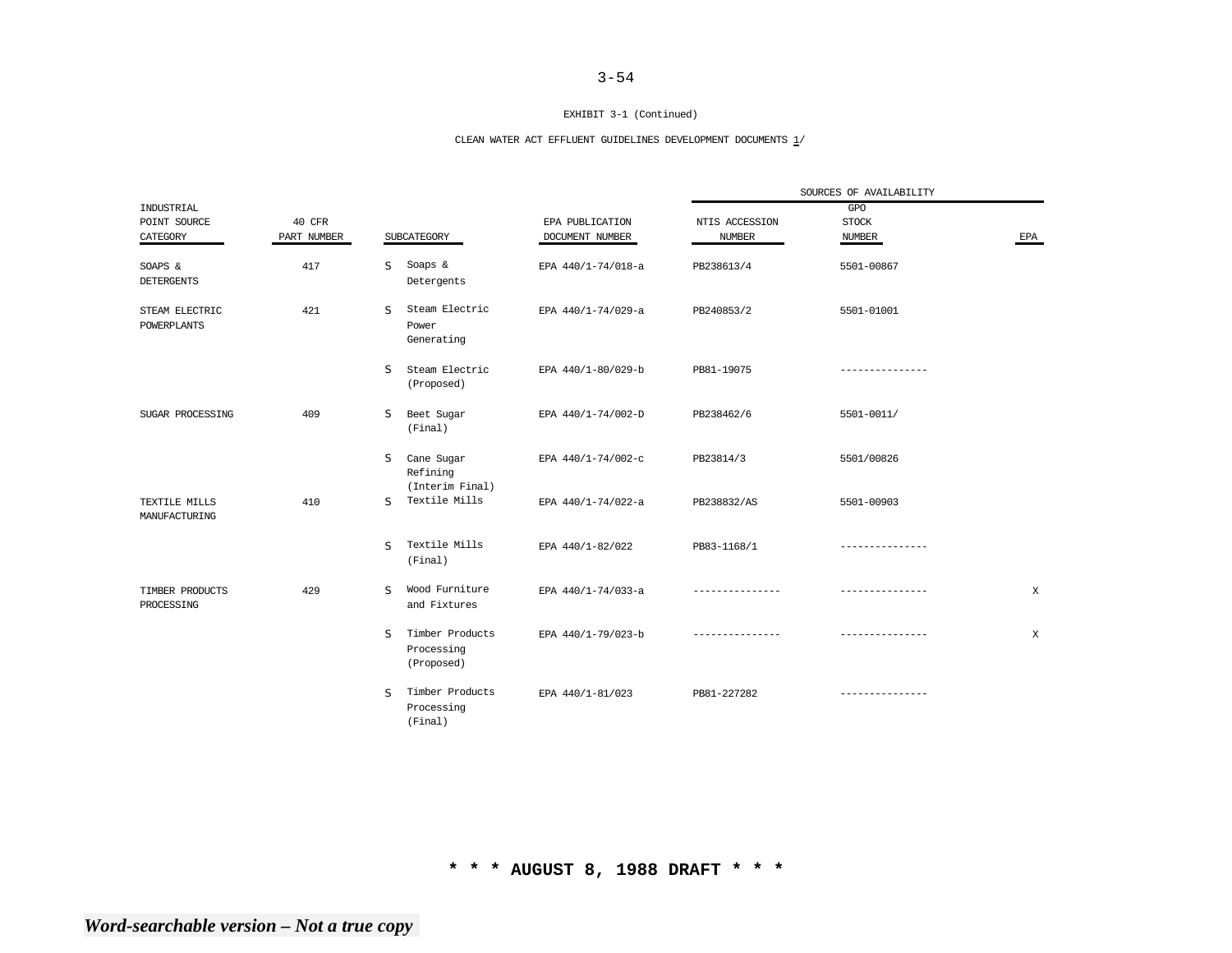## **CHAPTER 4**

# **GUIDANCE FOR COMPLIANCE WITH REQUIREMENT OF THE SAFE DRINKING WATER ACT**

### **4.0 INTRODUCTION**

This chapter addresses CERCLA compliance with Safe Drinking Water Act (SDWA) applicable or relevant and appropriate requirements (ARARs) in remedial actions.<sup>1</sup> It is organized into two sections:

- Section 4.1 provides a general overview of the provisions of the SDWA and how they are implemented; and
- " Section 4.2 presents a summary of SDWA ARARs for CERCLA actions including drinking water standards, underground injection control, sole source aquifer, and wellhead protection program requirements.

## **4.1 OVERVIEW OF THE SAFE DRINKING WATER ACT**

The Safe Drinking Water Act (SDWA),<sup>2</sup> initially enacted in 1974 and most recently amended in 1986, mandates EPA to establish regulations to protect human health from contaminants in drinking water. The legislation authorizes national drinking water standards and a joint Federal-State system for assuring compliance with those standards. Maximum contaminant levels and treatment techniques ensure the quality of public drinking water supplies. This section provides an overview of the treatment and pollution prevention requirements imposed by the SDWA that may potentially affect the selection, design, and implementation of CERCLA response activities.

The establishment of national drinking water standards is authorized under Title XIV, Part B of the SDWA. EPA has developed two sets of drinking water standards, referred to as primary and secondary standards, to protect human health and ensure the aesthetic quality of drinking water respectively. Primary standards consist of contaminant-specific standards, known as Maxim Contaminant Levels (MCLs). MCLs are set as close as feasible to Maximum Contaminant Level Goals (MCLGs), which are purely health-based goals. Secondary

2 42 USC §300f, et seq., as amended (in 1976, 1977, 1979, 1980, 1984, and 1986).

\* \* \* AUGUST 8, 1988 DRAFT \* \* \*

<sup>&</sup>lt;sup>1</sup> The requirements of CERCLA §121 generally apply as a matter of law only to remedial actions. However, as a matter of policy, EPA will attain ARARs to the greatest extent practicable considering the exigencies of the situation at the site when carrying out removal actions.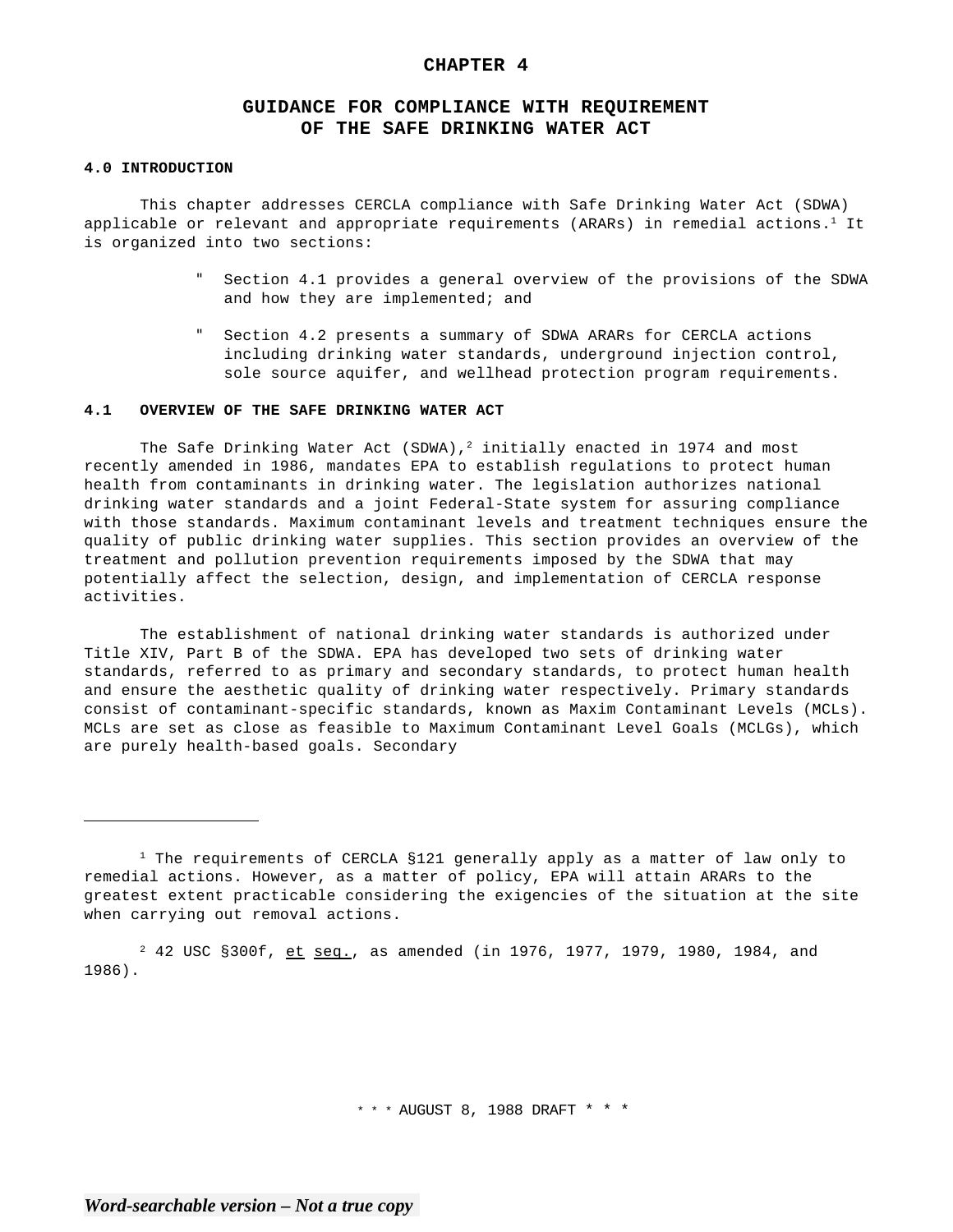drinking water standards consist primarily of limits used by States to regulate the aesthetic quality of water supplies, and are not enforceable at the Federal level.

Part C of Title XIV of the SDWA authorizes the establishment of a permit program and two resource planning programs designed to prevent contamination of underground sources of drinking water. Those three programs are: the Underground Injection Control (UIC) permit program, the Sole Source Aquifer program, and the Wellhead Protection program.

Owners and operators of certain classes of underground injection wells must, obtain permits or be authorized by rule under the UIC program in order to operate the wells. The permit applicant must prove to the State or Federal permitting authority that the underground injection will not endanger drinking water sources.

An aquifer that is identified as the solo or principal source of drinking water source for an area may be designated as a "sole source aquifer" under Section 1424(e) of the SDWA. No commitment of Federal financial assistance may be made for any project that may contaminate a sole source aquifer so as to create a significant public health hazard.

The 1986 amendments to the SDWA established a Wellhead Protection program (WHP) that the States may use to protect public drinking wells and springs, "...within their jurisdiction from contaminants which may have any adverse effects on the health of persons." EPA issued guidance on the procedures for determining WHP areas in June 1987. States have the option of using this guidance. Guidance was issued an June 19, 1987 and notice was published in the Federal Register.

## **4.2 SUMMARY OF SDWA ARARs FOR CERCLA ACTIONS**

Under the SDWA, EPA has developed the following programs:

- " Drinking water standards;
- " Underground Injection Control program; and
- Sole-source Aquifer and Wellhead Protection programs.

In each of these areas, EPA has promulgated regulations that could be potential ARARs or developed guidance that could be considered for CERCLA actions. The following subsections discuss these potential ARARs in greater detail. (Chapter 1, Exhibit 1-1 of this guidance presents a summary of potential SDWA ARARs in each of these areas and the appropriate CFR citations.)

\* \* \* AUGUST 8, 1988 DRAFT \* \* \*

 $4 - 2$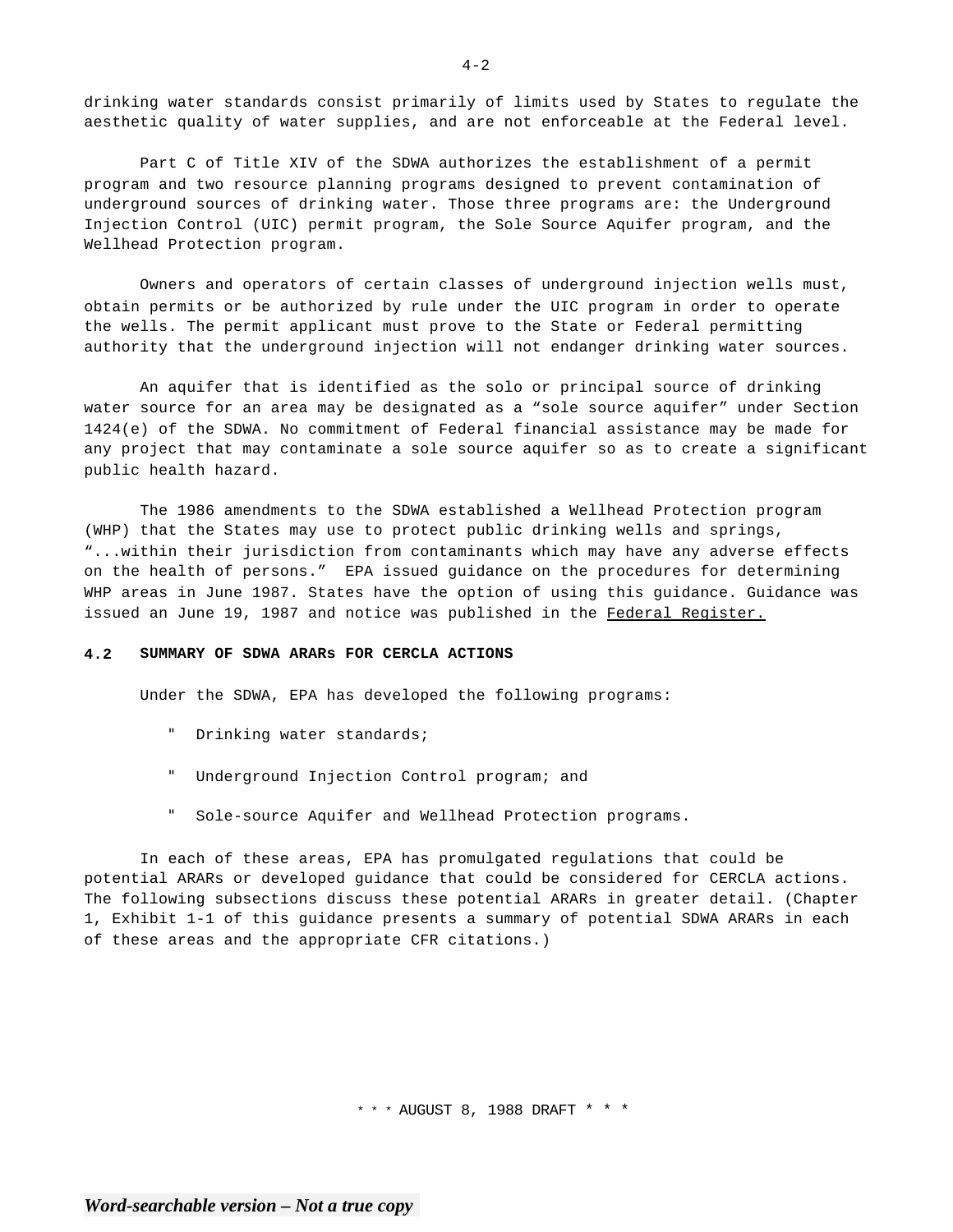#### **4.2.1 DRINKING WATER STANDARDS**

EPA has promulgated drinking water regulations designed to protect human health from the potential adverse effects of drinking water contaminants. These drinking water regulations generally apply to community water systems, which are public water systems having at least 15 service connections or serving an average of at least 25 year-round residents.<sup>3</sup> The drinking water standards and regulations promulgated in July 1987 for eight synthetic organic chemicals (52 FR 25690, July 8, 1987) also apply to a new category of suppliers referred to as non-transient, non-community systems.4 These systems are those that regularly serve at least 25 of the same persons over 6 months per year (e.g., rural schools).

## Use of MCLs/MCLGs/SMCLs

Primary drinking water regulations include MCLs for specific contaminants. MCLs are enforceable standards which apply to specified contaminants which EPA has determined have an adverse effect on human health. MCLs are set at levels that are protective of human health, and are set as close to  $MCLGS<sup>5</sup>$  as is feasible taking into account available treatment technologies and the costs to large public water systems. MCLGs, in contrast, are strictly health-based and do not take cost or feasibility into account. As health goals, MCLGs are established at levels at which no known or anticipated adverse effects on the health of persons occur and which allow an adequate margin of safety. To date, MCLs have been promulgated for 30 specific chemicals (10 inorganics, 14 organic chemicals including pesticides, and total trihalomethanes, certain radio-nuclides, coliform bacteria, and turbidity). The SDWA amendments of 1986 require EPA to promulgate MCLs for 83 specific contaminants (including reproposal of the earlier-promulgated 30 contaminants with the exception of silver and total trihalomethanes) by June 1989. A list of these 83 contaminants and their promulgation schedule is provided in Exhibit 4-2. MCLGs have been published for 8 organic contaminants and for fluoride. A list of current MCLs and MCLGs is presented in Exhibit 1-1. MCLGs have been proposed for 40 additional organic and inorganic contaminants. A list of currently proposed MCLGs is presented in Exhibit 4-1.

4 EPA plans to continue to extend its drinking water regulations to nontransient, non-community systems.

5 Recommended maximum contaminant levels (RMCLs) were renamed maximum contaminant level goals (MCLGs) by the 1986 Amendments to the Safe Drinking Water Act.

\* \* \* AUGUST 8, 1988 DRAFT \* \* \*

**4-3** 

<sup>&</sup>lt;sup>3</sup> Certain drinking water standards also apply to non-community water systems. These include standards for nitrate, turbidity, and microbiological concentrations (40 CFR §141.11, 40 CFR §141.13, and 40 CFR §141.14 respectively).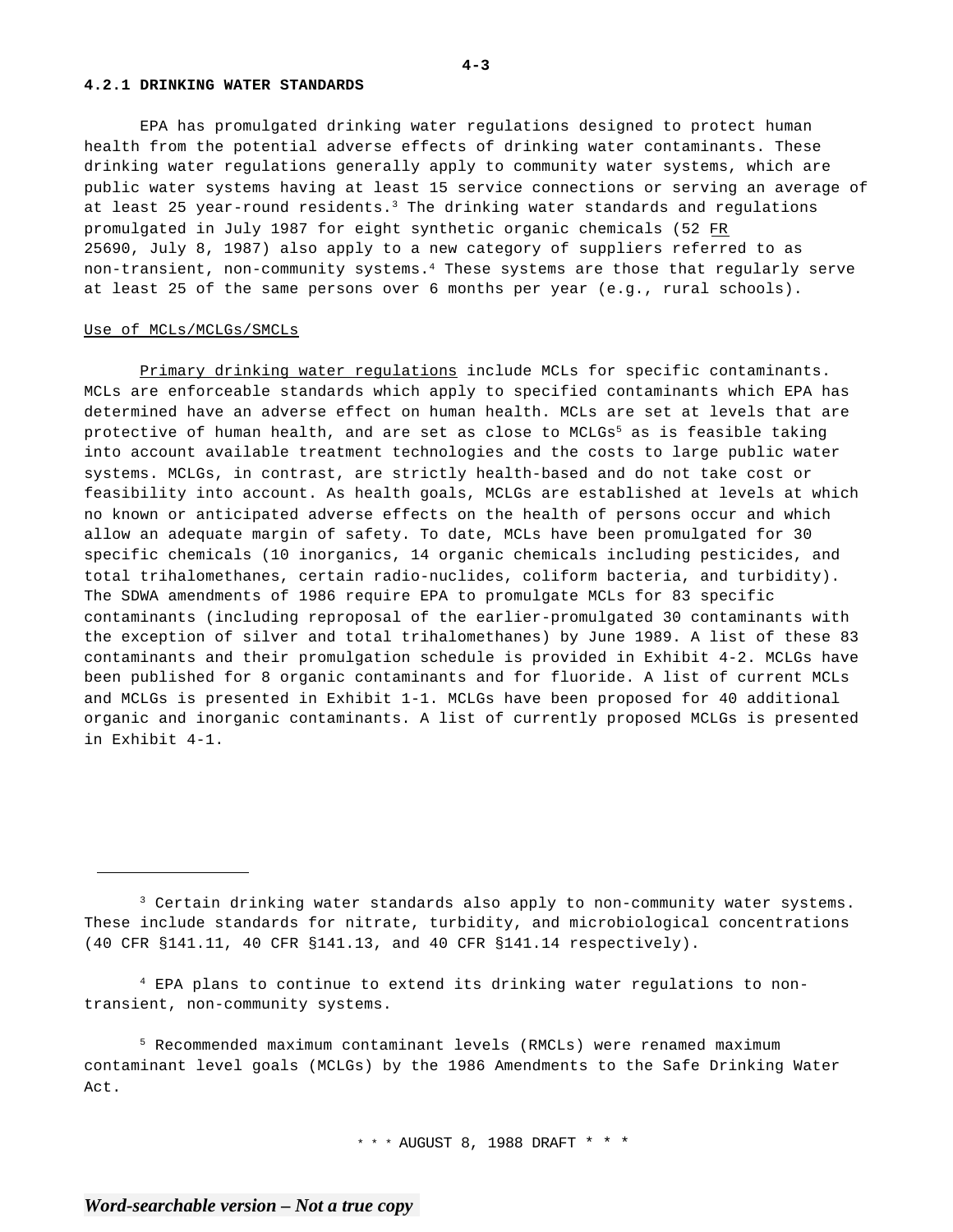## **EXHIBIT 4-1**

# Proposed Maximum Contaminant Level Goals (MCLGs) Under the Safe Drinking Water Act  $a/$ (1985)

| <b>CHEMICAL</b>            | <b>PROPOSED</b>              |  |  |
|----------------------------|------------------------------|--|--|
|                            | MCLGs $(mg/1)\underline{b}/$ |  |  |
| Acrylamide                 | $\mathsf 0$                  |  |  |
| Alachlor                   | 0                            |  |  |
| Aldicarb                   | 0.009                        |  |  |
| Aldicarb sulfoxide         | 0.009                        |  |  |
| Aldicarb sulfone           | 0.009                        |  |  |
| Arsenic                    | 0.05                         |  |  |
| Asbestos                   | 7.1 $c/$                     |  |  |
| Barium                     | 1.5                          |  |  |
| Cadmium                    | 0.005                        |  |  |
| Carbofuran                 | 0.036                        |  |  |
| Chlordane                  | 0                            |  |  |
| Chromium                   | 0.12                         |  |  |
| Copper                     | 1.3                          |  |  |
| Dibromochloropropane       | $\mathbf 0$                  |  |  |
| o-Dichlorobenzene          | 0                            |  |  |
| 1,2-cis-Dichloroethylene   | 0.07                         |  |  |
| 1,2-trans-Dichloroethylene | 0.07                         |  |  |
| 1,2-Dichloropropane        | 0.006                        |  |  |
| $2, 4-D$                   | 0.07                         |  |  |
| Epichlorohydrin            | 0                            |  |  |
| Ethylbenzene               | 0.68                         |  |  |
| Ethylene dibromide (EDB)   | $\mathbf 0$                  |  |  |
| Heptachlor                 | 0                            |  |  |
| Heptachlor epoxide         | 0                            |  |  |
| Lead                       | 0.02                         |  |  |
| Lindane                    | 0.0002                       |  |  |
| Mercury                    | 0.003                        |  |  |
| Methoxychlor               | 0.34                         |  |  |
| Monochlorobenzene          | 0.06                         |  |  |
| Nitrate                    | 10                           |  |  |
| Nitrite                    | $\mathbf 1$                  |  |  |
| Polychlorinated biphenyls  | $\mathbf 0$                  |  |  |
| Pentachlorophenol          | 0.22                         |  |  |
| Selenium                   | 0.045                        |  |  |
| Styrene                    | 0.14                         |  |  |
| Tetrachloroethylene        | 0                            |  |  |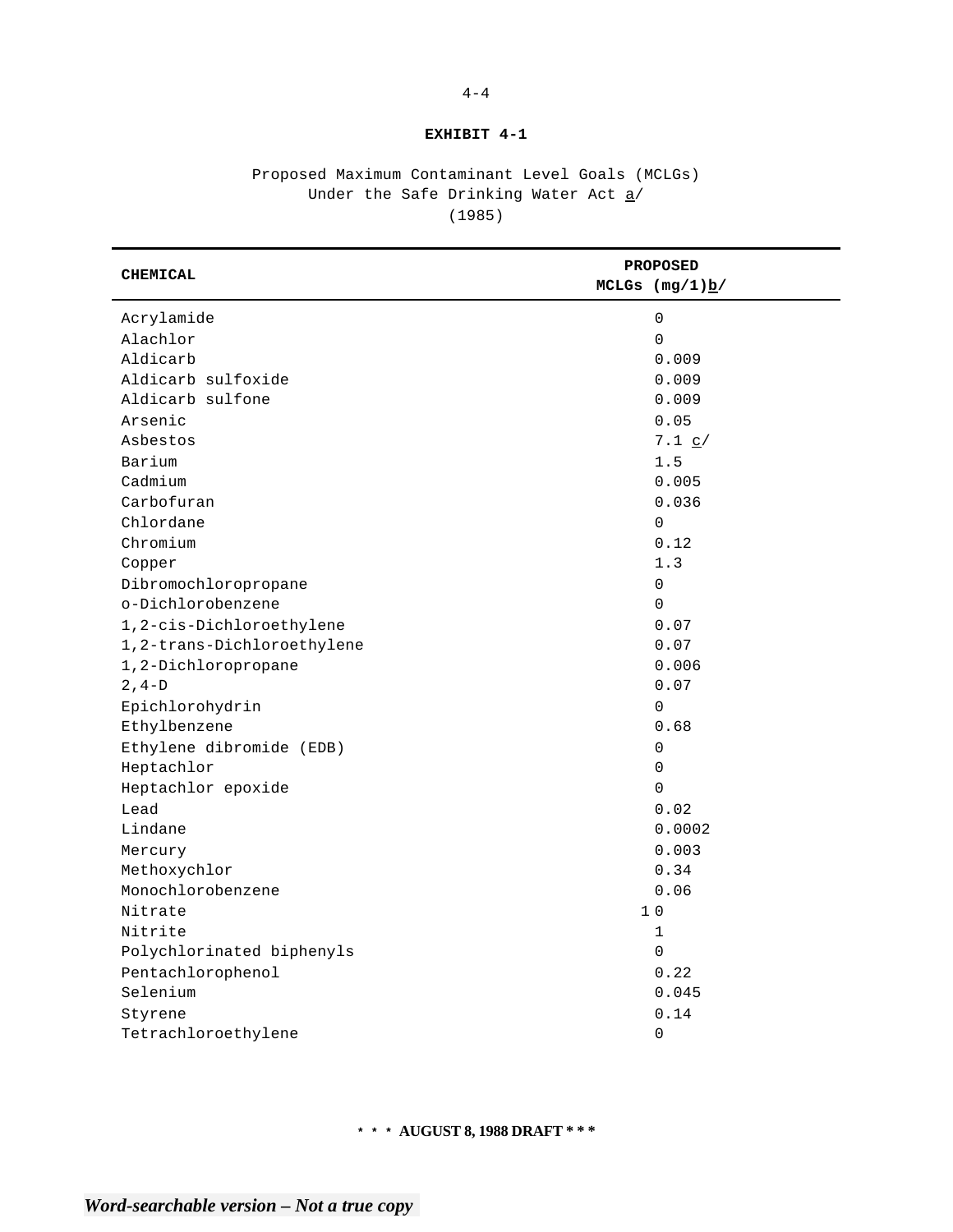# **EXHIBIT 4-1 (Continued)**

# **Proposed Maximum Contaminant Level Goals (MCLGs) Under the Safe Drinking Water Act (1985)**

| <b>CHEMICAL</b> | <b>PROPOSED</b>   |
|-----------------|-------------------|
|                 | MCLGS $(mg/1)$ a/ |
|                 |                   |
| Toluene         | 2                 |
| Toxapheno       | 0                 |
| $2, 4, 5-TP$    | 0.052             |
| Xylene          | 0.44              |
|                 |                   |

 $\underline{a}$ / A list of final MCLs and MCLGs is presented in Exhibit 1-1. There are currently no proposed MCLs.

 $\underline{b}$ / MCLG - Maximum contaminant level goal; proposed values taken from 50 FR 46936 (November 13, 1985). EPA will repropose those MCLGs with the proposal of MCLs for these chemicals. This proposal is expected in May/June 1988.

c/ Million fibers per liter >10q in length.

**\* \* \* AUGUST 8, 1988 DRAFT \* \* \***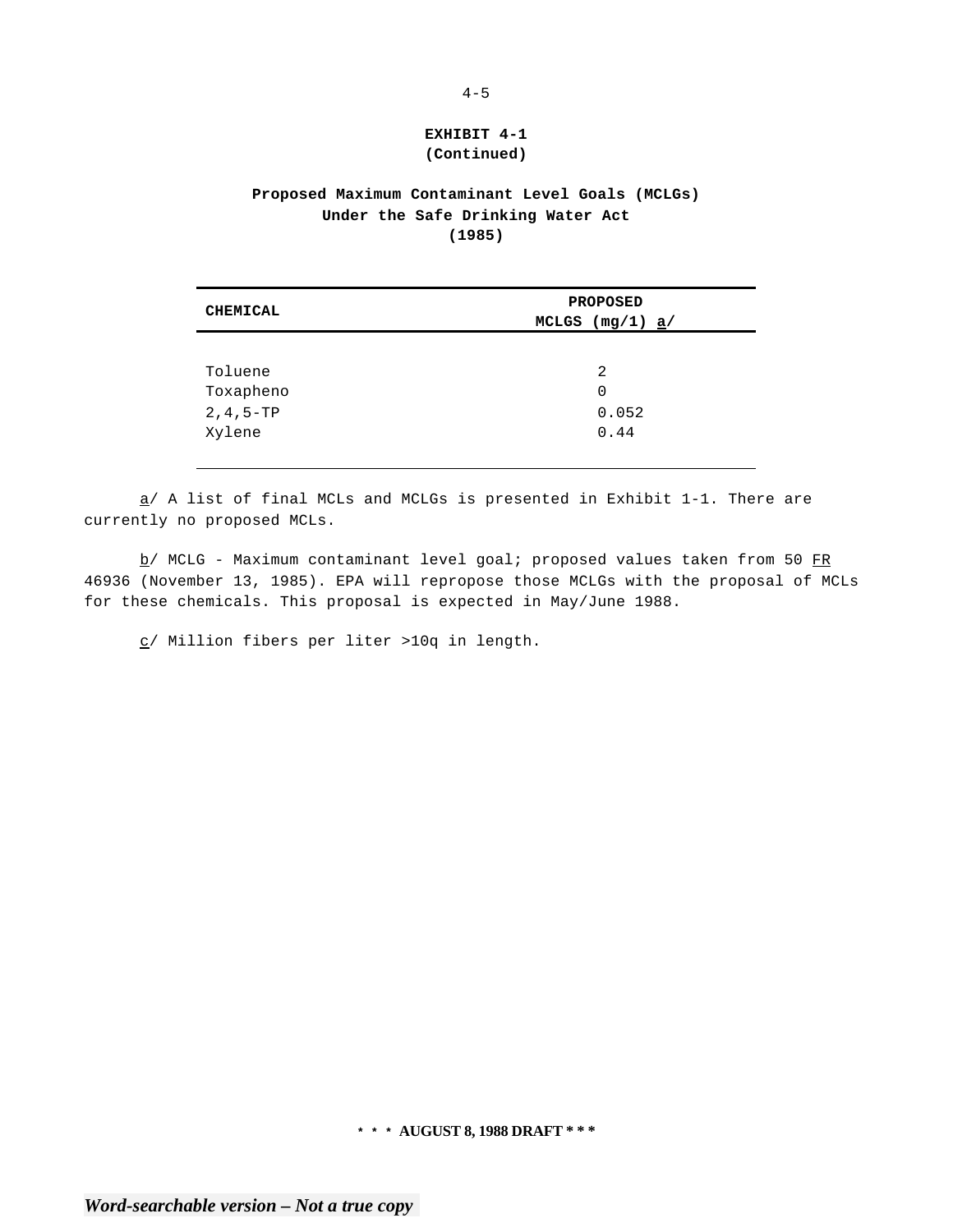## **EXHIBIT 4-2**

List of 83 Contaminants for Which MCLs Must Be Promulgated by June 1989

## 9 MCLs Currently Final

| Benzene              | 1,2-Dichloroethane   | 1,1,1-Trichloromethane |
|----------------------|----------------------|------------------------|
| Carbon Tetrachloride | 1,1-Dichloroethylene | Trichloroethylene      |
| p- Dichlorobenzene   | Flouride             | Vinyl Chloride         |

## 40 Contaminants Mandated for MCL Promulgation by June 19886

| Acrylamide           | o-Dichlorobenzene      | *Lindane             |
|----------------------|------------------------|----------------------|
| Aldicarb             | cis-1,2, Dichloro-     | *Mercury             |
| Alachlor             | ethylene               | *Methoxychlor        |
| *Arsenic             | trans- 1,2, Dichloro   | *Nitrate             |
| Asbestos             | ethylene               | PCBs                 |
| *Barium              | *2,4- Dichlorophenoxy  | Pentachlorophenol    |
| *Cadmium             | acetic Acid $(2, 4-D)$ | *Selenium            |
| Carbofuran           | 1-2, Dichloropropane   | $*2,4,5$ - TP Silvex |
| Chlordane            | Epichlorohydrin        | Styrene              |
| Chloroenzene         | Ethyl Benzene          | Toluene              |
| *Chromium            | Ethylene Dibromide     | *Toxaphene           |
| *Coliform Bacteria   | Giardia Lamblia        | *Turbidity           |
| Copper               | Heptachlor             | Viruses              |
| Dibromochloropropane | Heptachlor Epoxide     | Xylene               |
| (DBCP)               | *Lead                  |                      |

## 34 Contaminants Mandated for MCL Promulgation by June 1989

| Adipates                | *Endrin                   | *Radium 226 and 228       |
|-------------------------|---------------------------|---------------------------|
| Aldicarb Sulfone        | Endothall                 | Radon                     |
| Aldicarb Sulfoxide      | Glyphosate                | Simazine                  |
| Antimony                | *Gross alpha particle     | Standard Plate Count      |
| Atrazine                | activity                  | Sulfate                   |
| Beryllium               | Hexachlorocyclopentadiene | $2,3,7,8$ - TCDD (Dioxin) |
| *Beta Particle - Photon | Legionella                | Tetrahlorobenzine         |
| Radioactivity           | Methylene Chloride        | Thallium                  |
| Cyanide                 | Nickel                    | Trichlorobenzine          |
| Dalapon                 | PAHS                      | 1,1,2 - Trichloromethane  |
| Dinoseb                 | Phthalates                | Uranium                   |
| Diquat                  | Pichloram                 | Vydate                    |
|                         |                           |                           |

\* 19 MCLs to be reproposed

## **\* \* \* AUGUST 8, 1988 DRAFT \* \* \***

<sup>6</sup> At the time of this manual's publication, no MCLs for these contaminants had been proposed or promulgated under the SDWA amendments of 1986.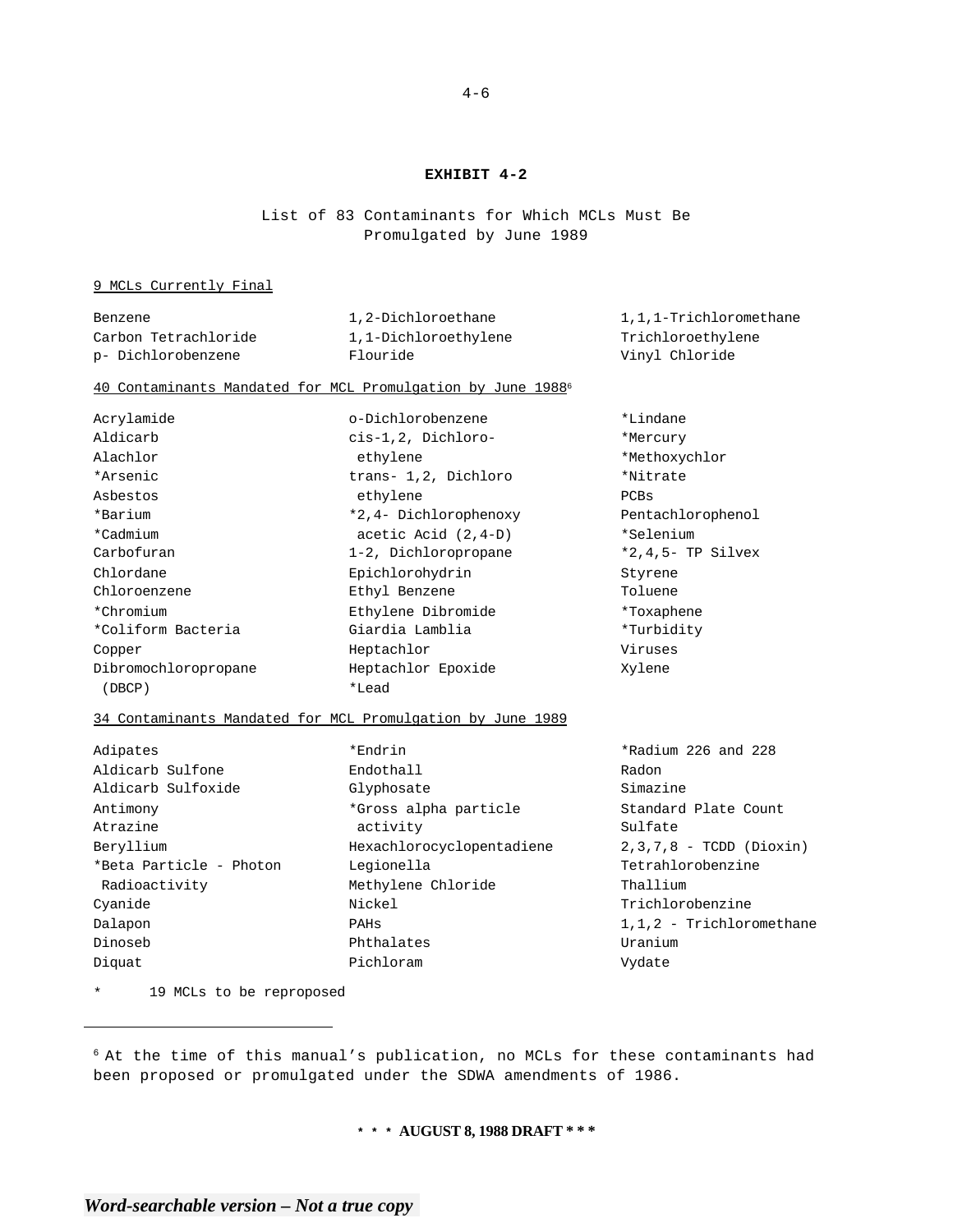## **EXHIBIT 4-3**

# Secondary Maximum Contaminant Levels (SMCLs) Under the Safe Drinking Water Act (1985)

L,

| CONTAMINANT                  | LEVEL                   |
|------------------------------|-------------------------|
| Chloride                     | $250 \, \text{mg}/1$    |
| Color                        | 15 color units          |
| Copper                       | 1 $mq/l$                |
| Corrosivity                  | Noncorrosive            |
| Fluoride                     | $2.0 \, \text{mg/l}$    |
| Foaming agents               | $0.5 \, \text{mg}/1$    |
| Iron                         | $0.3 \, \text{mq}/1$    |
| Manganese                    | $0.05 \,\mathrm{mg}/1$  |
| Odor                         | 3 threshold odor number |
| рH                           | $6.5 - 8.5$             |
| Sulfate                      | $250 \, \text{mq/1}$    |
| Total dissolved solids (TDS) | $500 \text{ mg/l}$      |
| Zinc                         | 5 $mq/1$                |

Source: 40 CFR §143.3.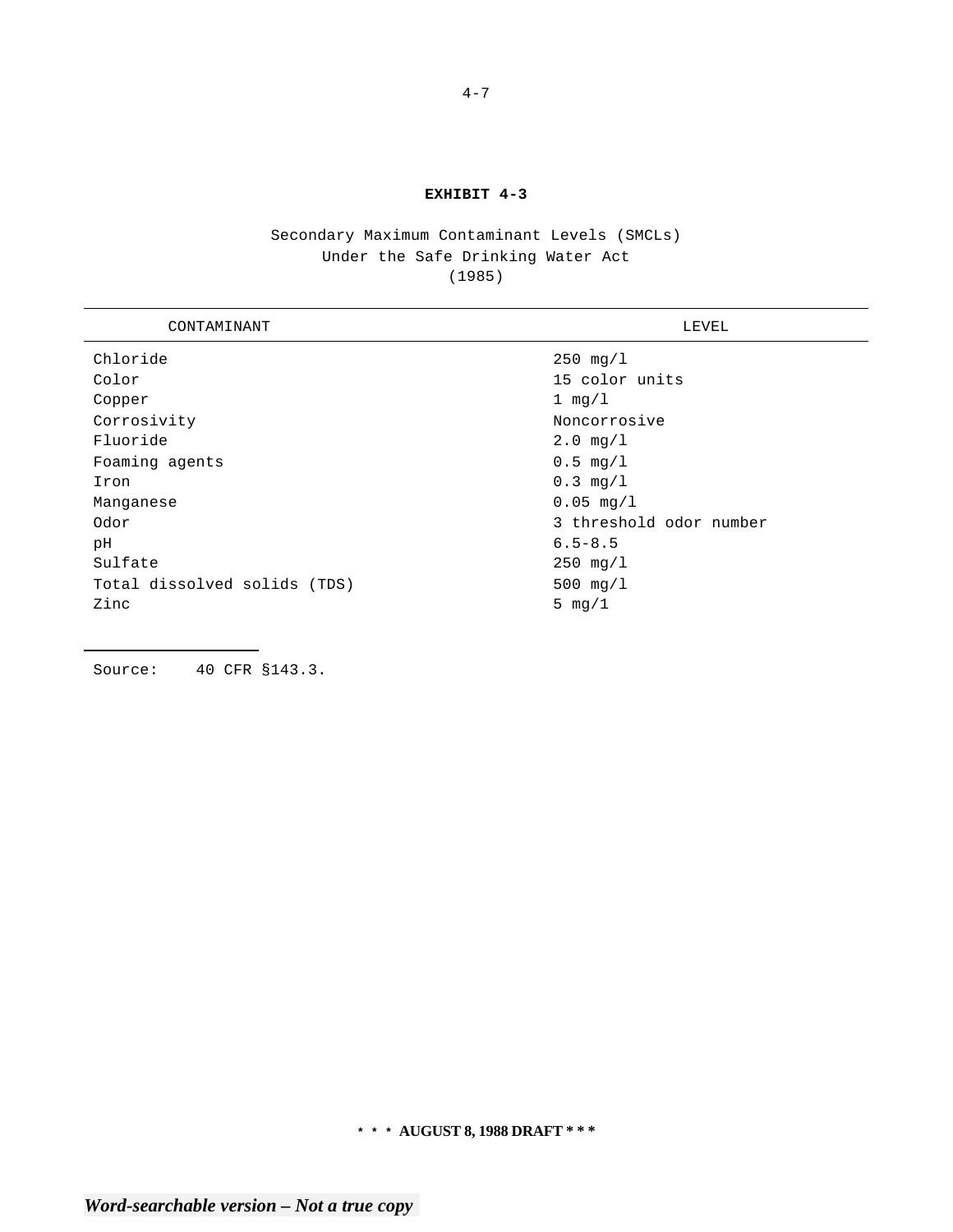For water that is to be used for drinking, the MCLs set under the Safe Drinking Water Act are generally the applicable or relevant and appropriate standard. MCLs are applicable where the water will be provided directly to 25 or more people or will be supplied to 15 or more service connections. If MCLs are applicable, they are applied at the tap. In addition, MCLs are relevant and appropriate as in situ cleanup standards where either surface water or ground water is or may be used for drinking water. When no promulgated standard exists for a given contaminant, proposed MCLs are to be given greater consideration among the to-be-considered advisories.

A standard for drinking water more stringent than an MCL may be needed in special circumstances, such as where multiple contaminants in groundwater or multiple pathways of exposure present extraordinary risks (i.e., above an individual lifetime cancer risk of 10-4). In setting a level more stringent than the MCL in such cases, a site-specific determination should be made by considering MCLGs, the Agency's policy on the use of appropriate risk ranges for carcinogens, levels of quantification, and other pertinent guidelines. Prior consultation with Headquarters contacts in the Office of Emergency and Remedial Response or the Office of Waste Programs Enforcement, as appropriate, is encouraged in such cases.

The responsibility for enforcing primary drinking water regulations resides with the appropriate State government agency in those States where EPA has granted the State primary enforcement authority or with EPA in the two States that do not have primary enforcement (Indiana and Wyoming). Suppliers of water may be assessed criminal or civil penalties for violations of primary drinking water regulations.<sup>1</sup> In addition, suppliers are required to notify the public regarding violations of primary drinking water standards.

Secondary drinking water regulations consist primarily of Secondary Maximum Contaminant Levels (SMCLs) for specific contaminants or water characteristics that may affect the aesthetic qualities of drinking water (i.e., color, odor, and taste). SMCLs are nonenforceable limits intended as guidelines for use by States in regulating water supplies. SMCLs apply to public water systems and are measured at the tap of the user of the system. A list of existing SMCLs is presented in Exhibit 4-3. For States that have adopted SMCLs as additional drinking water standards, SMCLs are potential State ARARs, depending on site conditions.

## Variances and Exemptions<sup>2</sup>

Public water suppliers may also obtain variances or exemptions from complying with primary MCLs if certain criteria are met. Detailed procedures for applying for a variance or exemption are described in the regulations.7 Granting of an exemption or variance is contingent upon demonstrating that noncompliance will not result in an unreasonable risk to human health.

7 40 CFR §142.40 and 40 CFR §142.50 respectively.

\* \* \* AUGUST 8, 1988 DRAFT \* \* \*

 $4 - 8$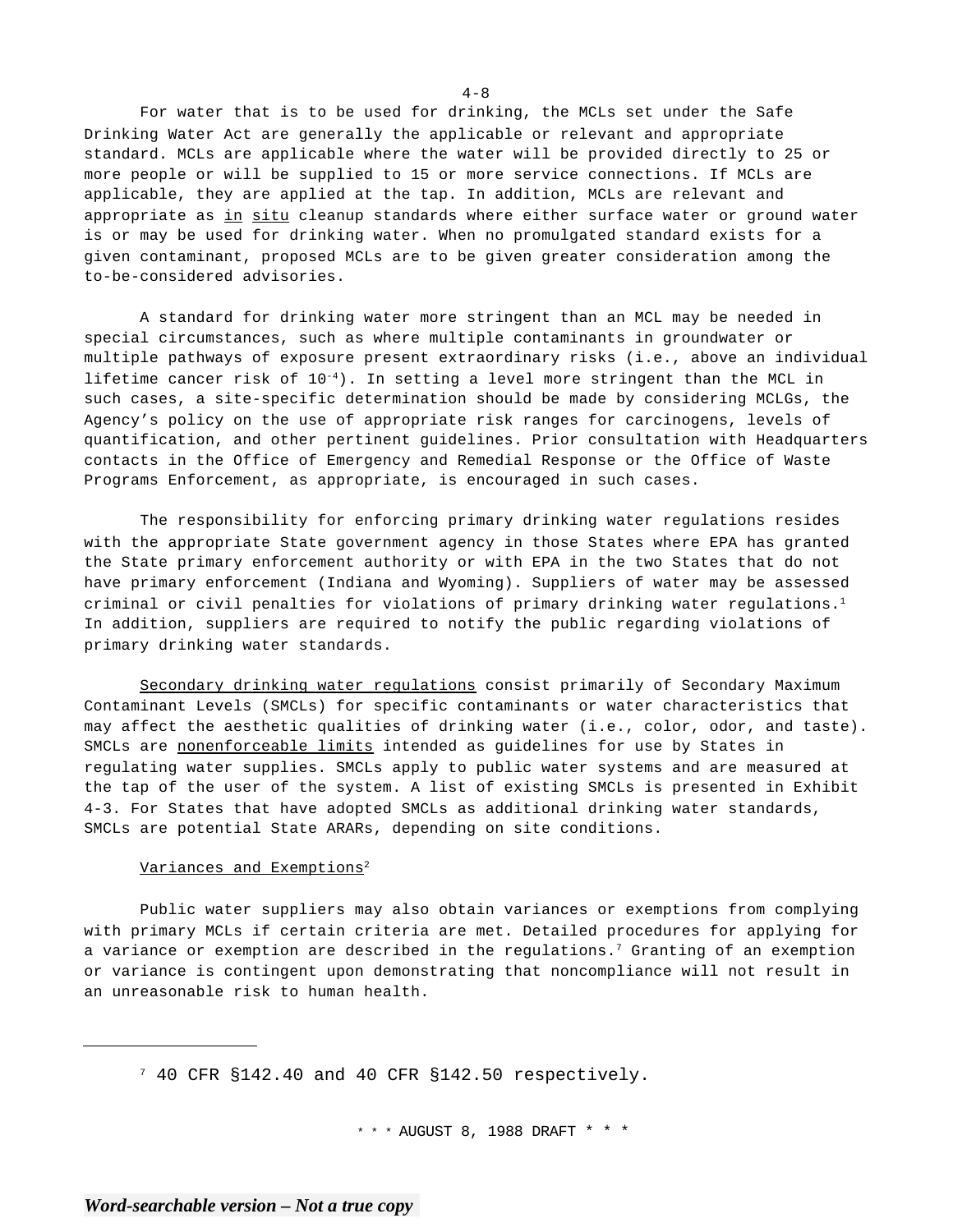In general, variances are granted only to water supply systems in which the characteristic of the existing raw water sources precludes attainment of MCLs, even with the application of best available technology. Variances must include compliance schedules, which are determined by State water offices. Exemptions are typically granted in situations where, due to compelling factors (which may include economic factors), a public water system is unable to comply with the primary MGLs. As with variances, exemptions must include a schedule for eventual compliance with the primary drinking water regulations. The distinction between the two is that exemptions may only be given to a public water system that was in operation on the effective date of any MCL or treatment technique requirement. Variances may only be granted to public water systems that have installed best available technology, treatment techniques, or other means that EPA finds are available. The final date for compliance provided in any schedule in the case of any exemption may be extended to a maximum period of three years from the date of the exemption (except for systems serving fewer than 500 service connections).

In addition, at CERCLA sites that are causing the public water supplies in the area to violate SDWA standards, the RPM should work closely with the water suppliers in developing remedial options and, if necessary, in assisting the water suppliers in obtaining temporary variances or exemptions if appropriate. However, the RPM should first coordinate this activity with the Regional drinking water program.

## **4.2.2 UNDERGROUND INJECTION CONTROL (UIC) PROGRAM**

### Overview

Underground injection wells are divided into five general classes of wells for permitting and regulatory purposes.8 The applicable UIC technical and procedural standards and criteria vary according to the class of well. The five classes of wells are:

" Class I wells are those used to inject industrial, hazardous and municipal wastes beneath the lower most formation containing, within one-quarter  $(1/4)$  mile of the well bore, an underground drinking water source.<sup>9</sup>

9 According to 40 CFR §146.3, an underground source of drinking water is defined as any aquifer or its portion that (1) supplies any public water supply or contains a sufficient quantity of water to supply a public water, and currently supplies drinking water for human consumption or contains fewer than 10,000 mg/l total dissolved solids, and (2) is not an exempted aquifer according to 40 CFR §146.4.

\* \* \* AUGUST 8, 1988 DRAFT \* \* \*

<sup>8</sup> According to 40 CFR §144.3, a well is defined as a bored, drilled or driven, shaftor a dug hole, whose depth is greater than the largest surface dimension.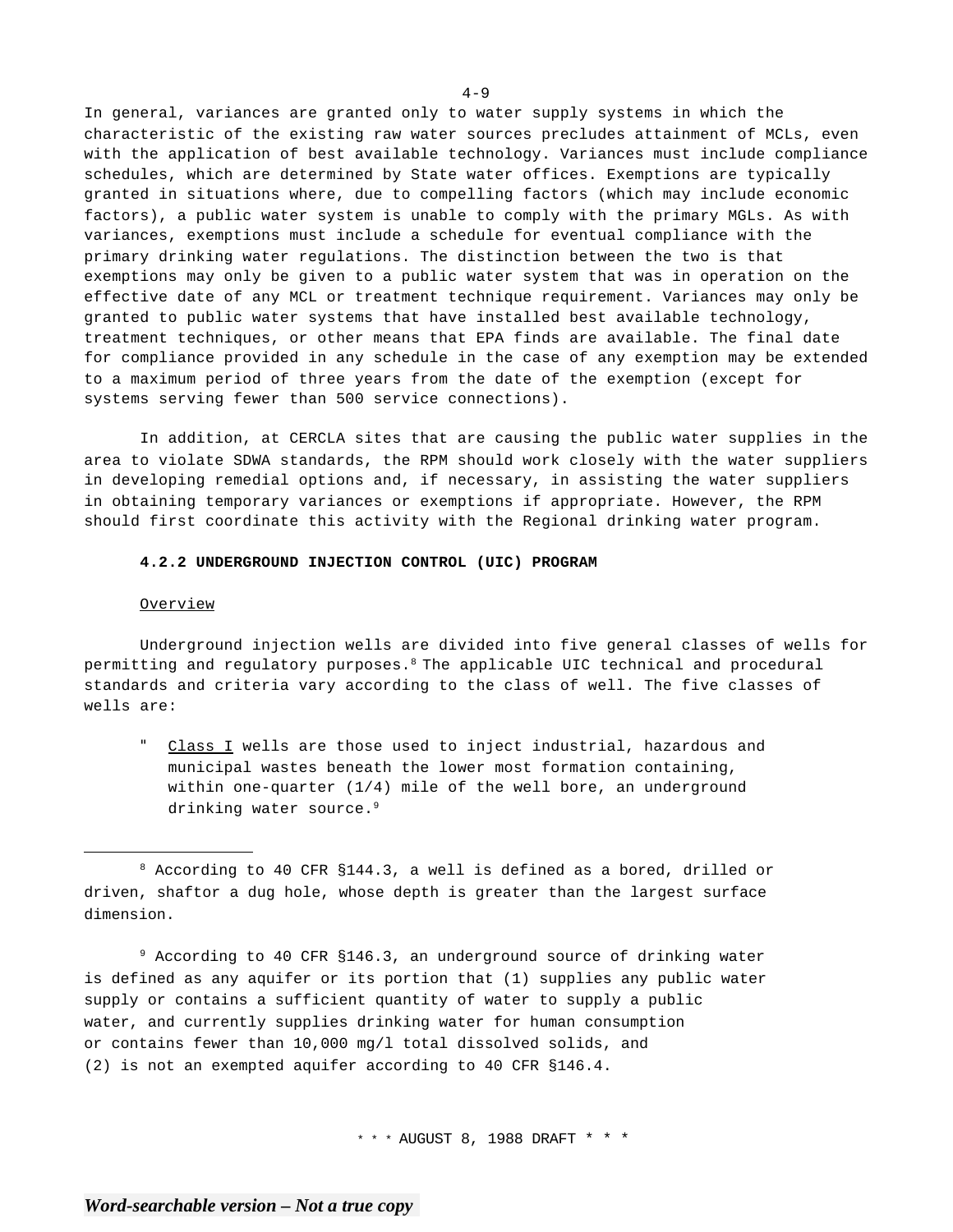- Class II wells are used to dispose of fluids which are brought to the surface in connection with oil and gas production, to inject fluids for the enhanced recovery of oil or gas, or to store liquid hydrocarbons.
- Class III wells are those used to inject fluids for the extraction of minerals.
- Class IV wells are used to inject hazardous waste or radioactive waste into or above a formation that, within one-quarter (1/4) mile of the well, contains an underground drinking water source. Operation or construction of Class IV wells is prohibited and allowed only for the reinjection of treated wastes as part of a CERCLA or RCRA cleanup action.
- Class V wells include all wells not incorporated in Classes I-IV. Typical examples of such wells are recharge wells, septic system wells, and shallow industrial (non-hazardous) disposal wells,

Of the five classes of wells, Class I, Class IV, and Class V wells are the classes most likely to be associated with CERCLA actions For Class I and Class IV wells, the injection of hazardous wastes is involved.<sup>10</sup> An abandoned or failed Class I or Class IV injection well facility could be the site of CERCLA action. In addition, UIC requirements may be ARARs for CERCLA remedial actions involving the reinjection of treated ground water. Class II and Class III wells are unlikely to be associated with CERCLA actions and are not discussed further in this section. The Agency is in the process of developing standards applicable to Class V wells. However, a CERCLA site cleanup could involve reinjection of wastewater that is not defined as hazardous (i.e., the wastewater does not meet the definition of hazardous waste) to a Class V well.

Two important distinctions between Class I and Class IV wells are the location and existing quality of the aquifer above, into, or below which wastes will or are being injected. Class I wells are used for disposing hazardous waste beneath the lowermost formation containing within one-quarter mile of the well, an underground source of drinking water. Class IV wells are used for disposing hazardous waste into or above a formation containing within one-quarter mile of the well, an underground source of drinking water. However,

<sup>&</sup>lt;sup>10</sup> Hazardous waste in the UIC program means a hazardous waste as defined in 40 CPR §261.3. In summary, a hazardous waste is a solid waste that either exhibits any hazardous characteristics (ignitability, corrosivity, reactivity, EP toxicity), or that has been named hazardous and listed, and has not been excluded by regulation (e.g., household wastes, domestic sewage, irrigation return flows, mining overburden returned to site, and agricultural wastes).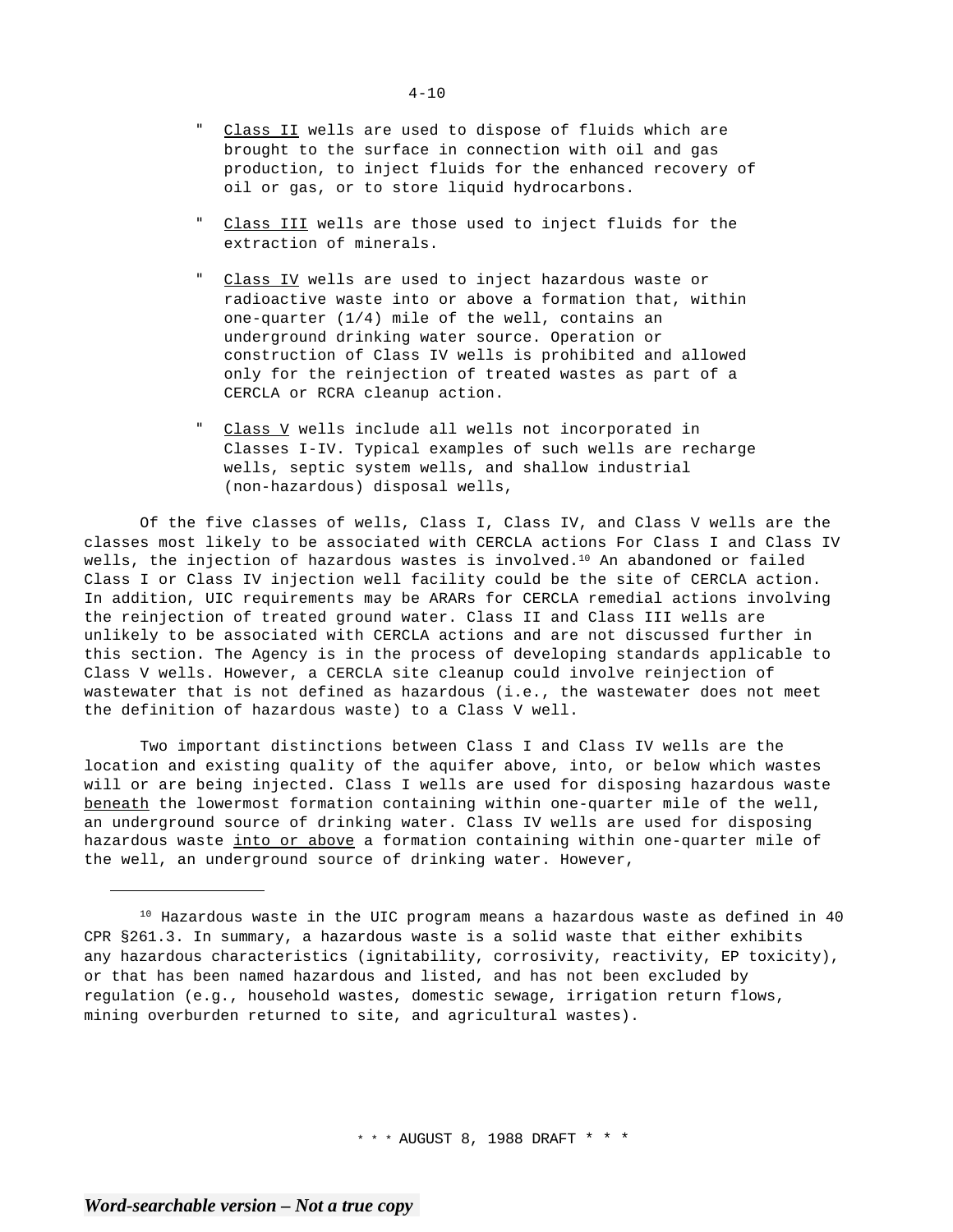the operation or construction of Class IV wells is prohibited, and allowed only where the wells are used to reinject treated ground water into the same formation from which it was withdrawn as part of a CERCLA cleanup or a RCRA corrective action (40 CFR §144.13). There are two clarifications regarding Class IV wells contained in 40 CFR §144.13(d) that should also be noted:

- " The injection of hazardous wastes into aquifers that have been exempted pursuant to 40 CFR §146.4 (and are otherwise below the lowermost underground source of drinking water) are considered to be Class I wells, rather than Class IV wells, and subject to Class I UIC regulations; $11$  and
- " The injection of hazardous wastes where no underground source of drinking water exists within one-quarter mile of the well, provided that EPA or the authorized State determines that such injection is isolated to ensure injected wastes do not migrate from the injection zone, considered to be Class I wells rather than Class IV wells, and subject to Class I UIC regulations.

The UIC program regulates underground injections into the five classes of wells described above. Operation of these injection wells must be authorized by permit or rule if the injection results in the movement of fluid containing any contaminant into an underground source of drinking water, and if contaminants present in injected fluids cause a violation of any primary drinking water standard (see section 4.2.1) or adversely affect the health of persons.

Underground injection wells that are constructed off-site are subject to all provisions of the SDWA relating to underground injection of fluids and must be permitted by an authorized State agency or EPA and comply with the UIC permit requirements. Superfund sites that construct underground injection wells on site are not required to comply with the administrative requirements of the UIC program, however they must meet the substantive requirements of this program where the requirement is determined to be applicable or relevant and appropriate to the CERCLA remedial action.

 $11$  In general, an aquifer that is not currently used for drinking purposes, and cannot be used for drinking water in the future due to insufficient yield or excessive contamination, may be officially designated as an "exempted aquifer" by EPA or an authorized State agency (subject to EPA approval). (40 CFR §146.4)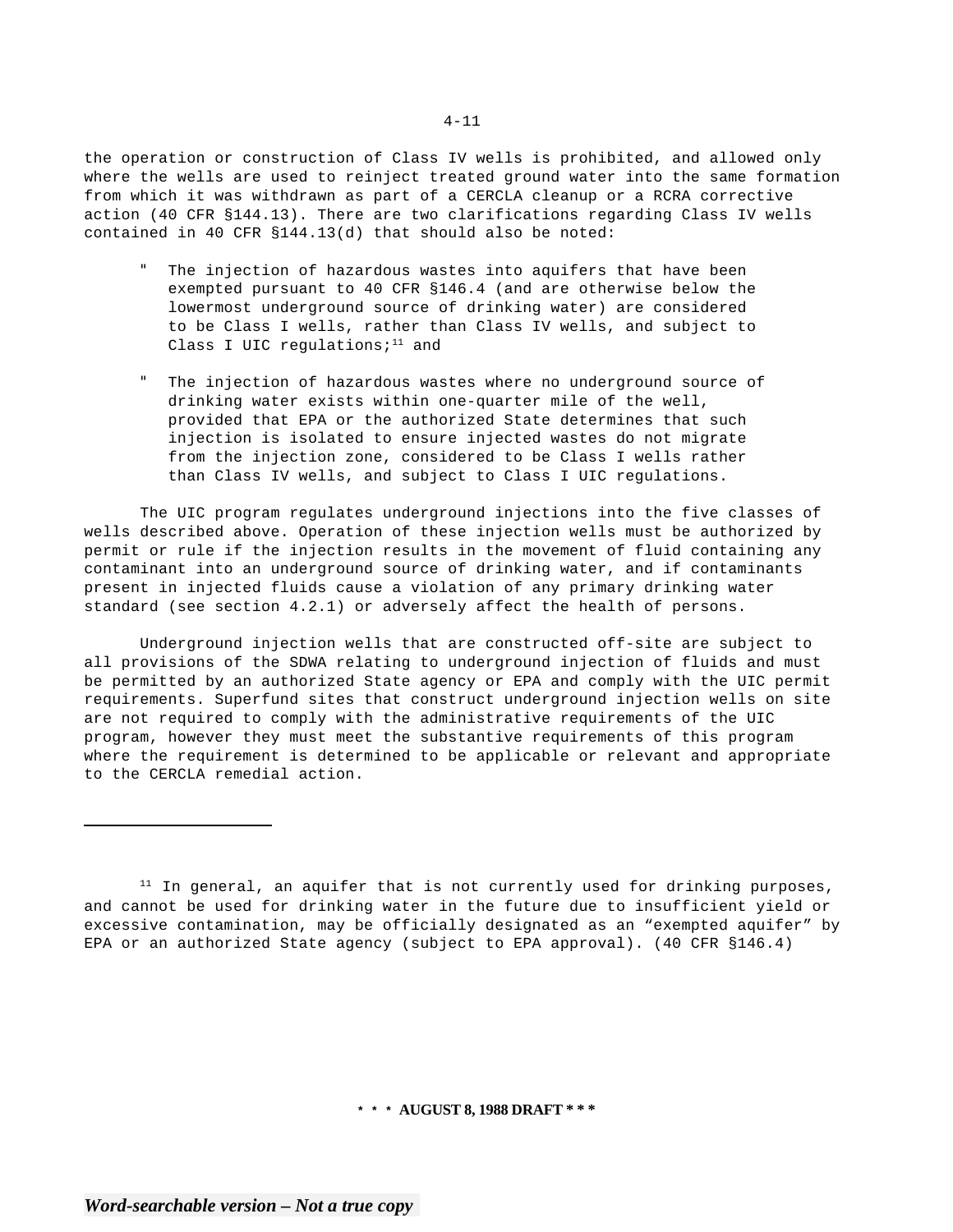### **4.2.2.1 Guidelines for Determining Substantive Requirements**

The injection of hazardous wastes from CERCLA sites into wells constructed both on-site and off-site must meet the substantive requirements of the UIC program including general program requirements that apply to Class I, Class IV, and Class V wells, and specific criteria and standards applicable only to Class I wells.

In general, no owner or operator may construct, operate, or maintain an injection well in a manner that results in the contamination of an underground source of drinking water at levels that violate MCLs or otherwise adversely affect the health of persons (40 CFR §144.12). This requirement applies to all classes of wells, including Class I, Class IV, and Class V wells.

There currently are no requirements for the injection into Class V wells. However, if injection into a Class V well could cause the water in the receiving underground source of drinking water to violate primary drinking water regulations, then EPA or the authorized State agency could require the issuance of a permit that could include the substantive requirements of the UIC program  $(40 \text{ CER } $144.12(c))$ . Such substantive requirements may be ARAR for on-site actions.

The Hazardous and Solid Wastes Amendments of 1984 include a provision banning RCRA restricted wastes from land disposal unless the Agency promulgates specific treatment levels for each waste based on the Best Demonstrated Available Technology (BDAT) and in accordance with the statutory schedule.<sup>12</sup> Thus far, the Agency has promulgated treatment levels for certain solvent- and dioxin-containing wastes (40 CFR §268.40) and the "California list" prohibitions (40 CFR §268.32) were effective in July 1987.

Until August 1988, solvents, dioxins, chlorophenols, and the "California list" are exempt from these treatment standards only when they are disposed of via deep well injection.<sup>13</sup> This method of land disposal, however, will be banned after August 1988, if the Agency determines that this practice for these specified wastes is not protective of human health and the environment, or the Agency fails to make such a determination by August 1988.

Thus, CERCLA sites that involve the discharge of hazardous wastes into UIC wells currently do not have to comply with BDAT treatment levels. However, beginning August 1988, before RCRA restricted wastes can be disposed in a Class I well (as part of an on-site or off-site activity), or contaminated ground water can be reinjected into a Class IV well (as part of an on-site activity), the wastes or the ground water must attain any treatment levels that may have been promulgated for each constituent disposed in the injection well, or be

 $12$  RCRA §§3004(d), (e), (g), (m), and (h).

 $13$  RCRA §3004(f).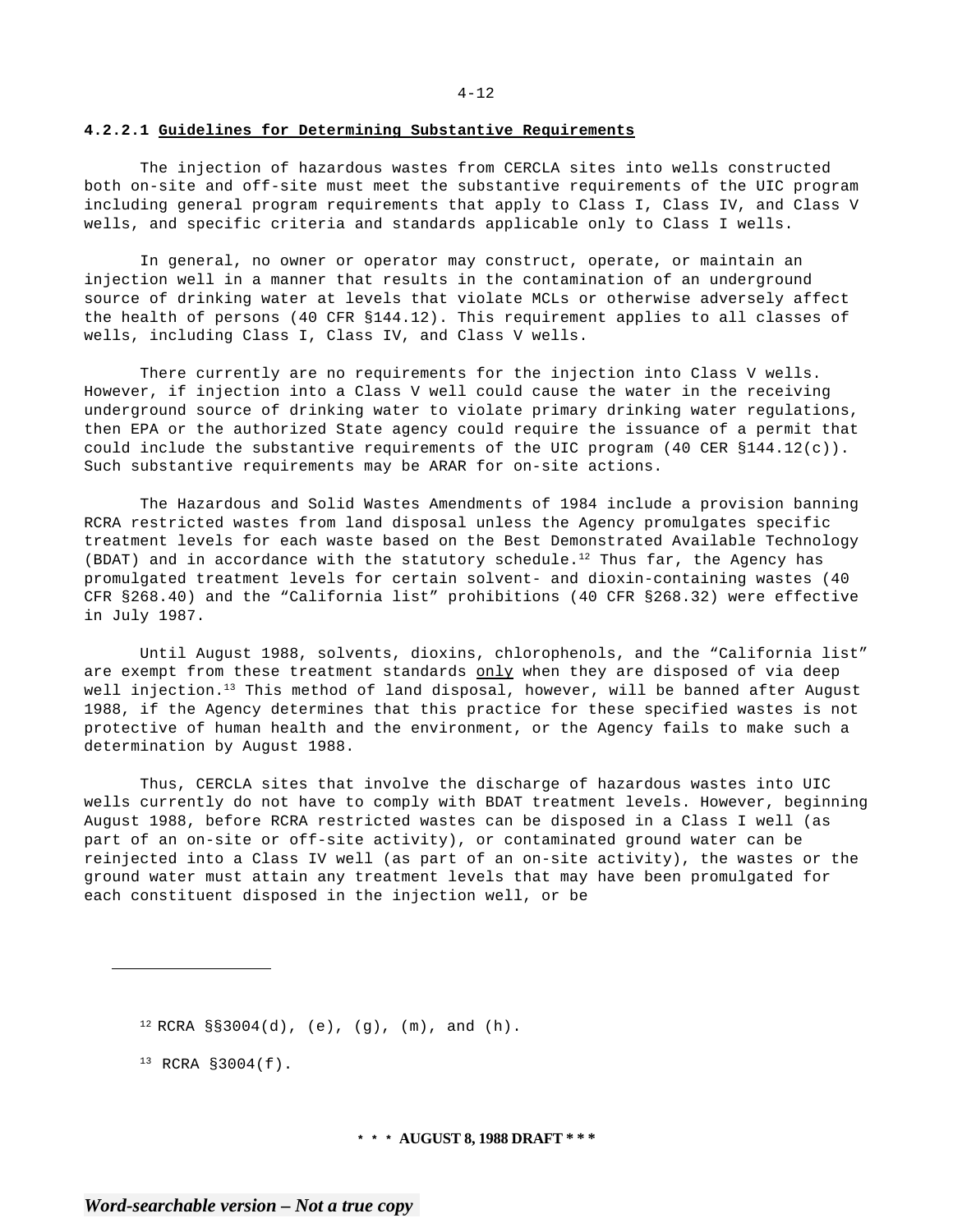subject to one of several variances provided for in 40 CFR Part 268 for each RCRA listed waste present at the injection well. $^{14}$ 

Class I wells are also required to obtain a RCRA permit-by-rule as a condition for injecting hazardous waste. For any UIC permit issued to a Class I well after November 8, 1984, RCRA permit-by-rule provisions require the owner/operator of the well to comply with RCRA corrective action for releases from solid waste management units (40 CPR §264.101). Therefore, a RCRA permit-by-rule issued after November 8, 1984 must address any necessary corrective action not only for the injection well, but for all solid waste management units at the facility. For any UIC permit for Class I wells issued prior to November 8, 1984, RCRA corrective action requirements for releases from solid waste management units will be addressed upon permit reissuance.<sup>15</sup>

All owners and operators of underground injection wells are subject to UIC closure requirements. These closure requirements include the preparation and submission of a plugging and abandonment plan. For Class I wells, this plan has to be submitted in accordance with the requirements provided in 40 CFR §144.28(c). For Class IV wells, closure plan requirements are provided in 40 CFR §144.23(b).

Finally, owners and operators of Class I wells are subject to additional UIC operating requirements including:

- Construction Requirements. Various requirements are specified for the construction of Class I wells including the type of casing and cementing for the well, appropriate geophysical well logging and other test requirements, ect. (40 CFR §146.12).
- " Operating Requirements. The operation of Class I wells are subject to specific operating requirements, including use of approved fluids surrounding the outermost casing and maintenance of injection pressure

<sup>15</sup> The UIC program corrective action requirements (40 CFR §144.55) are limited to repairing well defects to prevent releases from the well. The term RCRA corrective action, as used in this context, is broader and requires control to not only prevent releases from the well, but to also clean-up past releases from the well. RCRA regulatory amendments have been proposed (51 FR 10706; March 28,1986) to clarify the corrective action requirements for hazardous waste injection wells.

<sup>&</sup>lt;sup>14</sup> The Agency is required to promulgate regulations for RCRA restricted wastes in accordance with a statutory schedule. If the Agency fails to meet this schedule, then certain wastes present at a CERCLA site may be banned from land disposal.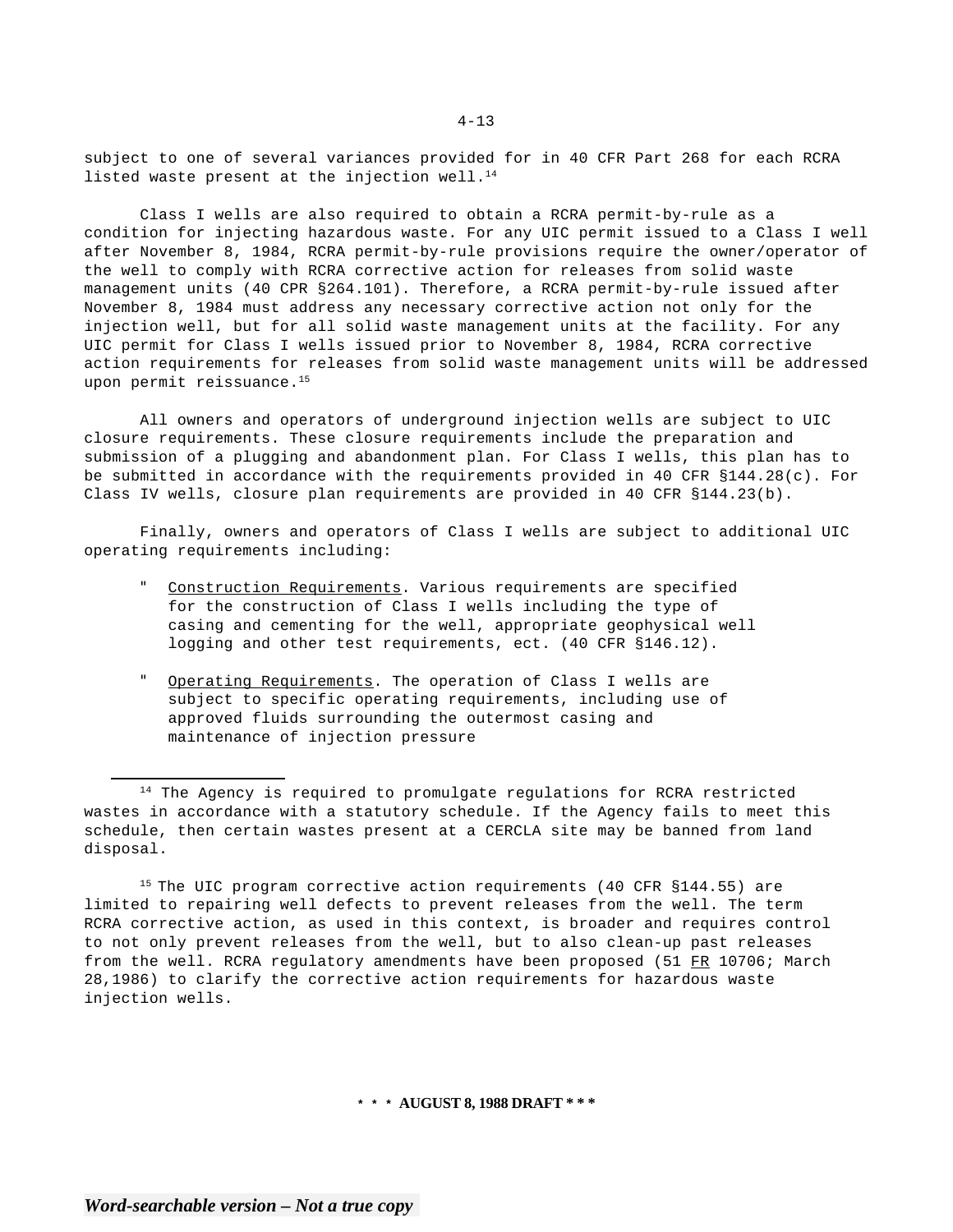(40 CFR §§144.28(f) and 146.13).

" Monitoring Requirements. At a minimum, monitoring requirements for Class I wells include analysis of the injected fluids; installation and use of continuous recording devices to monitor injection pressure, flow rate and volume, and pressure on the annulus; demonstration of mechanical integrity (in accordance with 40 CFR §146.8) at least every 5 years; and use of monitoring wells in the area of review<sup>16</sup> to monitor migration of fluids into, and pressure in, underground sources of drinking water (40 CFR §146.13(b)). As part of the suggested coordination between CERCLA RPMs and UIC program (EPA Regional and/or State) personnel, monitoring results should be provided to the appropriate UIC program office.

## 4.2.2.2 Administrative Requirements of the UIC Program

The UIC program establishes administrative requirements that must be complied with prior to and after UIC permit issuance or authorization by rule. The requirements would not be considered ARARs for on-site injection of wastes because they are procedural or administrative in nature. However, they would be requirements to be complied with for off-site injection of wastes into wells. These administrative requirements include:

Application Requirements. All existing and now underground injection wells must apply for a permit unless an existing wall is authorized by rule for the life of the well (40 CFR §144.31). For new wells, this application must be submitted to EPA or an approved State within a reasonable time prior to construction of the well. For existing Class I and Class IV wells, this application must be submitted within six months after the approval or promulgation of a State UIC program, or to EPA as expeditiously as practicable (but no later than 1 year and 4 years after the effective date of the UIC program for Class I wells and Class IV wells, respectively).<sup>17</sup>

<sup>17</sup> Specific UIC application requirements are contained in 40  $$144.31(e)$ .

**\* \* \* AUGUST 8, 1988 DRAFT \* \* \*** 

<sup>&</sup>lt;sup>16</sup> According to 40 CFR §146.6, the area of review for an injection well can be defined as either the zone of endangering influence or a fixed radius around the well.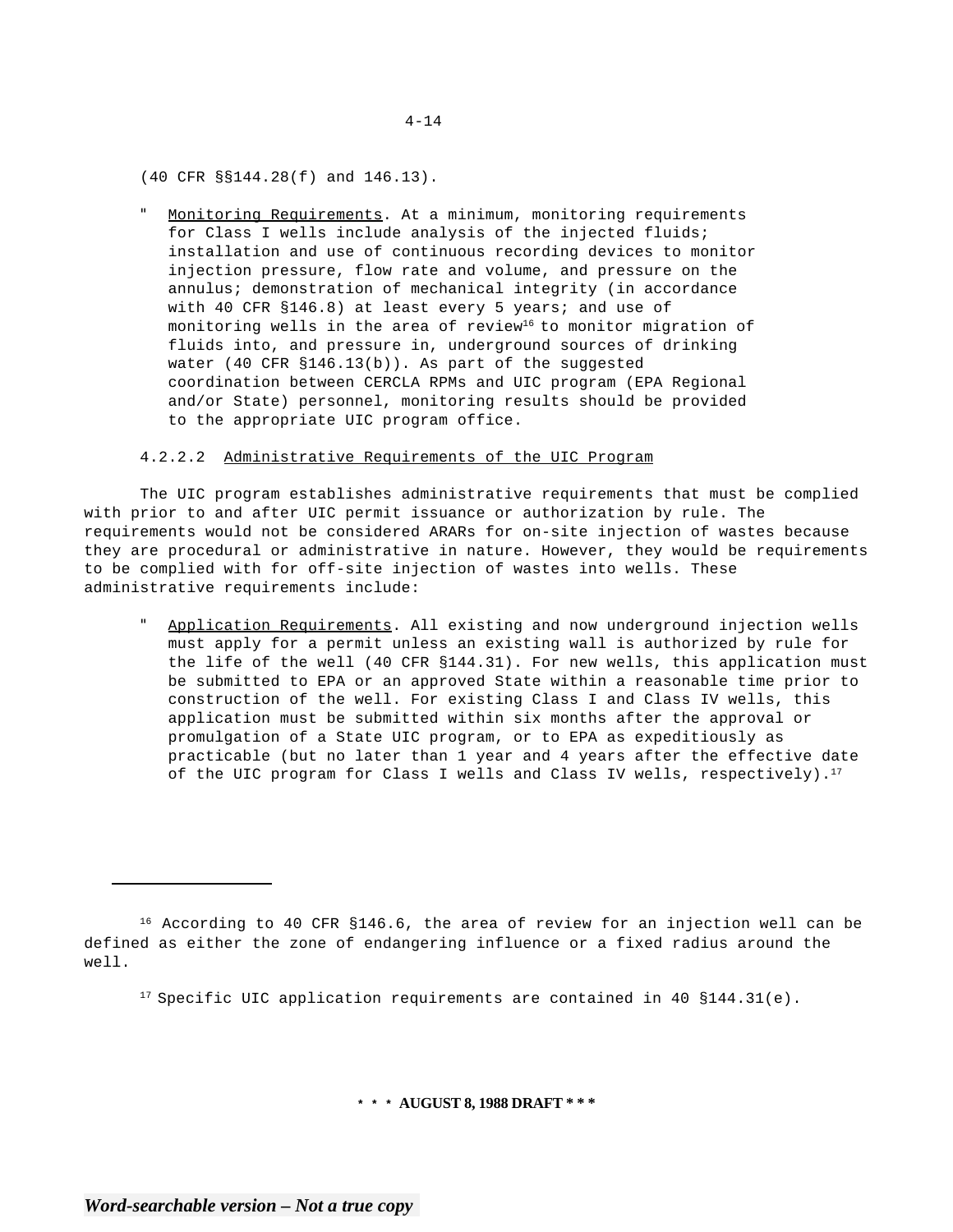Inventory and Other Information Requirements. Existing underground injection wells that are authorized by rule are required to submit inventory information to EPA or are approved State (40 CFR §144.26). This inventory must be submitted no later than l year after the approval or promulgation of a State UIC program, or to EPA no later than 60 days after the effective date of the UIC program Class IV wells only). Owners and operators of class I wells do not need to submit inventory information to EPA if a permit application (as described above) is submitted within one year of the effective he program. Further, for EPA administered program only, other additional information may be submitted that is necessary to determine whether a well is endangering an underground source of drinking water(40 CFR §144.27).

Consistent with the suggested CERCLA/UIC Office Coordination described in a section 4.2.2.3 below, RPMs should provide inventory information (for both on-site and off-site injection wells) for input to the Federal Underground Reporting System (FURS). The FURS is a computerized data base that tracks inventory information for the UIC Program.

Reporting Requirements. The UIC program requires owners and operators of Class I wells to maintain records and report quarterly on the characteristics of injection fluids and, ground-water monitoring wells (if required) and various operating parameters (e.g., injection pressure flow rate, etc.) (40 CFR §146.13(c)). In addition, Class I well authorized by rule are required to report orally with 24 hour any noncompliance that may endanger health or the environment (40 CFR §144.28(b)). There are no reporting requirements for Class IV wells under the UIC program.

## 4.2.2.3 Coordination Between CERCLA Program and UIC Office

Before developing or considering remedial options that involve the use of underground injection wells, CERCLA RPMs should contact the appropriate State or EPA Regional office responsible for administering the UIC program to ensure compliance with substantive requirements (on-site and off-site) and all administrative, requirements (off-site). RPMs should also contact appropriate State or EPA, Regional office personnel responsible for issuing permits under RCRA, to ensure that any UIC well that requires a RCRA permit-by-rule is in compliance with RCRA corrective action requirements.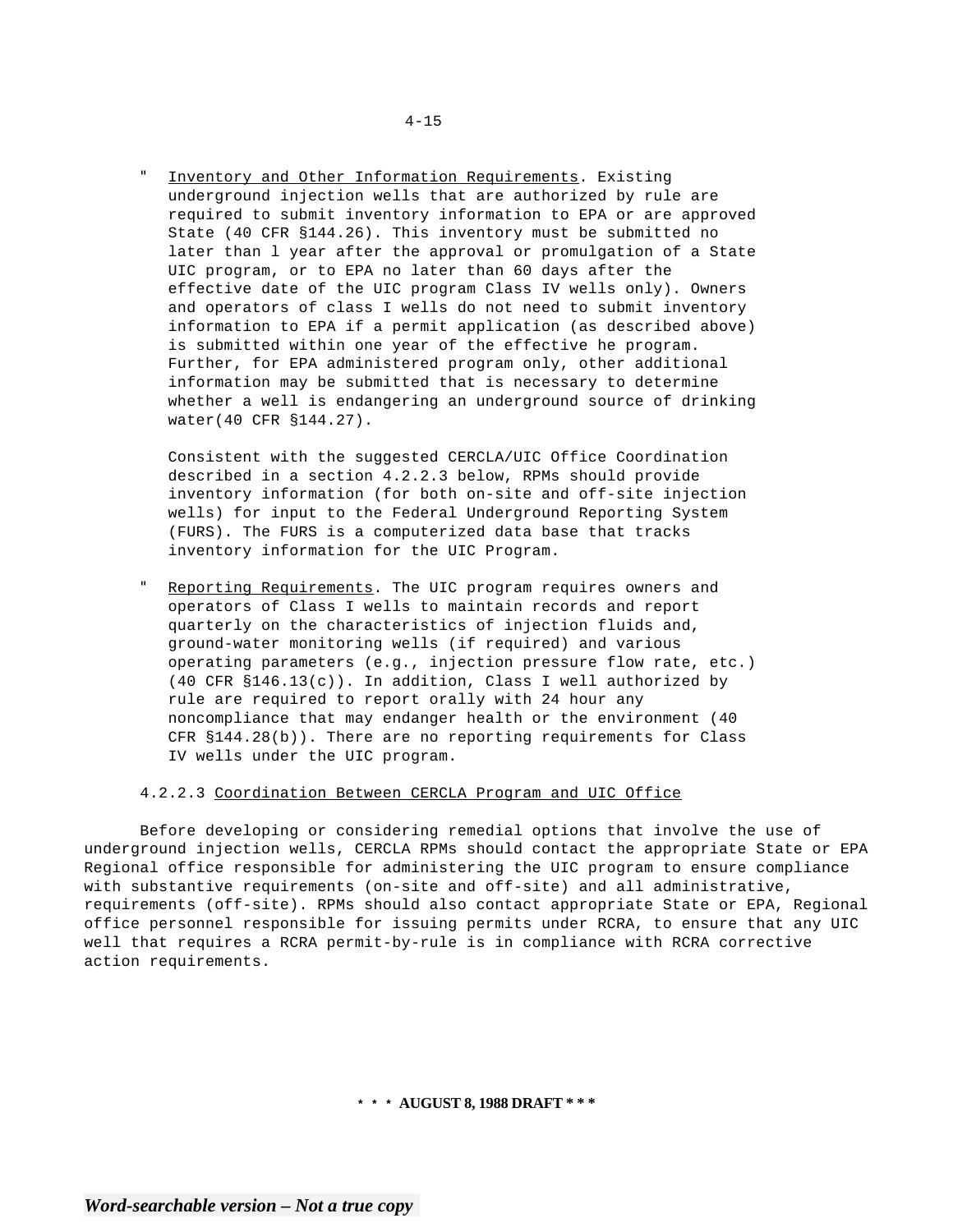## **4.2.3 SOLE SOURCE AQUIFER (SSA) PROGRAM**

#### Designation of SSAs and Review of Federally Financed Projects

The SDWA permits EPA to designate aquifers that are the sole or principal drinking water source for an area and which, if contaminated, would present a significant hazard to human health, as "sole source aquifers." Under the Sole Source Aquifer program, Federal financial assistance may not be committed for any project that may contaminate a sole source aquifer so as to create a significant public health hazard. Federal financial assistant to design the project to avoid contamination of the aquifer.<sup>18</sup>

In general, projects that could be subject to review under the Sole Source Aquifer (SSA) program include highway or building construction projects, either of which could have potentially detrimental effects on public health and the surrounding environment. As a general matter CERCLA activities would not in and of themselves increase preexisting contamination of sole source aquifers. Therefore, it is unlikely that CERCLA activities would be subject to restrictions on Federal financial assistance. Nonetheless, a review of any potential problems associated with sole source aquifers should be part of the RI/FS process.

## Demonstration Program

The 1986 amendments to the SDWA also established procedures for the development, implementation, and assessment of demonstration programs designed to protect critical aquifer protection areas in sole source aquifers. The primary component of a SSA Demonstration Program is the development of a comprehensive management plan to maintain the quality of ground water in critical protection areas. The specific components of a protection plan must include several elements, including designation of the specific actions and management practices to be implemented to prevent adverse impacts on ground water quality. Any State, municipal or local government, or political subdivision, or planning entity, that identifies a critical aquifer protection area over which it has authority may apply to EPA for, selection of such area for a demonstration program.

<sup>&</sup>lt;sup>18</sup> Following SDWA §1424(e), EPA issued guidance, in February 1987, on the sole source aquifer process entitled "sole Source Aquifer Designation Petitioner Guidance." For purposes of the Edward Underground Aquifer, the sole source aquifer in San Antonio, Federal financial assistance is defined in 40 CFR §149.2 in part "as any financial benefits provided directly as aid to a project by a department, agency, or instrumentality of the Federal government in any form including contracts, grants, and loan guarantees."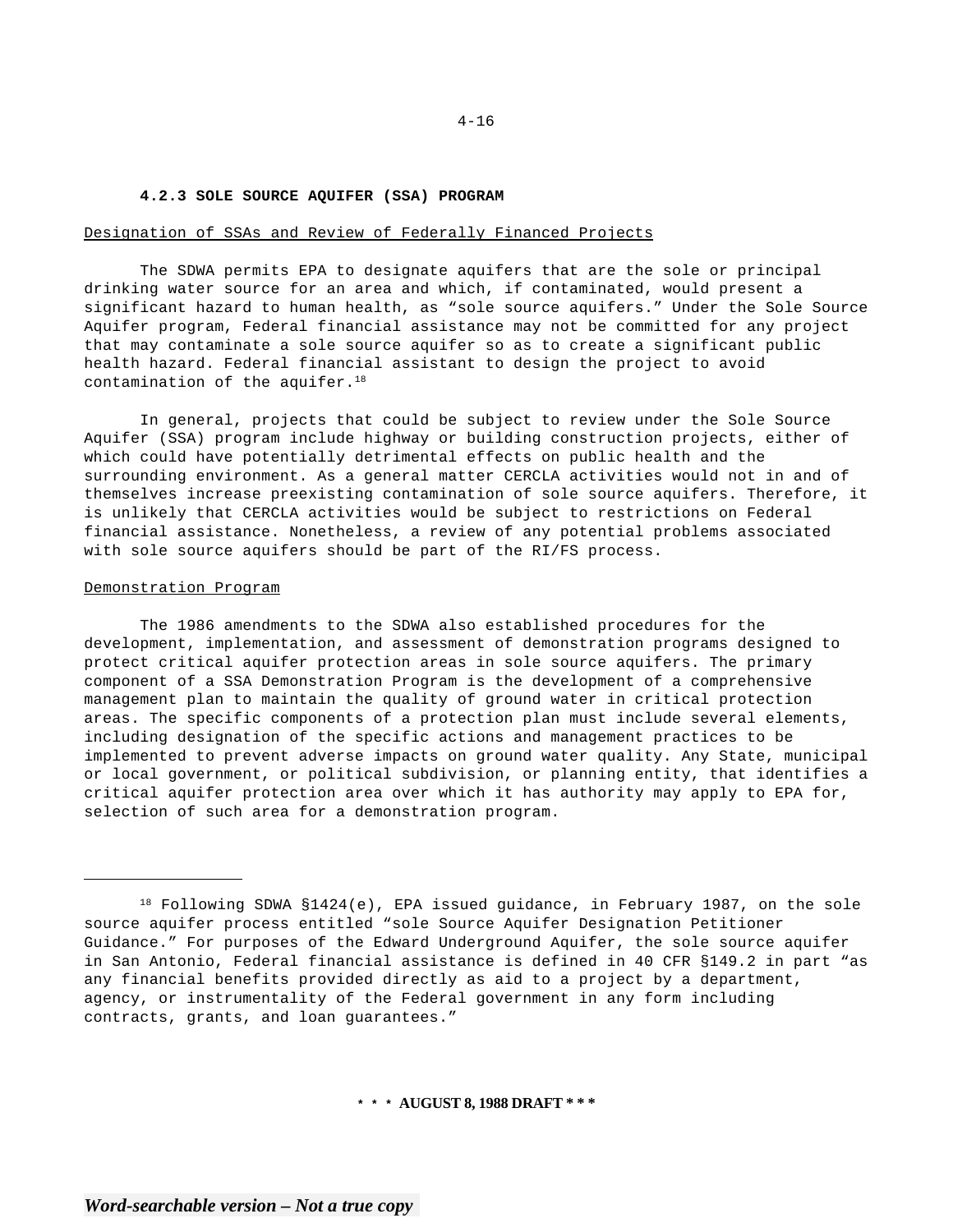## **4.2.4 WELLHEAD PROTECTION PROGRAM**

One provision in the SDWA amendments of 1986 directs States to develop and implement programs to protect wells and recharge areas that supply public drinking water systems from contaminants that flow into the well from the surface and sub-surface. The Agency is responsible for publishing guidance to assist the States in preparing their wellhead protection programs. The Office of Ground-Water Protection issued this guidance in June, 1987.<sup>19</sup> The statute require's States to adopt and submit program plans within 3 years of enactment of the SDWA amendments. EPA is charged with reviewing these programs and ensuring that they comply with the requirements outlined under SDWA, including identifying all potential anthropogenic sources of contaminants, outlining programs for protecting wells from such contaminants, and describing contingency plans for replacing wells affected by contaminants. Finally, EPA is authorized to make grants to assist in the development and implementation of the State programs.

Because the Wellhead Protection program is designed to be run by the States, the program will involve no Federal ARAR provisions. Nonetheless, State wellhead protection programs may impose requirements with which a Federal agency must comply, unless specifically exempted by the President.<sup>20</sup> Thus, there may be ARARs under the State wellhead protection programs with which CERCLA response actions must comply. For example, a State program may contain requirements for protecting a municipal water source or replacing it if contaminated. RPMs should be alert to State programs an they develop over the next several years. It is suggested that RPMs coordinate with Regional drinking water program personnel assigned to the Wellhead Protection program. Regional personnel will be familiar with the progress of State programs, and can assist in the beginning of a CERCLA response action to determine ARARs.

<sup>19</sup> See Guidance For Application For State Wellhead Protection Program Assistance Funds Under The Safe Drinking Water Act, EPA, (June 1987).

 $20$  Section 1428(h) of SDWA requires that Federal agencies comply with both substantive and procedural State program requirements. However, according to CERCLA §121, on-site CERCLA actions need only comply with substantive program requirements.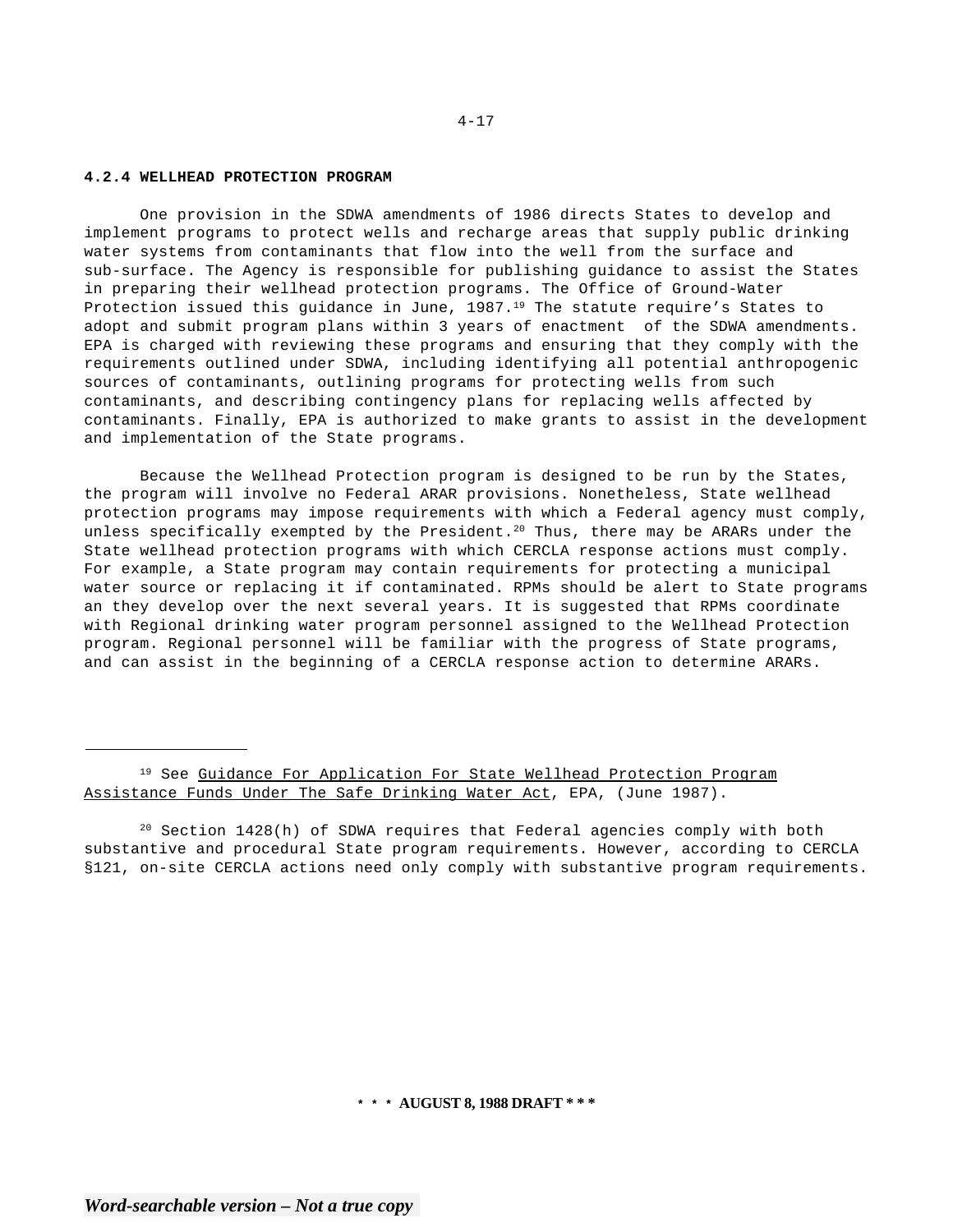#### **CHAPTER 5**

### **GROUND-WATER PROTECTION POLICIES**

### **5.0 OVERVIEW OF THE GROUND-WATER PROTECTION STRATEGY**

The Environmental Protection Agency (EPA) is charged with the responsibility to adopt and enforce policies and regulations to protect the nation's ground water under several different statutes, including CERCLA, the Resource Conservation and Recovery Act, the safe Drinking Water Act, the Clean Water Act, the Toxic Substances Control Act, and the Federal Insecticide, Fungicide, and Rodenticide Act. In response to the need to organize and coordinate the various programs that protect ground water EPA issued its "Ground-Water Protection Strategy" in 1984. Although the Strategy is not a promulgated requirement and therefore would not be a potential ARAR for a Superfund site, it does list several policy statements to be considered when developing a protective remedy. The Strategy outlined a number of specific activities, including:

- strengthening EPA's organization for ground-water management and cooperation between Federal and State Agencies;
- " issuing guidelines on classifying ground water for EPA decisions affecting ground-water protection and corrective action; and
- " assessing the problems thee may exist from unaddressed sources of contamination.

The need to strengthen EPA's ground-water management led to the creation of the Office of Ground-Water Protection (OGWP). In addition to coordinating the Agency's Ground-Water Protection Strategy, OGWP is also administering programs mandated under SDWA that are geared specifically toward ground-water protection, including the Sole Source Aquifer (see section 4.2.3) and Wellhead Protection programs (see section 4.2.4).

### **5.1 OGWP GROUND-WATER CLASSIFICATION GUIDELINE**

To help achieve consistency among programs through appropriate guidance, ground-water classification guidelines, based on the policy that different ground waters merit different levels of protection, were developed under the Strategy. Again, since the ground-water classification guidelines are not promulgated regulations, they are not potential ARARs for a superfund site. Under the OGWP Classification Guidelines, $1$  ground waters are classified in one of three classification categories (I, II, or III), based upon ecological importance, replaceability, and vulnerability considerations. Irreplaceable

<sup>&</sup>lt;sup>1</sup> In December 1986, EPA published the "Guidelines for Ground-Water Classification under the EPA Ground-Water Protection Strategy" (final draft).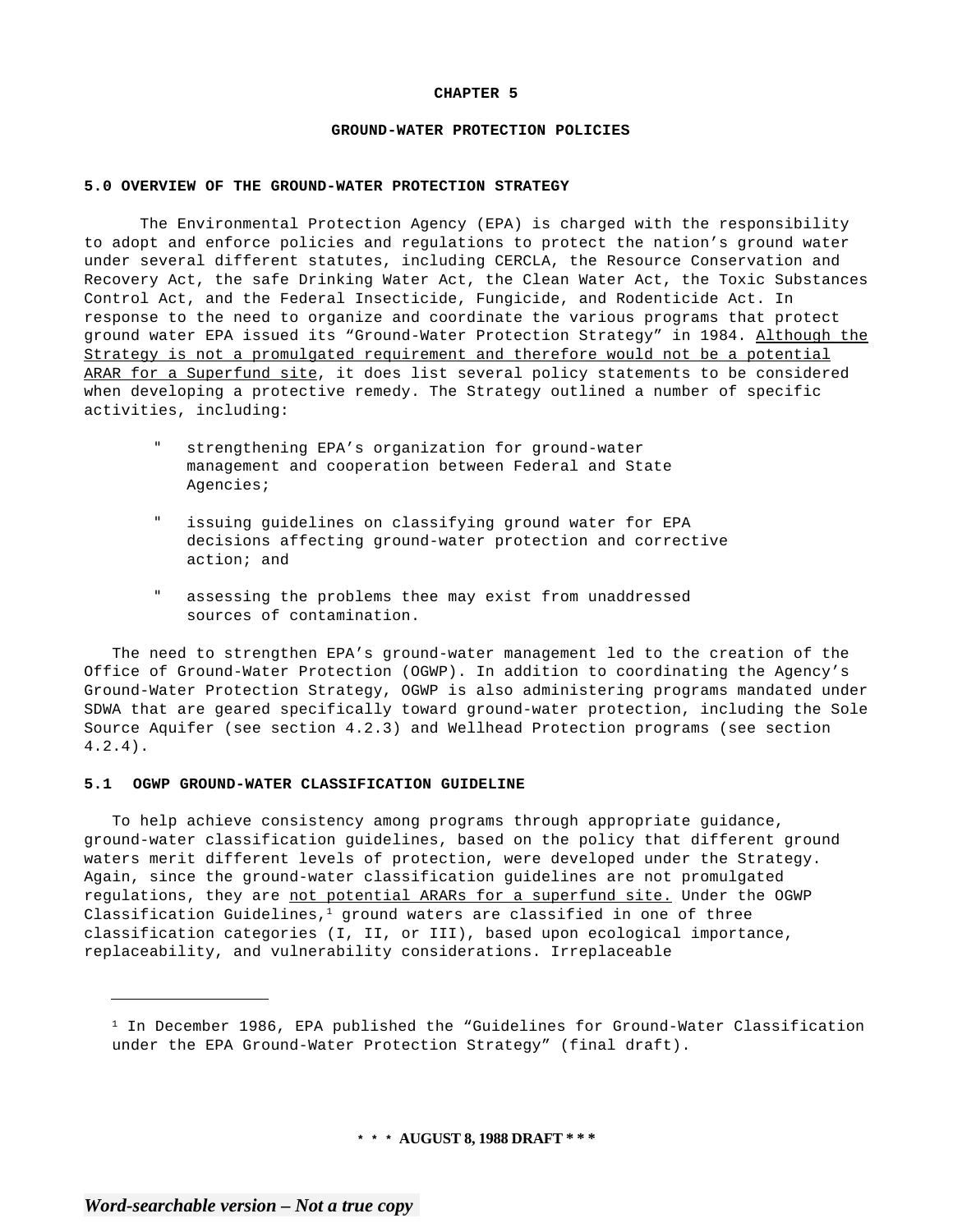ground water that is currently used by a substantial population or ground water that supports an ecologically vital habitat is considered Class I. Class II ground water consists of water that is currently being used or water that might be used as a drinking water source in the future. Ground water that cannot be used for drinking water due to insufficient quality (e.g., high salinity or widespread naturally occurring contamination) or quantity is considered Class III.

## **5.2 SUPERFUND APPROACH TO GROUND-WATER RESTORATION**

The Ground-Water Protection Strategy and the draft Classification Guidelines emphasize the protection of ground-water resources, while the CERCLA policies outlined in the "Draft Guidance on Remedial Actions for Contaminated Ground Water at Superfund Sites," focus on the restoration of contaminated ground waters. Under Superfund, ground waters are restored based in large part on their characteristics, primarily: vulnerability, use, and value. The goal of the Superfund program's approach is to return ground waters to their beneficial uses, e.g., restore current or potential sources of drinking water to drinking water quality. The restoration should be accomplished within a time frame that is reasonable given the particular circumstances at a site. As necessary, current ground-water users may be provided with an alternate source of drinking water or well-head treatment. In formulating a ground-water cleanup approach, the following factors are analyzed.

" Determining the Characteristics of the Ground Water. Using the Ground-Water Protection Strategy and the EPA Guidelines for Ground-Water Classification as guides, a determination is made as to whether the contaminated ground water falls within Class I, II, or III. The classification methodology assists, in the characterization of the ground-water's vulnerability, use, and, value. $2$  In applying the classification methodology to Superfund sites, additional judgment should be exercised. For example:

<sup>2</sup> Ground-water classifications performed at superfund sites are site-specific and limited in scope to the Superfund remedial action that well be undertaken. Classifications performed by EPA's Superfund program do not apply to that geographical area in general nor to any other actions that may be undertaken under any other State or Federal program, or private actions. The classification scheme described above may be superseded by other classification scheme that may have been promulgated by a State and are applicable or relevant and appropriate to the superfund cleanup. This approach may also be modified by State ARARs that derive from wellhead protection programs which may require protection of a municipal water source, or replacement if that source is contaminated.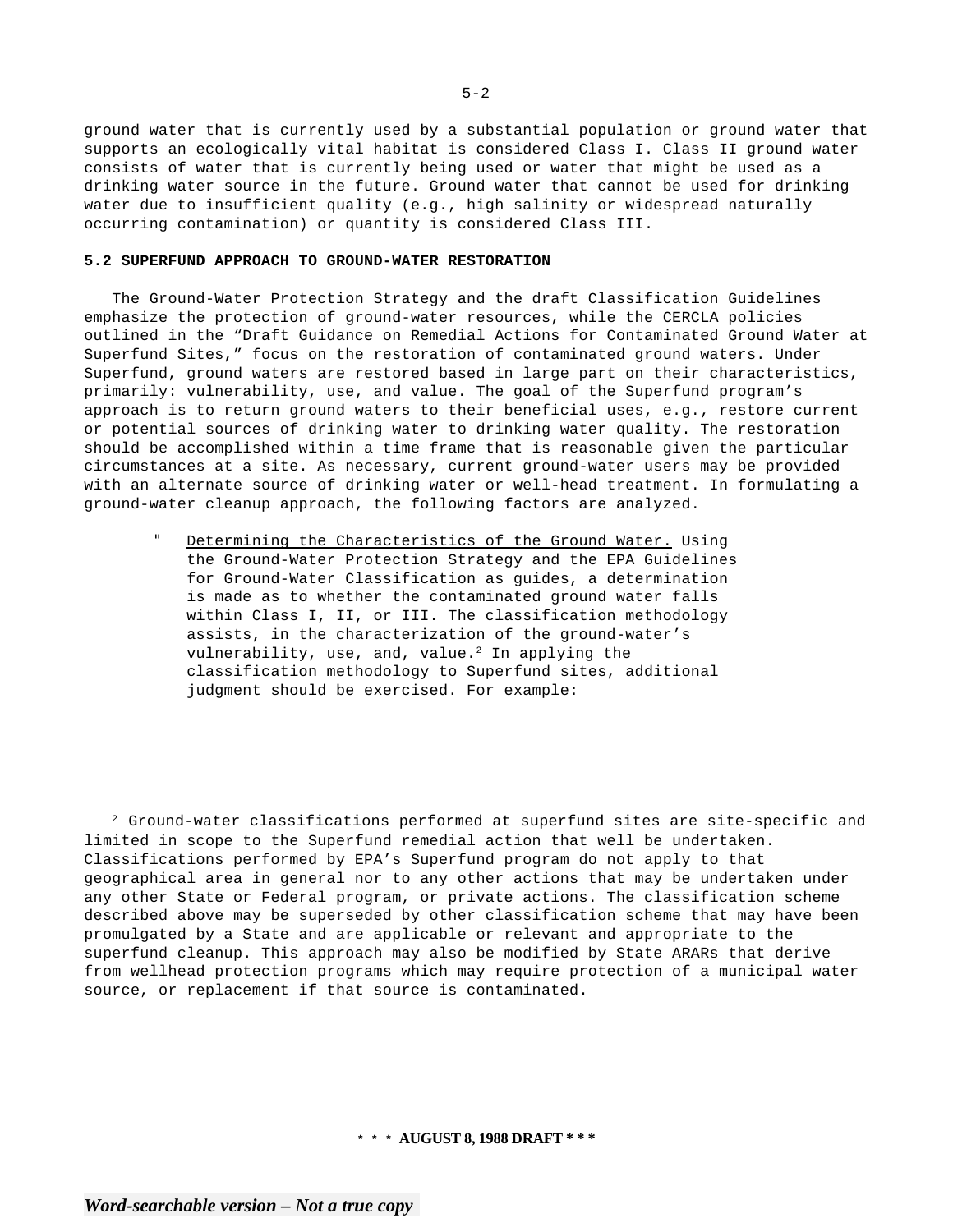- -- The Superfund program may define a Classification Review Area that is larger or smaller than the 2-mile radius specified in the proposed guidelines based on a site-specific determination;
- $-$ The Superfund program may use methods other than the DRASTIC3 model for predicting aquifer vulnerability to contamination;
- -- In establishing the aquifer characteristics, the Superfund program would always consider factors other than yield in determining that an aquifer is unusable; and
- -- The Superfund program may initiate investigations of other sources when background levels of contamination exist rather than treating the aquifer as Class III.

Additional modifications of the specific criteria established in the classification guidelines may be warranted when site specific investigations reveal factors that the guidelines do not address.

N Identifying ARARs and Establishing Cleanup Goals. MCLs are the probable relevant and appropriate Federal standards for aquifers with Class I and Class II characteristics, i.e., irreplaceable, current or potential drinking water sources.<sup>4</sup> For aquifers with Class III characteristics, i.e., which cannot be used for drinking water because of high salinity or widespread naturally occurring contamination, MCLs are neither applicable nor relevant and appropriate. Further, consistent with Superfund site compliance with RCRA ground-water protection standards, the use of background levels will generally not be adopted by the Superfund program in establishing remediation levels for

3 National Well Water Association "DRASTIC: A Standardized System for Evaluating Ground Water Pollution Potential Using Hydrogeologic Settings", EPA/600/2-85/018, May 1985.

4 EPA Class I ground waters include both those serving substantial populations and those that are ecologically vital. Where ground waters are Class I due to being ecologically vital, MCLs may not be stringent enough to protect the ecosystem. If this is the case, then site-specific standards should be developed to address protection of the ecosystem.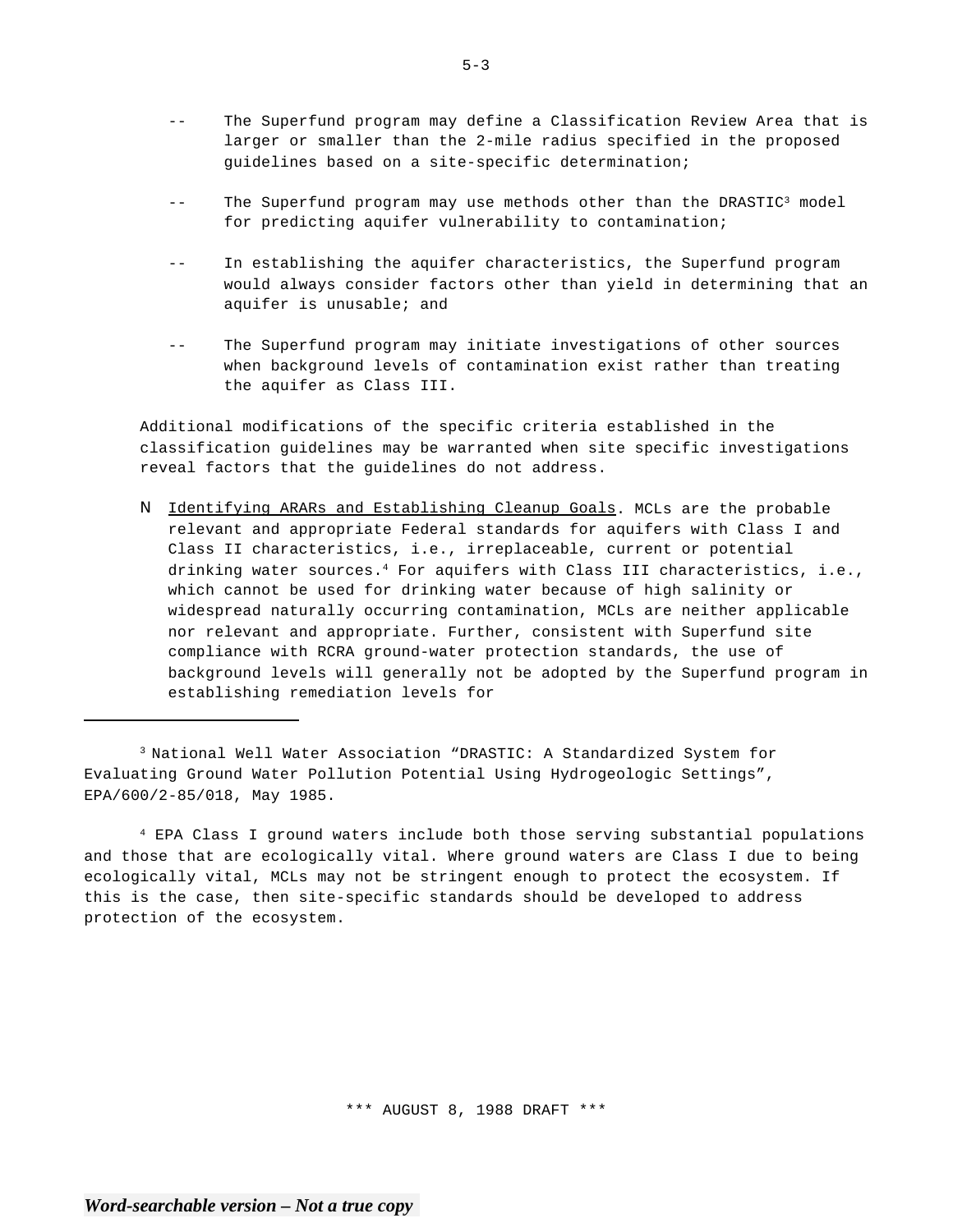Class III aquifers (see discussion presented in Chapter 2, section 2.7.4.2). While cleanup of aquifers with Class III characteristics is not likely, in some cases source control or other measures (such as point-of-use treatment) may be undertaken in order to prevent further contamination or to mitigate risk from exposure. Also, the need for environmental protection may determine the necessity and extent of ground-water remediation for such aquifers.

Cleanup levels should be selected based on an evaluation of the information developed during the risk assessment for the site.

If MCLs or more stringent State standards are not available or are not sufficiently protective, Federal and State environmental and public health criteria, advisories, guidance and proposed standards should be considered, along with MCLGs for special circumstances (discussed on p. 4-6). The to-be-considered (TBC) materials include: proposed MCLs, health advisories, drinking water equivalent levels, or risk specific doses, and State health advisories.

N Evaluation of Cleanup Alternatives. Alternatives should be developed that meet the concentration goals, and also on the basis of the effectiveness, implementability, and cost of each alternative.

Superfund's approach to ground-water cleanup calls for development of a limited number of ground-water cleanup alternatives expressed in terms of a remediation level (i.e., cleanup concentration in the ground water), a time period for restoration to the preliminary remediation level for all locations in the area of attainment, and the technology or approach that will be used to achieve those goals.

In evaluating remedial technologies and other methodologies for ground-water cleanup, technical and cost factors are of special importance. The technical practicability of each alternative must be evaluated in light of the contaminant characteristics and hydrogeological conditions which may not allow effective implementation of the alternative to clean up the ground water.

Complex fate and transport mechanisms of contaminated ground waters often make it difficult to accurately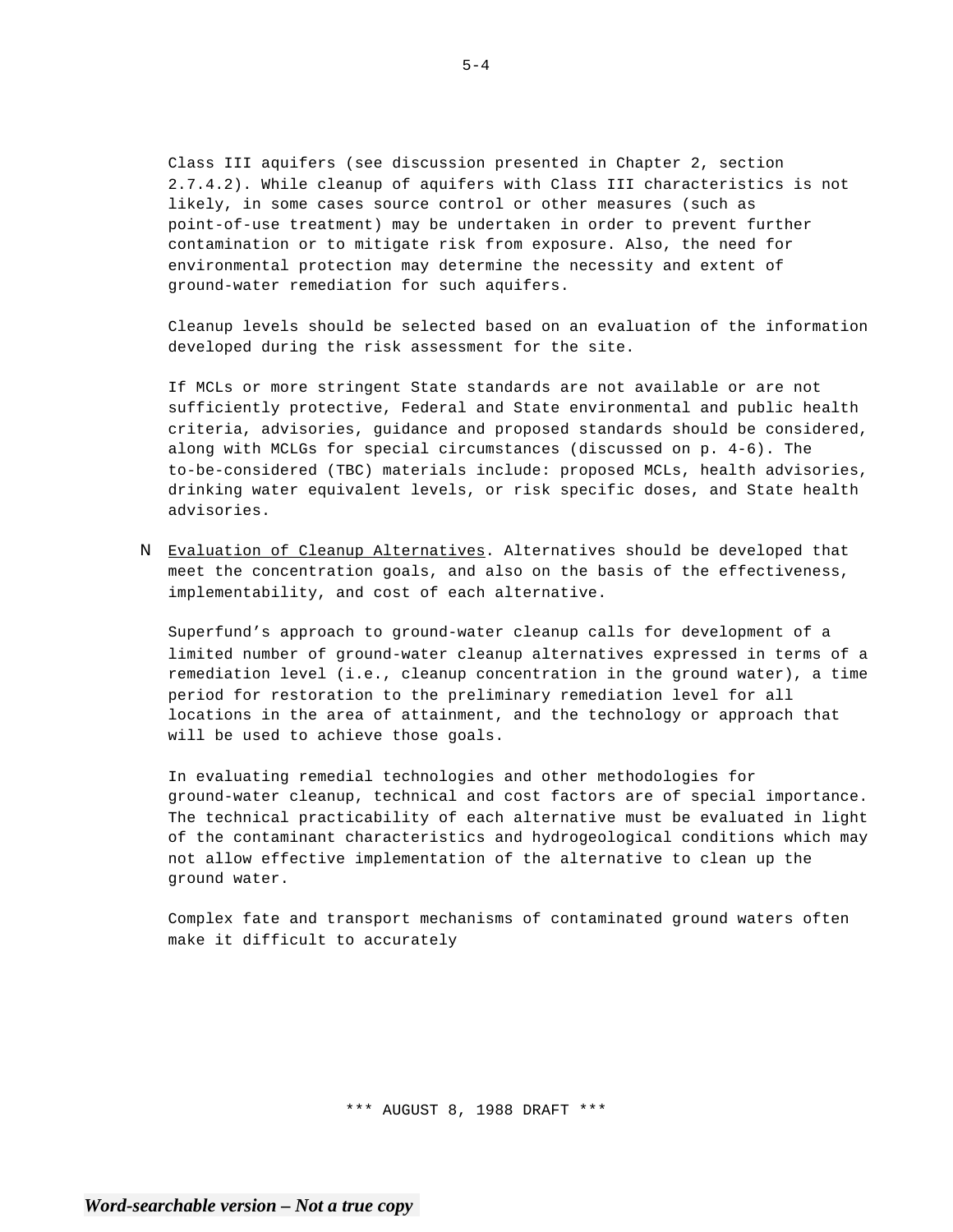predict the performance of the ground-water remedial action. Therefore, the remedial process must be flexible and allow changes in the remedy based on the performance of several years of operation. If the chosen remedial action does not meet performance expectations after a period of operation, the Superfund program has to decide the extent to which further or different action is necessary and appropriate to protect human health and the environment.

N State Ground-Water Protection Programs. In addition to the EPA policy for ground-water classification and protection as outlined in the "Ground-Water Protection Strategy", many States have also begun adopting protection strategies and classification systems. In fact, the Strategy recognizes that States have the principal role in ground-water protection. The May 1985 OGWP document, "Selected State and Territory Ground-Water Classification Systems," outlines several State classification systems, some of which are more strict (i.e., more protective of certain ground-water resources) than the Federal system. For example, Wyoming has promulgated a regulation that recognizes seven classes of ground water. Consequently, a ground water that would be considered Class III under the EPA program might be placed under a more protected classification under the Wyoming program (e.g., "ground water suitable for industry"). If the State has promulgated a particular cleanup level associated with the class specifications that is more stringent than the Federal standards, then this cleanup level would be ARAR.

In developing response options for Superfund sites that include contaminated ground water, the CERCLA RPM should contact the appropriate State or EPA Regional Ground-Water Office to ensure identification and compliance with State ARARs and consideration of State ground-water programs.

19. Criminal and civil penalties can be assessed only by States. EPA may only commence civil actions for violations of primary drinking water regulations.

20. Obtaining a variance or exemption requires a finding that an unreasonable risk to human health will not result. The Office of Drinking Water is developing guidance to define "unreasonable risk to human health."

\*\*\* AUGUST 8, 1988 DRAFT \*\*\*

 $5 - 5$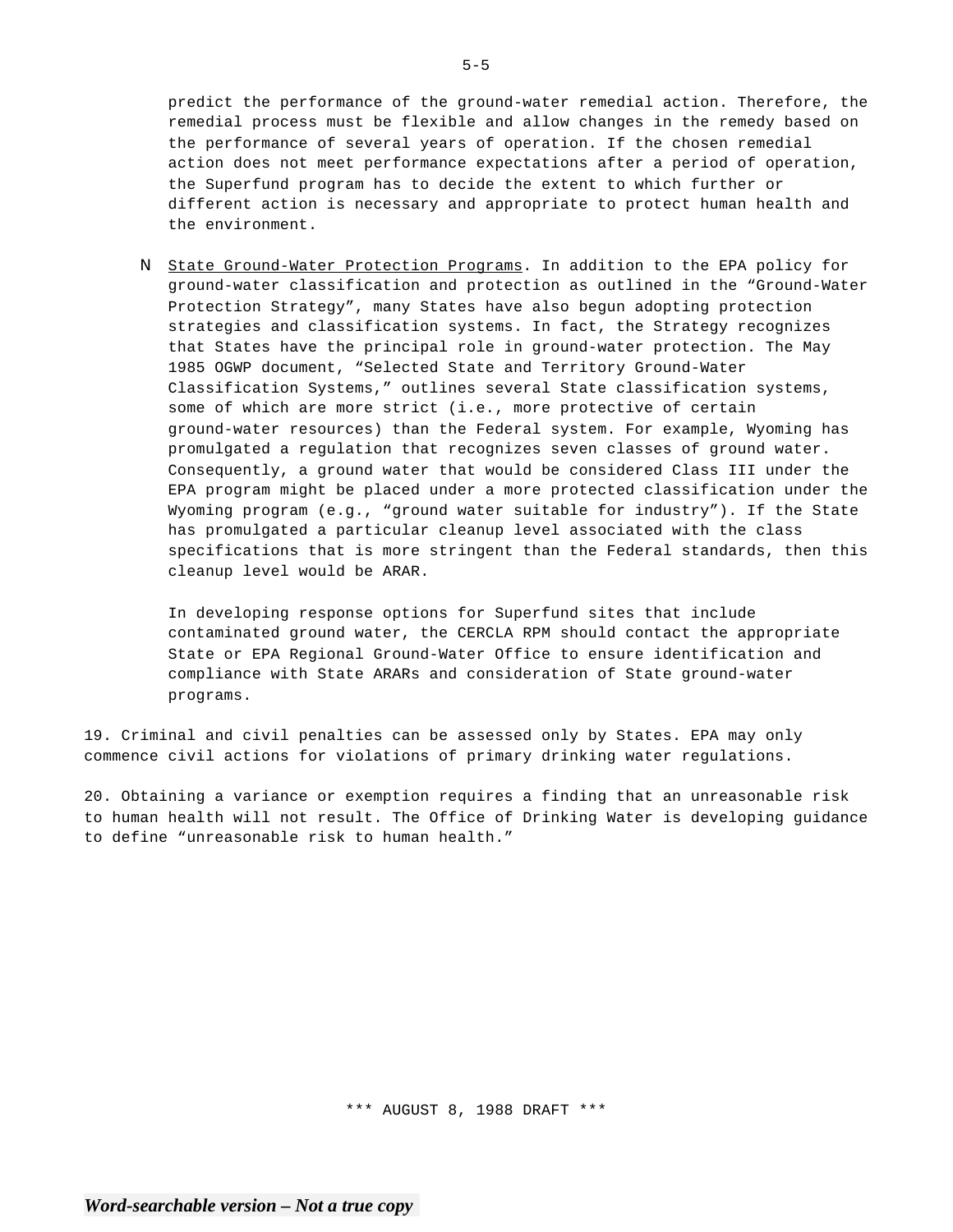# **HYPOTHETICAL SCENARIO ILLUSTRATING HOW APPLICABLE OR RELEVANT AND APPROPRIATE REQUIREMENTS ARE IDENTIFIED AND USED**

The following hypothetical scenario illustrates the process of determining whether particular requirements are applicable or relevant and appropriate the actions to be taken at this hypothetical site. The purpose of this hypothetical scenario is to provide an example of how certain site-specific conditions would be analyzed, not to analyze fully all aspects of all ARARs for the site. Thus, only some of the potential chemical-specific, location-specific, and action-specific alternatives for the site are analyzed. The scenario has been designed to illustrate ARARs from several different statutes, and currently provides examples of RCRA, SDWA, and CWA requirements.

## **SITE CONDITIONS**

The Flintstone site is a 9-acre abandoned hazardous waste disposal area. The site was used as a sand and gravel pit until the early 1970s. The pit was then used for the indiscriminate illegal dumping of household refuse, chemical sludges, construction debris, and hazardous liquids. Diagram 1 provides details of the site surroundings.

Disposal methods for the liquid material and sludges included:

- N Discharge of the sludge-like material directly into pits at the site;
- N Abandonment of over 2,000 drums of various types of chemical waste on the surface of the site;
- N Dumping/burial of drummed materials in shallow trenches in the area; and
- N Pouring of the contents of the drums directly onto the surface.

Solid wastes (refuse, tires, trash, empty drums, and construction debris) cover approximately 6 acres of 9-acre-site to an average depth of 10 feet. The depth of the fill materials ranges from 4 to 13 feet, in some areas extending below the water table, and includes an estimated 19,000 cubic yards of contaminated material. Areas of contaminated soil or "hot spots" outside of the waste pits resulted from flooding and overtopping of the pits during heavy rainfall and seasonal fluctuations in the ground-water level. One of the "hot spots" contains a number of discarded drums. Approximately 4,000 cubic yards of contaminated materials similar to those disposed of at the site were also dumped in a 1-acre wetlands area southwest of the gravel pit. This unauthorized fill may be subject to enforcement under the Clean Water Act, and mitigation could be required (under CWA §404 and related regulations as

\*\*\* AUGUST 8, 1988 DRAFT \*\*\*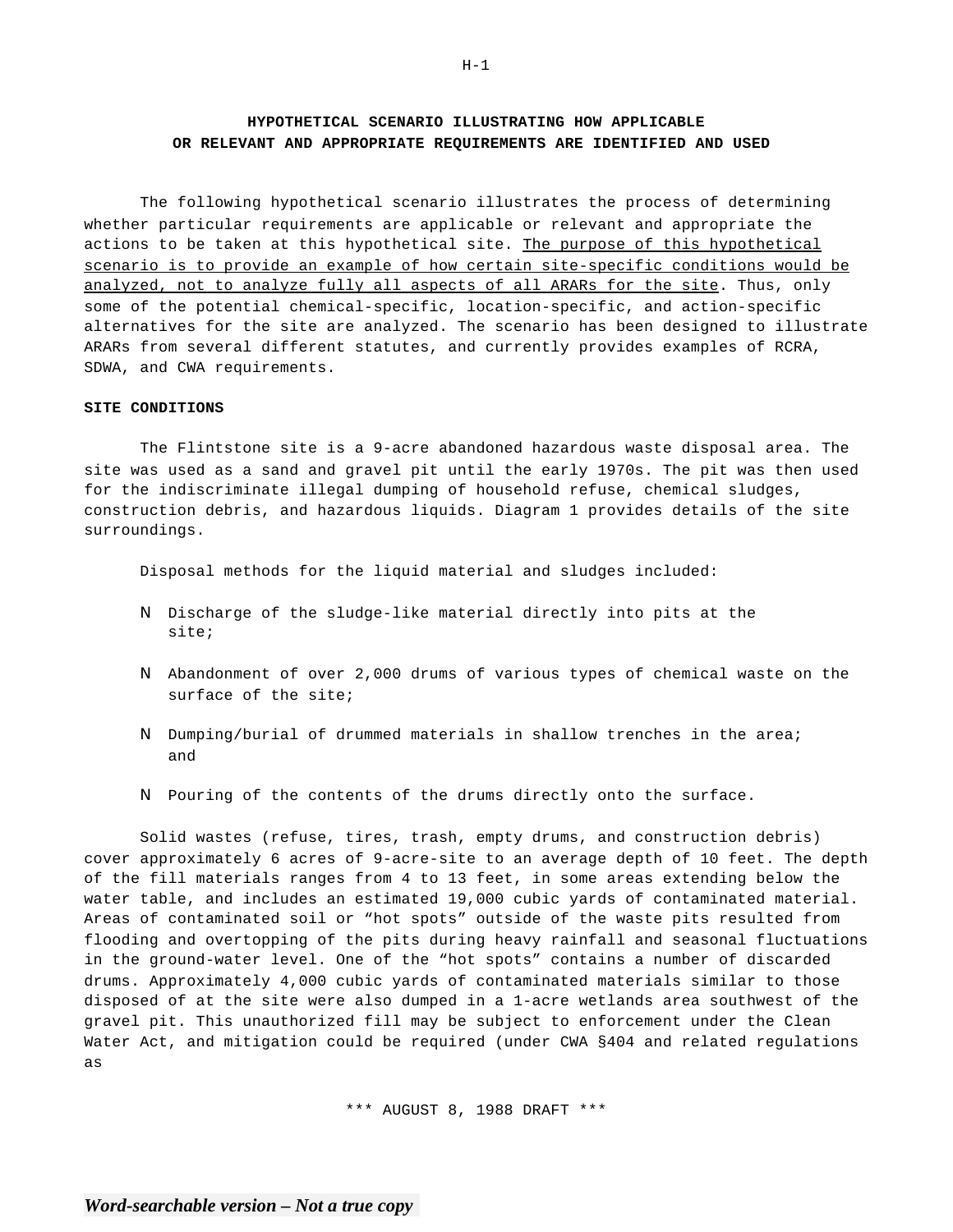



\* NOT TO SCALE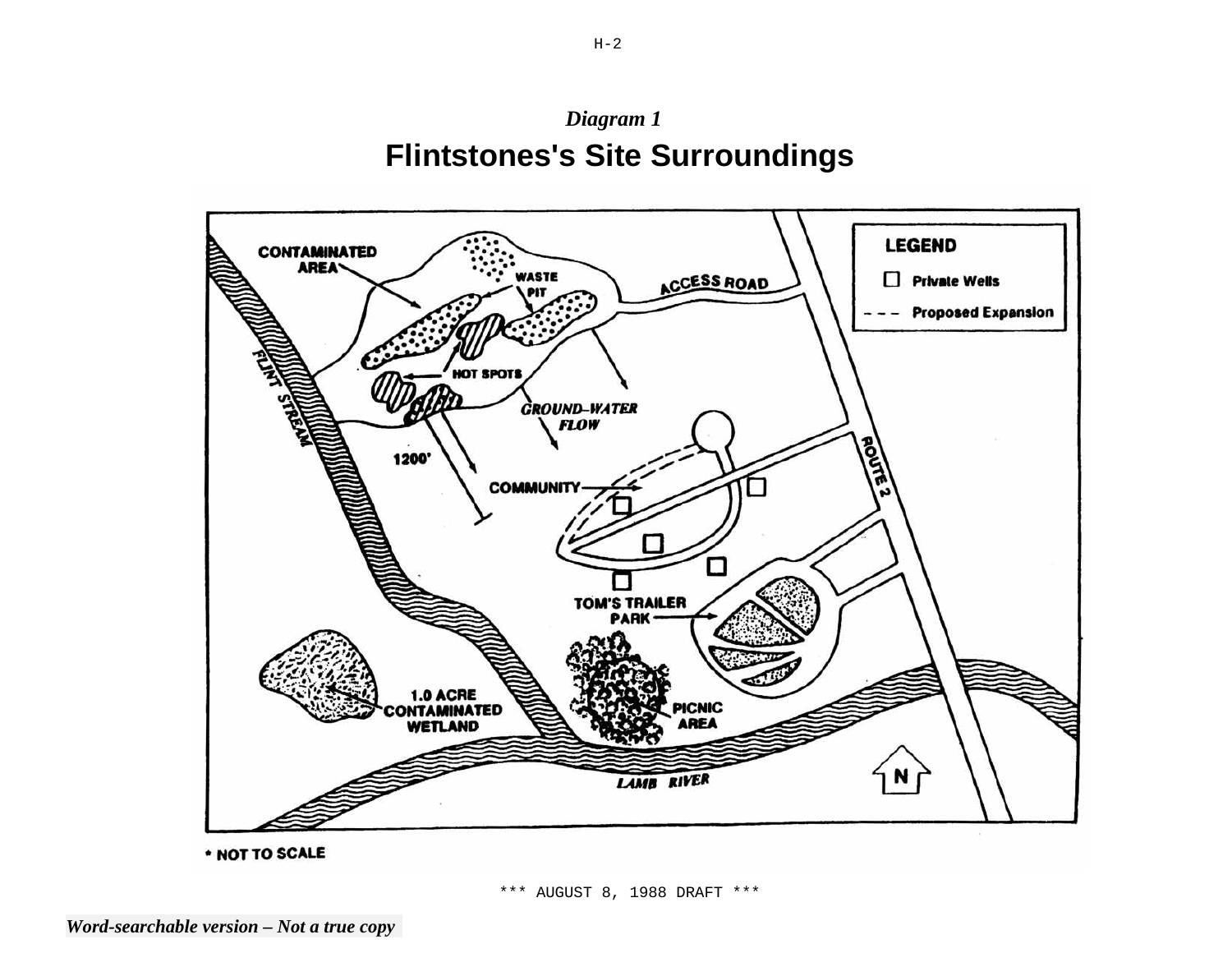relevant and appropriate to the CERCLA action  $--$  see p.3-30).<sup>1</sup> Finally, PCBcontaminated oils were sprayed along Route 2 and the dirt access road leading to the site.

Ground water passing under the site flows southeast toward the Lamb River. The contaminant plume leaves the site and spreads diffusely due to the fractured bedrock underlying the site. Contamination of the aquifer is increased by pumping of wells in the local area, causing elevated levels of contaminants to be drawn into the aquifer. Ground-water flow in the aquifer is 50  $ft/yr$ . Contaminants entering the ground water from the main site will reach the Lamb River after 10 to 12 years, with the contaminant plume reaching a steady state condition in approximately 16 years. The levels of observed on-site soil contamination are sufficient to act as a source of continuing ground-water contamination for several years if remedial actions are not initiated. Ground water, sampled at test wells 1,000 feet downgradient of the site, is contaminated with methylene chloride, trichloroethylene (TCE), benzene, cadmium, chromium, and lead.

The area surrounding the Flintstone site is primarily residential. The closest residence are within 600 feet of the southern perimeter of the site. Drinking water wells at several private residences located near the site are contaminated. Residents of these homes are currently being supplied bottled water.

## **IDENTIFICATION AND ANALYSIS OF CHEMICAL-SPECIFIC REQUIREMENTS**

During the scoping of the RI/FS, chemical-specific requirements for the site are initially identified.<sup>2</sup> For chemicals, this is done by comparing the chemicals identified at the site with the list of chemical-specific ARARs in Exhibit 1-1 of Chapter 1 of this manual. The following table summarizes the data on chemicals found on the site:

\*\*\* AUGUST 8, 1988 DRAFT \*\*\*

 $H-3$ 

 $1$  The 1-acre area represents the extent of the wetland as verified by Regional dredge and fill program personnel. The areas outside of the waste pits which have been subject to flooding and high ground-water tables have been determined not to be wetlands.

 $2$  Identification of chemical-specific ARARs should be modified and revised as necessary throughout the RI/FS. Note too that design changes or respecifications may result in further refinement of all types of ARARs.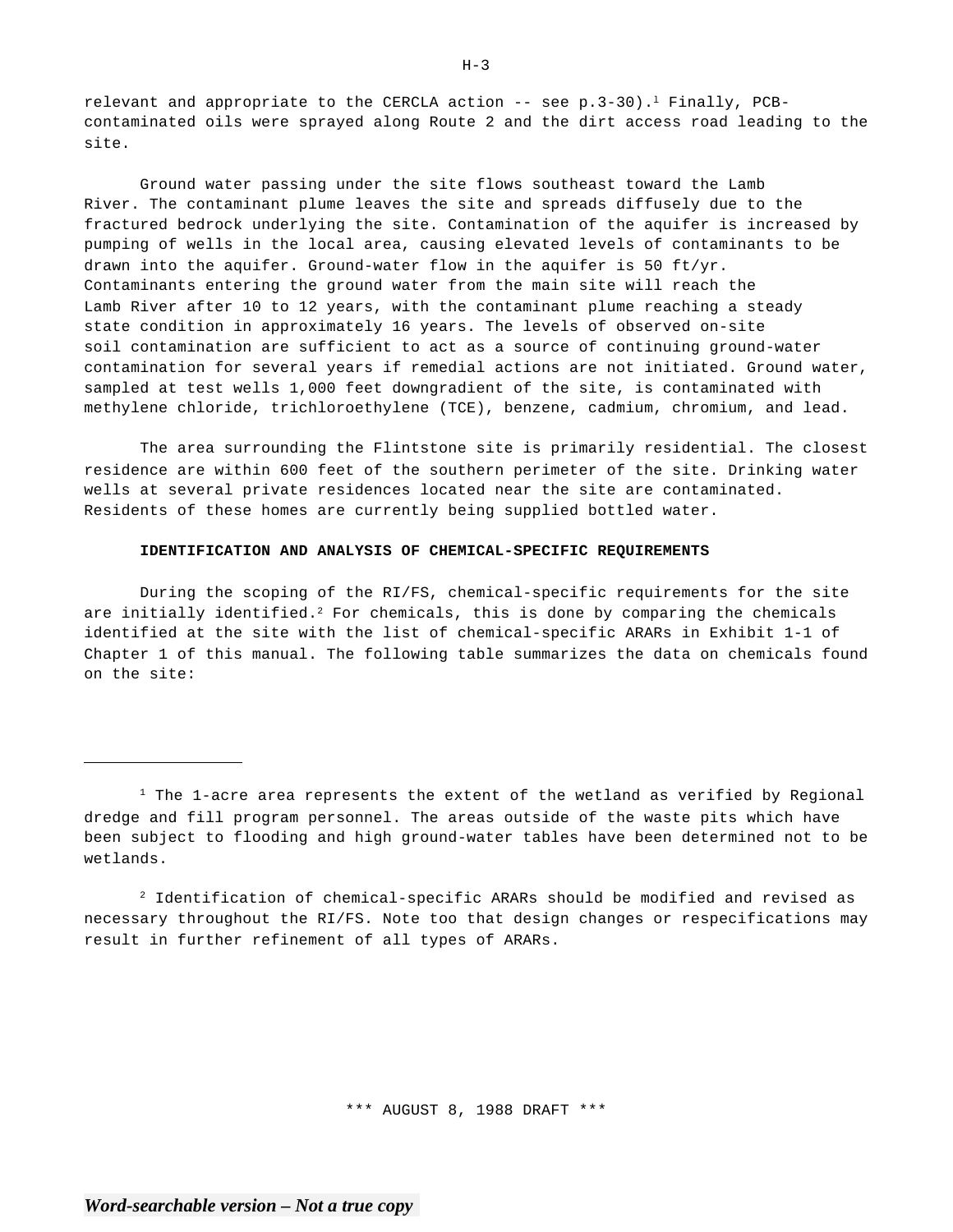## **Summary of Data on Chemicals Found on Site**

| Waste                     | Concentration      | Media Affected |
|---------------------------|--------------------|----------------|
| Volatile Organic Solvents |                    |                |
| trichloroethylene (TCE)   | $22$ ppb- $43$ ppb | Ground water   |
| methylene chloride        | 60 ppm             | Ground water   |
| benzene                   | $200$ ppb          | Ground water   |
| Metals                    |                    |                |
| cadmium, chromium, lead   | $> 0.5$ ppm        | Ground water   |

In identifying potential ARARs for these chemicals, the following procedure would be used (Note that this example works through the procedure for only one of the chemicals listed above.)

### **Identification of Chemical-specific ARARs**

First, consult Exhibit 1-1 in Chapter 1 to determine if a chemical-specific standard or standards have been established for the chemicals. The chemical-specific standards for one of the chemicals in this example, trichloroethylene, are listed below, as taken from Exhibit 1-1.

## Chemical-Specific Standards for Trichloroethylene

| SDWA MCL                                                                                                   | 5.0 $\times$ 10- <sup>03</sup> mg/l                               |
|------------------------------------------------------------------------------------------------------------|-------------------------------------------------------------------|
| CWA Ambient Water Quality Criteria<br>Aquatic Life (Freshwater Acute)<br>Aquatic Life (Freshwater Chronic) | 4.5 $\times$ 10 <sup>+01</sup> mg/1<br>$2.1 \times 10^{+01}$ mg/1 |
| Aquatic Life (Marine Acute)<br>Human Health (Water and Fish                                                | $2.0 \, \text{mq}/1$                                              |
| Ingestion)                                                                                                 | $2.7 \times 10^{-03}$ mg/1                                        |
| Human Health (Fish Ingestion<br>only)                                                                      | $8.1 \times 10^{-02}$ mq/l                                        |

Exhibit 1-1 also contains a Maximum Contaminant Level Goal (MCLG) of 0 mg/l, which should be considered in special circumstances, such an where multiple contaminants are found in the ground water or where multiple pathways of exposure present extraordinary risks (i.e., individual lifetime cancer risk above  $10^{-4}$ ).

\*\*\* AUGUST 8, 1988 DRAFT \*\*\*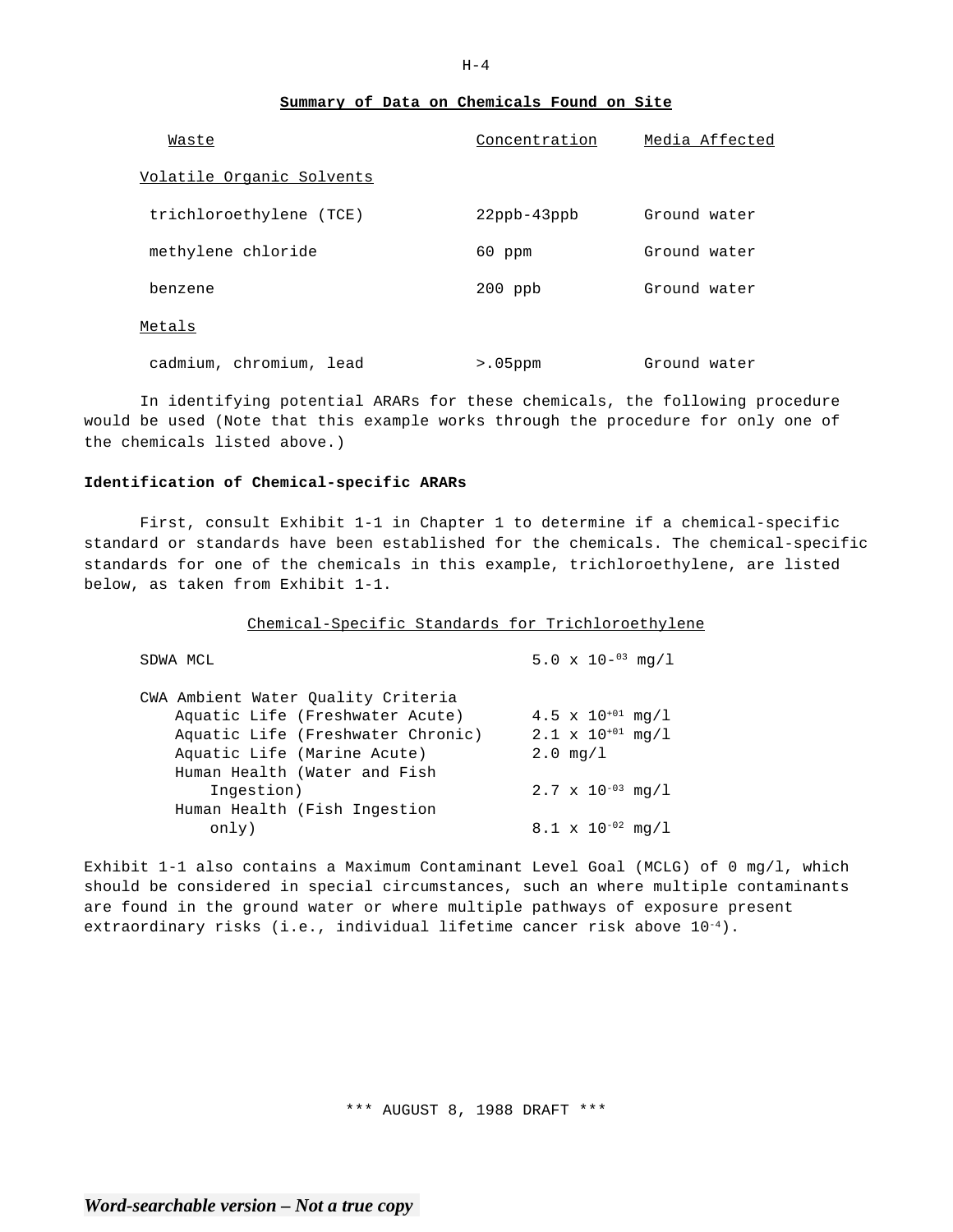## **Analysis of Chemical-specific ARARs**

## Determination of Applicability

Second, following the procedures in Exhibit 1-5 of Chapter 1, determine if any of the listed chemical-specific standards fully address the particular site-specific conditions and is applicable. In this case, the individual wells in the local community are not public sources of drinking water. Therefore, the SDWA standards would not be applicable.

## Determination of Relevance and Appropriateness

Third, determine which of the standards, if any, address situations sufficiently similar to the CERCLA site conditions that they should be treated as probable relevant and appropriate requirements. As the Superfund program gains further experience in identification of site-specific ARARs, the step by-step analysis described here may be supplemented by policy decisions on the relevance and appropriateness of some ARARs. For example, EPA has determined as a matter of policy that MCLs will be relevant and appropriate for ground water or surface water that currently is or may in the future be used directly for drinking. (In these cases, the MCLs should be met in the surface water or ground water itself.) The following analysis of the MCL for trichloroethylene is included to explain the logic of this policy in terms of ARARs.

In this hypothetical situation, the ground-water flow is toward private wells. Although the water under the site is not a current source of public drinking water, and the wells do not belong to a public water system and thus do not meet the jurisdictional prerequisites for the SDWA requirements, the water may be a potential future source of drinking water. Because the contaminated ground water may be used directly for drinking water in the future, the MCL for trichloroethylene should be identified as a probable relevant and appropriate standard. Generally, use the factors listed in Exhibit 1-7 to determine if the requirement is potentially relevant at the site. If the requirement is relevant, focus on the purpose of the requirement, the characteristics of the site and contamination, the character of the release, the duration of the activity, and the basis for any waiver or exception to determine if the requirement is appropriate. With respect to the SDWA MCL for trichloroethylene, for example, the following factors would be considered:

|            | SDWA Requirement               | Problem at CERCLA Site                    |
|------------|--------------------------------|-------------------------------------------|
| Objective: | Provide safe drinking<br>water | Contamination of drinking water<br>source |
| Purpose:   | Avert TCE contamination        | Avert TCE contamination                   |
| Media:     | Ground water                   | Ground water                              |
| Substance: | Trichloroethylene              | Trichloroethylene                         |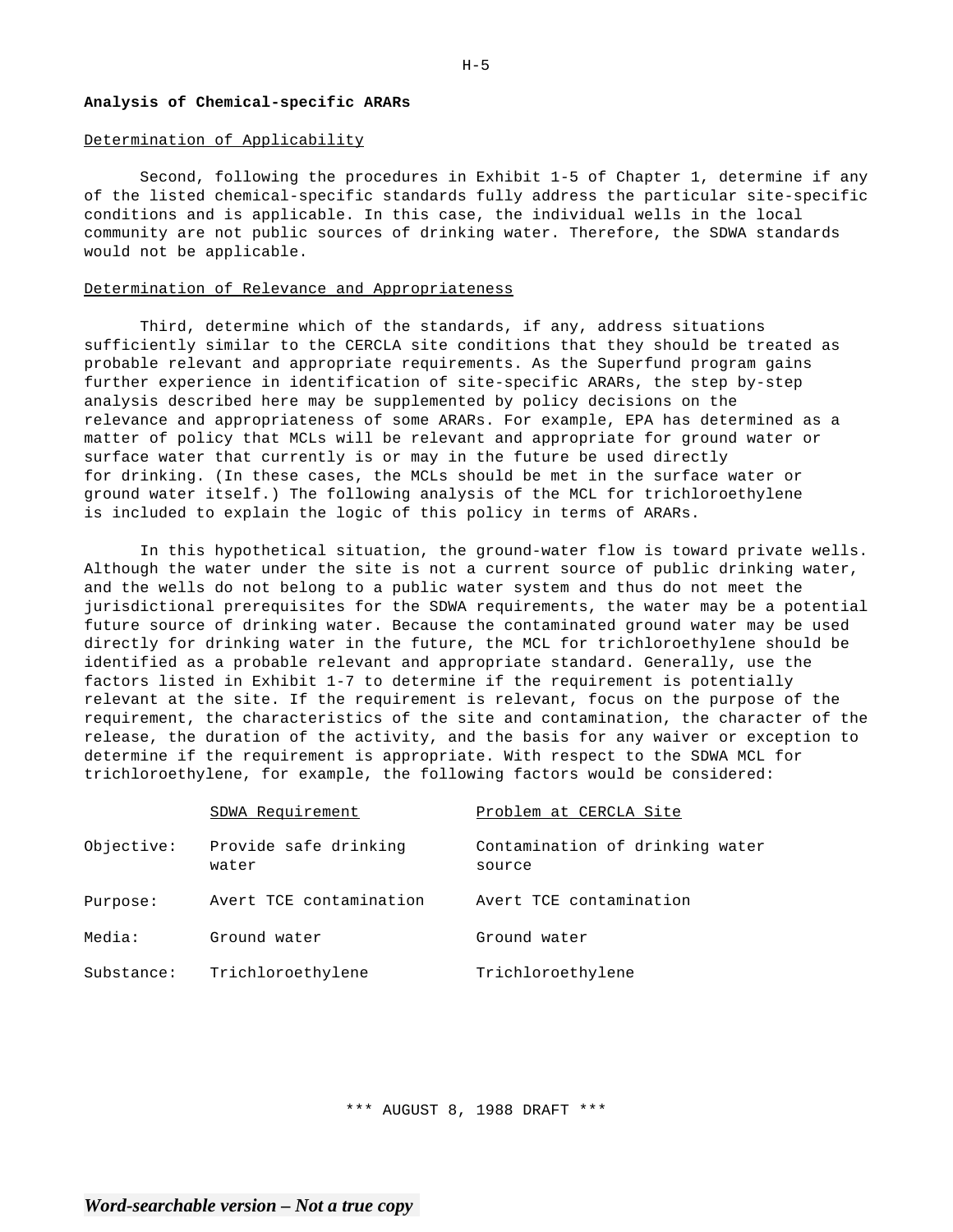| Parties:            | Public drinking water<br>system | Private drinking water wells                   |
|---------------------|---------------------------------|------------------------------------------------|
| Activity:           | Provision of water              | Cleanup of contamination                       |
| Variances:          | None                            | Not relevant                                   |
| Place:              | Drinking water tap              | Aquifer                                        |
| Facility:           | Public drinking water<br>source | Uncontrolled waste site                        |
| Use of<br>Resource: | Human consumption               | Human consumption/<br>other uses not specified |

Based on this comparison, the CERCLA situation appears to be sufficiently similar to the problem addressed by the SDWA requirement that the SDWA MCL for trichloroethylene would be considered relevant. Considering (1) the purpose of the requirement and the purpose of the CERCLA action (both are directed toward protection of current and potential drinking water), (2) the substance covered by the requirement (trichloroethylene) and (3) the fact that EPA has decided that MCLs are appropriate for future drinking water, it can be judged that MCLs are both relevant and appropriate.

Water Quality Criteria (WQC) more stringent than a SDWA MCL may be found relevant and appropriate when there are environmental factors that are being considered at a site, such as protection of aquatic organisms. In this hypothetical situation, cleanup of the ground water under the waste pits will not be carried out in order to protect aquatic wildlife in Flint Stream since the plume of contaminated ground water will never reach the stream. Contaminated ground water is not currently reaching the Lamb River, and is not expected to do so at a level that would substantially harm aquatic life in the future. The WQCs for protection of aquatic life therefore are not relevant and appropriate for the site. Water quality criteria for protection of human health may be relevant and appropriate depending on the likely route of exposure. However, if the potential for human exposure to contaminants in the Lamb River existed, then WQC for protection of human health (for fish consumption) should be considered, or if the wetlands area were contaminated with TCE, and the cleanup goal was to make the water in the wetlands suitable for aquatic life, it would be necessary to consider ambient water quality criteria and State water quality standards. If such a State water quality standard were established for protection of aquatic life, the standard would be applicable.

## ARARs and Risk Assessment

Standards identified as potential ARARs, as well an TBCs, should be analyzed according to the procedures outlined in the Superfund Public Health Evaluation Manual. Guidelines or criteria found in the to-be-considered

\*\*\* AUGUST 8, 1988 DRAFT \*\*\*

 $H-6$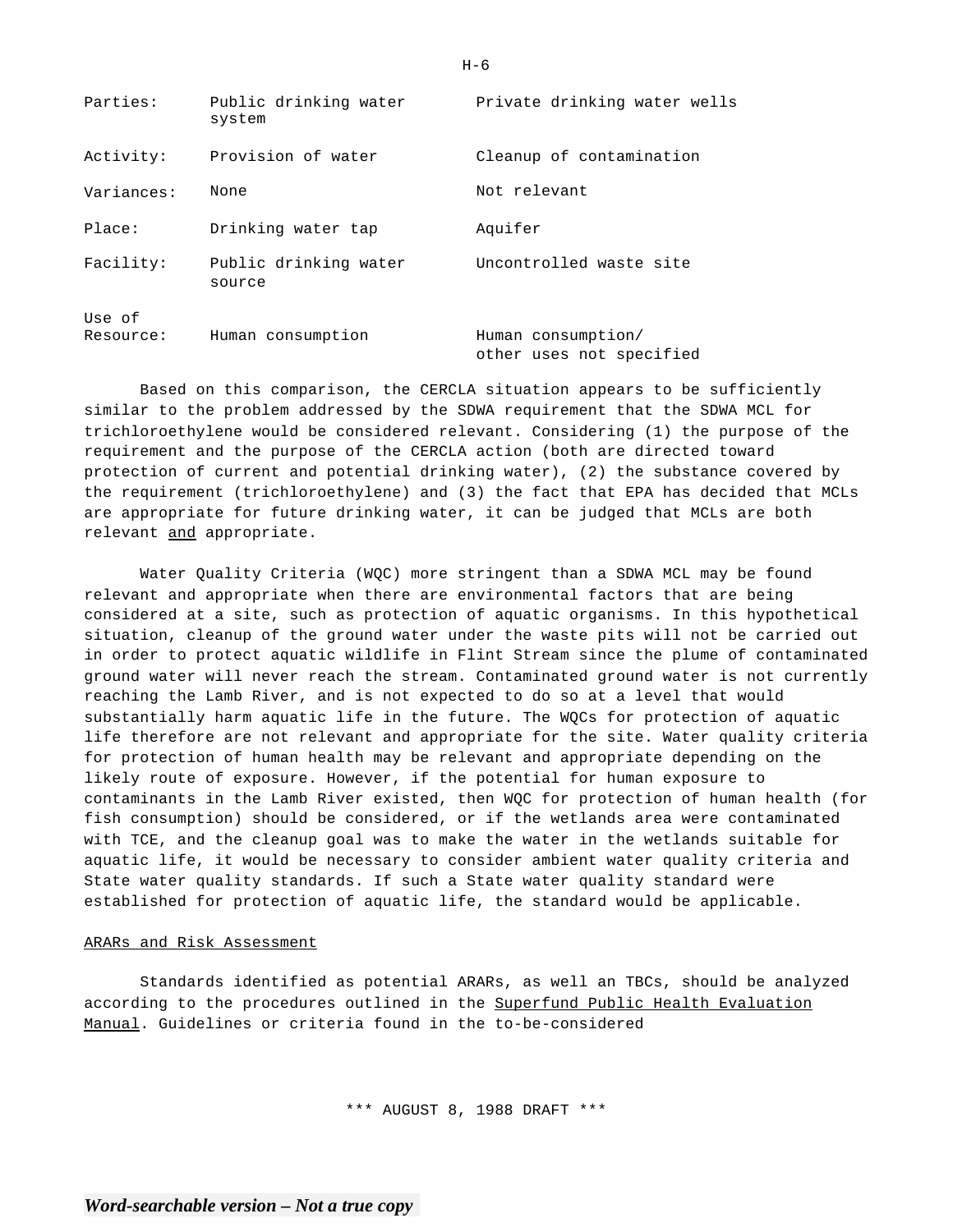category should be used when ARARs do not exist for a particular chemical or when the risk assessment indicates that existing ARARs are not sufficient to protect human health or the environment.

A similar analysis should be conducted for each of the other potentially ARAR chemical-specific standards.

### **IDENTIFICATION AND ANALYSIS OF LOCATION-SPECIFIC REQUIREMENTS**

Identification and analysis of location-specific requirements should follow the same general procedure as outlined above for chemical-specific requirements. The locational characteristic of the site should be compared to the location-specific requirements listed in Exhibit 1-2 in Chapter 1. In this case, a review of the Flintstone site location reveals several characteristics that should be analyzed further. They include:

- N Flint Stream or Lamb River may be wild, scenic, or recreational rivers;
- N Site may be within 100-year floodplain; and
- N Remedial actions may affect wetland.

For purposes of this hypothetical example, it is assumed that neither the stream nor the river has been designated a wild, scenic, or recreational river, and that the site is not within a floodplain. Therefore, the requirements listed in Exhibit 1-2 will not be ARARs based on those characteristics. For actions affecting the 1.0 acre contaminated wetlands area, however, Exhibit 1-2 lists CWA §404, 40 CFR Part 230, Army Corps of Engineers regulations (33 CFR Parts 320-330), and 40 CFR Part 6, Appendix A, as potential ARARs. An assessment of the potential effects of the remedial action on the wetland should be made during the RI/FS. Consultation with the State and contacts with the §404 Wetlands Protection Office in the Region should be made to determine if special steps are required to avoid adverse effects. In this hypothetical situation, because dredged or fill material will not be discharged into the wetland as part of the remedial action, CWA §404, 40 CFR Part 230, and Army Corps of Engineers regulations (33 CFR Parts 320-330) are not applicable. However, 40 CFR Part 6, Appendix A, which is EPA's statement of procedures on wetlands protection, requires, to the extent possible, that remedial activities avoid long- and short-term adverse impacts associated with the destruction or modification of wetlands. When there are no practicable alternatives to conducting such activities in wetlands, the potential harm should be minimized.

## **IDENTIFICATION AND ANALYSIS OF ACTION-SPECIFIC REQUIREMENTS**

Cleanup at the hypothetical Flintstone Site will probably involve a large number of different remedial activities. It is assumed that several actions would be considered, including:

\*\*\* AUGUST 8, 1988 DRAFT \*\*\*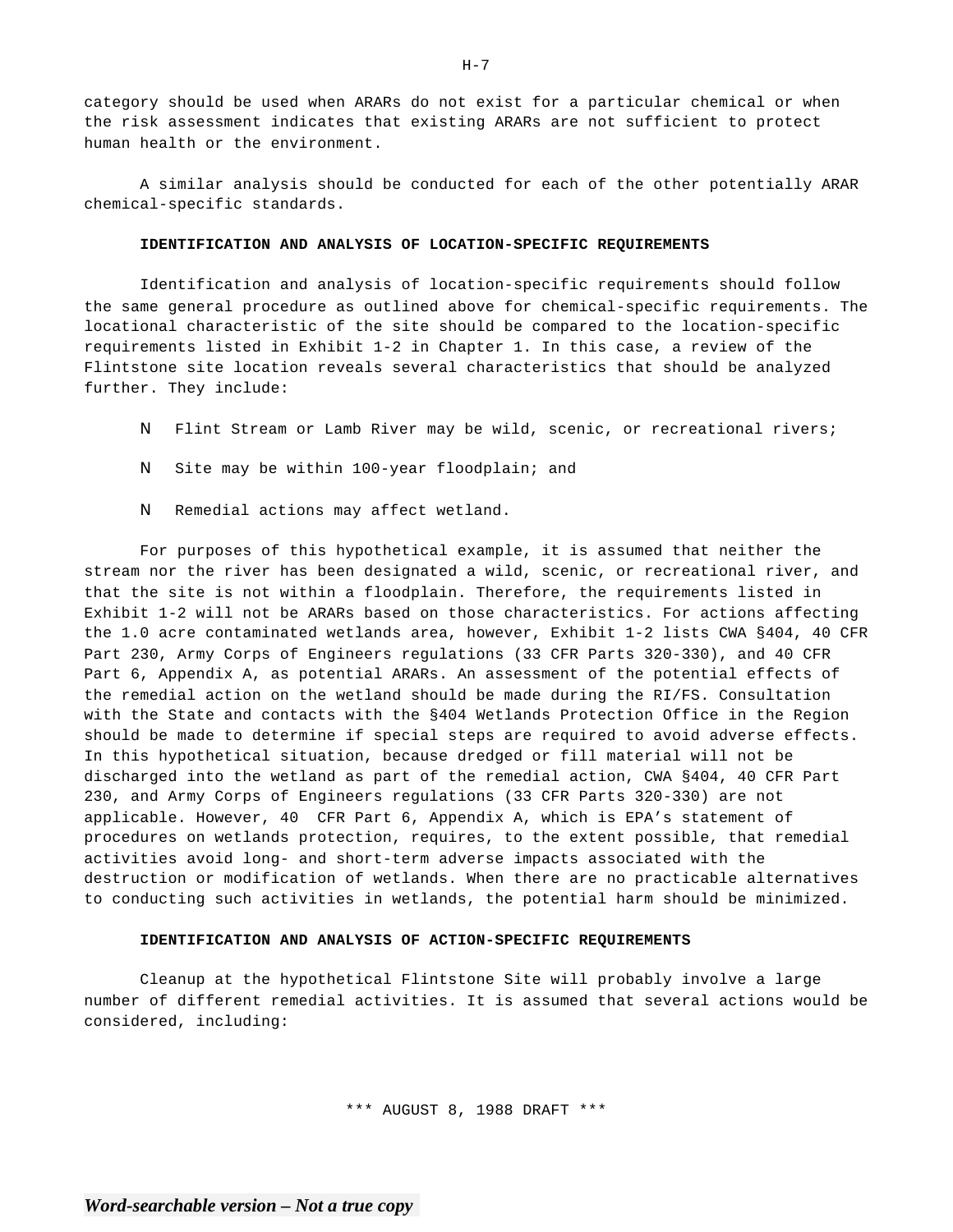- N The consolidation of waste from the contaminated wetland area by picking it up and removing it to one of the waste pits on the main site;
- N Extraction of contaminated ground water, treating it, and discharging it to a publicly owned treatment works (POTW);
- N Extraction of contaminated ground water, treating it, and discharging it directly to Flint Stream; and
- N Extraction of contaminated ground water, treating it, and injecting it back into the aquifer.

Not all of these potential actions at the site are analyzed in this hypothetical scenario. The procedure used, however, would be followed for each of the potential actions.

#### **Identification of Action-specific ARARs**

First, the potential action-specific ARARs for each of the actions under consideration would be identified by consulting Exhibit 1-3 in Chapter 1, which lists action-specific requirements under RCRA (including the Hazardous and Solid Waste Amendments of 1984) and the CWA. In this hypothetical situation, for example, Exhibit 1-3 indicates that the potential requirements involved in consolidation will differ depending on whether the consolidation occurs within units or between units. Among the requirements are land disposal restrictions, closure requirements, and post-closure care requirements.

#### **Analysis of Action-specific ARARs**

Exhibit 1-3 also lists the prerequisites for applicability of the requirements associated with each of the actions listed. After potential ARARs have been identified, the next stop is to determine whether the prerequisites for RCRA applicability are satisfied by the site-specific conditions for the actions under consideration. In this case, Exhibit 1-3 indicates that the prerequisites for applicability of the consolidation requirements are placement of hazardous wastes into another unit. In analyzing these prerequisites, therefore, first determine whether RCRA hazardous wastes or constituents are involved in the action. Trichloroethylene is listed RCRA waste #U228 and cadmium, chromium, and lead are hazardous waste constituents. However, it should not be assumed that these materials are RCRA hazardous wastes. Testing or attempts to identify the origin of the constituents should be undertaken, when necessary, to determine whether the first prerequisite, that the wastes are RCRA hazardous wastes, is satisfied. Second, analyze the prerequisite concerning placement of the wastes. In this situation, movement of contaminated materials from the wetland area across the boundary of the 1.0 acre unit and placement of the waste in the second unit would satisfy the prerequisite, because the site consists of two separate areas of contamination, and the materials are being

\*\*\* AUGUST 8, 1988 DRAFT \*\*\*

 $H-8$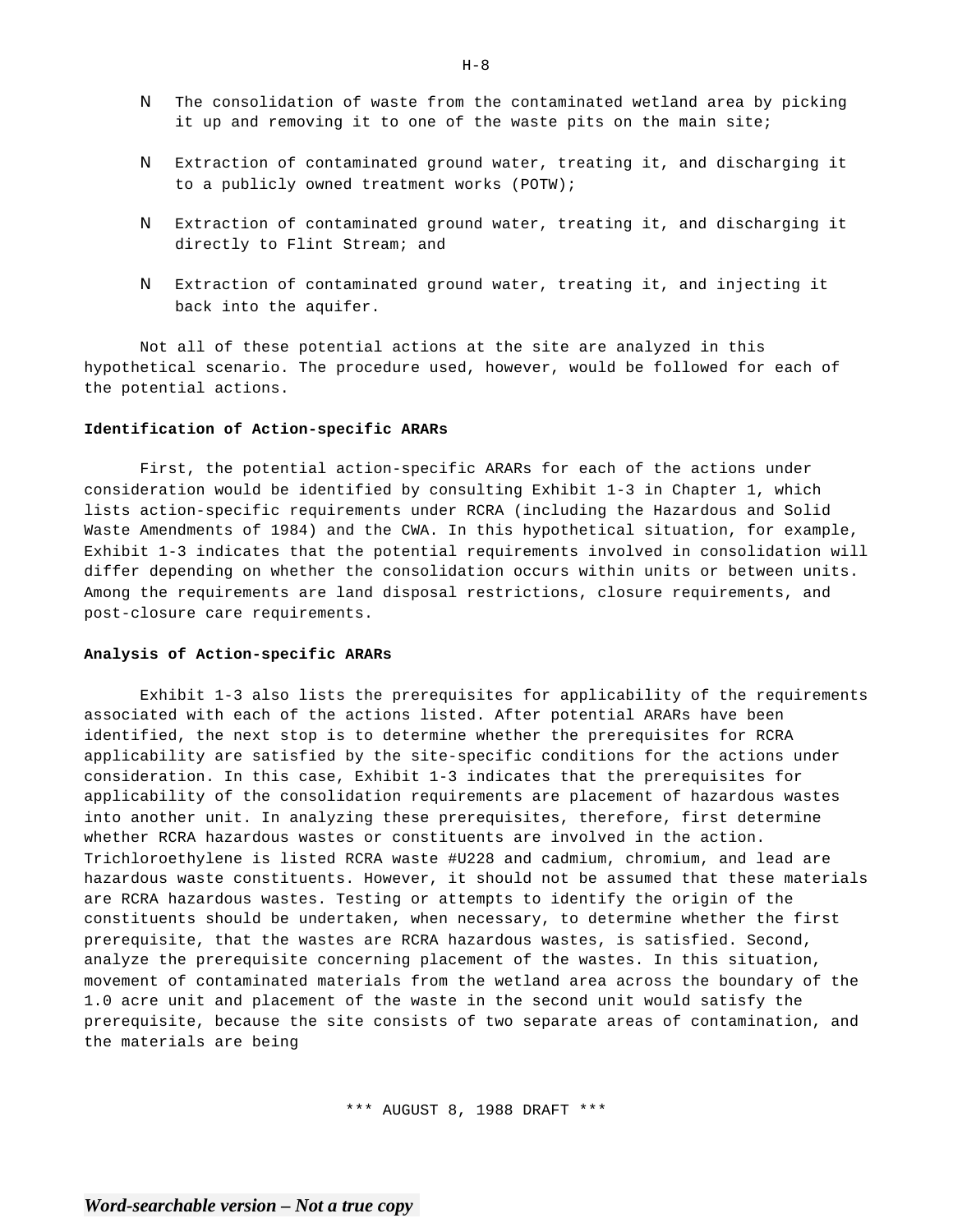removed from the first and placed in the second.

Because the prerequisites associated with consolidation are satisfied, next it is necessary to consider the requirements listed under Exhibit 1-3 for land-disposal requirements and restrictions, for closure requirements, and for post-closure care and monitoring, since they are triggered if consolidation between two units occurs. If the wastes are being consolidated in a new landfill, the entry in Exhibit 1-3 for construction of a new landfill on site should next be consulted to determine the requirements for that action. If, on the other hand, the wastes are being consolidated in an existing landfill (which would not be the case in this hypothetical scenario) the entry in Exhibit 1-3 for closure with waste in place may be relevant and appropriate. In either situation, additional prerequisites are listed in Exhibit 1-3 and regulatory citations are provided so that additional details about the requirements may be obtained if necessary. The identification of which requirements would be ARARs would depend, in part, on the further actions to be taken and the wastes involved. If, for example, the wastes are subject to the land disposal bans under RCRA, then treatment to Best Demonstrated Available Technology (BDAT) levels would be required before the wastes could be land disposed.

Action-specific requirements for other potential actions at the site would be analyzed in the same way as the consolidation action described above. For example, direct discharge to Flint Stream or indirect discharge to a POTW are actions that Exhibit 1-3 indicates are subject to discharge requirements established pursuant to the Clean Water Act. Specifically, the direct discharge of treated ground water to Flint Stream is subject to National Pollutant Discharge Elimination System (NPDES) Program discharge standards and requirements. According to the draft NCP, "on-site" is defined for permitting purposes to include the "areal extent of contamination and all suitable areas in very close proximity to the contamination necessary for implementation of the response action." For this hypothetical example, the area of contamination resulting from the abandoned hazardous waste area is directly adjacent to Flint Stream. Therefore the extraction and treatment of contaminated ground water, and subsequent discharge to Flint Stream is considered an on-site action due to the proximity of the site to Flint Stream. As such, the discharge need not have a NPDES permit, but must meet substantive ARARs. As discussed in Chapter 3, these substantive requirements for the Flintstone site include discharge limits. These limits would be based on the more stringent standards between the following:

N Technology-based standards. Because the Flintstone site was used for indiscriminate illegal dumping, and not for the sole use of an industrial generator of hazardous waste, there are no applicable EPA guidelines. Therefore, technology-based standards have to be set using best professional judgment. The proposed response alternative for the Flintstone site must be reviewed to ensure the use of treatment technologies that have been proven effective to treat the pollutants present in the contaminated ground water. Numerical effluent limits or treatment efficiency requirements can be

\*\*\* AUGUST 8, 1988 DRAFT \*\*\*

 $H-9$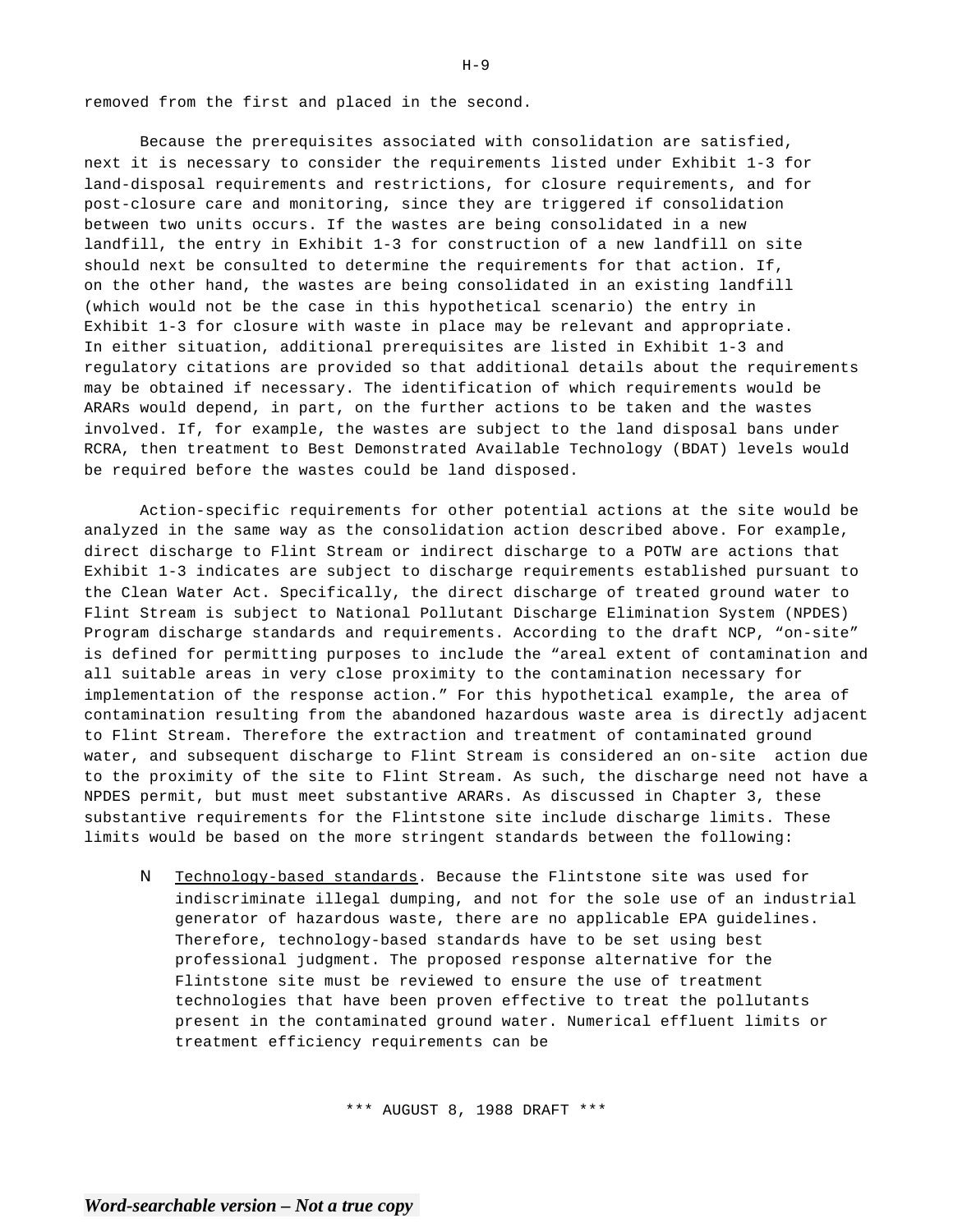developed.

N Water-quality criteria/State standards. The identification of which water quality criteria/State standards would be applicable or relevant and appropriate depends primarily on the designated use of Flint Stream. If, for example, the State designation of Flint Stream required protection and propagation of fish and aquatic life, EPA water quality criteria for the protection of aquatic life (or applicable or relevant and appropriate State water quality standards, if available) would need to be met for each pollutant of concern prior to discharge.

Other substantive NPDES requirements such as effluent toxicity monitoring or best management practices would also have to be evaluated based on the Flintstone conditions. The appropriate EPA/State Water Program Office should be consulted regarding all substantive NPDES requirements that may be applicable or relevant and appropriate for the Flintstone site.

Prior to the determination to discharge treated ground water from the Flintstone site to a POTW, it first must be determined if the POTW is in compliance with applicable Federal laws (i.e., the POTW's NPDES permit and pretreatment program requirements). Therefore, the Flintstone site manager needs to evaluate the POTW's record of compliance. To do this, the Flintstone site manager would need to contact the POTW oversight authority (i.e., appropriate EPA Region or delegated State Water Office) to collect data pertaining to the POTW's compliance status. If the POTW is out of compliance with applicable laws, then according to CERCLA §121(d)(3), the discharge to the POTW should be prohibited.

A determination of the POTW's ability to accept the treated ground water should also be made during the remedial alternatives analysis under the RI/FS process. Factors that should be considered for this determination are discussed in Section 3.3.2. and include, for example, evaluating waste compatibility with the POTW. The Flintstone site manager should coordinate with the appropriate Water Division officials and their State counterparts and POTW representatives in evaluating the potential use of the POTW for the discharge of Flintstone site wastewater.

If the remedial alternative under consideration involves discharge to a POTW, the pollutants to be discharged must be identified carefully. Certain pollutants are specifically precluded from discharge into a POTW (those that will create a fire or an explosion hazard in the POTW, for example). Other discharges must specifically comply with local POTW pretreatment programs. These local pretreatment programs typically have specific requirements regarding discharge to their POTW. For example, any local limits for the pollutants of concern at the Flintstone site would have to be complied with prior to discharge to the POTW. Any other specific discharge requirements of a POTW (e.g., prohibitions such as temperature, color, etc.) are considered applicable and must be complied with.

\*\*\* AUGUST 8, 1988 DRAFT \*\*\*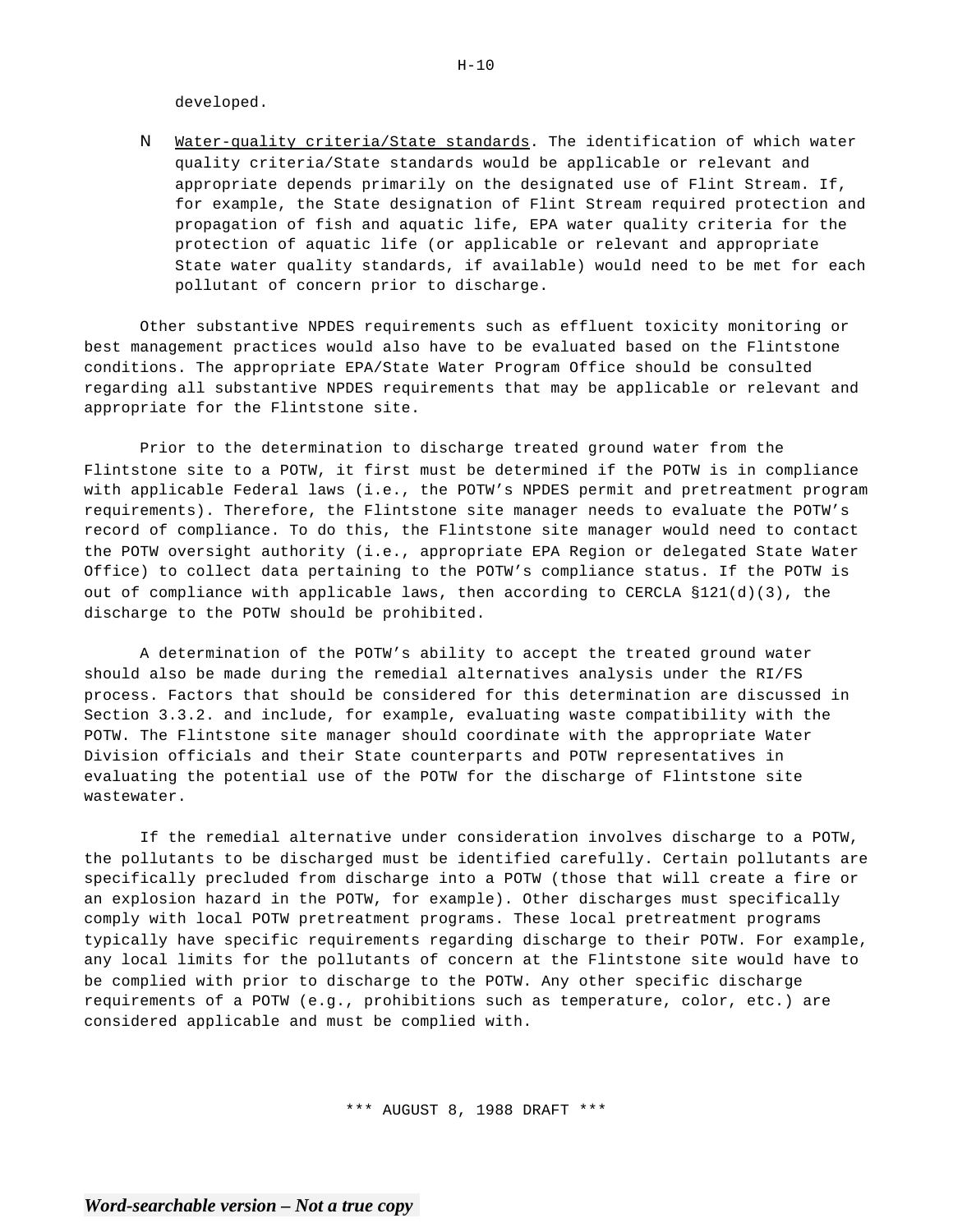Other substantive requirements for discharge to POTWs include RCRA permit-by-rule requirements, which must be complied with for discharges of RCRA wastes to POTWs by truck, rail, or dedicated pipe. If the treated ground water is transported by a dedicated pipe from the site directly to the POTW, the POTW would be subject to the RCRA permit-by-rule provisions, and will have to also be in compliance with RCRA requirements in NPDES permits. The Flintstone site would also need to meet applicable RCRA requirements, including manifesting requirements, etc. Specific Clean Water Act ARARs are discussed in greater detail in Chapter 3.

For the underground injection of treated ground water, Underground Injection Control (UIC) program requirements established under the Safe Drinking Water Act are potential ARARs (see 40 CFR Part 144). The identification of which specific requirements would apply depends on the type of injection well constructed at the site. Class I, Class IV and Class V wells are the three classes most likely to be associated with CERCLA actions. For the Flintstone site, contaminated ground water is to be extracted, treated, and reinjected back into the ground. The proposed well bore is located within one-quarter mile of an underground drinking water source. Therefore, the well is classified as a Class IV well. Such wells may be used for cleanup at CERCLA sites  $(40 \text{ CFR } $144.13(c))$ . Further, the proposed well bore will be located within the Flintstone site. Therefore, this is considered an on-site discharge. No UIC permit is required, but substantive UIC program requirements must be met.

Substantive requirements for Class IV injection wells include:

- N The general requirement that no owner or operator may construct, operate, or maintain an injection well in a manner that results in the contamination of an underground source of drinking water;
- N Applicable RCRA provisions; and
- N Construction, operating, and closure requirements.

A more detailed discussion of these requirements is provided in Section 4.1.2.

H-11

\*\*\* AUGUST 8, 1988 DRAFT \*\*\*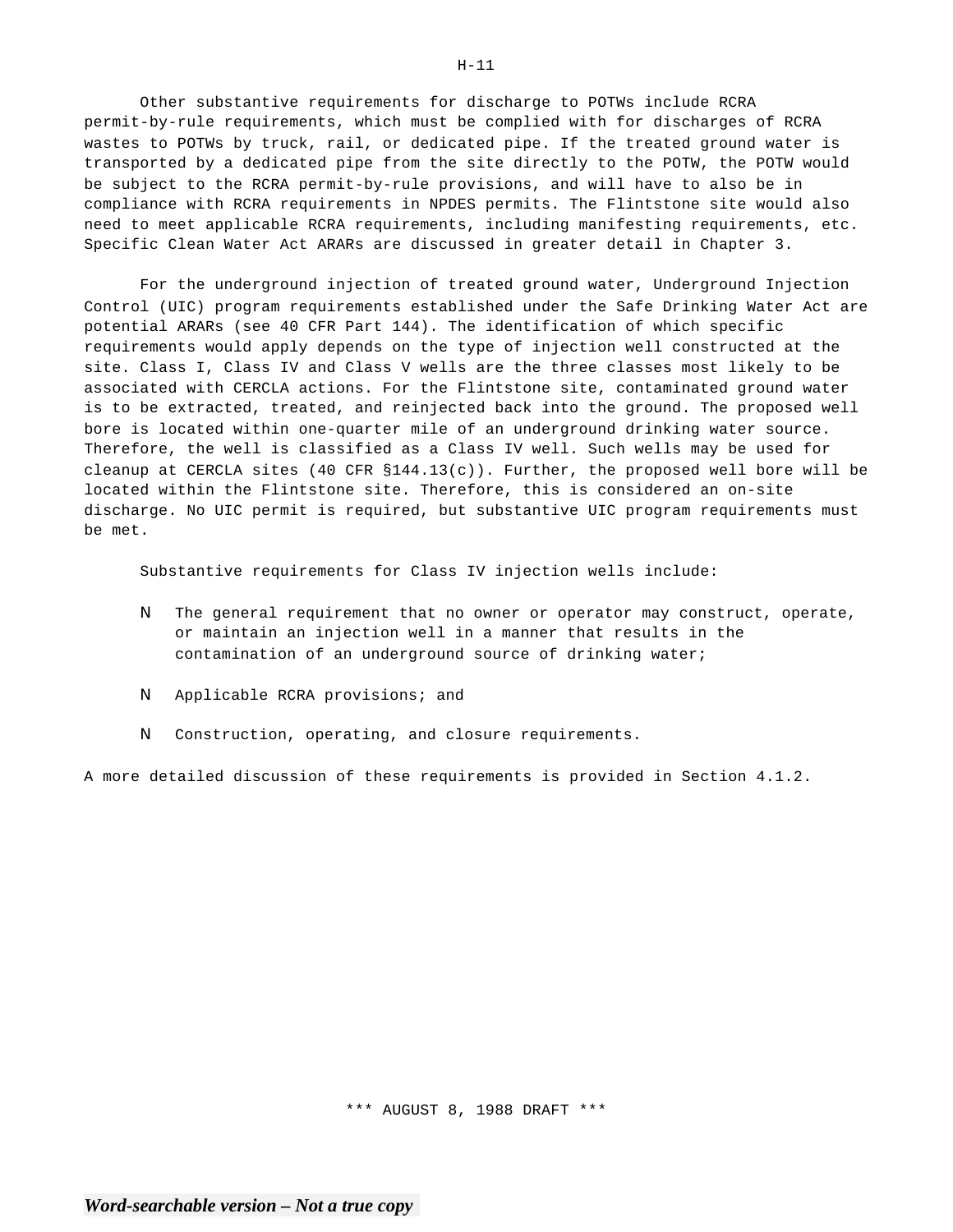#### **APPENDIX**

### **OVERVIEW OF MAJOR ENVIRONMENTAL STATUTES AND REGULATIONS**

## **1. OVERVIEW OF RESOURCE CONSERVATION AND RECOVERY ACT**

#### **1.1 OFFICE OF SOLID WASTE**

This section describes the Resource Conservation and Recovery Act (RCRA) of 1976, the additions to the Act made in the Hazardous and Solid Waste Amendments (HSWA) of 1984, and accompanying regulations finalized or proposed by October 1, 1987. As the major federal statute creating standards for the treatment, storage, and disposal of hazardous waste. RCRA is the most important source of applicable or relevant and appropriate standards for actions taken pursuant to CERCLA §§104 and 106. The first part of this section provides an overview of the statutes, noting their purpose and structure; the second provides a summary of the important regulatory requirements under RCRA and HSWA.

## **1.2 OVERVIEW OF RCRA**

RCRA was enacted in 1976 to regulate the management of hazardous waste, to ensure the safe disposal of wastes, and to provide for resource recovery from the environment by controlling hazardous wastes "from cradle to grave." The statute attempts to address all aspects of hazardous waste management by establishing essentially a three-step process: (1) identification and listing of wastes to be regulated as hazards; (2) tracking of wastes from the point of generation, through transportation, to the site of final treatment, storage, or disposal; and (3) controlling the management practice used during the treatment, storage, and ultimate disposition of these wastes through technical standards, performance standards, and permitting requirements.

Although certain statutory and regulatory requirements under RCRA apply specifically to generators and transporters, the majority of substantive RCRA requirements affect the management of hazardous waste treatment, storage, and disposal facilities.

RCRA operating standards for treatment, storage, and disposal facilities will be the primary area of interaction between RCRA requirements and CERCLA responses. The authority for these requirements is found in RCRA Subtitle C, §3004, Standards Applicable to Owners and Operators of Hazardous Waste Treatment, Storage, and Disposal Facilities. Subtitle C also addresses the other aspects of the three-step process mentioned above, including identification and listing of hazardous waste (§3001); standards applicable to generators and transporters of hazardous waste (§§3002 and 3003); and standards applicable to owners or operators of facilities for treatment,

\*\*\* AUGUST 8, 1988 DRAFT \*\*\*

#### $A-1$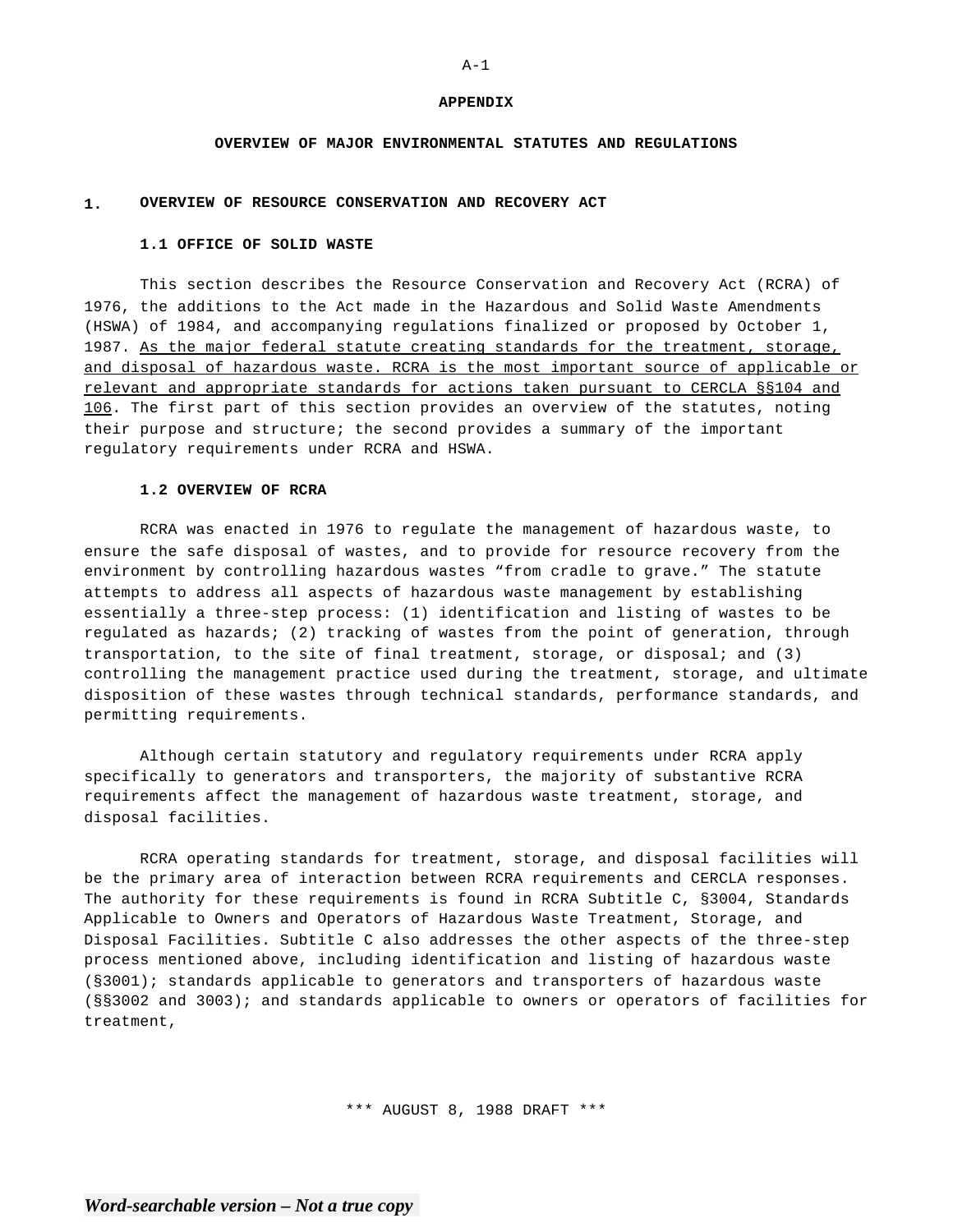storage, and disposal of hazardous waste (§3305).

RCRA Subtitle D provides criteria for the disposal of nonhazardous wastes in open dumps and sanitary landfills. These may be applicable or relevant and appropriate for CERCLA actions in a limited number of situations. RCRA §4004(a) requires EPA to issue regulations establishing criteria for determining whether a facility should be classified as a sanitary landfill or as an open dump. It also allows states to develop solid waste management planning programs that set forth a plan for closing open dumps. §4005(a) prohibits open dumping of hazardous or solid waste.

The enactment in November, 1984 of the Hazardous and Solid Waste Amendments of 1984 (HSWA) added significant new provisions to §3004. Among them are new requirements that:

- N Prohibit land disposal of certain wastes, including some liquid hazardous wastes and dioxins (this prohibition does not apply legally to disposal from a CERCLA response action for a four-year period after enactment of the amendment; however, it could be determined to be relevant and appropriate before the date of its legal applicability);<sup>1</sup>
- N Require a review of each RCRA hazardous waste to determine whether land disposal of the waste should be prohibited.<sup>2</sup> The ban would not apply if an EPA-developed treatment standard for a waste had been met;
- N Require (1) the installation of a double liner and a leachate collection system and (2) ground-water monitoring for landfills and surface impoundments, and the use of leak detection systems for certain types of hazardous waste management units;<sup>3</sup>
- N Require corrective action for all releases from a solid waste management unit at permitted hazardous waste treatment, storage, or disposal facilities. (Although this requirement applies only to

 $2$  The schedule of hazardous wastes to be reviewed by EPA is set out in 40 CFR Part 268.

<sup>3</sup> A Notice of Proposed Rulemaking (NPRM) was issued on May 29, 1987 discussing possible regulations for leak detection requirements. Rules covering the installation of liners and leachate collection systems have also been issued and are found in Subparts I - N of Part 264.

\*\*\* AUGUST 8, 1988 DRAFT \*\*\*

 $1$  Initial land ban regulations were issued in 1986 and are found in 40 CFR Part 268. A correction to those regulations was issued in June, 1987 (52 **FR** 21010) and additional regulations for "California List" wastes were issued in July, 1987 (52 **FR** 25760).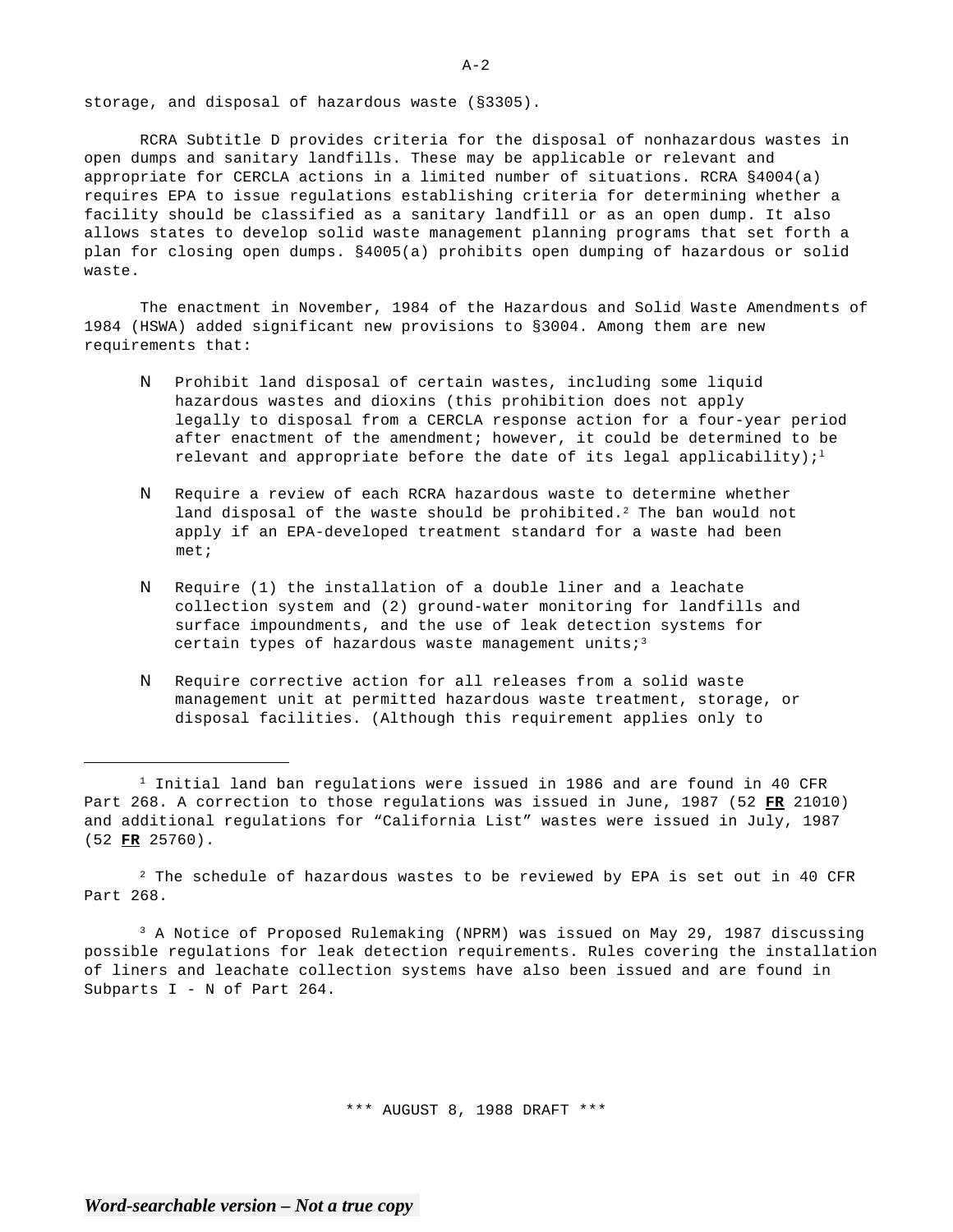permitted facilities, standards for corrective action developed under RCRA may be applicable or relevant and appropriate to similar CERCLA actions.)<sup>4</sup> In addition, corrective action requirements as necessary or appropriate are authorized under §3004(u); and

N Authorize administrative orders requiring corrective action or other response measure for releases of hazardous waste from interim status facilities.

## **1.3 RCRA REGULATIONS PERTAINING TO HAZARDOUS WASTE**

The RCRA program is largely defined by regulations, which, along with guidance and decisions made in the permitting process, are the source of a great majority of the RCRA program's specific requirements. RCRA requirements that may be applicable or relevant and appropriate to CERCLA response actions are found primarily in the RCRA regulations (40 CFR Parts 260-271).

The RCRA regulations that are of primary importance for CERCLA responses are the Standards for Owners and Operators of Hazardous Waste Treatment, provided in RCRA §3004. The RCRA regulations differ depending on whether a hazardous waste facility has a RCRA permit (40 CFR Part 264) or is operating under interim status (40 CFR Part 265). CERCLA remedies will generally be consistent with the more stringent Part 264 standards, even though a permitted facility is not involved. Therefore, only the Part 264 standards are described here.

Nine of the subparts in 40 CFR Part 264 are potentially applicable or relevant and appropriate to CERCLA. Seven of these subparts establish process-specific standards for particular types of hazardous waste management units:

- N Containers (Subpart I)
- N Tanks (Subpart J);
- N Surface impoundments (Subpart K);
- N Waste piles (Subpart L);
- N Land treatment (Subpart M);
- N Landfills (Subpart N); and
- N Incinerators (Subpart O).

The other subparts that are potentially applicable or relevant and appropriate are ground-water protection (Subpart F) and closure and post-closure (Subpart G). These nine subparts are briefly described below.

\*\*\* AUGUST 8, 1988 DRAFT \*\*\*

 $A-3$ 

<sup>4</sup> Procedures for corrective action are found throughout subparts of the RCRA regulations. A proposed rule covering administrative procedures for corrective action hearings was issued on August 6, 1987 (52 **FR** 29222).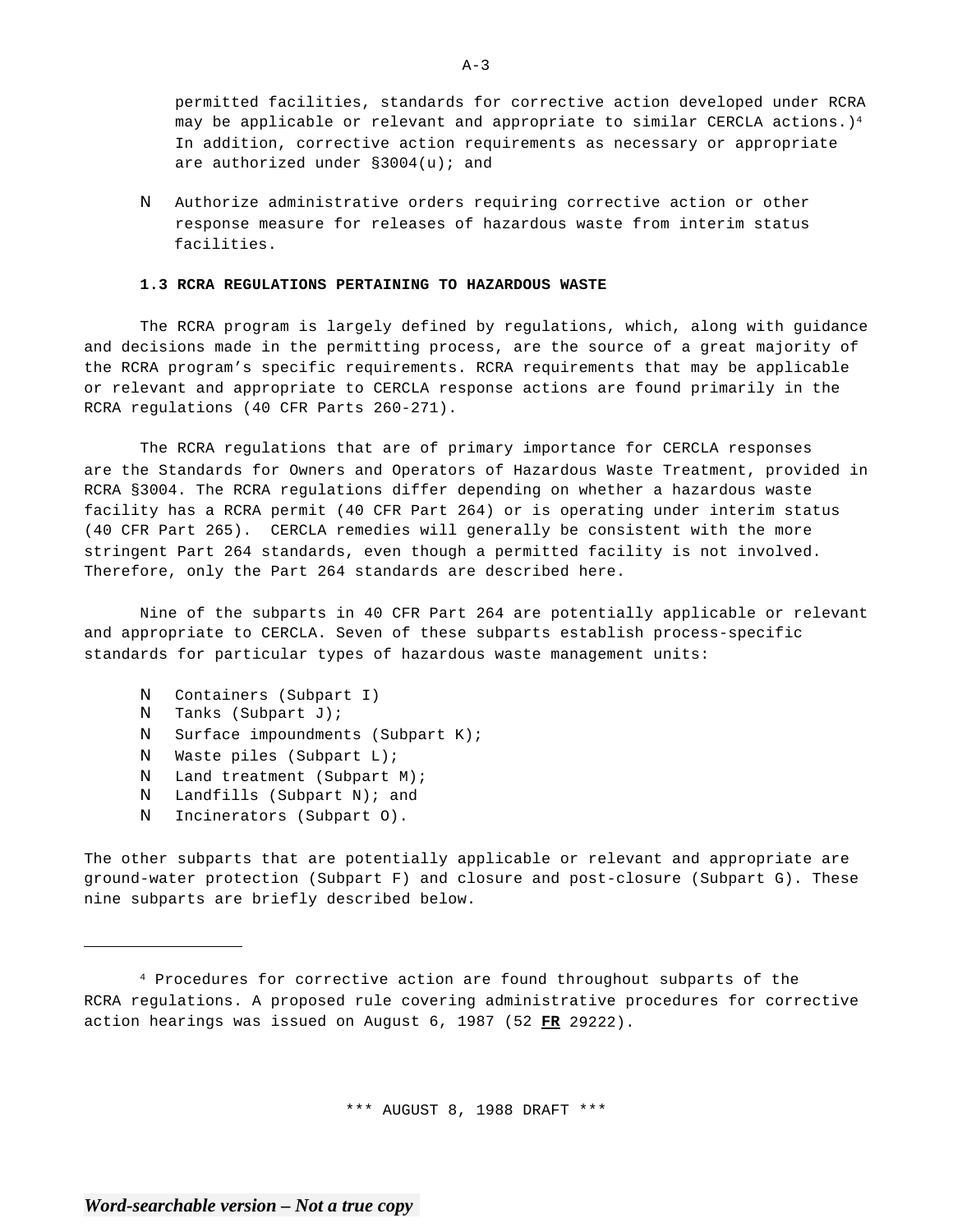Subpart F creates broad ground-water protection requirements under RCRA. These requirements include both concentration standards and monitoring requirements and corrective action requirements for regulated units.

The EPA Regional Administrator is required by 40 CFR §264.92 and §264.94 to set ground-water protection standards and concentration limits for Appendix VIII and Appendix  $IX<sup>5</sup>$  hazardous constituents once they are detected in the ground water at a hazardous waste land disposal facility. According to 264.94(a), the concentration limits will be based on: (1) the background level of each constituent in the ground water at the time the limit is specified in the permit; (2) maximum concentration limits (MCLs) for 14 specified hazardous constituents if background levels are below these standards; or (3) an "alternate concentration limit' (ACL) that can be set by the Regional Administrator if he determines that a less stringent standard will protect public health and the environment. The factors that should be used to grant an ACL are outlined in 40 CFR §264.94(b).<sup>6</sup>

Subpart F also establishes a three-phase ground-water monitoring program for permitted land disposal facilities. 40 CFR 1264.98 outlines the requirements of a "detection monitoring program," to detect the existence of designated hazardous constituents in the ground waters. The detection monitoring program' is a semi-annual monitoring protocol. If hazardous constituents are detected, the ground-water protection strategy (GWPS) must be established.7

40 CFR §264.99 outlines the compliance monitoring program that must be established whenever hazardous constituents are detected. During this phase, the owner or operator must conduct compliance monitoring to determine if the levels of constituents exceed the ground-water protection standards (background levels, MCLs, or ACLs) specified in the permit. If GWPS limits are exceeded, the owner or operator must institute a corrective action program to bring the facility back into compliance (40 CFR §264.100). In conjunction with the corrective action program, the owner or operator must also establish effectiveness of the corrective action program. The owner or operator must continue the compliance monitoring program until the GWPS is achieved for

5 Rules adding Appendix IX list were finalized on September 9, 1987 (52 **FR**  25842).

 $6$  The factors used to grant an ACL are presented in Chapter 2.

7 A proposed rule issued August 24, 1987 (52 **FR** 31948) would establish new standards for determining when hazardous wastes are "detected" in ground water, and thus when corrective action and compliance monitoring provisions would be triggered. This rule would change the definition of "detection", for example, to be "statistically significant evidence of contamination."

\*\*\* AUGUST 8, 1988 DRAFT \*\*\*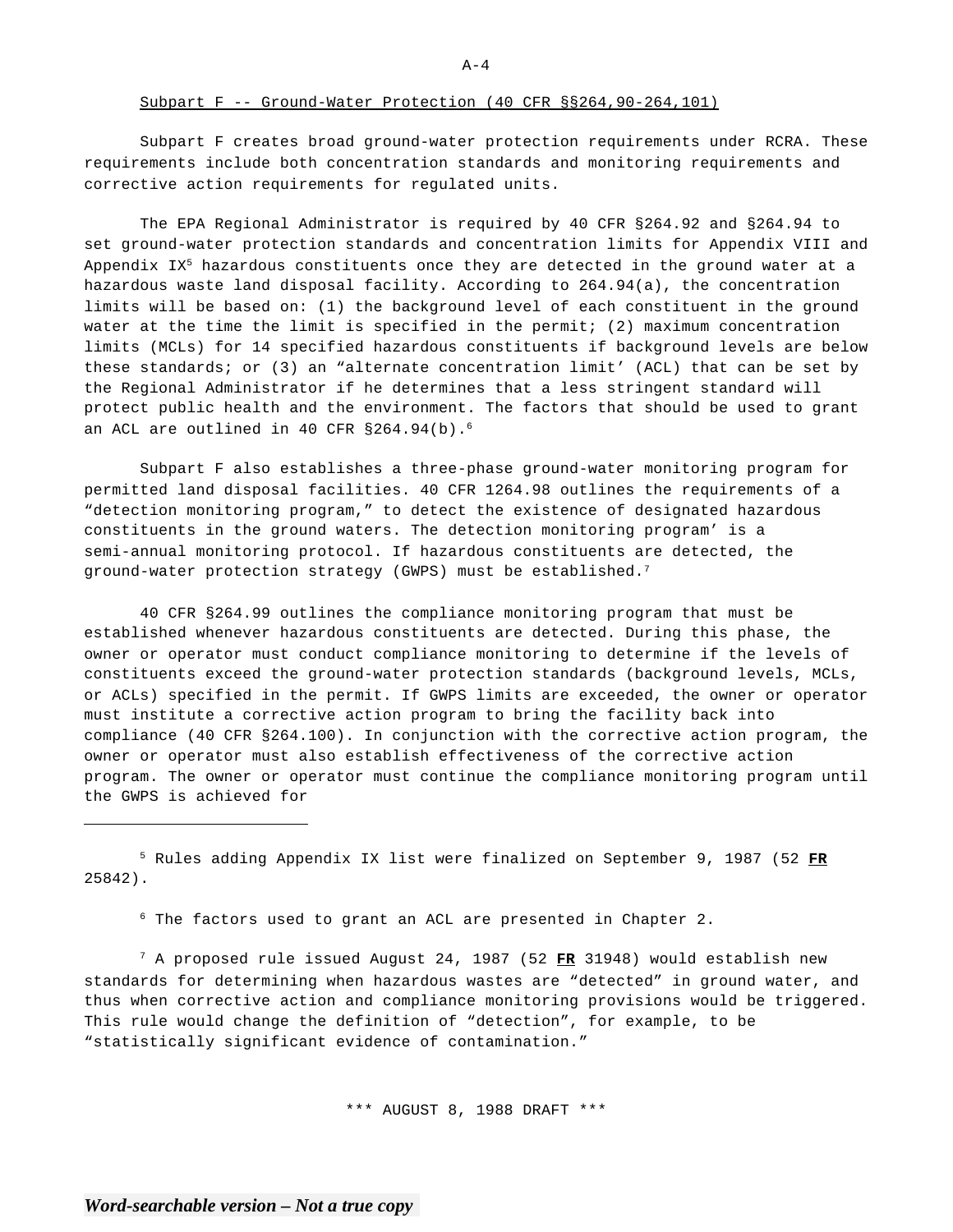three consecutive years before returning to the detection monitoring program.

#### **Subpart G -- Closure and Post Closure (40 CFR §§264.110-264.120)**

Subpart G creates technical and procedural standards for closure and post-closure care of hazardous waste management facilities.

40 CFR §264.111 requires that the owner or operator close the facility in a manner that "minimizes the need for further maintenance" and "controls, minimizes, or eliminates ... post-closure escape of hazardous waste, leachate, contaminated rainfall, or waste decomposition products" to the environment."<sup>8</sup>

Process-specific closure requirements for surface impoundments (40 CFR §264.228) specify that if some wastes or contaminated materials are left in place at final closure, the facility must be closed in accordance with the post-closure requirements contained in 40 CFR §§264.117-.120. Process-specific closure requirements for *landfills* (40 CFR §264.310) specify that the owner or operator must cover the landfill with a specially designed and constructed final cover. After final closure, the owner or operator must comply with the post-closure requirements contained in 40 CFR §§264.117-264.120. Finally, process-specific closure requirements for waste piles (40 CFR §264.258) specify that if, after removing or decontaminating all residues and making all reasonable efforts to effect removal or decontamination of contaminated components, subsoils, structures, and equipment, the owner or operator finds that not all contaminated subsoils can be practicably removed or decontaminated, he must close the facility and perform post-closure care in accordance with the closure and post-closure care requirements for landfills.<sup>9</sup>

40 CFR §264.12 requires the owner or operator to prepare a written plan as part of the permit conditions that describes how and when the facility will be closed and partially closed, describes procedures for decontamination activities, and includes a schedule for conducting closure. In addition, the owner or operator must notify the Regional Administrator at least 180 days prior to the date he intends to begin closure activities. The closure plans must be reviewed by the Regional Administrator and are subject to the public participation provision in 40 CFR Part 124 as part of the permit review

\* \* \* AUGUST 8, 1988 DRAFT \* \* \*

 $8$ The notice of proposed rulemaking issued on May 29, 1987 would add requirements for leak detection systems in most disposal facilities.

 $9A$  rule issued on March 19, 1987 allows interim status facility owners or operators to remove all contaminants from treatment, storage or disposal facilities and avoid post-closure requirements. The rule provides interim status facilities the same opportunity that already exists for permitted facilities.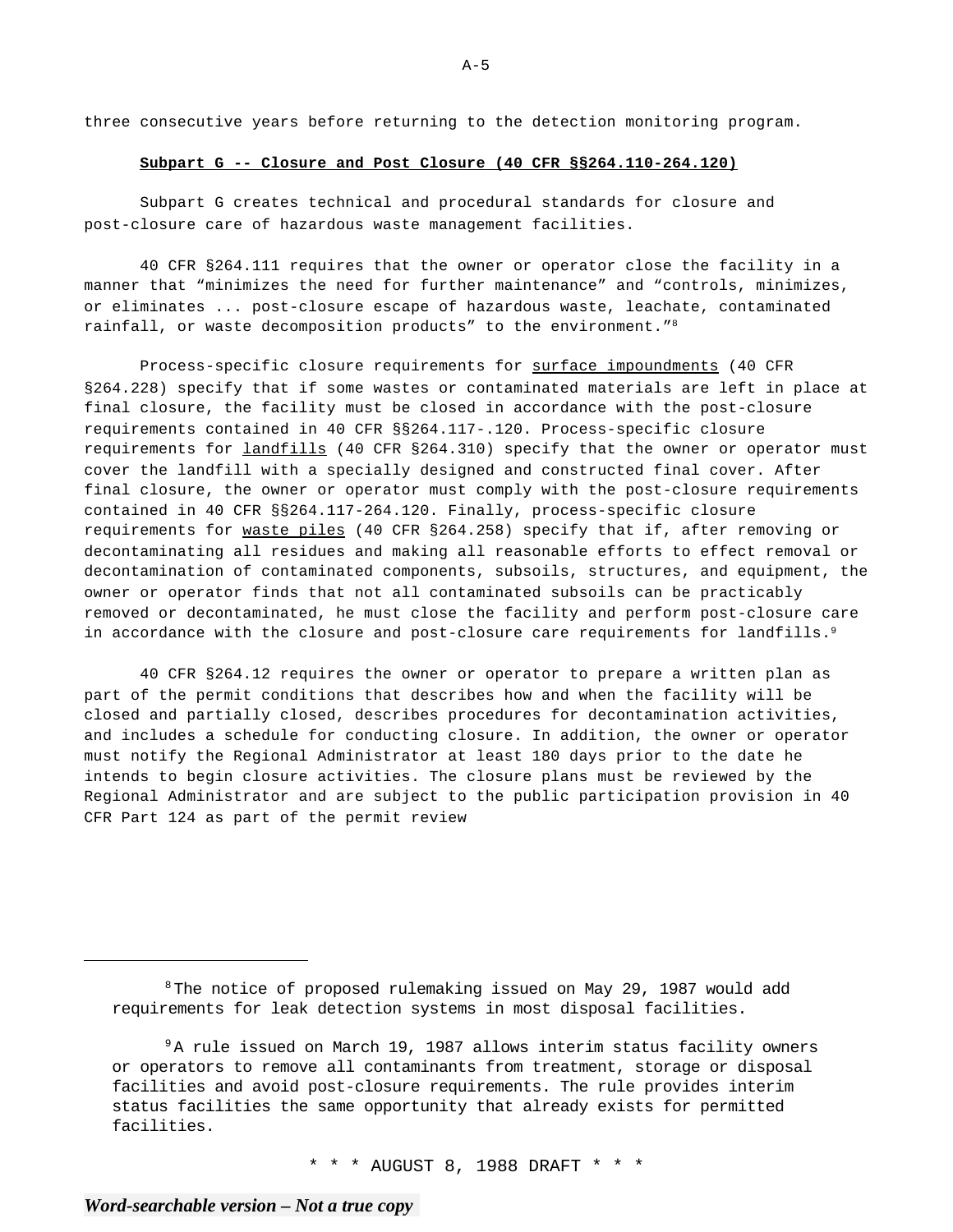process.10

40 CFR §264.117 states that monitoring, maintenance, and reporting requirements established for surface impoundments, waste piles, land treatment facilities, and landfills must continue for 30 years following closure. The Regional Administrator may extend or reduce the length of the period based on cause. 40 CFR §264.118 requires the preparation of a written post-closure plan describing planned monitoring and maintenance activities.<sup>11</sup>

## **Subpart I -- Use and Management of Containers (40 CFR §§264.170-264.178**)

Requirements for facilities that store containers of hazardous wastes are provided in 40 CFR Part 264 Subpart I. The major requirements are that the owner or operator must: (1) maintain containers in good condition; (2) inspect container storage areas at least weekly; (3) provide a sloped, crack-free base for all areas storing containers that contain free liquids; (4) refrain from placing incompatible wastes in the same container, and place walls or dikes between containers holding wastes incompatible with other nearby materials; (5) remove all wastes and residues from containment systems upon closure; and (6) locate only containers holding ignitable or reactive waste at least fifty feet from the property line.

## **Subpart J -- Tanks (40 CFR §§264.190-264.200)**

40 CFR Part 264 Subpart J outlines design and management standards for tanks containing hazardous wastes.

On July 14, 1986, EPA promulgated regulations amending the Subpart J requirements.<sup>12</sup> The regulations address tank design, installation, and operating standards and can be summarized as follows:

- The owner or operator must obtain a written assessment the structural integrity and acceptability of existing tanks systems and designs for now tank systems, reviewed by an independent, qualified, registered professional engineer.
- " All new tank systems would be required to be enclosed in a full secondary containment system that would encompass the body of the

 $11$  Post-closure procedure requirements for certain facilities that received wastesbetween 7/26/82 and 1/26/83 were issued (51 FR 16421) on May 2, 1986). The NPRM of May 29, 1987 would amend these requirements to make them consistent with the double-liner and leak detection systems.

12 51 FR 25470, July 14, 1986.

\* \* \* AUGUST 8, 1988 DRAFT \* \* \*

 $^{10}$  A recent proposed rule (52  $FR$  35838) establishes procedures under which owners</u> and operators may amend their written closure and post-closure plans.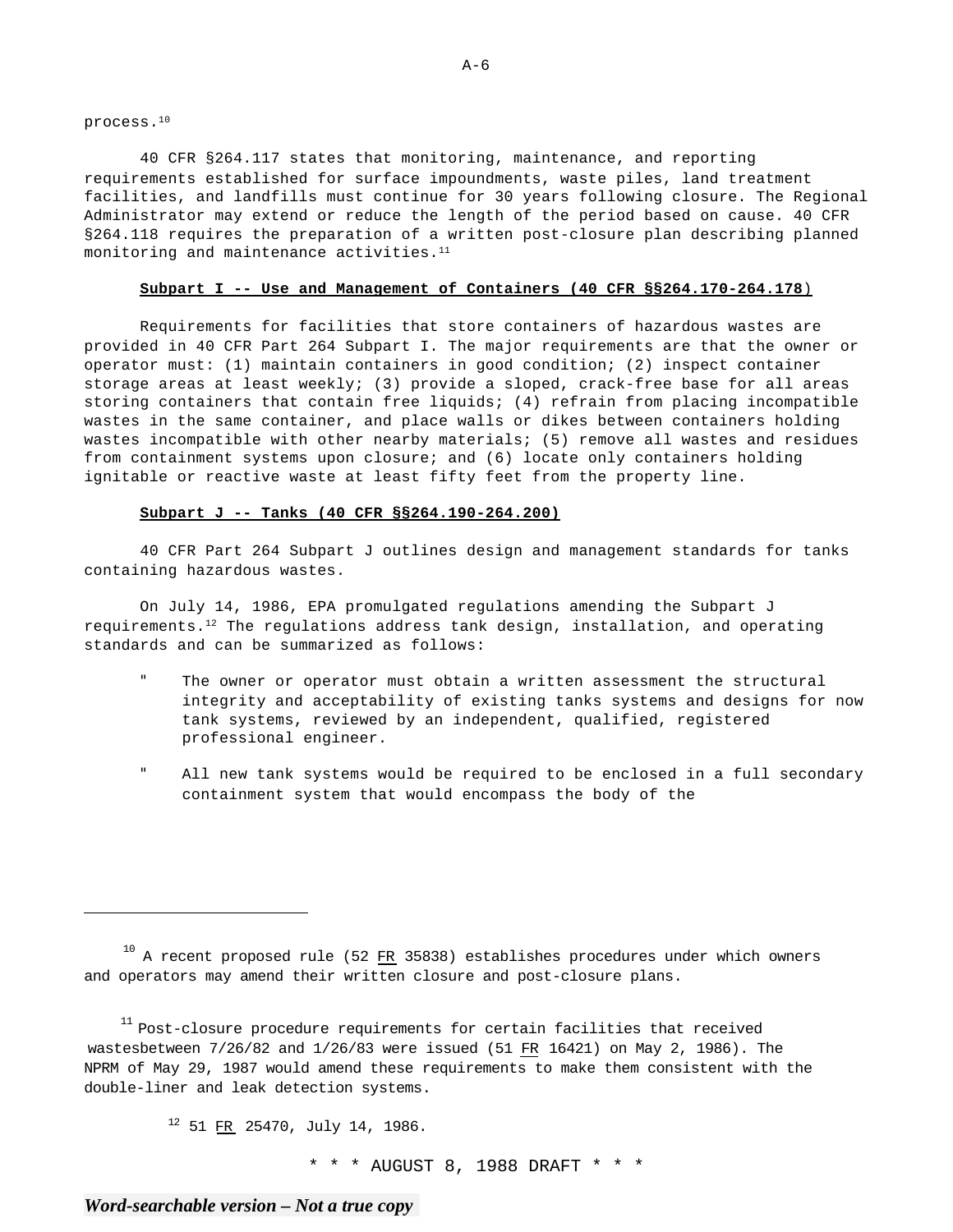tank and all ancillary equipment and be able to prevent any migration of wastes into the soil. This secondary containment system would be required to be equipped with a leak detection system capable of detecting releases within 24 hours of release.

- " Facilities with existing tank systems will be required to install secondary containment systems within specified times based on age and waste type.
- " Owners or operators may seek from the Regional Administrator both technology-based and risk-based variances from secondary containment requirements, based on either: (1) a demonstration of no migration of hazardous waste constituents beyond the zone of engineering control; or (2) a demonstration of no substantial present or potential hazard to human health and the environment.
- " Annua1 leak tests must be conducted on non-enterable underground tanks until such time as an adequate secondary containment system could be installed. Either an annual leak test or other type of adequate inspection must also be conducted on enterable types of tanks which do not have secondary containment.
- " Inspection requirements have been upgraded to include regular inspection of cathodic protection systems and daily inspection of entire tank systems for leaks, cracks, corrosion, and erosion that may lead to releases.
- " The owner or operator must remove a tank from which there has been a leak, spill or which is judged unfit to use. He then must determine the cause of the problem, remove all waste from the tank, contain visible releases, notify appropriate parties as required by other laws (i.e. CERCLA Reportable Quantity requirements), and certify the integrity of the tank before further use.
- Closure requirements include removing waste, residues and contaminated liners, disposing of them as hazardous waste, and conforming with Subparts G and H (including post-closure of tank if necessary).
- " The owner or operator must also comply with general operating requirements and with special requirements for ignitable, reactive or incompatible wastes.

EPA recently proposed a comprehensive rule (52 FR 12662, April 17, 1987) to regulate all underground storage tanks (USTs). It proposes standards for "design, construction, installation, release detection and compatibility" and applies them specifically to tanks storing either petroleum products or hazardous substances other than those regulated under Subtitle C of RCRA. These may, however, be relevant and appropriate to Subtitle C hazardous

\* \* \* AUGUST 8, 1988 DRAFT \* \* \*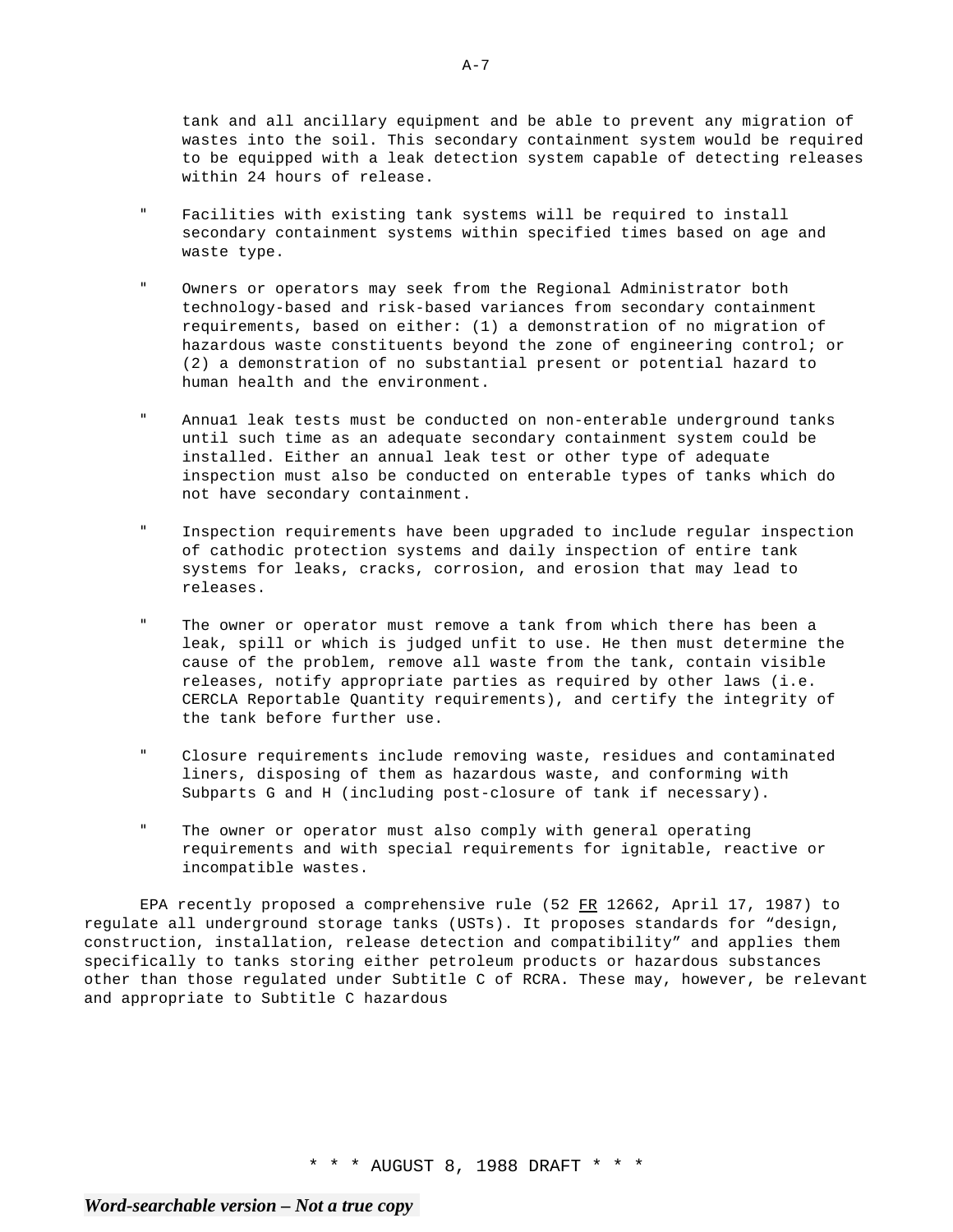wastes.

#### **Subpart K -- Surface Impoundments (40 CFR §§264.220-264.249)**

40 CFR Part 264 Subpart K establishes design and operating requirements for surface impoundments. The standards require that each new surface impoundment, each new surface impoundment at an existing facility, each replacement of an existing surface impoundment unit, and each lateral expansion of an existing surface impoundment unit must satisfy certain minimum technological requirements, including two or more liners and a leachate collection system between the liners. An alternative liner design may be approved if the Regional Administrator finds that operating practices and locational characteristics together prevent the migration of hazardous constituents into the ground water or surface water at least as effectively as the liners and leachate collection systems. Owners or operators must comply with ground-water monitoring requirements under 40 CFR Part 264 Subpart F, including corrective action, if needed. Impoundments must be removed from service if the liquid level suddenly drops or the dike leaks.

RCRA §3005(j), as amended, requires the owner or operator of any surface impoundment that was in existence and operating under interim status on November 8, 1984, to install two or more liners, a leachate collection system between the liners, and ground-water monitoring by November 8, 1988, (unless the impoundment qualifies for one of four exemptions set out in §3005(j)) or to cease placement, storage, or treatment of hazardous waste in the surface impoundment.

RCRA also required EPA to issue standards mandating that new surface impoundment facilities use an approved leak detection system. EPA issued a notice of proposed rulemaking (NPRM) on May 29, 1987 that would allow a modified version of a leachate collection and removal system (LCRS) between double liners as an adequate leak detector. The NPRM also proposed changes in regulations for replacements and lateral extensions of existing surface impoundment facilities, response activities by owners and operators of facilities, and quality assurance requirements.

At closure, an impoundment operated under Part 264 may be closed by removing and decontaminating all hazardous wastes, residues, liners and subsoils. If all hazardous wastes cannot be removed or decontaminated, then the facility must be capped and post-closure care provided. An owner or operator of an impoundment may also choose to close the impoundment as a disposal facility -- solidify all remaining wastes, cap the facility, and comply with Part 264 post-closure requirements.

## **Subpart L -- Waste Piles (40 CFR §§264.25O-264.269)**

Subpart L requires that an owner or operator of a waste pile facility: (1) install a liner under each pile that prevents any migration of waste out of the pile into the adjacent subsurface soil or ground or surface water at

\* \* \* AUGUST 8, 1988 DRAFT \* \* \*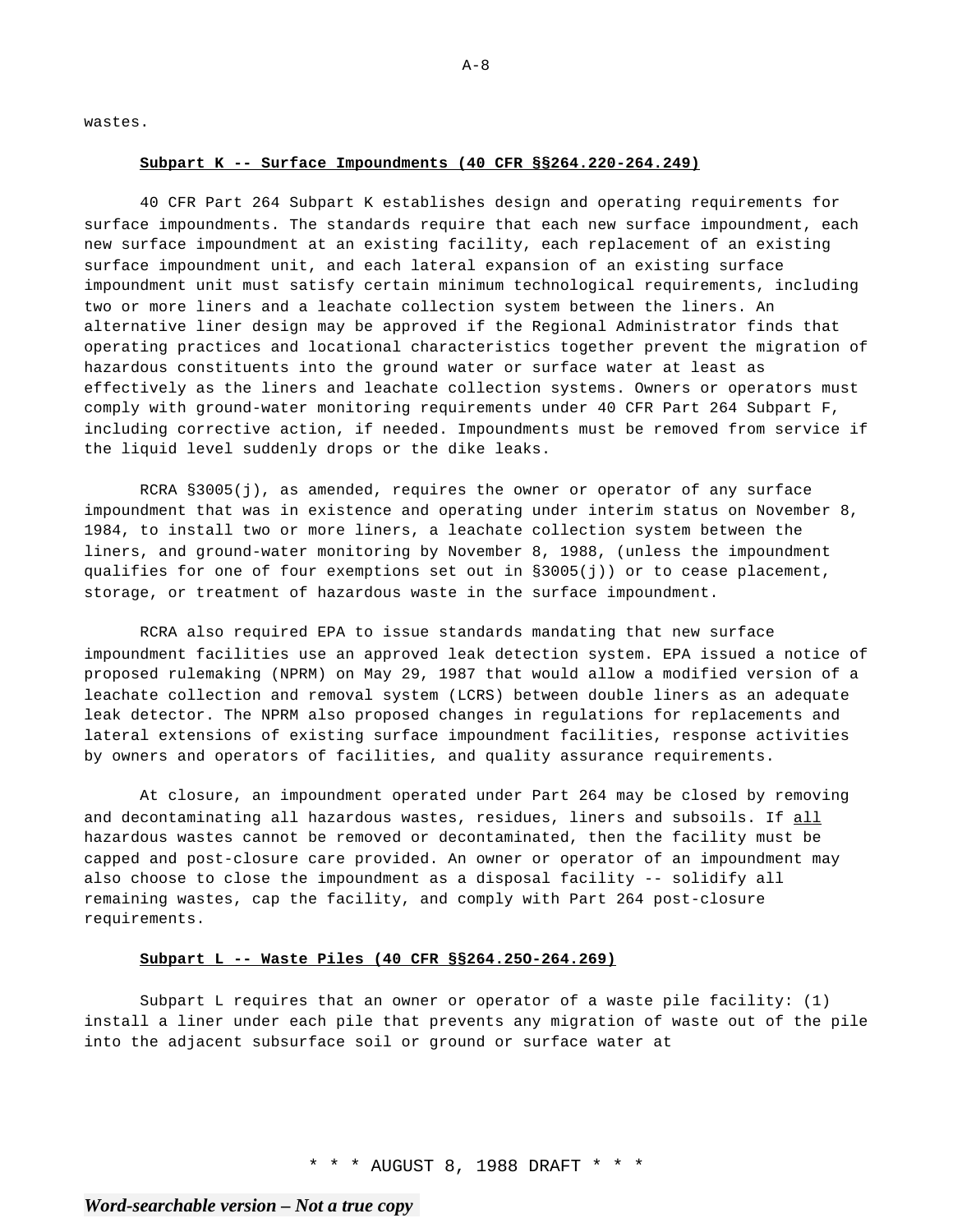any time during the active life; (2) provide a leachate collection and removal system; (3) provide a run-on control system and a run-off management system; (4) comply with the Subpart F requirements; (5) inspect liners during construction and inspect the wastes at least weekly thereafter; and (6) close the facility by removing or decontaminating all wastes, residues, and contaminated subsoils (or comply with the closure and post-closure requirements applicable to landfills if removal or decontamination of all contaminated subsoils proves impossible). Existing piles are exempt from the liner and leachate collection system requirements but may be affected by the regulations proposed in the NPRM (May 29, 1987) $^{13}$ .

## **Subpart M -- Land Treatment (40 CFR §§264.270-264.299)**

Subpart M requires that owners or operators of facilities that dispose of hazardous waste by land application: (1) establish a treatment program that demonstrates to the Regional Administrator's satisfaction that all hazardous constituents placed in the treatment zone will be degraded, transformed, or immobilized within that zone; (2) conduct a monitoring program to detect contaminants moving in the unsaturated zone (the subsurface above the water table); and (3) continue all operations during closure and post-closure to maximize the degradation, transformation, or immobilization of hazardous constituents.<sup>14</sup>

## **Subpart N -- Landfills (40 CFR §§264.300-264.339)**

Subpart N requires owners or operators of new landfills, new landfills at an existing facility, replacements of existing landfill units, and lateral expansions of existing landfill units to satisfy the minimum technological requirements for two or more liners and a leachate collection system above and between the liners. In addition, the landfill must have run-on/run-off control systems and control wind dispersal of particulates as necessary; comply with the Subpart F ground-water protection requirements, close each cell of the landfill with a final cover, and institute specified post-closure monitoring and maintenance programs. In addition, 40 CFR §264.314 and §265.314 ban the landfill disposal of bulk or non-containerized liquid hazardous waste. After November 8, 1985, non-hazardous liquids also are generally banned (for more information, see section "Hazardous Solid Waste Amendments - Land Ban").<sup>15</sup>

\* \* \* AUGUST 8, 1988 DRAFT \* \* \*

<sup>&</sup>lt;sup>13</sup> A NPRM (May 29, 1987, 52 FR 20218) would require double liners and a leachate collection and removal system for the unused portions of existing piles and for any lateral extensions of waste piles and leak detection.

 $14$  The NPRM would require owners and operators to establish a written response plan to handle any leaks detected at the facility.

 $15$  The NPRM would require leak detection systems and the development of a written response plan to any leaks that were detected.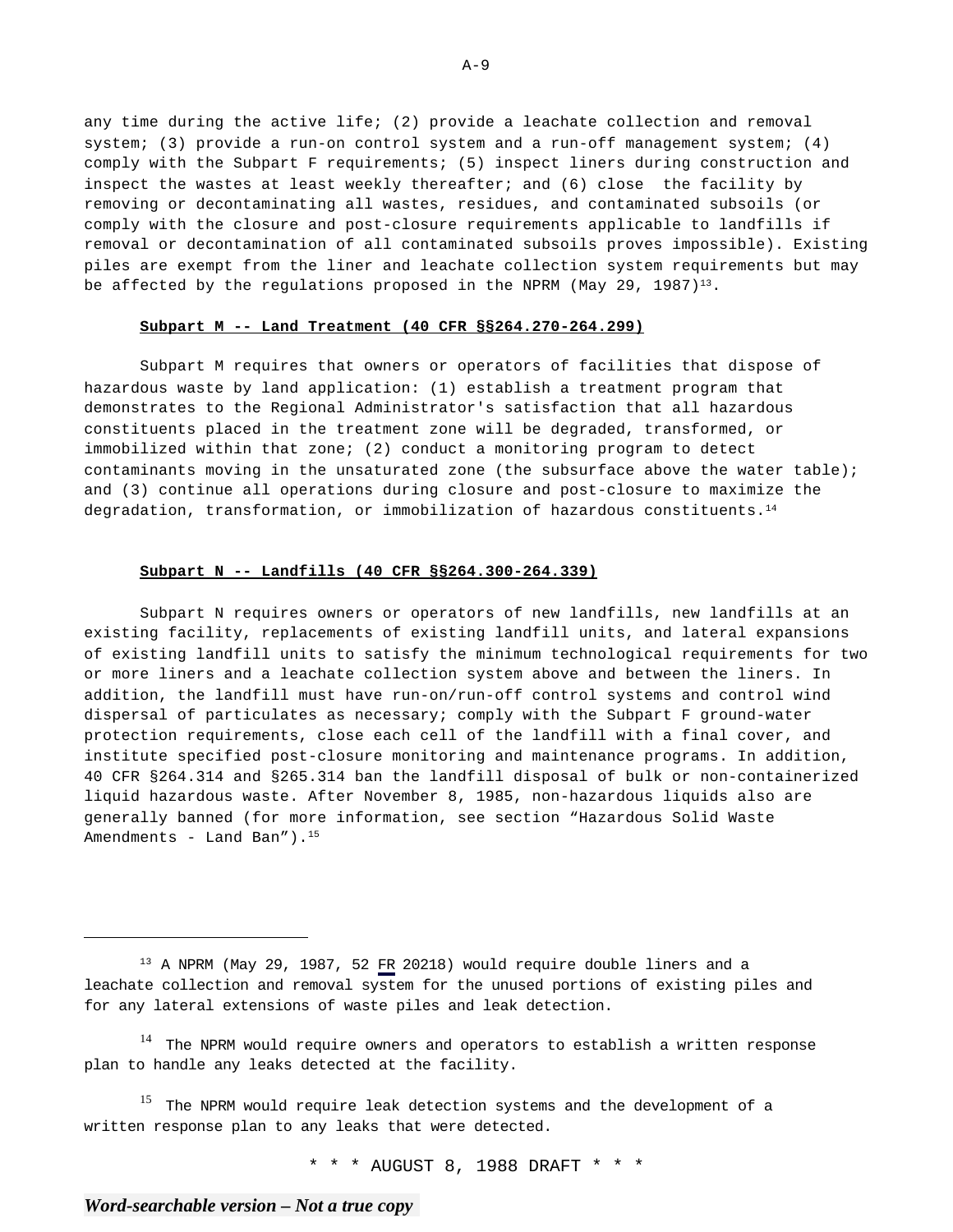#### **Subpart O -- Incinerators (40 CFR §§264.340-264.999)**

Subpart O of Part 264 specifies design and operating requirements for any incinerator burning hazardous wastes. For incinerators that only burn wastes listed as hazardous solely by virtue of their ignitability, corrosivity, or reactivity, or some combination thereof, only the closure requirements and waste analyzes required prior to incineration are applicable. 40 CFR §264.343 specifies that all incinerators must be constructed and maintained so as to detoxify (by destruction or physical removal in air pollution control systems) at east 99.99 percent (or 99.9999 percent for dioxin wastes) of each "principal organic hazardous constituent" in the input steam, and so as not to emit more than 180 milligrams of particulate matter per cubic meter of stack gas. HCL emissions are limited to 1.8 kg/hr or 1 percent of the HCL in stack gas before controls. 40 CFR §264.347 outlines the parameters the owner/operator must monitor during incinerator operation; 40 CFR §264.351 requires that all wastes, residues, ash, and effluents be removed from the incinerator site at closure and treated as hazardous wastes, if applicable.

## **Hazardous Solid Waste Amendments - Land Ban**

On July 15, 1985, EPA codified into the existing RCRA Subtitle C regulations a set of provisions from the Hazardous and Solid Waste Amendments of 1984 (See 50 FR 28742)(the "Codification Rule"). Although the provisions of the Codification Rule have been integrated into the previously discussed RCRA regulations, they are addressed separately here to highlight the new requiremients that the statute imposed. Those provisions likely to have a significant impact an the RCRA regulatory requirements that may be applicable or relevant and appropriate to CERCLA responses are discussed below.

**Ban of Liquids in Landfills**. HSWA imposed a ban on the placement of bulk or non-containerized liquid hazardous waste or hazardous waste containing free liquids (whether or not absorbents have been added) in any landfill after May 8, 1985, unless it can be demonstrated that:

- (1) The only reasonably available alternative for these non-hazardous liquids is a landfill or unlined surface impoundment which already contains, or any reasonably be anticipated to contain, hazardous waste; and
- (2) The disposal of the non-hazardous liquids in the landfill will not present a risk of contamination to any underground source of drinking water.

**Other Land Ban Rules**. EPA issued a rule in May, 1986 (effective June 28, 1986) and an amended rule in November, 1986 that is now codified in 40 CFR Part 268. The rule sets forth the first list of banned wastes that have not undergone the Best Demonstrated Available Technology (BDAT) and the schedule for EPA's review of other wastes that may be affected by the land ban. A

\* \* \* AUGUST 8, 1988 DRAFT \* \* \*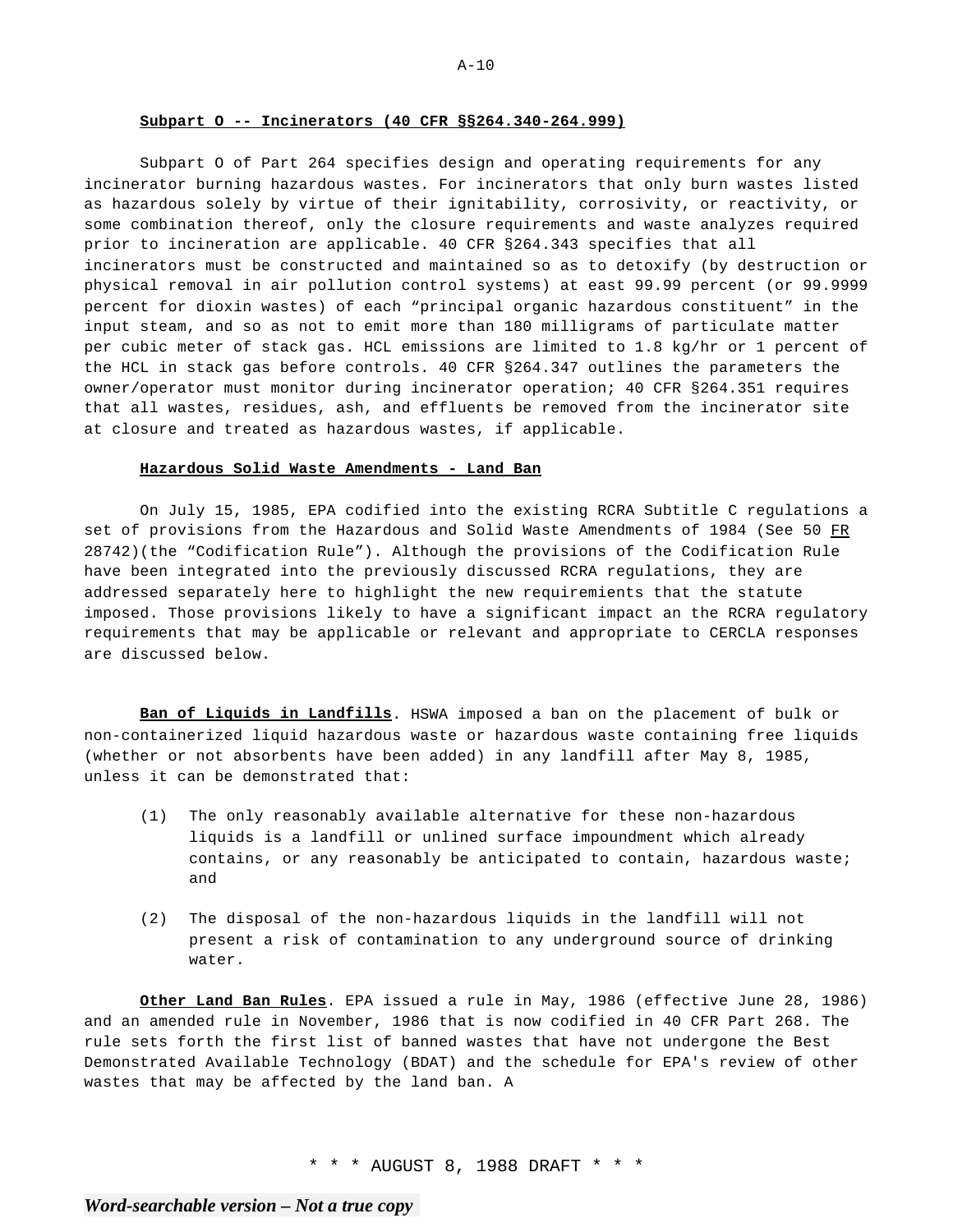correction to Part 268 was finalized in June, 1987 (52 FR 21010), and a rule finalizing the restrictions on "California List" wastes (liquid hazardous wastes containing PCBs) and hazardous wastes containing HOCs was issued on July 7, 1987.

**Delisting Procedures**. Prior to HSWA, delisting petitioners were required under 40 CFR §260.22(a) to demonstrate to the satisfaction of the Administator at that the waste in question did not meet any of the criteria under which it was originally listed. Section 260.22 provided that a waste so excluded could still qualify as a hazardous waste if it failed any of the RCRA Subpart C characteristics (ignitability, reactivity, corrosivity, EP toxicity). The codification rule added to 40 CFR §260.22(a) the requirements that, before excluding a waste:

- (1) The petitioner must demonstrate to the satisfaction of the Administrator that the waste produced by a particular generating facility does not meet any of the criteria under which the waste was listed as a hazardous or an acutely hazardous waste; and
- (2) Based on a complete application, the Administrator must determine, where he has a reasonable basis to believe that factors (including additional constituents) other than those for which the waste was listed could cause the waste to be a hazardous waste, that such factors do not warrant retaining the waste as a hazardous waste. A waste which is so excluded, however, still may be a hazardous waste by operation of Subpart C of Part 261.

**Minimum Technology Requirements**. HSWA imposed minimum technological requirements that must be met by owners or operators of certain landfills and surface impoundments. Specifically, amended §3004 of RCRA stipulates that a permit for a new landfill or surface impoundment, a new landfill or surface impoundment at an existing facility, or a replacement or lateral expansions of an existing landfill or surface impoundment unit, must require the installation of two or more liners, a leachate collection system above (in the case of a landfill) and between the liners, and ground-water monitoring. The section provides an exemption from liner and leachate collection system standards if alternative design and operating practices, together with locational characteristics, will prevent the migration of hazardous constituents into the ground water or surface water at least as effectively as the liners and leachate collection system. Amended §3015 of RCRA establishes the applicabili of §3004 standards to interim status surface impoundments, landfills, and waste piles receiving wastes after May 8, 1985.<sup>16</sup>

\* \* \* AUGUST 8, 1988 DRAFT \* \* \*

<sup>&</sup>lt;sup>16</sup> Requlations concerning minimum technology requirements were proposed on March 28, 1986 (51 FR 10706). Information about the effectiveness of double-liner and leachate collection systems, the subject of the minimum requirements, was published on April 17, 1987 (52 FR 12566).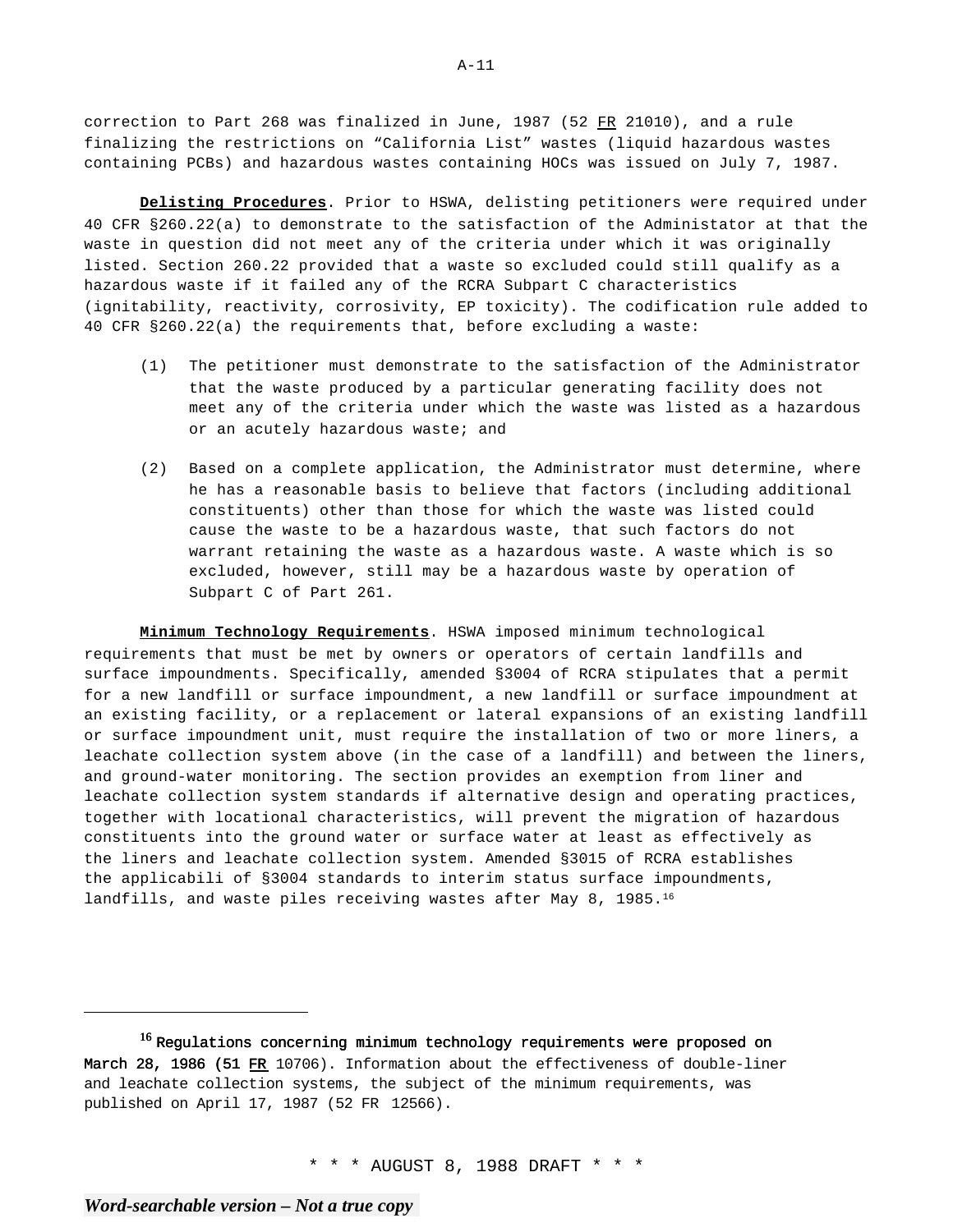**Corrective Action and Cleanup Beyond Facility Boundary**. RCRA §3004 was amended by HSWA to require corrective action for all releases of hazardous waste or constituents from any solid waste management unit at a facility seeking a RCRA permit, regardless of when waste was placed at the unit. RCRA §3004 also directs the Agency to promulgate regulations obligating owners and operators of treatment, storage, and disposal facilities to undertake corrective action beyond the facility boundary where necessary to protect human health and the environment, unless the owner or operator demonstrates to EPA that, despite his best efforts, he or she is unable to obtain the necessary permission to undertake such action. Until EPA promulgates the regulations which are currently being developed, implementation of this statutory provision shall proceed on a case-by-case basis through administrative orders.<sup>17</sup>

**Underground Injection**. The HSWA added new §7010 to RCRA, banning the injection of hazardous wastes into or above any underground formation which contains, within one-quarter mile of the injection well, an underground source of drinking water. The ban applies to any state not having identical or more stringent prohibitions in effect under an applicable underground injection control program that has been approved or prescribed by EPA under the Safe Drinking Water Act.

## **1.4 OTHER RCRA REGULATIONS**

The following additional RCRA regulations may be applicable or relevant and appropriate to CERCLA responses:

## **Open Dump Criteria (40 CFR Part 257)**

In addition to the subparts of 40 CFR Part 264 described above, the open dump criteria of 40 CFR Part 257 are potentially applicable or relevant and appropriate to CERCLA responses. 40 CFR Part 257 establishes criteria for classifying solid waste disposal facilities to determine which pose a reasonable probability of adverse effects on human health and the environment. Facilities that fail to satisfy the criteria of the Part are classified as open dumps, which must be addressed by State solid waste management plans.

## **Special Rules Concerning Dioxin**

40 CFR Part 261 provides that certain wastes containing tetra, penta, and hexaclorinated dioxins (CDDs) are acute hazardous wastes. Special requirements are set by §§264.175, 264.200, 264.231, 264.259, 264.283, 264.317, and 264.343 for the management standards concerning such wastes. These standards include special requirements for the management of the wastes in a storage, tank, surface impoundment, pile, land treatment unit, landfill,

\* \* \* AUGUST 8, 1988 DRAFT \* \* \*

<sup>&</sup>lt;sup>17</sup> A rule on corrective action and cleanup beyond the facility boundary was proposed an March 28, 1986 (51 FR 10706).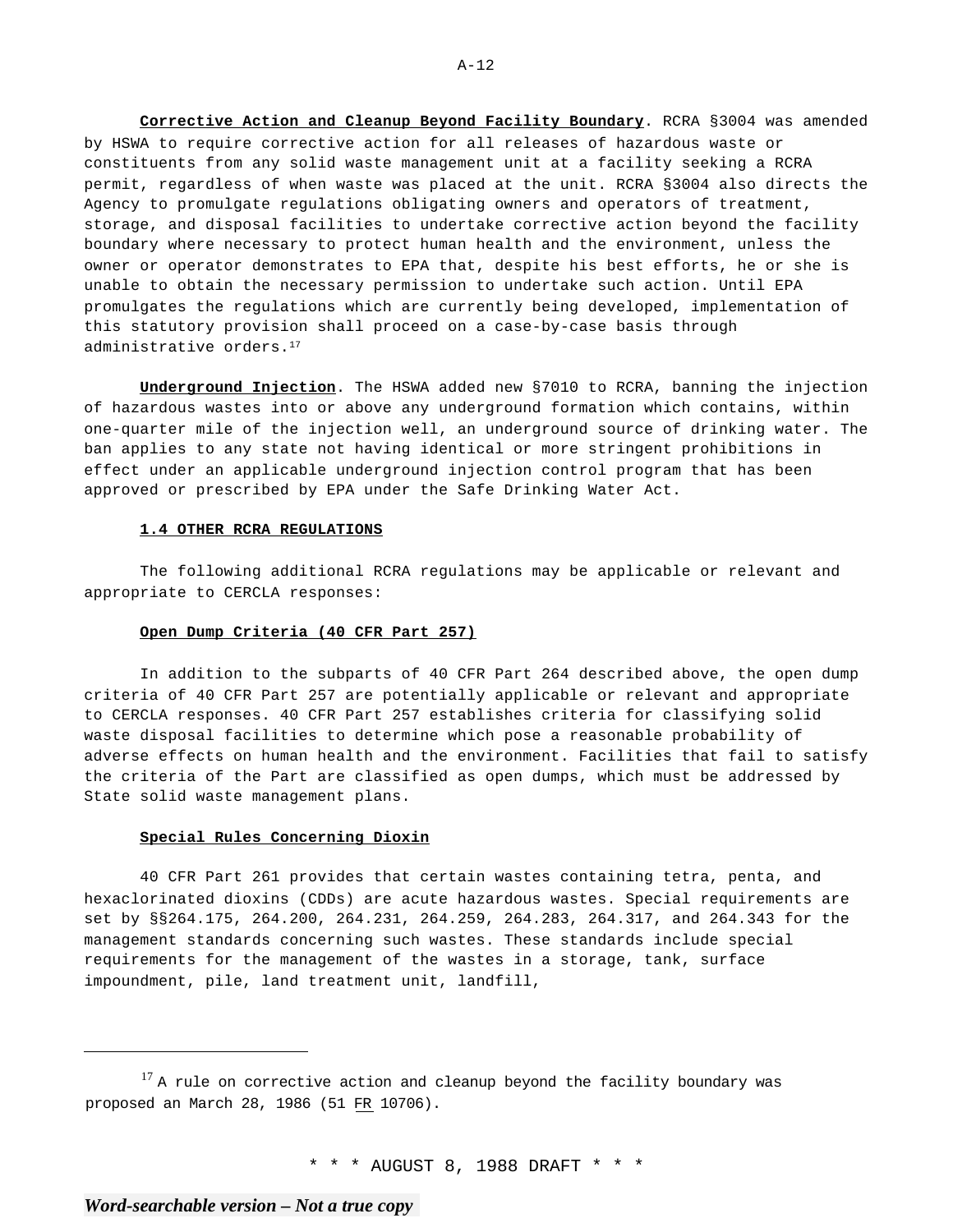or incinerator. EPA has also proposed a rule for the management of the residues resulting from the incineration or thermal treatment of such wastes.18

#### **2. OVERVIEW OF CLEAN WATER ACT AND THE WATER QUALITY ACT**

This section describes the Clean Water Act (CWA) of 1977, and the amendments to the act made by the Water Quality Act (WQA) of 1987. The section provides an overview of the CWA, noting its purpose, structure, and implementing regulations. The purpose is to provide an overview of the legislative requirements and the implementing regulations of each law that establish potentially applicable or relevant and appropriate requirements for CERCLA activities.

## **2.1. OVERVIEW OF THE CWA**

The objective of the CWA is to restore and maintain the chemical, physical, and biological integrity of the nation's waters. The national goals established to achieve this objective of the CWA are 1) that the discharge of pollutants into waters of the U.S. be eliminated, and 2) that water quality that provides for the protection and propagation of fish, shellfish, and wildlife and provides for recreation in and on the water, be attained. The objective and goals of the CWA are to be achieved through the control of discharges of pollutants to surface waters. The CWA also involves the States (through the implementation of approved programs) in the objective to prevent, reduce, and eliminate the discharge of pollutants to surface waters.

## **The CWA is organized into five major sections:**

- " Title I Research And Related Programs: Establishes grants and contracts for research, development, and training programs for water pollution control.
- Title II Grants for Construction of Treatment Works: Requires the development and implementation of waste treatment management plans and practices that will achieve the goals of the Act. Provides for the award of grants for the construction of wastewater treatment works.
- " Title III Standards and Enforcement: Requires the establishment of criteria and standards for discharges to surface waters to protect water quality and achieve national performance standards. The authority to enforce these standards is also established.

<sup>18</sup> See 50 FR 37338, September 12, 1985.

\* \* \* AUGUST 8, 1988 DRAFT \* \* \*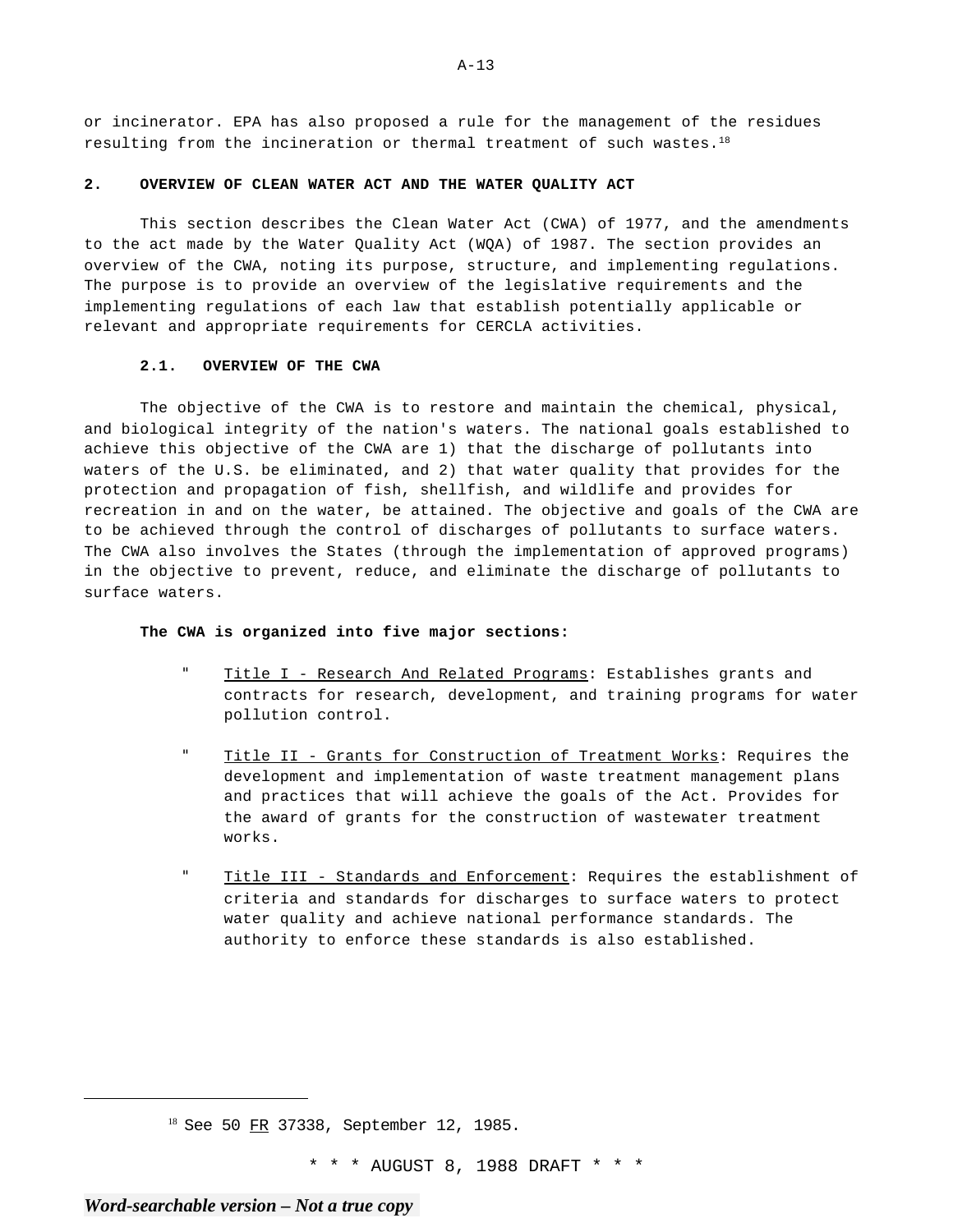- " Title IV Permits and Licenses: Requires the establishment of regulatory permitting programs to apply and enforce standards established under Title III of the Act.
- " Title V General Provisions: Establishes provisions associated with the implementation of the requirements of the Act, including emergency powers, citizen suits, judicial review, employee protection, administrative procedures, Federal procurement, and State authority.

The primary areas of interaction between CWA requirements and CERCLA responses occurs under Titles III and IV, where effluent standards and permits are required to be established and applied to discharges to the Nation's waterways. The implementing regulations resulting from the requirements established under Titles III and IV of the CWA are contained throughout Title 40 of the Code of Federal Regulations. Due to the numerous parts of Title 40 published pursuant to the CWA, the following sections will summarize CWA requirements by major Sections contained in Titles III and IV. The major implementing regulations for these sections are also referenced.

# **2.2 CWA REQUIREMENTS PERTAINING TO CERCLA DISCHARGES**

## Section 301 - Effluent Limitations

Section 301 of the CWA requires technology-based discharge limitations be established for categories and classes of point sources of pollutants. For conventional pollutants, Section 301 requires that effluent limitations be based upon the application of the best conventional pollutant control technology (BCT). For toxic and nonconventional pollutants, Section 301 requires that effluent limitations be based upon the application of the best available technology economically achievable (BAT). Pretreatment standards are applied to indirect discharges to publicly owned treatment works (POTWs).

## Section 302 - Water Quality Related Effluent Limitations

Section 302 authorizes the establishment of more stringent effluent limitations (including alternative BAT effluent control strategies) to protect water quality if technology-based controls established under Section 301 would not assure protection of the intended uses of the receiving waters (e.g., public water supply, agricultural and industrial uses, and recreational uses).

## Section 303 - Water Quality Standards and Implementation Plans

Section 303 of the CWA requires States to develop water quality standards that consist of a designated use or uses for the waters and water quality criteria for such waters to protect the use or uses.

The 1987 amendments revise Section 303 of the CWA and requires States to adopt the Federal water quality criteria established for all toxic pollutants

\* \* \* AUGUST 8, 1988 DRAFT \* \* \*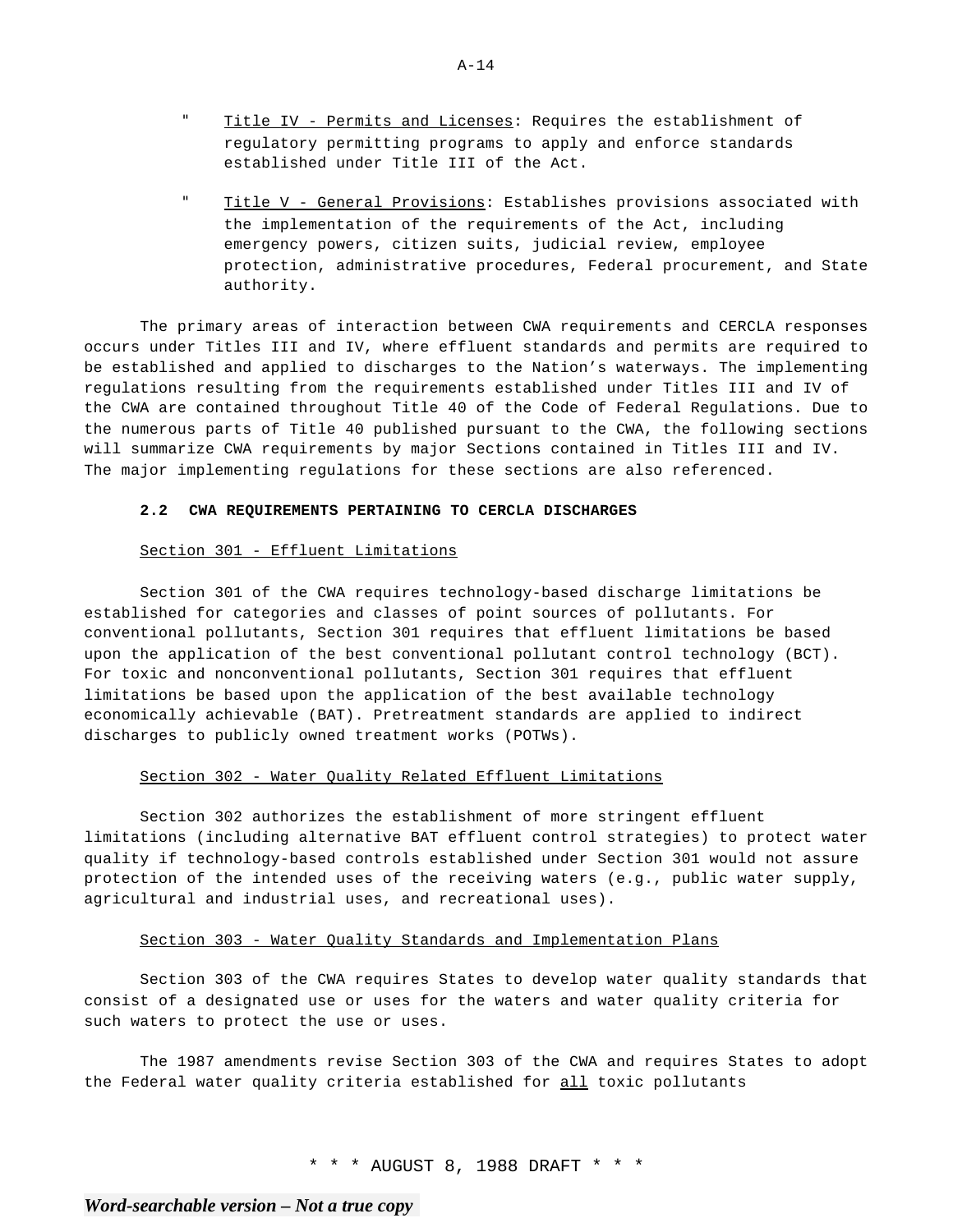pursuant to Section 304 if the discharge or presence of toxic pollutants could reasonably be expected to interfere with the designated uses adopted by the State. In the absence of numerical criteria, States are required to adopt criteria based upon biological monitoring or assessment methods consistent with those provided in Section 304 of the CWA as amended by the WQA.

## Section 304 - Information and Guidelines

Under Section 304 of the CWA, EPA is required to develop and publish criteria, based upon latest scientific knowledge, to be utilized by States in developing water quality standards. Under Section 304, EPA is also required to develop and publish regulations establishing guidelines for the technology-based effluent limitations required in Section 301 of the CWA for categories and classes of point sources of pollutants.19

Section 304 of the CWA, as amended in 1987, requires States to develop individual strategies to control toxic pollutant discharge into those waters where application of effluent limitations for point sources, required under Section 301, cannot reasonably attain or maintain applicable water quality standards or the designated use of the waters. In addition, EPA is required to develop and publish guidance on methods for establishing and measuring water quality criteria for toxic pollutants on other bases than pollutant-specific criteria, including biological monitoring and assessment.

## Section 306 - National Standards of Performance

Section 306 requires EPA to propose and publish regulations establishing standards of performance for new source discharges. A new source is defined as a building, structure, facility, or installation from which there is a discharge, and the construction of which is started after the publication of proposed national standards of performance (developed pursuant to Section 306) applicable to the source.

#### Section 307 - Toxic and Pretreatment Effluent Standards

Section 307(a) establishes the list of toxic pollutants (commonly referred to as "priority pollutants") subject to regulation pursuant to the CWA. Technology-based effluent limitations are developed for the priority pollutants for categories or classes of point sources. Section 307(b) requires EPA to develop and promulgate pretreatment standards for the discharge of pollutants into POTWs.

## Section 401 - Certification

Any applicant for a Federal license or permit to conduct an operation which may result in any discharge to navigable waters is required to provide

 $19$  These effluent guidelines are provided in 40 CFR Parts 405-471.

\* \* \* AUGUST 8, 1988 DRAFT \* \* \*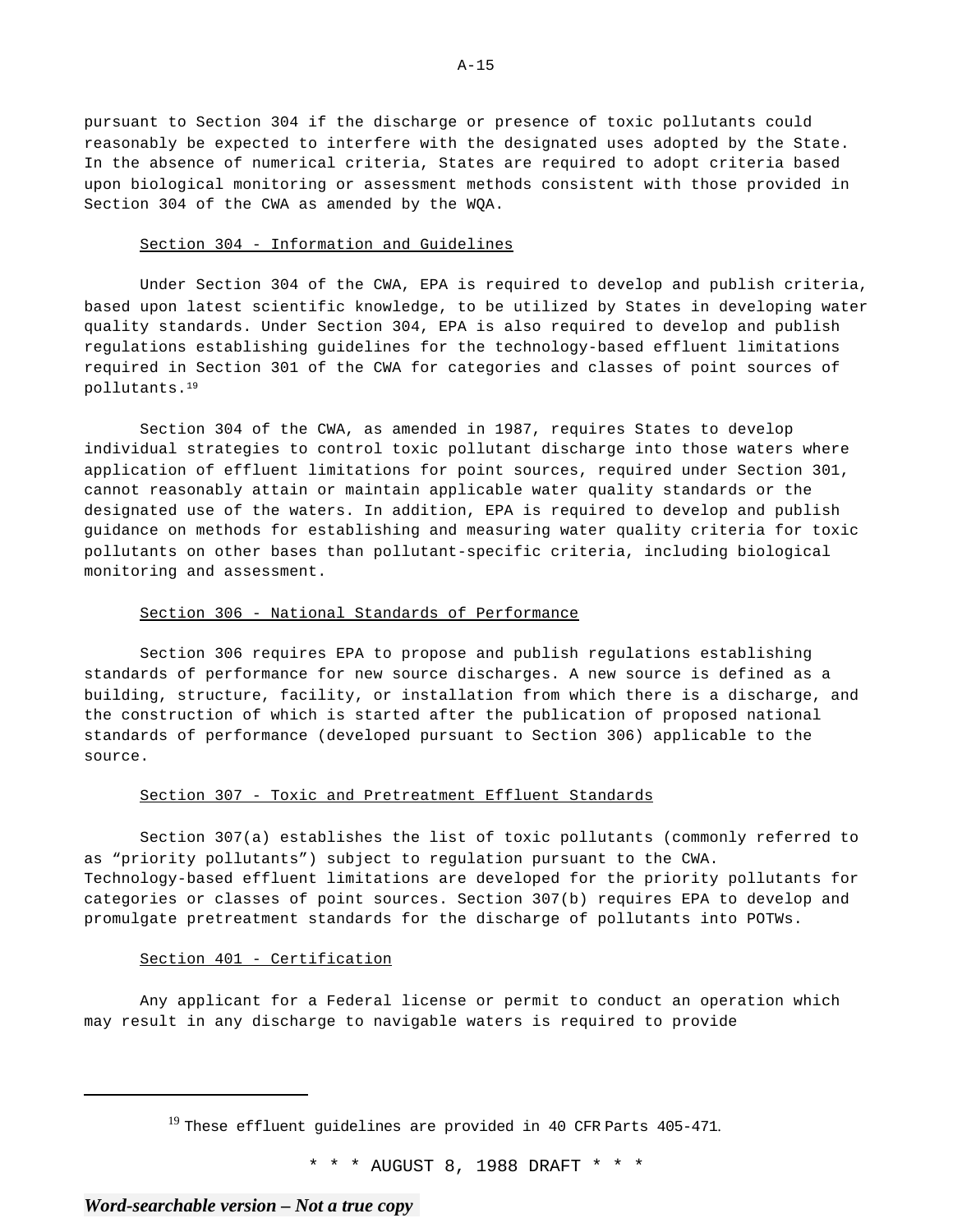the Federal permitting agency (e.g., the Army Corps of Engineers) a certification from the State in which the discharge originates (or EPA on a State's behalf in certain circumstances). This certification must state that the discharge will comply with applicable provisions of Sections 301, 302, 303, 306, and 307 of the CWA. If the certifying authority does not act on a request for certification within the specified time, concurrence is deemed waived.

#### Section 402 - National Pollutant Discharge Elimination System

Section 402 of the CWA establishes the National Pollutant Discharge Elimination System (NPDES) program. All dischargers into navigable waters are required to obtain a NPDES permit, which incorporates the requirements of sections 301, 302, 306, 307 and 403 of the CWA.20 Section 402 also establishes procedures for implementing the NPDES program, including requirements for authorizing State-operated permit programs.

## Section 403 - Ocean Discharge Criteria

Section 403 requires EPA to develop and promulgate guidelines for determining the effects of discharges on the degradation of ocean waters. All discharges to oceans must comply with these guidelines prior to issuance of a permit under Section 402 of the CWA.

## Section 404 - Permits for Dredged or Fill Material

Section 404 establishes the requirements to obtain a permit for the discharge of dredged or fill material to navigable waters. $^{21}$  All discharges of dredge and fill materials must undergo a public interest analysis to determine whether the benefits reasonably expected to result from the activity outweigh the reasonably foreseeable detriments. Section 404 also establishes the Secretary of the Army (through the Army Corps of Engineers) or delegated State the permitting authority, for 1987 CWA Amendments dredge and fill activities.

#### 1987 CWA Amendments

The enactment of the WQA of 1987 provides amendments and additions to various sections of the CWA. Other significant amendments with potential application to CERCLA activities include:

Establishment of the National Estuary Program,

 $^{21}$  40 CFR Part 230 and 33 CFR Parts 320 through 330 provide the implementing regulations for the Dredge and Fill Program.

\* \* \* AUGUST 8, 1988 DRAFT \* \* \*

 $^{20}$  40 CFR Parts 122-125 provide the implementing regulations for the NPDES program.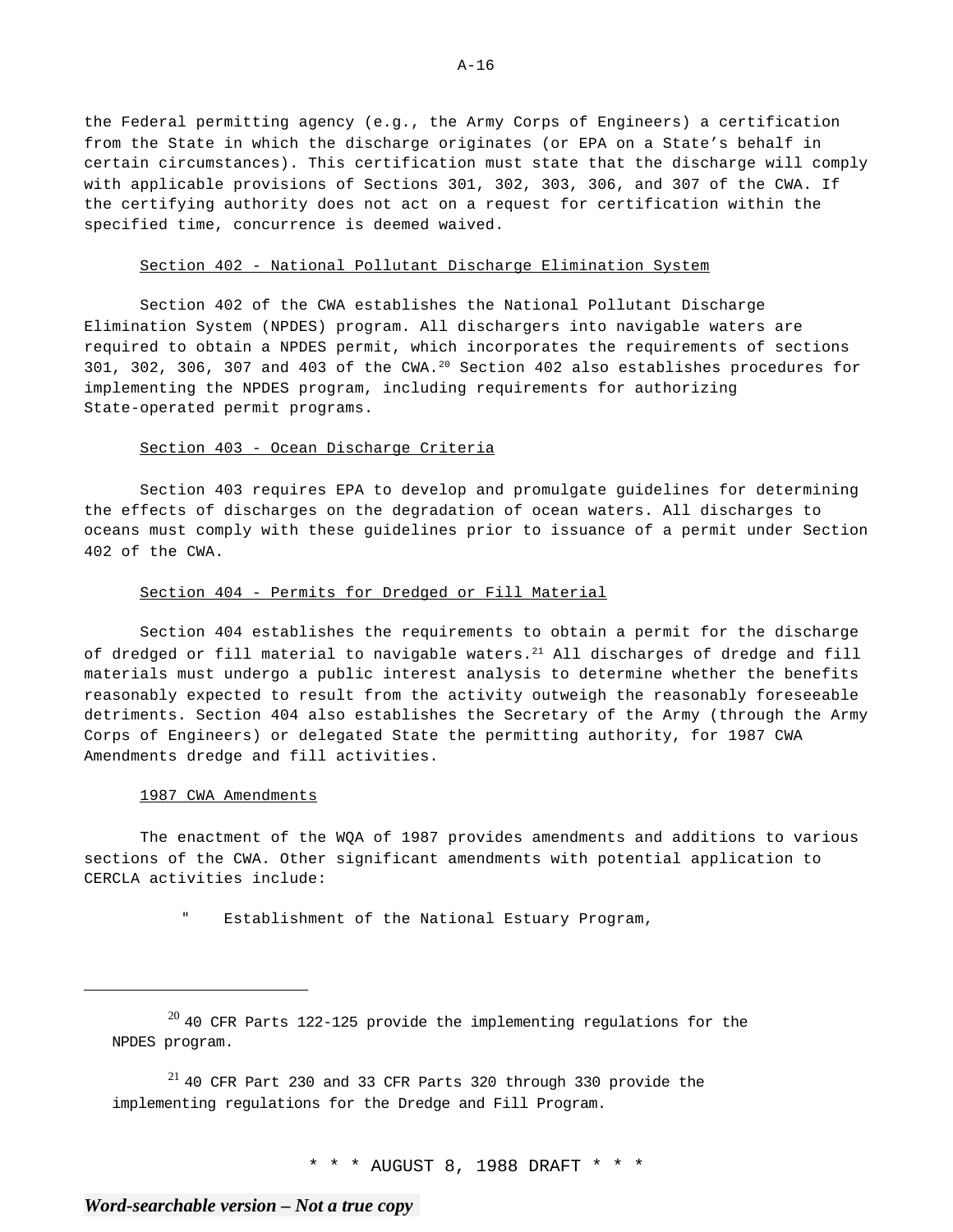the purposes and policies of which are to maintain and enhance the water quality in estuaries, considered to be of great national significance for fish and wildlife resources.

- " Clarification of the CWA's prohibition of backsliding on effluent limitations.
- " Authorization for grants to States to implement nonpoint source management programs, including ground water quality protection activities.

## **3. THE SAFE DRINKING WATER ACT**

This section describes the Safe Drinking Water Act (SDWA) of 1974, the most recent amendments to the SDWA made in 1986, and accompanying regulations. The first part of this section provides an overview of the SDWA, noting its purpose and structure. The second part of this section provides a summary of the regulatory requirements under the SDWA that are applicable to CERCLA activities. The purpose is to provide an overview of the legislative requirements and the implementing regulations of each law that establish potentially applicable or relevant and appropriate requirements for CERCLA activities.

## **3.1 OVERVIEW OF THE SDWA**

The SDWA was enacted in 1974 in order to assure that all people served by public water systems would be provided with a supply of high quality water. The SDWA established a program to require compliance with national drinking water standards for contaminants that may have an adverse effect on public health. The SDWA also focused on the removal of contaminants found in water supplies as a preventive health measure and established programs intended to protect underground sources of drinking water from contamination.

The SDWA amendments of 1986 established new procedures and deadlines for setting national primary drinking water standards, established a national monitoring program for unregulated contaminants, augmented the underground waste injection control requirements, and established a sole source aquifer demonstration program and a wellhead area protection program.

The SDWA is structured in five parts:

Part A - Definitions: Provides definitions of key terms used in the SDWA.

Part A - Public Water Systems: Requires EPA to establish maximum contaminant level goals and promulgate national primary and secondary drinking water regulations. Part B also provides conditions for giving States the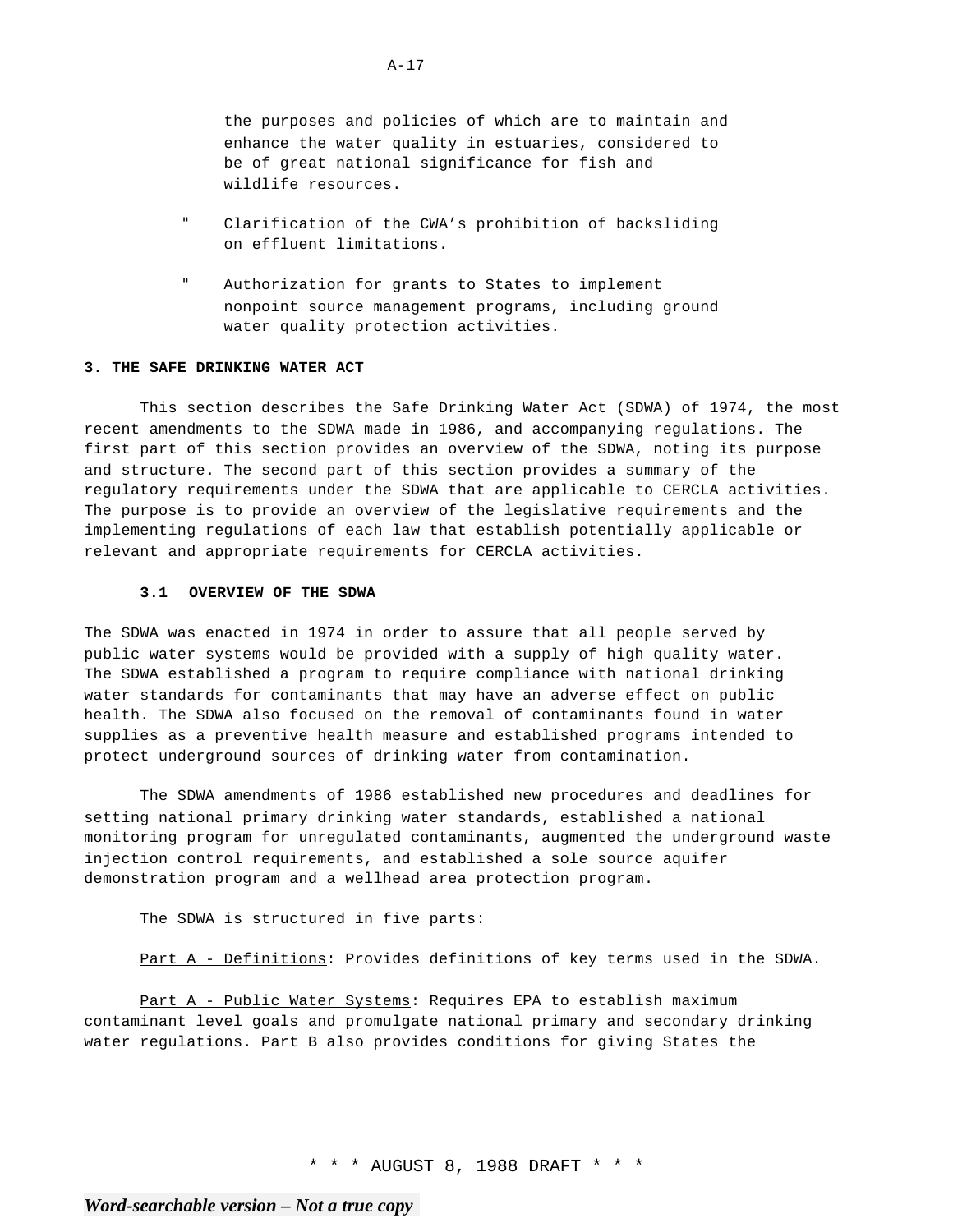primary responsibility for enforcement of standards, establishes prohibitions for use of lead in water supply systems, and provides terms for variances and exemptions from national primary drinking water regulations.

Part C - Protection of Underground Sources of Drinking Water: Requires EPA to publish regulations for State underground injection control programs, for State programs to establish wellhead protection areas, and for development, implementation, and assessment of demonstration programs designed to protect critical areas located within areas designated an sole source aquifers.

Part D - Emergency Powers: Empowers EPA to enforce SDWA regulations to protect human health upon failure of State and local authorities to do so.

Part E - General Provisions: Establishes general provisions for the implementation of the SDWA including: assurance of adequate treatment chemicals, grants for State programs; records and inspection requirements; establishment of an advisory council; regulation of Federal agencies; judicial review; and citizens civil actions.

## **3.2 SDWA REGULATIONS PERTAINING TO CERCLA ACTIVITIES**

The following summarizes the SDWA regulation's that may be applicable or relevant and appropriate to CERCLA response actions.

## 40 CFR Part 141 - National Interim Primary Drinking Water Regulations

40 CFR Part 141 establishes primary drinking water regulations which are designed to protect human health from the potential adverse effects of drinking water contaminants. Both maximum contaminant levels (MCLs) and maximum contaminant level goals (MCLGs) for specific contaminants are provided. Whereas MCLs are enforceable standards, MCLGs are secondary standards, and as such are non-enforceable.

As of July 1987, MCLs have been promulgated for 24 specific chemical (10 inorganics and 14 organic pesticides), total trihalomethanes, certain radionuclides, and coliform bacteria. MCLGs have been promulgated for eight organic contaminants and for fluoride. The 1986 SDWA amendments require EPA to promulgate MCLs for 83 specific contaminants by June 1989.

40 CFR Part 141 also establishes monitoring, reporting, and analytical requirements for public water systems.

## 40 CFR Part 142 - National Primary Drinking Water Regulations Implementation

40 CFR Part 142 sets forth the regulations for the implementation and enforcement of national primary drinking water standards. In particular, procedures are provided for variances and exemptions from compliance with

\* \* \* AUGUST 8, 1988 DRAFT \* \* \*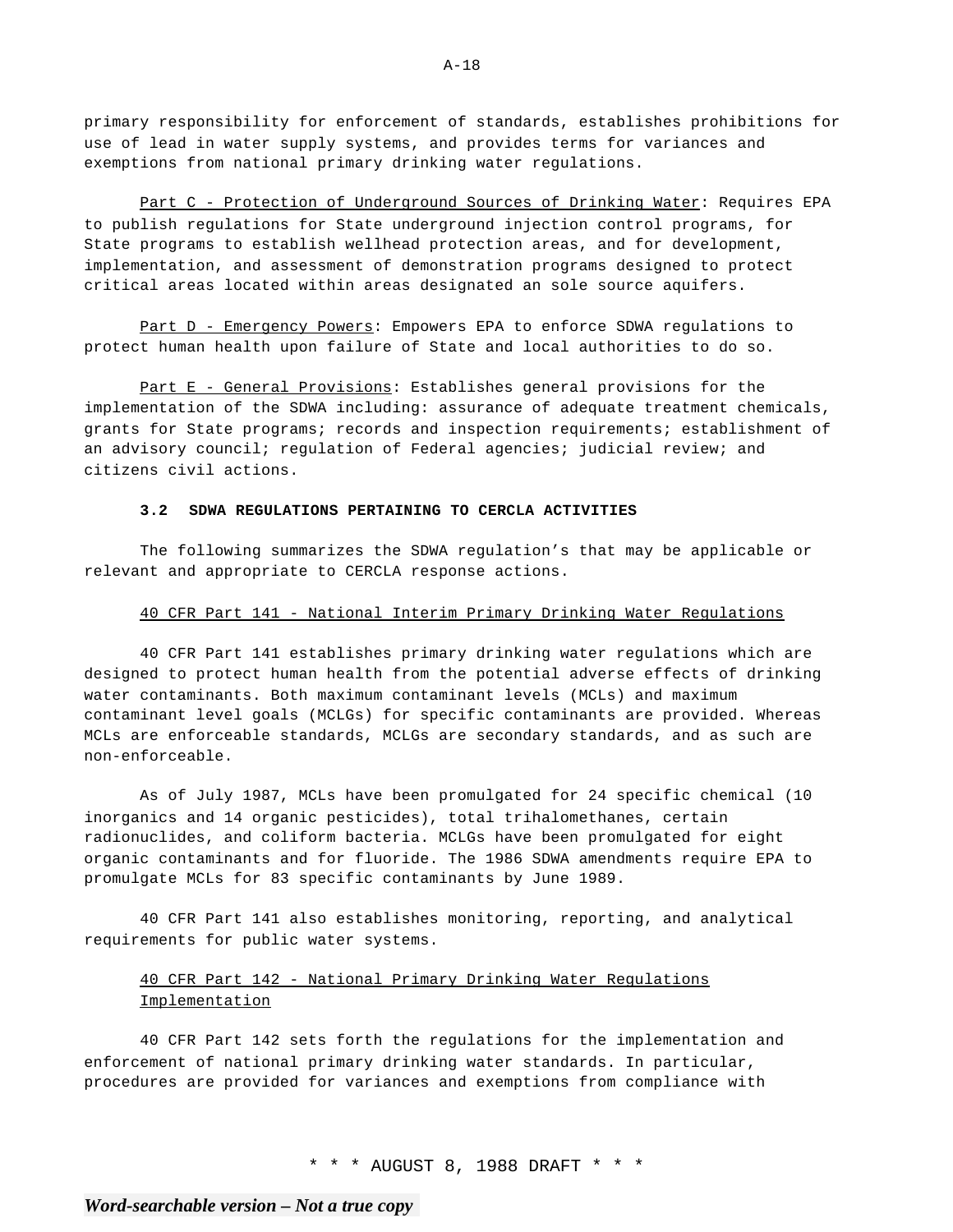MCLs. These variances and exemptions apply to public water suppliers. The requirements for determining the primary enforcement responsibilities of a State are also provided.

## 40 CFR Part 143 - National Secondary Drinking Water Regulations

This part establishes National Secondary Drinking Water Regulations which consist of secondary maximum contaminant levels (SMCLs). SMCLs are set to regulate contaminants that may affect the aesthetic qualities of drinking water (e.g., color, odor); however, SMCLs are nonenforceable. There are 12 SMCLs promulgated.

## 40 CFR Part 144 - Underground Injection Control Program

40 CFR Part 144 provide requirements for Underground Injection Control (UIC) Programs and establishes the following classification of wells:

> Class I, wells that inject RCRA hazardous or other industrial or municipal waste beneath the lower most formation containing, within one-quatter (1/4) mile of the well bore, an underground drinking water source. An underground source of drinking water is defined as any aquifer or its portion that supplies a public water system or contains fever than 10,000 mg/l total dissolved solids.

Class II, injection wells associated with oil and natural gas production, recovery, and storage.

Class III, wells that inject fluids for use in extraction of minerals.

Class IV, wells used to inject RCRA hazardous waste into or above a formation that within one-quarter (1/4) mile of the well, contains an underground drinking water source. The operation or construction of Class IV wells is prohibited, and allowed only where the wells are used to reinject treated ground water as part of a CERCLA cleanup or a RCRA corrective action.

Class V, wells not considered to be Class I, II, III, or IV.

Various subparts within Part 144 describe the general requirements for the operation of underground injection wells. These subparts are briefly described below:

# " Subpart B - General Program Requirements

Subpart B provides the general requirements for underground injection wells including prohibitions of unauthorized injection, prohibition of movement of fluid into underground sources of drinking water, and requirements for the discharge of hazardous wastes. Injection into Class IV

\* \* \* AUGUST 8, 1988 DRAFT \* \* \*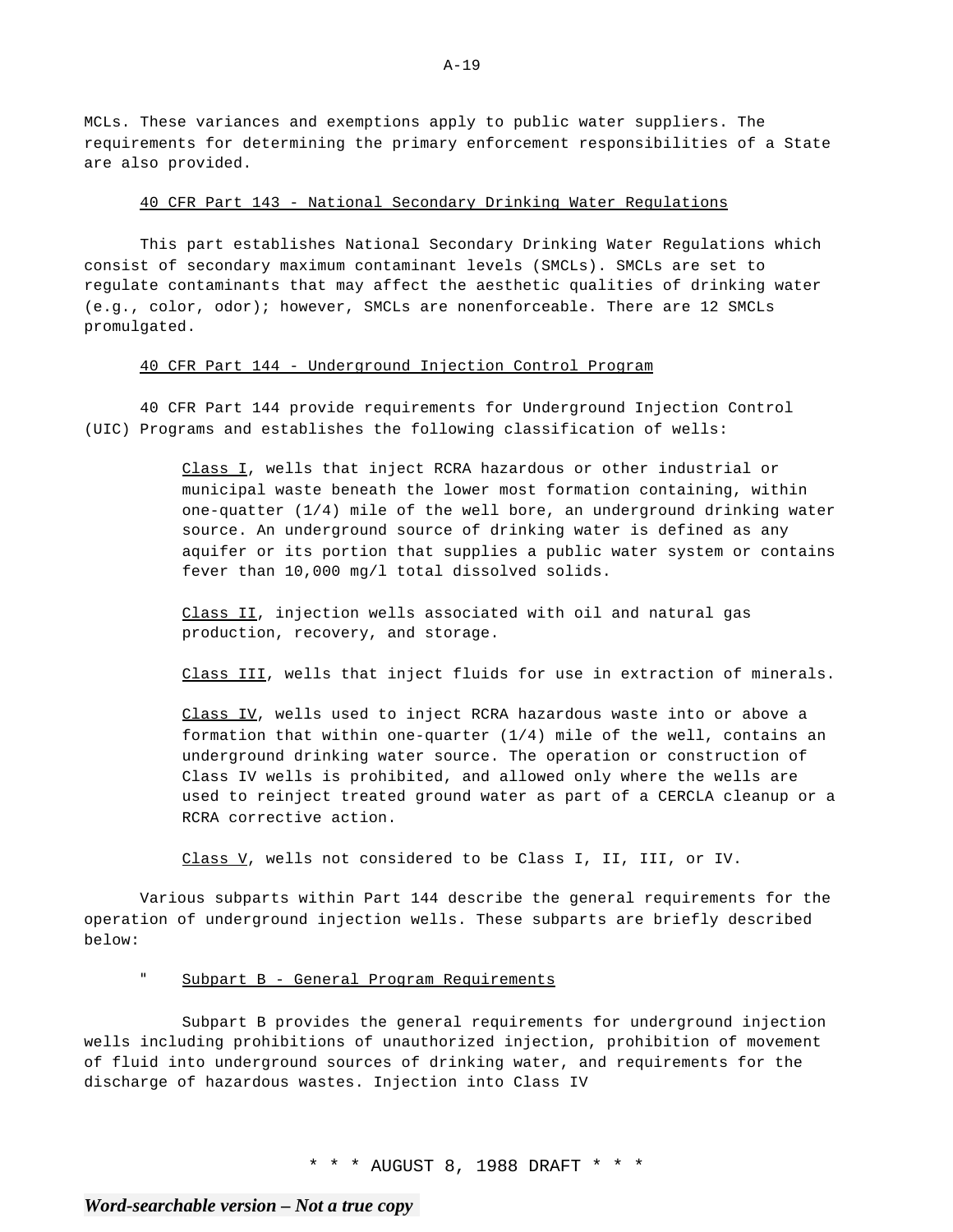wells is also prohibited except for the reinjection of contaminated groundwater that has been reinjected into the same formation from which it was drawn pursuant to CERCLA activities.

" Subpart C - Authorization of Underground Injection by Rule

Subpart C authorizes by rule the injection into existing wells for specified periods of time depending upon the class of well involved. Specific requirements for authorization by rule are also specified.

# " Subpart D - Authorization by Permit

Subpart D establishes the authorizations necessary to permit underground injection activities.

# " Subpart E - Permit Conditions

Subpart E provides the conditions which are applicable to all underground injection activities that require a permit, including corrective action requirements for the injection into Class I wells.

# 40 CFR Part 146 - Underglound Injection Control Program: Criteria and Standards

40 CFR Part 146 sets forth the technical criteria and standards for the UIC program. In particular Subpart B provides the criteria and standards applicable to Class I wells including construction, operating, monitoring and reporting requirements. No criteria and standards currently exist for Class IV wells, which are banned except in cleanups approved under CERCLA or RCRA.

\* \* \* AUGUST 8, 1988 DRAFT \* \* \*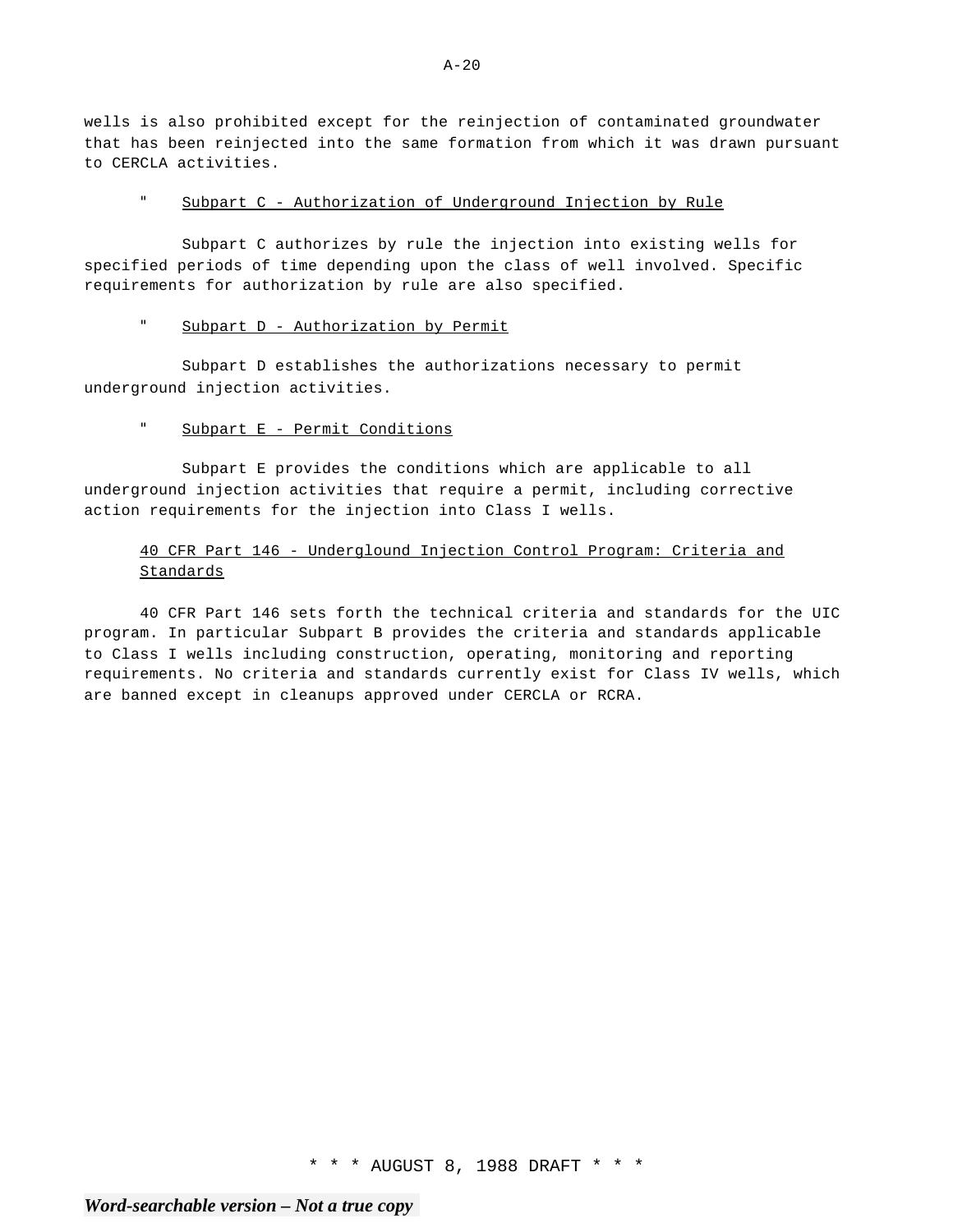**DICTIONARY OF ACRONYMS USED IN MANUAL** 

| ACL          |                                                               | Alternate concentration Limits                                   |  |  |  |  |  |
|--------------|---------------------------------------------------------------|------------------------------------------------------------------|--|--|--|--|--|
| AOC          | $\sim$                                                        | Area of Contamination                                            |  |  |  |  |  |
| ARAR         | $-$                                                           | Applicable or Relevant and Appropriate Requirement               |  |  |  |  |  |
| BAT          | $-$                                                           | Best Available Technology Economically Achievable                |  |  |  |  |  |
| $_{\rm BCT}$ | $ -$                                                          | Best Conventional Pollutant Technology                           |  |  |  |  |  |
| BDAT         | $-$                                                           | Best Demonstrated Available Treatment Technologies               |  |  |  |  |  |
| BMP          | $-$                                                           | Best Management Practices                                        |  |  |  |  |  |
| <b>BOD</b>   | $-$                                                           | Biochemical Oxygen Demand                                        |  |  |  |  |  |
| BPJ          | $-$                                                           | Best Professional Judgment                                       |  |  |  |  |  |
| CAA          | $-$                                                           | Clean Air Act                                                    |  |  |  |  |  |
| CAG          | $-$                                                           | Carcinogen Assessment Group                                      |  |  |  |  |  |
| CCWE         |                                                               | - Constituent Concentration in Waste Extract                     |  |  |  |  |  |
| CERCLA       | Comprehensive Environmental Response, Compensation and<br>$-$ |                                                                  |  |  |  |  |  |
|              |                                                               | Liability Act of 1980 (aka Superfund)                            |  |  |  |  |  |
| COD          | $-$                                                           | Chemical Oxygen Demand                                           |  |  |  |  |  |
| CPF          | $-$                                                           | Carcinogen Potency Factors                                       |  |  |  |  |  |
| CFR          |                                                               | Code of Federal Regulations                                      |  |  |  |  |  |
| CWA          | $\sim$ $-$                                                    | Clean Water Act                                                  |  |  |  |  |  |
| DSE          | $-$                                                           | Domestic Sewage Exclusion                                        |  |  |  |  |  |
| EDB.<br>EP   | $-$<br>$-$                                                    | Ethylene Dibromide                                               |  |  |  |  |  |
| EPA          | $ -$                                                          | Extraction Procedure                                             |  |  |  |  |  |
| FR.          | $-$                                                           | Environmental Protection Agency<br>Federal Register              |  |  |  |  |  |
| FS           | $-$                                                           | Feasibility Study                                                |  |  |  |  |  |
| FWQC         | $-$                                                           | Federal Water Quality Criteria                                   |  |  |  |  |  |
| GLWQA        | $-$                                                           | Great Lakes Water Quality Agreement                              |  |  |  |  |  |
| GWPS         |                                                               | Ground Water Protection Standard                                 |  |  |  |  |  |
| HEA          |                                                               | Health Affects Advisories                                        |  |  |  |  |  |
| HSWA         | $-$                                                           | Hazardous and Solid Waste Amendments of 1984                     |  |  |  |  |  |
| IRIS         | $-$                                                           | Integrated Risk Information System                               |  |  |  |  |  |
| IU           | $-$                                                           | Industrial User                                                  |  |  |  |  |  |
| LC50         | $-$                                                           | Lowest Concentration that Will Kill 50 Percent of Test Organisms |  |  |  |  |  |
| LCRS         | $-$                                                           | Leachate Collection and Removal System                           |  |  |  |  |  |
| LDR          | $\overline{\phantom{0}}$                                      | Land Disposal Restrictions                                       |  |  |  |  |  |
| LPC          |                                                               | Limiting Permissible Concentrations                              |  |  |  |  |  |
| MCLs         |                                                               | Maximum Contaminant Levels (SDWA)                                |  |  |  |  |  |
| MCLGs        | $-$                                                           | Maximum Contaminant Level Goals                                  |  |  |  |  |  |
| MPRSA        | $-$                                                           | Marine Protection Research and Sanctuaries Act                   |  |  |  |  |  |
| NCP          | $\overline{\phantom{0}}$                                      | National Contingency Plan                                        |  |  |  |  |  |
| NHPA         | $-$                                                           | National Historic Preservation Act                               |  |  |  |  |  |
| NOEL         | $-$                                                           | No'd6serVable Effect"Level                                       |  |  |  |  |  |
| <b>NPDES</b> | $-$                                                           | National Pollutant Discharge Elimination System                  |  |  |  |  |  |
| NPL          | $-$                                                           | National Priorities List                                         |  |  |  |  |  |
| NPRM         | $\equiv$                                                      | Notice of Proposed Rulemaking                                    |  |  |  |  |  |
| NTIS         | $-$                                                           | National Technical Information Service                           |  |  |  |  |  |
| OGWP         | $-$                                                           | Office of Ground-Water Protection                                |  |  |  |  |  |
| OSC          | $-$                                                           | On-Scene Coordinator                                             |  |  |  |  |  |
| OSW          | $\sim$ $-$                                                    | Office of Solid Waste                                            |  |  |  |  |  |
| OSWER        | $-$                                                           | Office of Solid Waste and Emergency Response                     |  |  |  |  |  |

\* \* \* AUGUST 8, 1988 DRAFT \* \* \*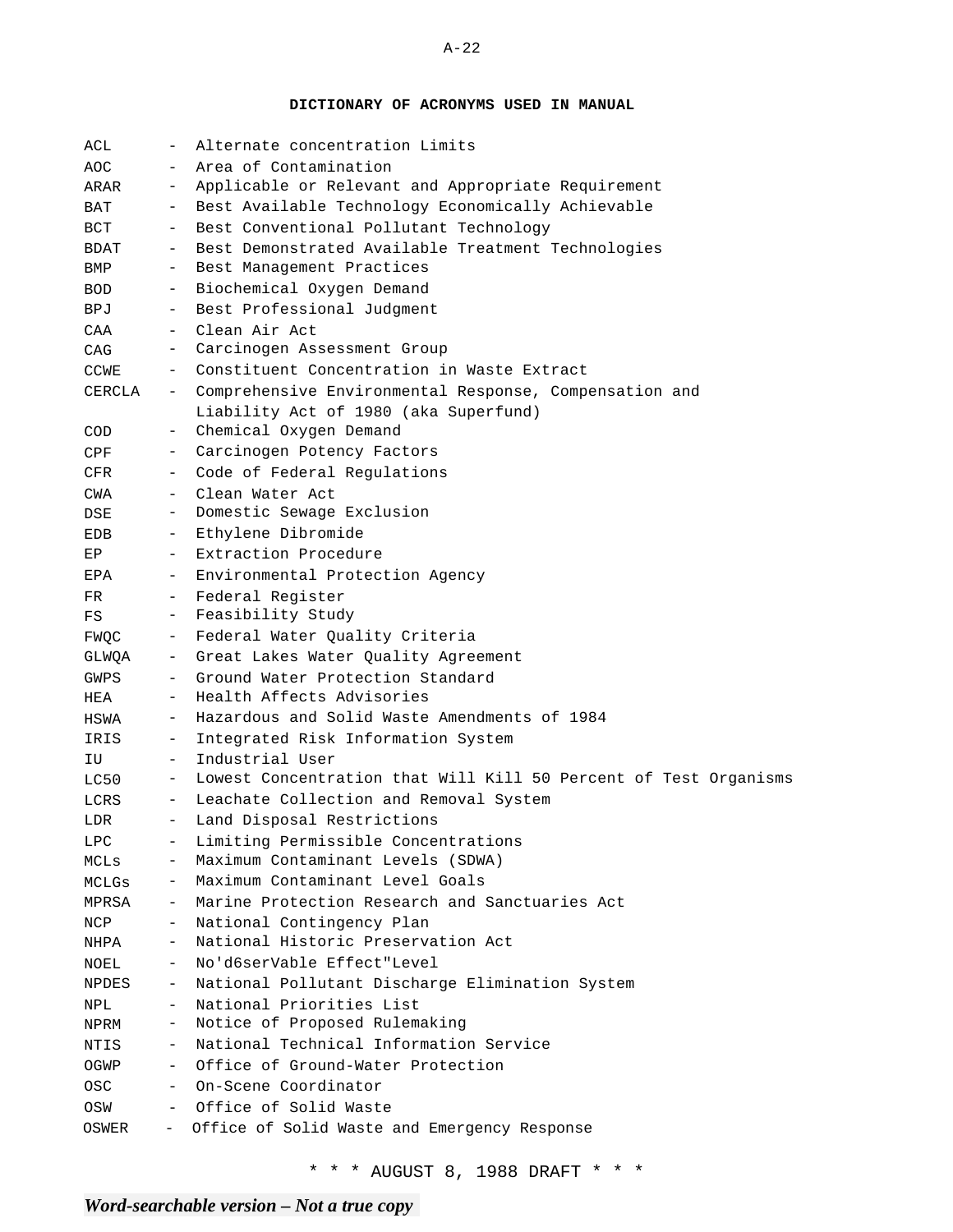| OWPE       | $\sim$            | Office of Waste Programs Enforcement                 |  |  |  |  |  |  |  |  |
|------------|-------------------|------------------------------------------------------|--|--|--|--|--|--|--|--|
| PCB        | $ \,$             | Polychlorinated Biphenyls                            |  |  |  |  |  |  |  |  |
| PCS        | $-$               | Permit Compliance System                             |  |  |  |  |  |  |  |  |
| POTW       | $ \,$             | Publicly-Owned Treatment Works                       |  |  |  |  |  |  |  |  |
| PRP        | $ \,$             | Potentially Responsible Party                        |  |  |  |  |  |  |  |  |
| RCRA       | $ \,$             | Resource Conservation and Recovery Act               |  |  |  |  |  |  |  |  |
| <b>RFD</b> |                   | - Reference Dose                                     |  |  |  |  |  |  |  |  |
| RI/FS      |                   | - Remedial Investigation / Feasibility Study         |  |  |  |  |  |  |  |  |
| RMCL       | $\sim$ $-$        | Recommended Maximum Contaminant Level (renamed MCLG) |  |  |  |  |  |  |  |  |
| ROD        | $-$               | Record of Decisions                                  |  |  |  |  |  |  |  |  |
| RPM        | $-$               | Remedial Project Manager                             |  |  |  |  |  |  |  |  |
| SARA       | $\sim$            | Superfund Amendments and Reauthorization Act         |  |  |  |  |  |  |  |  |
| SDWA       |                   | - Safe Drinking Water Act                            |  |  |  |  |  |  |  |  |
| SI         | $\equiv$          | Site Investigation                                   |  |  |  |  |  |  |  |  |
| SIP        | $ \,$             | State Implementation Plan (CAA)                      |  |  |  |  |  |  |  |  |
| SITE       | $ \,$             | Superfund Innovative Technologies Evaluation         |  |  |  |  |  |  |  |  |
| SMCLs      | $\sim$            | Secondary Maximum Containment Levels                 |  |  |  |  |  |  |  |  |
| SMOA       | $-$ .             | Superfund Memorandum of Agreement                    |  |  |  |  |  |  |  |  |
| SPHEM      | $-$               | Superfund Public Health Evaluation Manual            |  |  |  |  |  |  |  |  |
| SSA        | $-$               | Sole Source Aquifer                                  |  |  |  |  |  |  |  |  |
| SWMU       | $\equiv$          | Solid Waste Management Unit                          |  |  |  |  |  |  |  |  |
| TBC        | $\qquad \qquad -$ | To Be Considered                                     |  |  |  |  |  |  |  |  |
| TCE        | $ \,$             | Trichloroethylene                                    |  |  |  |  |  |  |  |  |
| TDS        | $-$               | Total Dissolved Solids                               |  |  |  |  |  |  |  |  |
| TSS        | $ \,$             | Total Suspended Solids                               |  |  |  |  |  |  |  |  |
| UCR        | $ \,$             | Unit Carcinogenic Risk                               |  |  |  |  |  |  |  |  |
| UIC        | $-$               | Underground Injection Control                        |  |  |  |  |  |  |  |  |
| USDW       | $ \,$             | Underground Source of Drinking Water                 |  |  |  |  |  |  |  |  |
| WHP        | $-$               | Wellhead Protection Program                          |  |  |  |  |  |  |  |  |
| WOA        | $\sim$            | Water Quality Act                                    |  |  |  |  |  |  |  |  |
| <b>WOC</b> | $-$               | Water Quality Criteria                               |  |  |  |  |  |  |  |  |

\* \* \* AUGUST 8, 1988 DRAFT \* \* \*